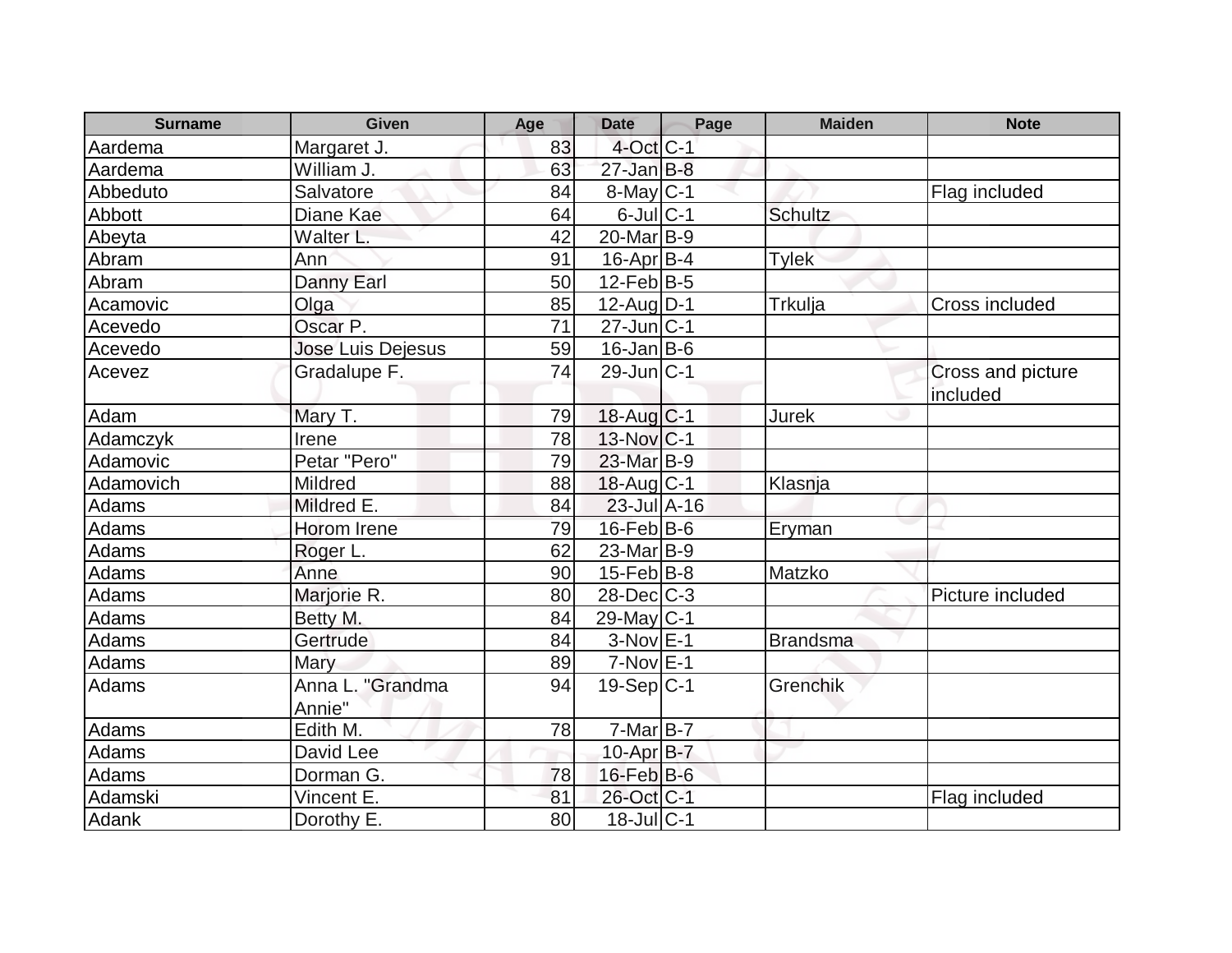| Adank         | Wilbur                | 84 | 17-Nov C-1             |                  |                | Flag and picture  |
|---------------|-----------------------|----|------------------------|------------------|----------------|-------------------|
|               |                       |    |                        |                  |                | included          |
| Addison       | <b>Charles Edward</b> | 68 | 28-Mar B-7             |                  |                | Picture included  |
|               | "Charlie"             |    |                        |                  |                |                   |
| Adducci       | Victoria              | 98 | $6$ -Jul $C$ -1        |                  | Overling       |                   |
| Adler         | Robert R. "Bob"       | 74 | $6$ -Jun $C-1$         |                  |                | Flag and picture  |
|               |                       |    |                        |                  |                | included          |
| Affeld        | Robert E.             | 88 | $27$ -Jul $ D-1 $      |                  |                |                   |
| Affeld        | <b>Ralph Lee</b>      | 55 | 13-Aug A-16            |                  |                |                   |
| Affeld        | Bertha A.             | 92 | $16$ -Apr $ B-4$       |                  |                |                   |
| Aguila        | Antonio               |    | $27$ -Jul $ D-1$       |                  |                |                   |
| Aguilera      | <b>Raymond Louis</b>  | 21 | $8-Aug$ <sub>C-1</sub> |                  |                |                   |
| Aikman        | Frances L.            | 85 | 18-Nov C-2             |                  |                | Picture included  |
| <b>Akers</b>  | Donald Ray (Donny)    |    |                        | 3-Dec A-162      |                |                   |
| <b>Albers</b> | <b>Thelma Rose</b>    | 85 | $7 - Aug$ $E-1$        |                  |                |                   |
| Albin         | Howard L. Sr.         | 60 | 10-Mar B-7             |                  |                |                   |
| Albrecht      | Johana "Jenny"        | 93 | $16$ -Oct $ C-1 $      |                  | <b>Krystek</b> | Full name Johana  |
|               |                       |    |                        |                  |                | (Kosiba) Albrecht |
| Albright      | Thomas H.             | 70 | 16-Dec C-1             |                  |                |                   |
| Alcala        | Sylvia A.             | 61 | $15$ -Aug $C-1$        |                  |                |                   |
| Aldaba        | Patricia L.           | 57 | 19-May C-1             |                  |                | Picture included  |
| Alder         | Albertha E.           | 93 | $29$ -Jan B-5          |                  |                |                   |
| Alexander     | James (Jimbo)         | 34 | $22$ -Nov $ C-1 $      |                  |                |                   |
| Alexander     | Josephine "Mama       | 90 |                        | $9$ -Jul $A$ -16 |                |                   |
|               | Josie"                |    |                        |                  |                |                   |
| Alexander     | <b>Jimmy</b>          | 34 | $21$ -Nov $E$ -1       |                  |                |                   |
| Alexander     | Lucille M.            | 89 | $21$ -Mar $B$ -7       |                  | Gasaway        |                   |
| Alexander     | <b>Albert Leo</b>     | 82 | $21$ -Jul $C-1$        |                  |                | Flag and picture  |
|               |                       |    |                        |                  |                | included          |
| Alfrey        | Albert A.             | 81 | 19-Jul E-1             |                  |                |                   |
| Allen         | Minnie M.             | 80 | $4$ -Mar $B-5$         |                  |                |                   |
| Allen         | T. Keith              | 79 | 22-Oct A-15            |                  |                |                   |
|               |                       |    |                        |                  |                |                   |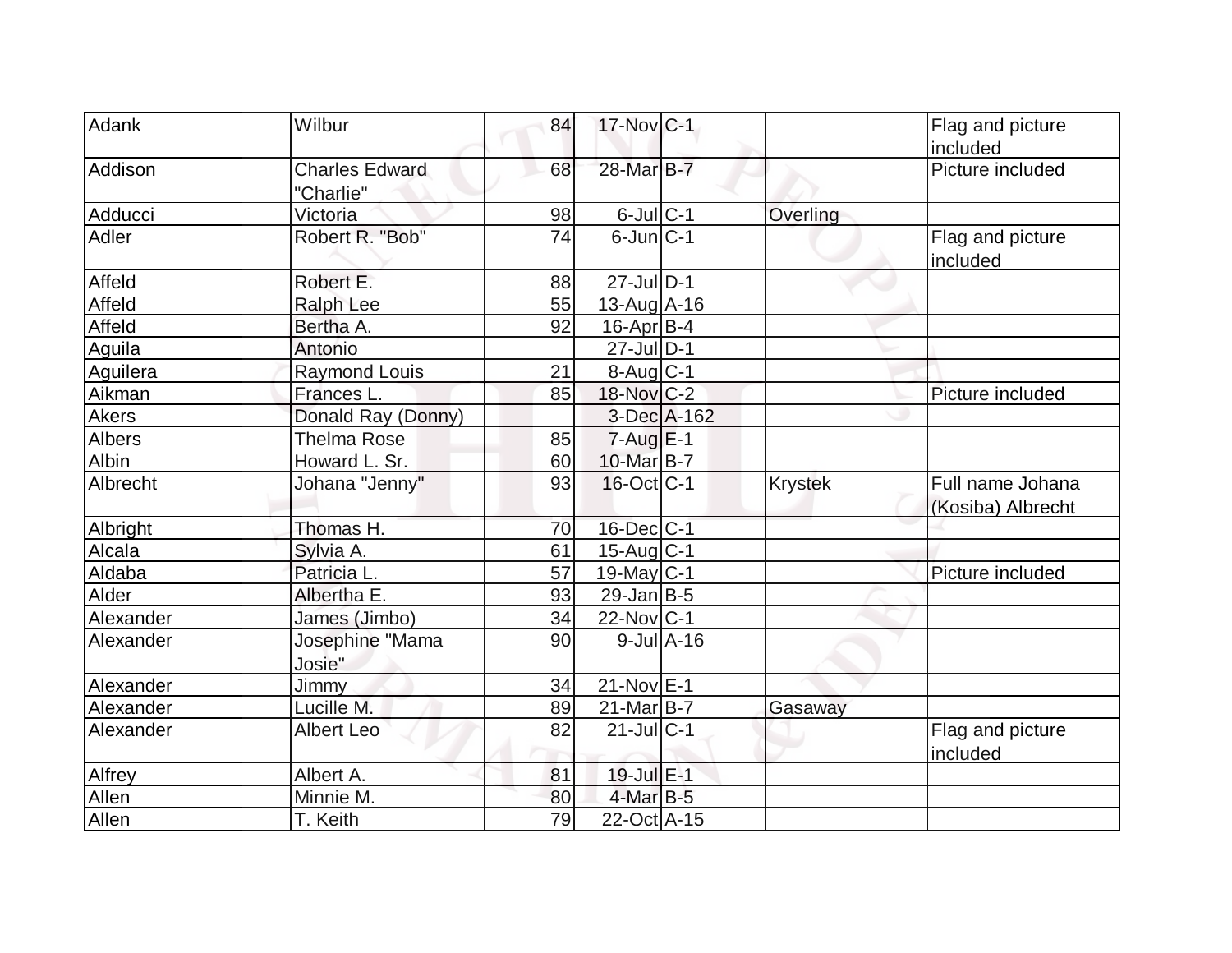| Allen      | Maurice             | 81  | $8$ -Jul $E-1$              |                |                  |
|------------|---------------------|-----|-----------------------------|----------------|------------------|
| Allen      | Deleon              | 79  | $20$ -Jan $B-8$             |                |                  |
| Allen      | Karen S.            | 55  | $9$ -Jun $C-1$              |                |                  |
| Allgire    | Jean Louise         | 85  | 28-Apr <sub>C-1</sub>       |                |                  |
| Allison    | Eva F.              | 86  | $4-Feb$ B-5                 |                |                  |
| Allison    | Jodi L.             | 48  | $24$ -Jul $E-1$             |                |                  |
| Allison    | Roberta "Bobbie"    |     | $3-Dec$ $A-16$              |                |                  |
| Almauger   | Casper B.           | 79  | $26-Sep C-1$                |                | Flag included    |
| Alonslo    | Robert M. "Hawk"    | 68  | $7-Mar$ B-7                 |                |                  |
| Alt        | Linda L.            | 62  | $3-Feb B-6$                 | <b>Tokash</b>  |                  |
| Altendorf  | <b>Marion</b>       |     | $9-Nov C-1$                 | Schwartz       |                  |
| Altgilbers | <b>Shirley Ann</b>  | 77  | $1-Nov$ E-1                 |                |                  |
| Alton      | James R.            | 74  | 29-Jun C-1                  |                | Flag included    |
| Alvardo    | Rose                | 62  | $5$ -Mar $B$ -5             |                |                  |
| Alvarez    | Josephine           |     | 28-Mar <sub>B</sub> -7      |                |                  |
| Alvarez    | William S.          | 28  | $19$ -Jan B-6               |                |                  |
| Alvarez    | Adele M.            | 48  | $9$ -Mar $ B$ -6            |                |                  |
| Alviani    | Frances             | 88  | $6$ -Nov $ C-1$             |                | Flag included    |
| Alyea      | Helen               | 61  | $12$ -Mar $\overline{B}$ -7 |                |                  |
| Alyea      | <b>Janet Eileen</b> | 85  | $6$ -Dec $C$ -1             |                |                  |
| Amari      | Mary                |     | $2$ -Nov $E-1$              | Szany          |                  |
| Ambre      | John T.             | 57  | $19-Oct$ <sub>C-1</sub>     |                |                  |
| Ambrose    | Barbara J.          | 60  | $5-Apr$ B-8                 | Campbell       |                  |
| Ambrose    | Stella D.           | 92  | $23-Sep C-1$                |                |                  |
| Ambroziak  | James E.            | 59  | $31$ -Jan B-7               |                |                  |
| Amendola   | Joyce L.            | 83  | 18-Apr B-5                  |                |                  |
| Amodeo     | John D.             | 81  | $22$ -Aug $C-1$             |                |                  |
| Amstein    | Margaret C.         | 90  | $18-Nov$ <sub>C-1</sub>     |                |                  |
| Anders     | Vernon              | 82  | $7 - Apr$ B-7               |                |                  |
| Anderson   | John W. "Bill"      | 81  | $19$ -Jan B-6               |                | Flag included    |
| Anderson   | Maude "Granny"      | 100 | 24-Jun E-1                  | <b>Breeden</b> | Picture included |
| Anderson   | <b>Harry</b>        | 73  | $12$ -Dec $E-1$             |                |                  |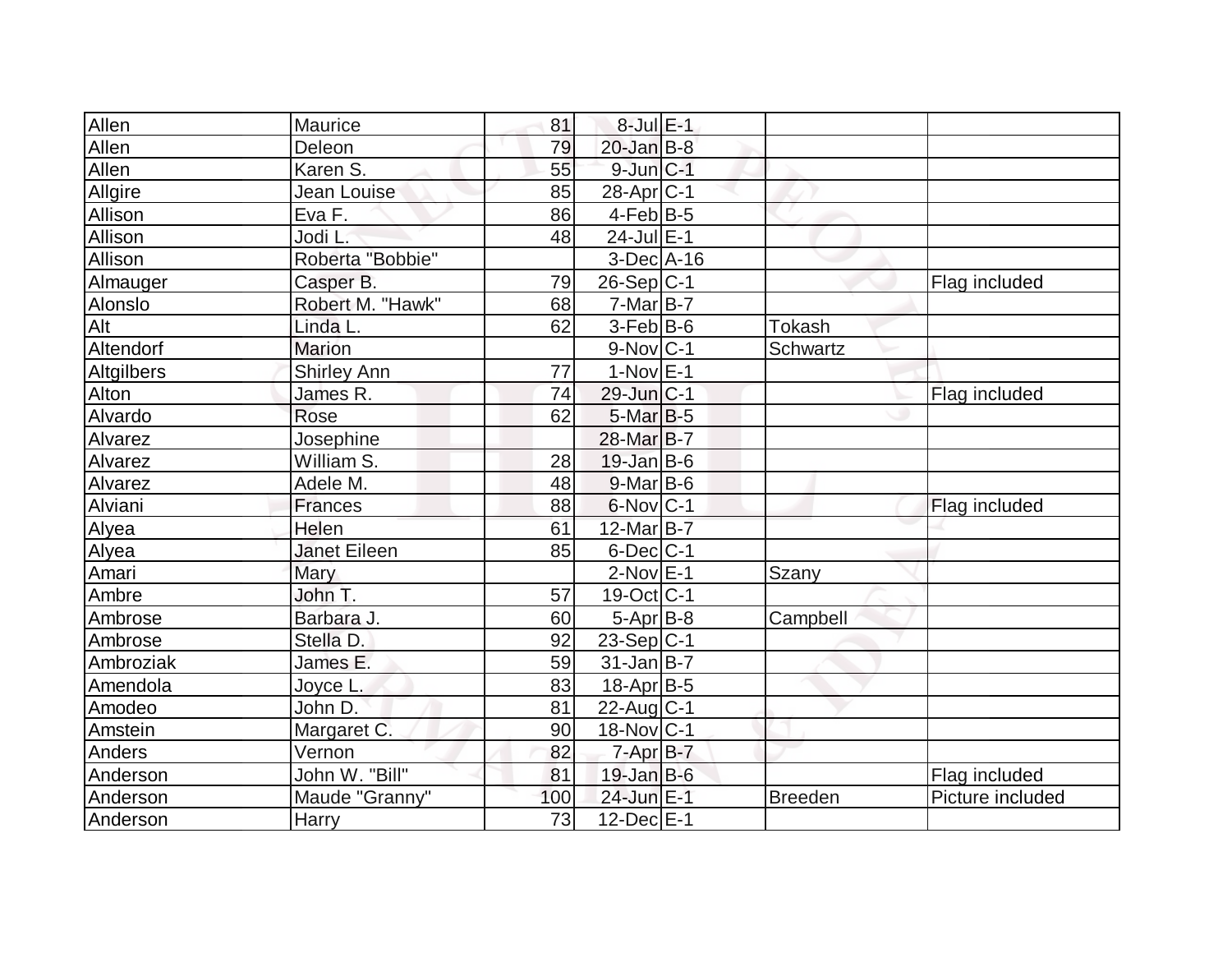| Anderson   | Ransom C.                          | 85              | 29-Aug C-1             |                |                               |
|------------|------------------------------------|-----------------|------------------------|----------------|-------------------------------|
| Anderson   | Julie                              | 50              | 7-Feb B-7              |                |                               |
| Anderson   | <b>Trenton Michael</b><br>"Trenie" | 5               | $5-AprB-8$             |                | Picture included              |
| Anderson   | David Hugh                         | 64              | $21$ -Jul $C$ -1       |                | Picture included              |
| Anderson   | Carolyn                            | $C-1$           | $21-Sep C-1$           |                |                               |
| Anderson   | Pearl E.                           | 88              | $27$ -Jun $ C-1$       | Langel         |                               |
| Anderson   | D'Arcy M. "Dar"                    | 44              | $13$ -Jan B-5          |                |                               |
| Anderson   | Howard                             | 66              | $13$ -Apr $B$ -8       |                | Cross included                |
| Anderson   | <b>A1C Christopher Lee</b>         | 21              | $14$ -May $ D-1$       |                | Flag included                 |
| Andrade    | Jessie                             | 82              | $31$ -Jul $E-1$        |                |                               |
| Andreakis  | George                             | 81              | 17-May C-1             |                |                               |
| Andreoli   | Joseph A.                          | 75              | $30$ -Jan B-5          |                | Flag included                 |
| Andriessen | Sibley M.                          | 85              | $3-Aug$ <sub>C-1</sub> |                | Flag included                 |
| Angelov    | Aleksandar Luke                    |                 | 26-Nov A-16            |                | Cross included                |
| Angleos    | Thomas                             | 74              | $4$ -JulC-1            |                | Flag included                 |
| Anker      | Mae                                | 85              | $14-Sep C-1$           | Kooy           |                               |
| Antal      | Joan                               | 69              | 11-May C-1             |                | Picture included              |
| Antala     | Maria                              | $\overline{77}$ | $5-Apr$ B-8            |                |                               |
| Antevski   | Ljubomir "Louie"                   | 66              | $2-Sep D-1$            |                | Cross and picture<br>included |
| Anton      | Michael R.                         | 94              | $14$ -Nov $E-1$        |                |                               |
| Antonietti | Mary R.                            | 96              | $5$ -Jan B-6           |                |                               |
| Antons     | Zelpha                             | 86              | 12-Apr B-8             |                |                               |
| Antrim     | Fern E.                            | 86              | $12$ -Mar $ B-5 $      |                |                               |
| Anweiler   | Myrtie Irene                       |                 | 27-Dec C-1             | Sugg           | Cross included                |
| Arambula   | Alejandro                          | 83              | $16$ -Dec $ C-1$       |                | Flag included                 |
| Arana      | Charlotte L.                       | 85              | 28-Apr <sub>C</sub> -1 | <b>Cieslak</b> |                               |
| Aranda     | Robert J.                          | 67              | 8-Aug C-1              |                | Flag included                 |
| Arbuckle   | <b>James Russell</b>               | 82              | 30-Apr A-16            |                | Flag included                 |
| Arcella    | Raymond                            | 86              | $11$ -Jun $A$ -16      |                |                               |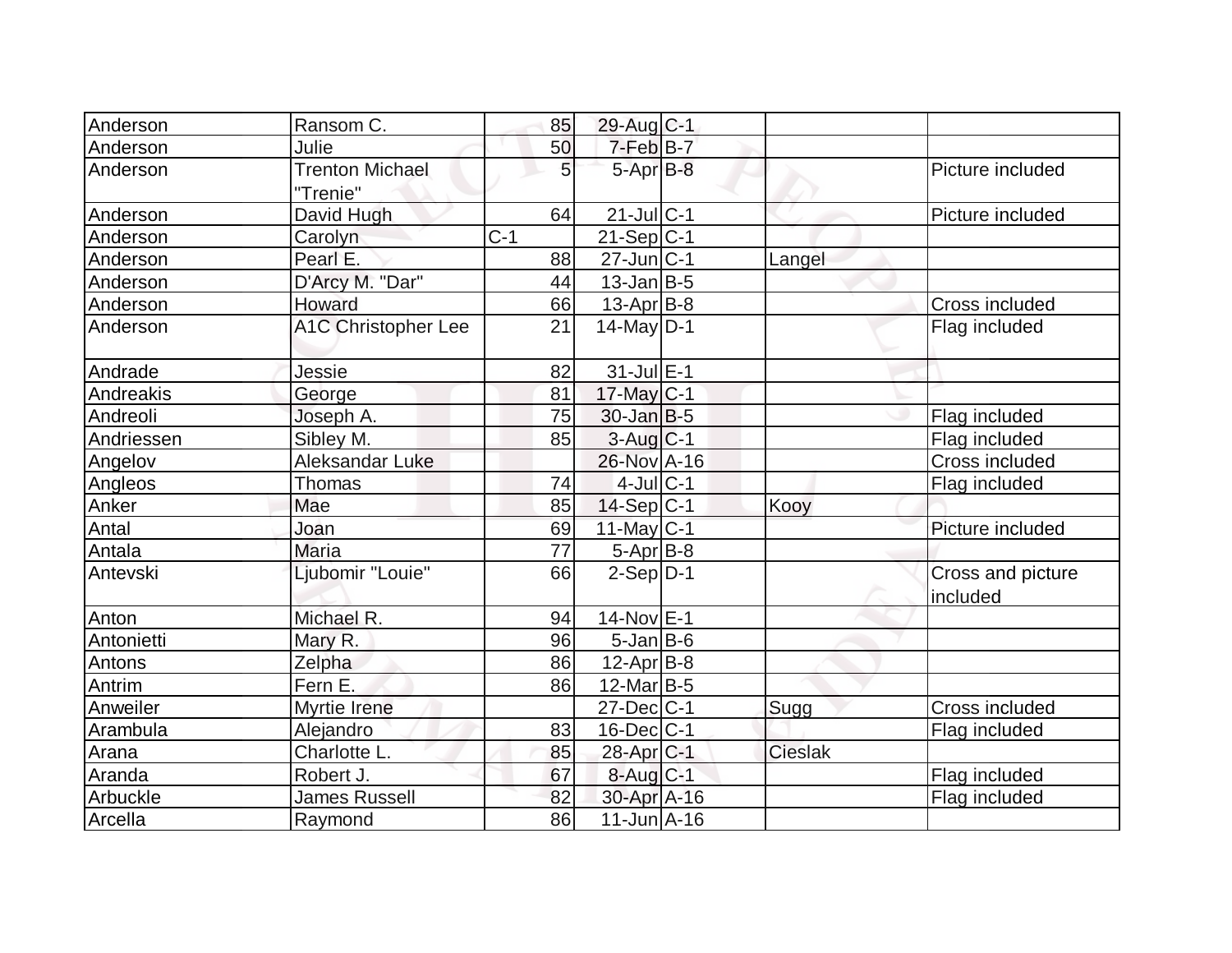| Archer           | William R.           |    | 5-Mar B-5               |               | Flag included         |
|------------------|----------------------|----|-------------------------|---------------|-----------------------|
| Ardnt            | William R. Sr. "Old  |    | $16$ -Jun $ C-1 $       |               |                       |
|                  | Man"                 |    |                         |               |                       |
| Arehart/Oberheim | Elizabeth H.         | 76 | $18-Nov C-1$            | <b>McCord</b> |                       |
| Arellano         | Maria R.             | 79 | $9$ -Jun $ C-1 $        |               |                       |
| Arendt           | Ruth Helen "Tootsie" | 73 | $16$ -May C-1           | Ravesloot     |                       |
| Armentrout       | Rembert N. "Remy"    | 83 | $1-Oct$ $A-16$          |               | Flag included         |
| Armstrong        | Gordon P.            | 81 | $5$ -Jun $ C-1$         |               | Flag included         |
| Armstrong        | Raylene Lynn         | 48 | $5$ -Dec $ C-1 $        |               |                       |
| Arndt            | Frank A.             | 74 | $1-Nov$ E-1             |               | Flag included         |
| Arney            | Darrell F.           | 83 | $22$ -Jul $E-2$         |               | Flag included         |
| Arnold           | Thelma L.            | 72 | $2$ -Dec $C-1$          |               |                       |
| Arnold           | Fern E.              | 93 | $7-Nov$ <sub>E-1</sub>  |               |                       |
| Arnold           | <b>Bessie</b>        | 81 | $7$ -Dec $C$ -1         |               | Cross included        |
| Arnold           | Donald Ray           | 31 | $13$ -Apr $B$ -8        |               |                       |
| Arnott           | Jeff B.              | 18 | 26-Oct C-1              |               |                       |
| Arras            | Rose C.              | 95 | $11-Sep C-1$            |               |                       |
| Arrigo           | Carl                 | 66 | $15$ -Oct A-16          |               |                       |
| Artibey          | Marie F.             | 84 | $25$ -Jan $B$ -8        |               |                       |
| Artim            | G. Richard           | 80 | $9$ -Jan B-5            |               | <b>Cross included</b> |
| Artka            | Donald "Tim"         | 61 | $20$ -Mar $ B-9 $       |               | Flag included         |
| Arvay            | Jane M.              | 73 | $6$ -Feb $ B-5 $        |               |                       |
| Arvay            | George L.            | 75 | $11$ -Jan B-6           |               |                       |
| Arwood           | Deloris A.           | 55 | $2$ -Feb $ B-5 $        |               |                       |
| Asbell           | Gloria               | 74 | $27$ -Nov $E-1$         |               |                       |
| Asche            | Kenneth H.           | 65 | $18-Oct$ <sub>C-1</sub> |               |                       |
| Ashby            | George               | 79 | $10$ -Aug C-2           |               |                       |
| Ashby            | <b>Eleanor Marie</b> |    | $21$ -May A-16          |               |                       |
| Ashcraft         | <b>Raymond Earl</b>  | 66 | 27-Mar B-7              |               |                       |
| Ashcraft         | <b>Carl Duane</b>    | 80 | 9-Jul A-16              |               | Flag included         |
| Ashley           | Clifford             | 81 | $13$ -Jan B-5           |               | Flag included         |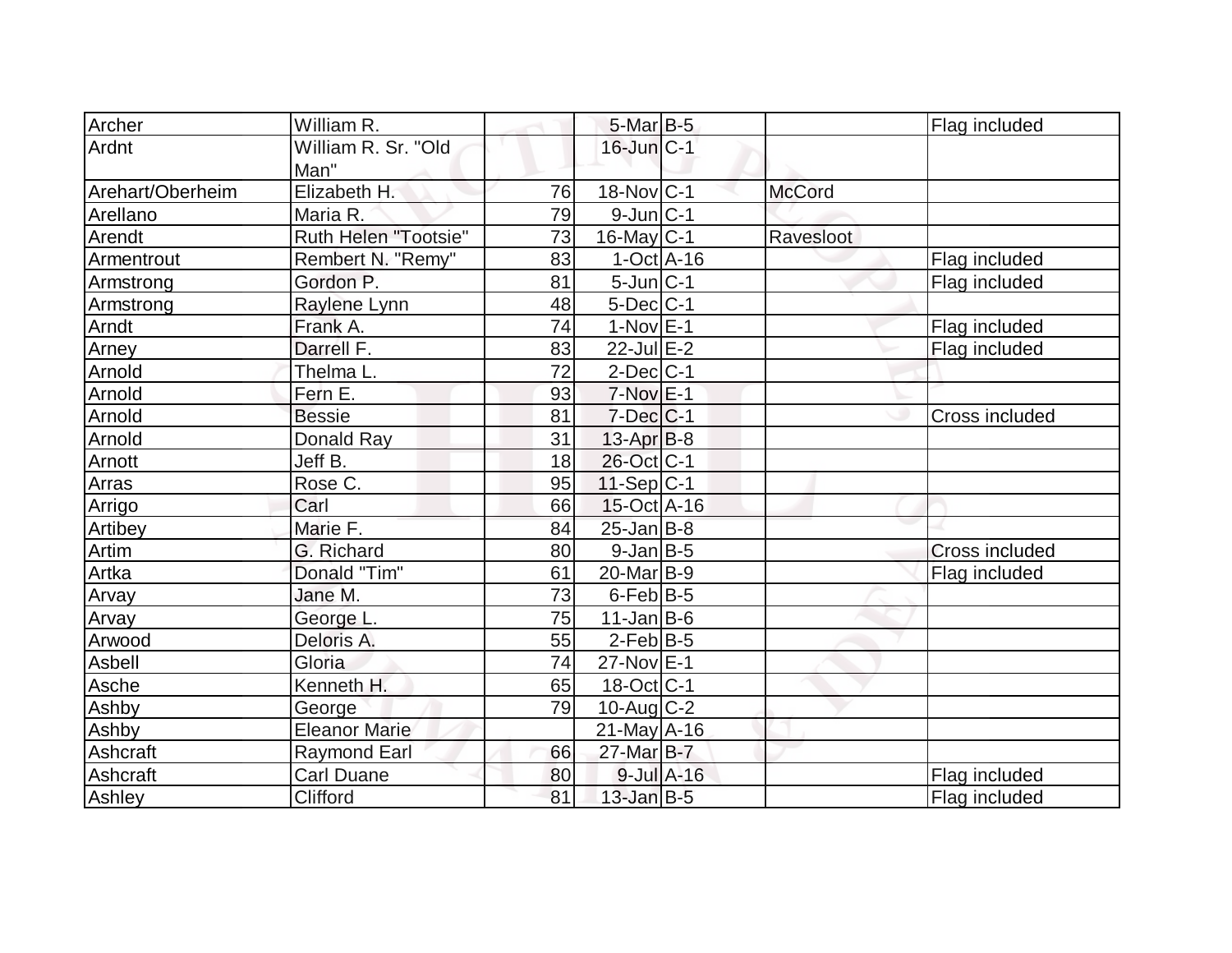| Askew            | Willie R. Sr. "Big Will" | 61 | 23-Dec C-1             |         |                  |
|------------------|--------------------------|----|------------------------|---------|------------------|
|                  |                          |    |                        |         |                  |
| Askren           | Larry V.                 | 63 | $12$ -Aug $D-1$        |         |                  |
| Ason             | Thomas E.                | 35 | $2$ -Jan B-5           |         |                  |
| Atha             | Timothy Alan M.S.        | 39 | $15$ -Nov $ C-1 $      |         | Flag included    |
| <b>Atkins</b>    | Nancy Victoria           | 88 | $27$ -Jun $ C-1$       |         |                  |
| Atkinson         | Evelyn                   | 71 | 23-Aug $ C-1$          |         |                  |
| Auburn           | Richard P. M.D.          |    | $8-Oct$ A-16           |         | Picture included |
| Auguano          | Doris Fay                | 73 | $12$ -Apr $ B-8$       |         |                  |
| August           | Joel D.                  |    | $27$ -Jul $ D-1$       |         |                  |
| Augustyn         | Edward J. Sr.            | 91 | 19-Mar B-4             |         | Picture included |
| Aumiller         | Kevin M.                 | 46 | $8-Auq$ <sub>C-1</sub> |         |                  |
| Austgen          | <b>Bridget Theresa</b>   |    | $4$ -Jan $B-5$         | Walsh   | Picture included |
| Austin           | <b>Rickey James</b>      | 61 | $10$ -Jun $E-1$        |         |                  |
| Austin           | <b>Barney Gordon</b>     | 65 | $22$ -Apr $B-4$        |         | Flag included    |
| Austin           | Cyril "Sid"              | 78 | 31-May C-1             |         |                  |
| Auten            | Goldie E.                | 91 | $17$ -Nov $ C-1$       |         | Picture included |
| Avalos           | Ruben M.                 | 91 | 20-Mar <sub>B-9</sub>  |         |                  |
| Avina            | Rudolph "Rudy"           | 78 | 26-Apr <sub>C-1</sub>  |         | Flag included    |
| Awe              | Delmer E.                | 85 | $19$ -Dec $E$ -1       |         | Flag included    |
| Axmann           | <b>George Fredrick</b>   | 74 | $16$ -Aug $C-1$        |         |                  |
| Ayala            | Juanita R.               | 76 | $23$ -Dec $ C-1$       |         |                  |
| Aydelotte        | James R.                 | 76 | $1-Apr$ B-5            |         | Flag included    |
| Ayers            | <b>Mildred</b>           | 75 | $22$ -Aug C-1          |         | Picture included |
| <b>Babich</b>    | Ann M.                   |    | $30$ -Jun $ C-1$       |         |                  |
| <b>Babick</b>    | <b>Jeffrey James</b>     | 42 | $6$ -Feb $ B-5$        |         |                  |
| <b>Babincsak</b> | Irene                    | 95 | $8$ -Aug $C$ -2        |         |                  |
| <b>Babinicz</b>  | Sophia                   | 81 | $13$ -Jan B-5          |         |                  |
| <b>Babinicz</b>  | Zygmunt                  | 81 | $13$ -Jan B-5          |         |                  |
| <b>Babusch</b>   | Josephine M.             | 80 | $6$ -Dec $C-1$         | Hamerla |                  |
| <b>Babusiak</b>  | Richard P.               | 76 | $6$ -Jun $C-1$         |         | Flag and K of C  |
|                  |                          |    |                        |         | emblem included  |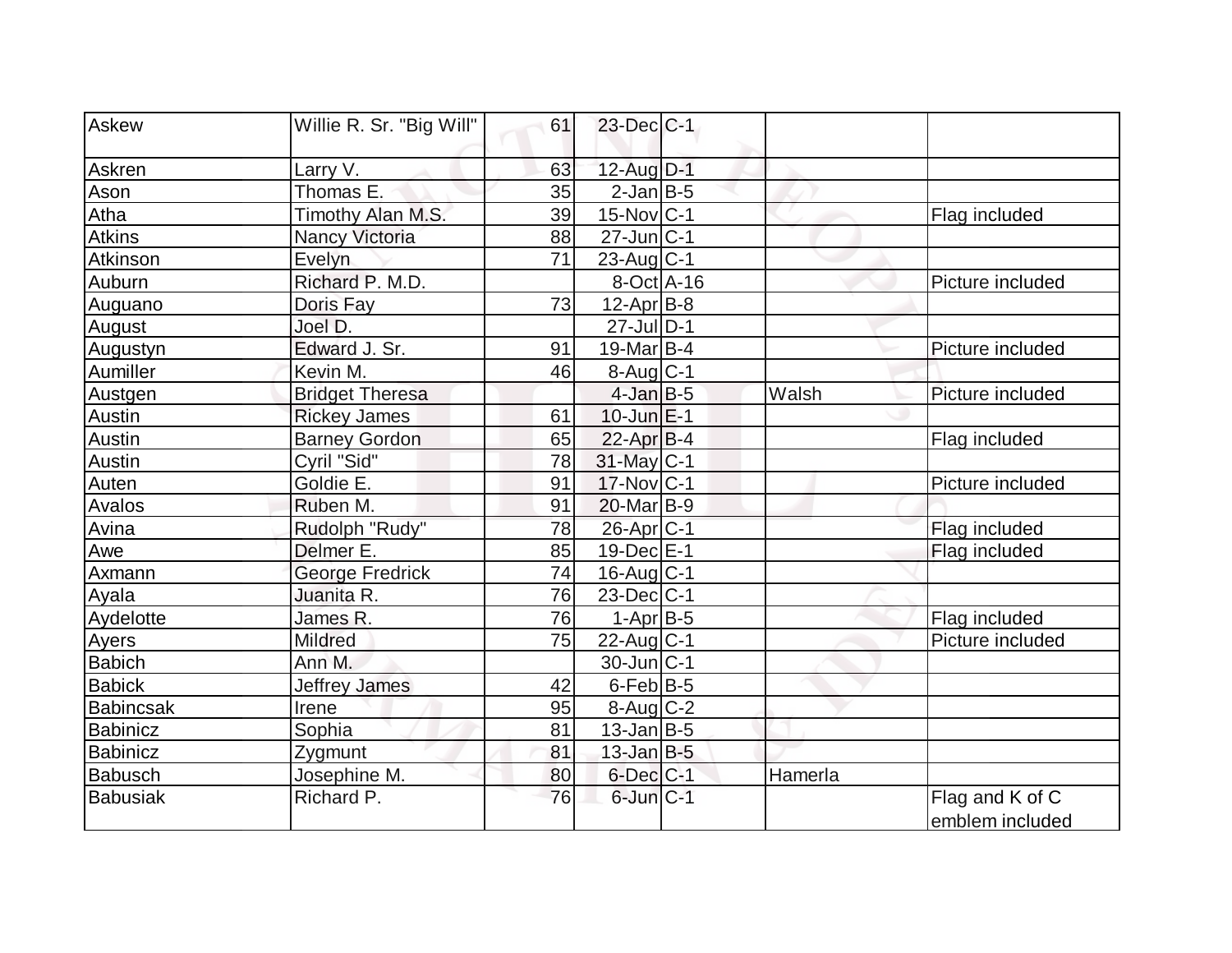| <b>Bach</b>   | David R.          | 67 | 8-Apr B-5         |                |                |
|---------------|-------------------|----|-------------------|----------------|----------------|
| Bachman       | Ralph E.          | 69 | 20-Mar B-9        |                |                |
| <b>Back</b>   | <b>Jared Noah</b> | 25 | $2$ -Nov $E-1$    |                |                |
| <b>Bacon</b>  | Catherine F.      | 89 | 24-Jul E-1        |                |                |
| Bacon         | Gerald M.         |    | $15$ -Feb $ B-8 $ |                |                |
| <b>Bacu</b>   | Anne              |    | $20-Sep C-1$      |                |                |
| Badovinac     | John M.           | 77 | $8-Apr$ B-5       |                | Flag included  |
| Badyniak      | Frances           | 93 | 24-Dec A-16       | Rozewski       |                |
| <b>Baez</b>   | Mary "Grandma"    | 89 | $14-Sep C-1$      |                |                |
| Bagan         | Cynthia Ann       |    | $12$ -Jan B-6     | <b>Bradley</b> |                |
| Bagdonas      | Lillian           | 91 | 31-Dec A-16       |                |                |
| Bahr          | Thomas W.         | 85 | $5-Sep C-1$       |                | Flag included  |
| Bailey        | Frank A.          | 66 | 27-Aug A-15       |                | Flag included  |
| <b>Bailey</b> | Harold J.         | 79 | $20$ -Feb $ B-7$  |                |                |
| Bailey        | Russell B.        | 79 | $8-Auq C-1$       |                |                |
| Bailey        | Arnold C.         | 96 | $22$ -Aug C-1     |                |                |
| Baird         | Gladys I.         | 93 | $20$ -Nov $ C-1$  |                |                |
| Baird         | <b>Bruce</b>      | 73 | $31$ -May C-1     |                |                |
| Baird         | Mary H.           | 89 | $4$ -Nov $E-1$    |                |                |
| Bajda         | Ann W.            | 83 | $13-Oct$ E-1      | <b>Malek</b>   |                |
| Bajgrowicz    | Maria             | 78 | $3-Apr$ B-7       |                |                |
| Baker         | Daniel T.         | 41 | $15$ -May C-1     |                |                |
| <b>Baker</b>  | Katherine         | 89 | $27-Sep C-1$      | Keserich       |                |
| <b>Baker</b>  | Diane L           | 53 | 31-Dec A-16       | Andrews        |                |
| <b>Baker</b>  | <b>Bobby Lee</b>  | 79 | $30$ -Apr $A$ -16 |                | Flag included  |
| Baker         | Marisa J.         | 26 | $17$ -Jul C-1     |                |                |
| Baker         | Maria R.          | 71 | 14-Nov E-1        | Arteaga        |                |
| <b>Baker</b>  | Cindy S.          | 43 | $14$ -Jul $E-1$   | Leadly         |                |
| <b>Baker</b>  | George A.         | 79 | 26-Aug E-1        |                | Flag included  |
| Baker         | Tamae K.          | 73 | 29-Mar B-8        |                |                |
| <b>Balac</b>  | Mara              | 92 | $23$ -Apr $B-4$   |                | Cross included |
| Balash        | Joseph P.         | 87 | $7$ -Oct $ C-1 $  |                | Flag included  |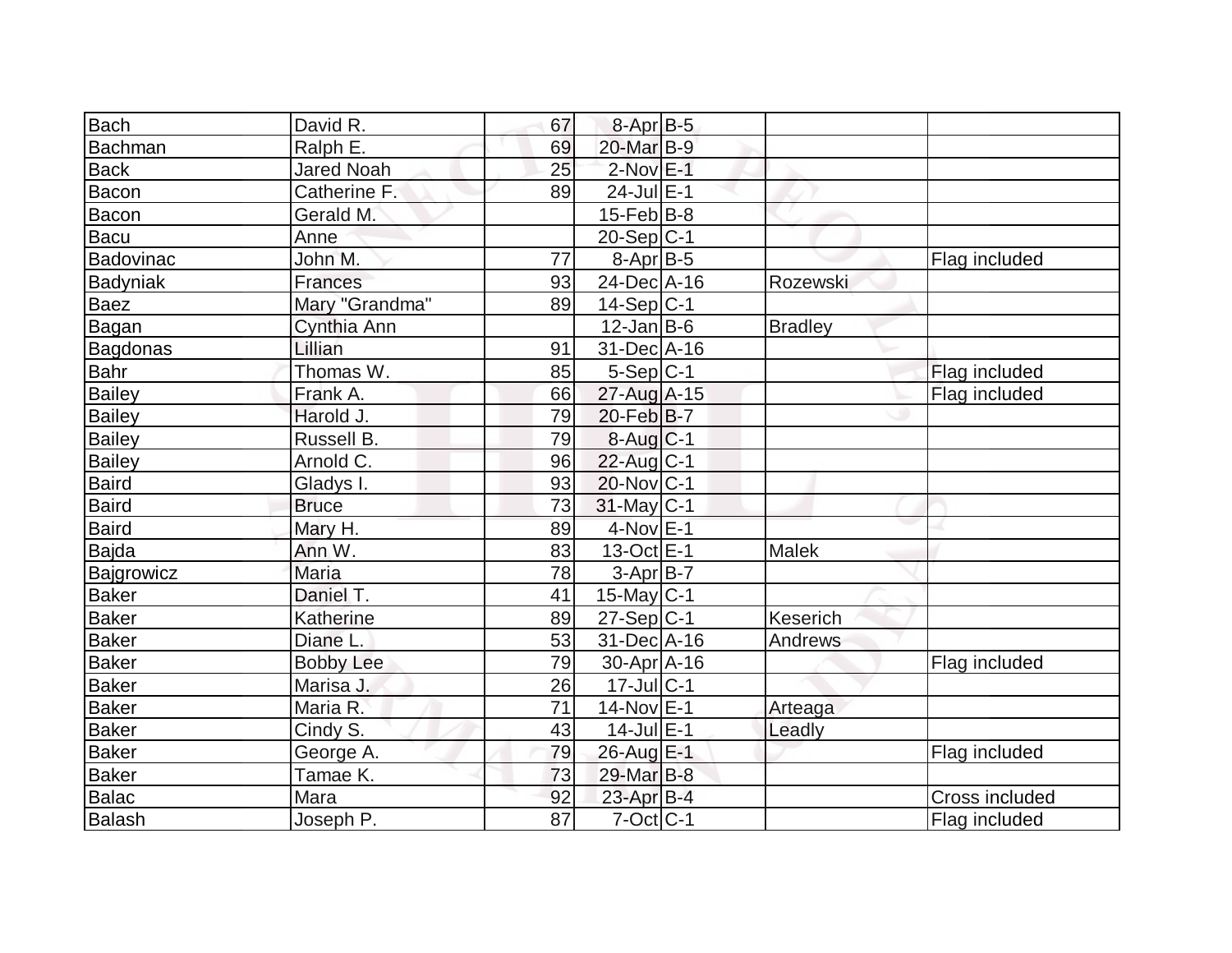| Balboa            | Olga                | 48 | $14$ -Jun $ C-1 $            |                  | Cross and picture       |
|-------------------|---------------------|----|------------------------------|------------------|-------------------------|
|                   |                     |    |                              |                  | included                |
| <b>Balcerak</b>   | Doris J.            | 85 | 25-Nov C-1                   |                  |                         |
| <b>Balch</b>      | Violet              | 87 | $20$ -Dec $ C-1 $            |                  |                         |
| <b>Balch</b>      | Violet M.           | 87 | $19$ -Dec $E-1$              |                  |                         |
| <b>Balczo</b>     | Eugene              | 66 | 19-Aug E-1                   |                  |                         |
| <b>Baldazo</b>    | Gerarda "Lalita"    | 79 | $1-Mar$ B-6                  |                  |                         |
| <b>Baldea</b>     | Rose                | 84 | $16$ -Feb $B$ -6             |                  | Cross included          |
| <b>Balding</b>    | <b>Brad William</b> | 55 | $9$ -Oct C-1                 |                  |                         |
| <b>Baldwin</b>    | Tivis <sub>C.</sub> | 79 | $10$ -Jan $ B-5 $            |                  |                         |
| <b>Baldwin</b>    | Margaret L.         | 90 | $15-Sep C-1$                 | Lille            | Full name Margaret L.   |
|                   |                     |    |                              |                  | <b>Baldwin Horn</b>     |
| <b>Bales</b>      | Ladonna Louise      |    | $17 - Feb$ $B-8$             |                  |                         |
| <b>Balka</b>      | Stephany M.         |    | $16$ -Jul $A-16$             | Gurnak           |                         |
| Ball              | Sharon M.           | 59 | 12-Nov A-16                  |                  |                         |
| Ball              | Stella M.           | 80 | $7$ -Dec $ C-1$              | <b>Drungilas</b> |                         |
| <b>Balla</b>      | Joseph P.           | 87 | $25$ -Dec $C$ -1             |                  | Flag included           |
| Ballantine        | Michael L. "Deno"   | 57 | $30$ -Dec $ C-1$             |                  | Flag included           |
| <b>Ballard</b>    | <b>Harriett</b>     | 82 | $20-Sep C-1$                 |                  | <b>Harriett Ballard</b> |
|                   |                     |    |                              |                  | Blanton / picture       |
|                   |                     |    |                              |                  | included                |
| <b>Ballentine</b> | James C.            | 29 | 26-Oct C-1                   |                  |                         |
| <b>Balser</b>     | Florence R.         | 64 | $4$ -Jan $ B-5 $             | Gajda            |                         |
| <b>Baltas</b>     | Mary                | 98 | 11-Mar $B-5$                 |                  |                         |
| <b>Balwin</b>     | Margaret L.         | 90 | $14-Sep C-2$                 | Lillie           | Full name Margaret L.   |
|                   |                     |    |                              |                  | <b>Baldwin</b>          |
| <b>Balzer</b>     | Chester H.          | 80 | $1-Oct$ $A-16$               |                  |                         |
| Banach            | <b>Beth</b>         | 40 | $28$ -Nov $ C-1$             |                  |                         |
| Banas             | Ann                 | 89 | $5-Mar$ B-6                  |                  |                         |
| Banas             | Eva Belle           |    | 24-Feb B-8                   |                  |                         |
| <b>Banaszak</b>   | Timothy E.          | 61 | $4$ -Jul $C-1$               |                  |                         |
| Banaszak          | Catherine "Kay"     | 68 | $27$ -Aug $\overline{A}$ -15 |                  |                         |
|                   |                     |    |                              |                  |                         |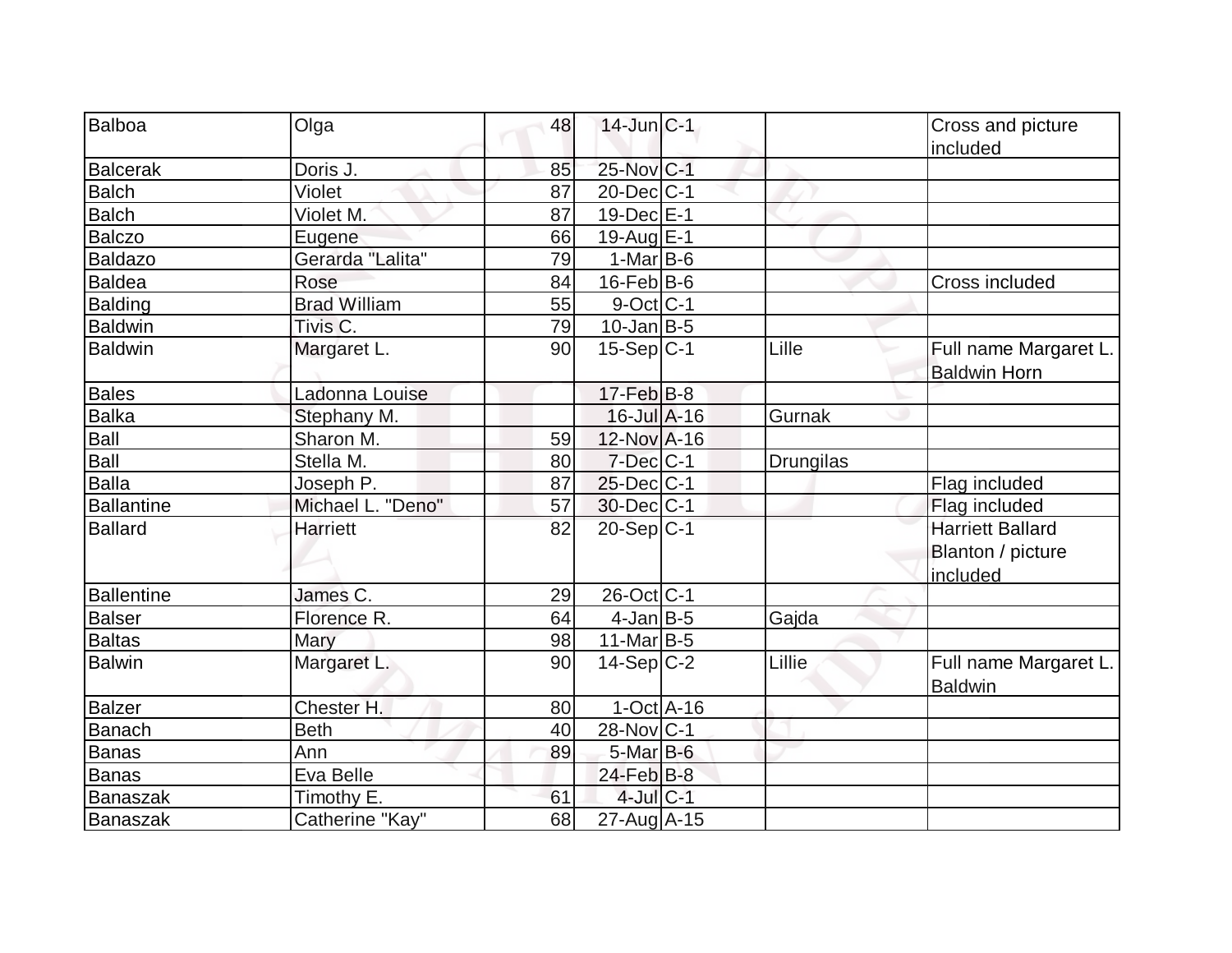| Banchich         | Mina "Peggy"                       | 84 | $13-Nov$ <sub>C-1</sub> |              | Full name Mina (Bice)<br><b>Bancich</b> |
|------------------|------------------------------------|----|-------------------------|--------------|-----------------------------------------|
| Bandgren         | Erik Herman                        | 95 | 30-Mar B-9              |              |                                         |
| <b>Banik</b>     | Mary A.                            | 92 | $21$ -Jan B-5           | Solar        |                                         |
| <b>Banister</b>  | William I.                         | 84 | $5-AugE-1$              |              | Flag and picture<br>included            |
| Banker           | William R.                         | 75 | 31-Oct C-1              |              |                                         |
| <b>Banks</b>     | Freelain "Free"                    | 69 | $30$ -Nov $ C-1 $       |              |                                         |
| Bannec           | <b>John Andrew</b>                 | 74 | $20$ -Jul $ D-1$        |              | (Formerly<br>Banchansky)                |
| Banogon          | Rose                               | 74 | $21$ -JulC-1            | Gibson       |                                         |
| Banschbach       | Norman Anthony                     | 73 | $24$ -May C-1           |              | Picture included                        |
| <b>Banser</b>    | <b>Thomas Eugene "The</b><br>King" | 58 | $5$ -May $C-1$          |              |                                         |
| Bantz            | Robert A.                          | 82 | $12$ -Jan $B-6$         |              | Flag included                           |
| Baranowski       | Donald A.                          | 75 | $20$ -Apr $B-4$         |              | Flag included                           |
| Baranowski       | Angeline (Helen)                   | 95 | $25$ -Jun $A-16$        |              |                                         |
| Barbknecht       | Robert W.                          | 84 | $13$ -Apr $ B-8 $       |              | Flag included                           |
| <b>Barbush</b>   | <b>Rita Alice</b>                  |    | 70 Novmebe E-1<br>r 1   |              |                                         |
| Bardzinski       | Phyllis B.                         | 71 | $10$ -May C-1           |              |                                         |
| <b>Barenie</b>   | Joseph James                       | 88 | $10$ -Nov $ C-1$        |              |                                         |
| Barickman        | <b>Ivan</b>                        | 61 | 24-Jun E-1              |              |                                         |
| Barido           | Richard D.                         | 61 | $5$ -Jan B-6            |              |                                         |
| <b>Bark</b>      | Donald W.                          | 65 | $10$ -Apr $ B-7 $       |              |                                         |
| <b>Barker</b>    | Joan                               | 76 | $6$ -Jun $ C-1$         |              |                                         |
| <b>Barker</b>    | John W.                            | 79 | 23-May E-1              |              |                                         |
| <b>Barksdale</b> | Jeanette Ruth                      | 94 | $3$ -Oct $E-1$          |              |                                         |
| <b>Barlow</b>    | Thelma N.                          | 85 | 19-Apr B-4              | Galieni      |                                         |
| Barnas           | Daniel                             | 40 | $12$ -Jun $ C-1 $       |              |                                         |
| <b>Barnes</b>    | Julia                              | 96 | 14-Mar B-7              | <b>Marek</b> |                                         |
| Barnes           | Chancey E.                         | 91 | $21$ -Feb $ B-5 $       |              |                                         |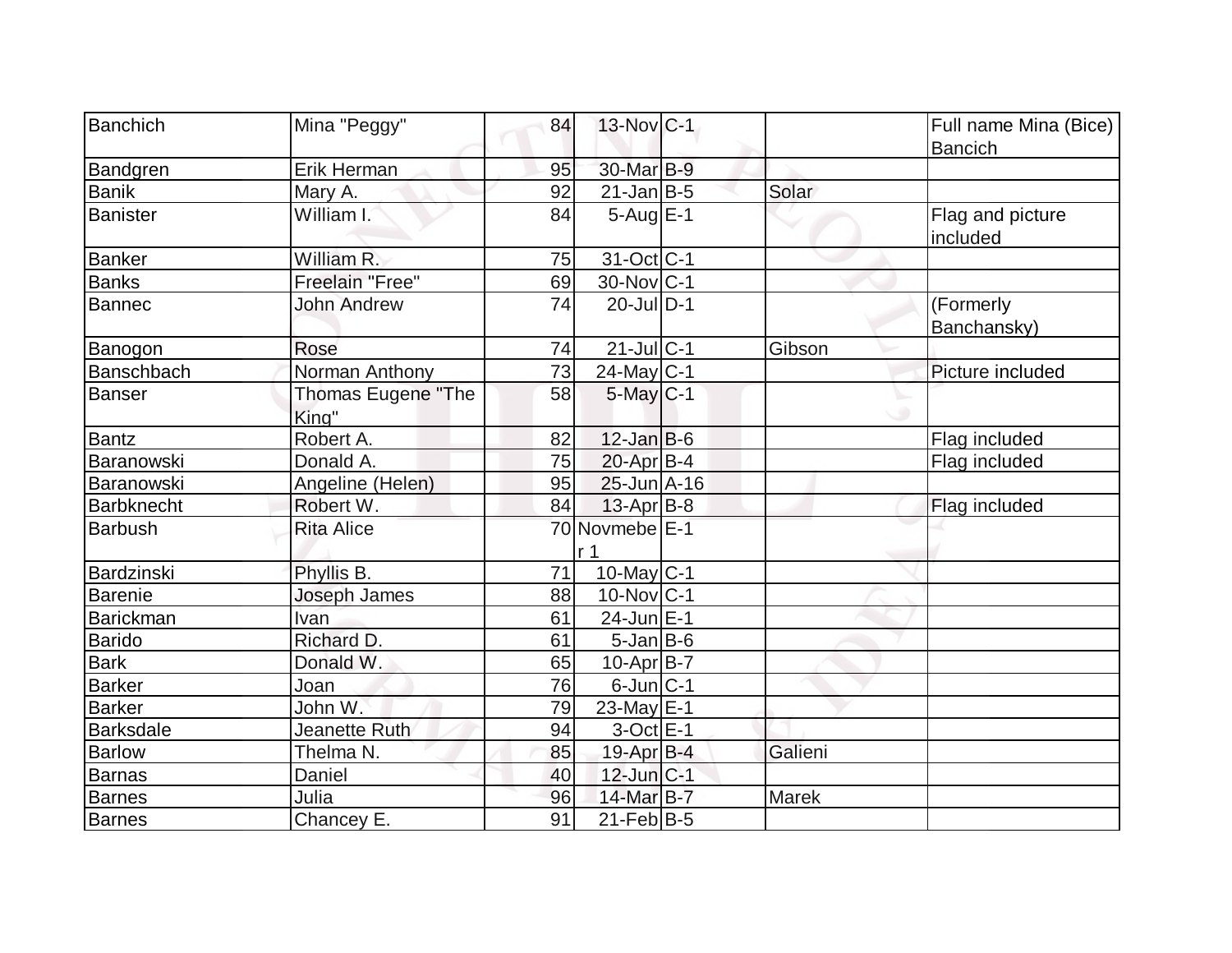| Barnett         | <b>Jesse Rees</b>     | Infant | $28$ -Jul $C-1$             |                     |                                       |
|-----------------|-----------------------|--------|-----------------------------|---------------------|---------------------------------------|
| Barnett         | Alta V.               | 94     | 18-Sep C-1                  |                     |                                       |
| <b>Barney</b>   | Irene N.              | 84     | $23$ -Apr $B-4$             |                     |                                       |
| Barnhart        | <b>Neal</b>           | 61     | $21$ -Jun $\overline{C}$ -3 |                     |                                       |
| <b>Baron</b>    | John R. Sr.           | 80     | $16$ -Apr $B$ -4            |                     | Flag included                         |
| Baroni          | William J.            | 86     | $18$ -Jul C-1               |                     | Flag included                         |
| <b>Barr</b>     | <b>Mildred Marie</b>  | 87     | $15$ -Jan B-5               |                     | Picture included                      |
| <b>Barr</b>     | Patricia A.           | 56     | $30$ -Jan B-5               |                     |                                       |
| Barron          | M. "Blanchie"         | 90     | $6$ -JulC-2                 |                     | Full name M. Barron<br>Harrison       |
| <b>Barrow</b>   | Robert A.             | 81     | $14$ -Jan $ B-5 $           |                     |                                       |
| Barry           | John H.               | 47     | $4$ -Oct $ C-1 $            |                     |                                       |
| <b>Bartell</b>  | Claude "Rich, Dickie" | 58     | $19$ -Jan B-6               | w                   |                                       |
| <b>Bartlett</b> | Jerry Lee             | 58     | 26-Jul C-1                  |                     |                                       |
| <b>Bartock</b>  | Ruth M.               |        | $21$ -May A-16              |                     |                                       |
| Bartolomeo      | Estelle               | 86     | $6$ -Dec $ C-1 $            |                     | Picture included                      |
| <b>Barton</b>   | Roy E.                | 74     | $6$ -Oct $ C-1 $            |                     | Picture included                      |
| Barton          | <b>Betty Jo</b>       | 76     | 6-Oct C-1                   |                     | Picture included                      |
| <b>Bartrom</b>  | Steven M.             | 46     | $11$ -Jan $ B-6 $           |                     |                                       |
| <b>Barus</b>    | Adele                 | 82     | 30-Dec C-1                  |                     |                                       |
| Bash            | Twasha                | 91     | $30 -$ Jul $A - 17$         | Lazara              |                                       |
| Bashaw          | William               | 72     | 26-Mar B-4                  |                     | Flag included                         |
| Bassett         | Margaret              |        | $22$ -Jun $ C-1 $           |                     | Full name Margaret<br>(Brown) Bassett |
| <b>Bassett</b>  | Nancy                 | 53     | 28-Nov C-1                  | Gile                |                                       |
| <b>Bassler</b>  | Max Willie            | 86     | $15$ -Oct A-16              |                     |                                       |
| <b>Basso</b>    | Irene T.              | 88     | $20$ -Apr $ B-4 $           | <b>Kaspik</b>       |                                       |
| Bate            | Julie Ann             | 45     | 29-Jul E-1                  | <b>Jocus-Peters</b> |                                       |
| <b>Batek</b>    | <b>Charles</b>        | 86     | $14-Sep C-1$                |                     | Flag included                         |
| <b>Bates</b>    | Franics H.            | 95     | 16-Dec C-1                  |                     |                                       |
| <b>Bates</b>    | Donald E.             | 73     | $1-Feb$ B-8                 |                     |                                       |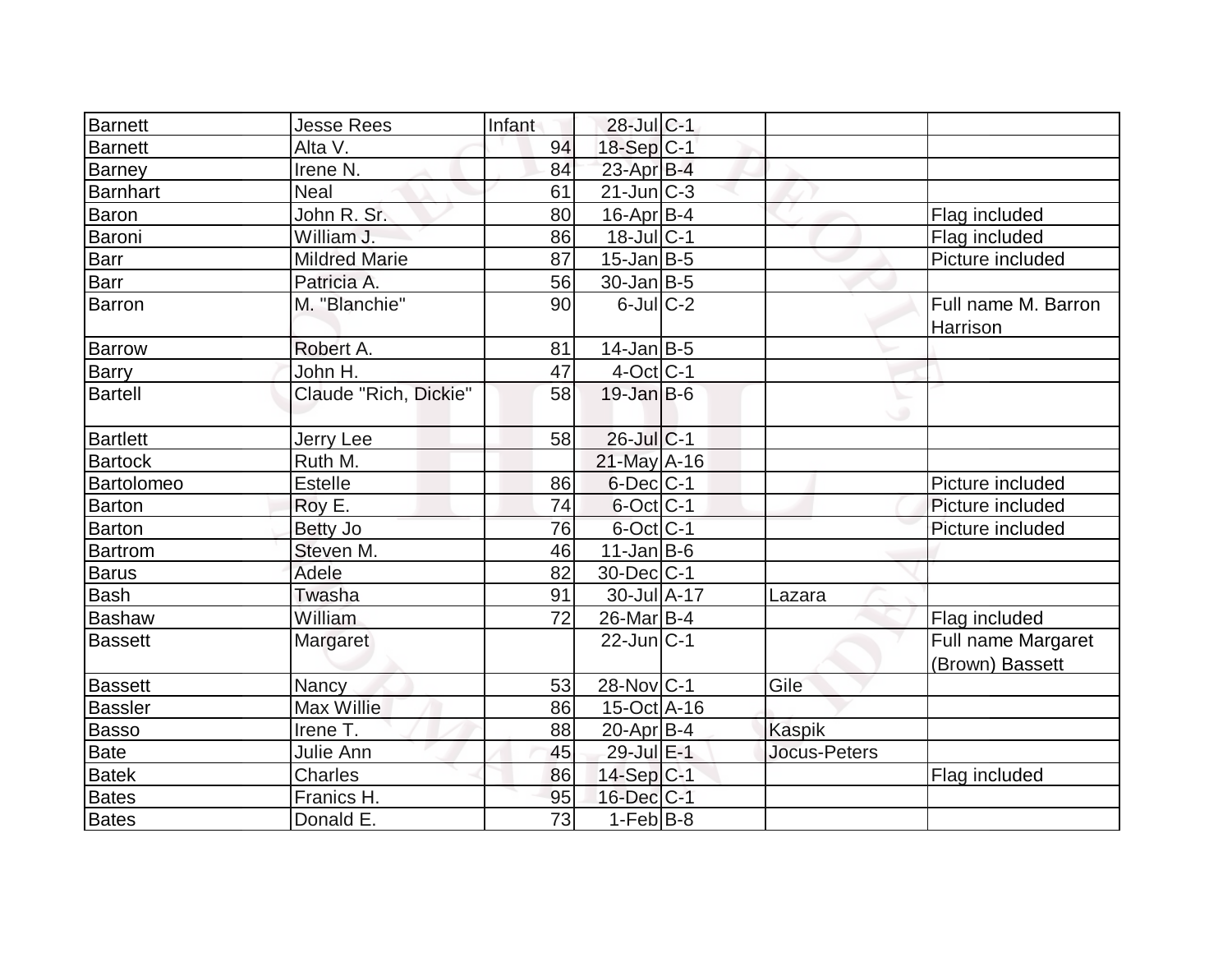| <b>Bates</b>        | Charles, Dr., PH.D.    | 94 | $3$ -Oct $E-1$         |                | Picture included     |
|---------------------|------------------------|----|------------------------|----------------|----------------------|
| <b>Bates</b>        | Alexander M. "Alex"    | 11 | 5-Apr B-8              |                |                      |
| Batson              | Cynthia Kaye           |    | $9-Sep C-1$            |                |                      |
| Battista            | Louise V.              | 83 | $5$ -May $C-1$         | <b>Martino</b> |                      |
| <b>Battle</b>       | <b>Deloris</b>         | 59 | $27$ -Feb $ B-7 $      |                |                      |
| <b>Baublitz</b>     | Joanne                 | 39 | 14-Nov E-1             | Borgia         |                      |
| Bauer               | Elsie V.               | 85 | $13$ -Dec $ C-1$       |                | Picture included     |
| Bauer               | G. Alleen              | 89 | $4$ -Jan $B$ -5        |                |                      |
| Bauer               | Carl Wilson            | 93 | 29-Jul E-1             |                |                      |
| Bauge               | Ruby E.                | 86 | $2$ -Mar $B$ -6        |                |                      |
| Baughman            | Angeline M.            | 98 | $2$ -Oct C-1           |                |                      |
| Baumgart            | Mary                   |    | 22-Dec E-1             | <b>Essick</b>  | Picture included     |
| Baumgart            | George R. Jr.          | 59 | 29-Sep C-1             |                | Flag included        |
| <b>Bauswell</b>     | Vincent C. "Vinny"     | 73 | $21$ -Feb $ B-5 $      |                |                      |
| <b>Baxter</b>       | Grace T.               | 78 | $10$ -Dec $ A-16$      | Mickiewicz     |                      |
| <b>Bayer</b>        | William "Bill"         |    | 24-May C-1             |                |                      |
| <b>Bayus</b>        | Ernest D.              | 77 | $10$ -Dec $ A-16$      |                | Flag included        |
| Bazan               | Frances C.             | 85 | $9$ -May $C-1$         | Gora           |                      |
| <b>Beach</b>        | Joseph F. "Joe"        | 83 | $31$ -Jan B-7          |                | Picture included     |
| Beach               | Frances M.             | 83 | $14$ -Jun $ C-2 $      |                | Full name Frances M. |
|                     |                        |    |                        |                | Kellenberger Beach   |
| Beal                | <b>Johnny "Marty"</b>  | 33 | $26$ -Jan $ B-5 $      |                |                      |
| <b>Beall</b>        | <b>Howard Richard</b>  | 76 | $12$ -Feb $ B-5 $      |                |                      |
| <b>Beasley</b>      | Mary E. "May"          |    | 24-Jul E-1             |                |                      |
| Bebber              | Kathryn F.             |    | 13-May $E-1$           | Oberding       |                      |
| Bechtel             | Ruth E.                | 63 | $6$ -Oct C-1           |                |                      |
| <b>Becich-Palos</b> | Diane E.               | 52 | $6$ -Jan $B$ -6        |                |                      |
| <b>Becker</b>       | <b>Elaine Margaret</b> | 63 | $3-Aug$ <sub>C-1</sub> | <b>Reck</b>    |                      |
| Beda                | Ilona Helen            | 92 | $17 - Jan$ $B-5$       |                |                      |
| Bedard              | Joseph                 |    | 27-Aug A-15            |                |                      |
| Bedell              | Glendola               | 80 | $20$ -Mar $B-9$        |                |                      |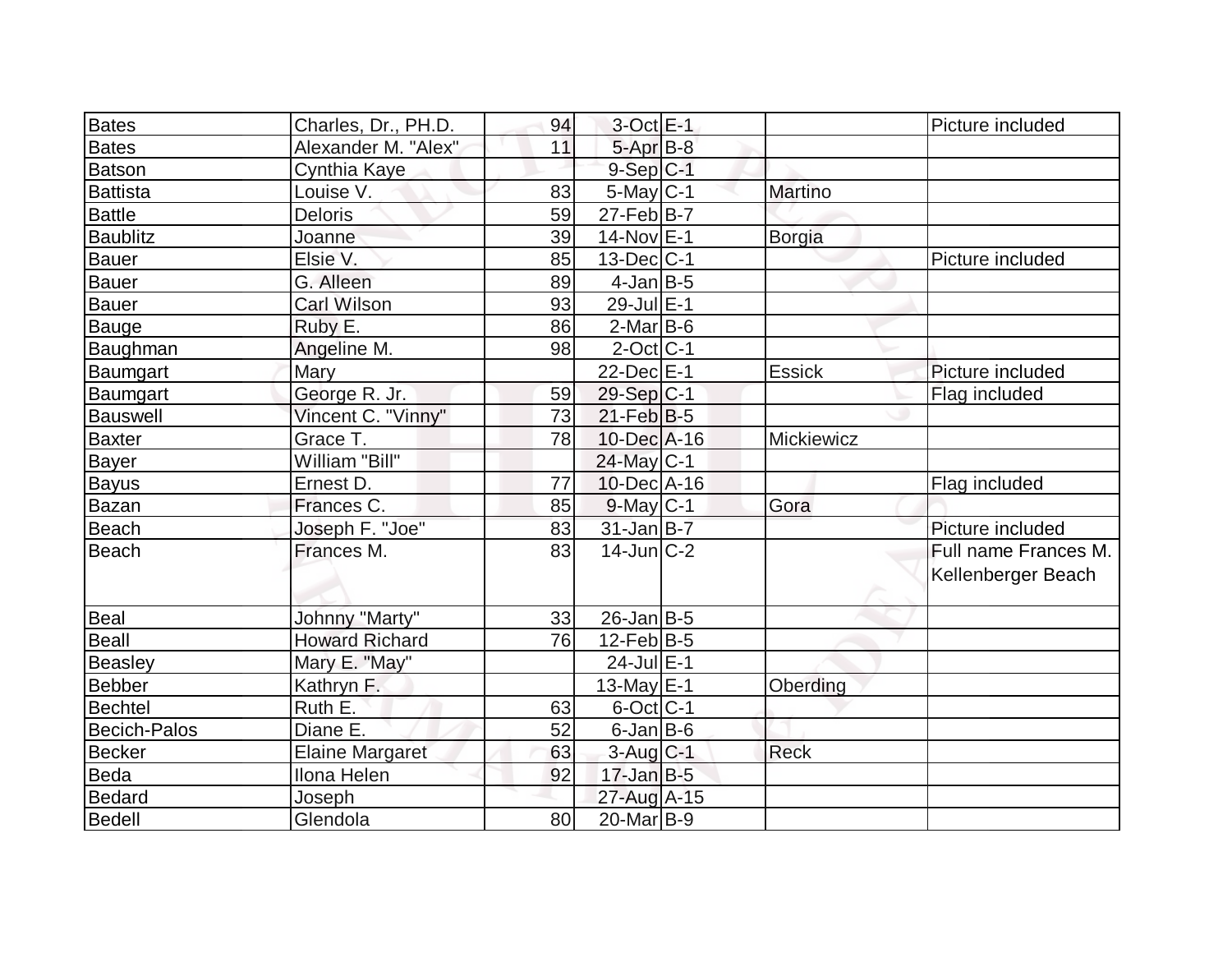| Bednar         | Gene L.                       | 90              | $15$ -May C-1         |               | Cross included         |
|----------------|-------------------------------|-----------------|-----------------------|---------------|------------------------|
|                | "Bednarowicz"                 |                 |                       |               |                        |
| Beeler         | Elizabeth A.                  | 71              | 9-Nov C-1             |               |                        |
| <b>Bees</b>    | Richard R.                    | 84              | $17$ -Mar $ B-7 $     |               | Flag and picture       |
|                |                               |                 |                       |               | included               |
| Behary         | Julia                         | 86              | $2$ -May $C-1$        |               |                        |
| Behn           | Mary V.                       | 83              | $24$ -Feb $ B-8$      | Prahovich     |                        |
| Behnke         | <b>Rose Delores</b>           | 91              | $15$ -Oct $A$ -16     |               |                        |
| Behrens        | Alan                          | 88              | $18$ -Jan B-6         |               | Flag included          |
| <b>Beier</b>   | Isabelle J.                   | 93              | $9$ -Feb $ B$ -6      |               |                        |
| Bell           | <b>William Arthur (Billy)</b> | 48              | $9-Apr$ B-5           |               |                        |
| Bell           | Charles R.                    | 84              | $12$ -Apr $B$ -8      |               | Flag included          |
| Bell           | Lucille                       | 93              | 19-Feb <sup>B-5</sup> | Turturillo    |                        |
| Bellinger      | Mary E.                       | 87              | 22-Jun C-1            |               |                        |
| Bellovich      | Margaret R.                   | 81              | $26$ -Jul $C-1$       | <b>Buksar</b> |                        |
| Belofsky       | Donald D.                     | 911/2           | 12-Oct C-1            |               | Star of David included |
| Benavides      | Jean T.                       | 76              | $2$ -Aug $C-1$        |               |                        |
| Bencze         | Faith A.                      | 49              | $2$ -Oct $ C-1 $      | Porta         |                        |
| Benda          | Victoria "Vicky"              | $\overline{52}$ | $10$ -Oct $ C-1 $     | <b>Brock</b>  |                        |
| Benge          | Juanita I.                    | 78              | $27$ -Jul $ D-1$      |               |                        |
| Benjamin       | <b>Barbara</b>                | 58              | $20$ -Jul $D-1$       | Wilding       |                        |
| <b>Benke</b>   | <b>Rose Delores</b>           | 91              | $17 - Oct$ $C-1$      |               |                        |
| Benkovich      | Edward L. "Benko"             | 82              | $3$ -Jul $C-1$        |               |                        |
| Benkovich      | Helen T.                      | 89              | $20$ -Nov $C-1$       |               |                        |
| <b>Bennett</b> | <b>Butch</b>                  | 55              | $18$ -Jul $C-1$       |               |                        |
| Bennett        | Amanda E.                     | 94              | 19-Mar B-4            | Rose          |                        |
| Bennett        | Mary S.                       | 88              | $7-Nov$ E-1           |               |                        |
| Benninghoff    | Kurt                          | 66              | $7$ -Dec $C$ -1       |               |                        |
| Bentkowski     | Stanislaw "Stanley"           | 82              | $21$ -Feb $B-5$       |               |                        |
| Bentley        | Anne K. "Nancy"               | 75              | 7-Mar B-7             |               |                        |
| Bentley        | E. Walter "Dick"              | 85              | $20$ -Apr $ B-4$      |               | Picture included       |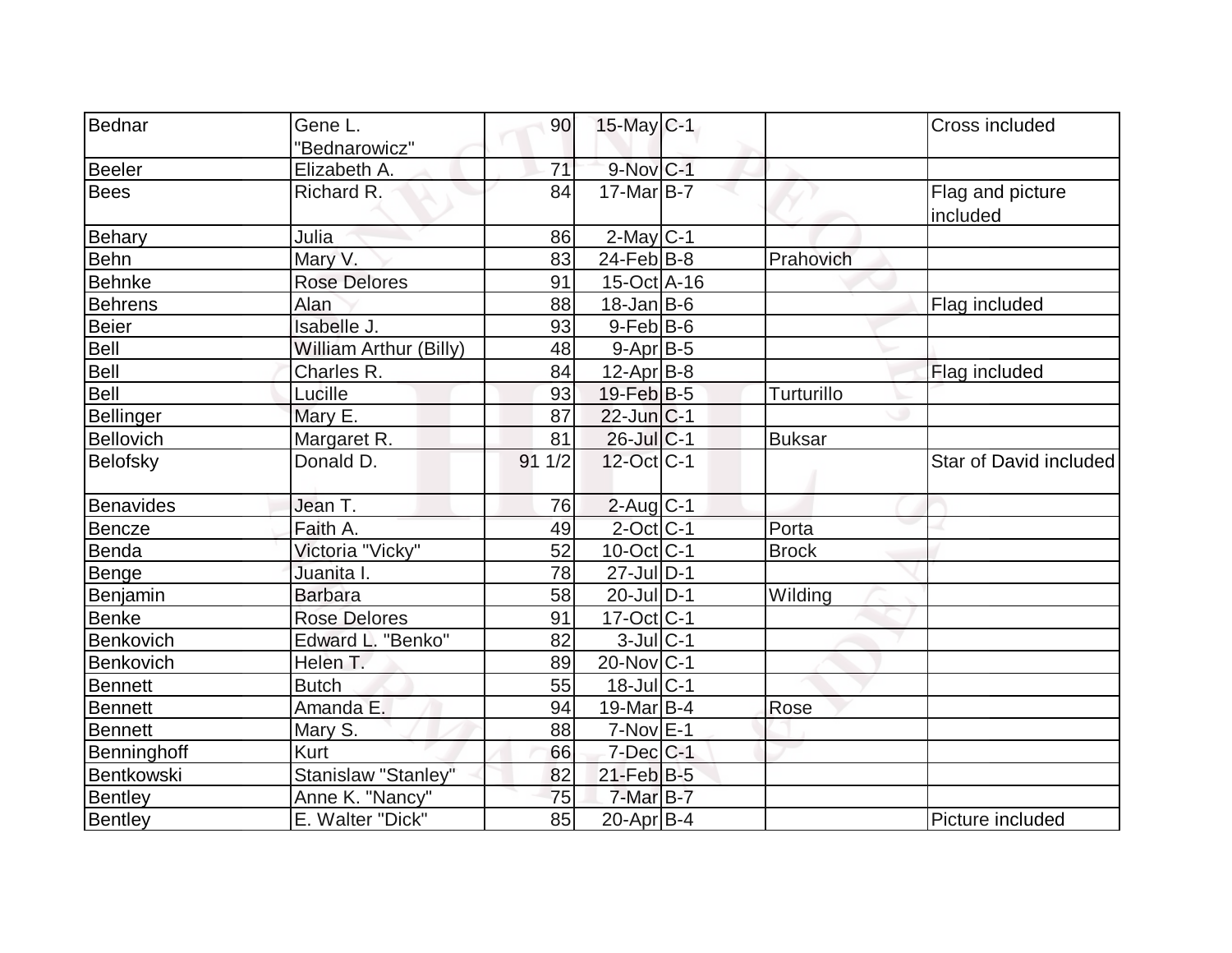| Benyoun         | Frances P.           |    | 18-Aug C-1        | Griffin   |                        |
|-----------------|----------------------|----|-------------------|-----------|------------------------|
| Benz            | Virginia G.          | 93 | $3-AprB-7$        | Ramsey    | Full name Virginia G.  |
|                 |                      |    |                   |           | <b>Benz Foster</b>     |
| <b>Berdine</b>  | Doris J.             | 93 | 22-Aug C-1        | Randham   |                        |
| <b>Berdine</b>  | Rosalyn E. "Rose"    | 83 | $1-Jan$ B-7       | Plopper   |                        |
| <b>Beres</b>    | Anna                 | 96 | $6$ -Jul $C-1$    |           |                        |
| <b>Beres</b>    | <b>Joan Marie</b>    | 76 | 26-Jan B-5        | Petrovich | Picture included       |
| <b>Beres</b>    | Bernice J.           | 87 | $11$ -Jul $C-1$   |           |                        |
| <b>Berger</b>   | <b>Edward Jerome</b> | 63 | $27$ -Apr $C-1$   |           |                        |
| Berger          | Alys M.              | 89 | $15$ -Mar $ B-6$  |           |                        |
| Bergman         | Arthur A.            | 71 | 13-May $E-1$      |           |                        |
| Bergren         | Mary Verona          | 85 | $22$ -Aug $C-1$   |           |                        |
| Beric           | Ruza                 | 66 | $23$ -Jan B-6     |           |                        |
| <b>Berk</b>     | Frieda "Maggie"      | 78 | $8$ -Feb $ B-8$   |           | Star of David included |
| <b>Berky</b>    | Lynn Allen           | 63 | 15-Nov C-1        |           |                        |
| Berlakovich     | Paul                 | 80 | 23-Nov A-20       |           |                        |
| <b>Berland</b>  | Mary H.              | 91 | $11$ -May C-1     | Janek     |                        |
| Bernard         | Richard              | 74 | 10-Nov C-1        |           |                        |
| <b>Berrier</b>  | <b>Roger Neil</b>    | 54 | $15$ -Apr $ B-5 $ |           |                        |
| <b>Berry</b>    | Patricia L. "Patty"  | 47 | $27$ -Jun $ C-1$  |           |                        |
| Berry           | Ronnie Dee Sr.       | 45 | $6$ -Feb $ B-5 $  |           |                        |
| <b>Bersell</b>  | Paul                 | 75 | $14-Sep C-1$      |           |                        |
| <b>Bertalan</b> | <b>Dolores Ann</b>   | 77 | $5$ -Mar $B$ -5   |           |                        |
| Bertucci        | Virginia J. "Ginny"  | 74 | $7$ -Jun $ C-1$   |           |                        |
| Berwanger       | Raymond J. "Porky"   | 66 | 20-May $E-1$      |           |                        |
| <b>Bessett</b>  | Clifford H.          | 78 | 25-Mar B-5        |           | Picture included       |
| <b>Bessler</b>  | Leona Virgina        | 91 | 30-Sep C-2        |           |                        |
| <b>Betustak</b> | Joseph Andre Jr.     | 36 | 15-Nov C-1        |           |                        |
| Beukema         | Alice G.             | 72 | 28-Oct E-1        |           |                        |
| Beveridge       | Colleen              | 51 | 18-Apr B-5        |           |                        |
| <b>Bewley</b>   | Arnold (Ted)         | 79 | 13-Oct $E-1$      |           |                        |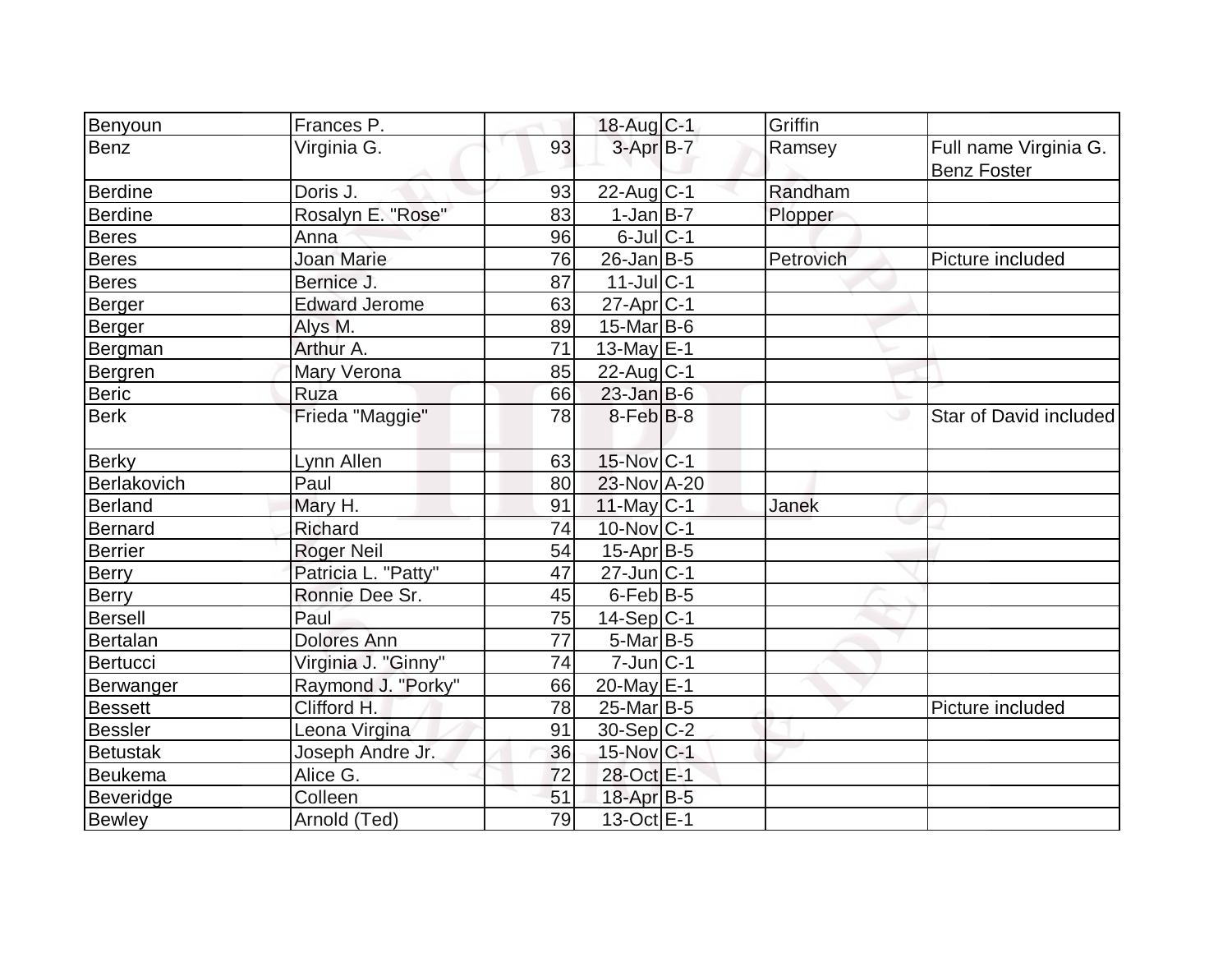| Bewley         | Beatrice P.        | 83 | $5-AprB-8$            | Mann           |                  |
|----------------|--------------------|----|-----------------------|----------------|------------------|
| <b>Bewley</b>  | Jean               | 90 | 29-Aug C-1            |                |                  |
| Beyer          | Harold R. "Dick"   | 79 | 21-Nov E-1            |                |                  |
| Beyer          | Jeanne Ellen       | 74 | $29$ -Jul $E-1$       | <b>Shadley</b> |                  |
| Biagini        | Julia Ann          | 57 | $18$ -May C-1         |                |                  |
| <b>Bicanic</b> | Phillip            | 75 | $29-Sep C-1$          |                |                  |
| Bicanic        | Mato               | 62 | $9$ -Jan $B$ -5       |                |                  |
| <b>Bice</b>    | William C. "Bill"  | 68 | $14$ -May D-1         |                | Flag included    |
| <b>Bickel</b>  | Robert A.          |    | $9$ -May $C-1$        |                |                  |
| <b>Biegel</b>  | Elizabeth L.       |    | $18$ -May C-1         | Middleton      |                  |
| Biehl          | Carol              | 64 | $9$ -Jul $A$ -16      | Schroeder      | Picture included |
| Bieker         | Zeus L. Jr. "J.R." | 81 | 28-Nov C-1            |                |                  |
| <b>Bielak</b>  | John A. Jr. "Tata" | 90 | $27$ -Feb $B$ -8      |                |                  |
| <b>Bielak</b>  | <b>Buck</b>        | 65 | 30-Mar <sub>B-9</sub> |                |                  |
| Bielat         | Tom $E$ .          | 54 | 30-Oct E-1            |                |                  |
| Biermeier      | Ann M.             | 81 | $1-Jan$ B-7           | Trapand        |                  |
| Bieszczat      | Emily              | 90 | $5$ -Feb $ B-4$       | Rapczak        |                  |
| Biggs          | Kenneth L.         | 91 | $23$ -Mar $B-9$       |                | Picture included |
| <b>Biggs</b>   | Ted U.             |    | 16-May C-1            |                |                  |
| <b>Biggs</b>   | Larry Bontique     | 71 | $8$ -Aug $C-1$        |                | Flag included    |
| <b>Biggs</b>   | Alice M.           | 85 | 22-Dec E-1            |                |                  |
| Bikoff         | Linda Elaine       | 57 | $4$ -Jul $C-1$        | Shertzer       | Picture included |
| Bilicki        | Josephine "Lady"   | 83 | 18-Apr B-5            |                |                  |
| Bilinski       | Louise S.          | 83 | $15$ -Nov $ C-1$      | Lukaszewski    |                  |
| <b>Binder</b>  | John               | 82 | $27-Sep C-1$          |                |                  |
| <b>Birky</b>   | Myron Melvin       | 76 | $11$ -May C-1         |                |                  |
| <b>Birky</b>   | Geneva Mae         | 91 | $30$ -Mar $ B-9 $     |                |                  |
| <b>Birky</b>   | Kenneth K., Rev.   | 80 | $2$ -May C-1          |                |                  |
| <b>Birky</b>   | Shirley A.         | 68 | 20-Feb B-7            |                |                  |
| <b>Biro</b>    | Gizella            | 86 | 31-Jul E-1            |                |                  |
| Biro           | Robert             | 91 | 31-Jul E-1            |                |                  |
| Bis            | <b>Bernice</b>     | 91 | $20$ -Jun $ C-1$      | Graniczcy      |                  |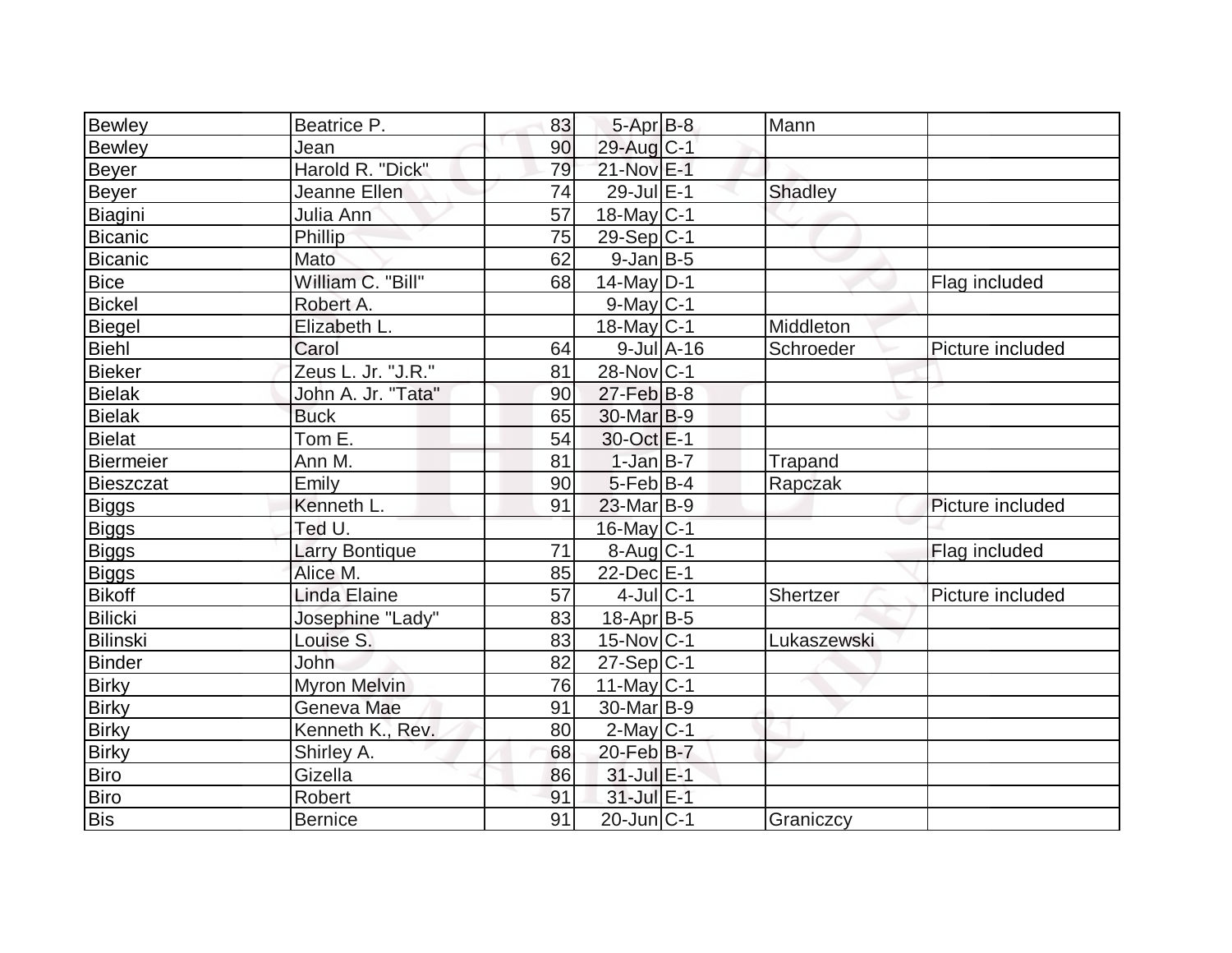| Bisacky        | Doris Mae               | 68      | 15-Mar B-6              | Slafka     |                                                          |
|----------------|-------------------------|---------|-------------------------|------------|----------------------------------------------------------|
| <b>Bisbee</b>  | Daniel J. "Dan"         | 49      | $3$ -May $C-1$          |            |                                                          |
| <b>Bishop</b>  | Irene                   | 85      | $6$ -Aug A-16           | Witkowski  |                                                          |
| <b>Bissing</b> | Eugene B. "Gene"        | 90      | 27-Aug A-15             |            |                                                          |
| Bistryski      | Edward                  | 76      | $17-Oct$ <sub>C-1</sub> |            | Flag included                                            |
| <b>Biter</b>   | <b>James Edward</b>     | 82      | $6$ -Dec $ C-1 $        |            | Flag included                                            |
| Biter          | Joanne                  | 74      | 7-May A-16              |            |                                                          |
| Bixenman       | <b>Kathleen Frances</b> | 90      | $5 - Apr$ B-10          | Humpfer    | Full name Kathleen<br><b>Francis Davis</b><br>(Bixenman) |
| <b>Bixler</b>  | William R. Jr.          |         | $12$ -Jul $ C-1$        |            |                                                          |
| Blachlke       | Josephine M.            | 71      | $15$ -Dec $ C-1$        | Starcevich |                                                          |
| <b>Black</b>   | Elvin M. "Blackie"      | 79      | $3-MarB-6$              |            | Flag included                                            |
| <b>Black</b>   | Linda                   | 55      | $15$ -Apr $ B-5 $       | Fennema    | Full name Linda<br>Fennema Black<br>Madson               |
| <b>Black</b>   | <b>Mason Miguel</b>     | 11 days | $16$ -Aug C-1           |            |                                                          |
| <b>Black</b>   | James R. "Dick"         | 84      | $8$ -May $C-1$          |            | Flag included                                            |
| <b>Black</b>   | Herbert D.              | 86      | $5$ -Dec $C$ -1         |            |                                                          |
| <b>Black</b>   | Norman A.               | 85      | $19-Oct$ <sub>C-1</sub> |            | Flag included                                            |
| Blackburn      | Sharon K.               | 59      | $29$ -Nov $ C-1$        |            |                                                          |
| Blackburn      | <b>Andrew Jack</b>      | 72      | $29$ -Nov $ C-1$        |            |                                                          |
| Blackwell      | Anita L.                | 61      | $12$ -Apr $ B-8 $       |            |                                                          |
| Blagojevic     | Marija                  | 64      | $13-Nov C-1$            |            | <b>Cross included</b>                                    |
| <b>Blair</b>   | Edna                    | 97      | $22$ -Nov $ C-1 $       |            |                                                          |
| <b>Blair</b>   | Frank A.                | 69      | 6-Dec C-2               |            |                                                          |
| Blake          | Tandie Eugene<br>"Gene" | 75      | $27$ -Jun $ C-1 $       |            |                                                          |
| <b>Blake</b>   | Rosemary L. "Rere"      | 78      | $2$ -May $C-1$          |            |                                                          |
| <b>Blake</b>   | James H.                | 87      | $2$ -Nov $E-1$          |            |                                                          |
| Blakemore      | <b>Estella</b>          | 86      | 10-Mar B-7              |            |                                                          |
| <b>Blaney</b>  | Mable Irene             | 89      | $7 - Aug$ E-1           | Freeman    |                                                          |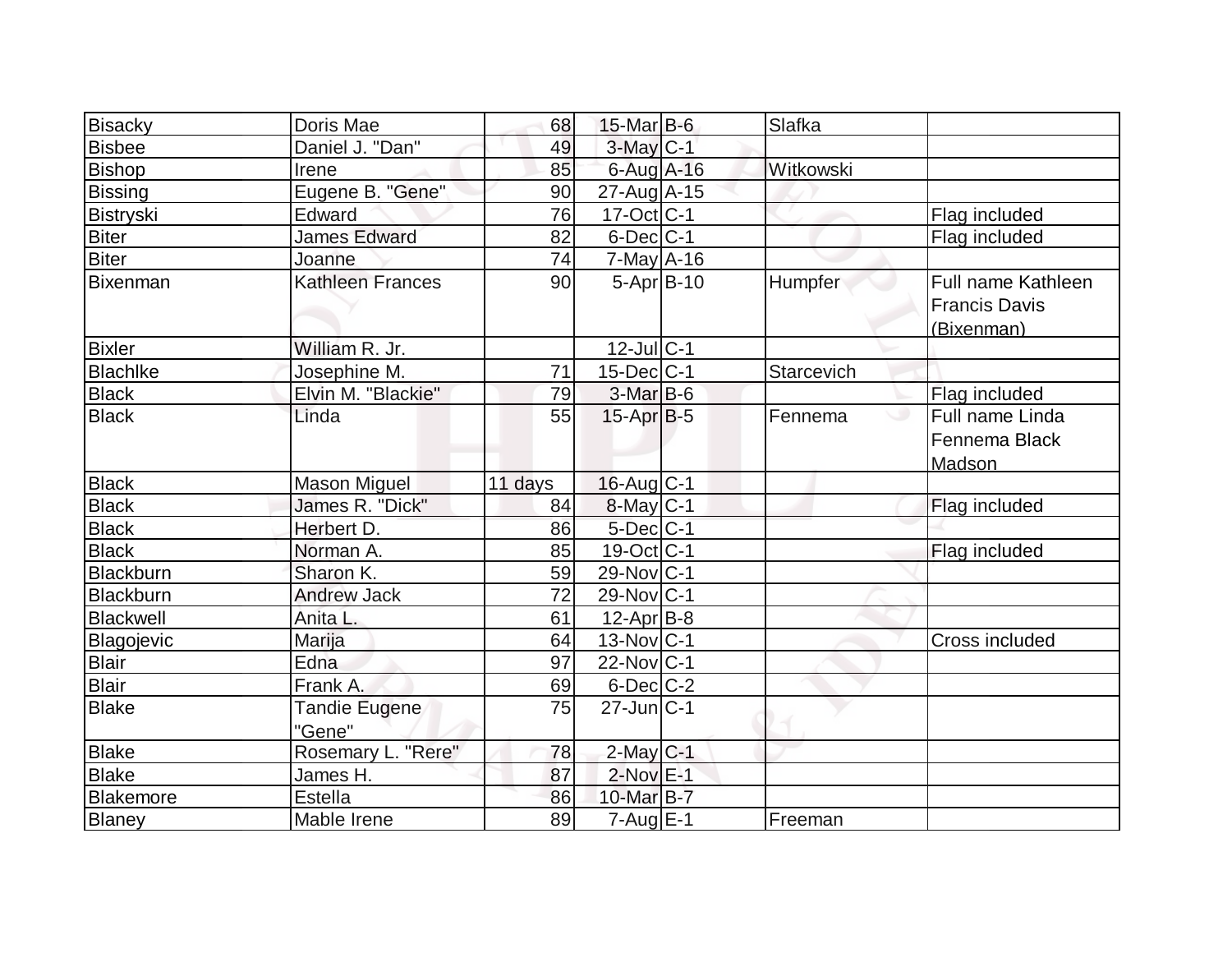| Blankenship     | Robert S.             | 75 | 28-Jun E-1            |                |                                          |
|-----------------|-----------------------|----|-----------------------|----------------|------------------------------------------|
| Blankenship     | Thomas H. Jr.         | 81 | 25-Nov C-1            |                | A.K.A. W.C. Fields /<br>picture included |
| Blankenstein    | Laverne               | 70 | $24$ -Jan $ B-5 $     |                |                                          |
| <b>Blanton</b>  | Larry E.              |    | 28-Oct E-1            |                |                                          |
| <b>Blazek</b>   | Mary L.               | 83 | $6$ -Jun $ C-1$       |                |                                          |
| Blejski         | Sally                 | 86 | $11$ -Mar $ B-5 $     | Mezydlo        |                                          |
| <b>Bliss</b>    | <b>Ryan Dean</b>      | 21 | $27$ -Jan $ B-8 $     |                |                                          |
| <b>Blissmer</b> | James L               | 57 | 27-May E-1            |                |                                          |
| <b>Blizniak</b> | Betty J.              | 78 | $17-Sep$ A-16         | Johnson        |                                          |
| <b>Block</b>    | Celia L.              | 86 | $12$ -Feb $ B-5 $     |                |                                          |
| <b>Block</b>    | Ruth E.               |    | 20-Oct C-1            | Holmstrom      |                                          |
| <b>Bloede</b>   | Elmer                 | 94 | 27-Apr <sub>C-1</sub> |                | Picture included                         |
| <b>Blom</b>     | Dennis L. Sr.         |    | $3-Feb B-6$           |                | Flag and picture<br>included             |
| <b>Blonski</b>  | John R.               |    | $16-Sep$ E-1          |                |                                          |
| Blonski         | John R.               | 63 | $30$ -Aug $C-1$       |                |                                          |
| <b>Bloom</b>    | James E. "Bud"        |    | 20-Oct C-1            |                |                                          |
| <b>Blosky</b>   | Mildred B.            | 84 | 31-May C-1            | <b>Migas</b>   |                                          |
| <b>Blosky</b>   | Mark B. "Root"        | 50 | $13$ -Jul $D-1$       |                |                                          |
| <b>Blum</b>     | <b>Bernard "Bill"</b> | 86 | $3-Apr$ B-7           |                |                                          |
| <b>Blunk</b>    | <b>Arthur Ira</b>     | 72 | $1$ -Jun $ C-1$       |                |                                          |
| Boatman         | Lisa Marie            |    | $7-Sep C-1$           |                |                                          |
| Bober           | Mrytle E.             | 81 | 31-Dec A-16           | <b>Bessler</b> |                                          |
| <b>Bober</b>    | John S.               | 88 | $20$ -Jul $D-1$       |                | Flag and picture<br>included             |
| <b>Bobin</b>    | Raymond J.            |    | $15$ -Apr $B$ -5      |                | Flag included                            |
| <b>Bobos</b>    | Rosemary "Rose"       | 69 | $18$ -Jul $C-1$       | Volom          |                                          |
| Bobowski        | Veronica T.           | 86 | 25-Sep C-1            |                |                                          |
| Bochnowski      | Estelle K.            | 89 | $14$ -Apr $B$ -6      |                |                                          |
| <b>Bock</b>     | Arlene J.             | 76 | $5 - Apr$ B-8         | <b>Barenie</b> |                                          |
| Bodamer         | Loretta L.            | 88 | $7$ -Oct $ C-1 $      |                |                                          |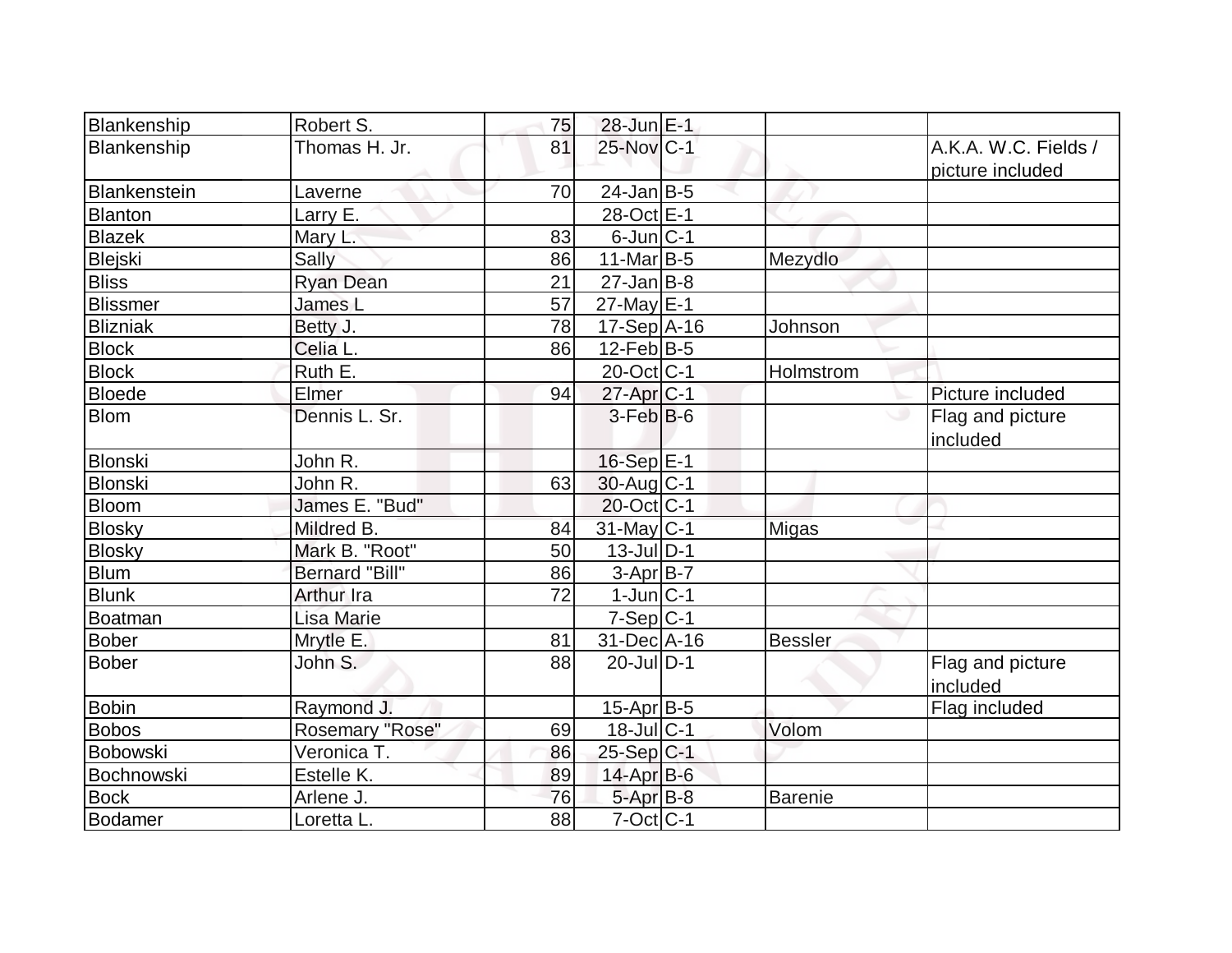| <b>Bodine</b>   | Betty Lyn                  | 45  | $15$ -Mar B-6       |              |                   |
|-----------------|----------------------------|-----|---------------------|--------------|-------------------|
| Bodnar          | Andrew                     | 86  | $7$ -Jan $B$ -5     |              |                   |
| Bodnar          | Rose Ann                   | 86  | $3-MarB-6$          | <b>Hybel</b> |                   |
| Boecker         | Lorraine                   |     | $22$ -Jan B-5       |              |                   |
| <b>Boehlke</b>  | Ruth P.                    | 85  | $7$ -Oct $ C-1 $    |              |                   |
| <b>Boehlke</b>  | <b>Clarence William</b>    | 91  | $28$ -May $A$ -16   |              |                   |
| Boerman         | Vernon J.                  | 75  | 22-Dec E-1          |              |                   |
| Boersma         | Agnes A.                   | 84  | $10$ -Apr $ B-7 $   | Heerma       |                   |
| Boersma         | Connie Jean                | 54  | $22$ -Jan $ B-5 $   |              |                   |
| Bogan           | Elizabeth A.               | 83  | $1-Auq$ $C-1$       |              |                   |
| Bogucki         | Carol                      | 72  | $5$ -Feb $ B-4 $    | <b>Kirk</b>  |                   |
| Boguslaw        | Valerie D.                 | 87  | $22$ -May C-1       |              |                   |
| <b>Bohacik</b>  | Ryan S.                    | 32  | $7-May$ A-16        |              |                   |
| Bohannon        | Claude                     | 78  | $30 -$ Jul $A - 16$ |              | Flag included     |
| Bohannon        | <b>James Lester</b>        | 76  | $19$ -Apr $ B-4 $   |              | Flag included     |
| Bohney          | Victor R.                  | 84  | $21$ -May A-16      |              |                   |
| <b>Boisvert</b> | Leo Elie                   | 82  | $21$ -Feb $ B-5 $   |              |                   |
| Bojda           | Rachel                     | 52  | $31$ -Jul $E-1$     |              |                   |
| Bolakowski      | Jerome A. "Jake"           | 72  | $21$ -Feb $ B-5 $   |              |                   |
| Bolda           | Lois M.                    | 76  | $30$ -Nov $C-3$     |              | Picture / Lois M. |
|                 |                            |     |                     |              | Bolda (Werner-    |
|                 |                            |     |                     |              | Purcell)          |
| Bole            | Kathyrn "Kay"              | 82  | $23$ -Jan $ B-6 $   | Cervone      |                   |
| <b>Bolek</b>    | Joseph W.                  | 85  | $9-Sep C-1$         |              | Flag included     |
| Bolen           | Eva Nelle                  | 100 | $15$ -Aug C-1       |              |                   |
| Boling          | <b>Opal Margaret (Pat)</b> | 87  | $2$ -Apr $B$ -5     |              |                   |
| <b>Boling</b>   | Georgia W.                 | 67  | $4$ -May C-1        | Vinson       |                   |
| Bombich         | Henry L.                   | 94  | 28-Nov C-1          |              |                   |
| Bona            | Dorothy C.                 | 88  | $31$ -Jan $B-8$     |              |                   |
| Bond            | David F.                   | 82  | $23$ -May $E-1$     |              |                   |
| Boniecki        | Gerald E.                  | 69  | 15-Nov C-2          |              |                   |
| Bonin           | Eugene                     | 82  | $10$ -Jun $E-1$     |              | Flag included     |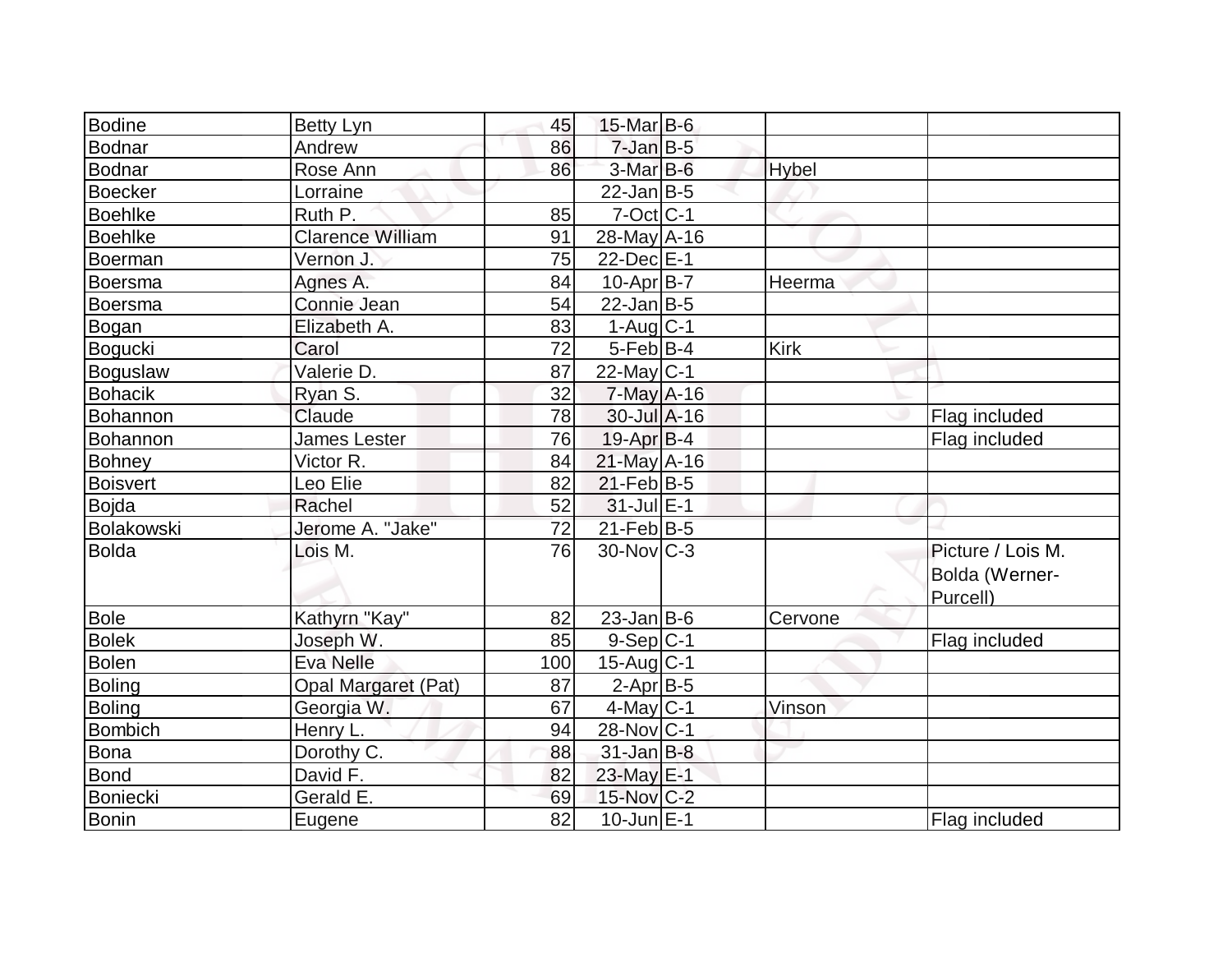| Bonnell          | Lyle Dean           | 64              | $1-Auq$ $C-1$     |                | Picture inculded                |
|------------------|---------------------|-----------------|-------------------|----------------|---------------------------------|
| Bonnema          | Brian A.            | 29              | $17$ -Jan $B-5$   |                |                                 |
| Bonner           | John C.             | 81              | $7-Sep C-1$       |                |                                 |
| Bontrager        | Judith Kay "Judy"   | 60              | $27$ -Feb $ B-8 $ |                |                                 |
| Bonzani          | David               | 69              | 26-Aug $E$ -1     |                | Picture included                |
| Bonzani          | Barbara Ann "Babs"  | 68              | $11$ -Jan $ B-6$  |                |                                 |
| <b>Boo</b>       | David Arvid "Arvie" | 85              | 29-Nov C-1        |                |                                 |
| Boone            | Glenda Sue          | 54              | $17$ -Jul $C-1$   |                |                                 |
| <b>Booten</b>    | Lorena Meserve      | 86              | 27-Dec C-1        |                |                                 |
| <b>Borak</b>     | Annie               | 90              | $13-Nov C-1$      |                | Cross included                  |
| <b>Borbely</b>   | <b>Helen</b>        | 88              | $23$ -Mar $ B-9 $ |                |                                 |
| Borbely          | Julius P. "Pete"    | 81              | $15$ -Feb $ B-8 $ |                | Flag included                   |
| <b>Boren</b>     | <b>Louis Edward</b> |                 | 19-May C-1        |                |                                 |
| Borgetti         | William A.          | 46              | $2$ -Oct $ C-1 $  |                |                                 |
| Borgman          | Henry               | 83              | $23$ -Mar $B-9$   |                | Flag included                   |
| Boromisa         | Robert V.           | 87              | $27$ -Apr $ C-1 $ |                | Cross and flag<br>included      |
| Borowski         | Robert F.           | 75              | $10$ -Aug $C-1$   |                |                                 |
| Borowski         | Edward              | 80              | $3$ -Jan $B-4$    |                | Flag included                   |
| <b>Borsato</b>   | Sergio D.           | 80              | $1-Sep C-1$       |                | Flag included                   |
| <b>Borto</b>     | Felix H.            | 84              | $24$ -Jan B-5     |                | Flag included                   |
| <b>Bos</b>       | Jeanette "Jan"      |                 | $22$ -Mar $ B-8 $ | Renko          | Full name Jeanette<br>Swida-Bos |
| <b>Bosch</b>     | Cornelius R. "Bud"  | 64              | $2-Sep$ D-1       |                |                                 |
| Bosnak           | Rocky J.            | $\overline{57}$ | $13$ -Jun $ C-1 $ |                |                                 |
| <b>Bosstel</b>   | Michael L.          | 55              | $13$ -Dec $ C-1 $ |                |                                 |
| <b>Bosstel</b>   | Terry L.            | 53              | 30-Jun C-1        |                |                                 |
| Boston           | <b>Betty Ruth</b>   | 76              | $18$ -Dec $ C-1$  | <b>Darneal</b> |                                 |
| <b>Boswinkle</b> | Mathew F. Jr.       | 80              | 30-Sep C-1        |                |                                 |
| <b>Bottari</b>   | Raymond T.          | 56              | $17$ -Oct $C-2$   |                |                                 |
| <b>Bottorff</b>  | Wilmer "Bill"       | 96              | 15-Nov C-1        |                |                                 |
| Boucher          | Dorothy Jean "Dot"  | 80              | $15$ -Jan B-5     |                | Picture included                |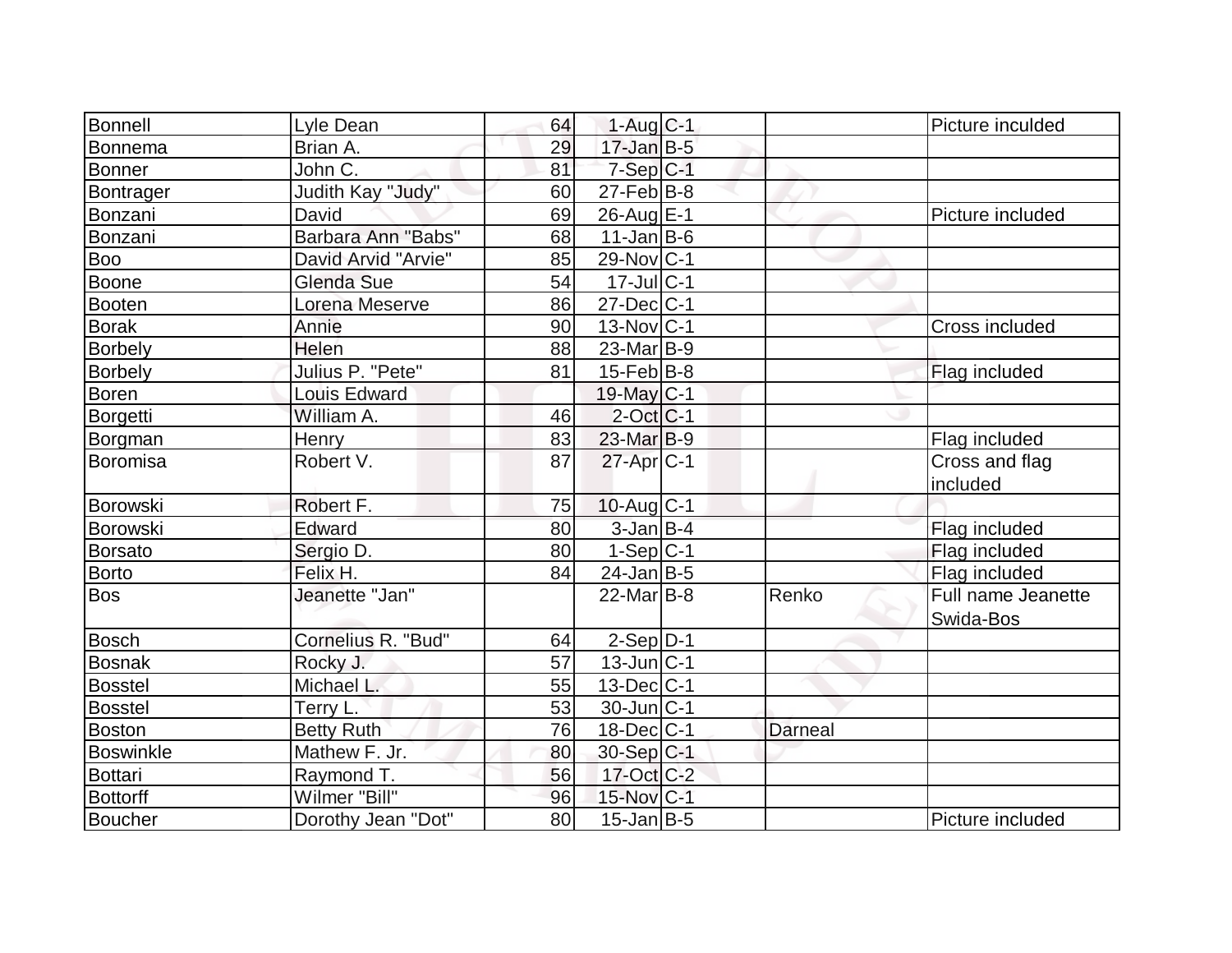| Boudreau           | Marian "Dolly         | 85  | $31$ -Jul $E-1$     |               |                  |
|--------------------|-----------------------|-----|---------------------|---------------|------------------|
| <b>Boufis</b>      | Eleftherios J.        | 99  | 24-Jun E-1          |               | Cross included   |
| Bowden             | Linda A.              | 48  | $21-Apr$ B-4        |               |                  |
| Bowen              | Julia I.              | 96  | 29-Oct A-16         | <b>Miller</b> |                  |
| <b>Bowen</b>       | Harold                | 68  | 10-Apr B-7          |               |                  |
| <b>Bowles</b>      | Edward H. Jr.         | 70  | $31$ -May C-1       |               | Picture included |
| <b>Bowling</b>     | Opal Margaret (Pat)   | 87  | $1-Apr$ B-5         |               |                  |
| Bowman             | Larry M.              | 61  | $25$ -Oct C-1       |               | Flag included    |
| Bowman             | <b>Jesse Berviece</b> |     | $6$ -Jul $C-2$      |               |                  |
| Boyd               | Vincent R. Jr. "Bud"  | 88  | $7$ -Dec $ C-1$     |               | Picture included |
| Boyd               | Bruce H.              | 75  | $26$ -May C-2       |               | Flag included    |
| Boyden             | Rebecca (Becky)       | 70  | $6-Sep C-1$         |               |                  |
| <b>Boykin</b>      | Linda L.              | 64  | 8-Oct A-16          |               |                  |
| <b>Boylan</b>      | George Wesley         | 68  | $20-Sep C-1$        |               | Flag included    |
| <b>Boyle</b>       | Jean                  | 72  | 3-Dec A-16          |               |                  |
| <b>Boysen</b>      | Roland C. "Chris"     | 90  | $30 -$ Jul $A - 16$ |               |                  |
| <b>Bozak</b>       | William               | 79  | $11$ -Dec $ C-1$    |               |                  |
| <b>Bozich</b>      | Sonia Alice           | 76  | $9$ -Jan $B$ -5     | Eryman        |                  |
| <b>Bozovic</b>     | Mitch (Milivoje)      | 55  | 9-Apr B-5           |               | Cross included   |
| <b>Bradford</b>    | <b>Bernard</b>        | 76  | $23$ -Aug $C-1$     |               |                  |
| <b>Bradford</b>    | Gladys                | 100 | 14-Mar B-7          | <b>Clark</b>  |                  |
| <b>Brady</b>       | Bernard J.            | 85  | $23$ -Jan B-6       |               |                  |
| <b>Bragg</b>       | Billy J.              | 62  | 24-Oct E-1          |               | Flag included    |
| <b>Brahos</b>      | Gloria                | 90  | $21$ -Nov $E-1$     | <b>Karzis</b> |                  |
| <b>Brahos</b>      | Litsa Lee             |     | $8-Apr$ B-5         |               | Cross included   |
| <b>Brainer</b>     | Raymond               | 84  | $25$ -Jan B-8       |               |                  |
| <b>Brainer</b>     | Anthony F.            |     | 15-Oct A-16         |               | Flag included    |
| <b>Braithwaite</b> | William W.            | 81  | $25$ -Feb $ B-5 $   |               | Flag included    |
| <b>Brandner</b>    | Raymond Michael       | 79  | $24$ -Jan $B-5$     |               |                  |
|                    | "Ray"                 |     |                     |               |                  |
| <b>Brandush</b>    | Jack                  | 88  | 23-May E-1          |               | Flag included    |
| <b>Brandys</b>     | Michael T.            | 32  | $24$ -Aug $D-3$     |               | Picture included |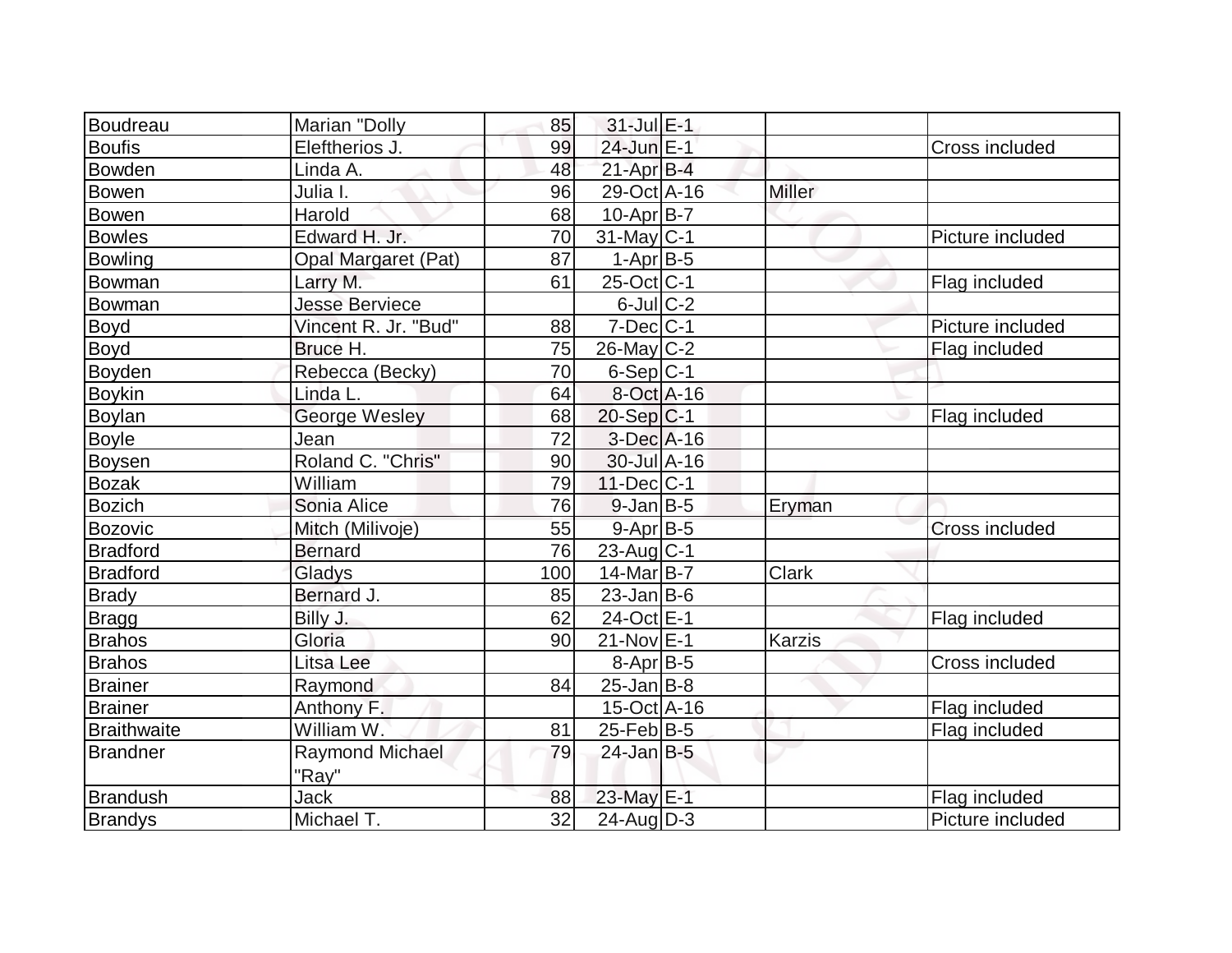| <b>Braschler</b> | Denise                    | 64 | $11-Feb B-5$      | Kovach     |                  |
|------------------|---------------------------|----|-------------------|------------|------------------|
| <b>Brask</b>     | Marjorie                  | 81 | 13-Aug A-16       |            |                  |
| <b>Bratton</b>   | Ollie E.                  | 70 | $5$ -Feb $B$ -4   |            |                  |
| <b>Bray</b>      | Michael                   | 73 | $4$ -Feb $ B-5 $  |            |                  |
| Brawner          | Opal B.                   | 78 | $21-Apr B-4$      |            |                  |
| <b>Brayfield</b> | Patricia C.               | 51 | $12$ -Jan $ B-6 $ |            |                  |
| <b>Brazel</b>    | Donald E.                 | 74 | 26-Aug E-1        |            |                  |
| Brazina          | Lillian                   | 64 | $30$ -Jan $ B-5 $ |            |                  |
| <b>Brazina</b>   | George N.                 | 68 | $8$ -Jan $B$ -5   |            |                  |
| <b>Brazina</b>   | Alvina T.                 | 93 | $2$ -Oct $ C-1 $  |            |                  |
| Brdolyak         | Geraldine "Jerri"         | 63 | $19$ -Feb $ B-7 $ | Nelson     |                  |
| Breeden          | <b>Helen Louise</b>       | 77 | $19$ -Feb $ B-5 $ |            |                  |
| <b>Brehmer</b>   | Kathryn A.                | 93 | 29-Dec E-1        | Dick, Gray |                  |
| <b>Brehmer</b>   | Mary L.                   | 93 | $10$ -Nov $ C-1$  |            | Cross included   |
| Breidenbaugh     | Elnora A.                 | 95 | $5$ -May $C$ -1   |            |                  |
| <b>Brelsford</b> | William L. "Bill"         | 53 | $11$ -Aug $C-1$   |            |                  |
| Bremner          | Patricia Ann              | 64 | $6$ -Oct $ C-1$   |            |                  |
| <b>Breuker</b>   | Harry                     | 89 | $15$ -Nov $ C-1$  |            | Flag included    |
| <b>Brewer</b>    | Dennis W.                 | 53 | $3$ -Oct $E-1$    |            |                  |
| <b>Bricker</b>   | Thomas E.                 | 69 | $8$ -Mar $ B$ -6  |            |                  |
| Bridegroom       | <b>John Patrick "Pat"</b> |    | $28$ -Jul $ C-1$  |            |                  |
| Bridegroom       | Georgia Joyce             | 67 | $12$ -Apr $ B-8 $ |            |                  |
| <b>Bridgeman</b> | Alama Delores (Nana)      |    | $10$ -Dec $ A-16$ |            |                  |
| Brigger          | Florence A.               | 85 | $5$ -Jan $B$ -6   | Latoza     |                  |
| <b>Briggs</b>    | Steven A.                 | 81 | 19-May C-1        |            | Flag included    |
| Brigwater        | <b>Mark Francis</b>       | 42 | $30$ -Jun $ C-1$  |            | Picture included |
| <b>Brill</b>     | Lawrence E. "Larry"       | 56 | $23$ -Feb $ B-8$  |            |                  |
| <b>Briska</b>    | Ralph W.                  | 54 | $9$ -Mar $B$ -6   |            |                  |
| <b>Briski</b>    | Isabelle M.               | 87 | $26$ -Jan B-5     | Gacke      |                  |
| <b>Briski</b>    | David D.                  | 52 | $8-Aug C-1$       |            |                  |
| <b>Brissette</b> | Thelma C.                 | 79 | $13$ -Jan B-5     |            |                  |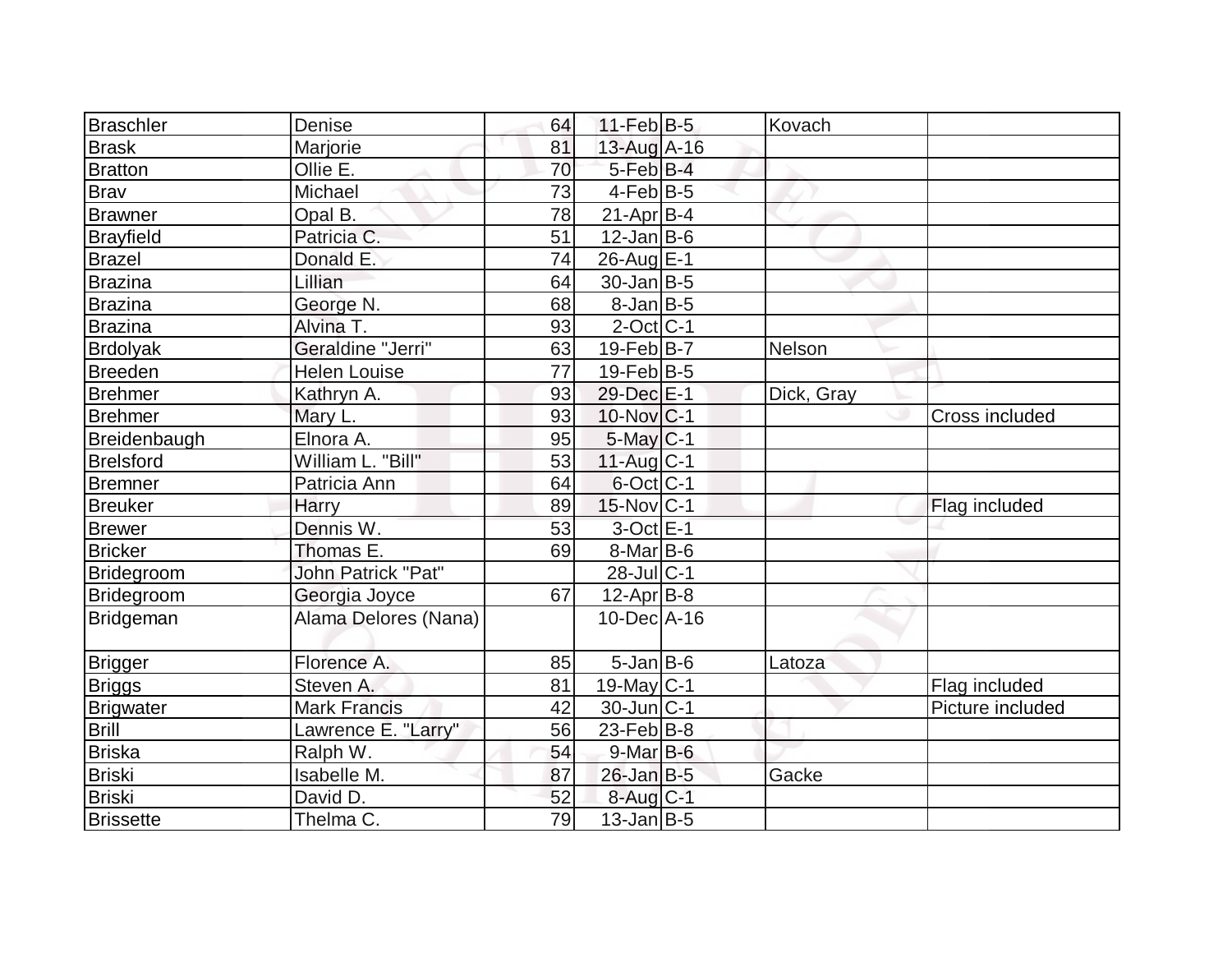| <b>Brithwaite</b> | William W.              | 81 | $24$ -Feb $ B-8$      |                 | Flag included  |
|-------------------|-------------------------|----|-----------------------|-----------------|----------------|
| <b>Britton</b>    | Edward C. "Fast         | 50 | $13$ -Jul $D-1$       |                 |                |
|                   | Eddie"                  |    |                       |                 |                |
| <b>Brokop</b>     | Virginia                | 83 | 11-Sep C-1            | <b>Bardelli</b> |                |
| Bronowicki        | Helen D.                | 50 | $27$ -Apr $ C-1 $     |                 |                |
| <b>Brooks</b>     | Ike Jr. "Porter"        | 48 | $14$ -May D-1         |                 |                |
| <b>Brooks</b>     | Edith A. "Edie"         | 42 | $28$ -Jul $ C-1$      |                 |                |
| <b>Brooks</b>     | Alice Lee               | 83 | $11-Sep C-1$          | <b>Bomba</b>    |                |
|                   |                         |    |                       |                 |                |
| <b>Brooks</b>     | Bruce M.                | 50 | 21-Mar B-7            |                 | Flag included  |
| Broomhead         | <b>Russell Vernon</b>   | 91 | 23-Nov A-20           |                 |                |
| Broton            | Chester W.              | 90 | $27$ -Mar $B$ -7      |                 |                |
| Brouwenstyn       | Andre "Andy"            |    | $10-Sep$ A-16         |                 |                |
| Brown             | Thelma J.               | 67 | 28-Nov C-1            |                 |                |
| Brown             | <b>Ernestine "Tina"</b> | 77 | $11$ -Dec $ C-1$      |                 |                |
| Brown             | Nellie C.               | 94 | $9-Nov C-1$           |                 |                |
| <b>Brown</b>      | <b>Ernestine "Tina"</b> | 77 | 12-Dec E-1            | Quisenberry     |                |
| <b>Brown</b>      | Mattie L.               |    | $10$ -Dec $ A-16$     |                 |                |
| <b>Brown</b>      | Jay W.                  | 64 | $23$ -May E-1         |                 |                |
| <b>Brown</b>      | Russell J.              | 34 | 23-Sep C-1            |                 | Flag included  |
| <b>Brown</b>      | Tempie I.               | 88 | $15$ -Nov $ C-2 $     |                 |                |
| <b>Brown</b>      | Mattie L. "Granny"      |    | $12$ -Dec $E-1$       |                 |                |
| Brown             | Florence C.             |    | $27$ -Jul $D-1$       |                 |                |
| <b>Brown</b>      | Ruby Imogene            |    | $14$ -May D-1         |                 |                |
| <b>Brown</b>      | <b>Gary Edward</b>      | 71 | 30-Mar <sub>B-9</sub> |                 |                |
| <b>Brown</b>      | Colin Howard Sr.        | 46 | 26-Aug E-1            |                 |                |
| <b>Brown</b>      | Carlton "Stanley"       | 59 | $14$ -Feb $ B-5 $     |                 | Flag included  |
| <b>Brown</b>      | William E.              | 57 | 30-Mar <sub>B-9</sub> |                 |                |
| <b>Brown</b>      | Ann "Mother Brown"      | 73 | $7$ -Jun $ C-1$       |                 |                |
| <b>Brown</b>      | Jane E.                 | 84 | $8-Sep C-1$           |                 |                |
| <b>Brown</b>      | Kenneth L.              | 81 | $20$ -Apr $B-4$       |                 |                |
| <b>Brown</b>      | Ray C.                  | 78 | 15-Mar B-6            |                 |                |
| Brown             | Bobbie Jo               |    | 18-Apr B-5            |                 | Angel included |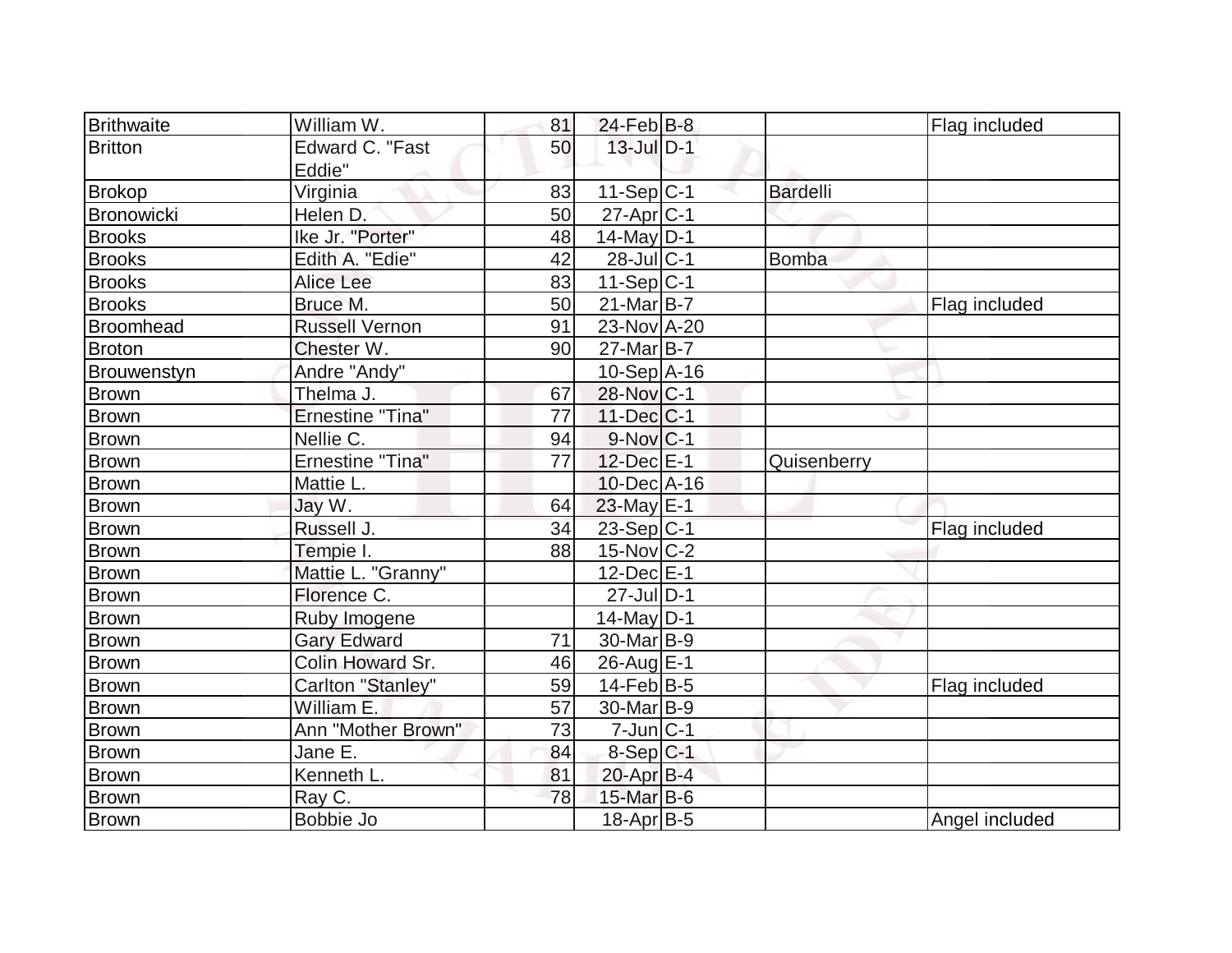| <b>Brown</b>    | Patricia D.           | 79 | $12$ -Mar $ B-5$  | Crane           |                  |
|-----------------|-----------------------|----|-------------------|-----------------|------------------|
| Brown           | Mary Ann              | 88 | $5$ -Feb $B$ -4   | Knabel          |                  |
| <b>Brown</b>    | Robert L.             | 69 | 25-Mar B-5        |                 |                  |
|                 | <b>Theodore Keith</b> | 48 | $24$ -AugD-3      |                 |                  |
| <b>Brown</b>    |                       |    |                   |                 | Flag included    |
| Brozinski       | Eugene "Gene"         | 81 | $15$ -Nov $ C-2 $ |                 |                  |
| <b>Bruce</b>    | Charles W. "Woody"    | 79 | $11-Apr$ B-5      |                 | Flag included    |
| Bruckman        | Kerryann "Carebear"   | 23 | $19-Sep C-1$      |                 |                  |
| <b>Bruckner</b> | Kevin A.              | 41 | $7 - Aug$ $E-1$   |                 |                  |
| <b>Bruder</b>   | Joan M.               | 71 | $15$ -Dec $ C-1 $ | <b>Biel</b>     |                  |
| <b>Bruette</b>  | George T.             | 84 | $21-Sep C-1$      |                 |                  |
| Bruggenthies    | Johanna               | 85 | $30$ -Aug C-1     |                 |                  |
| Bruggenthies    | George H.             | 90 | 22-Oct A-14       |                 |                  |
| <b>Bruner</b>   | Mary H.               | 97 | $16$ -Feb $B$ -6  |                 |                  |
| <b>Bruner</b>   | Stanley E.            | 74 | $24$ -Jan $B-5$   |                 |                  |
| <b>Brunke</b>   | Steven E.             | 58 | $21$ -May A-16    |                 |                  |
| <b>Bruno</b>    | Felicita              | 89 | $13$ -Feb $ B-5$  |                 | Cross included   |
| <b>Bruns</b>    | Patsy Irene           |    | $8-Oct$ A-16      |                 | Flag included    |
| <b>Brust</b>    | Dail                  | 43 | $7-Nov$ $E-1$     |                 |                  |
| <b>Bryan</b>    | Jack R.Sr.            | 80 | 15-May C-1        |                 |                  |
| <b>Bryan</b>    | Martha E.             | 97 | $2-Nov$ E-1       | <b>Marrow</b>   | Picture included |
| <b>Bryant</b>   | <b>Ashley Marie</b>   | 13 | $7$ -Oct $ C-1 $  |                 | Picture included |
| Bryant          | Mable R.              | 84 | $16$ -Apr $ B-4 $ |                 | Cross included   |
| <b>Bryner</b>   | Ronald B.             | 65 | $19$ -Feb $B$ -5  |                 |                  |
| Buchanan        | <b>Ricky</b>          | 49 | $2$ -May C-3      |                 | Picture included |
| <b>Buche</b>    | Henry                 | 75 | $9$ -Aug C-1      |                 | Flag included    |
| <b>Buck</b>     | Timothy C.            | 58 | $5$ -Jan B-7      |                 |                  |
| <b>Buckler</b>  | Vera I.               |    | 23-Nov A-20       | Melcher         |                  |
| <b>Bucko</b>    | Charles J. Jr.        | 77 | $17 - Dec A - 16$ |                 |                  |
| <b>Buczek</b>   | Helen A.              | 85 | $9$ -Apr $B$ -5   | <b>Kowalski</b> |                  |
| <b>Buczek</b>   | Sophie                | 84 | $6$ -Jul $C-1$    | Zukowski        | Picture included |
| Buda            | Joseph M., Dr.        | 90 | $21-NovE-1$       |                 | Flag and picture |
|                 |                       |    |                   |                 | included         |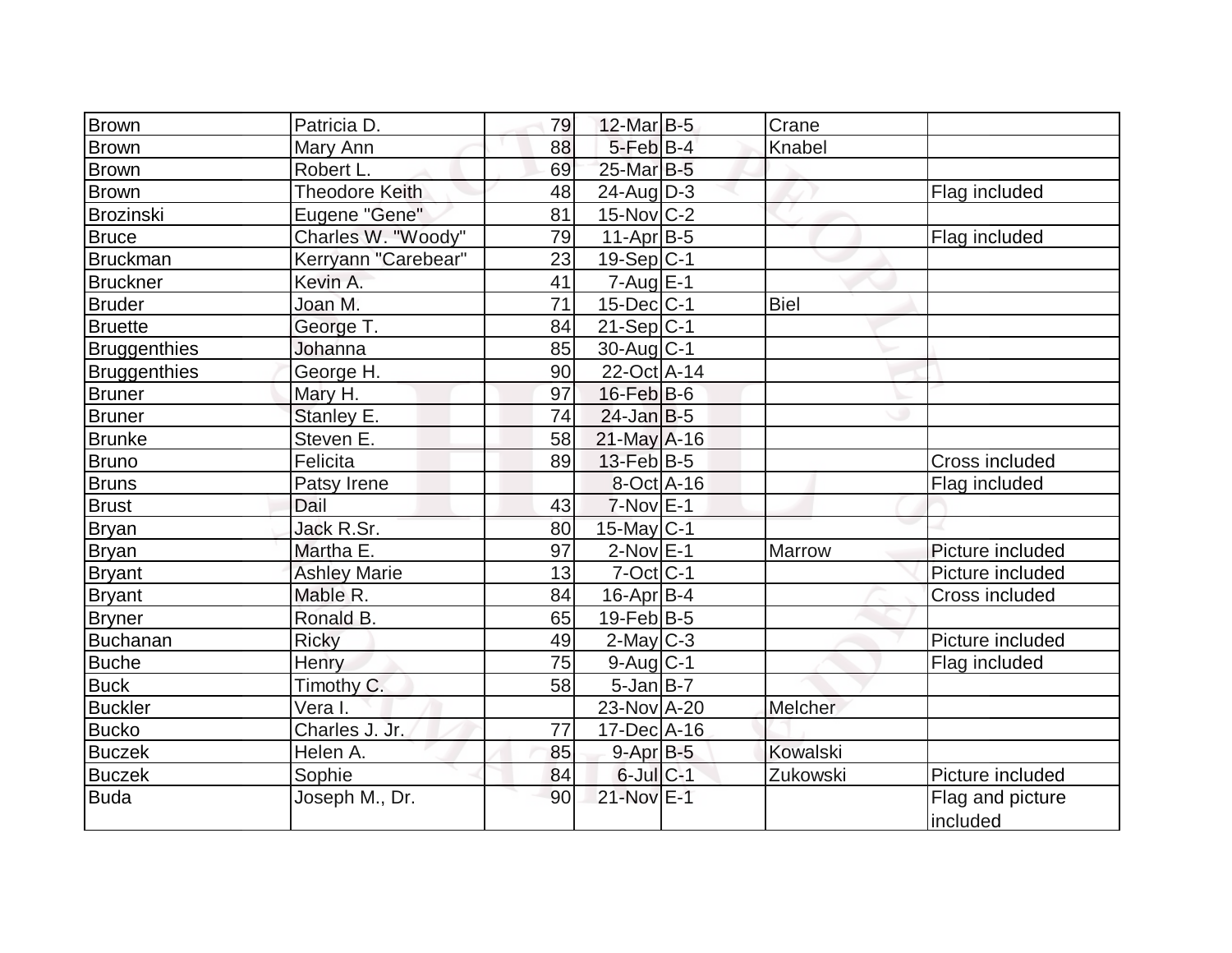| Budack II       | Eli George               | 69 | $5-AprB-8$            |               |               |
|-----------------|--------------------------|----|-----------------------|---------------|---------------|
| <b>Budgin</b>   | Edmund                   | 88 | 14-Oct C-1            |               |               |
| <b>Budny</b>    | Walter                   | 81 | $2$ -Jun $ C-1 $      |               | Flag included |
| <b>Buec</b>     | Jennie                   | 87 | $16$ -May $ C-1$      |               |               |
| Buehler         | Walter                   | 76 | 28-Apr <sub>C-1</sub> |               | Flag included |
| <b>Bueno II</b> | Anselmo "Memo"           | 27 | $4$ -May C-1          |               |               |
| <b>Buergler</b> | Leo F.                   | 89 | $12$ -Jul $ C-1$      |               |               |
| Bugajski        | Frank                    |    | $20$ -Jun $ C-1$      |               |               |
| <b>Bugarin</b>  | George A.                | 88 | $20$ -Jun $ C-1$      |               |               |
| <b>Buggs</b>    | Reabert "Steve"          |    | $2$ -Nov $E-1$        |               |               |
| <b>Buksar</b>   | <b>Esther</b>            | 89 | $1-May C-1$           |               |               |
| <b>Bukur</b>    | Mary Ann                 |    | $19$ -Feb $ B-5 $     |               |               |
| <b>Bukvich</b>  | Margaret                 | 91 | $16$ -Apr $B$ -4      |               |               |
| <b>Bull</b>     | Chester "Danny"          | 62 | 28-Nov C-1            |               |               |
| <b>Bultge</b>   | Harold                   | 86 | $4$ -Jan $B$ -5       |               | Flag included |
| <b>Bultman</b>  | <b>Boyd</b>              | 87 | $6$ -Jun $ C-1$       |               | Flag included |
| <b>Bunnell</b>  | Donna                    | 65 | $4$ -Dec $E-1$        |               |               |
| Burchfield      | Harold E.                | 68 | $15$ -Mar $ B-6$      |               |               |
| <b>Burczyk</b>  | Thomas F.                |    | 15-Oct A-16           |               |               |
| <b>Burczyk</b>  | Thomas F.                | 69 | $27$ -Aug $A$ -15     |               |               |
| <b>Burczyk</b>  | Joseph L.                | 86 | $21$ -May A-16        |               | Flag included |
| Burge           | Orrin P.                 | 86 | 30-Nov C-1            |               | Flag included |
| <b>Burge</b>    | Donald E. "Sonny"        | 71 | $12$ -Mar $ B-5 $     |               | Flag included |
| <b>Burges</b>   | John E. "Red"            | 77 | $7 - Apr$ B-7         |               | Flag included |
| <b>Burgess</b>  | Madaline R.              | 82 | $1-Feb B-8$           |               |               |
| Burgwald        | Shirley                  | 79 | 20-Feb B-7            | <b>Dust</b>   |               |
| <b>Burke</b>    | Grace A.                 | 90 | $3-Feb B-6$           | Keogh         |               |
| <b>Burke</b>    | Kathleen J.              | 54 | 19-Sep C-1            | <b>Nelson</b> |               |
| Burket          | Carl Edward "Edd"        | 62 | 8-Sep C-1             |               |               |
| <b>Burks</b>    | Shirley L.               | 71 | $22$ -Feb $B-8$       |               |               |
| Burns           | Hugh Thomas Sr.<br>(Tom) | 66 | $24$ -Jan B-5         |               |               |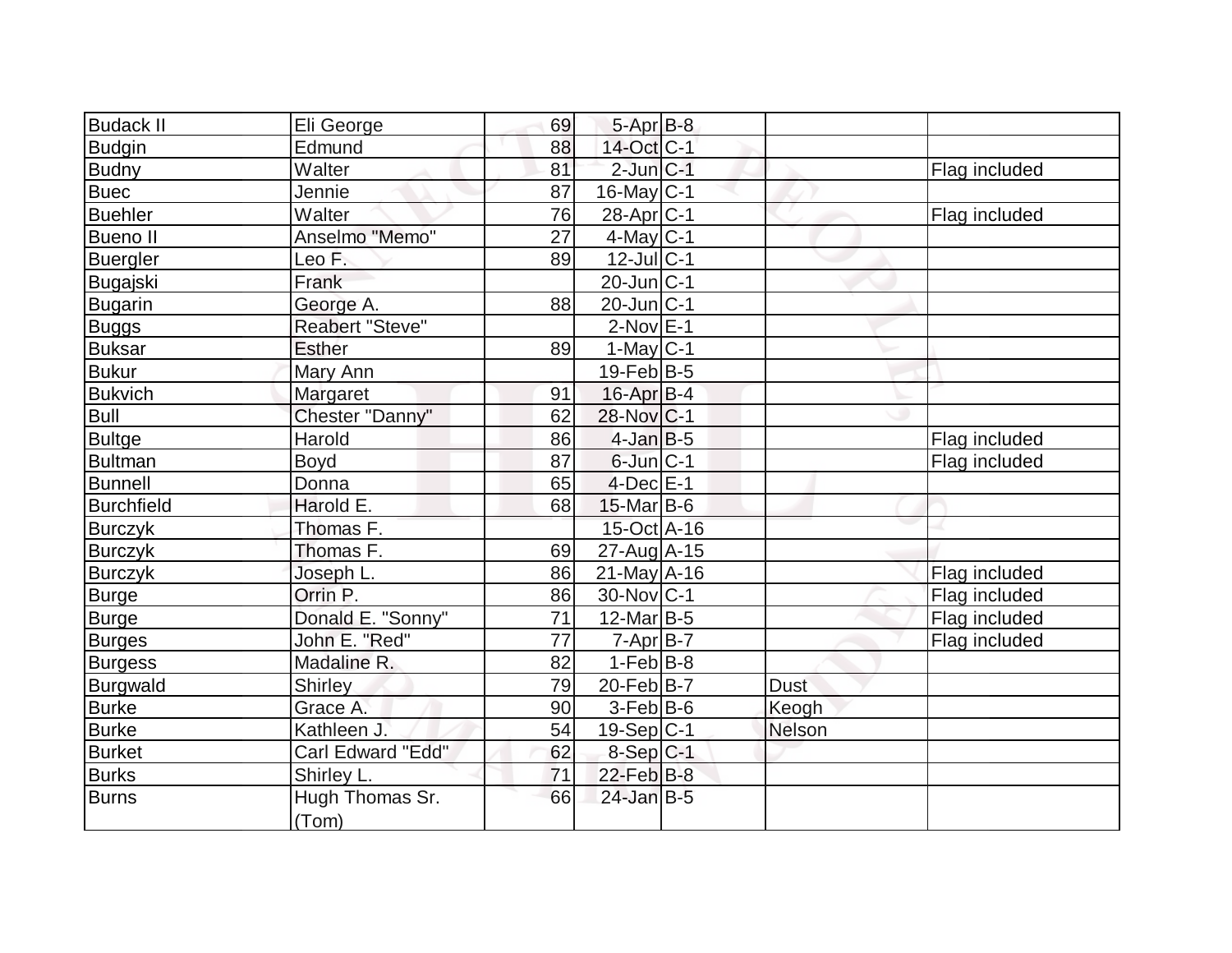| <b>Burns</b>       | <b>Margaret Mary</b> |                 | $13$ -Dec $ C-1 $      | Curtis    |                                                 |
|--------------------|----------------------|-----------------|------------------------|-----------|-------------------------------------------------|
|                    | "Maggie"             |                 |                        |           |                                                 |
| <b>Burns</b>       | Anderson L.          | 89              | $6-Sep C-1$            |           | Picture included                                |
| <b>Burns</b>       | Kathryn I.           | 88              | $11$ -Mar $ B-5 $      | Dempsey   |                                                 |
| <b>Burns</b>       | Cheryl A.            | 39              | $15$ -May C-1          |           |                                                 |
| <b>Burosh</b>      | Mary J.              | 91              | $21-Sep C-1$           |           |                                                 |
| <b>Burrell</b>     | Eric A.              | 29              | 8-Aug C-1              |           |                                                 |
| <b>Burrows</b>     | Evelyne              | 57              | $8$ -Feb $ B-8 $       |           | Star of David included                          |
| Burt               | Mildred F.           | 84              | $9$ -Dec $C-2$         | Nelson    |                                                 |
| Burton             | <b>Hazel Mae</b>     | 83              | $26$ -Jul $C-1$        | Hibschman |                                                 |
| <b>Busby</b>       | Robert A. "Buzz"     | 51              | $23$ -Dec $C-1$        |           |                                                 |
| Buss               | Jacquelyn C.         | 72              | $31$ -Aug $C-1$        |           |                                                 |
| <b>Busse</b>       | <b>Ruth Ann</b>      | 65              | $21$ -May A-16         |           |                                                 |
| <b>Busse</b>       | Joseph F.            | 76              | $3$ -Jun $A-18$        |           | Flag included                                   |
| <b>Buster</b>      | John Patrick "Pat"   | 87              | $21-Sep C-2$           |           |                                                 |
| <b>Butala</b>      | <b>Judith Ann</b>    |                 | 18-Oct C-1             |           |                                                 |
| <b>Butcher</b>     | Jeanne               | 59              | 24-Dec A-16            |           |                                                 |
| <b>Butkiewicz</b>  | Edmund V. Sr.        | 80              | 10-Mar B-7             |           | Flag included                                   |
| <b>Butler</b>      | Janie "Honey"        | 90              | 18-Mar <sub>B-5</sub>  |           |                                                 |
| <b>Butrym</b>      | Genowefa "Jenny"     | 79              | $22$ -Mar $ B-6$       |           |                                                 |
| <b>Butterfield</b> | George A.            | 88              | $2$ -Jan B-5           |           |                                                 |
| <b>Buttles</b>     | Edna M.              | 96              | $2$ -May $C-1$         |           |                                                 |
| <b>Buttles</b>     | Raymond L.           | 88              | $17-Sep$ A-16          |           |                                                 |
| <b>Butts</b>       | Jan                  | 72              | $19$ -Feb $ B-5$       |           |                                                 |
| <b>Butzine</b>     | Harley G.            | 73              | $19$ -Feb $ B-5 $      |           | Flag included                                   |
| <b>Byas</b>        | James "Red Bear"     | $\overline{72}$ | $3-Apr$ B-7            |           |                                                 |
| <b>Byczko</b>      | Magdalena            | 84              | 4-Apr B-7              |           | Picture included                                |
| <b>Byers</b>       | Warren               | 54              | 31-Jul E-1             |           |                                                 |
| <b>Byers</b>       | Betty E.             | 75              | 19-Oct C-1             |           |                                                 |
| <b>Bykerk</b>      | <b>Nellie</b>        | 82              | $9-Nov$ <sub>C-3</sub> |           | <b>Full name Nellie</b><br><b>Bykerk Zachar</b> |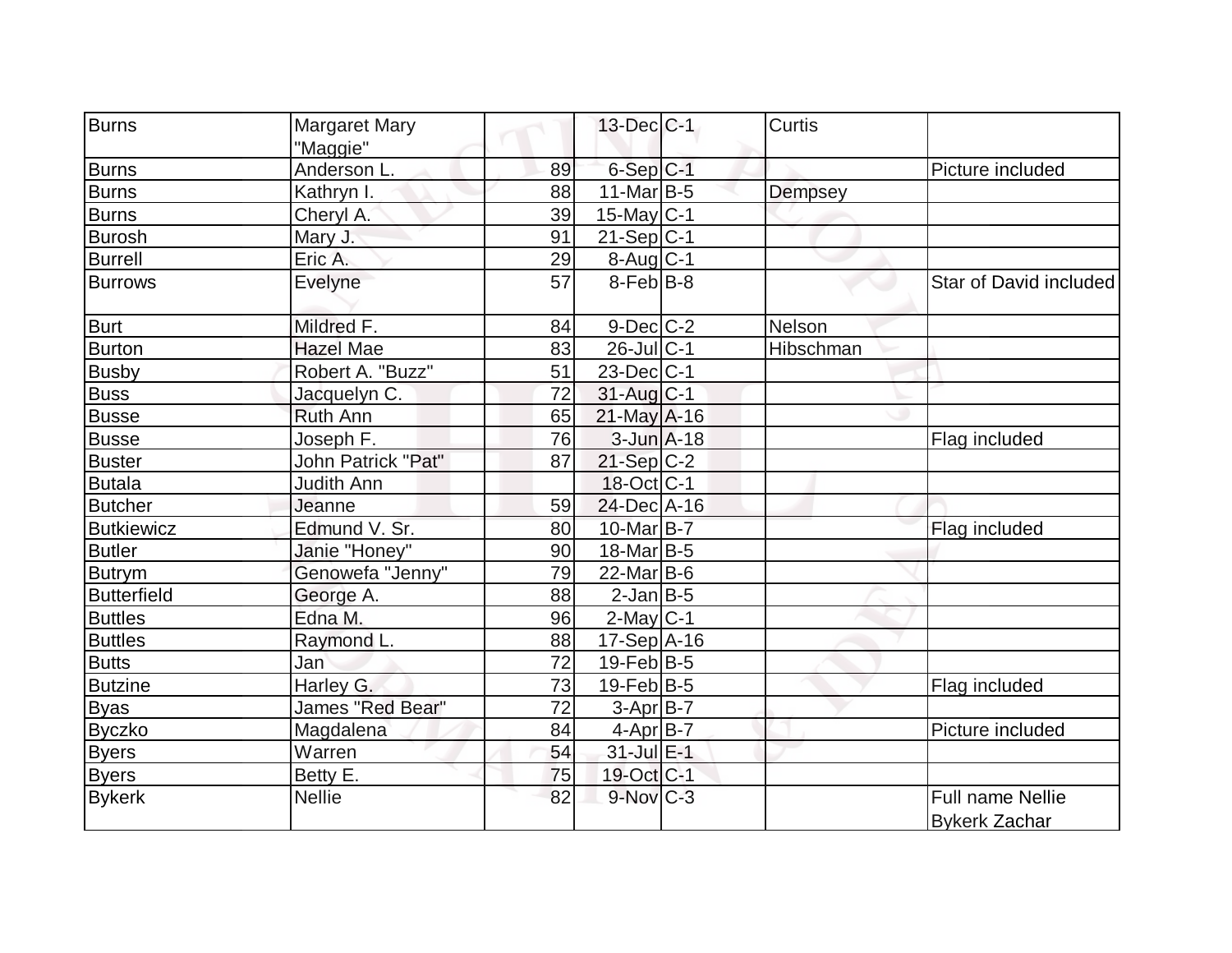| Bylinowski     | <b>Stella</b>       | 89 | $29$ -Mar $B$ -8  |                 |                | Picture included          |
|----------------|---------------------|----|-------------------|-----------------|----------------|---------------------------|
| <b>Byquist</b> | Arlene C.           | 69 |                   | $2$ -Jul $A-14$ | Pokorski       |                           |
| <b>Byrd</b>    | <b>John Thomas</b>  | 68 | $8-Sep C-1$       |                 |                |                           |
| <b>Byrd</b>    | Robert "Babo"       | 72 | $19$ -Dec $E-1$   |                 |                |                           |
| <b>Byren</b>   | Isabelle            | 98 | $1-Jan$ B-7       |                 |                |                           |
| <b>Byrley</b>  | James Andrew "Jim"  | 50 | $19$ -Feb $B$ -5  |                 |                | Picture included          |
| Cabello        | Maria Eleana "Nena" | 58 | $23$ -Aug C-1     |                 |                |                           |
| Cadavid        | Jose                | 92 | $3$ -Jun $ C-1$   |                 |                | Flag included             |
| Cafmeyer       | Ellen               | 82 | 13-Sep E-1        |                 |                |                           |
| Cain           | Douglas B.          | 49 | $1-Jan$ $B-7$     |                 |                |                           |
| Caine          | Benjamin Thomas Sr. | 45 | $27$ -Feb $ B-7$  |                 |                |                           |
| Calandrello    | Pamela A.           | 39 | $11$ -Jan B-6     |                 | Rutkowski      |                           |
| Calderazzo     | Nancy A. (Rooney)   | 74 | $30-Sep C-1$      |                 | Ingalls        |                           |
| Calhoun        | Earle (Gene)        | 76 | $4$ -May C-1      |                 |                |                           |
| Caliban        | Mildred E.          | 95 | $17 - Dec$ A-16   |                 | Hodge          |                           |
| Callahan       | James J.            | 82 | $13$ -Dec $ C-1 $ |                 |                | K of C symbol<br>included |
| Callas         | Thomas              | 90 | $31$ -May C-1     |                 | Kalogeropoulos | Cross included            |
| Calvert        | Floyd               | 66 | $8$ -May $C$ -1   |                 |                |                           |
| Calvert        | <b>Ruth Adeline</b> | 91 | $10$ -Aug $C-1$   |                 |                |                           |
| Camargo        | Margarita           | 71 | $30$ -Aug $C-1$   |                 |                |                           |
| Campbell       | Gertrude "Gert"     | 81 | 28-Jun E-1        |                 |                |                           |
| Campos         | Juan M.             | 47 | $3$ -Oct $E-2$    |                 |                |                           |
| Canady         | Daniel L. Sr.       | 65 | $14$ -Jan $ B-5 $ |                 |                |                           |
| Canale         | Joseph              | 78 | $7-FebB-5$        |                 |                |                           |
| Candiano       | Danny Sr.           | 81 | $22$ -May C-1     |                 |                |                           |
| Canna          | Sabina              | 85 | $9$ -Jan B-5      |                 |                |                           |
| Canner         | Kenneth O. "K.O."   | 80 | $24$ -Jan B-5     |                 |                | Flag included             |
| Cannon         | Marie               | 76 | $7-Feb B-5$       |                 | Jacobs         |                           |
| Cannon         | <b>Crystal Lee</b>  | 42 | 15-Mar B-6        |                 |                |                           |
| Cannon         | Eugene              | 69 | $19$ -Mar $ B-4$  |                 |                |                           |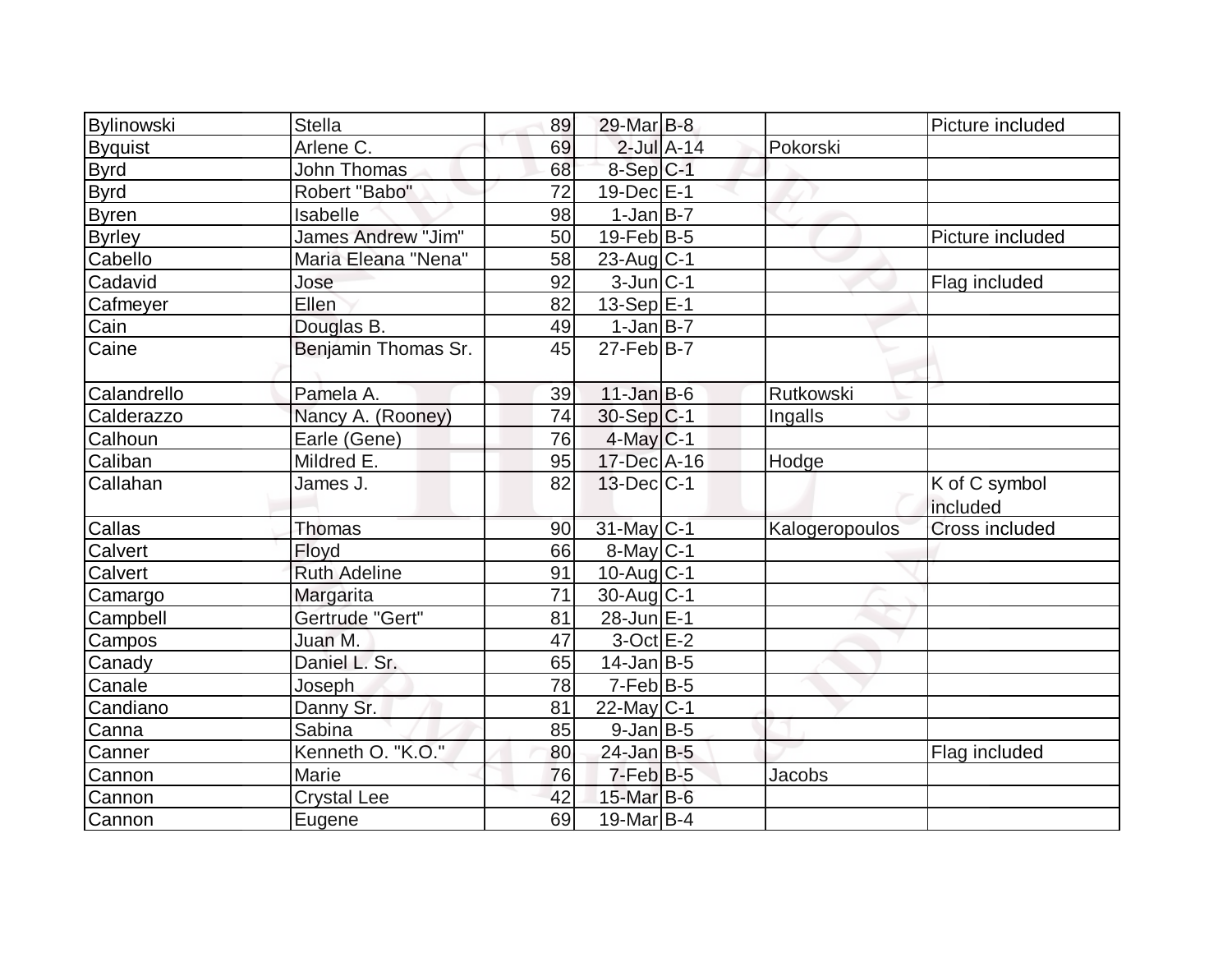| Cano       | Jesus                         | 81  | $6$ -Jul $C-1$    |        |                               |
|------------|-------------------------------|-----|-------------------|--------|-------------------------------|
| Cap        | John J. Sr.                   | 77  | $10$ -Jan $B-5$   |        | Flag included                 |
| Cap        | Joseph S.                     |     | 17-Sep A-16       |        | Flag included                 |
| Cap        | Dorothy                       | 77  | $25$ -Jun $A$ -16 | Sepper |                               |
| Capp       | Donald G., Rev., Dr.          | 80  | $2-Nov$ $E-1$     |        |                               |
| Carcione   | Paul S.                       | 55  | $11$ -Jun $A$ -16 |        | Flag included                 |
| Carden     | Susan                         | 61  | $13$ -Apr $ B-8 $ |        | (nee) Blumenhagen,<br>Knight  |
| Carden     | Melinda A.                    | 56  | $16$ -Apr $B$ -4  | Wisner |                               |
| Cardona    | Betty C.                      | 77  | $12$ -Mar $ B-5 $ |        |                               |
| Cargill    | Lafayette Frances<br>Jr."Fay" | 87  | $15$ -Feb $ B-8 $ |        | Picture included              |
| Carli      | Patricia L.                   | 63  | $1$ -Jun $ C-1$   |        |                               |
| Carlin     | Anna Florence                 | 84  | $27$ -Jul $D-2$   |        | Cross included                |
| Carlin     | Jessie M.                     | 75  | $27$ -May $E-1$   |        | Picture included              |
| Carlos     | Antonio P. "Tony"             | 62  | 15-Jun D-1        |        | Picture included              |
| Carlotta   | Rachel J.                     |     | 28-Aug E-1        | Bayly  |                               |
| Carlson    | Richard P.                    | 62  | 15-Mar B-7        |        | Flag included                 |
| Carlson    | Hlda H.                       | 87  | $27$ -Feb $ B-7$  |        |                               |
| Carlson    | Denise "Nicey"                | 27  | $14$ -Jul $E-1$   |        | Cross and picture<br>included |
| Carlyle    | Anna                          | 82  | $26$ -Jan $ B-5 $ |        |                               |
| Carman     | Verdonne M.                   | 73  | $3$ -Jun $ C-1 $  |        |                               |
| Carmichael | Ruth Mary (Marr)              | 83  | $8-Sep C-2$       |        |                               |
| Carmody    | Marianne                      | 84  | $25$ -Jan $ B-8 $ |        |                               |
| Carmody    | Marianne                      | 84  | $1-Jan$ B-7       |        |                               |
| Carpenter  | <b>Scott Bryan</b>            | 43  | $18$ -May C-1     |        |                               |
| Carpenter  | Dorothy L.                    | 103 | $24$ -Jan B-5     |        |                               |
| Carpenter  | Dale Clarence                 | 68  | 18-Mar B-5        |        | Flag included                 |
| Carr       | Thomas                        | 88  | $24$ -Feb $ B-8 $ |        | <b>Cross included</b>         |
| Carr       | Hugh                          | 87  | $9$ -Feb $B$ -6   |        |                               |
| Carr       | Margaret E. "Marge"           | 80  | $10$ -Jun $E-1$   | Ploger |                               |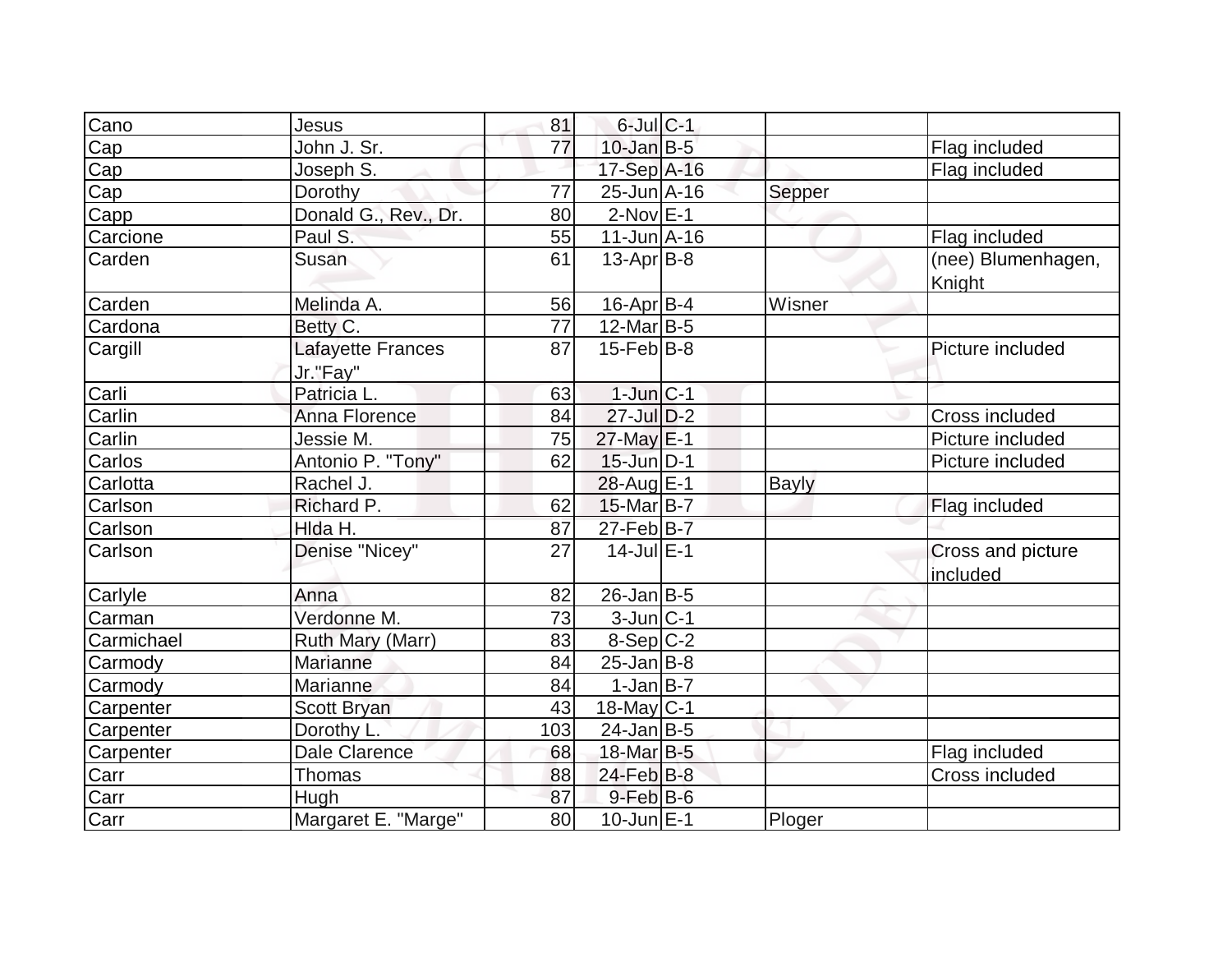| Carrasco    | Gabriel               | 53     | $13$ -Dec $ C-1 $ |        |                                              |
|-------------|-----------------------|--------|-------------------|--------|----------------------------------------------|
| Carrier     | Marlene I.            | 66     | $11$ -Jun $A-16$  |        |                                              |
| Carrillo    | Salvador P.           |        | 28-Mar B-7        |        |                                              |
| Carroll     | Shannon Gabrielle     | 10     | $5-Nov$ A-16      |        |                                              |
| Carter      | <b>Adrienne</b>       |        | $23$ -May $E-1$   |        | Full name Adrienne<br><b>Stearmen Carter</b> |
| Carter      | Madison Claire "Madi" | 9      | $18$ -Jan B-6     |        | Picture included                             |
| Carter      | Corrinne              | 57     | $28-Sep C-1$      | Elmore |                                              |
| Carter      | Miriam                | 89     | $31$ -Aug C-2     | Cox    |                                              |
| Carter      | Robert L. Sr. "Bugg"  | 63     | $9$ -Oct $ C-1 $  |        |                                              |
| Carter      | Laverne I.            | 80     | $21$ -Dec $E-1$   | Imhoff |                                              |
| Carullo     | Frank J.              | 69     | $9$ -Jan B-5      |        |                                              |
| Casassa     | Mary B.               | 89     | $4-Apr$ B-7       |        |                                              |
| Casey       | Colleen June          | 80     | 17-Aug D-1        |        | Picture included                             |
| Casey       | Bernis J. "Joe"       | 78     | $7$ -Jan B-5      |        | Flag included                                |
| Casey       | Mary Patricia "Pat"   | 78     | $12$ -Jan B-6     | Sipple |                                              |
| Casko       | Donna Jean            | 75     | $20$ -Feb $ B-7$  |        |                                              |
| Casko       | Joseph Jr.            | 78     | 24-Jun E-1        |        |                                              |
| Cassady     | Amelia E.             | 95     | $14$ -May D-1     |        |                                              |
| Cassano     | <b>John Albert</b>    |        | $6$ -Jan $B$ -6   |        |                                              |
| Castellanos | Rafael A.             | 76     | $18$ -Jun $A$ -16 |        |                                              |
| Castillo    | Michael A.            | 91     | $2$ -Jan B-5      |        |                                              |
| Cather      | Vern J. "Junior"      | 77     | $13$ -Mar $ B-7 $ |        |                                              |
| Catona      | Michael E.            | 21     | $29$ -Aug $C-1$   |        |                                              |
| Catt        | Shirley J.            | 42     | $29$ -Nov $ C-2 $ |        |                                              |
| Caulk       | Karen                 |        | $1$ -May C-1      | Young  |                                              |
| Cavallo     | Susan                 |        | $9$ -Aug $C$ -3   |        |                                              |
| Cavezza     | Gregory D.            | 50     | 18-Aug C-1        |        |                                              |
| Caylor      | Richard I.            | 73     | 24-Aug D-1        |        | Flag included                                |
| Cencion     | Maycee Ann            | 2 days | 11-Dec C-1        |        |                                              |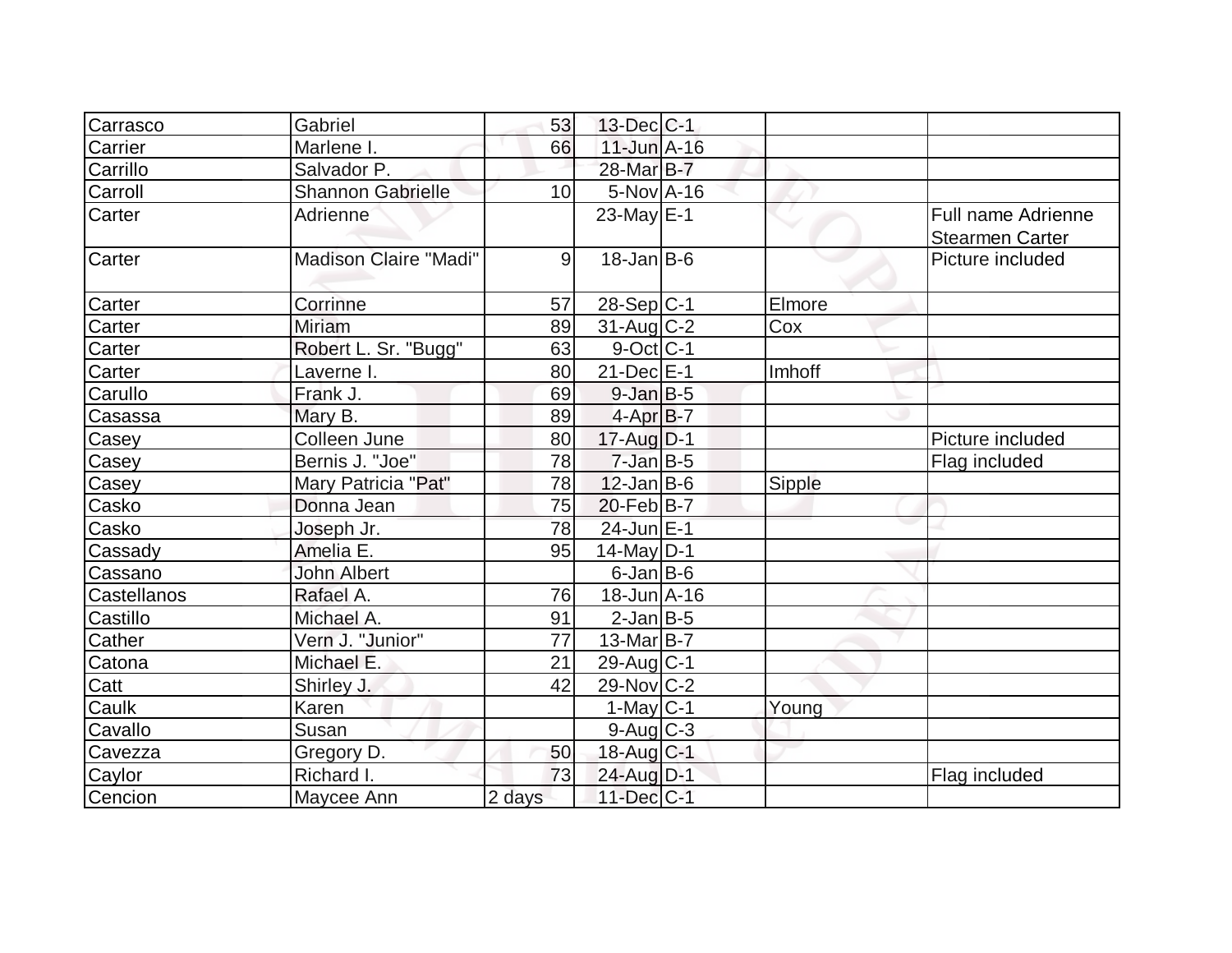| Centifanto      |                     |     |                        |                |                     |
|-----------------|---------------------|-----|------------------------|----------------|---------------------|
|                 | Ann M.              | 86  | $25$ -Apr $ C-1 $      | <b>Mikenas</b> | Full name Ann M.    |
|                 |                     |     |                        |                | Centifanto (Larson) |
| Cermak          | Michael K.          | 46  | $3$ -Jul $C-1$         |                |                     |
| Ceroke          | Clarence J.         | 84  | $11$ -Jul $ C-1$       |                | Flag included       |
| Certo           | Pamela L.           | 55  | $9-Sep C-1$            |                |                     |
| Champion        | Ruth L.             | 88  | 28-Oct E-1             |                |                     |
| Chancellor      | Josephine           |     | $6 - Apr$ B-9          |                |                     |
| Chandler        | Eleanor H.          | 85  | $1-Jan$ B-7            |                |                     |
| Chandler        | Joyce               | 63  | $10$ -Feb $ B-8$       |                |                     |
| Chandler        | <b>Gene Carlton</b> | 82  | $6$ -Feb $ B-5 $       |                | Flag included       |
| Chaney          | Sheila J.           | 73  | 30-Nov C-1             |                |                     |
| Chant           | Mary Ruth           |     | $15$ -Feb $ B-8 $      | Head           |                     |
| Chapelle        | Eleanor P.          | 87  | $9$ -May $C-1$         |                |                     |
| Chapman         | Kenneth             | 54  | $17$ -May C-1          |                |                     |
| Chappey         | Jeanette Elizabeth  | 86  | $3-Aug$ <sub>C-1</sub> | Van Dommelen   | Angel included      |
| Charlesbois     | James "Jim"         | 51  | $7$ -Jun $ C-1$        |                |                     |
| Charleston      | Ray                 | 77  | $16$ -Nov $ C-1$       |                | Picture included    |
| Charno          | Margaret            | 86  | $21$ -Feb $ B-8 $      | <b>Buzea</b>   |                     |
| <b>Charters</b> | Vincent G.          | 87  | $6$ -Apr $B$ -9        |                | Picture included    |
| Chase           | Joel S.             | 52  | $20$ -Nov $ C-1$       |                |                     |
| Chasteen        | Lester L.           | 82  | $21-Sep C-1$           |                | Flag included       |
| Chavez          | <b>Maria</b>        | 105 | 29-Oct A-16            |                |                     |
| Chavez          | Antonio A.          | 86  | $2$ -Jun $ C-1 $       |                | Flag included       |
| Chekan          | Julia T.            | 88  | $6$ -May $ E-1$        |                |                     |
| Chelminski      | Sophie              | 102 | $18-Nov C-1$           | Wozniak        |                     |
| Cheng           | Pock Man "Paul"     | 64  | 28-Oct E-1             |                |                     |
| Chermak         | Michael G.          | 91  | $7-Mar$ B-7            |                | Flag included       |
| <b>Chess</b>    | James E.            | 60  | $20$ -Jun $ C-1$       |                | Flag included       |
| Chiabai         | Roger A.            | 71  | 19-Apr B-4             |                | Flag and picture    |
|                 |                     |     |                        |                | included            |
| Chickie         | Louis (Lou)         |     | 10-May $C-1$           |                |                     |
| Chidalek        | Anthony John, Dr.   | 81  | $31$ -Mar $ B-4 $      |                |                     |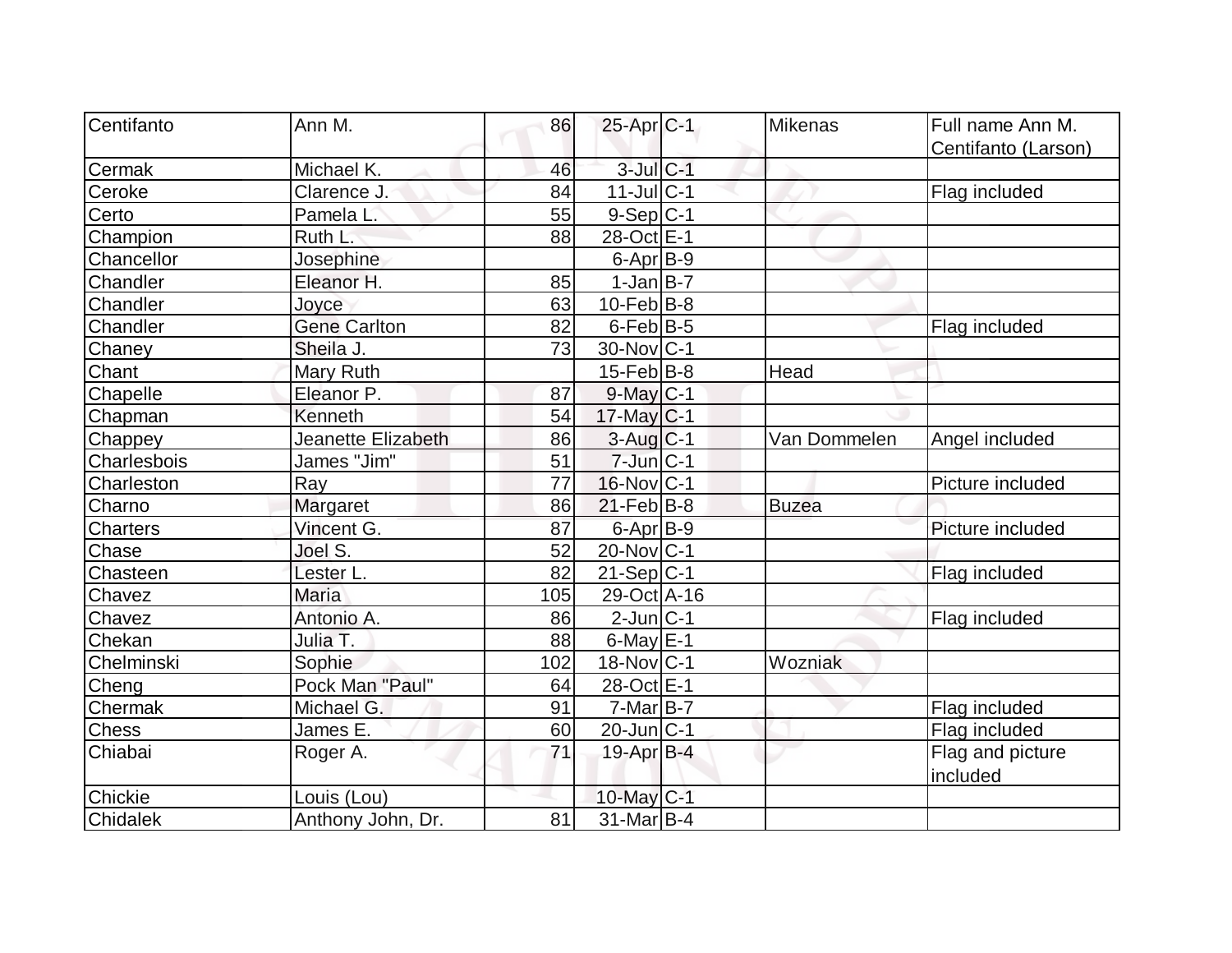| <b>Chikos</b>    | Margaret G.             | 89              | 18-Jul C-1        | <b>Balluch</b> |                      |
|------------------|-------------------------|-----------------|-------------------|----------------|----------------------|
| Child            | Mrytle E.               | 94              | $3$ -Jun $C-1$    | <b>Temske</b>  |                      |
| <b>Childers</b>  | Dorothy M.              | 88              | $23-Sep C-1$      | Patz           |                      |
| <b>Childers</b>  | Maida K.                | 81              | $4$ -Aug C-2      |                | Full name Maida K.   |
|                  |                         |                 |                   |                | (Childers) Schiesser |
| <b>Childress</b> | Vernon Little "Butch"   | 57              | $5-Apr$ B-9       |                |                      |
| <b>Childress</b> | Maysie L.               | 81              | 29-Apr E-1        | Creekmur       |                      |
| Chinn            | Mary Ellen              | $\overline{71}$ | $19$ -Jan B-6     |                |                      |
| <b>Chintis</b>   | Sophie                  |                 | $12$ -Jul $ C-1$  | Sarros         |                      |
| Chionos          | Patricia A. "Ditty"     | 60              | $18$ -Dec $ C-1 $ |                |                      |
| Chmiel           | Paul                    | 51              | $23$ -Jun $ C-1$  |                |                      |
| Chmura           | <b>Bernadette</b>       | 78              | $27$ -Mar $B$ -7  | Jamrowski      |                      |
| Chojnacki        | Leonard M.              | 74              | $12$ -Feb $B$ -5  |                |                      |
| Chontos          | Dorothy L.              | 73              | $7$ -Feb $ B-5$   |                |                      |
| Chorik           | Frank D.                | 87              | $5-Nov$ A-16      |                | Flag included        |
| Choros           | Ana P.                  | 97              | 16-Oct C-1        |                | Cross included       |
| Choss            | Stephany L.             | 91              | 13-May E-1        | Rogalski       |                      |
| Chown            | Frank W. Jr.            | 91              | $27$ -Jan $B-8$   |                |                      |
| Christian        | Dianne                  | 70              | $16$ -Nov $ C-2 $ |                |                      |
| Christian        | Denis Alan              | $\overline{57}$ | $25$ -May C-1     | Hager          |                      |
| Christman        | Harry F. "Bud"          | 80              | $17$ -Aug $D-1$   |                | Flag included        |
| Christy          | Katherine E.            | 93              | $3$ -May $C-1$    |                |                      |
| Christy          | <b>Gary Christopher</b> | 57              | 23-May E-1        |                |                      |
| Chromy           | Diane M.                | 65              | $11$ -Dec $ C-1$  |                |                      |
| Chudy            | Ann                     |                 | $12$ -Jun $ C-1 $ | Berryhill      |                      |
| Chura            | <b>Michael Alan</b>     | 55              | $29$ -Jan B-5     |                |                      |
| Church           | Roy Sr. "R.C."          | 57              | 16-Oct C-1        |                |                      |
| Churley          | Robert M.               | 74              | $15$ -Jun $ D-1$  |                |                      |
| Churley          | Nancy E.                | 45              | $13$ -Jan B-5     |                |                      |
| Chyla            | Helen M.                | 87              | 26-Mar B-4        | Gradek         |                      |
| Ciastko          | <b>Lucille Theresa</b>  |                 | 29-Nov C-1        |                |                      |
| Cichowlas        | Clifford E.             | 84              | $21$ -Jun $ C-3$  |                | Flag included        |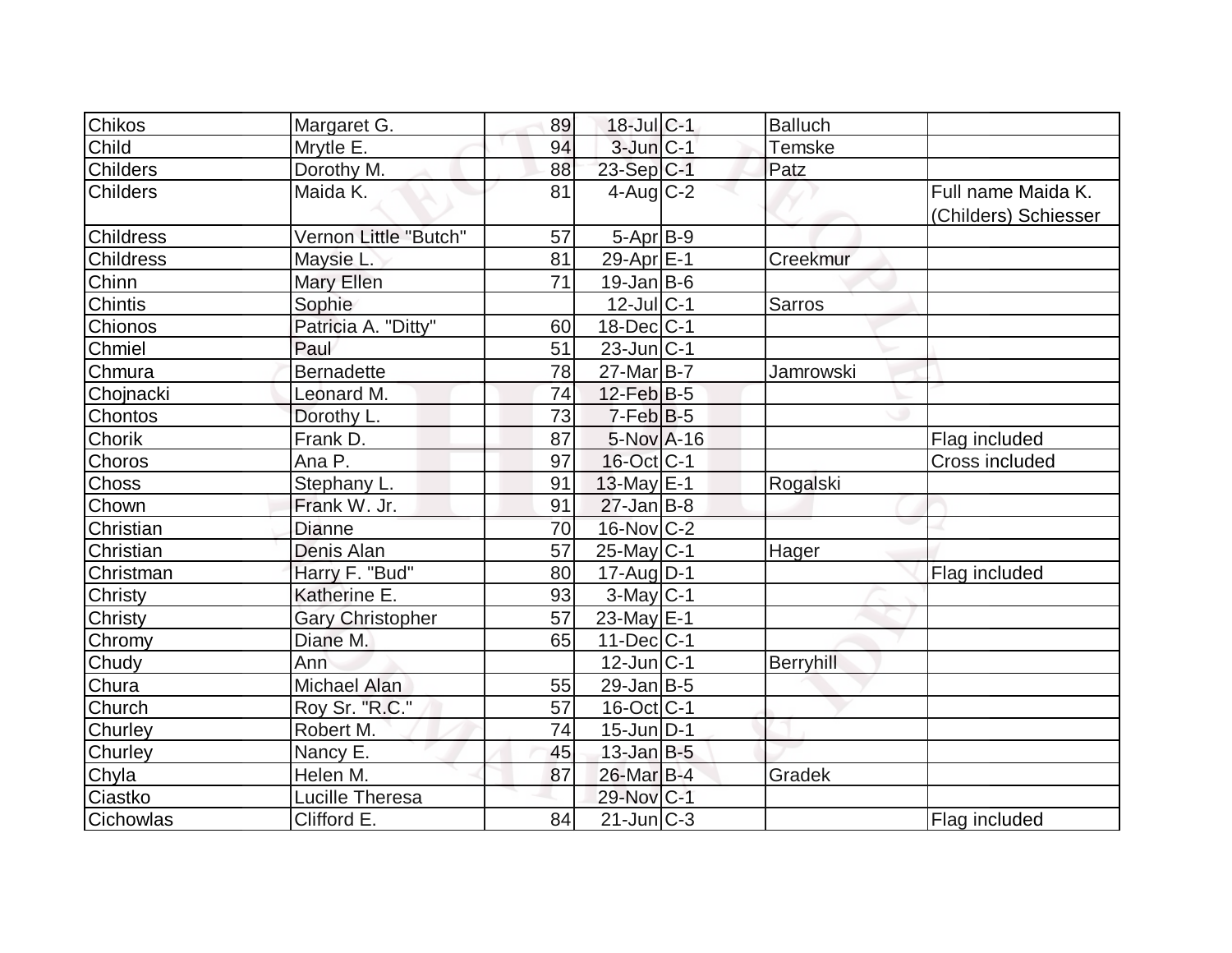| Ciesielski             | Deloris N.           | 78              | $8$ -Feb $ B-8 $  |                  | <b>Taylor</b> |                      |
|------------------------|----------------------|-----------------|-------------------|------------------|---------------|----------------------|
| Ciesla                 | Ronald L.            | 58              | $1$ -May $C-1$    |                  |               | Flag included        |
| <b>Cieslak</b>         | Julia                | 87              | 18-Apr B-5        |                  | Kita          |                      |
| Cieszkiesicz           | Lilllian             | 74              | $23$ -Apr $B$ -5  |                  |               | Full name Lillian    |
|                        |                      |                 |                   |                  |               | Ciesziewicz Locke    |
| Cihal                  | <b>Dolores</b>       | 75              | $11-Feb B-5$      |                  |               |                      |
| Cilek                  | Eleanor K.           | 81              | 29-Apr E-1        |                  | Komorowski    |                      |
| Cinotto                | William R.           | $\overline{77}$ | $10$ -Aug $C-1$   |                  |               | Flag included        |
| Cintron                | Julio III            | 24              | 20-Feb B-7        |                  |               |                      |
| Cipowski               | Michael A.           | 45              | $16$ -Dec $ C-1$  |                  |               |                      |
| <b>Ciric</b>           | Magdalena            | 83              | $4$ -Mar $ B-5 $  |                  |               |                      |
| Cisar                  | <b>Zora Beverly</b>  | 93              | 18-May C-1        |                  |               |                      |
| Ciszczon               | <b>Edward Joseph</b> |                 | 23-Mar B-9        |                  |               | Picture included     |
| Ciszewski              | <b>Edward Marion</b> | 86              | $3$ -Dec $A$ -16  |                  |               |                      |
| Ciszewski              | Mary                 | 92              | $3$ -Jul $ C-1 $  |                  |               |                      |
| <b>Clark</b>           | Joseph Patrick       | 87              | $27$ -Jun $ C-1$  |                  |               | Flag included        |
| <b>Clark</b>           | Laverne G.           | 82              | $28$ -Mar $ B-8 $ |                  |               | Full name Laverne G. |
|                        |                      |                 |                   |                  |               | O'Reel-Clark         |
| <b>Clark</b>           | Howard E.            | 86              | 15-Mar B-7        |                  |               |                      |
| <b>Clark</b>           | Fanella J.           | 92              | $3-Dec$ A-16      |                  | Leaver        |                      |
| <b>Clark</b>           | Dorothy J.           | 78              | $4$ -Mar $ B-5 $  |                  |               |                      |
| <b>Clark</b>           | Howard E.            | 86              | $17$ -Apr $ B-4 $ |                  |               |                      |
| <b>Clark</b>           | Eleanor L.           | 82              | $20$ -Feb $ B-7 $ |                  |               |                      |
| <b>Clark</b>           | Robert C.            | 76              | $18$ -Nov $ C-1$  |                  |               | Flag included        |
| <b>Clark</b>           | <b>Crystal Dawn</b>  | 22              | $9$ -May $C-1$    |                  |               |                      |
| <b>Clark</b>           | Allen L.             | 57              | $17$ -Nov $ C-1$  |                  |               |                      |
| <b>Clark-Pemberton</b> | Audrey M.            | 86              | 20-Feb B-7        |                  |               |                      |
| <b>Claus</b>           | Ruby E.              | 91              | 22-Dec E-1        |                  | Asche         |                      |
| <b>Claus</b>           | Ronald C.            | 48              | $5$ -Feb $B$ -4   |                  |               |                      |
| Claussen               | Ralph F. Sr.         | 79              | 15-Oct A-16       |                  |               | Flag included        |
| Clawson                | Lillian L.           | 91              | $17$ -Apr $B-4$   |                  |               |                      |
| Clay                   | Richard T.           | 74              |                   | $2$ -Jul $A$ -14 |               |                      |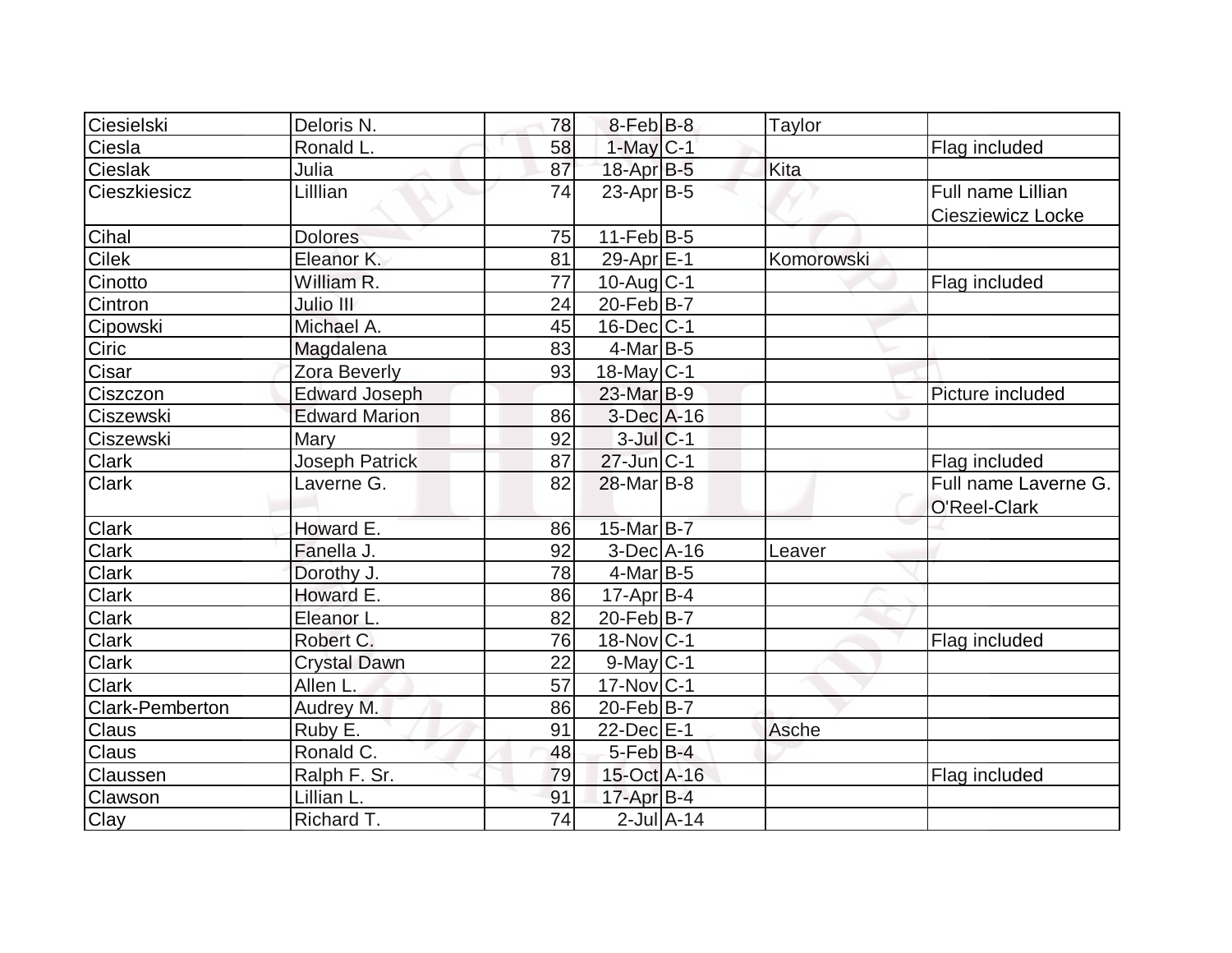| Clayton           | Eleanor M.           | 87 | $6$ -Apr $B$ -10        |            |                        |
|-------------------|----------------------|----|-------------------------|------------|------------------------|
| Cleary            | Edmond F. Jr.        | 51 | 9-Aug C-2               |            |                        |
| Clegg             | Forrest B.           | 84 | $1-FebB-8$              |            |                        |
| <b>Clemens</b>    | Gayle A.             | 61 | $17$ -Nov $ C-1$        |            |                        |
| <b>Clements</b>   | Carl L.              | 82 | $18$ -Jan B-6           |            | Flag included          |
| Clifton           | Glenn Hue            | 54 | $18$ -Jan B-6           |            |                        |
| Clinnin           | Phillip M. Sr.       | 51 | 10-Mar <sub>B-7</sub>   |            |                        |
| <b>Clodfelter</b> | Merlin               | 70 | $18$ -Mar $ B-5 $       |            |                        |
| Cloninger         | Lorene               | 83 | $16$ -Feb $ B-7 $       |            |                        |
| Clouse            | Harold E. "Bud"      | 87 | 12-Nov A-16             |            | Flag included          |
| Clousing          | C. Lawrence          | 94 | $23$ -Aug C-1           |            |                        |
| Cobb              | Maybell              | 70 | $2$ -Jun $ C-1 $        |            |                        |
| Cobb              | Michael A. "Mike"    |    | 18-Aug $C-2$            |            |                        |
| Coburn            | Edver W.             | 80 | 31-Dec A-16             |            | Flag included          |
| Cocco             | Mary V.              | 75 | $9$ -Jul $A$ -16        | Polovich   |                        |
| Cochran           | Douglas F.           | 78 | $1-Mar$ B-6             |            |                        |
|                   | "Bootlegger"         |    |                         |            |                        |
| Cogdill           | Loretta J.           | 60 | $14-Oct$ <sub>C-1</sub> | Sorchevich |                        |
| Coget             | Coldia M.            | 87 | $1-Aug$ $C-1$           |            |                        |
| Cogley            | John C.              | 51 | $2-MarB-6$              |            |                        |
| Cohen             | Saul                 | 91 | $19-Apr B-4$            |            | Star of David included |
|                   |                      |    |                         |            |                        |
| <b>Coker</b>      | Paul J.              | 59 | $9$ -Mar $ B-6$         |            |                        |
| Colburn           | Delores J.           | 75 | $25$ -May C-1           | Trevisol   |                        |
| Colby             | Merle D.             | 76 | $6$ -Jun $ C-1$         |            |                        |
| Cole              | <b>Betty Mae</b>     | 58 | $12$ -Feb $ B-5 $       |            |                        |
| Cole              | James M.             | 48 | $9$ -May $C$ -1         |            |                        |
| Cole              | Christine            | 47 | $17$ -May C-1           | Williamson |                        |
| Cole              | Charles D. Sr.       | 70 | 20-Dec C-1              |            |                        |
| Colella           | Alice                |    | $21$ -Jun $ C-1 $       |            |                        |
| Coleman           | James T.             | 69 | 16-Dec C-1              |            |                        |
| Coleman           | <b>James William</b> | 34 | $22$ -Jan B-5           |            |                        |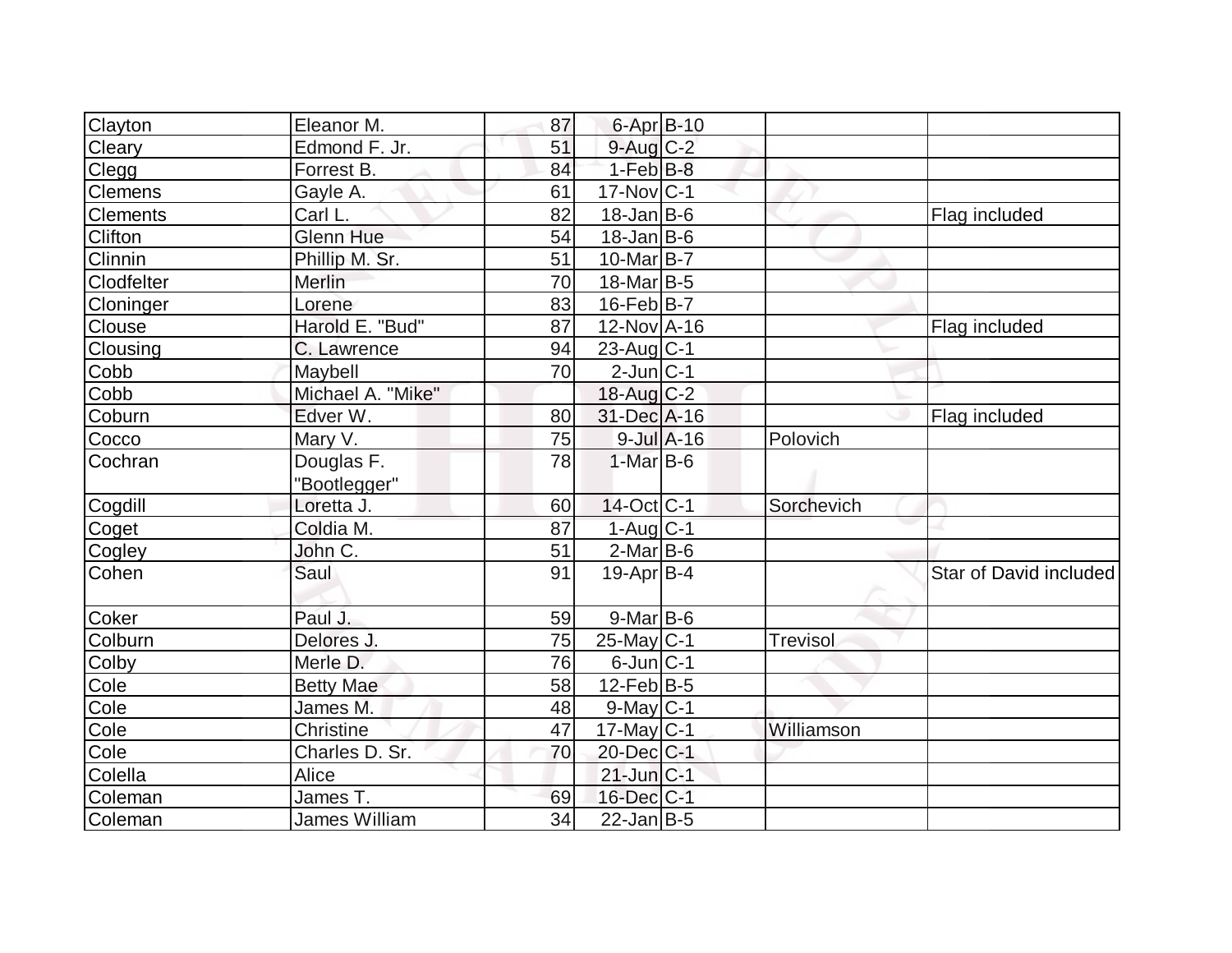| Coleman               |                        |          |                              |             |                      |
|-----------------------|------------------------|----------|------------------------------|-------------|----------------------|
|                       | <b>Florice Loretta</b> | 77       | $12$ -May C-1                |             | "Flo" Aunt Flo,      |
| Coleman               | Gladys R.              | 91       | 20-Feb B-7                   |             | Auntie"              |
| Coleman               | Eddie G                | 47       | $18$ -Mar $ B-5 $            |             |                      |
| Coleman               | Mary C.                | 91       | $25$ -Mar $B$ -5             |             |                      |
| Coley                 | Raymond M.             | 84       | $18$ -Apr $ B-5$             |             |                      |
| Colglazier            | Ann                    | 93       | $10$ -Jul $C-1$              |             |                      |
| <b>Collins</b>        | Tillie                 | 90       | $4-Sep C-1$                  |             |                      |
| Collins               | William J.             | 90       | $2$ -Oct $C$ -2              |             | Flag included        |
| Collins               | Paul W.                | 52       | $21$ -Feb $ B-8$             |             |                      |
| <b>Collins</b>        | Mary K.                | 82       | $18$ -Aug C-2                |             |                      |
| Collins               | Francis H.             | 84       | $15$ -May C-2                |             | Flag included        |
| Colman                | <b>Ilene Elizabeth</b> | 87       | 13-Mar B-7                   | Milling     |                      |
|                       |                        |          |                              |             |                      |
| Colon                 | Ana Julia              | 61<br>91 | $9-Apr B-5$                  |             |                      |
| Columbus              | Sylvia H.              |          | $15$ -Jan B-5                |             | "Maisy The Bag Lady" |
| Colvin                | O'Colonel              | 84       | $26-Sep C-1$                 |             | Flag included        |
| Combra                | Paul R.                | 75       | $29-Sep C-1$                 |             |                      |
| Comer                 | Janet E. "Cookie"      | 61       | 18-Jul C-1                   | Darnell     |                      |
| Comer                 | <b>Viola Cox</b>       | 97       | $3$ -Jun $ C-1$              |             |                      |
| Comerford             | Joan Marie             | 75       | $18$ -Dec $ C-1$             |             |                      |
| Comsa                 | John                   | 76       | 26-Apr <sub>C-1</sub>        |             | Flag included        |
| Congleton             | Lucille (Stella)       | 93       | 28-Jun E-1                   | <b>Huls</b> |                      |
| Conkling              | <b>Evelyn Fiona</b>    |          | $23$ -Jul $\overline{A}$ -16 | Knull       |                      |
| Conley                | Dorothy L.             | 80       | $30 -$ Jul $A - 16$          |             |                      |
| <b>Conley-Hawkins</b> | Lena                   | 58       | 19-Apr B-5                   | Coffee      |                      |
| Conlin                | James E.               | 61       | 28-Apr <sub>C-1</sub>        |             | Flag included        |
| Conlon                | David L.               | 77       | $7$ -Jul $F-1$               |             |                      |
| Connell               | <b>Albert Franklin</b> | 48       | 26-Dec C-1                   |             | Flag included        |
| Conner                | Stanley A. "Bud"       | 80       | $14$ -Jan B-5                |             |                      |
| Connolly              | <b>Maryanne</b>        | 59       | $25-Sep C-1$                 |             |                      |
| Connor                | George J. III          | 65       | $5$ -Dec $ C-1$              |             | Picture included     |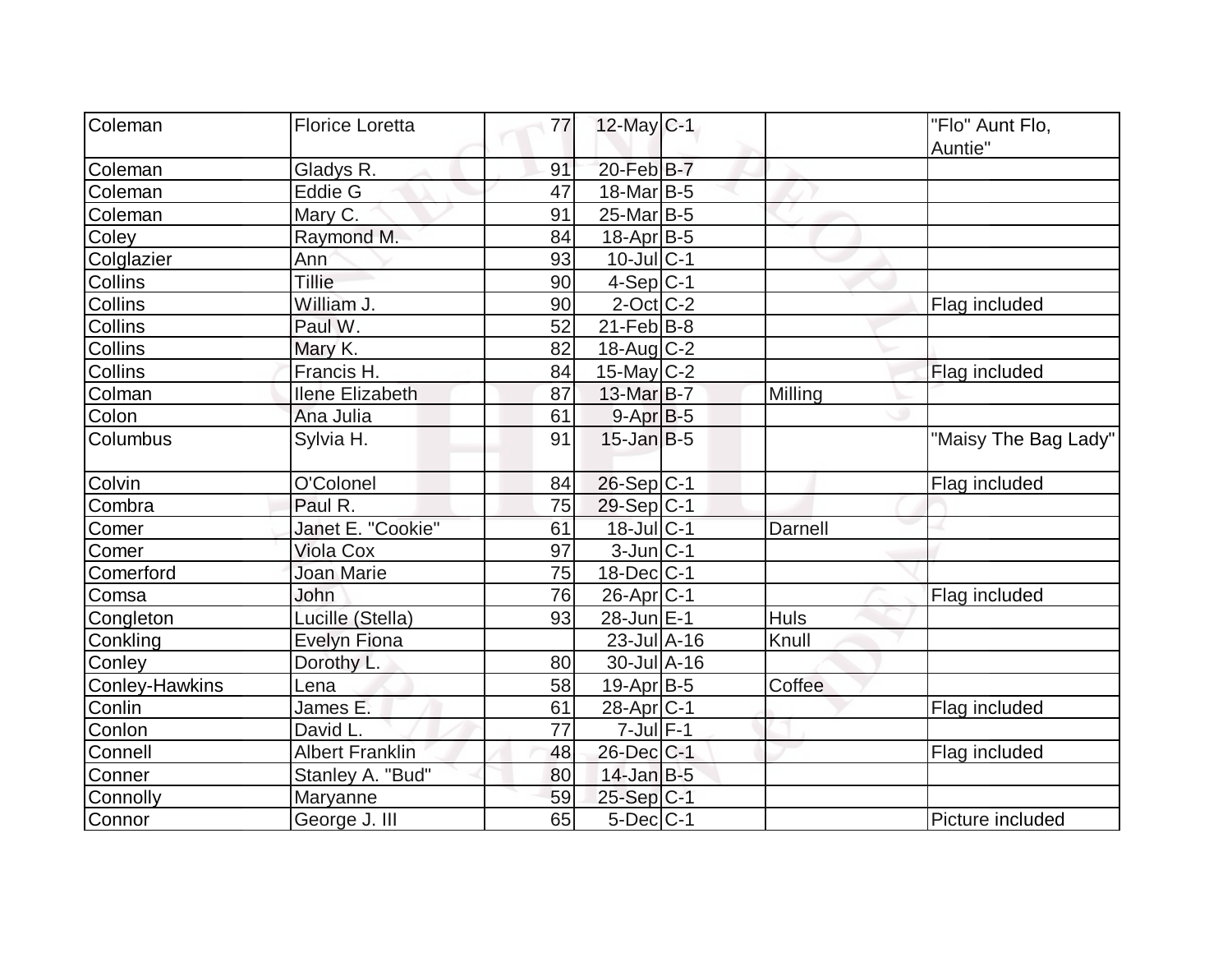| Conover             | Edith A.              | 63       | 10-Dec A-16       | Hanner   |                    |
|---------------------|-----------------------|----------|-------------------|----------|--------------------|
| Considine           | Robert J. Jr.         | 52       | 16-Jul A-16       |          |                    |
| Constantine         | Walter                | 94       | 16-Feb B-7        |          |                    |
| Cook                | George Terrance       | 57       | $5$ -Aug $E-1$    |          |                    |
|                     | "Terry"               |          |                   |          |                    |
| Cook                | Denis Alan            | 57       | $25$ -May C-1     |          | Flag included      |
| Cook                | Thomas A. (Metra      | 43       | $1-Oct$ A-16      |          | Flag included      |
|                     | P.D.                  |          |                   |          |                    |
| Cook                | Bernice "Dolly"       | 88       | $12$ -Aug $ D-1$  | Kessler  |                    |
| Cool                | Gary E.               | 50       | $16$ -Apr $ B-4$  |          |                    |
| Cooley              | Margaret A. "Tutta"   | 83       | $12$ -Jan B-7     |          | Picture included   |
| Coomes              | Louise                | 91       | $17-Sep$ $A-16$   |          |                    |
| Cooney              | George W.             | 90       | 18-Nov C-1        |          | Flag included      |
| Cooper              | Walter Jr. "Hanky"    | 60       | $21$ -JulC-1      |          |                    |
| Cooper              | Mary E.               | 80       | $3$ -Dec $A$ -16  |          |                    |
| Cooper              | Thelma Lee "Mama      |          | $17$ -Apr $ B-4 $ |          | Full name Thelma   |
|                     | Sug"                  |          |                   |          | Lee Perymon Cooper |
|                     |                       |          |                   |          |                    |
| Cooper/Moysin       | Catherine             |          | $10$ -Feb $ B-8 $ |          |                    |
| Copeland            | <b>Annie Mitchell</b> |          | $21$ -Jun $ C-1 $ |          | Picture included   |
| Copeland            | George Douglas        | 79       | $21$ -Feb $ B-8 $ |          |                    |
| Copeland            | Gerald "Butch/Bubba"  |          | $8$ -Jul $E-1$    |          |                    |
|                     |                       |          |                   |          |                    |
| Copeland            | Margaret E.           | 70       | $23$ -Mar $ B-9 $ |          |                    |
| Coppinger           | Harold "Harry"        | 77       | $27 - Dec$ C-1    |          | Flag included      |
| Corbeille (Bateman) | <b>Alexander Nole</b> | 3 months | $12$ -Apr $ B-8 $ |          |                    |
| Cordell             | William A.            | 63       | $15$ -Jun $ D-1$  |          |                    |
| Cordts              | Gertrude E.           | 89       | $9$ -Feb $ B$ -6  |          |                    |
| Corey               | Mary C.               | 86       | 19-Oct C-1        | Laskarin |                    |
| Cornelius           | Herman R.             | 72       | $17$ -Feb $ B-8 $ |          |                    |
| Corona              | Pablo H. "Cale"       | 83       | $6$ -Aug A-16     |          | Flag included      |
| Correa              | Ines                  | 75       | $5$ -Jan $B$ -6   |          |                    |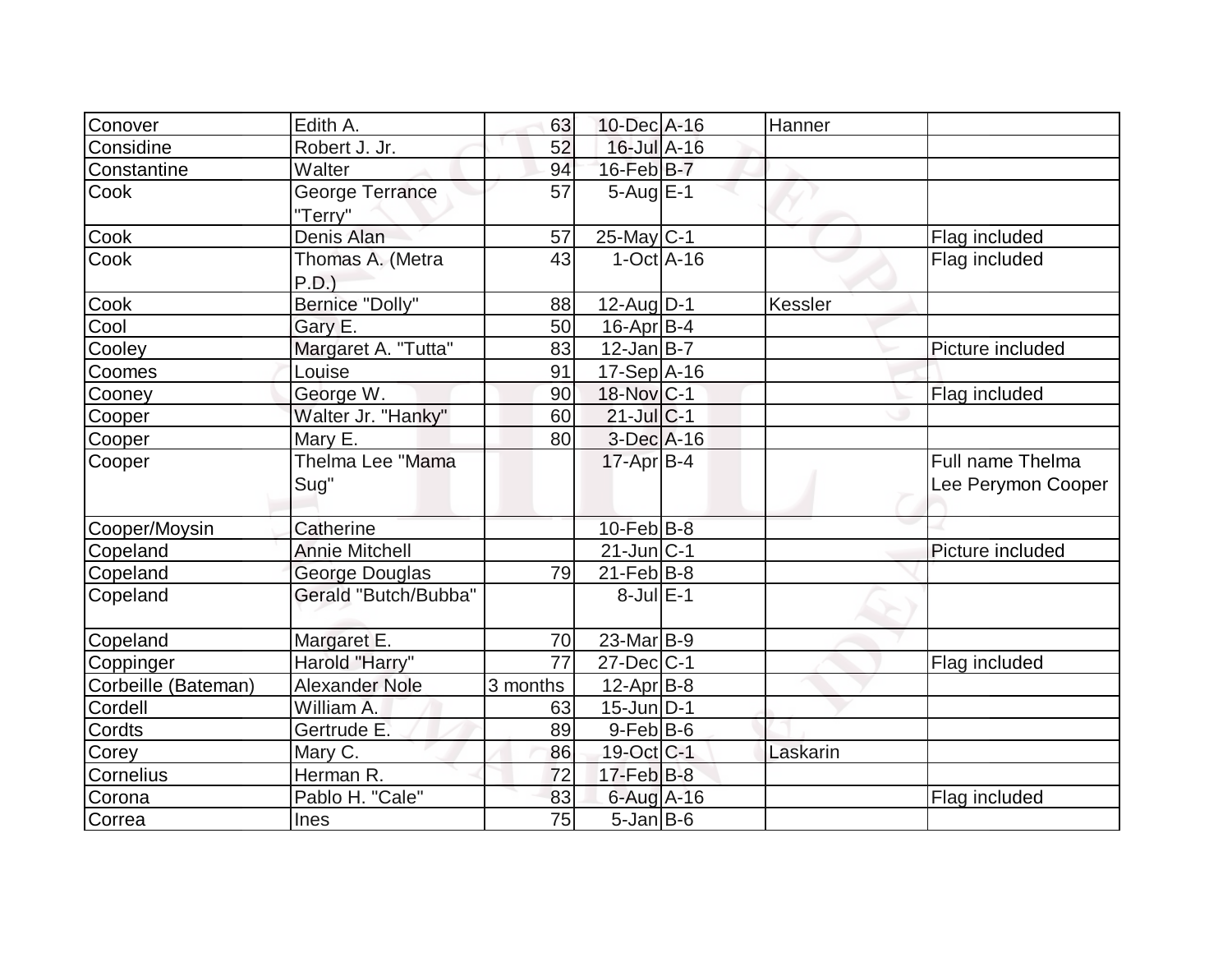| Correa                   | <b>Ryan Edward</b>       | 14 | 13-Oct E-1              |              |                                                |
|--------------------------|--------------------------|----|-------------------------|--------------|------------------------------------------------|
| Cortes                   | Alexis Jazmin            | 9  | 26-Jul C-1              |              |                                                |
| Cortez                   | Dolores "Lolo"           | 89 | $24$ -Feb $B$ -8        |              |                                                |
| Cortina                  | Servando G.              | 91 | $17-Oct$ <sub>C-1</sub> |              |                                                |
| Cortopassi               | Rosemary                 | 76 | $10$ -Mar $ B-7 $       | Hurt         |                                                |
| <b>Cost</b>              | Mary D.                  | 97 | 18-Mar <sub>B-5</sub>   | Dujmovic     |                                                |
| Coster                   | Laura                    | 84 | $2$ -Feb $ B-5 $        |              |                                                |
| Costner                  | <b>Mildred</b>           | 90 | $16$ -Nov $ C-2 $       | Rueter       | <b>Full name Mildred</b><br><b>Costner Rex</b> |
| Cota<br>Cotton           | Dorothy Lillian          | 84 | $6$ -Aug $A$ -16        | Heflin       |                                                |
|                          | Judith R.                |    | $3-Dec$ A-16            |              |                                                |
| Cottrell                 | John                     | 71 | $10$ -Jun $E-1$         |              |                                                |
| Courtney                 | Robert B.                |    | 31-Oct C-1              |              |                                                |
| Courtney                 | <b>Randall Eugene</b>    | 70 | $25$ -Nov $ C-1$        |              |                                                |
| Covarrubias              | Emily "Julie"            | 74 | $6$ -Jun $ C-1$         |              |                                                |
| Covelli                  | <b>Christopher Erice</b> | 25 | $6$ -Oct $ C-1$         |              |                                                |
| Covert                   | Benton V. "Ben"          | 90 | 28-Mar B-7              |              |                                                |
| Covington                | Ella F.                  | 97 | $1-Sep C-1$             | <b>Dukes</b> |                                                |
| Cowan                    | Ralph H.                 |    | $10$ -Feb $ B-8 $       |              |                                                |
| Cowser                   | John A. Jr.              | 81 | $18$ -Mar B-5           |              | Flag included                                  |
|                          | Fred M.                  | 56 | $13$ -Feb $ B-5 $       |              |                                                |
|                          | Wilbur M. "Bill"         | 79 | $3-Auq$ <sub>C-1</sub>  |              | Flag included                                  |
|                          | Warren C.                | 76 | $7-Sep C-1$             |              | Flag included                                  |
| Cox<br>Cox<br>Cox<br>Cox | Lois Joan                | 76 | $27$ -May $E-1$         |              |                                                |
| Cox                      | <b>Margaret Louise</b>   | 80 | $19$ -Dec $E-1$         | Parrish      |                                                |
| Cox<br>Cox               | Ellen                    | 81 | $2$ -Feb $ B-5 $        |              |                                                |
|                          | <b>Bobby "Buffalo"</b>   | 62 | $27$ -Aug A-15          |              |                                                |
| Crabill                  | Navarre E.               | 90 | 28-Nov C-1              |              |                                                |
| Crafton                  | <b>Mark</b>              | 50 | $2-Sep$ $D-1$           |              |                                                |
| Crampton                 | Dorothy Margaret         | 88 | $16$ -May C-1           |              |                                                |
| Crane                    | Angeline "Angie"         |    | 23-Nov A-20             |              |                                                |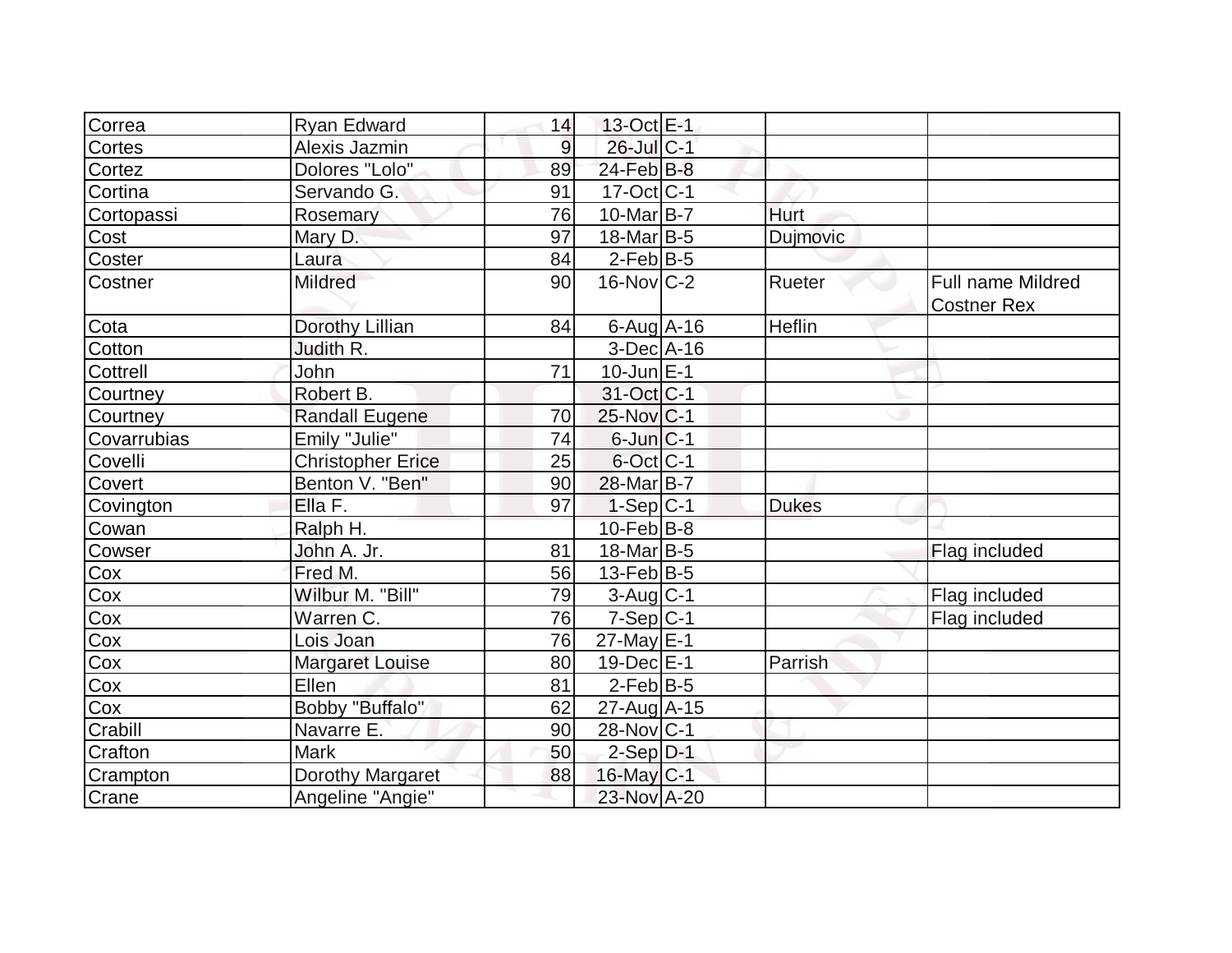| Crawford         | Mary Lou (Bootie,     | 70 | $10$ -Oct $ C-1 $     |        |                  |
|------------------|-----------------------|----|-----------------------|--------|------------------|
|                  | MaMau)                |    |                       |        |                  |
| Creighton        | Marla G.              | 42 | $4$ -Dec $E-1$        |        |                  |
| <b>Cress</b>     | <b>Joseph Anton</b>   | 84 | 17-May C-1            |        | Flag included    |
| Crestani         | Jean Teresa           | 78 | $27$ -Oct $ C-1 $     |        |                  |
| Creswell         | <b>Ruby</b>           | 85 | 28-Mar <sub>B-7</sub> |        | Picture included |
| Cribari          | June Lois             | 79 | $25$ -Jul $C-1$       |        |                  |
| Crider           | Beatrice F.           | 97 | $4$ -Dec $E$ -2       |        |                  |
| Criner           | Marion M.             | 84 | 12-Nov A-16           |        |                  |
| Crispi           | Jim                   | 55 | $12$ -Aug $D-1$       |        |                  |
| Crissinger       | Gary A. "Cappy"       | 65 | $10$ -Oct $ C-1$      |        |                  |
| Cristwell        | James "Earl"          | 70 | $14$ -Apr $ B-6$      |        |                  |
| <b>Cristwell</b> | Sharon Kay            | 67 | 8-Nov C-1             | Peters |                  |
| Crne             | <b>Edward "Doc"</b>   | 79 | $14$ -Dec $ C-1$      |        |                  |
| Crnjak           | Rosemary "Rose"       | 48 | $2$ -Jan B-5          | Coci   |                  |
| Croker           | <b>James Fredrick</b> | 76 | 26-Mar B-4            |        |                  |
| Crontz           | Margaret              | 90 | $14-Sep C-1$          | Balog  |                  |
| Cross            | <b>Bonnie Claire</b>  | 76 | $3$ -Oct $E-2$        | Allen  |                  |
| Crothers         | Anastasia             | 90 | $11-Feb B-5$          |        |                  |
| Crouch           | N. Maxine             | 77 | $31$ -Mar $ B-4 $     |        |                  |
| Crouse           | Earl                  | 87 | $25$ -Jan $ B-9 $     |        |                  |
| Crowder          | Larry                 | 54 | $12$ -Feb $ B-5 $     |        |                  |
| Crowder          | Rosemarie             | 77 | $10$ -Mar $ B-7 $     |        |                  |
| Crowe            | Patricia A.           | 72 | $8$ -Jun $ C-1$       |        |                  |
| Crowley          | Mary                  | 89 | $2$ -Oct $ C-2 $      |        |                  |
| Crowley          | <b>James Leroy</b>    |    | 20-Apr B-4            |        |                  |
| Crum             | June L.               | 66 | $11$ -Jun $A$ -16     | Sears  |                  |
| Crum             | Cecil J.              | 78 | $14$ -Jun $ C-1$      |        |                  |
| Csaszar          | Deborah               | 55 | 23-Sep C-1            |        |                  |
| Cubalchini       | Richard D.            | 84 | $16$ -Apr $B$ -4      |        | Flag included    |
| Cudziol          | Robert "Cujo"         | 71 | 17-May C-1            |        |                  |
| Cuellar          | Patricia Joyce        | 68 | $10$ -Jul $ C-1$      |        |                  |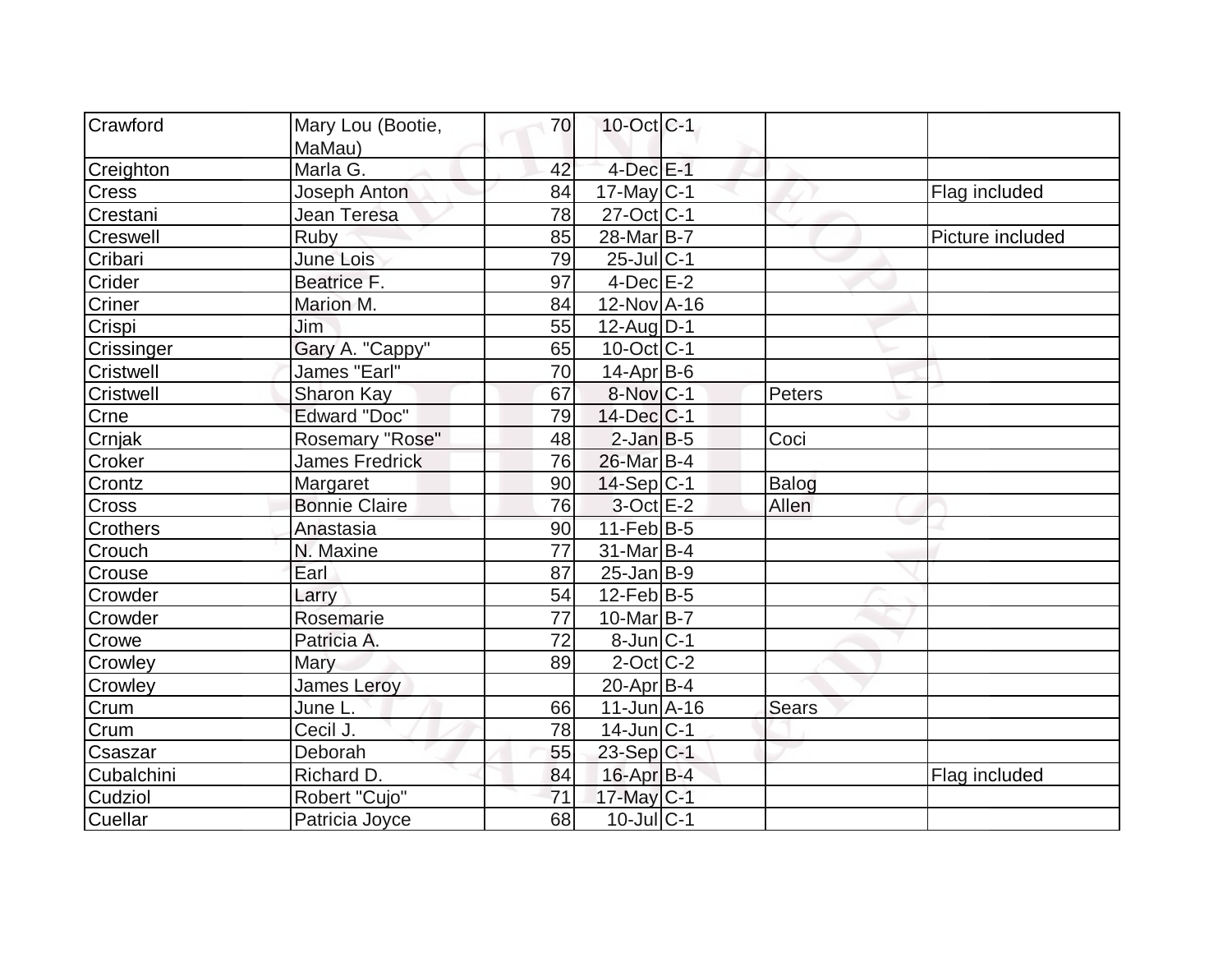| Cumbee         | Mildred L.             | 85     | $27$ -Feb $ B-8$  |              |                    |
|----------------|------------------------|--------|-------------------|--------------|--------------------|
| Cumbee         | <b>Charles William</b> | 83     | $28$ -Jan B-5     |              | Flag included      |
| Cummings       | Daniel L. "Hillbilly"  | 61     | $7$ -Feb $B$ -5   |              |                    |
| Cummings       | Cora S.                | 63     | $31$ -May C-1     | Choate       |                    |
| Cummings       | Patsy Jo               | 67     | $12$ -AugD-1      |              | Picture included   |
| Cummings       | Richard W.             | 79     | $2$ -Nov $E-2$    |              |                    |
| <b>Cummins</b> | Patsy Ruth             | 70     | $24-Sep$ $A-16$   |              |                    |
| <b>Cummins</b> | Judith A.              | 64     | $19$ -Feb $ B-5 $ |              |                    |
| Cummins        | Alice                  | 94     | $14$ -Jun $ C-1$  |              |                    |
| Cundary        | Salvatore "Sam"        |        | $28$ -Feb $ B-8 $ |              |                    |
| Cunningham     | Elizabeth B. "Betty"   | 63     | $10$ -Aug $C-1$   |              |                    |
| Cunningham     | Shirley                | 59     | $13$ -Jun $ C-1 $ |              |                    |
| Cunningham     | Dora "Diane"           | 58     | $28-Sep C-1$      |              |                    |
| Cunningham     | Noah T.                | 11     | 20-Mar B-9        |              | w                  |
|                |                        | months |                   |              |                    |
| Cunningham     | Thomas Gilbert Sr.     | 74     | 24-Aug D-1        |              |                    |
| Cuoco          | Anthony Jr. "Tony"     | 56     | 10-Nov C-1        |              | Flag included      |
| Curby          | Martha A.              | 79     | $6$ -Aug $A$ -16  | Redmond      |                    |
| Curosh         | Anne M.                |        | $23$ -Feb $ B-8$  | Hamnik       |                    |
| <b>Curtis</b>  | Norma Jean             | 78     | $4$ -Aug C-2      | Lertzman     |                    |
| <b>Curtis</b>  | <b>James Wallace</b>   |        | $7-Sep C-2$       |              | Rev. James Wallace |
|                |                        |        |                   |              | Curtis             |
| <b>Curtis</b>  | Willard B.             | 86     | $4-Sep C-1$       |              |                    |
| Curtis-Komlanc | <b>Irene Marie</b>     | 90     | $9-Sep C-2$       | <b>Kuzma</b> |                    |
| Cushman        | Mary Elizabeth         |        | $4$ -Jan B-5      |              | Picture included   |
| Cyborski       | Catherine "Kay"        | 78     | 14-Nov E-1        | Rukavina     |                    |
| Czajkowski     | Elizabeth              | 66     | $11-Apr B-5$      |              |                    |
| Czechanski     | Mary Elaine            | 79     | $7$ -Jun $ C-2 $  | Jones        |                    |
| Czecowski      | Joseph J.              | 86     | 23-Nov A-20       |              |                    |
| Czerwinski     | Helena                 |        | $20$ -Jan $B-8$   |              |                    |
| Czilli         | Steve                  | 86     | $3$ -May $C-1$    |              |                    |
| Czubak         | Christopher            | 42     | $17$ -May C-1     |              |                    |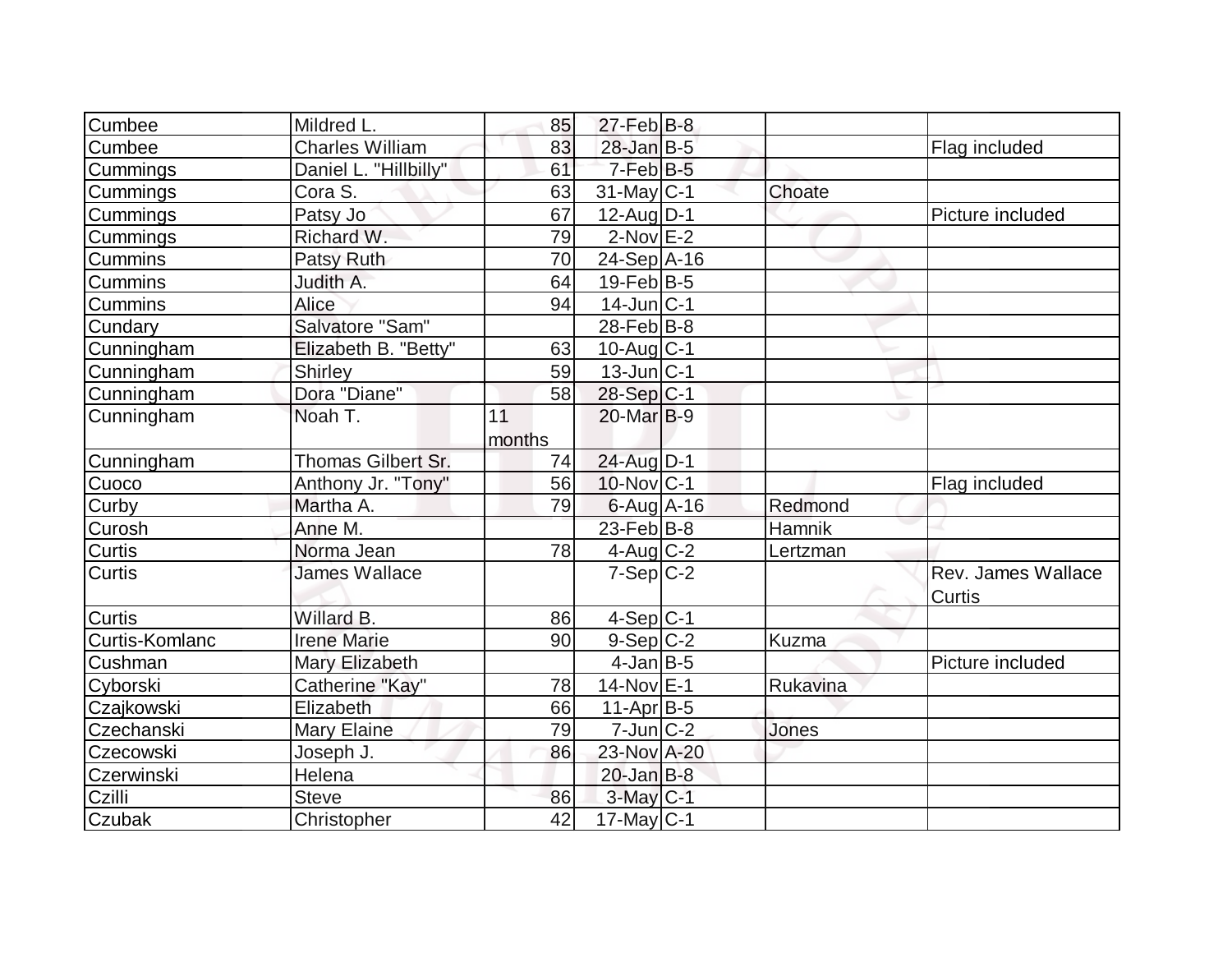| Dabrowksi     | Anna            | 83 | $11-Apr$ B-5            |                | Full name Anna        |
|---------------|-----------------|----|-------------------------|----------------|-----------------------|
|               |                 |    |                         |                | Kalicki Dabrowski     |
| Dado          | Mary R.         | 91 | $21$ -Apr $B-4$         | Orlando        |                       |
| D'Agostino    | John R.         | 71 | $14-Sep C-1$            |                |                       |
| Dahl          | Lorine M.       | 77 | $9$ -May $C-1$          |                |                       |
| Dahl          | Lois            | 81 | $6$ -Jun $ C-2 $        | <b>Stamper</b> |                       |
| Dahl          | Donna           | 62 | $31$ -Jan $ B-7 $       | Snyder         |                       |
| Dalal         | Lalitchandra R. |    | $11-Oct$ <sub>E-1</sub> |                |                       |
| Dalenberg     | Willard C.      | 76 | $1-AprB-5$              |                |                       |
| <b>Dalke</b>  | Irene Roberta   | 78 | $30$ -Jun $ C-1 $       |                |                       |
|               | "Bobbie"        |    |                         |                |                       |
| <b>Dallie</b> | Alvin L.        | 79 | $30$ -Aug C-2           |                | Flag included         |
| Damjanovic    | Radojka         | 79 | 18-Jun A-16             |                | Cross included        |
| Dananay       | Linda K.        | 58 | 17-May C-1              | Casper         |                       |
| Dancho        | George T. Sr.   | 78 | 25-Nov C-1              |                | Flag included         |
| Dancula       | <b>Myrtle</b>   | 87 | $7-Feb B-5$             |                | Cross included        |
| Daniel        | Amy             | 37 | $3$ -Jan $B$ -4         | <b>McGuire</b> |                       |
| Danielson     | Walter M.       | 93 | 14-Nov E-1              |                | Picture included      |
| D'Arcy        | Catherine       | 95 | 28-Sep C-1              |                |                       |
| Dare          | Robert C.       |    | $6$ -Jun $C-2$          |                |                       |
| Dare          | Edna F.         |    | $6$ -Jun $ C-2 $        |                |                       |
| Darmon        | Evelyn A.       | 63 | $5$ -Jan B-7            |                |                       |
| Darnall       | Kathryn E.      | 55 | $7-Nov$ $E-1$           |                |                       |
| Dasgupta      | Sovarni         | 83 | $15$ -Jan $ B-5 $       |                |                       |
| Dash          | Dorothy A.      | 90 | $12$ -May C-1           |                |                       |
| Dauksza       | Mary A.         | 68 | $11$ -Jun $A$ -16       | <b>Boksa</b>   |                       |
| David         | Catherine L.    | 73 | $25$ -Apr $C-2$         | Wilson         | Full name Catherine L |
|               |                 |    |                         |                | Lyle David            |
| Davidson      | Bertha J.       |    | 29-Jul E-1              |                |                       |
| Davidson      | Thelma Irene    | 96 | $2$ -Jun $C-1$          |                |                       |
| Davies        | Debra Marie     | 49 | $20$ -Feb $B$ -8        |                |                       |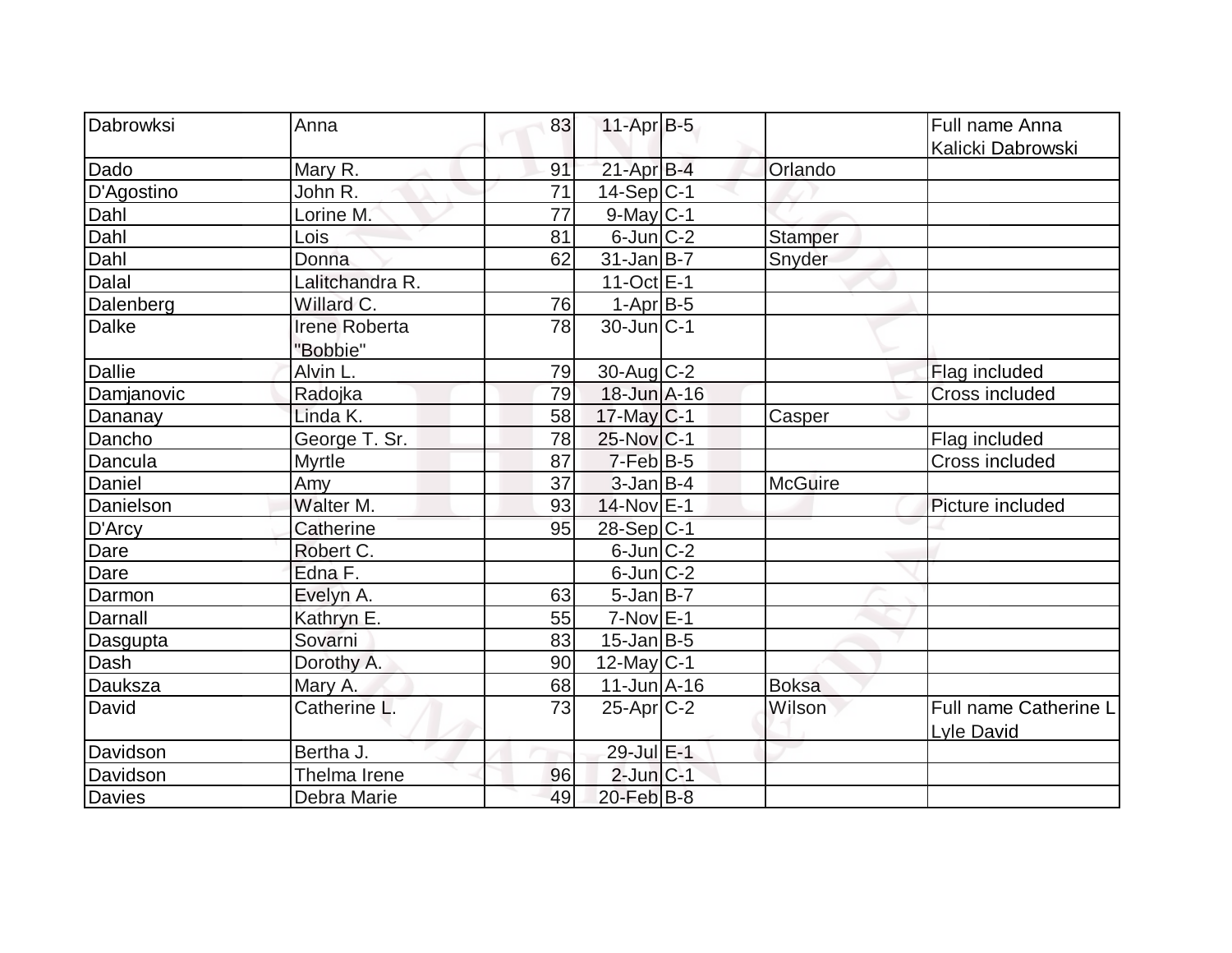| Davies         | <b>Richard Henry</b>    | 87 | $27$ -Jun $ C-1 $ |                 |                | Flag, Masonic<br>emblem, and picture<br>included         |
|----------------|-------------------------|----|-------------------|-----------------|----------------|----------------------------------------------------------|
| Davis          | Joseph H.               | 94 | $24$ -Aug $D-1$   |                 |                |                                                          |
| Davis          | Mary Lee                | 83 | $31$ -Jul $E-1$   |                 |                | Full name Mary Lee<br><b>Horwell Davis</b>               |
| <b>Davis</b>   | Budd R.                 | 87 | $7-Sep C-1$       |                 |                |                                                          |
| Davis          | Anglea                  | 81 | $9$ -Dec $C$ -1   |                 | <b>Stainko</b> |                                                          |
| Davis          | Gary A. Sr. "Sarge"     | 55 | 24-Nov E-1        |                 |                | Flag included                                            |
| Davis          | <b>Kathleen Frances</b> | 90 | $5-Apr$ B-10      |                 | Humpfer        | Full name Kathleen<br><b>Francis Davis</b><br>(Bixenman) |
| Davis          | Mary                    | 83 |                   | $9$ -Jul $A-16$ |                |                                                          |
| <b>Davis</b>   | Raymond H.              | 97 | $6-Sep C-1$       |                 |                |                                                          |
| Davis          | Evelyn L.               | 64 | 16-Apr B-4        |                 |                |                                                          |
| Davy           | Jennifer                | 46 | 11-Oct E-1        |                 |                |                                                          |
| Davy           | Earl (Ret. CPD)         | 66 | $5$ -Jan $B$ -7   |                 |                |                                                          |
| Davy           | Lillian T.              | 74 | $24$ -Jul $E-1$   |                 | <b>Schmidt</b> |                                                          |
| Davy           | Arline A.               | 81 | $5-Feb B-4$       |                 |                |                                                          |
| Day            | Vera                    | 80 | $29$ -Aug $C-1$   |                 | Willis         |                                                          |
| Day            | Cleophas "Indian Joe"   | 83 | $11-Oct$ E-1      |                 |                |                                                          |
| Dazey          | Loran                   | 70 | $14$ -Feb $ B-5 $ |                 |                |                                                          |
| De La Garz     | <b>Alfonso</b>          | 67 | $21-Apr B-4$      |                 |                | Picture included                                         |
| De Laurentis   | Thelma                  | 72 | $13$ -Jun $ C-1 $ |                 |                |                                                          |
| De Luz Campos  | Maria                   | 63 | $17$ -Nov $ C-1 $ |                 |                |                                                          |
| Deakin         | Karen S.                | 55 | $14$ -Mar $ B-7 $ |                 |                |                                                          |
| Dean           | Marie                   | 88 | 29-Oct A-16       |                 | Capporelli     |                                                          |
| Dean           | Anne                    | 93 | $4$ -Mar $B-5$    |                 |                |                                                          |
| Dean           | Edna                    |    | $12$ -Jan $B-7$   |                 | Davis          |                                                          |
| Dean           | Joann G.                | 79 | 3-Jun A-17        |                 |                |                                                          |
| <b>Deantes</b> | Blanca E.               | 55 | $18$ -Jan B-6     |                 |                | Picture included                                         |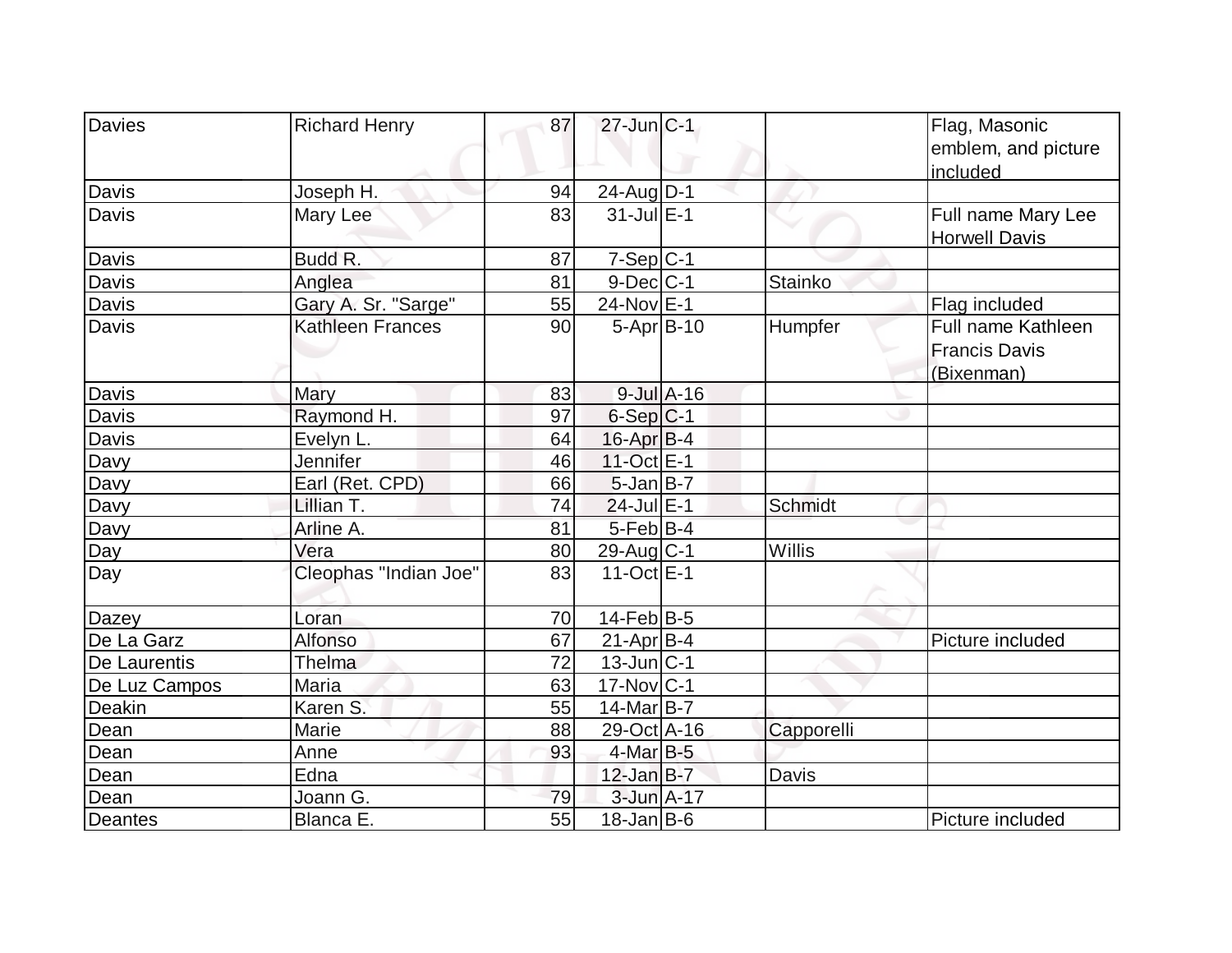| Deany           | Robert N. "Rob"      | 36     | $3-Sep$ A-16          |              |                  |
|-----------------|----------------------|--------|-----------------------|--------------|------------------|
| Deardorff       | John F.              | 71     | $14$ -Jun $ C-1 $     |              |                  |
| Dearmond        | Sally J.             | 67     | 6-Nov C-1             | Guzzion      |                  |
| Deboe           | Ronald F.            | 65     | $12$ -Dec $E-1$       |              |                  |
| Debshaw         | Raymond J.           | 69     | $15$ -Apr $ B-5 $     |              |                  |
| Decker          | Mary Jane            | 89     | $5$ -Jun $ C-1 $      |              |                  |
| DeCorrea        | Lydia Rosas          | 69     | $12$ -Feb $ B-5 $     |              |                  |
| Dedelow         | Helen V.             | 92     | $29-Nov C-1$          | Van Gorp     | Picture included |
| Deecken         | Robert H.            | 84     | 30-Mar <sub>B-9</sub> |              | Flag included    |
| Deerberg        | Zelma                |        | $28$ -Feb $ B-8 $     |              | Picture included |
| Dees            | <b>Isabella Rose</b> | Infant | $3-Nov$ $E-1$         |              |                  |
| Deffenbaugh     | Julia                | 93     | $10$ -Jan B-5         |              |                  |
| <b>Deistler</b> | Jon A.               | 68     | $3-Oct$ $E-2$         |              | Flag included    |
| <b>DeJesus</b>  | Lao                  | 85     | $29$ -Jun $ C-1$      |              |                  |
| Dekker          | Louis                | 81     | $25$ -Feb $ B-5$      |              |                  |
| <b>Dekker</b>   | Harry A.             | 73     | $3$ -May $C-1$        |              | Flag included    |
| Del Re          | Robert J. "Bob"      | 71     | 4-Apr B-7             |              | Flag included    |
| Delay           | P.J.                 | 82     | $25$ -Feb $ B-5$      |              |                  |
| Delgado         | Nancy                | 31     | 18-Jun A-16           |              |                  |
| Delich          | Patricia Ann         | 66     | $5$ -Jun $ C-2 $      | <b>Kukta</b> |                  |
| Dellano         | Rogelio Sr.          | 59     | $11$ -Jun $A$ -16     |              |                  |
| Delmage         | Mervyn W.            | 75     | $1-MarlB-5$           |              | Flag included    |
| Delong          | <b>Betty Jane</b>    | 86     | $12$ -Feb $ B-5 $     |              |                  |
| Deluise         | Salvatore "Sam"      | 85     | $10$ -Jan $ B-5 $     |              |                  |
| Demeter         | Helen                | 93     | $8$ -Dec $E-1$        | Sarina       | Picture included |
| Demkovich       | Kathlyn L.           | 82     | 15-Mar $B-7$          |              |                  |
| Denbow          | Donald K.            | 65     | $31$ -Jan B-7         |              |                  |
| Denisiuk        | Earl F.              | 52     | $25-Sep C-1$          |              | "Lawn Mower Man" |
| Denk            | <b>Mary Margaret</b> | 89     | 28-Jun E-1            |              | Picture included |
| Denning         | Anne "Lil" "Grandma" | 29     | $8$ -Jun $C-1$        |              |                  |
| Denton          | Harold A.            | 80     | $5$ -Mar $B$ -5       |              |                  |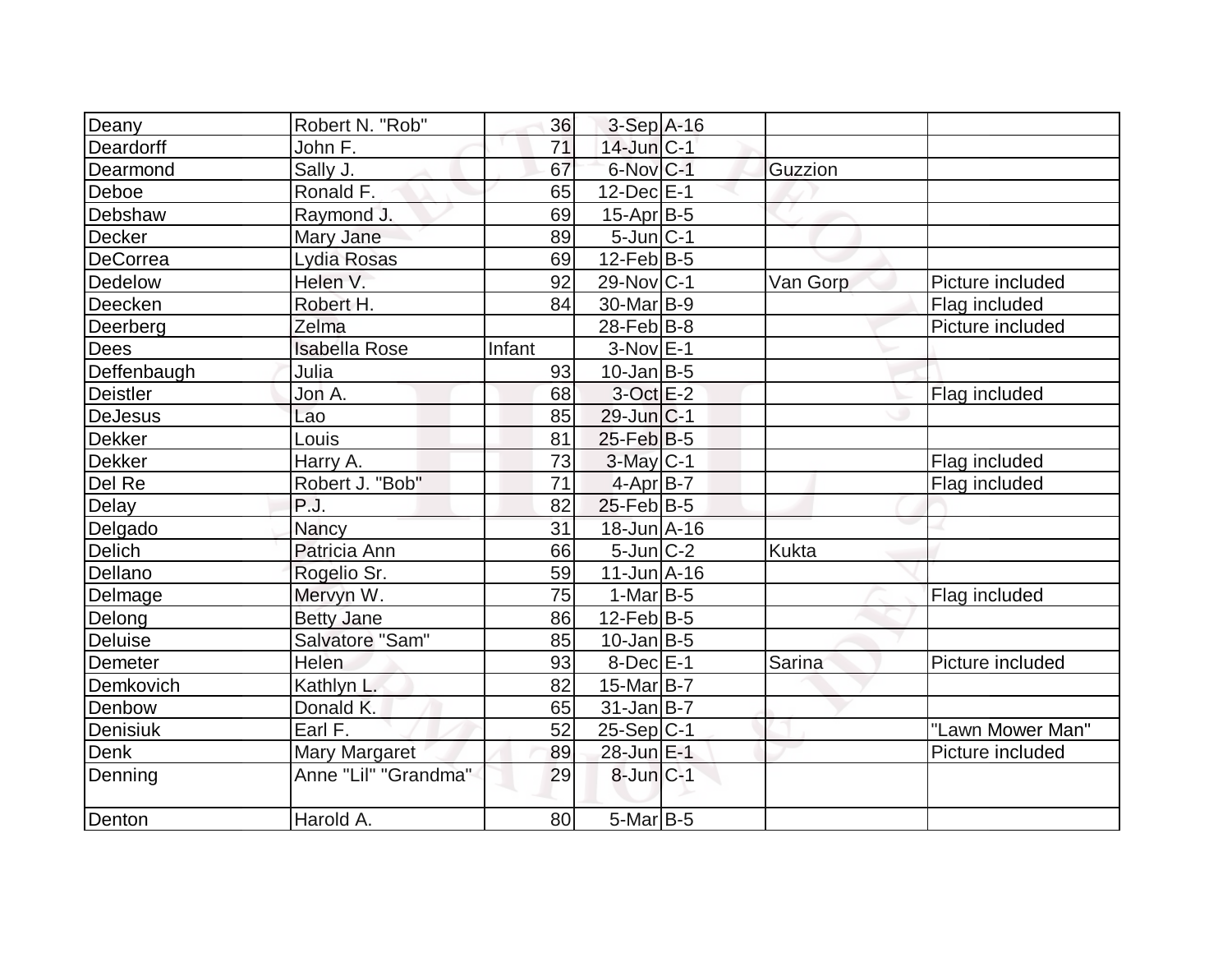| Depaoli           | Dana J.                | 26              | $1-Feb$ B-8            |                   |                           |
|-------------------|------------------------|-----------------|------------------------|-------------------|---------------------------|
| Deporter          | Victor A., Dr. MD      |                 | $7$ -Dec $C$ -2        |                   | Cross included            |
| Deramirez         | Amada Castro           | 81              | 20-Nov C-1             |                   |                           |
| Derdula           | Walter J.              | 85              | $6$ -Jul $C-1$         |                   | Flag included             |
| Dereamer          | Cora M.                | 87              | 29-Dec E-1             | Haniford          |                           |
| Dernay            | Mark Alan              |                 | $6$ -Aug $A$ -16       |                   |                           |
| Derosa            | <b>Dolores</b>         | 74              | $9$ -Mar $ B$ -6       | <b>Detterline</b> |                           |
| Derousseau        | John                   | $\overline{51}$ | $8-Aug$ <sub>C-1</sub> |                   |                           |
| Derrow            | Annamae C.             | 81              | 27-Nov E-1             | Quinn             |                           |
| DeSanitago        | Edgar                  | 45              | $3$ -Oct $E-1$         |                   |                           |
| <b>Detterline</b> | Shirley E.             | 82              | $8$ -Jul $E-1$         | <b>Summers</b>    |                           |
| <b>Detterline</b> | Roger                  | 68              | $21$ -Feb $ B-6 $      |                   |                           |
| Dettman           | Norma                  | 82              | 17-Oct C-1             | Otte              | Full name Norma           |
|                   |                        |                 |                        |                   | <b>Hurd Dettman</b>       |
| Detvay            | Martha                 | 93              | $8-Apr$ B-5            |                   |                           |
| Devereaux         | <b>Aaron Michael</b>   | 28              | $14$ -Oct $ C-1 $      |                   |                           |
| Devine            | James C.               | 77              | $3-Sep$ A-16           |                   |                           |
| <b>Devitte</b>    | Emily                  | 86              | $27-Sep C-1$           |                   |                           |
| <b>DeVries</b>    | Russel F.              | 89              | $13$ -Jan $ B-6 $      |                   |                           |
| Devyak            | George                 | 83              | $24$ -Aug $D-3$        |                   | <b>Cross included</b>     |
| Dewes             | Alma A.                | 87              | $18$ -May C-1          |                   |                           |
| <b>Dewitt</b>     | Grace                  | 93              | $15$ -Mar $ B-6$       |                   | <b>Grace Kraai Dewitt</b> |
| DeYoung           | <b>June Ann</b>        | 77              | $6$ -Aug $A$ -16       |                   |                           |
| DeYoung           | Gerhard A.             | 87              | $26$ -Jan B-5          |                   |                           |
| <b>Diacek</b>     | William M. "Bill"      | 78              | $16$ -Dec $C-1$        |                   | Flag included             |
| Dian              | <b>Florenine Alice</b> | 77              | 13-Apr B-9             | <b>Bittner</b>    |                           |
| <b>Diaz</b>       | Juanita C.             | 89              | $10$ -May $C-2$        |                   | Cross and picture         |
|                   |                        |                 |                        |                   | included                  |
| <b>Dibble</b>     | Mary L.                | 93              | $25$ -Feb $B$ -5       |                   |                           |
| Dicento           | Paul V.                | 84              | 20-Mar B-9             |                   | Flag included             |
| <b>Dick</b>       | Elizabeth G. "Betty"   | 92              | $31$ -May C-1          |                   |                           |
| <b>Dick</b>       | Susie Y.               | 83              | $13$ -Jan B-6          |                   |                           |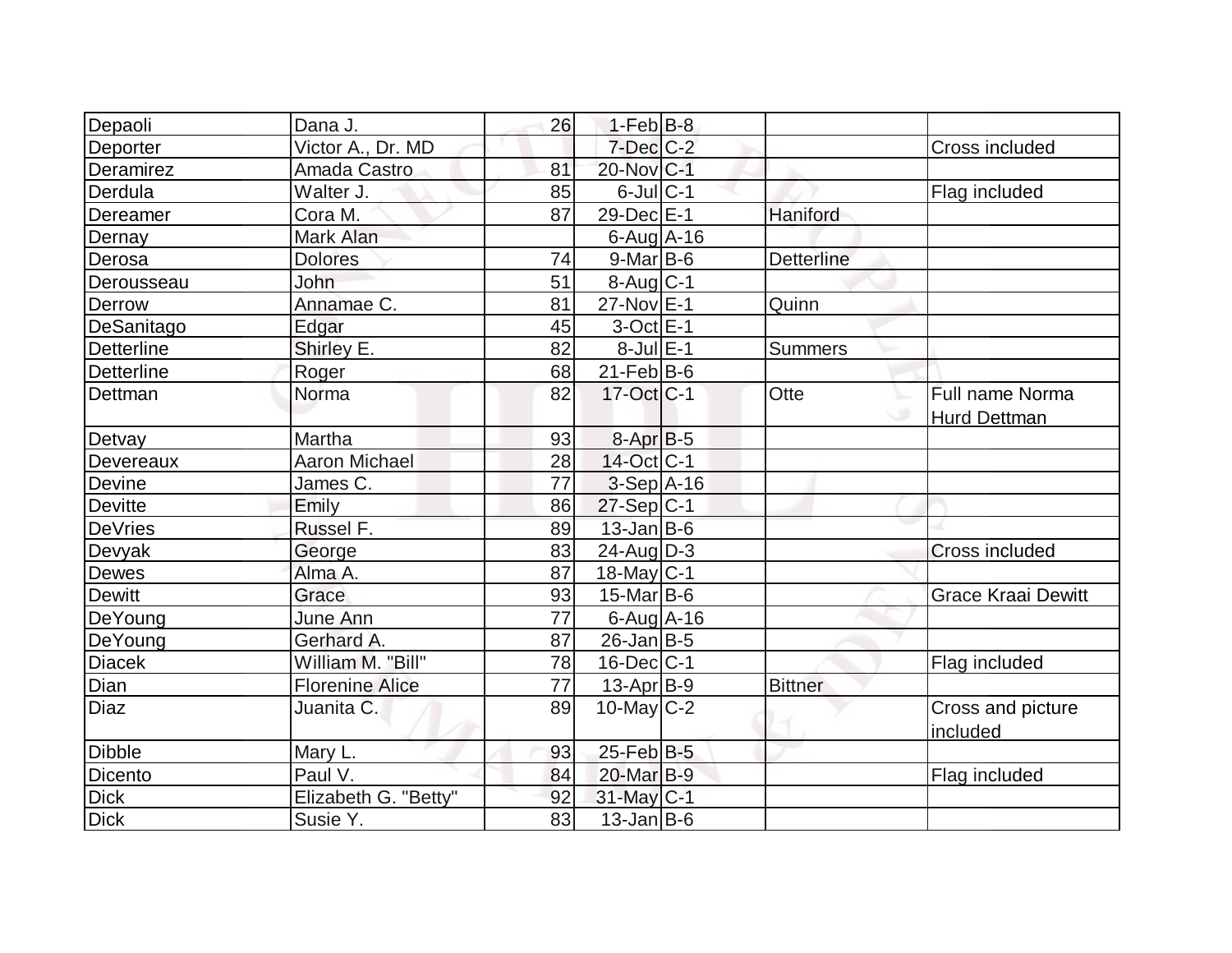| Dickerson       | Margaret A.           | 81 | $22$ -Mar $B$ -6  |                   |                                                   |
|-----------------|-----------------------|----|-------------------|-------------------|---------------------------------------------------|
| Dickinson       | William R. Jr.        | 57 | $11$ -Mar $B$ -6  |                   |                                                   |
| Dickson         | Phillip R. "Phil"     | 54 | 7-May A-16        |                   | Flag included                                     |
| Didonna         | Antonio R.            | 60 | $22$ -Jun $ C-1$  |                   |                                                   |
| <b>Diener</b>   | Gene J.               | 82 | $14-Nov$ E-1      |                   |                                                   |
| <b>Diersen</b>  | <b>Ruth</b>           | 94 | $8$ -Jul $E-1$    |                   |                                                   |
| Diggin          | Jacqueline Rose       | 82 | $31$ -Jan B-7     | <b>Ballantyne</b> |                                                   |
| <b>Dike</b>     | <b>Howard Edwin</b>   | 74 | $13$ -Jun $C-1$   |                   | K of C symbol<br>included                         |
| <b>Dildine</b>  | Ruth M.               | 91 | $16$ -Jun $ C-1 $ | Kauffman          |                                                   |
| Dill            | <b>John Thomas</b>    | 79 | 8-Jul E-1         |                   | Flag and picture<br>included                      |
| Dille           | Vernon                | 71 | 29-Jun C-1        |                   |                                                   |
| <b>Dille</b>    | Ann                   | 88 | 29-Jun C-1        |                   |                                                   |
| <b>Dilliard</b> | Rosa Lee              | 76 | $16$ -Jun $ C-1 $ | Williams          | Rosa Lee Dilliard<br>Gordon / Picture<br>included |
| <b>Dillner</b>  | Ruth M.               | 94 | 12-Aug D-1        |                   |                                                   |
| Dimitroff       | Veronica              | 84 | $4$ -Jan B-6      |                   | Veronica Buksar Dimi                              |
| Dimovska        | Sofia                 | 81 | $31$ -Mar $B-4$   |                   | Cross included                                    |
| Dine            | Audrey N.             | 92 | $21$ -Feb $B$ -8  |                   |                                                   |
| <b>Dinelli</b>  | Joseph Sr.            | 49 | $4-Apr$ B-7       |                   | Picture included                                  |
| Dingman         | Johanna M.            | 84 | $24$ -Mar $ B-7 $ | Vullmahn          | Full name Johanna<br>M. Warchus-Dingman           |
| Dinovo          | Evelyn                | 93 | $8-Sep C-2$       |                   |                                                   |
| <b>Dipert</b>   | <b>Alberta Marian</b> |    | $24$ -Jan B-5     | Price             | Picture included                                  |
| Dishman         | Donald L.             | 68 | $10$ -Jun $E-1$   |                   |                                                   |
| Dittman         | Alice J.              | 87 | 16-Mar B-6        |                   |                                                   |
| <b>Dittmer</b>  | <b>Kelly Albert</b>   | 47 | 14-May D-1        |                   |                                                   |
| Divencenzo      | Rocco John (Rocky)    |    | $18$ -May C-2     |                   |                                                   |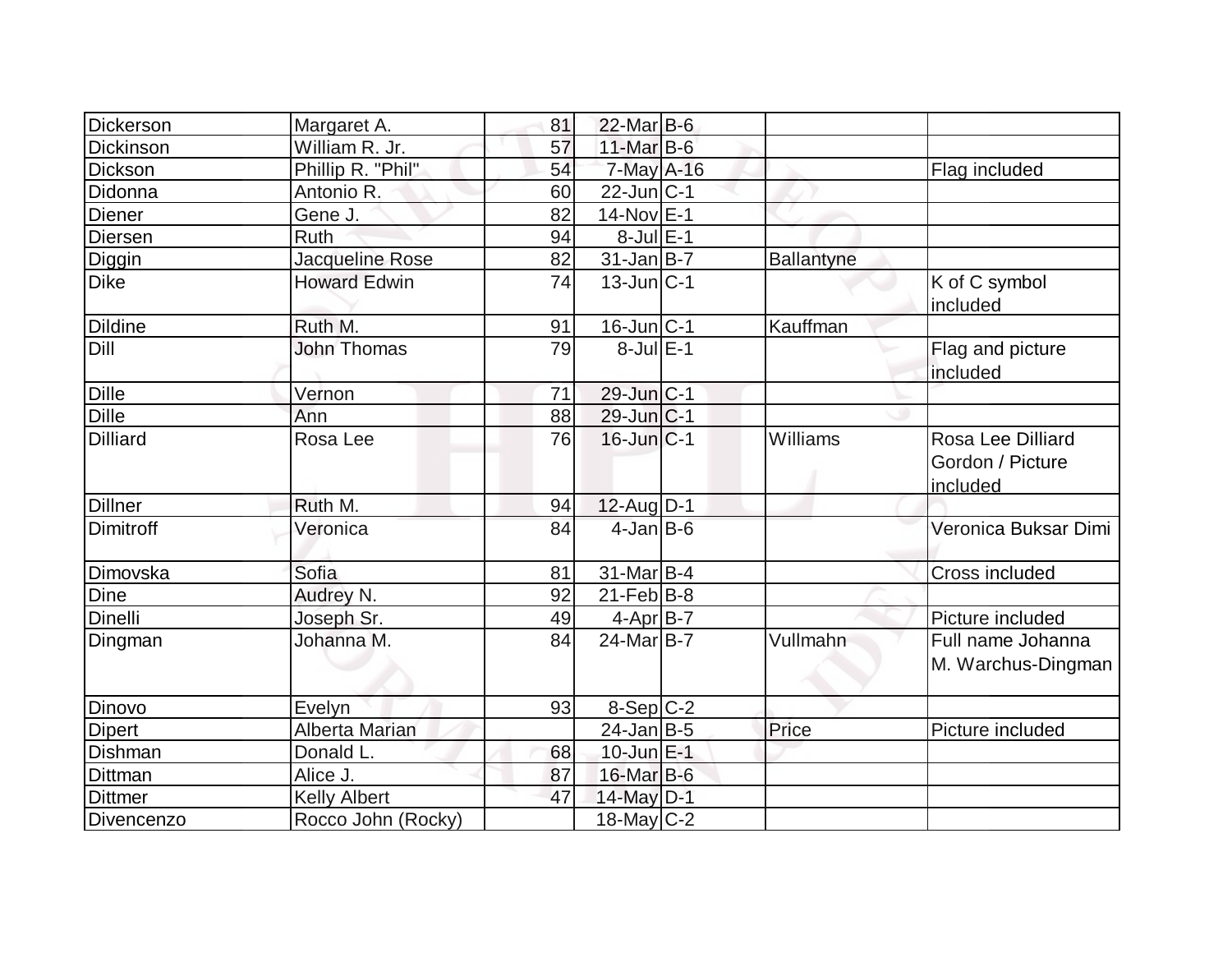| Dixon          | Gayle Diane        | 57 | 27-Dec C-1             | White            |                   |
|----------------|--------------------|----|------------------------|------------------|-------------------|
| Djurich        | Peter G.           | 55 | 14-Jul E-1             |                  | Flag included     |
| <b>Djurich</b> | Ljubomir           | 87 | 28-Oct E-1             |                  | Cross and picture |
|                |                    |    |                        |                  | included          |
| Djuricic       | Stephanie M.       | 89 | $7 -$ Jul $F - 1$      | Michtor          |                   |
| Doan           | Barbara (Cis)      | 63 | $12$ -Feb $B$ -6       | Potosky          | Full name Barbara |
|                |                    |    |                        |                  | Johnston-Doan     |
| Dobosi         | Jon Lynn           | 54 | $21-Nov$ $E-1$         |                  |                   |
| Dobrowolski    | Joseph F.          | 89 | $2$ -Nov $E-1$         |                  | Flag included     |
| Dobrowolski    | Joan C.            |    | $4$ -Jul $C-1$         | Orkis            |                   |
| Dobrowski      | John "Geno"        | 70 | $5-Nov$ A-16           |                  | Flag included     |
| Dobrzynski     | Josephine          | 89 | $6$ -Nov $ C-1$        | <b>Olszewski</b> |                   |
| <b>Dock</b>    | <b>Carolyn Lee</b> | 64 | $24$ -May C-1          | Scott            | Cross included    |
| <b>Dockus</b>  | Raymond A.         | 82 | 5-Nov A-16             |                  | Flag included     |
| Doctor         | Bess R.            | 89 | $12$ -Aug $D-2$        |                  |                   |
| Doeing         | Shannon A.         | 37 | 15-Feb B-8             | Flauding         | Picture included  |
| Doepping       | Ward D. "Bane"     | 35 | 23-Mar B-10            |                  |                   |
| <b>Doerr</b>   | Mildred R.         | 93 | $3-Sep$ A-16           | Penciak          |                   |
| <b>Doffin</b>  | Gerald G.          | 57 | $27$ -Feb $B$ -7       |                  |                   |
| Dolasinski     | Ruth M.            | 80 | $19$ -Apr $ B-4$       | Oakley           |                   |
| Dolatowski     | Henry              | 89 | $21$ -Mar $ B-7 $      |                  |                   |
| Dominguez      | Jesus A. Sr.       | 79 | 22-Oct A-14            |                  | Flag included     |
| Domsic         | Ann C.             | 78 | 28-Apr <sub>IC-1</sub> |                  |                   |
| Donahue        | Marie A.           | 83 | $28$ -Jan $ B-5 $      | Collard          |                   |
| Donelson       | Roy Lee            | 85 | 26-Oct C-1             |                  | Flag included     |
| Donovan        | Helen I.           | 93 | 10-Aug C-1             |                  |                   |
| Dooley         | Marcia E.          | 64 | $18$ -Jan B-6          |                  |                   |
| Doppler        | Margaret "Marge"   |    | 20-Oct C-1             | Yuritic          | Picture included  |
|                | (Babe)             |    |                        |                  |                   |
| Dorman         | Dorothy M.         | 88 | 15-Oct A-16            |                  |                   |
| Dorochoff      | Antoinette         | 75 | 13-Nov C-1             | Purevich         |                   |
| Dorochoff      | <b>Nick</b>        | 89 | $14$ -Jul $E-1$        |                  | Flag included     |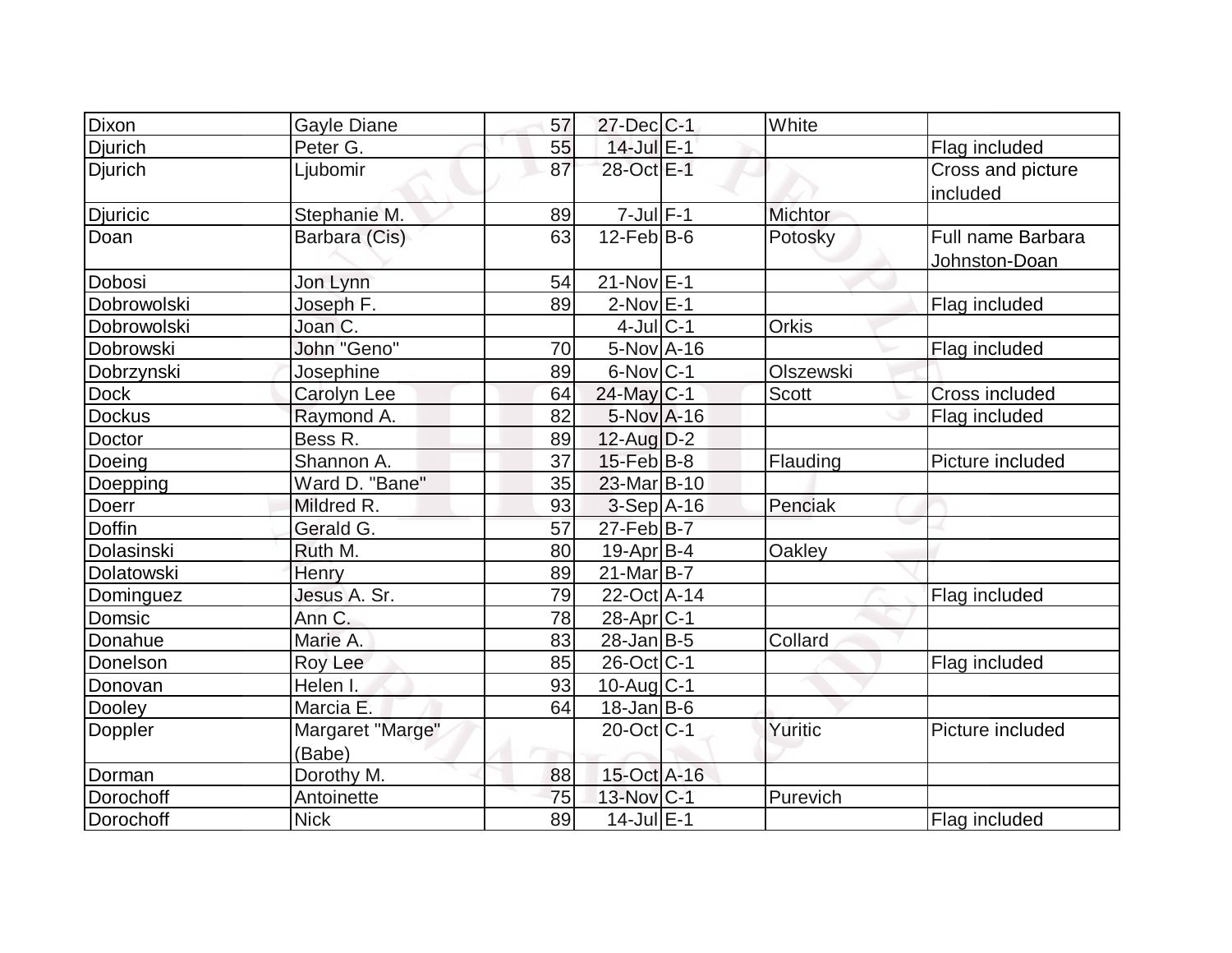| Dorris          | Gloria              | 79     | $5-AprB-9$              | Ford          | Picture included |
|-----------------|---------------------|--------|-------------------------|---------------|------------------|
| Dorsey          | Jerry W. "Blu"      | 59     | 6-Apr B-10              |               |                  |
| Dow             | Sophia "Sally"      | 89     | $11$ -Jun $A-16$        |               |                  |
| Dow             | <b>Lynell Brown</b> | 80     | $11-Apr B-5$            |               |                  |
| Dowd            | Kathleen T. "Kathy" | 45     | $24$ -AugD-1            | Franko        |                  |
| Drach           | Paul J.             | 82     | $26$ -Mar $B-4$         |               | Flag included    |
| Drag            | Alfreda             | 92     | $21-Nov$ E-1            |               |                  |
| Drake           | Calvin Earl Jr.     | 18     | $19-Oct$ <sub>C-1</sub> |               |                  |
|                 |                     | months |                         |               |                  |
| Drake           | Oma N.              | 87     | $5$ -Jan $B$ -6         | <b>Strayn</b> |                  |
| Drakulich       | Lillian             | 72     | $27$ -Jun $C-2$         |               | Cross included   |
| Dranchak        | Edward A. "Ed"      | 47     | $21$ -Feb $ B-6 $       |               |                  |
| Drapeau         | <b>Dylan Drew</b>   | 17     | $24$ -Jul $E-1$         |               |                  |
| Dravesky        | Donna Jane          | 73     | $4-AprB-7$              |               |                  |
| Dravet          | Eva M.              | 85     | $10$ -Feb $ B-8 $       | Sarich        |                  |
| Dravininkas     | John                | 96     | $20$ -Apr $B-5$         |               |                  |
| Dreas           | Janet M.            | 90     | $22$ -Dec $E-1$         | Galazin       |                  |
| Dresden         | Woodrow A.          | 93     | $25$ -Mar $B-5$         |               |                  |
| <b>Dressler</b> | <b>Evelyn Marie</b> | 86     | 16-Nov C-2              | <b>Strych</b> |                  |
| <b>Drewniak</b> | Mary T.             | 87     | $9-AprB-5$              |               |                  |
| <b>Driskill</b> | Rosario (Rosie)     | 57     | 8-Oct A-16              |               |                  |
| <b>Drlich</b>   | <b>Daniel</b>       | 79     | $10$ -Jan $ B-6 $       |               | Flag included    |
| Drohosky        | Kathryn             | 89     | $14$ -Jul C-1           |               | Picture included |
| Dronet          | Makai Anthony "KAI- | 3      | $1$ -JulC-1             |               |                  |
|                 | KAI"                |        |                         |               |                  |
| Dronski         | Edward W.           | 85     | $22$ -Mar $ B-6 $       |               | Flag included    |
| Drotar          | Michael T.          | 82     | $20$ -Dec $ C-1 $       |               | Flag included    |
| Drozdy          | Lorraine "Aunt      | 81     | $5$ -Mar $ B$ -6        |               |                  |
|                 | Lorraine"           |        |                         |               |                  |
| <b>Drozdz</b>   | <b>Darrell Mark</b> |        | 25-Mar B-5              |               |                  |
| Druham          | Mary P.             | 93     | $10$ -Jun $E-1$         | Philbin       |                  |
| <b>Drutis</b>   | Kathleen R. "Kay"   | 87     | $4$ -May C-1            | Chase         |                  |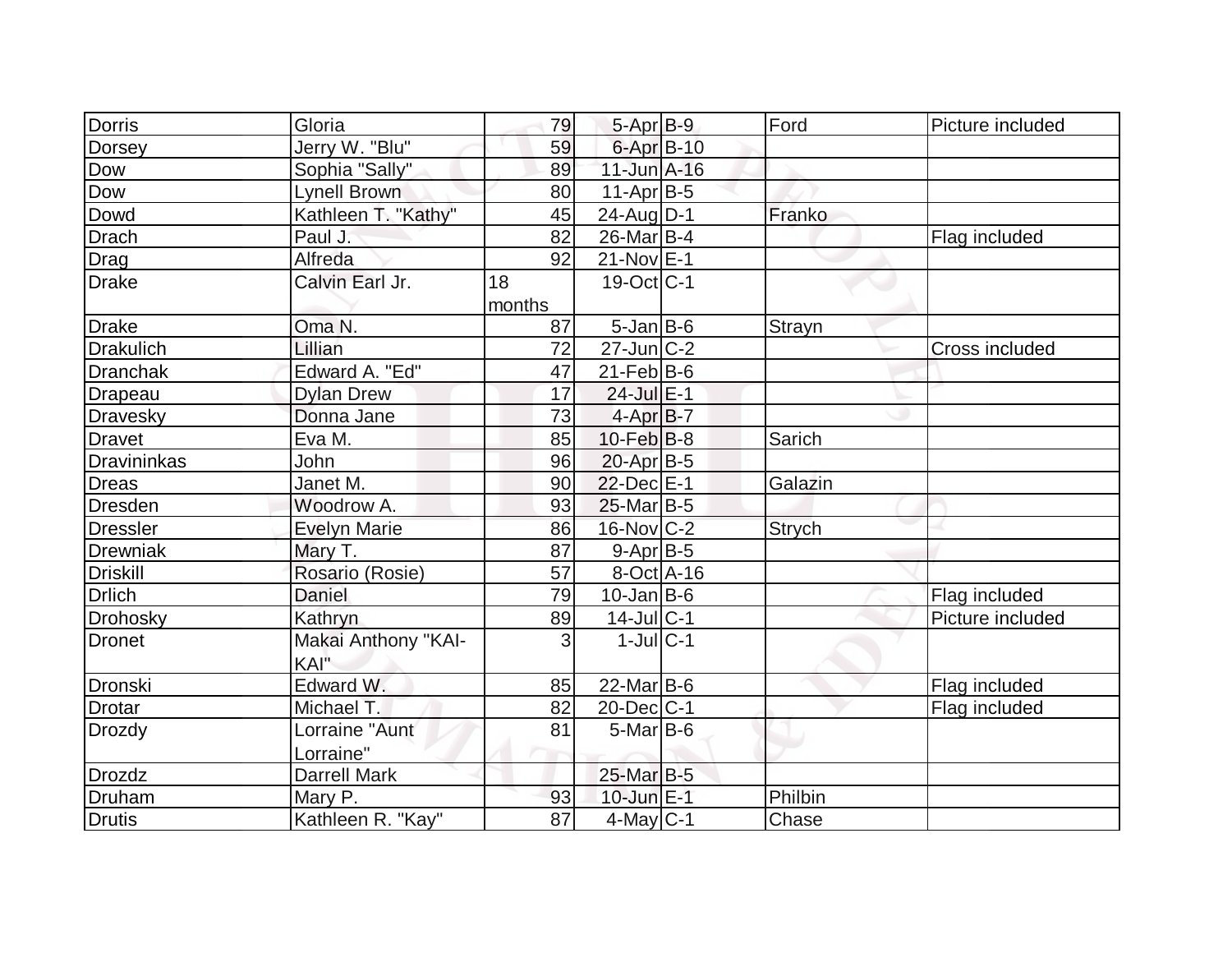| <b>Drzal</b>    | Julia                  | 89     | $19$ -Dec $E-3$   |        | Full name Julia Drzal |
|-----------------|------------------------|--------|-------------------|--------|-----------------------|
|                 |                        |        | 18-Mar B-5        |        | Twohig                |
| <b>Dubeck</b>   | James A.               | 67     |                   |        |                       |
| Dubrabitz       | Anna                   | 103    | $3$ -May C-1      |        |                       |
| <b>Ducret</b>   | <b>Brandon Riley</b>   | Infant | $14$ -May D-2     |        |                       |
| Duda            | <b>Stanlely "Dude"</b> | 63     | $9$ -Jan $B$ -5   |        | Flag included         |
| <b>Dudash</b>   | Ruth "Nadine"          | 77     | $2$ -Mar $B$ -6   |        |                       |
| Dudash          | William                | 75     | $27 - Dec$ $C-1$  |        | Flag included         |
| Dudash          | Florence               | 84     | $7$ -Jul $F-1$    |        |                       |
| <b>Dudley</b>   | John J.                | 40     | $6-Sep$ $C-1$     |        | Flag included         |
| <b>Dudzik</b>   | Eleanor                | 90     | $6$ -Jun $ C-2 $  | Guzek  | Full name Eleanor     |
|                 |                        |        |                   |        | <b>Dudzik Gmerek</b>  |
| <b>Duerr</b>    | Peter C.               | 62     | $13$ -Aug $A$ -16 |        | Picture included      |
| <b>Dufault</b>  | Candace J.             | 39     | $18$ -Mar $ B-6$  | Somers |                       |
| <b>Duff</b>     | Jerry L.               | 61     | $10$ -Jan $ B-5 $ |        |                       |
| <b>Duffala</b>  | David Raymond Sr.      | 48     | 19-Oct C-2        |        |                       |
| <b>Duffallo</b> | Emily J.               | 88     | $11-Oct$ E-1      | Falda  |                       |
| <b>Duffield</b> | William L.             | 75     | $30$ -Aug C-1     |        | Flag included         |
| Duggan          | Maxine Joyce           | 78     | 12-May C-2        |        |                       |
| Dugger          | Elaine                 | 84     | $6$ -Jul $C-1$    |        |                       |
| Dugger          | James V.               | 81     | $24-Sep$ A-16     |        |                       |
| Duhon           | Michael J. Sr.         |        | $10$ -Oct $ C-1 $ |        |                       |
| <b>Dukes</b>    | Grace                  | 76     | $13$ -Feb $ B-5 $ |        |                       |
| <b>Dukic</b>    | Gospova                | 84     | 22-Oct A-14       |        | Cross included        |
| Dumas           | Floyd Earl Sr., Rev.   | 80     | $27$ -Jun $ C-2 $ |        |                       |
| Dunajski        | Irene                  | 93     | $2-Mar$ B-6       |        |                       |
| Duncan          | Marjorie Ann           | 75     | $1-Sep C-2$       |        |                       |
| Dunn            | Irene P.               | 84     | $21-Apr B-4$      |        | Flag included         |
| Dunn            | Floyd                  | 75     | $1$ -Jun $C-1$    |        | Flag included         |
| Dunn            | Richard N.             |        | $2$ -Apr $B-5$    |        |                       |
| Dunne           | Philip R.              | 73     | $5$ -May $C-1$    |        | Flag and picture      |
|                 |                        |        |                   |        | included              |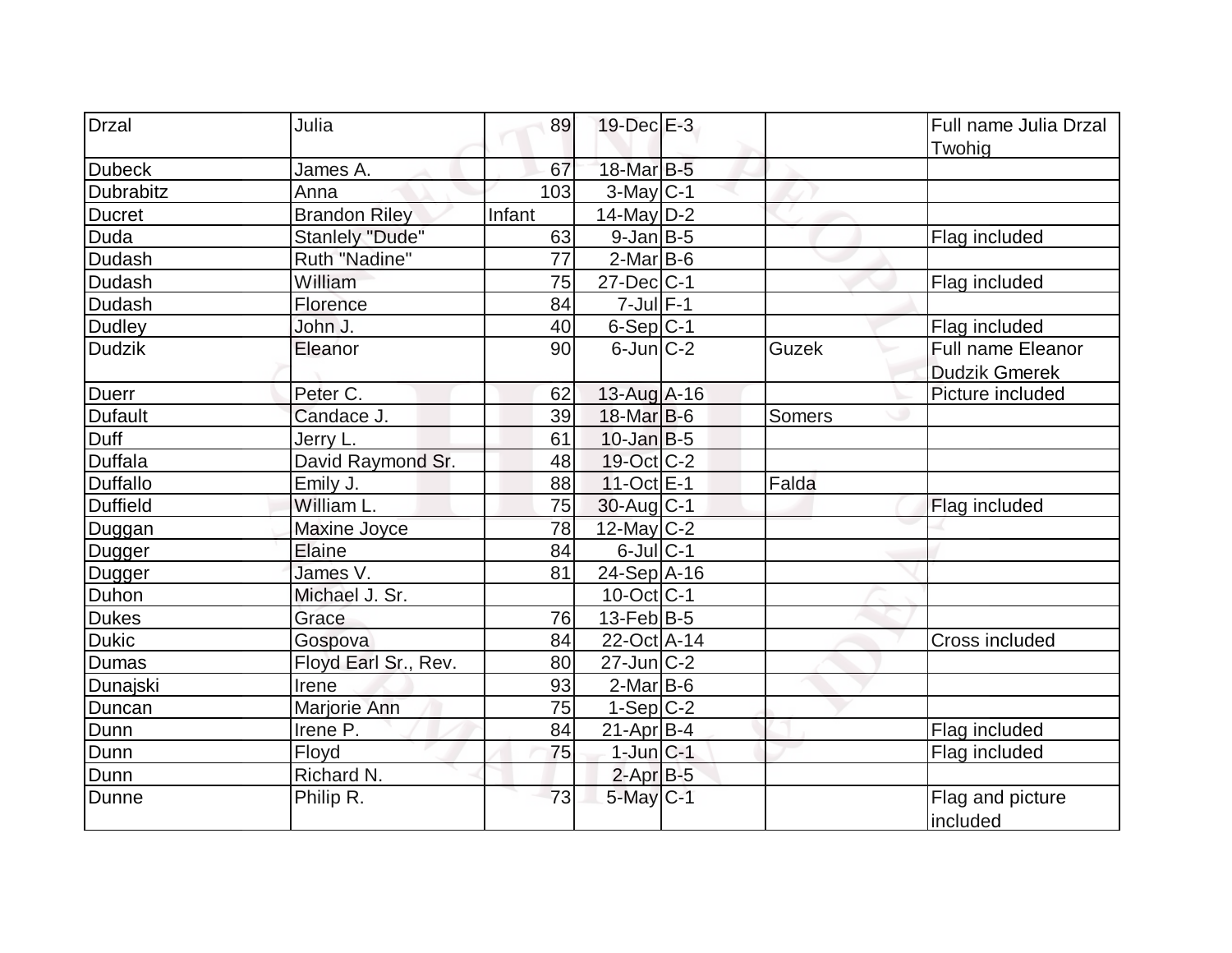| Durand              | Joseph C.          | 92 | 23-Nov A-20       |         |                  |
|---------------------|--------------------|----|-------------------|---------|------------------|
| <b>Durbak</b>       | Dorothy P. "Dotty" | 75 | 3-Jun C-1         |         | Picture included |
| <b>Durkin</b>       | <b>James Leroy</b> | 86 | 16-Nov C-2        |         | Flag and picture |
|                     |                    |    |                   |         | included         |
| <b>Durkin</b>       | John W. "Jack"     | 72 | $23$ -Aug C-2     |         | Flag included    |
| <b>Dust</b>         | Earl J.            | 70 | $1-Oct$ A-16      |         |                  |
| Dutor               | Iona L.            | 70 | $25$ -Oct $ C-1$  |         | Picture included |
| Dutro               | Louise Esther      | 75 | $31$ -May C-1     |         |                  |
| <b>Dvorscak</b>     | <b>Rita Marie</b>  | 85 | $12$ -Oct C-1     |         |                  |
| <b>Dvorscak</b>     | Ann S. "Annie"     | 87 | $19$ -May C-2     | Kapitan |                  |
| <b>Dybel</b>        | Henry P.           | 85 | $4-Sep C-1$       |         |                  |
| <b>Dybel</b>        | Joseph             | 90 | $6$ -Oct $ C-1 $  |         |                  |
| <b>Dye</b>          | Edward "Ed"        | 79 | $9 - Apr$ $B - 6$ |         | Flag included    |
| Dye                 | Lester George      | 99 | 31-Aug C-1        |         |                  |
| <b>Dykema</b>       | Larry E.           | 58 | $19-Sep C-1$      |         | Picture included |
| <b>Dziadosz</b>     | Richard J.         | 50 | $3$ -Jun $A-16$   |         |                  |
| <b>Dziadosz</b>     | <b>Dolores</b>     | 75 | $29$ -Jan B-5     |         |                  |
| <b>Dzialkiewicz</b> | Edwin A.           | 83 | $15$ -Apr $ B-5 $ |         | Flag included    |
| Eason               | Joy Ann            | 75 | $1-Jan$ B-7       |         |                  |
| Eastman             | William Sr.        | 63 | $12$ -Jul C-1     |         |                  |
| Eatinger            | Kenneth E.         |    | $6$ -May $E-1$    |         | Flag included    |
| Eaton               | Robert E.          | 59 | $16$ -Aug $C-1$   |         | Flag included    |
| Eberhardt           | Joseph             | 71 | $6$ -May $E-1$    |         |                  |
| Ebersberger         | Cecile             | 89 | $19$ -Jan B-6     | Turgeon |                  |
| Ebert               | Loretta H.         | 74 | $29-Nov$ C-2      | Slonski |                  |
| Edmond              | Willie Lee Sr.     |    | $1-Jan$ B-7       |         |                  |
|                     | "Popeye"           |    |                   |         |                  |
| Edmonds             | Cecil P.           | 78 | 16-Dec C-2        |         |                  |
| Edwards             | Charles T.         | 51 | $9$ -Jan $B$ -5   |         |                  |
| Edwards             | George H.          | 77 | $25$ -Jan B-9     |         | Flag included    |
| Edwards             | David Lon          | 83 | $2$ -Feb $B-5$    |         | Flag and picture |
|                     |                    |    |                   |         | included         |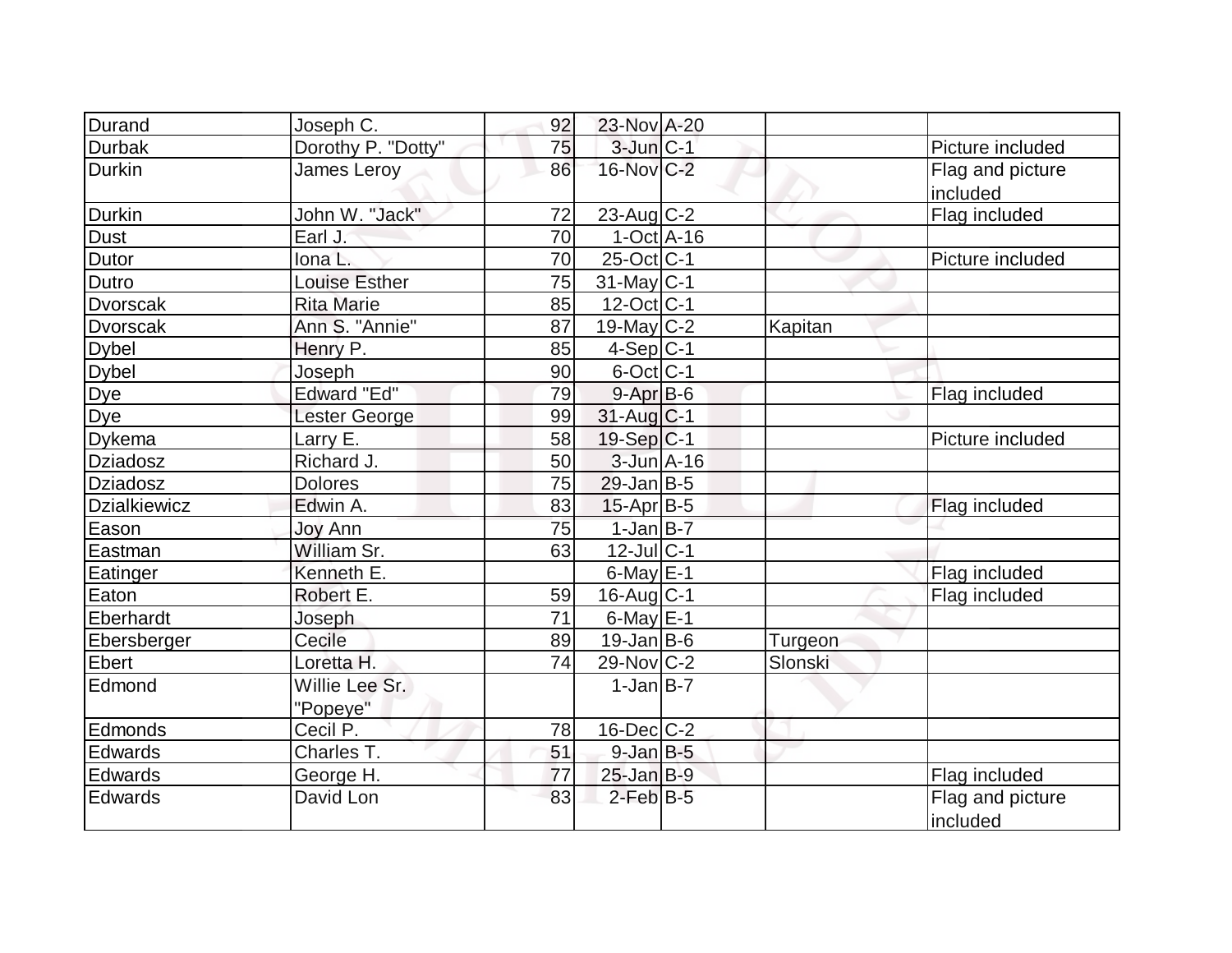| Edwards        | Rebecca S.             | 50      | 17-Dec A-16             |          |                            |
|----------------|------------------------|---------|-------------------------|----------|----------------------------|
| <b>Edwards</b> | Ronnie L.              |         | $24$ -Feb $B$ -8        |          |                            |
| Edwards        | Fredrick C. "Fred"     | 90      | $2$ -May C-1            |          |                            |
| Edwards        | Norma Viola            | 91      | $19$ -Apr $ B-4$        |          |                            |
| Edwards        | Mildred                | 97      | 26-Mar B-4              | Uhlman   |                            |
| Egelske        | <b>Ruth Rosaline</b>   | 82      | $7$ -Dec $ C-1$         | Warnicke |                            |
| Eggert         | John W.                | 90      | $3-Apr$ B-7             |          | Flag included              |
| Egnatz         | Josephine              | 92      | $8-Oct$ A-16            |          | Picture included           |
| Egyed          | Dorothy H.             |         | $16$ -Apr $B$ -5        | Manuszak |                            |
| Ehlen          | Dorothy "Jeannie"      | 81      | $5$ -Oct $E-1$          |          |                            |
| <b>Ehlers</b>  | Carolyn L. "Carey"     | 63      | $17$ -Nov $ C-1$        |          |                            |
| Ehresman       | Jacqueline K. "Jackie" | 39      | $13-Nov C-1$            |          |                            |
|                |                        |         |                         |          |                            |
| Ehresman       | Grace E.               | 92      | $17$ -Jan $ B-5 $       | Wilson   |                            |
| Eichelberger   | Clayton R. "Ike"       | 77      | $24$ -May C-1           |          |                            |
| Eicke          | Frederick W. Sr.       |         | 19-Mar B-4              |          | Masonic emblem<br>included |
| Eiler          | Ceclia                 | 86      | $6$ -Nov $ C-1$         | Abbott   |                            |
| Eilts          | <b>Kevin Eugene</b>    | 45      | 28-Oct E-1              |          |                            |
| Eland          | Darrel M.              | 65      | $17-Oct$ <sub>C-1</sub> |          | Flag included              |
| Elder          | Earl R. Sr.            | 70      | $21$ -Mar $ B-7 $       |          |                            |
| Eldridge       | Patricia Ann           | 48      | $6$ -May $E-1$          |          |                            |
| Eley           | Paul                   |         | $8-Nov C-1$             |          | Flag included              |
| Elibasich      | Robert "Flower"        | 61      | 27-Nov E-1              |          |                            |
| Eller          | Rudolf "Rudy"          | 83      | $16$ -Dec $ C-1$        |          | Flag included              |
| Ellis<br>Ellis | Vivian A.              | 76      | $10-Sep$ $A-16$         |          |                            |
|                | James E.               | 79      | $22$ -Jan B-5           |          |                            |
| <b>Ellis</b>   | John D.                | 77      | 26-Mar B-4              |          |                            |
| Ellis          | Nicolas S.             | 8 weeks | $24$ -Feb $B$ -8        |          |                            |
| Elman          | Edna M.                |         | $5$ -Dec $C$ -1         |          |                            |
| Elmore         | Darnell E.             | 36      | $3-Nov$ E-1             |          |                            |
| Elser          | Albert E.              | 83      | 28-Jul C-1              |          |                            |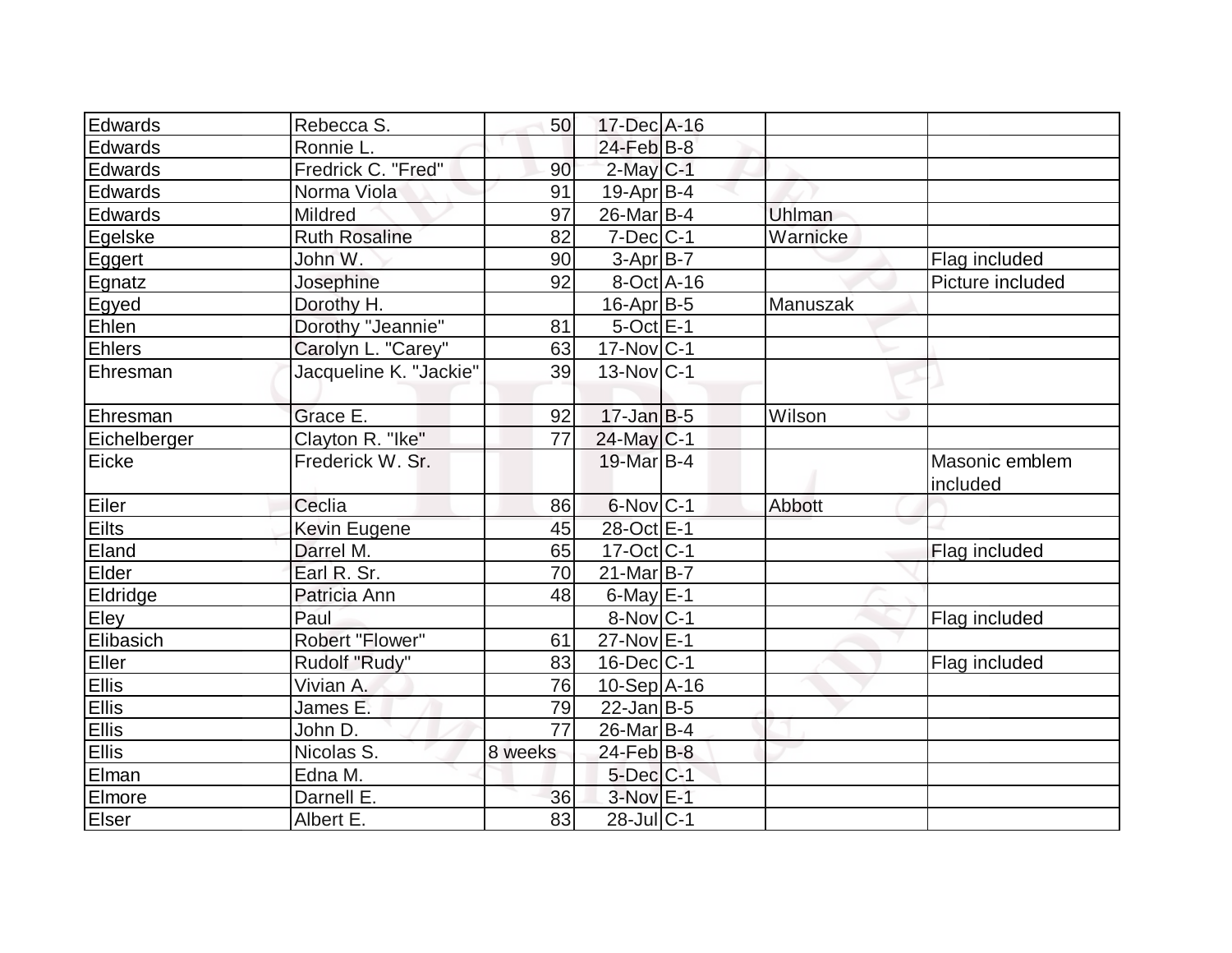| Elsie            | John W.                | 60 | 23-Nov A-20             |                | Flag included                   |
|------------------|------------------------|----|-------------------------|----------------|---------------------------------|
|                  | Sylvia                 | 90 | 5-Mar B-5               | Klen           | Picture included                |
| Ely<br>Ely       | Mary Elsie             | 81 | $15$ -May C-1           | Knight         |                                 |
| Emrich           | Sylvia G.              | 89 | $28-Apr$ <sub>C-1</sub> |                | Star of David included          |
| Engels           | John R. Jr.            | 35 | 27-May E-1              |                |                                 |
| Engle            | Garnett                | 90 | $23$ -Jan B-6           | Faught         |                                 |
| Engle            | Dorothy Mae            | 89 | $7-Feb B-5$             |                | Picture included                |
| Engle-Miller     | Alberta                | 85 | 18-Oct C-1              | Esry           |                                 |
| English          | Wornie Shydne          | 31 | $23$ -Jun $ C-1 $       |                |                                 |
| English          | George G.              |    | $7$ -Dec $C$ -2         |                | Flag and picture<br>included    |
| Ensweiler        | Eric R.                | 34 | $2$ -Nov $E-1$          |                |                                 |
| Erdelac          | Marianne               | 64 | 19-Nov A-16             |                | Picture included                |
| Erickson         | Wilma "Wil"            | 78 | $22$ -Jun $ C-1 $       |                |                                 |
| Erickson         | Howard L."Slim"        | 79 | 20-May E-1              |                | Flag included                   |
| Erickson         | Jules "Eric"           | 85 | $15$ -Nov $ C-2 $       |                | Flag included                   |
| Eriks            | Joan                   | 53 | $8-Aug$ <sub>C-2</sub>  | Zandstra       |                                 |
| Eriksen          | <b>Edward Christen</b> | 82 | $9$ -Oct C-1            |                | Flag included                   |
| Eriksen          | Carol                  | 69 | 30-Sep C-1              |                | Full name Carol King<br>Eriksen |
| Ernst            | Mary T.                | 90 | $20-Apr B-5$            | <b>Elliott</b> |                                 |
| Erny             | Paul G. (Bud)          | 80 | 28-Mar B-8              |                |                                 |
| Erwin            | Bernadine L.           | 83 | 28-Mar B-7              |                |                                 |
| Erwin            | Helen B.               | 84 | $10$ -Feb $ B-8 $       |                |                                 |
| Escobedo         | Anita                  | 82 | $16$ -May C-1           |                |                                 |
| Escobedo         | Armando Jr.            | 27 | $19$ -Jul $E-1$         |                |                                 |
| Espinosa         | Ramon Munoz            | 56 | $9$ -Dec $C$ -1         | Perico         |                                 |
| Espinosa         | <b>Esther</b>          | 76 | 20-Apr B-5              |                |                                 |
| Espinoza         | Eduardo                | 66 | 21-Mar B-7              |                |                                 |
| <b>Essary</b>    | <b>Grady Hugh</b>      | 77 | $23$ -Aug C-2           |                | Flag included                   |
| <b>Esslinger</b> | Charlotte C.           | 93 | $15$ -Jan B-5           | Elder          |                                 |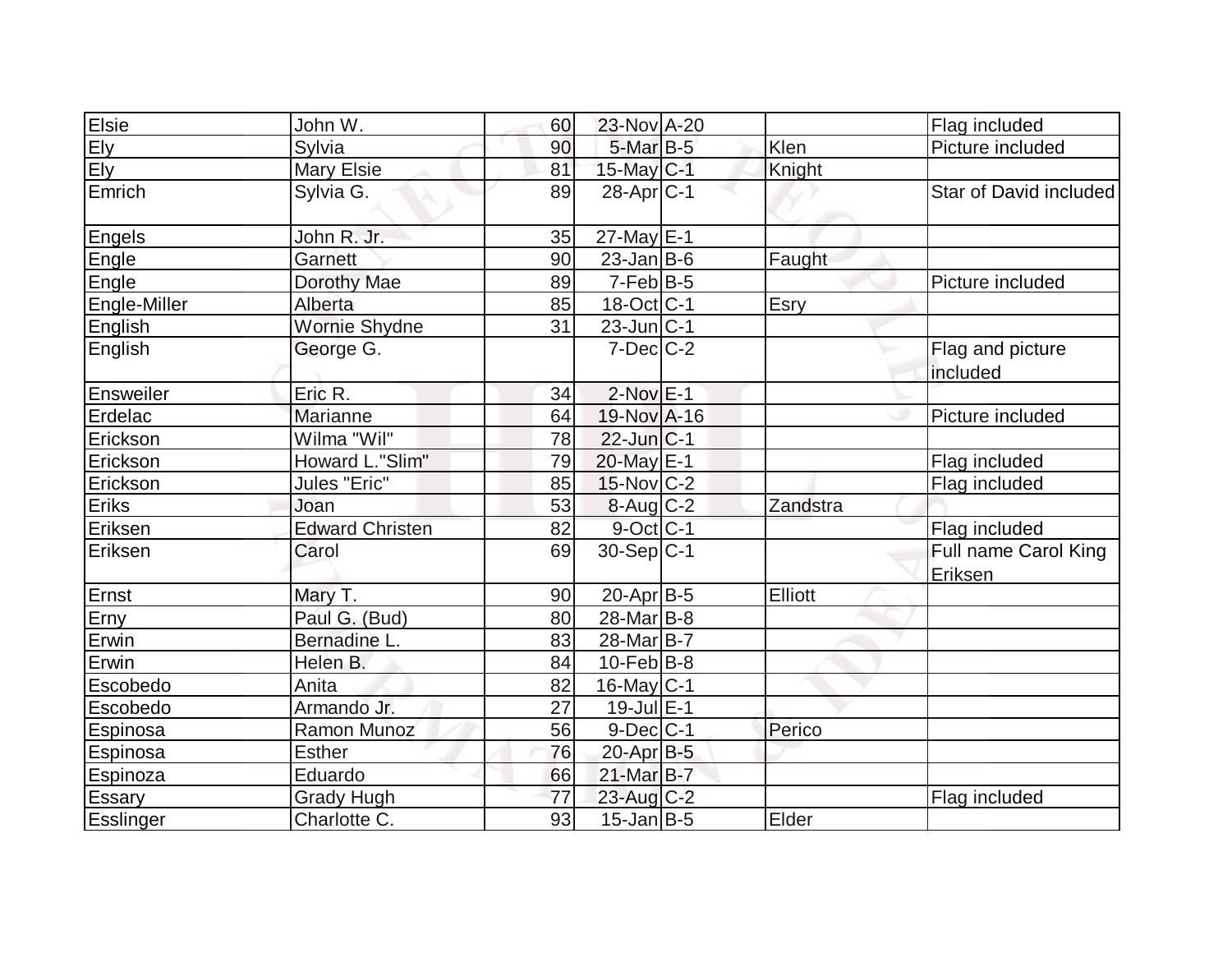| Estep        | Johney                 | 84  | $15$ -Aug C-1                |                  |                | Flag included                        |
|--------------|------------------------|-----|------------------------------|------------------|----------------|--------------------------------------|
| Ester        | <b>Michael Darrell</b> |     | $7-Sep C-1$                  |                  |                |                                      |
| Estill       | Mary G.                | 76  | 23-Jul A-16                  |                  | Rozmanich      |                                      |
| Estrada      | Elena Jane             |     | $16$ -Jul $\overline{A}$ -16 |                  | Wells          |                                      |
| Estrada      | Jessica                | 25  | $5$ -Jul $C-1$               |                  |                | Picture included                     |
| Estudillo    | Jennie                 | 89  | $12$ -May C-1                |                  |                | Picture included                     |
| <b>Etter</b> | Donna C.               | 71  | 26-Jun E-1                   |                  |                |                                      |
| Eubanks      | Ann E.                 | 68  | $19$ -Jun $ C-1$             |                  |                |                                      |
| Evans        | Anthony A.             | 86  |                              | $9$ -Jul $A$ -16 |                |                                      |
| Evans        | <b>Tom</b>             |     | 31-Oct C-1                   |                  |                | Flag included                        |
| Evans        | Susan M.               | 101 | $19$ -Mar $ B-5$             |                  |                |                                      |
| Evans        | Alma T.                | 76  | $23$ -Jun $ C-1$             |                  |                |                                      |
| Evans        | Mary S.                | 90  | 16-Oct C-1                   |                  | Kielczewski    |                                      |
| Evans        | Robert E.              | 66  | $25$ -Mar $B$ -5             |                  |                |                                      |
| Everett      | Richard "Dick" "Red"   | 84  | $10-Sep$ A-16                |                  |                | Flag and K of C                      |
|              |                        |     |                              |                  |                | symbol included                      |
| Evers        | Arlene M.              | 67  | $4$ -Feb $ B-5$              |                  | Schipma        |                                      |
| Evett        | Jean                   | 82  | $26$ -Jan B-6                |                  |                |                                      |
| Evorik       | John J.                | 83  | $3-Aug C-1$                  |                  |                | Flag included                        |
| Ewing        | Virginia Mae           | 74  | $27$ -Apr $C-2$              |                  |                |                                      |
| Excell       | Louise M.              | 84  | $7$ -Jan $ B-5 $             |                  |                |                                      |
| Eylander     | <b>Thomas</b>          | 74  | $3$ -Jul $C-1$               |                  |                | Flag included                        |
| Faber        | John R.                | 91  | $8$ -May $C$ -1              |                  |                |                                      |
| Fabiyanic    | Cecelia                | 96  | $13$ -Dec $ C-2 $            |                  |                |                                      |
| Falk         | Thomas R. Jr.          | 35  | $5$ -Jul $C-1$               |                  |                |                                      |
| Falstrom     | Margie S.              | 66  | $14$ -Dec $ C-1 $            |                  |                |                                      |
| Fandrei      | Henry W.               | 77  | $5-Apr$ B-9                  |                  |                | Flag included                        |
| Fannin       | Norma Jean             | 81  | $26$ -Jul $C-2$              |                  | <b>Nethery</b> | Full name Norma                      |
|              |                        |     |                              |                  |                | Jean Nethery Knight<br><b>Fannin</b> |
| Fanning      | <b>Mildred Marie</b>   | 94  | $6$ -Jul $C$ -2              |                  |                |                                      |
| Fanno        | <b>Stella</b>          | 87  | 29-Jul E-1                   |                  | Goray          |                                      |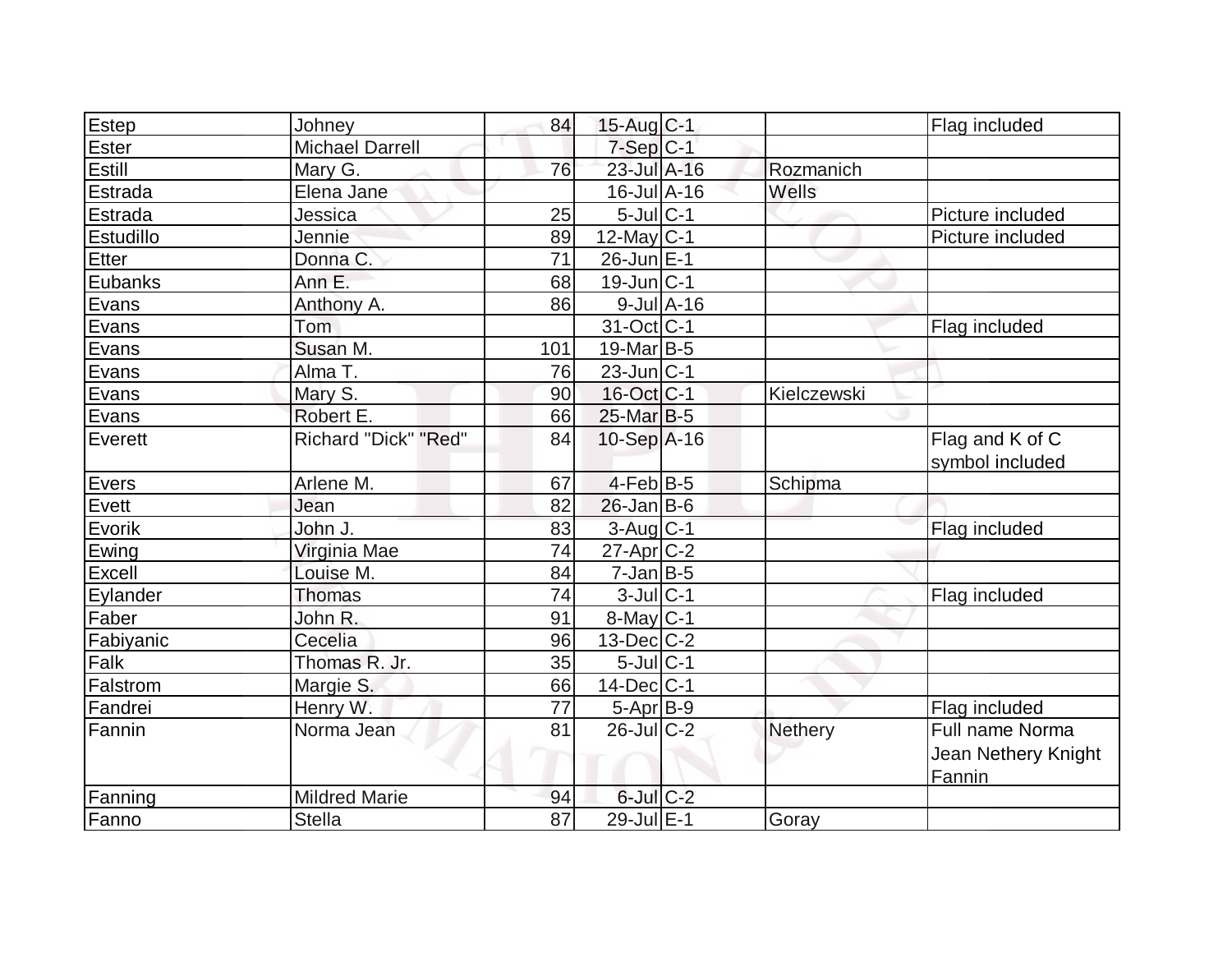| Farias          | Manuel A.              | 80 | 29-Mar B-8                       |              |                            |
|-----------------|------------------------|----|----------------------------------|--------------|----------------------------|
|                 |                        |    |                                  |              |                            |
| Farias          | Alfred "Freddy"        | 49 | 24-Oct E-1                       |              | Picture included           |
| Farkas          | <b>Ernest Frank</b>    | 89 | 7-Apr B-7                        |              |                            |
| Farkas          | Andrew                 | 60 | 23-Feb $ B-8 $                   |              | Flag included              |
| Farmer          | Jack                   | 71 | $21-Sep C-1$                     |              |                            |
| Farnsworth      | <b>Gwendolyn Grace</b> | 74 | $8-Aug C-1$                      | <b>Burns</b> |                            |
| Faron           | Genevieve Helen        | 80 | 23-Sep C-1                       |              |                            |
| Farrell         | Evelyn R.              | 76 | $13$ -Jul $D-2$                  | <b>Piske</b> | Full name Evelyn R.        |
|                 |                        |    |                                  |              | Shaver (Farrell)           |
| Farster         | Robert Wayne "Bob"     | 54 | $11$ -Jul $ C-1 $                |              |                            |
| Fassoth         | Martin J. Sr. "Sweet   | 61 | $8 - \text{Aug}$ <sub>C</sub> -2 |              | Picture included           |
|                 | Marty"                 |    |                                  |              |                            |
| Fata            | John                   | 82 | $1-May$ <sub>C-1</sub>           |              | Flag included              |
| Faulkner        | James A.               | 79 | $4$ -Mar $ B-5 $                 |              | Masonic emblem             |
|                 |                        |    |                                  |              | included                   |
| <b>Faulkner</b> | Tennie Catheryne       | 72 | $22$ -Jun $C-2$                  | Rolllins     | <b>Full name Tennie</b>    |
|                 |                        |    |                                  |              | <b>Catheryne Faulkner-</b> |
|                 |                        |    |                                  |              | <b>Martheus</b>            |
| <b>Faulkner</b> | James P.               | 82 | $25$ -Jan $B-9$                  |              | Flag and picture           |
|                 |                        |    |                                  |              | included                   |
| Fauth           | Angeline "Dolly"       | 77 | $7-Feb B-5$                      |              |                            |
|                 |                        |    |                                  |              |                            |
| Fay             | <b>Leonard Francis</b> | 52 | $19$ -Jul $E-1$                  |              |                            |
| Fazekas         | Emery "Jim"            | 95 | $1-Jan B-7$                      |              |                            |
| Fecht           | Ida                    | 88 | $14$ -Aug $C-1$                  |              |                            |
| Feculak         | Antonia                | 81 | $10$ -Jun $E-1$                  |              |                            |
| Feeney          | James F. "Sarge"       | 73 | 19-Oct C-1                       |              | Picture included           |
| Fehlberg        | <b>Guenther Albert</b> | 86 | $22$ -Nov $ C-1$                 |              | Flag included              |
| Fejes           | Matthew                | 88 | $13-Nov C-1$                     |              | Cross included             |
| Feldt           | William R. Jr.         | 60 | 6-Aug A-17                       |              |                            |
| Felinski        | Elsie A.               | 90 | $7$ -Oct $ C-1 $                 |              |                            |
| Femminella      | Agostino "Gus"         | 89 | 29-Aug C-1                       |              |                            |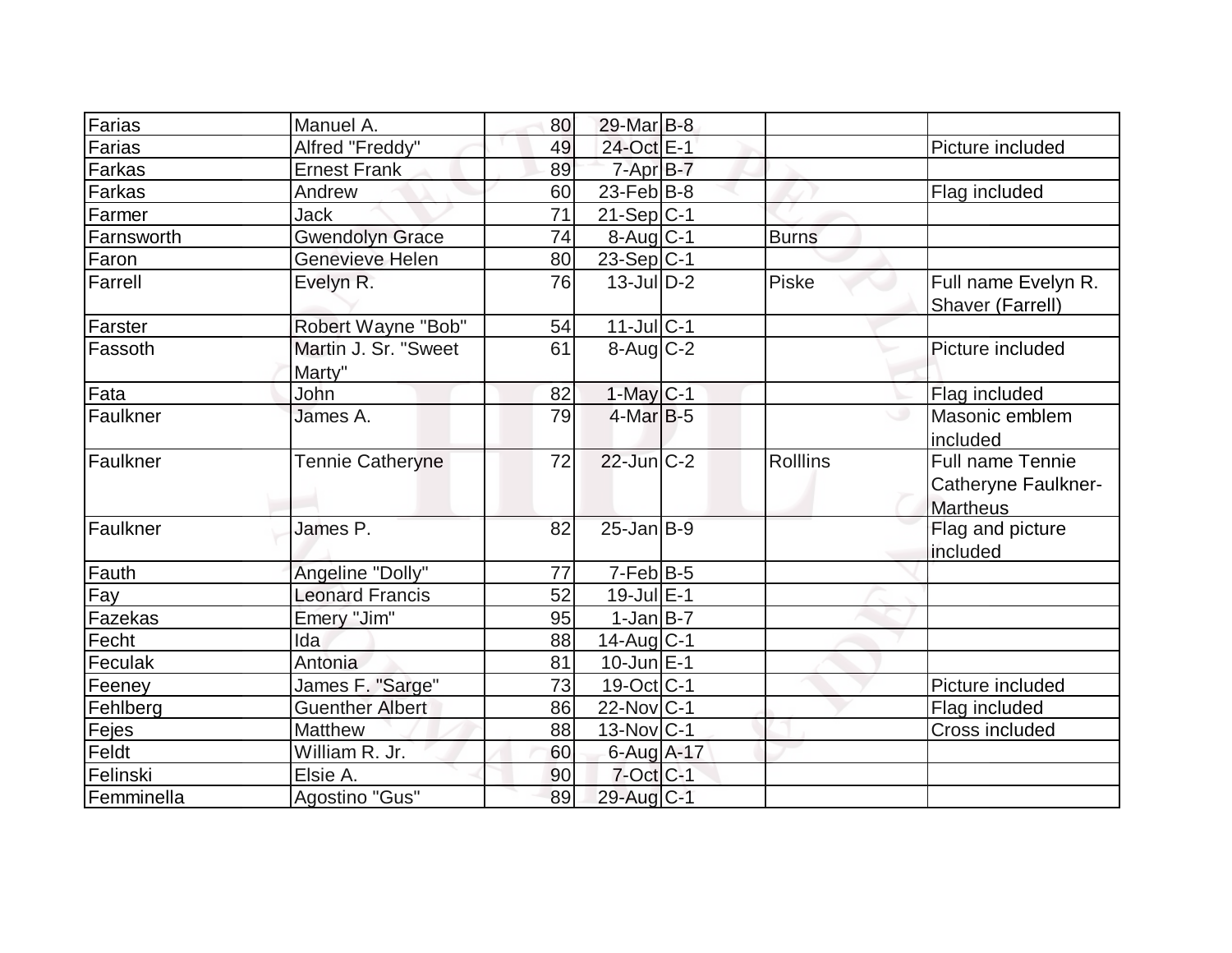| Fennema    | Linda                | 55              | $15$ -Apr $B$ -5  | Fennema          | Full name Linda  |
|------------|----------------------|-----------------|-------------------|------------------|------------------|
|            |                      |                 |                   |                  | Fennema Black    |
|            |                      |                 |                   |                  | Madson           |
| Ference    | William A.           | 84              | $12$ -Jul $ C-1$  |                  |                  |
| Ferguson   | Richard R.           | 54              | $7$ -Jun $ C-2 $  |                  |                  |
| Ferguson   | Thomas H.            | 49              | $5$ -Jan $B$ -7   |                  |                  |
| Ferhat     | George S.            | 94              | 31-May C-2        |                  |                  |
| Ferkull    | Joseph R.            | $\overline{77}$ | $31$ -Jan $B$ -7  |                  |                  |
| Ferlaino   | Emma                 | 76              | 30-Nov C-2        |                  |                  |
| Fermier    | Janet                | 91              | $6$ -Aug $A$ -17  | Sliwa            | Full name Janet  |
|            |                      |                 |                   |                  | Pavlaski Fermier |
| Fernandez  | Margaret             | 88              | $11-Feb B-5$      | Macey            |                  |
| Ferret     | Thomas               | 97              | 16-May C-1        |                  |                  |
| Ferry      | Elizabeth L.         | 93              | $6$ -Jun $C-2$    |                  | Picture included |
| Fessant    | William E. Jr., Rev. | 81              | $16$ -Jul $A-16$  |                  |                  |
| Fessler    | Myron J.             | 58              | $6$ -Mar $B$ -7   |                  |                  |
| Fetla      | Walter A. "Wally"    | 58              | $12$ -Apr $ B-8 $ |                  |                  |
| Fetterer   | Joyce Elaine         | 70              | $20-Sep C-1$      |                  | Picture included |
| Fiebelkorn | Irene                | 75              | $17-Feb B-8$      | Ferchak          |                  |
| Fields     | <b>Estelle</b>       | 91              | $24-Sep$ $A-16$   |                  |                  |
| Fields     | <b>John Barton</b>   | 90              | $3-Feb B-6$       |                  | Flag and picture |
|            |                      |                 |                   |                  | included         |
| Fifield    | Edward A.            | 75              | $30$ -Dec $ C-1$  |                  |                  |
| Figlio     | Linda L.             | 58              | $14$ -Apr $ B-6$  | <b>Maurushes</b> |                  |
| Figueroa   | Aurora S. "Bebe"     | 73              | $30$ -Dec $ C-1 $ |                  |                  |
| Figueroa   | Jose L.              | 53              | 20-May $E-1$      |                  |                  |
| Fike       | <b>Ross</b>          | 80              | $7$ -May $A$ -16  |                  |                  |
| Filipek    | Joseph R.            | 69              | $8$ -Mar $ B$ -6  |                  | Flag included    |
| Filipiak   | Joseph J.            | 58              | $3-Sep$ A-16      |                  |                  |
| Filippi    | Arlyne Lillian       | 92              | 22-Aug C-1        | <b>Reeves</b>    | Picture included |
| Filler     | John R. "Jack"       | 65              | $24$ -Jan B-6     |                  |                  |
| Finchum    | Linda Lee            | 69              | $14$ -Jun $ C-1$  | <b>Hinkel</b>    |                  |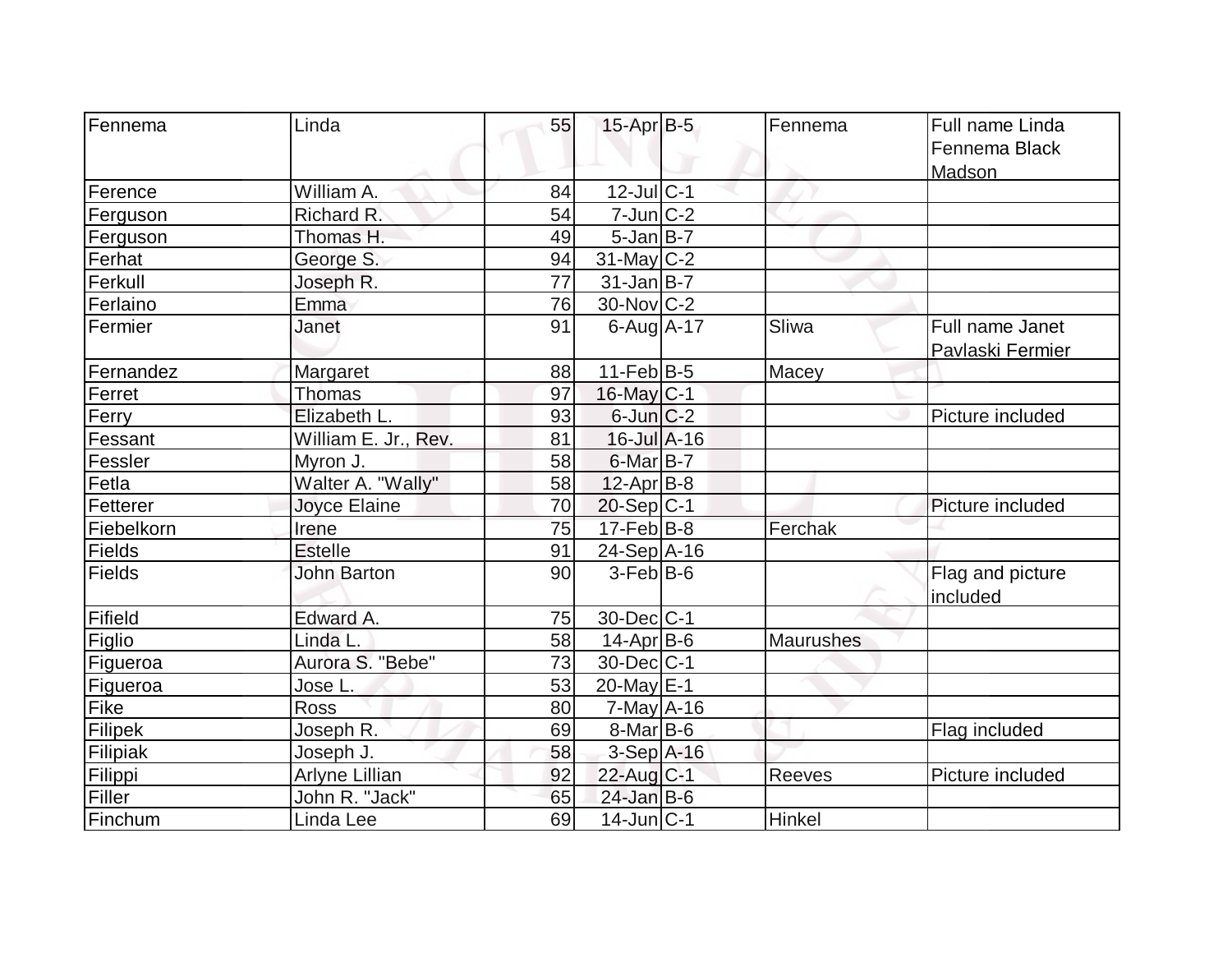| Fines           | Berniece M.             | 86 | $4$ -Feb $ B$ -6      |                |                  |
|-----------------|-------------------------|----|-----------------------|----------------|------------------|
| Finley          | Edwin Eugene "Ed"       | 73 | $14$ -Jun $C-2$       |                | Flag included    |
| Firanek         | Joyce M.                | 50 | $22$ -Aug C-2         |                |                  |
| Firehock        | Joan L.                 | 75 | $5$ -Jan $B$ -7       |                |                  |
| Fischer         | Edmund E.               | 94 | 29-Dec E-1            |                |                  |
| Fischer         | Inez P.                 | 95 | $4$ -Jul C-1          |                |                  |
| Fisher          | Rosa Lee                | 86 | $5$ -Mar $B$ -6       |                |                  |
| Fisher          | Leory                   | 78 | $19$ -Mar $ B-5$      |                |                  |
| Fisher          | Rosemary                | 56 | $2$ -Aug $ C-1$       |                |                  |
| Fisher          | Helen H.                | 92 | $1-May C-1$           |                |                  |
| Fisher          | Anglea M.               | 61 | 23-Mar B-10           | Pote           |                  |
| Fishero         | Virginia Ruth "Ginni"   | 68 | 23-Mar B-10           |                |                  |
| Fitzer          | <b>Helen Viola</b>      | 92 | 28-Apr <sub>C-1</sub> |                |                  |
| Fitzpatrick     | Marjorie Lucille        | 81 | $30-Sep C-1$          |                |                  |
| Fixter          | Harold L.               | 70 | 28-Jul C-1            |                | Flag included    |
| Flaherty        | Helen M.                | 98 | $9$ -Feb $B$ -6       |                |                  |
| Flannery        | Jack E.                 | 68 | $10$ -May C-1         |                | Picture included |
| Fleishman       | Esther L.               | 83 | $26$ -Apr $C$ -1      |                |                  |
| Fleming         | Helen L.                | 90 | 23-Oct C-1            |                |                  |
| Fleming         | Bruce T.                |    | $12$ -Dec $E-1$       |                |                  |
| Fleming         | Kathyrn M.              | 77 | $19-Oct$ $C-2$        | Napoli         |                  |
| Fleming         | Helen L.                | 90 | 22-Oct A-14           |                |                  |
| Fleming         | Mary M.                 | 78 | $9$ -Mar $B$ -6       | Spiroff        |                  |
| Fletcher        | Forrest                 | 75 | $5$ -Mar $ B-6$       |                |                  |
| Fletcher        | <b>Robert Clark</b>     | 76 | $11$ -Jul C-1         |                | Flag included    |
| Flisyn          | Florence                | 86 | $2$ -Jul $A-14$       |                |                  |
| Florence-Spikes | Willa Mae               | 70 | $9$ -Mar $ B-8 $      | <b>Rias</b>    | Picture included |
| Flores          | Celia                   | 83 | $2$ -Jul $A-14$       |                |                  |
| Flores          | <b>Baldemar "Chico"</b> | 62 | $15$ -Jun $D-1$       |                | Flag included    |
| Flores          | David J.                | 66 | $2$ -Aug $C-1$        |                |                  |
| <b>Flores</b>   | Benjamin Justin         | 25 | 29-Sep C-1            |                |                  |
| Florin          | Jill                    | 58 | $12$ -May C-1         | <b>Murchek</b> |                  |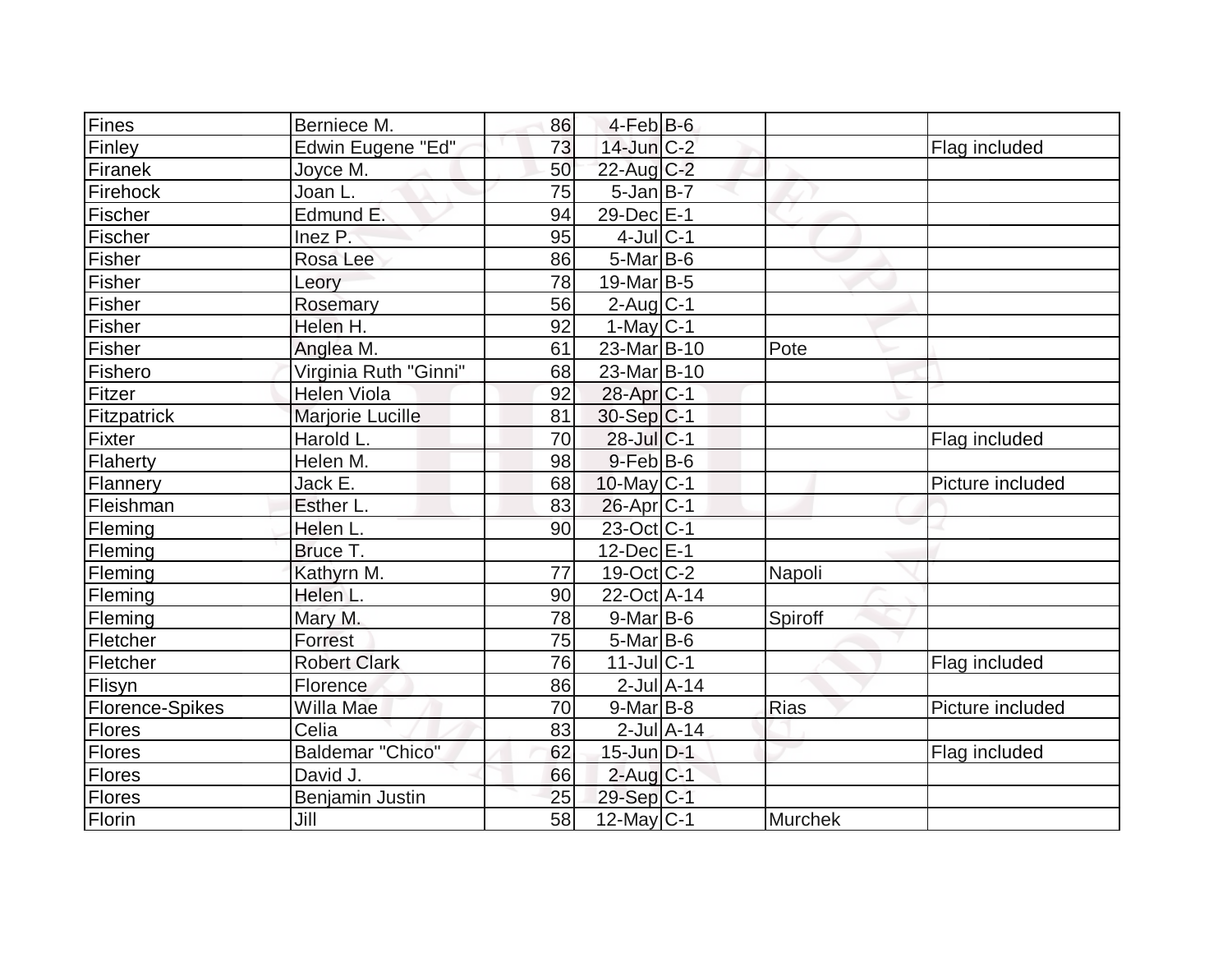| Flowers               | Harold C.            | 69              | $22$ -Jun $ C-1 $       |                |                       |
|-----------------------|----------------------|-----------------|-------------------------|----------------|-----------------------|
| Flowers               | Carl C               | 80              | 10-May $C-2$            |                | Flag included         |
| <b>Flowers</b>        | Anna Elizabeth       | 90              | 17-Sep A-17             | Nolan          |                       |
| Fluellen              | Lester               | 77              | $16$ -Mar $ B-6$        |                |                       |
| Flynn                 | Thomas E.            | 91              | $14$ -Jan B-5           |                |                       |
| Flynn                 | Joseph               | 87              | $3-May$ $C-2$           |                |                       |
| Fogarty               | Luella E.            | 86              | 27-Apr <sub>C-1</sub>   |                |                       |
| Foley                 | Joseph R.            | $\overline{71}$ | $2$ -Jun $C-1$          |                |                       |
| Foltz                 | Slyvia P.            | 95              | $10$ -Jun $E-2$         | Willison       |                       |
| Foltz                 | <b>Betty Inez</b>    | 85              | $25$ -Jul $ C-1$        | Hunter         |                       |
| Fontenot              | James R.             | 62              | 23-Apr $ B-4 $          |                | Flag included         |
| Foote                 | Leona Marie          | 77              | $10$ -Nov $ C-2 $       | <b>Stoffle</b> |                       |
| Ford                  | Donald W.            | 72              | 30-Mar B-10             |                |                       |
| Ford                  | Charles E. Sr.       | 56              | $5-Aug$ $E-1$           |                |                       |
| Foreman               | Louise V.            | 78              | $25$ -Nov $ C-1 $       | Kadisak        |                       |
| Foresta               | Francis R.           | 82              | 8-Apr B-5               |                | Flag included         |
| Forney                | Nancy                | 63              | 30-Mar <sub>B</sub> -10 |                |                       |
| Forrester             | Winifred J. "Winnie" | 66              | $8-Apr$ B-5             |                |                       |
| <b>Fortes Carames</b> | Teresa               | 96              | 18-Jun A-16             |                |                       |
| Fortney               | Nelson               | 66              | $5-Nov$ A-16            |                |                       |
| Fortney               | C.S.                 | 78              | $3$ -Jan B-4            |                | Flag, and Masonic     |
|                       |                      |                 |                         |                | emblem included       |
| Fortney               | Lillian Armita       | 79              | $30$ -Dec $ C-1 $       |                |                       |
| Foss                  | Margaret B.          | 90              | $3$ -Jun $A$ -16        |                | Eastern Star included |
|                       |                      |                 |                         |                |                       |
| Fossey                | George Philip Jr.    | 84              | 16-Apr B-5              |                |                       |
| Foster                | Vina L.              | 73              | $5$ -Jun $ C-2 $        |                |                       |
| Foster                | Raye M.              | 77              | $7-Sep C-2$             | Mcavoy         |                       |
| Foster                | Virginia G.          | 93              | $3-AprB-7$              | Ramsey         | Full name Virginia G. |
|                       |                      |                 |                         |                | <b>Benz Foster</b>    |
| Foster                | Wanda N.             | <u>73</u>       | $15$ -Feb $ B-8 $       |                |                       |
| Foster                | Donald R.            | $\overline{73}$ | $6$ -Mar $B$ -7         |                | Flag included         |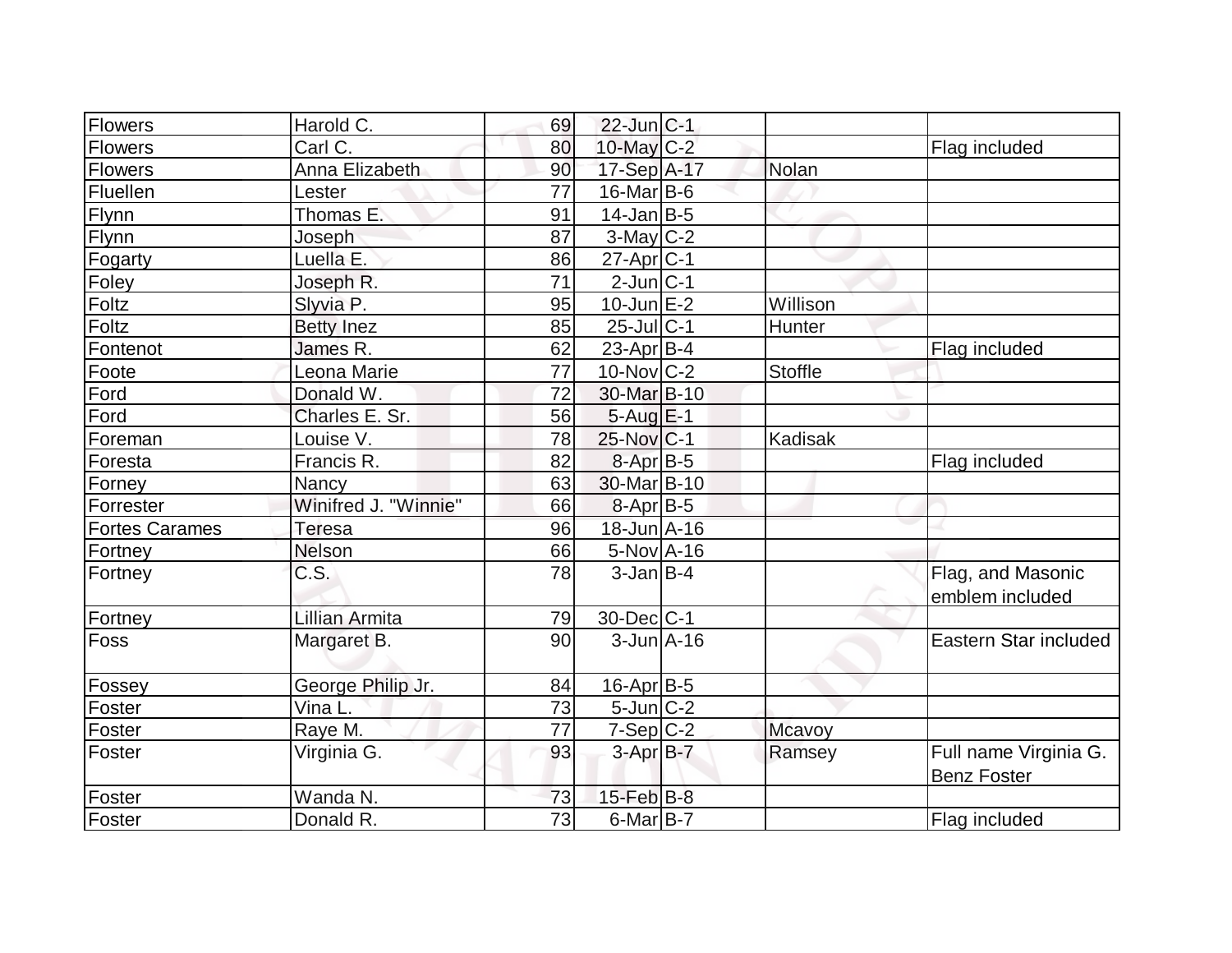| Fout        | Pansy "Lucy"               | 64              | $10$ -Aug C-2           |                | Johns           |                  |
|-------------|----------------------------|-----------------|-------------------------|----------------|-----------------|------------------|
| Fowler      | Jennifer Ann               | 35              | $10$ -Aug C-2           |                |                 |                  |
| $F_{OX}$    | Ruth L.                    | 76              | $3$ -Jun $C-1$          |                |                 |                  |
| Fozkos      | Joseph                     | 83              |                         | 16-Oct C-2 C-2 |                 | Flag included    |
| Fraher      | Monica Ann                 | 43              | $28$ -Nov $ C-1$        |                |                 | Picture included |
| Frahm       | Kathleen                   | 42              | $20$ -Mar $B-9$         |                |                 |                  |
| Fraikin     | Edward W. Sr.              | 89              | $16$ -Dec $C$ -2        |                |                 |                  |
| Fraker      | Robert L.                  | 83              | $3$ -Oct $E-1$          |                |                 |                  |
|             |                            | 52              | $20$ -Mar $B-9$         |                |                 |                  |
| Fraley      | <b>Robert Glenn</b>        | 79              |                         |                |                 |                  |
| Francis     | John                       |                 | $30$ -Aug C-2           |                |                 | Flag included    |
| Franich     | Margaret T.                | 89              | $4$ -Jan $B$ -6         |                | Kresach         |                  |
| Frank       | William C.                 | 86              | $11-Aug$ C-2            |                |                 |                  |
| Frank       | Alfred R.                  | 78              | $31$ -Aug $C-1$         |                |                 |                  |
| Frank       | Dorothy Louise             | 72              | $23$ -Jul $A-16$        |                |                 | Picture included |
| Frank       | Mary Ann                   | 82              | 31-Oct C-1              |                |                 |                  |
| Frankiewicz | Thaddeus W.                | 86              | 31-May C-1              |                |                 |                  |
| Franko      | Audrey A.                  | 75              | $7-Mar$ B-7             |                |                 |                  |
| Frankovich  | George                     | 79              | 14-Apr B-7              |                |                 | Flag included    |
| Fransioli   | <b>Bernice</b>             | 85              | 25-Oct C-1              |                | <b>McDevitt</b> | Picture included |
| Franz       | Clara E.                   | 80              | 9-Mar B-7               |                | Johnson         |                  |
| Franzitta   | <b>Shirley</b>             | 83              | $18$ -May C-1           |                | Gordon          |                  |
| Frazier     | Mary Essie "Mama<br>Essie" | 91              | $2$ -Jan B-6            |                |                 |                  |
| Fredericks  | Pauline M.                 | 56              | $28$ -Jul $C-1$         |                | Andras          |                  |
| Fredette    | Sandra L.                  | 67              | $7-Feb B-6$             |                |                 |                  |
| Fredrick    | Ann                        | 76              | 28-Nov C-1              |                | <b>Myers</b>    |                  |
| Fredrick    | Donald A.                  | 65              | $4-Oct$ <sub>C</sub> -2 |                |                 |                  |
| Free        | Darlene J.                 | 46              | $21$ -Mar $ B-8 $       |                | <b>Botma</b>    |                  |
| Freehauf    | Frank R.                   | 75              | $17$ -Jun $E-1$         |                |                 | Flag included    |
| Freeman     | Ray E.                     | 65              | $8$ -Dec $E-1$          |                |                 |                  |
| Freeman     | <b>Bert</b>                | 78              | $22$ -Aug C-2           |                |                 |                  |
| Freiberger  | Evelyn L.                  | $\overline{87}$ | $9$ -Feb $B$ -6         |                |                 |                  |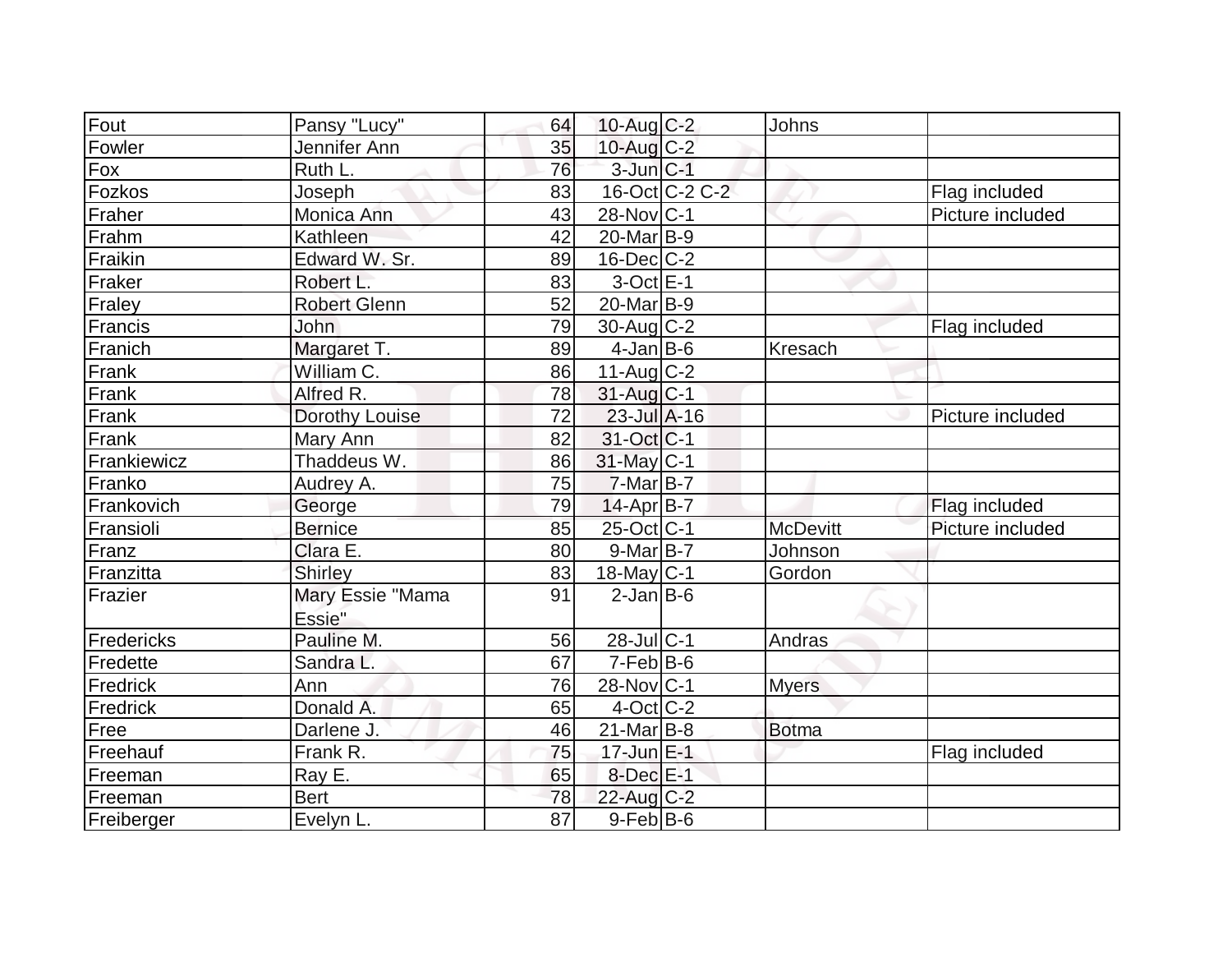| French    | Garold D.            | 83  | $30-Sep C-2$           |                    |                        |
|-----------|----------------------|-----|------------------------|--------------------|------------------------|
| French    | Willie H., Rev.      | 82  | $3-Mar$ B-6            |                    |                        |
| Frezzell  | Charles R.           | 73  | $5$ -Mar $B$ -5        |                    | Flag included          |
| Frieden   | Aldene A.            | 90  | $13-Oct$ E-1           |                    |                        |
| Friedland | <b>Randall Wayne</b> | 80  | $9-Apr$ B-6            |                    |                        |
| Friedland | <b>Eleanor Rose</b>  | 80  | $18$ -Mar B-6          |                    |                        |
| Friedman  | Harriett             | 82  | 30-Apr A-16            |                    | Star of David included |
| Frigo     | <b>Dean Andrew</b>   | 17  | $2$ -Dec $ C-1 $       |                    | Picture included       |
| Fritts    | <b>Barbara</b>       | 64  | $1-Aug$ <sub>C-1</sub> |                    |                        |
| Frizzell  | Charles R.           | 73  | $4$ -Mar B-5           |                    | Flag included          |
| Froebel   | Walter W.            | 83  | $31$ -Jan $ B-7 $      |                    |                        |
| Froenicke | Isabelle L.          | 90  | $16-Sep$ E-1           |                    | Picture included       |
| Frost     | Franklin B.          | 70  | $24$ -May C-1          |                    | Flag included          |
| Frum      | James R.             | 64  | $15$ -Apr $ B-5 $      |                    |                        |
| Fry       | Madloin A. "Mandy"   | 88  | $5$ -May $C-1$         |                    | Picture included       |
| Fry       | Ira M.               | 100 | 25-Oct C-1             |                    |                        |
| Frystak   | Casimir              | 79  | $3-Mar$ B-6            |                    | Flag included          |
| Fuentes   | Santiago "Chago"     | 78  | 3-Sep A-16             |                    |                        |
| Fulka     | William F.           | 79  | $20$ -JulD-1           |                    |                        |
| Fulkerson | Margie               | 81  | $7$ -Jan $B-5$         |                    |                        |
| Funder    | Arthur James Jr.     | 63  | $9$ -Aug $C$ -2        |                    |                        |
| Funduk    | <b>Mildred</b>       |     | $1-May$ <sub>C-1</sub> | <b>Bozickovich</b> |                        |
| Fundukain | Susan                | 55  | $5-Apr$ B-8            | Carlson            |                        |
| Furdeck   | Nicholas J.          | 89  | 23-Apr $ B-4 $         |                    |                        |
| Furgye    | Ethel B.             | 95  | $20$ -Dec $C$ -1       |                    |                        |
| Fuscaldo  | <b>Gregory James</b> | 45  | $8$ -May $C$ -1        |                    |                        |
| Fuss      | Anna L.              | 89  | $9-Nov$ <sub>C-2</sub> |                    |                        |
| Fuzy      | <b>Andrew Samuel</b> | 73  | $2$ -Aug $C-2$         |                    |                        |
| Gabbard   | Jesse A.             | 20  | 16-Mar B-6             |                    | Flag included          |
| Gable     | Julane D.            | 68  | 27-Sep C-1             |                    |                        |
| Gabor     | Florence A.          | 85  | $13-Mar$ B-7           |                    |                        |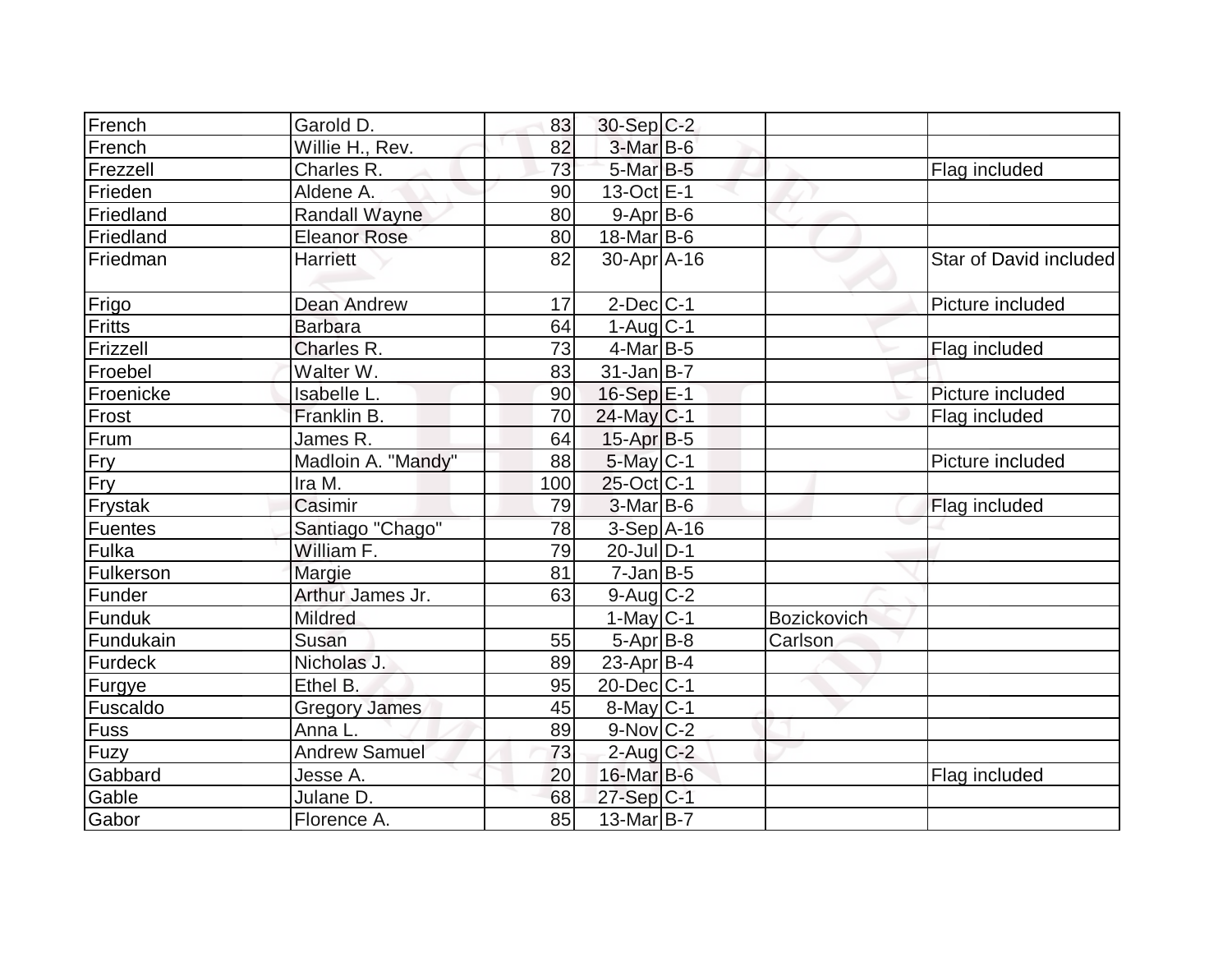| Gabor     | John A.              |    | $19$ -Feb $ B$ -6 |                 |                  |
|-----------|----------------------|----|-------------------|-----------------|------------------|
| Gabrano   | Jesus Sr.            | 81 | $24$ -Jun $E-1$   |                 |                  |
| Gabriel   | Monica Lynn          | 32 | 20-Oct C-1        | <b>Stephens</b> |                  |
| Gacsko    | Robert J.            | 75 | $3$ -Jan B-5      |                 |                  |
| Gadus     | Elsie E.             | 85 | $16$ -Jan $ B-6 $ |                 |                  |
| Gaik      | Jane                 | 83 | 28-Mar B-8        |                 |                  |
| Gainer    | Dorothy "Rea"        |    | $26$ -Oct $ C-1 $ |                 |                  |
| Gajewski  | Victoria T.          | 89 | $7 - Aug$ $E-1$   | <b>Depa</b>     |                  |
| Gajewski  | <b>Thomas Andrew</b> | 49 | $21$ -May A-16    |                 |                  |
| Galambos  | Gregory John         | 51 | $30-Apr$ A-16     |                 |                  |
| Galayda   | Michael F.           | 85 | $23$ -Nov $A-20$  |                 | Flag included    |
| Galbreath | Marie R.             | 91 | $12$ -May C-2     |                 |                  |
| Gale      | Leah Rae             |    | $25-Sep C-1$      | Warkentien      |                  |
| Gales     | Shirley J.           | 75 | $8$ -Jun $ C-1$   |                 |                  |
| Galgan    | Dorothy T.           | 81 | $18$ -Feb $ B-5 $ | Wisniewski      |                  |
| Galiher   | Raymond Leslie Jr.   | 84 | 30-Aug C-2        |                 |                  |
| Galik     | Louis P.             |    | 83 Novmebe E-1    |                 | Flag included    |
|           |                      |    | r <sub>1</sub>    |                 |                  |
| Gall      | Gilbert John         | 71 | $1$ -Dec $E$ -1   |                 |                  |
| Gall      | James "Jim"          | 90 | $22$ -May C-1     |                 |                  |
| Gallagher | Annabelle Lee        | 92 | $2$ -May C-2      |                 |                  |
| Galle     | Ruth A. (Wilkey)     | 62 | $17$ -Nov $ C-2 $ |                 |                  |
| Gallett   | <b>Helen Mary</b>    | 80 | $10$ -Oct $C$ -2  | Kalinowski      | Picture included |
| Galovic   | Andrew J.            | 49 | $17 - Dec A - 17$ |                 |                  |
| Galovich  | Theodore G.          | 69 | $11-Oct$ E-2      |                 |                  |
| Galovich  | Vera A.              | 96 | $4$ -Nov $E-1$    |                 |                  |
| Galovich  | Rose                 |    | $30$ -Nov $C-2$   | Sarkisian       | Cross included   |
| Galvin    | <b>Lucille Mary</b>  | 84 | 26-Oct C-1        |                 |                  |
| Gambatese | Antonietta           | 83 | 27-Jul D-2        | Lacivita        |                  |
| Gamble    | Kimm L.              | 47 | 31-Mar B-5        | Fantin          |                  |
| Gamblin   | Paul "Frank"         | 71 | $2$ -Mar B-6      |                 |                  |
| Gann      | Raymond              | 71 | $13-Sep E-1$      |                 |                  |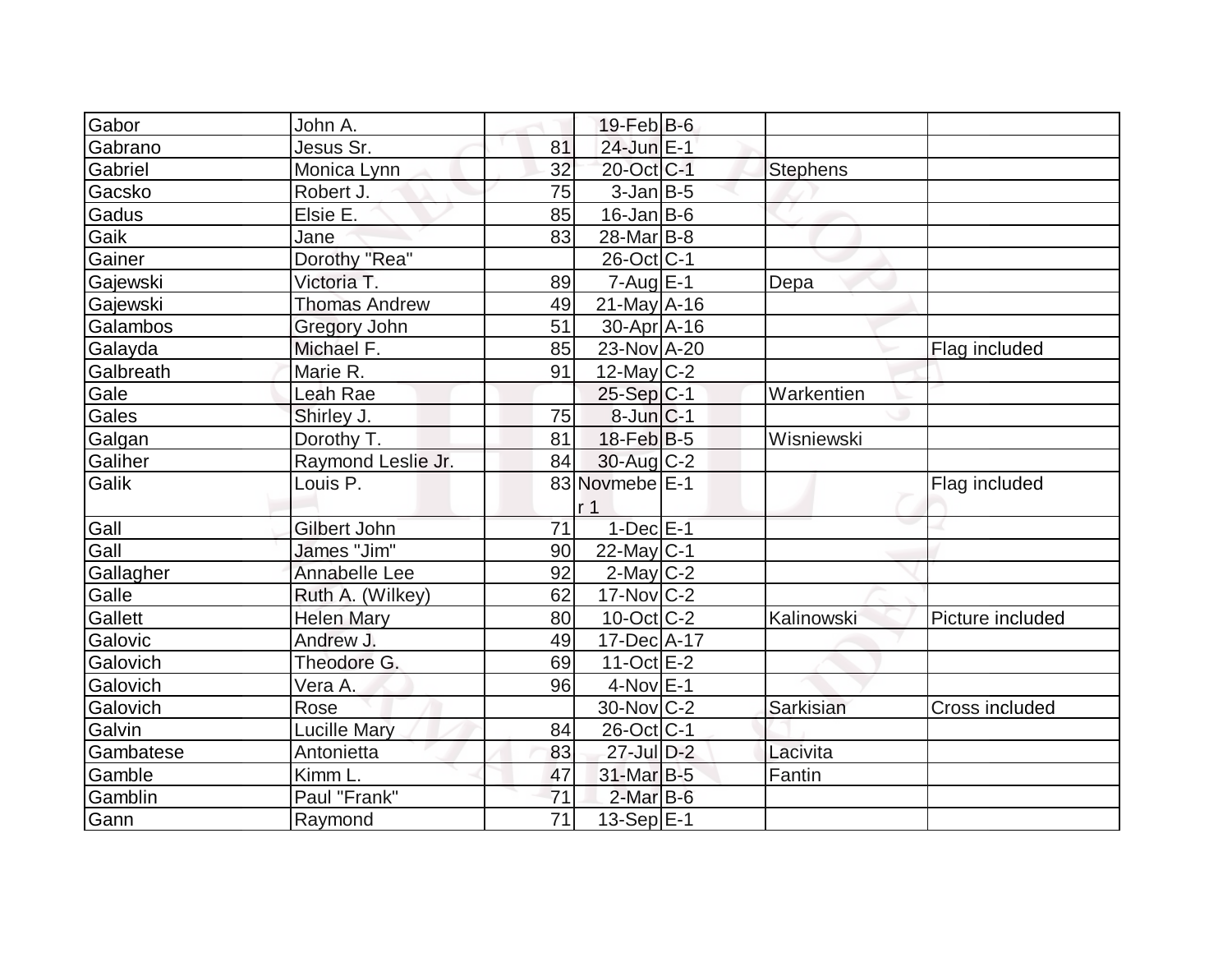| Gannon    | Anna M.              | 83 | $11$ -Dec $ C-1 $ |                 |                                             |
|-----------|----------------------|----|-------------------|-----------------|---------------------------------------------|
| Gans      | Dorothy              | 78 | 19-Nov A-16       | Palacz          |                                             |
| Ganser    | Norman Harold        | 84 | $9$ -Feb $B$ -6   |                 |                                             |
| Gapen     | Charlotte F.         | 87 | $1-Jan$ B-7       |                 | <b>Full name Charlotte</b><br>F. Hydo Gapen |
| Garcia    | Juan                 | 85 | $3-Feb B-7$       |                 |                                             |
| Garcia    | <b>Eleanor Sue</b>   |    | $27$ -Mar $B$ -7  | <b>Black</b>    |                                             |
| Garcia    | Cheryl L.            | 53 | $10$ -Jun $E-2$   | O'Hara          |                                             |
| Gard      | <b>Helen Rae</b>     | 73 | $24$ -Jan $B$ -6  |                 |                                             |
| Gard      | Debra                | 52 | $2-Nov$ E-2       | Szczepanski     |                                             |
| Gardina   | <b>Garrett Dan</b>   | 66 | $8-Dec$ $E-2$     |                 |                                             |
| Gardiner  | James E.             | 45 | $19$ -Apr $ B-4 $ |                 |                                             |
| Gardner   | Ann                  |    | 24-Sep A-16       |                 |                                             |
| Gardner   | Anna Grace           | 82 | $7 - Apr$ $B - 7$ |                 |                                             |
| Gardner   | Betty A.             | 87 | $9$ -May $ C-1$   | <b>Stewart</b>  |                                             |
| Gardner   | Elizabeth J.         | 85 | 29-Dec E-1        |                 |                                             |
| Gardocki  | Henry Jospeh         | 84 | 29-Oct A-16       |                 |                                             |
| Gardow    | William E.           | 79 | $10$ -Jul $ C-1$  |                 | Flag included                               |
| Garibaldi | <b>Jose DeJesus</b>  | 56 | 18-Apr B-5        |                 |                                             |
| Garling   | Mary Helen           | 74 | $25$ -Apr $C-2$   |                 |                                             |
| Garman    | Richard S.           | 63 | $10$ -Apr $ B-7 $ |                 |                                             |
| Garner    | <b>Bernice Marie</b> |    | $14-Sep C-1$      |                 |                                             |
| Garren    | Opal M.              | 95 | 3-Dec A-17        | <b>Brown</b>    |                                             |
| Gary      | Dell "Mama Dell"     | 88 | $1-Dec$ $E-1$     |                 |                                             |
| Garza     | Rosie                | 84 | $25$ -Feb $ B-5 $ | Borjas          |                                             |
| Garzinski | William J.           | 60 | $14$ -Jul $E-1$   |                 | Flag included                               |
| Gasaway   | Catherine M.         | 74 | $9 - Apr$ B-6     | <b>Hesslink</b> | Flag included                               |
| Gasic     | <b>Milos</b>         |    | $15$ -Jan $ B-6 $ |                 | Cross included                              |
| Gasic     | Danica               | 83 | $22$ -Jan B-5     |                 | Cross included                              |
| Gasior    | Zenobia M.           | 88 | $28$ -Feb $B$ -8  | Gumowski        |                                             |
| Gaskell   | Marjorie Ruth        |    | 24-Mar B-8        |                 |                                             |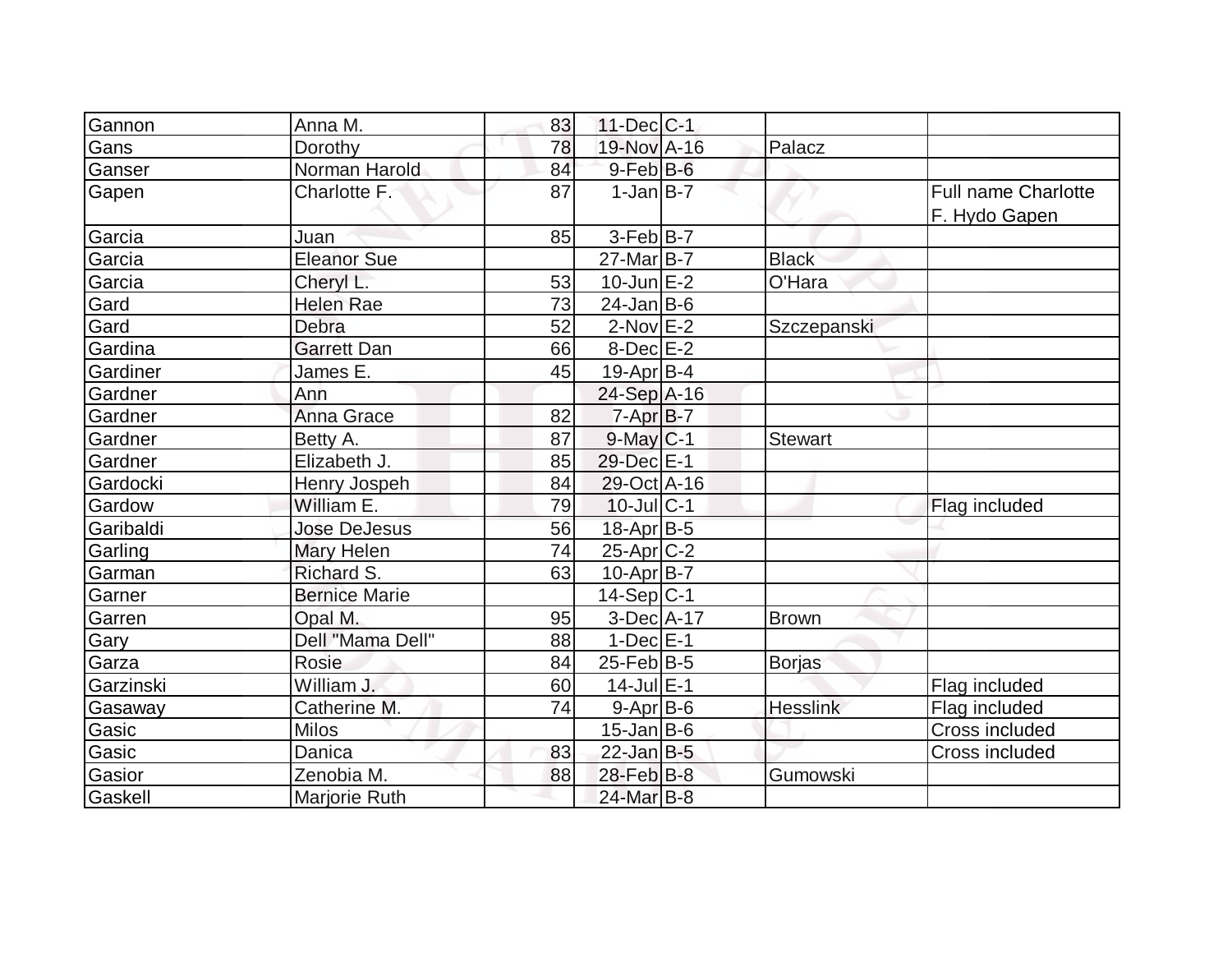| Gasser        | Wilbert W. Jr.     | 83              | $3$ -Oct $E-2$        |                | Flag and picture                              |
|---------------|--------------------|-----------------|-----------------------|----------------|-----------------------------------------------|
|               |                    |                 |                       |                | included                                      |
| Gasser        | William J.         | 64              | $20$ -Jan $B-8$       |                |                                               |
| Gast          | Helen M.           | 93              | $14$ -Jul $ C-1$      |                |                                               |
| Gast          | <b>Betty Karin</b> | 83              | $17$ -Apr $B$ -5      |                |                                               |
| Gast          | Eva A.             | 92              | $10$ -Jul C-1         |                |                                               |
| Gast          | Philip L., Dr.     | 58              | $9 - Apr$ $B - 6$     |                |                                               |
| Gathmann      | <b>Robert Lee</b>  | $\overline{77}$ | $10$ -Nov $ C-1 $     |                |                                               |
| Gatlin        | Barbara I.         | 63              | 24-Oct E-1            | Young          | Full name Barbara I.<br>Gilleland-Gatlin      |
| Gauder        | Mildred "Emila"    | 95              | 28-Apr <sub>C-1</sub> |                |                                               |
| Gawel         | Frank A.           | 81              | $22$ -Feb $ B-9 $     |                | Flag included                                 |
| Gawlik        | Josephine          | 91              | $20$ -Jan $B-8$       |                |                                               |
| Gearhart      | Glen A.            |                 | $26$ -Mar $ B-4$      |                |                                               |
| Gearman       | Ann                | 89              | 20-May E-1            | <b>Pitsic</b>  |                                               |
| Gearring-Reed | Velma              | 87              | $5-AprB-9$            |                |                                               |
| Gehrke        | Randy D.           | 52              | $21$ -Jul $C-1$       |                |                                               |
| Gehrt         | Eda I.             | 82              | 20-Mar <sub>B-9</sub> | Todd           |                                               |
| Geib          | Henrietta C.       | 93              | $9$ -Aug $C-2$        |                | <b>Full name Henrietta</b><br>C. Schafer Geib |
| Geiger        | Clara              | 87              | 28-Jul C-1            |                |                                               |
| Geiselman     | Harold W. "Pudge"  | 60              | $12$ -AugD-1          |                |                                               |
| Geisen        | Donald John        | 73              | $21-Oct$ C-1          |                | Picture included                              |
| Gelato        | William F.         | 80              | $27$ -Jun $ C-1$      |                | Flag included                                 |
| Gelet         | John A. Sr.        | 73              | $10$ -Aug C-2         |                |                                               |
| Gelon         | Dorohty R.         | 80              | $21$ -Aug $C-1$       | Muich          |                                               |
| Gembala       | Matthew Joseph Jr. | 64              | $4$ -Feb $ B-5 $      |                |                                               |
| Gembala       | Frank D.           | 83              | 31-Dec A-16           |                |                                               |
| Gemmel        | Opal L.            | 92              | $1$ -Jun $C-3$        |                |                                               |
| Genco         | Marlene L.         |                 | 17-Jul C-1            | <b>Barthel</b> |                                               |
| Genduso       | Pauline E.         | 89              | 8-Oct A-17            | Kneidinger     |                                               |
| Gensel        | Judith C.          | 49              | $20$ -May $E-1$       | Davis          |                                               |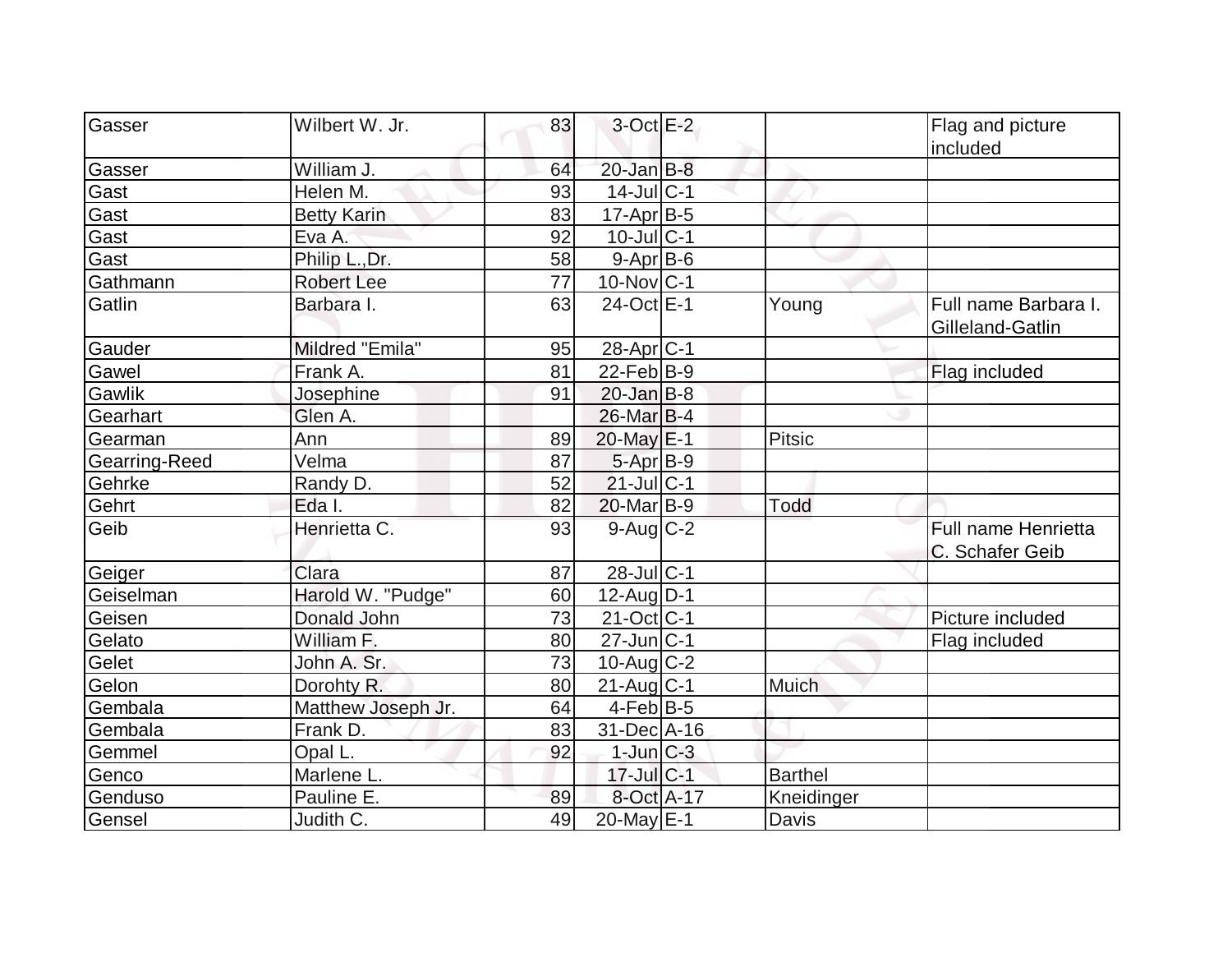| George    | James B. Sr.           | 60 | $4$ -Feb $B$ -5        |       | Flag included    |
|-----------|------------------------|----|------------------------|-------|------------------|
| George    | Sam Jr. (Sotir Gagio)  | 81 | 11-Nov E-1             |       |                  |
| George    | <b>Nellie</b>          | 93 | $20$ -Nov $ C-1$       |       |                  |
| Georgos   | Dimitrios M.           | 73 | $21-Sep C-1$           |       | Cross included   |
| Gephart   | Shirley A.             | 64 | $12-Apr$ B-9           |       |                  |
| Gerberick | Barbara L.             | 55 | $4$ -Mar $ B-5 $       |       |                  |
| Geremia   | Sylivia                | 98 | $8-Mar$ B-6            | Merlo |                  |
| Geren     | George F.              | 57 | $1-AprB-5$             |       | Flag included    |
| Germick   | Gerald "Jerry"         | 72 | $2$ -Apr $B$ -5        |       |                  |
| Gerometta | <b>Karen Ann</b>       | 45 | 23-Nov A-21            |       | Picture included |
| Gerometta | <b>Robert Kenneth</b>  | 83 | $27$ -Jan $ B-9 $      |       | Flag and picture |
|           |                        |    |                        |       | included         |
| Gerometta | Jean Marie             | 77 | $1$ -Jun $ C-2 $       |       |                  |
| Gervais   | Lester "Jugger"        | 67 | $15$ -Feb $ B-8 $      |       |                  |
| Geske     | Everett C.             | 71 | $10$ -Dec $ A-16$      |       |                  |
| Getz      | Richard Jay "Rick"     | 50 | $9-Sep C-1$            |       |                  |
| Giaimo    | Jerome J.              | 79 | $8-Aug$ <sub>C-2</sub> |       |                  |
| Giannini  | Grace K.               | 71 | 13-May E-1             | James |                  |
| Gibbons   | Alvin J. Sr.           | 80 | $2$ -Feb $B$ -5        |       |                  |
| Giboyeaux | Ana                    | 85 | 31-Dec A-16            |       |                  |
| Gibson    | Ellis E. Jr.           | 68 | $28$ -Dec $ C-1 $      |       |                  |
| Gibson    | Andrew S.              | 72 | $3-Nov$ E-1            |       |                  |
| Gibson    | Mary Ann               |    | $7-Mar$ B-8            |       |                  |
| Gibson    | John A. "Jack"         | 85 | $5$ -Feb $ B-5 $       |       | Flag included    |
| Giegerich | James W.               | 65 | $11$ -JulC-3           |       | Flag and picture |
|           |                        |    |                        |       | included         |
| Giffored  | Mable K.               | 92 | $10$ -Aug C-2          |       |                  |
| Gilbert   | John B. "Pappy"        | 90 | 25-Jun A-16            |       |                  |
| Gilbert   | <b>Michael Clayton</b> | 51 | $31$ -Jul $E-1$        |       |                  |
| Gilboe    | <b>Thomas Edward</b>   | 79 | $15$ -Dec $ C-1$       |       | Flag included    |
| Gilboy    | James P.               | 84 | $28$ -Aug $E-1$        |       | Flag included    |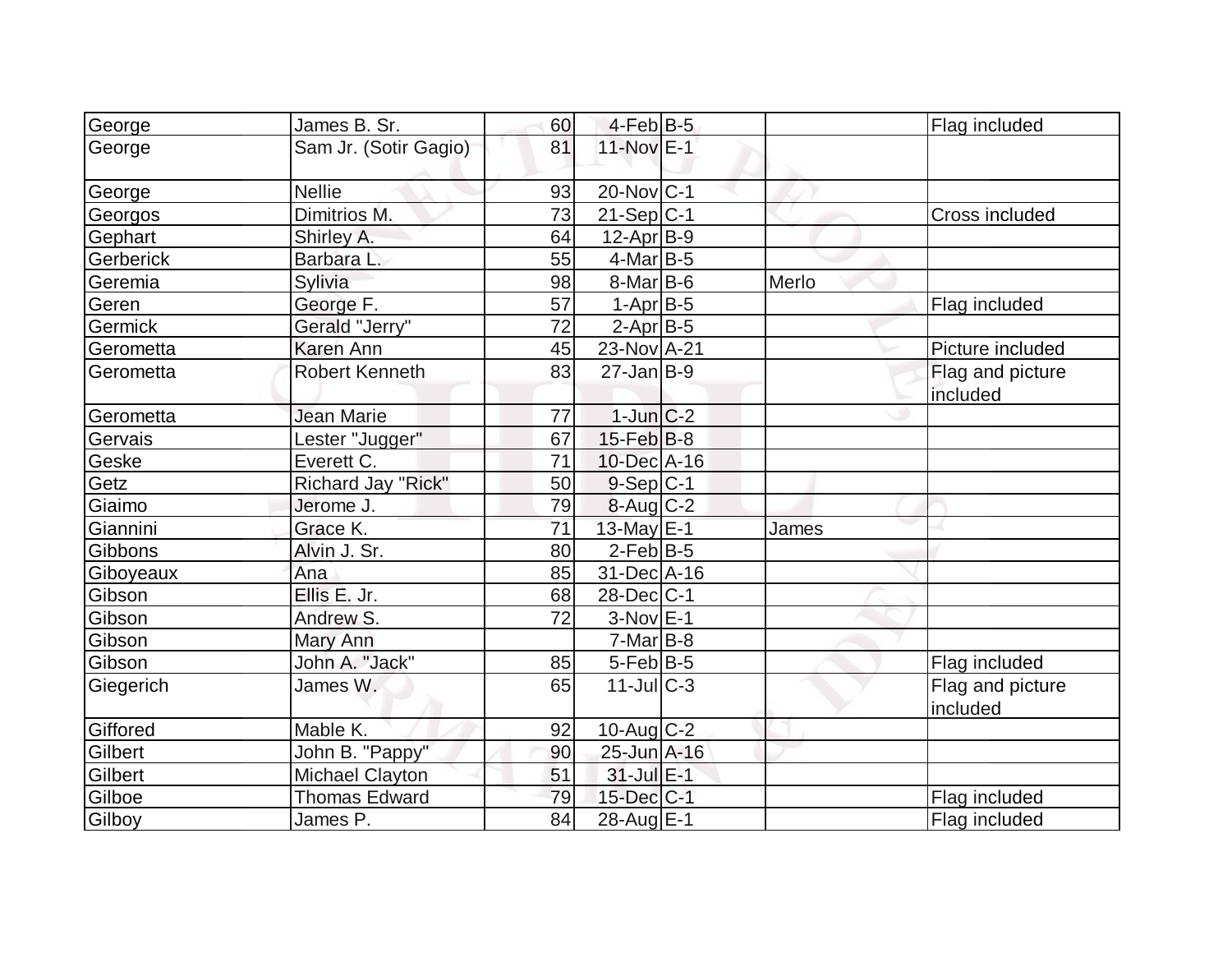| Gile             | Kathleen A.          | 49 | $12-Sep C-1$                      |              |                                            |
|------------------|----------------------|----|-----------------------------------|--------------|--------------------------------------------|
| Gilea            | Paul                 | 83 | $15$ -Jun $\overline{\text{D-1}}$ |              | Flag and picture<br>included               |
| Gilkeson         | Sharon K.            | 62 | $29$ -Jun $ C-1$                  |              |                                            |
| Gill             | Phyllis D.           | 84 | $30$ -Nov $ C-2 $                 |              |                                            |
| Gill             | Robert H.            | 87 | $23$ -Jun $ C-1 $                 |              |                                            |
| Gilleland-Gatlin | Barbara I.           | 63 | 24-Oct E-1                        | Young        |                                            |
| Gillespie        | <b>Estelle</b>       | 87 | 26-Aug E-1                        | Van Til      | Picture included                           |
| Gillian          | Noah Joseph          | 47 | $14$ -Dec $ C-2 $                 |              |                                            |
| Gilmer           | Virginia L.          | 60 | $23$ -Jun $ C-1$                  |              |                                            |
| Gingerich        | Delmar               | 88 | $29$ -Nov $ C-2 $                 |              |                                            |
| Gingras          | <b>Gladys Esther</b> | 89 | $17-Cct$ $C-2$                    | Rolf         |                                            |
| Ginter           | Julia A.             | 86 | 15-Mar B-7                        |              |                                            |
| Gintert          | Glenn R.             | 52 | $9-Sep C-1$                       |              |                                            |
| Giotte           | Sandra L.            | 67 | $2$ -Feb $ B-5 $                  | Berg         |                                            |
| Girman           | George W. "Bud"      | 86 | $24$ -Apr $ C-1 $                 |              | Cross and flag<br>included                 |
| Glad             | Roland E. "Swede"    | 86 | $3-Sep$ A-16                      |              |                                            |
| Glankovic        | Eleanor              | 95 | 27-Jul D-2                        |              |                                            |
| Glans            | Carole M.            |    | $1-Sep$ C-1                       | Kowazkowski  | Full name Carole M.<br><b>Parish Glans</b> |
| Glass            | Curtis "Bud"         | 87 | 10-May C-2                        |              |                                            |
| Glassford        | William Edward Jr.   | 78 | 10-Dec A-17                       |              |                                            |
| Gleason          | Laverne A.           | 92 | $13$ -Mar $ B-7 $                 | Slusser      |                                            |
| Gleim            | Ada E.               | 89 | $9-Nov C-1$                       |              |                                            |
| Glen             | Gordon W.            | 87 | $10$ -Feb $ B-8 $                 |              | Mr. Gordon W. Glen                         |
| Glesge           | Helen Lillian        | 92 | 10-Dec A-17                       | <b>Stone</b> |                                            |
| Glidden          | Betty J.             |    | 17-Dec A-17                       |              |                                            |
| Glidewell        | Ruth E.              | 82 | $20$ -Jan B-8                     |              |                                            |
| Glidewell        | Ruth E.              | 82 | $2$ -Jun $C-1$                    |              |                                            |
| Gliga            | Gene                 | 74 | $2$ -Feb $B$ -5                   | Hampton      |                                            |
| Glover           | Herbert              | 29 | $13$ -Mar $ B-7 $                 |              |                                            |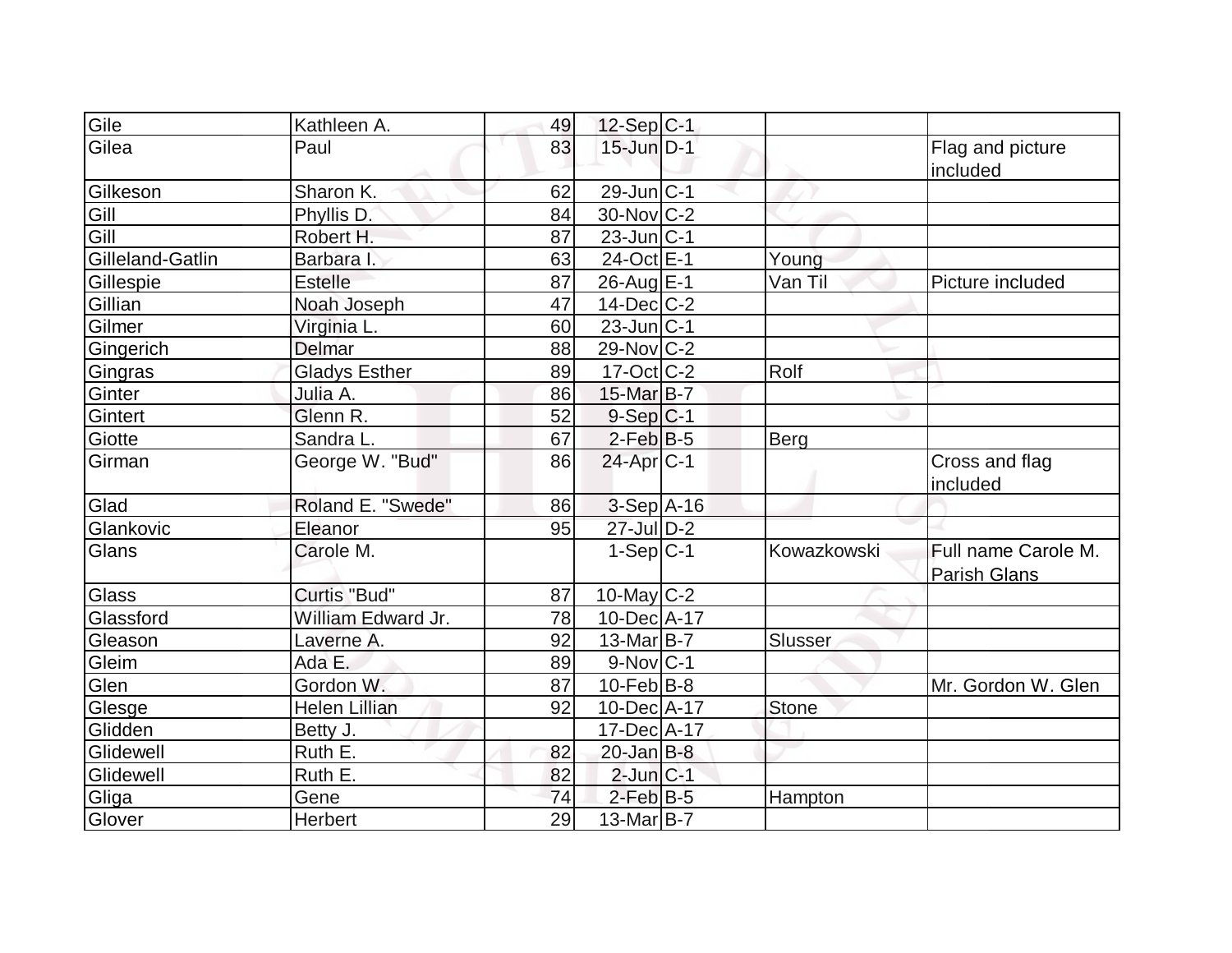| Glowiszyn<br>$4$ -Apr $B$ -8<br>Thad Z.<br>90<br>Flag / Lt. Colonel               |  |
|-----------------------------------------------------------------------------------|--|
|                                                                                   |  |
| Thad Z. Glowiszyn                                                                 |  |
| 22-Oct A-14<br>Gloyeske<br>Edward H.<br>94                                        |  |
| $6$ -Jun $ C-2 $<br>Gmerek<br>Eleanor<br>90<br><b>Guzek</b><br>Full name Eleanor  |  |
| <b>Dudzik Gmerek</b>                                                              |  |
| $12$ -Feb $ B-5 $<br><b>Semokatis</b><br>Gnesevich<br>89<br>Janet                 |  |
| Thomas G.<br>43<br>$12$ -Jul $ C-1$<br>Gniffke                                    |  |
| $31-Oct$ <sub>C-1</sub><br>Goddard<br><b>Thomas Daniel</b><br>84<br>Flag included |  |
| $6$ -Jun $C-2$<br>73<br>Goebel<br>Raymond C. "Ray"                                |  |
| $10$ -Mar $ B-8 $<br>Goffiney<br>Joseph A.<br>88                                  |  |
| Eugene Marvin, MD<br>$5-Nov$ A-16<br>Gold<br>78                                   |  |
| Goldasich<br>$13-Oct \tE-1$<br>Ann F.                                             |  |
| 31-Aug C-1<br>Golden<br>John<br>92                                                |  |
| $25$ -Feb $ B-5$<br>Golden<br>Bridget L.<br>49                                    |  |
| Goldie<br>Dorothy J.<br>78<br>$26$ -Jul $C-2$<br>Kerchner                         |  |
| $19$ -Jan B-6<br>Golding<br>Josephine "Jo"<br>90                                  |  |
| Eleni<br>44<br>$3$ -Jun $A$ -16<br>Korakakis<br>Goldstone<br>Cross included       |  |
| Joseph S.<br>Golec<br>93<br>$18$ -Apr $ B$ -6                                     |  |
| $6$ -Jul $C-1$<br>Golembiewski<br>85<br>Louis                                     |  |
| $18$ -Jul $C-1$<br>Violet<br>Golub<br>83<br><b>Cross included</b>                 |  |
| Hope<br>54<br>$22$ -May C-1<br>Gomez                                              |  |
| Jennie V.<br>$27$ -Mar $B$ -7<br>Valdez<br>91<br>Gomez                            |  |
| Ramon "Mon"<br>$4$ -Jan $B$ -6<br>48<br>Gomez                                     |  |
| 83<br>$16$ -Oct $ C-2 $<br>Gondek<br>Mary A.                                      |  |
| $19-Oct$ $C-2$<br>Gonzalez<br>May O.<br>80                                        |  |
| $19$ -Mar B-5<br>Pascual<br>83<br>Gonzalez                                        |  |
| $16$ -May $ C-2 $<br><b>Angel Manuel</b><br>Gonzalez<br>15 days                   |  |
| Marcelino "Chelo"<br>19-Oct C-2<br>81<br>Picture included<br>Gonzalez             |  |
| May O.<br>20-Oct C-1<br>80<br>Gonzalez                                            |  |
| $16$ -Nov $C-2$<br>Raymond Sr.<br>72<br>Picture included /<br>Gonzalez            |  |
| "Chita-Daddy-Ray"                                                                 |  |
| $2$ -Nov $E-2$<br>Gonzalez<br>83<br>Jesus C.<br>Flag included                     |  |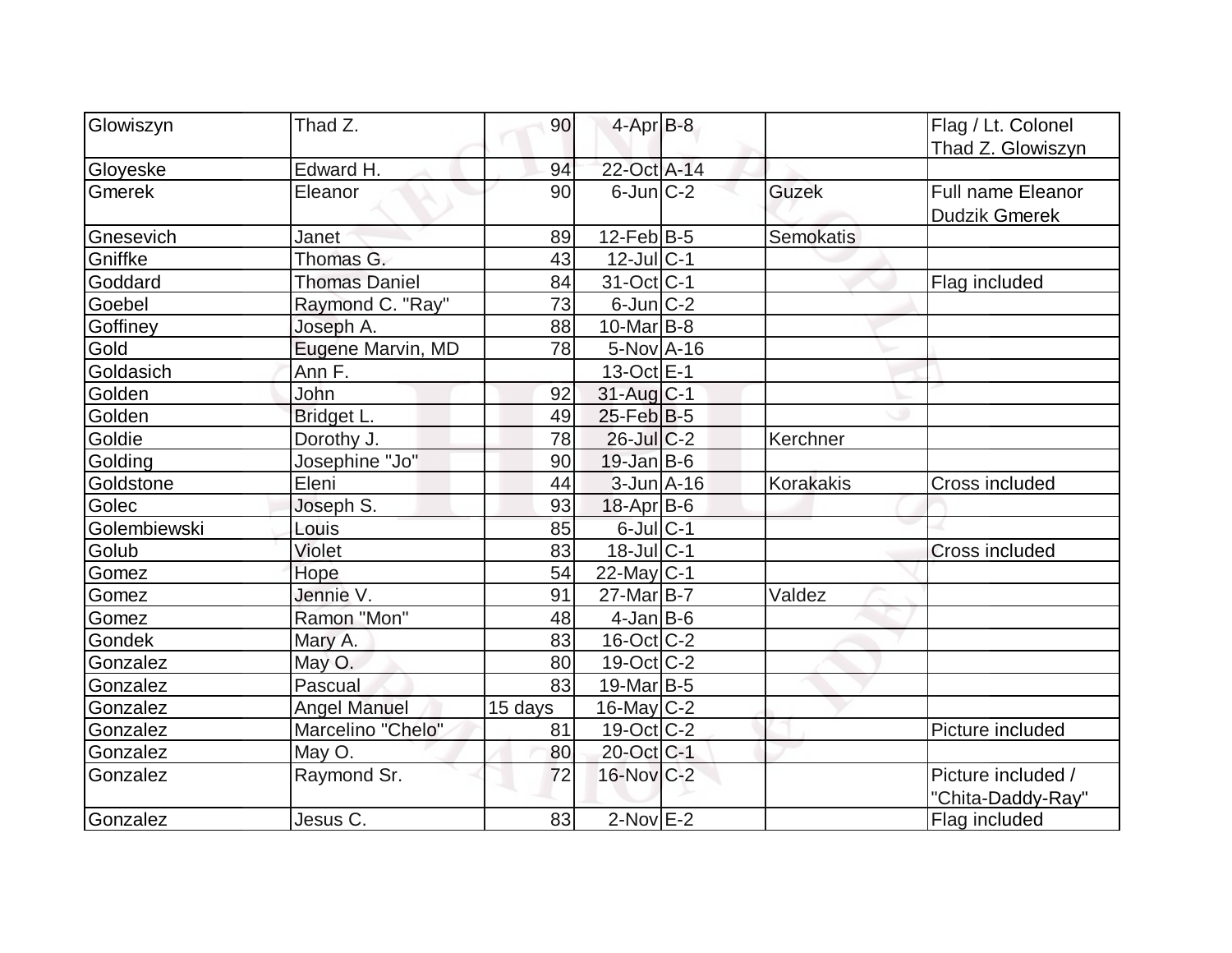| Gonzalez   | <b>Dolores</b>      | 91 | 24-Aug D-2        |                 |                        |
|------------|---------------------|----|-------------------|-----------------|------------------------|
| Gonzalez   | <b>Joel Gill</b>    | 52 | $3-Mar$ B-6       |                 | Flag included          |
| Gonzalez   | Jesus L.            | 60 | 10-Aug C-2        |                 |                        |
| Gonzalez   | Roman "Monchito"    | 86 | 29-Oct A-16       |                 |                        |
| Gonzalez   | Jesus L             | 60 | $11$ -Aug $C-2$   |                 |                        |
| Good       | <b>Nancy Suzann</b> | 67 | $24$ -Jun $E-2$   |                 |                        |
| Good       | Wilmer M.           | 87 | $14$ -Jan $ B-5 $ |                 |                        |
| Good       | Brian C.            | 25 | $2$ -Mar $B$ -6   |                 |                        |
| Goodlander | Gerald T. "Jerry"   | 56 | $13$ -Jun $ C-1$  |                 | Picture included       |
| Goodman    | Walter A.           | 63 | $25$ -May C-1     |                 |                        |
| Goodman    | James S. "Jesse"    | 65 | $16$ -Feb $ B$ -6 |                 |                        |
|            | "Goody"             |    |                   |                 |                        |
| Goodman    | Helen L.            | 93 | $15$ -Dec $C$ -2  |                 | Star of David included |
|            |                     |    |                   |                 |                        |
| Goodman    | Hugh G. Jr.         | 69 | $26$ -Aug $E-1$   |                 | "Chicken Neck Bone"    |
|            |                     |    |                   |                 | "Tony"                 |
| Goodmann   | Rosemary M.         | 95 | $10-Sep$ A-16     |                 |                        |
| Goodpaster | Judith A.           | 66 | $3-Mar$ B-6       |                 |                        |
| Goodrich   | Clyde D.            |    | 16-Mar B-6        |                 |                        |
| Goolik     | Margaret            | 90 | $22$ -Jun $ C-1 $ |                 | Full name Margaret     |
|            |                     |    |                   |                 | (Kulka) Goolik         |
| Gora       | Marie G.            | 87 | $27$ -Jun $ C-2 $ | Gargas          |                        |
| Gordon     | <b>Thomas</b>       | 78 | $18$ -Feb $ B-5 $ |                 |                        |
| Gordon     | Andrew M.           | 90 | $28$ -Feb $ B-8$  |                 | Picture included       |
| Gordon     | Rosa Lee            | 76 | $16$ -Jun $ C-1$  | <b>Williams</b> | Rosa Lee Dilliard      |
|            |                     |    |                   |                 | Gordon / picture       |
|            |                     |    |                   |                 | included               |
| Gordon     | Daniel G.           | 47 | $3$ -Jun $A$ -16  |                 |                        |
| Gorman     | Jeanette            | 77 | $4$ -Mar $B-5$    |                 |                        |
| Gorney     | Joseph Jr.          | 70 | $6$ -Oct $ C-1 $  |                 | Flag included          |
| Gorski     | <b>Heather Jean</b> | 25 | 29-Nov C-1        |                 |                        |
| Gorski     | Heidi               | 44 | $6$ -Jan B-6      | Waywood         |                        |
|            |                     |    |                   |                 |                        |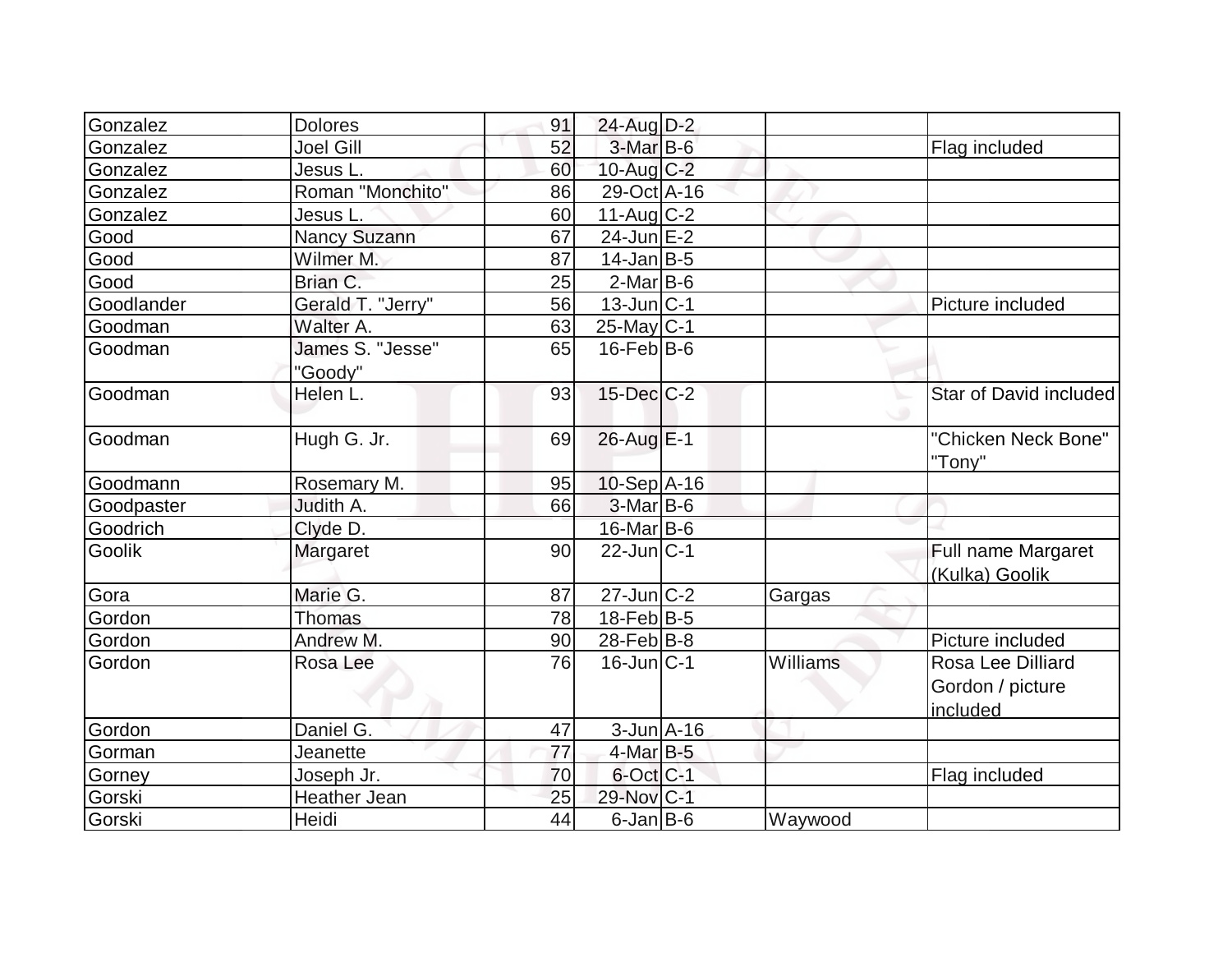| Gorski      | <b>Sallie</b>              | 69 | 20-Dec C-1           |              | <b>Full name Sallie</b>              |
|-------------|----------------------------|----|----------------------|--------------|--------------------------------------|
|             |                            |    |                      |              | Gorski (Makiel)                      |
| Gorski      | Leona                      | 88 | 27-Nov E-1           |              |                                      |
| Gorski      | Melvin J.                  | 67 | $27$ -Feb $ B-7 $    |              |                                      |
| Gospodarek  | Regina "Virgie"            | 94 | $6$ -Jul $C$ -3      | Szczepaniak  | Full name Regina<br>Gospodarek Zytko |
| Gotch       | William W.                 | 61 | 12-Oct C-1           |              |                                      |
| Gott        | Liston D.                  | 93 | $22$ -May C-1        |              |                                      |
| Gottschall  | Margaret B.                | 91 | 18-May $C-2$         |              |                                      |
| Gottschall  | Margaret B.                | 91 | $22$ -Jun $ C-1$     |              |                                      |
| Goudeaux    | Addie                      |    | $7-Sep C-2$          |              | Picture included                     |
| Gouwens     | Christie Rae               | 47 | $21$ -Aug $C-1$      |              |                                      |
| Govert      | Irene E.                   | 86 | $31$ -Jul $E-1$      |              |                                      |
| Gowan       | Ruby I.                    | 87 | $10$ -Mar $ B-8$     |              |                                      |
| Gowan       | <b>Billy</b>               | 89 | $16$ -Oct $ C-1 $    |              | Flag included                        |
| Gower       | <b>Bob</b>                 | 58 | 6-Apr <sub>B-9</sub> |              |                                      |
| Gozdecki    | Sophia K.                  | 80 | $15$ -Dec $C$ -2     |              |                                      |
| Grab        | Ignatius J.                | 92 | $27$ -May $E-1$      |              |                                      |
| Grabinski   | Robert D.                  | 42 | $6$ -Jan $B$ -6      |              |                                      |
| Grabner     | Shirley M.                 | 80 | $18-Apr$ B-6         | Vandaveer    |                                      |
| Grabovac    | Edward A.                  | 78 | $29$ -Jul $E-2$      |              | <b>Cross included</b>                |
| Grace       | Norma <sub>F.</sub>        | 80 | $9$ -Oct C-1         | Rawls        |                                      |
| Gradek      | Helen M.                   | 91 | $2$ -Oct C-2         | <b>Szrom</b> |                                      |
| Grady       | Ruth E.                    | 87 | $10$ -May $C-3$      | Vis          | Full name Ruth E.                    |
|             |                            |    |                      |              | <b>Grady Lamer</b>                   |
| Grady       | Marguerite A.              | 72 | $5-Nov$ A-16         |              |                                      |
| Gragido     | Gail A. Jr. "Jerry"        | 68 | $18 - Jan$ B-6       |              | Flag included                        |
| Graham      | <b>Charles William</b>     | 84 | $6$ -Jul $C-1$       |              |                                      |
| Grahm       | <b>Robby</b>               | 49 | 24-Mar B-8           |              |                                      |
| Grake-Greco | Saveria Frances<br>"Sarah" | 90 | $23$ -Jun $ C-1 $    |              |                                      |
| Gramenz     | Laura D.                   | 92 | $13-Mar$ B-7         |              |                                      |
|             |                            |    |                      |              |                                      |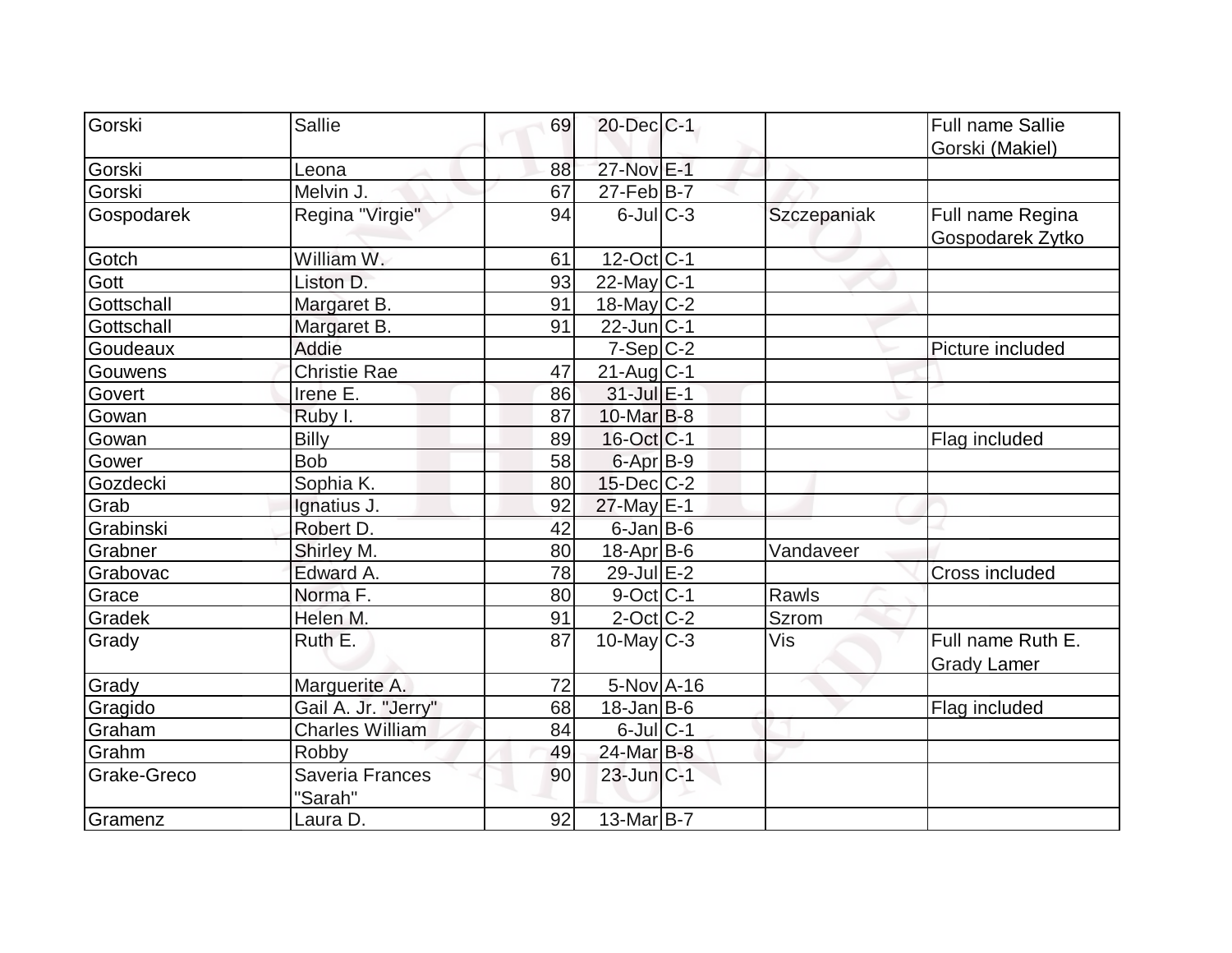| Granatir   | Thomas A.                         | 60 | 27-Jul D-2        |                |                                                                    |
|------------|-----------------------------------|----|-------------------|----------------|--------------------------------------------------------------------|
| Granback   | Maryilyn C.                       | 77 | $6$ -Jul $C$ -2   | Johnson        |                                                                    |
| Grandys    | Francis DeSales,<br><b>Sister</b> | 87 | 17-Dec A-17       |                | Cross included                                                     |
| Granger    | Janet L.                          | 89 | $29$ -Jan B-5     |                | Picture included                                                   |
| Gransinger | <b>Bernadine</b>                  | 88 | $5$ -Jan $B$ -7   | Underwood      | <b>Bernadine Lowell</b><br><b>Gransinger / Picture</b><br>included |
| Grant      | Cheri L.                          | 54 | $14$ -Feb $ B-5 $ |                |                                                                    |
| Grant      | Stephen Dion "Dinky"              | 43 | $5$ -Jan $B$ -7   |                |                                                                    |
| Graper     | Beatrice A. "Dee"                 | 79 | $7$ -May $A$ -16  | Cook           |                                                                    |
| Grapsas    | Penelope                          |    | $14$ -Jul $ C-1$  | <b>Thomas</b>  |                                                                    |
| Graves     | <b>Karen Sue</b>                  | 54 | $8$ -May $C$ -1   | Villarreal     |                                                                    |
| Graves     | Floyd L.                          | 79 | $2$ -Dec $C-1$    |                |                                                                    |
| Gray       | Cora Mae                          | 88 | $25$ -Jul $ C-1$  |                | Cross included                                                     |
| Gray       | Ruth M.                           | 75 | $19$ -Mar $ B-5$  | <b>Hertaus</b> |                                                                    |
| Gray       | <b>Carolyn Novak</b>              | 66 | $21$ -Dec $E-1$   |                |                                                                    |
| Gray       | Phyllis A.                        |    | $22-Sep C-3$      |                |                                                                    |
| Graziano   | <b>Daniel Michael</b>             | 45 | $31$ -Mar $ B-5$  |                |                                                                    |
| Grbic      | Smilja                            | 85 | $21$ -Feb $ B-6$  |                | Cross included                                                     |
| Grcevic    | Edward L.                         | 88 | $24$ -AugD-1      |                |                                                                    |
| Greaves    | Alexander J.                      | 20 | $11-Nov$ E-1      |                |                                                                    |
| Greco      | Anthony "Tony"                    | 86 | $25$ -Feb $ B-5 $ |                | Flag included                                                      |
| Greeleaf   | Antoinette Lee                    | 72 | $20$ -Apr $ B-5 $ | Dinovo         |                                                                    |
| Greely     | Wilma                             |    | $1-Apr$ B-5       | Keeley         | Picture included                                                   |
| Green      | Randall J.                        | 45 | $26$ -May C-2     |                |                                                                    |
| Green      | Veronica T.                       | 69 | $16$ -Oct $ C-1 $ |                |                                                                    |
| Green      | Ruth Lenoma                       | 80 | $2$ -Nov $E-2$    | Fryer          |                                                                    |
| Green      | <b>Richard Rahn</b>               | 74 | 17-May C-2        |                |                                                                    |
| Green      | <b>Richard Rahn</b>               | 74 | $5$ -Feb $B$ -5   |                |                                                                    |
| Green      | George M.                         | 53 | $14-Oct$ C-1      |                | Picture included                                                   |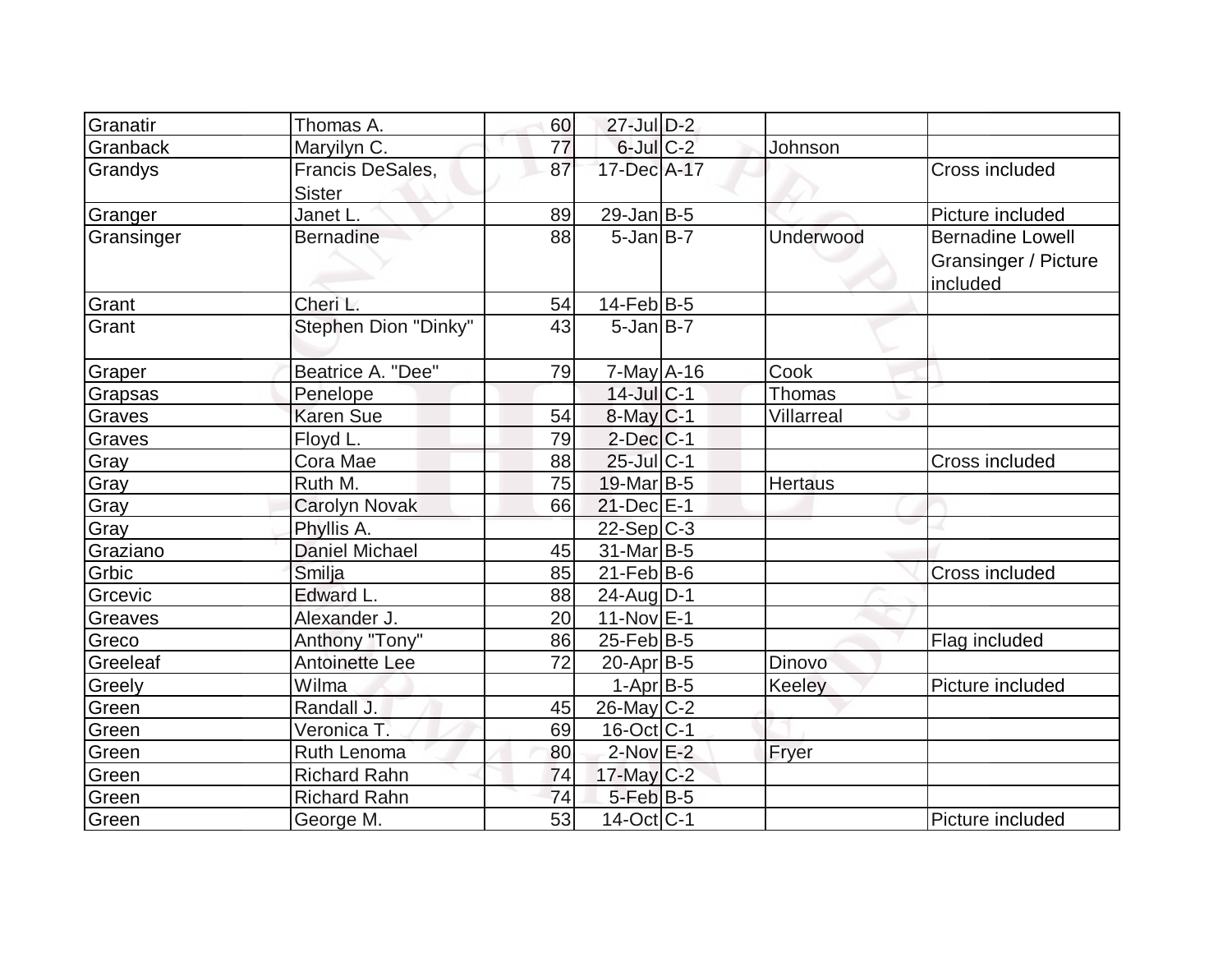| Green       | Helen                     | 88 | $14-Sep C-1$      |               |                        |
|-------------|---------------------------|----|-------------------|---------------|------------------------|
| Greene      | William Alan "Al"         | 53 | 23-Mar B-10       |               |                        |
| Greene      | Stanley R.                | 89 | 22-Nov C-1        |               | Flag included          |
| Greenfield  | Dorothy                   | 83 | $23$ -Apr $ B-4 $ |               | Star of David included |
| Greenleaf   | <b>Antoinette Lee</b>     | 72 | $21-Apr$ B-4      | <b>Dinovo</b> |                        |
| Greenleaf   | Wendell W.                | 83 | $10$ -Oct $ C-1 $ |               | Flag included          |
| Greer       | Mary E.                   |    | $22$ -Dec $E-1$   | Ward          |                        |
| Gregg       | Carolyn                   | 70 | 6-Aug A-17        |               |                        |
| Greggor     | <b>Edward Stephen Sr.</b> | 84 | $10$ -Oct $ C-1 $ |               | Flag included          |
| Gregoline   | Eugene P., Dr.            | 71 | $16$ -Jun $ C-1$  |               |                        |
| Gregorash   | Michael                   | 42 | $27-Sep C-1$      |               |                        |
| Gregorczyk  | Virginia "Regina"         |    | $9$ -May $C-1$    | Cialkowski    |                        |
| Gregoria    | Adam Joseph               | 16 | $19$ -Aug $E-1$   |               |                        |
| Gregorovich | Margaret                  | 95 | $19$ -Feb $ B-5$  |               | Sr. M. Consuela SS.C   |
| Gregory     | Larry J. Sr.              | 58 | $1-Jan$ B-8       |               |                        |
| Gregory     | Hosey Sr., Deacon         | 87 | $6 - Apr$ B-10    |               |                        |
| Grenchik    | Norbert P.                | 76 | $21$ -Jun $ C-1 $ |               | Flag included          |
| Greso       | <b>Rita Carol</b>         | 46 | $12$ -Dec $E-1$   |               |                        |
| Gress       | Herman R.                 | 88 | 18-Nov C-2        |               |                        |
| Gretz       | Dale E.                   | 48 | $19$ -Mar $ B-5$  |               |                        |
| Grieger     | Lester "Ed"               | 86 | $6$ -Nov $ C-1 $  |               |                        |
| Griffin     | Tracy A.                  | 50 | 19-Aug E-1        |               |                        |
| Griffin     | Ruth A.                   | 68 | $21-Sep C-2$      |               |                        |
| Griffin     | Sharon L.                 | 53 | $23$ -Apr $B-4$   | Tabor         |                        |
| Grighlnos   | Michael V. "Mike"         | 86 | $17 - Oct$ $C-2$  |               | Flag included          |
| Grigonis    | Dennis G. "Denny"         | 59 | $24$ -Feb $ B-9$  |               | Flag included          |
| Grimes      | Robert                    | 80 | 20-Nov C-1        |               |                        |
| Grimler     | Robert L.                 | 73 | 25-Mar B-5        |               | Flag included          |
| Grimmer     | Vincent                   | 70 | $20$ -Feb $ B-8$  |               | Flag included          |
| Grimmer     | Victoria A.               | 81 | $18$ -Jul $ C-2 $ |               |                        |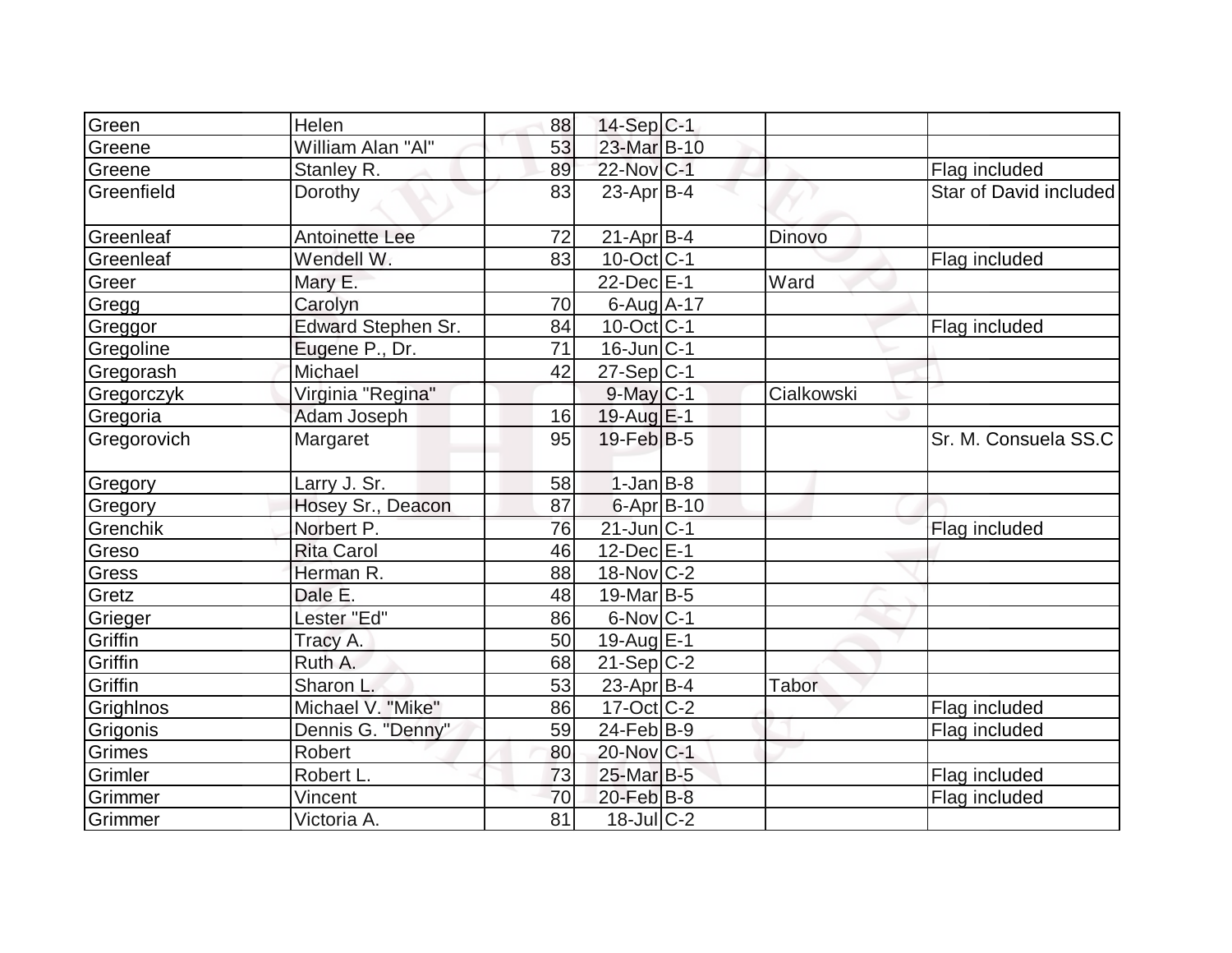| Grisby      | Charles E.       | 81              | $4$ -Jan B-6      |            |                                           |
|-------------|------------------|-----------------|-------------------|------------|-------------------------------------------|
| Grish       | Nicholas Jr.     | 56              | 29-Jul E-2        |            |                                           |
| Grismer     | Arabelle         | 81              | $16$ -Dec $C-2$   | Carter     | Full name Arabelle<br><b>Grismer Hovt</b> |
| Gritton     | <b>Frances</b>   | 88              | 24-Dec A-16       |            |                                           |
| Grochowski  | Victoria "Tina"  | 86              | $10$ -Jan $ B-5 $ | Orlowski   |                                           |
| Groen       | Robert A.        | 72              | $6$ -Nov $ C-2 $  |            |                                           |
| Grolla      | Robert G. "Bob"  | 78              | $2$ -Jan $B$ -6   |            |                                           |
| Grondo      | Thelma C.        | 91              | $1-Apr$ B-5       |            |                                           |
| Gronkiewicz | Edward J.        | 95              | 28-Oct E-1        |            |                                           |
| Grose       | Roy              | 81              | $12$ -Jan B-7     |            | Flag included                             |
| Gross       | Marilyn L.       | 75              | $21$ -Aug $C-1$   |            |                                           |
| Grothaus    | Pauline A.       | 68              | $3-Sep$ A-17      |            |                                           |
| Gruba       | Andrew T.        |                 | $12$ -Jan B-7     |            |                                           |
| Grubar      | Mildred "Millie" | 92              | $4-Nov$ E-1       |            | Cross included                            |
| Grube       | John R.          | 61              | 26-Oct C-2        |            |                                           |
| Gruchmal    | Aloysius J.      | 83              | $25$ -Oct C-1     |            | Flag included                             |
| Grugel      | Lois J.          | 85              | $7-Nov$ E-1       |            |                                           |
| Gruger      | Caroline M.      | 90              | 31-Dec A-16       |            |                                           |
| Grummer     | Charles G.       | 58              | $7$ -Dec $ C-2 $  |            |                                           |
| Grydzuk     | Lyndon W.        | 44              | $10$ -Oct $ C-2 $ |            |                                           |
| Grys        | Frank J.         | 82              | $9$ -May C-2      |            | Flag included                             |
| Grzeczka    | Sylvia V.        | 65              | $21$ -Jul $ C-1$  | Dunbar     |                                           |
| Grzesiak    | Leonard R.       | 78              | $9-Apr$ B-6       |            | Flag and picture<br>included              |
| Guadagno    | Daniel A. Sr.    | 91              | $27 - Dec$ $C-1$  |            |                                           |
| Gualandi    | Joe              | 90              | $16$ -Apr $B$ -5  |            |                                           |
| Guba        | Marie Jose       | 79              | 23-Mar B-10       |            |                                           |
| Gudino      | Jose M.          | 38              | 6-Feb B-6         |            |                                           |
| Guernsey    | Irene "Dot"      | 83              | $14$ -Jan B-5     | Kosanovich | Picture included                          |
| Guernsey    | Mary Theresa     | 84              | 12-Nov A-16       |            |                                           |
| Guerra      | Amparo           | $\overline{74}$ | 24-Oct E-1        | Ortiz      |                                           |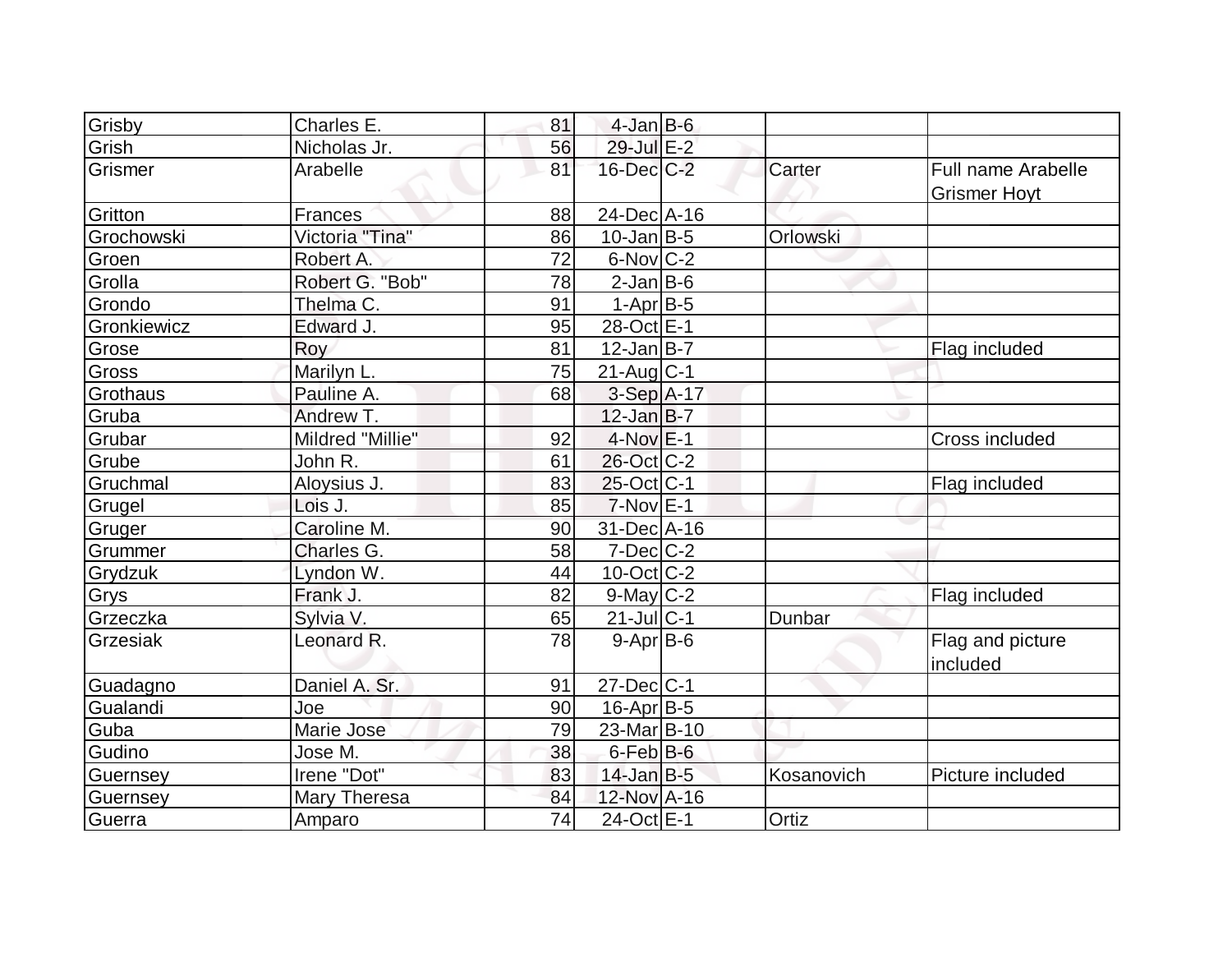| Guerrero   | Javier M. Sr.        | 61 | $27 - Dec$ C-1   |                |                                        |
|------------|----------------------|----|------------------|----------------|----------------------------------------|
| Guerrero   | Leonard              | 68 | 30-Jan B-5       |                |                                        |
| Guetzloff  | Robert C.            | 77 | $3-Nov$ $E-2$    |                | Flag included                          |
| Guffey     | Timothy              | 23 | $9-Sep C-1$      |                | Flag included                          |
| Gugala     | Elizabeth            | 93 | 24-May C-1       | Piaskowy       |                                        |
| Guhl       | Clara                | 94 | $5$ -Mar $B$ -6  |                | <b>Full name Clara</b><br>Lewis (Guhl) |
| Guill      | Tonijean             | 63 | 23-Nov A-21      | Nowak          |                                        |
| Guillen    | Ramon Sr.            | 76 | $4$ -Nov $E-1$   |                |                                        |
| Gulczynski | <b>Stanley</b>       | 83 | $10$ -Jan B-6    |                | Flag and picture<br>included           |
| Gulczynski | <b>Chester (Guhl</b> |    | $4$ -Oct $ C-2 $ |                |                                        |
| Gullickson | Roy D.               |    | $11-Feb$ B-5     |                |                                        |
| Gulotta    | Anthony "Slick"      | 85 | $18$ -May C-2    |                | Flag included                          |
| Gumkowski  | Renee M.             | 49 | $5$ -Aug $E-1$   |                |                                        |
| Gunn       | <b>Charles Dunn</b>  | 73 | 3-Feb B-7        |                | Flag included                          |
| Gunn       | Larry "Turkey"       | 29 | $11-Sep C-1$     |                |                                        |
| Gunter     | Dalton "Don"         | 68 | $25$ -Oct C-1    |                |                                        |
| Gurchik    | John                 | 82 | 23-Sep C-1       |                |                                        |
| Gurevitz   | Harry                | 81 | 23-Mar B-10      |                |                                        |
| Gustafson  | Arthur A.            | 85 | $10-Sep$ A-16    |                | Flag included                          |
| Gutierrez  | Alfonso "Stone"      | 64 | $8-Nov C-1$      |                |                                        |
| Gutowski   | Betty J.             | 81 | $9-Dec$ $C-1$    |                |                                        |
| Gutridge   | Jack E.              | 85 | $1$ -Jun $ C-2 $ |                |                                        |
| Gutt       | Robert L.            | 79 | $1-Feb$ B-9      |                |                                        |
| Guyton     | Mary T.              | 91 | $21$ -Apr $B$ -5 | Raub           | Picture included                       |
| Guzman     | Jesus R.             | 86 | 30-Apr A-16      |                |                                        |
| Gwizdalski | Stephen J.           | 78 | $22$ -Nov $ C-1$ |                | Flag included                          |
| Gyure      | Dolores P. "Dee"     | 85 | $7$ -Oct C-1     | <b>Keister</b> |                                        |
| Haag       | <b>Kay</b>           | 69 | $2$ -May $C-2$   |                |                                        |
| Haaksma    | Reka                 | 93 | $25$ -Jan $B-9$  | Pott           |                                        |
| Haan       | Ruth H.              | 82 | $3-Apr$ B-7      | Berwegan       |                                        |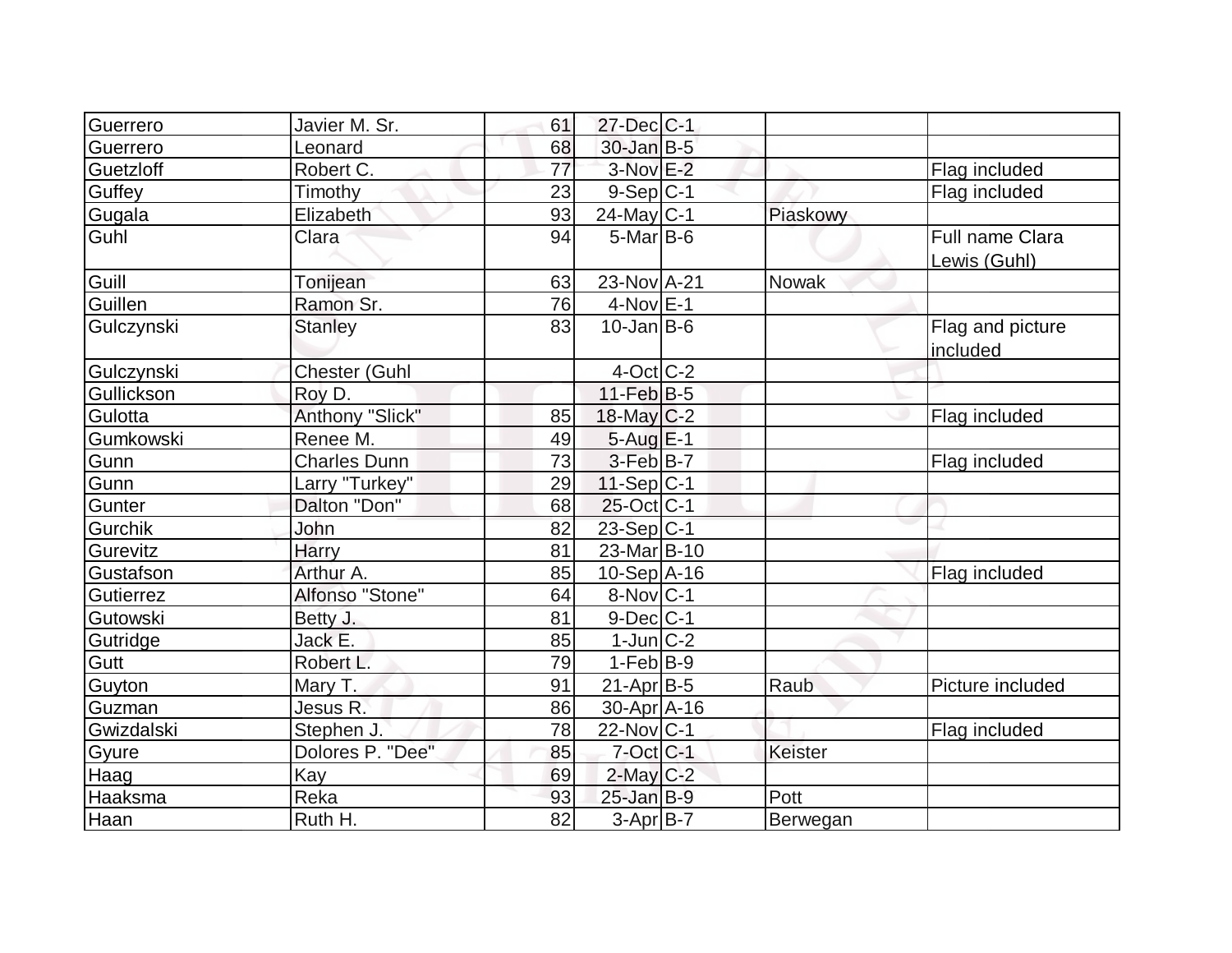| Habel           | Irene                   | 84             | $6$ -Jul $C-2$    | Serbon        | Full name Irene Habel<br>Markovich      |
|-----------------|-------------------------|----------------|-------------------|---------------|-----------------------------------------|
| <b>Hadders</b>  | Joshua Paul             | 2 months       | $9$ -Feb $B$ -6   |               |                                         |
| Haddix          | Charles K. "Whitey"     | 80             | $16$ -Feb $ B-7 $ |               |                                         |
| Haflin          | Renee                   | 78             | $26$ -Dec $C$ -1  | <b>Maitre</b> |                                         |
| Hafner          | <b>Bruce Albert</b>     | 51             | $9$ -Aug $C-2$    |               |                                         |
| Hager           | Anna                    | 87             | 30-Oct E-1        | Vroom         |                                         |
| Hajda           | Lottie B.               | 88             | $8-Nov C-1$       | Gostylo       |                                         |
| Hajduch         | David, Deacon           |                | 19-Apr B-5        |               |                                         |
| Hajducko        | Joseph Sr.              | 89             | $6 - Apr$ B-10    |               | Flag included                           |
| <b>Hajduk</b>   | Helen A.                | 86             | $24$ -Feb $ B-9 $ | <b>Marek</b>  |                                         |
| <b>Hakes</b>    | Johnathan D.            | $\overline{2}$ | $30-Sep C-1$      |               |                                         |
| Halaschack      | Karleen J.              | 66             | $31$ -Jan $B-8$   | Karlsson      |                                         |
| Halbe           | Sharon F.               | 56             | $16$ -Dec $C$ -2  | Johnston      |                                         |
| Hale            | Frank L.                | 80             | $27$ -Mar $B-8$   |               |                                         |
| Hall            | Martha                  | 103            | 20-May E-1        |               |                                         |
| Hall            | Evelyn Irene            | 48             | $21-Apr B-5$      |               |                                         |
| Hall            | Marian B.               | 63             | $11$ -Jan $B$ -7  |               |                                         |
| Hall            | James, Reverend         |                | 28-Jun E-2        |               |                                         |
| Hall            | <b>Jeanette</b>         | 66             | $15$ -Nov $ C-2 $ | Davis         | Full name Jeanette<br><b>Terry-Hall</b> |
| Hall            | Myrna C.                | 68             | $7$ -Jan $B$ -5   |               |                                         |
| Hall            | <b>Claudine Othella</b> | 85             | 22-Dec E-1        |               |                                         |
| Hall            | Larry M.                | 57             | $8$ -May $C$ -1   |               |                                         |
| Hall            | Thomas H. "Shorty"      | 73             | $1-Mar$ B-6       |               |                                         |
| Halladay        | <b>Ruth Mary</b>        | 78             | 9-Feb B-7         |               |                                         |
| Hallberg        | Lee R                   |                | $14$ -Jan $ B-6 $ |               | Flag included                           |
| <b>Hallberg</b> | Martha                  | 65             | $18$ -Dec $ C-1$  | Kleinz        |                                         |
| <b>Hallen</b>   | Violet                  | 82             | 18-May $C-2$      | Nabhan        |                                         |
| Halon           | Robert                  | 60             | $2$ -May $C-3$    |               |                                         |
| Haluska         | Margaret E.             | 84             | $7$ -Jan B-5      |               |                                         |
| Hamilton        | Donald R.               | 75             | $11$ -Jul $ C-1$  |               | Flag included                           |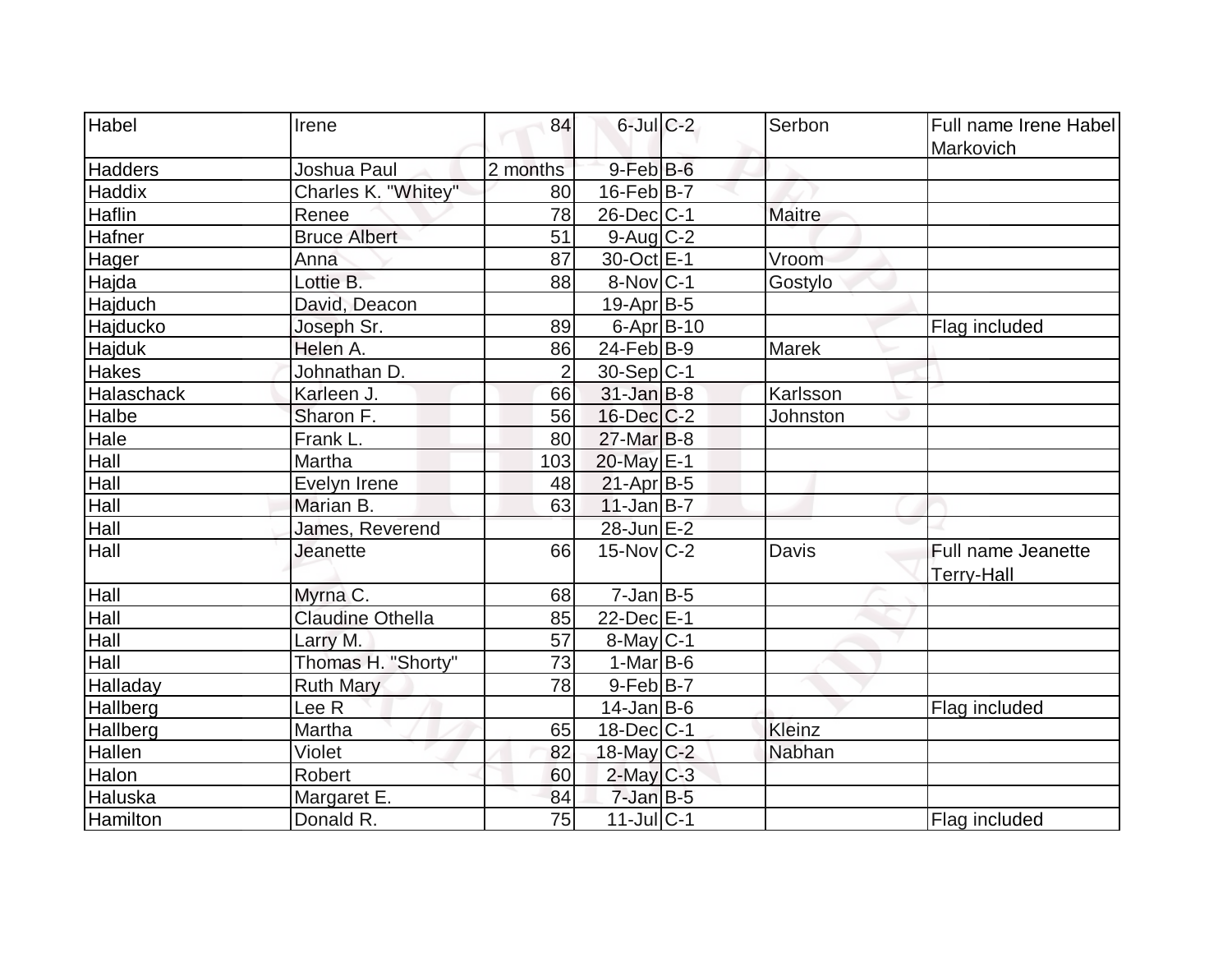| Hamilton        | Anna "Ann"           | 87 | $12$ -Jun $ C-2 $     |       |                        |
|-----------------|----------------------|----|-----------------------|-------|------------------------|
| Hamilton        | Gilbert F.           | 65 | $20$ -Feb $B$ -8      |       |                        |
| <b>Hamilton</b> | John E.              | 57 | 25-Jul C-1            |       | Flag included          |
|                 | "Jack/Hammy"         |    |                       |       |                        |
| <b>Hamilton</b> | Jennifer M. "Jennie" | 26 | $9$ -Aug $C-2$        |       | Picture included       |
| Hamilton        | Darrell D.           | 47 | $25-Sep C-1$          |       |                        |
| Hamilton        | Robert B. Jr.        | 71 | 24-Apr <sub>C-1</sub> |       | Flag included          |
| <b>Hampton</b>  | Waive W.             | 80 | $23$ -Aug C-1         |       |                        |
| Hamscher        | Robert J.            | 78 | 24-Dec A-16           |       |                        |
| Handley         | <b>Mike</b>          | 52 | $2$ -Dec $ C-1 $      |       |                        |
| Haney           | Michael O.           | 52 | $18$ -May C-2         |       |                        |
| Hankel          | Troy Howard "Chip"   | 38 | $5$ -JulC-1           |       |                        |
| Hanks           | John A., Dr.         | 58 | 22-May C-1            |       |                        |
| Hanlon          | Jeanette L.          | 74 | 31-Mar B-5            |       | Picture included       |
| Hanlon          | James R. Jr. "Jim"   | 87 | 28-Feb B-9            |       | Picture included       |
| Hann            | <b>Ruth Ellen</b>    | 75 | $9$ -Dec $ C-1$       |       |                        |
| Hanna           | Thomas J.            | 85 | $12$ -Jan $ B-7 $     |       | Flag and Masonic       |
|                 |                      |    |                       |       | emblem                 |
| Hannon          | Rita M.              | 77 | $26$ -Jan B-5         | Healy |                        |
| Hanover         | Alvin                | 90 | $31$ -Jan $ B-8 $     |       | Star of David included |
|                 |                      |    |                       |       |                        |
| Hansen          | Edwin T. (Ted)       | 81 | $20$ -May $E-2$       |       | Picture included       |
| Hansen          | Ernestine            | 97 | $20$ -Jan B-9         |       |                        |
| Hansen          | Robert F.            | 67 | $6$ -Dec $C$ -2       |       |                        |
| Hanus           | Marie G.             | 90 | $18$ -Dec $C$ -1      |       | Rusin                  |
| Hap             | Helen W.             | 95 | $1-Sep$ $C-2$         |       |                        |
| Haraminac       | Terry L.             | 58 | $19-Oct$ $C-2$        |       |                        |
| Harbecke        | Fredrick F.          | 80 | $6$ -Jul $ C-1$       |       |                        |
| Harbison        | Amy                  | 61 | 19-Apr B-5            |       |                        |
| Hardaway        | Steven Christopher-  |    | 24-Dec A-16           |       |                        |
|                 | Deon                 |    |                       |       |                        |
| <b>Hardesty</b> | Lorraine J.          | 57 | 29-Jun C-2            |       |                        |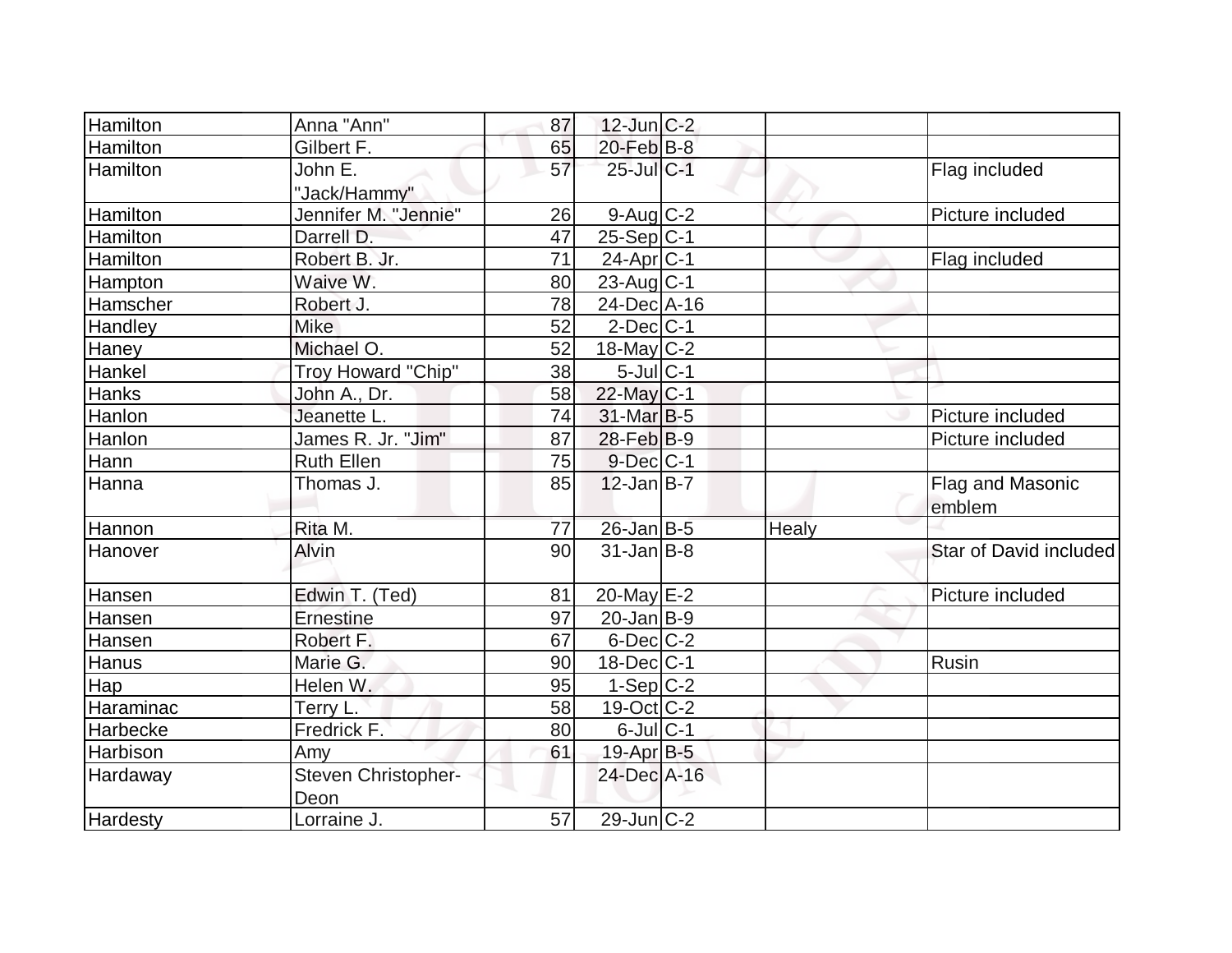| Harding         | Betty J.                  | 70              | $10$ -Nov $ C-2 $ |            | Yahn     |                                 |
|-----------------|---------------------------|-----------------|-------------------|------------|----------|---------------------------------|
| Hardy           | Ronald L.                 | 23              | 10-Oct C-2        |            |          |                                 |
| Harkel          | Dorothy L.                | $\overline{77}$ | $2$ -May $C$ -2   |            |          |                                 |
| Harkema         | John J.                   | 83              | $15$ -Jun $ D-2 $ |            |          | Flag included                   |
| Harmon          | George E. Jr. "Ted"       | 66              | $14$ -Oct $ C-1 $ |            |          |                                 |
| Harms           | David A.                  | 66              | $5 - Jan$ $B-7$   |            |          |                                 |
| Harnett         | Dorothy A. "Anne"         | 79              | $25 - Jan$ B-9    |            | Penicaro | Dorothy A. Harnett L            |
| <b>Harretos</b> | Mabel                     | 88              | $3$ -Jun $ C-2 $  |            |          | Cross and picture<br>included   |
| <b>Harrigan</b> | Albert Floyd "Pete"       | 77              | $20$ -Oct C-2     |            |          | Flag included                   |
| <b>Harris</b>   | Kathryn D.                | 81              | $31$ -May C-2     |            | Felts    |                                 |
| <b>Harris</b>   | Mary Elizabeth<br>"Nanna" | 87              | 17-Dec A-17       |            | Evans    |                                 |
| <b>Harris</b>   | John L.                   | 86              | $16$ -Jan B-6     |            |          |                                 |
| Harris          | William R.                | 72              | 30-Nov C-2        |            |          |                                 |
| <b>Harris</b>   | Verna Mae                 |                 | 10-Nov C-2        |            |          |                                 |
| <b>Harris</b>   | Alberta R.                | 90              | $13$ -Apr $ B-9 $ |            |          | Eastern Star emblem<br>included |
| <b>Harris</b>   | Harold D.                 | 87              |                   | 8-Oct A-17 |          | Flag and picture<br>included    |
| <b>Harris</b>   | Willard E. "Jack"         | 85              | $5$ -Mar $ B-6$   |            |          |                                 |
| <b>Harris</b>   | Bonieta L.                | 66              | $18$ -Mar $ B-6$  |            | Cavinder | Masonic emblem<br>included      |
| <b>Harris</b>   | William R.                | 72              | $1-Dec$ $E-1$     |            |          |                                 |
| Harrison        | Francis A.                | 76              | $9-Nov$ $C-3$     |            |          | Flag included                   |
| Harrison        | M. "Blanchie"             | 90              | $7$ -Jul $F-1$    |            | Barron   | Full name M. Barron<br>Harrison |
| Harrison        | Robert R. E.              | 76              | 18-Jan B-7        |            |          |                                 |
| Harrison        | Clifford G.               | 77              | $20$ -Feb $B$ -7  |            |          | Flag included                   |
| Harroff         | <b>Judith</b>             | 63              | 30-May C-1        |            | Holder   |                                 |
| Hart            | Adelaide                  |                 | $7$ -Jan B-5      |            |          |                                 |
| Hart            | Mary Lynn                 | Infant          | $29$ -Sep C-1     |            |          |                                 |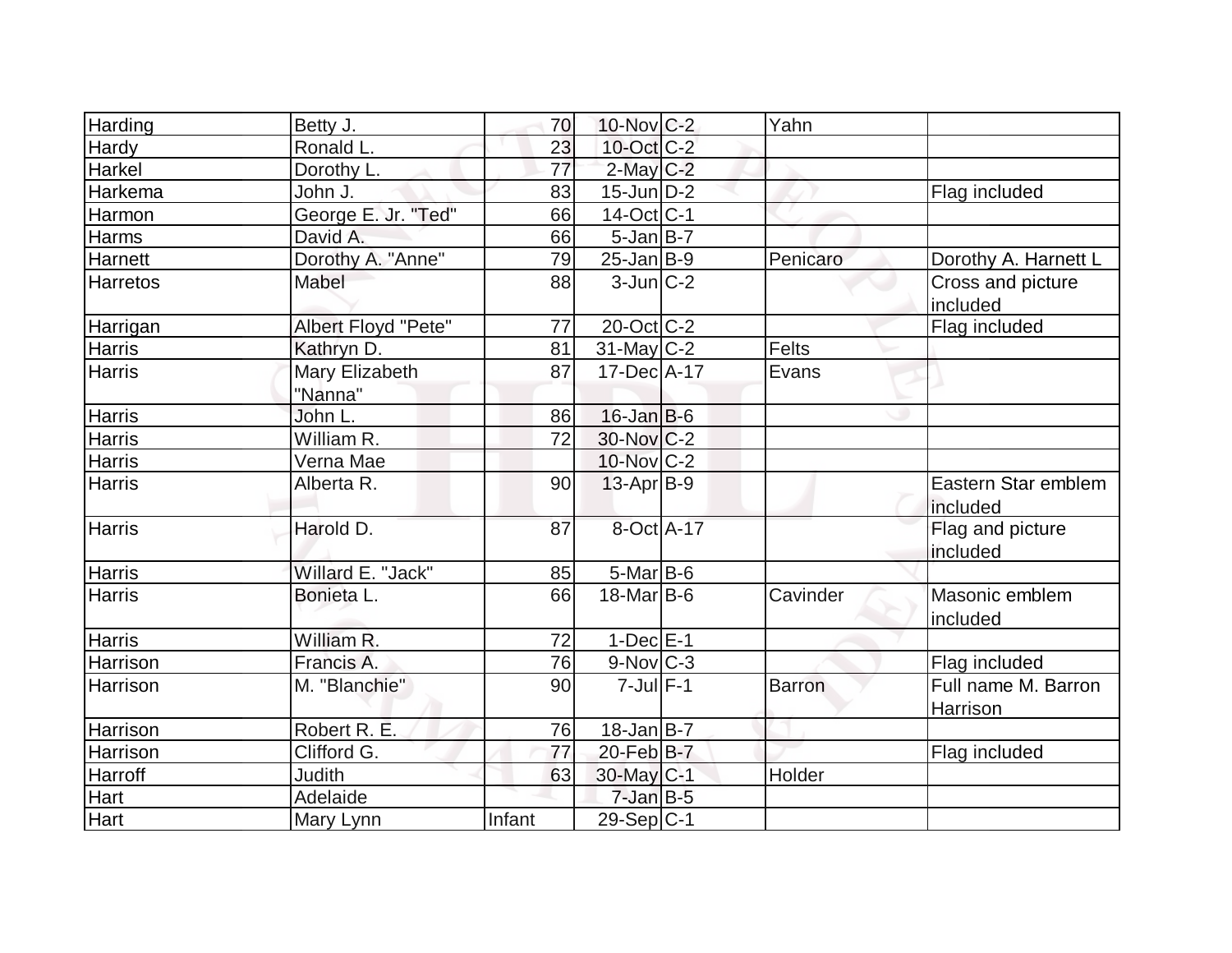| Hart           | Mary                    | 74 | $26$ -Jun $E-1$         |               |                                                  |
|----------------|-------------------------|----|-------------------------|---------------|--------------------------------------------------|
| Hart           | Richard E. "Rick"       | 50 | $2$ -Jun $C-2$          |               |                                                  |
| Hartman        | Charles W. "Charlie"    | 68 | $13$ -Feb $ B-5 $       |               |                                                  |
| Hartman        | Jimmie Joyce            | 71 | $29$ -Mar $ B-8$        |               |                                                  |
| Hartog         | Dorothy J.              | 82 | $2-Apr$ B-5             |               |                                                  |
| Hartrunft      | Sharon K.               | 62 | $29$ -Jun $C-1$         | <b>Miller</b> | Full name Sharon K.<br><b>Hartrunft Gilkeson</b> |
| Hartwig        | Bonnie J.               | 73 | $5$ -Jan $B$ -7         |               |                                                  |
| Harvey         | Nancy                   | 63 | 30-Mar <sub>B</sub> -10 |               | Flag included                                    |
| Hashu          | George E. Sr.           | 93 | $15$ -Mar $B$ -7        |               |                                                  |
| Hassig         | <b>Kathy Ann</b>        | 51 | $12$ -Feb $ B-6 $       |               |                                                  |
| Hatala         | Irene                   | 90 | 17-Dec A-17             |               |                                                  |
| Hathorn        | Jewell A.               | 94 | 30-Mar B-11             |               | Full name Jewell A.<br>Metzner Hathorn           |
| Haun           | Catherine L.            | 81 | $3$ -May $C-2$          | Pfau          |                                                  |
| Haupt          | George P.               | 72 | $21$ -Feb $B$ -7        |               |                                                  |
| Hauser         | Barbara A.              | 70 | $26$ -Oct $ C-2 $       |               |                                                  |
| Haussman       | <b>Thelma Elizabeth</b> | 95 | $9$ -Aug $C$ -2         |               |                                                  |
| Haviland       | Merle "Slim"            | 86 | $25$ -May C-1           |               |                                                  |
| <b>Hawkins</b> | Rebecca Ann             | 69 | $16$ -Feb $ B-7 $       |               |                                                  |
| <b>Hawkins</b> | Lena                    | 58 | $19-Apr$ B-5            | Coffee        | Full name Lena<br><b>Conley-Hawkins</b>          |
| <b>Hawkins</b> | Ronald W.               | 72 | $7-Nov$ E-1             |               | Flag included                                    |
| <b>Hawkins</b> | Shirlely A.             | 78 | $10$ -Feb $ B-8 $       | Fraley        | Picture included                                 |
| Haydl          | Erich                   | 73 | 19-May $C-2$            |               |                                                  |
| Hayduk         | Sue "Dudie"             | 77 | 25-Apr <sub>C-1</sub>   | Mickenko      |                                                  |
| Hayes          | James T. Jr.            | 38 | $15$ -Dec $ C-1$        |               |                                                  |
| <b>Hayes</b>   | Thomas B.               | 69 | 19-Nov A-16             |               |                                                  |
| <b>Hayes</b>   | Earl "Bub"              | 63 | $2$ -Jun $C-2$          |               |                                                  |
| Haynes         | Louise (Lou)            | 36 | $9 - Apr$ $B - 6$       | Davis         |                                                  |
| Hazel          | <b>Thomas Francis</b>   | 84 | $21$ -Jan $B-5$         |               |                                                  |
| Healey         | Grace E. "Gracie"       | 87 | 29-Apr E-1              | Devereaux     |                                                  |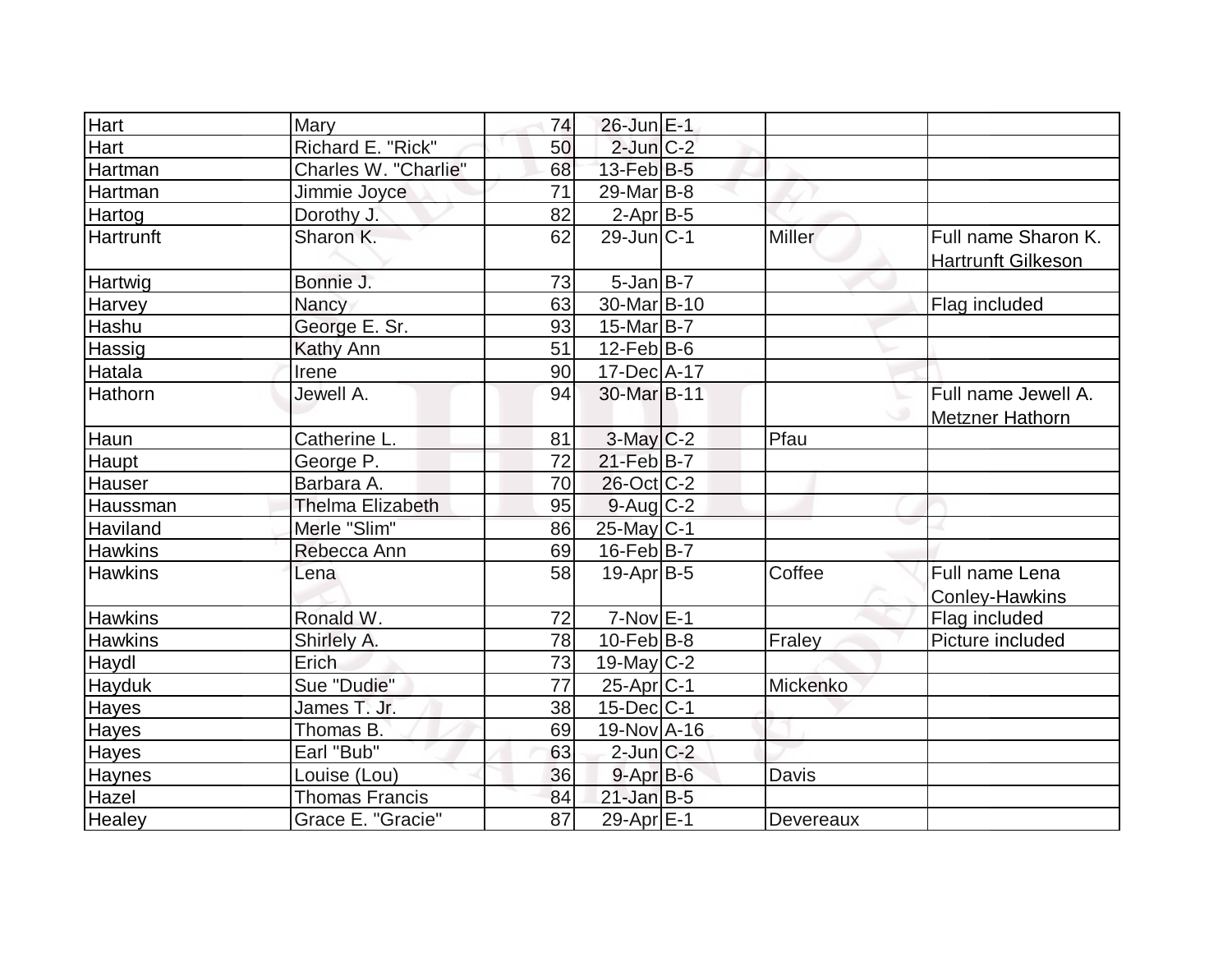| <b>Healy</b>        | Mary G.                    | 94              | $15$ -Aug C-1     | Mravinac   |                  |
|---------------------|----------------------------|-----------------|-------------------|------------|------------------|
| Heath               | <b>Milton Thomas</b>       | 90              | 19-May C-2        |            |                  |
| Heath               | Ruby Jean                  | $\overline{77}$ | 12-Dec E-2        |            |                  |
| Hecimovich          | John A.                    | 83              | $14$ -Jun $ C-2 $ |            | Flag included    |
| Hecimovich          | Kathleen T.                | 66              | $6$ -Dec $C-2$    | Coughlan   |                  |
| Hedge               | Margareta L. (Marge)       | 73              | $27-Nov$ E-1      |            |                  |
| <b>Hedrick</b>      | Terry L.                   | 44              | $1-Jan$ B-8       |            |                  |
| Heidel              | Audrey L.                  | 74              | $10$ -Oct $ C-2 $ |            |                  |
| Hein                | Mary E.                    | 87              | $1-Oct$ $A-19$    | Echterling |                  |
| Heine               | Mary A.                    | 89              | 19-Nov A-16       |            |                  |
| Heitlinger          | Theresa Loretta<br>"Terri" |                 | $7-MarB-7$        |            |                  |
| <b>Helfen</b>       | Herbert A.                 | 88              | $11-Feb B-5$      |            |                  |
| Helfrich (Lindgren) | Sylvia                     | 87              | 16-Feb B-7        |            |                  |
| Helland             | Donald                     | 69              | $9-Sep$ $C-2$     |            |                  |
| Heller              | Wendell E.                 | 83              | $17$ -Jun $E-1$   |            |                  |
| <b>Heller</b>       | Evelyn                     | 87              | $7$ -Dec $C-2$    |            |                  |
| Heller              | Mary L.                    | 48              | 10-Jul C-2        |            | Cross included   |
| <b>Helmick</b>      | Ronald W.                  | 64              | $8-Nov$ C-1       |            |                  |
| Helper              | Mary G.                    | 89              | $29-Sep C-1$      |            |                  |
| Helwig              | James T.                   | 78              | $23$ -Feb $B$ -8  |            |                  |
| Hempen              | Patricia L.                | 64              | $16$ -Jan B-6     |            |                  |
| Henderson           | Leola                      | 91              | $30-Sep C-2$      |            |                  |
| Henderson           | Evelyn "Sue"               | 92              | $19$ -Jan $B$ -7  | Albertson  |                  |
| Henderson           | Albert J.                  | 80              | $16$ -Jul $A-16$  |            | Flag included    |
| Henderson           | $\overline{RC}$            | 67              | $16$ -Nov $ C-2 $ |            |                  |
| Henderson/Walker    | Mary M.                    | 63              | $7$ -Jul $F-2$    | McDonald   |                  |
| Hendrick            | Paul Eugene                |                 | $10$ -Feb $B-9$   |            | Picture included |
| Hendrickson         | Wilma "Toddy"              | 88              | $21-Sep C-1$      |            | Picture included |
| Hendrix             | Zena                       | 74              | $31$ -Jan B-8     |            | Flag included    |
| <b>Hendrix</b>      | Charles W.                 | 61              | $5$ -Jan B-8      |            | Picture included |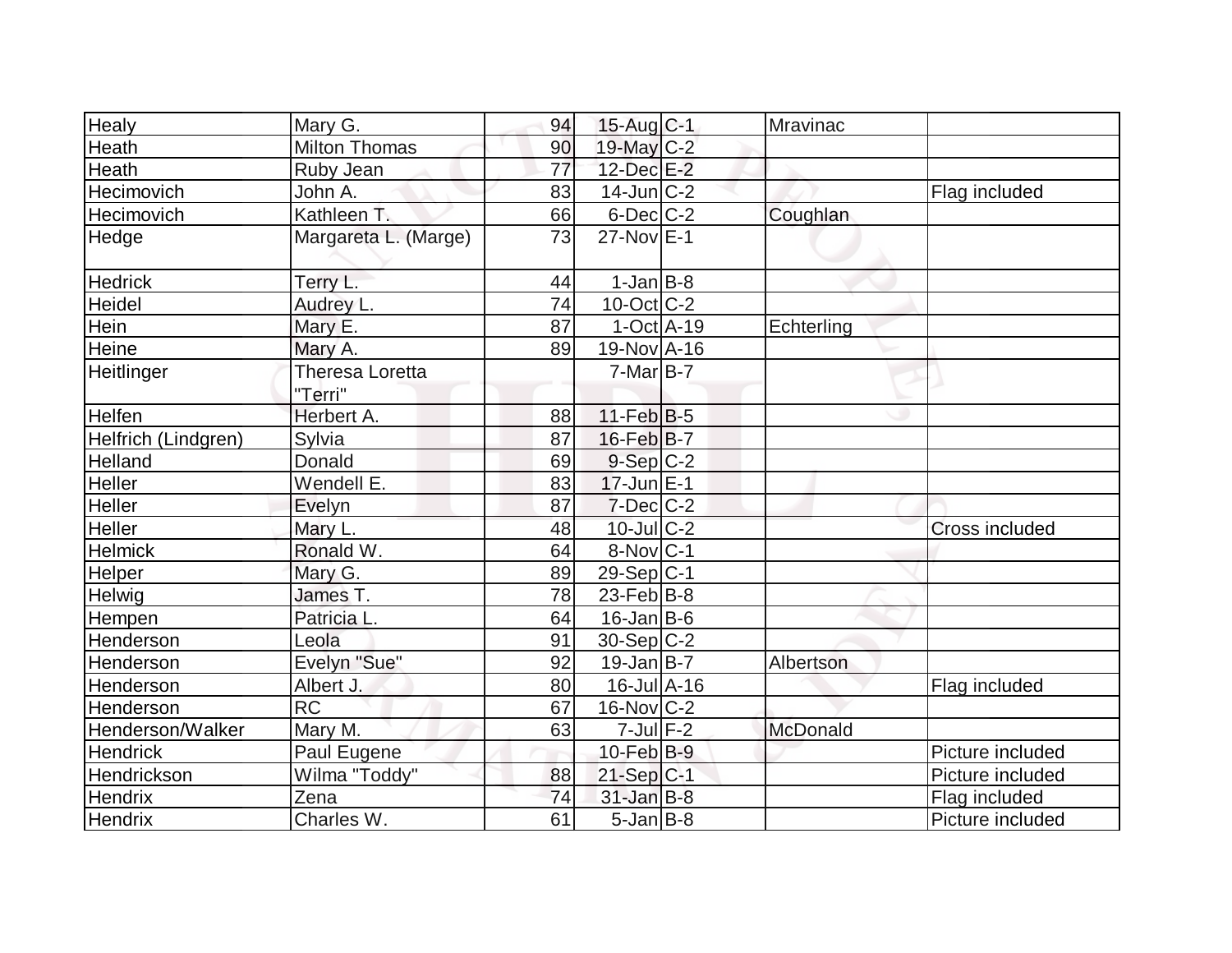| Hendry      | Lillian V.              | 85 | 16-Mar B-6              | <b>Ditkus</b> |                            |
|-------------|-------------------------|----|-------------------------|---------------|----------------------------|
| Henle       | Virginia                | 77 | $6$ -May $E-1$          | Ames          |                            |
| Henning     | Marian                  | 91 | 15-Nov C-2              |               |                            |
| Henry       | Donna C.                | 59 | $6$ -Jul $C-2$          |               |                            |
| Hensley     | Venia B.                | 88 | $15$ -Mar $B$ -7        |               |                            |
| Henson      | Belia C. "Bea"          | 95 | 25-Jun A-17             |               | Cross included             |
| Hentschel   | Rose                    | 98 | $6$ -Dec $C-2$          | Kisela        | <b>Full name Rose</b>      |
|             |                         |    |                         |               | <b>Pinkerton Hentschel</b> |
| Hepple      | Ann                     | 89 | $7-Feb B-6$             |               |                            |
| Hepworth    | Robert B.               |    | 84 Decmebe E-2          |               |                            |
|             |                         |    | r 12                    |               |                            |
| Herakovich  | Mary M.                 | 97 | 23-Oct C-1              |               |                            |
| Herkowitz   | <b>Bonnie May</b>       | 81 | $28$ -Jun $E-2$         |               | Picture included           |
| Hermann     | Thelma S.               | 86 | $8-Aug$ <sub>C</sub> -2 |               |                            |
| Hernandez   | Ruben                   | 49 | $13$ -Feb $ B-6$        |               |                            |
| Hernandez   | Dionisia                | 73 | $3-OctE-3$              |               | Full name Dionisia         |
|             |                         |    |                         |               | Santiago Hernandez         |
| Hernandez   | Miguel A. Sr.           | 45 | $19$ -Dec $E-1$         |               |                            |
| Hernandez   | Angela Z.               | 88 | $25$ -Mar $B$ -6        | Zaragoza      |                            |
| Hernandez   | <b>Trinidad "Trini"</b> | 80 | $8$ -Mar $ B-7 $        |               | Flag included              |
| Herod       | Lawrence J.             | 85 | $9$ -May $C-2$          |               | Picture included           |
| Herr        | Theodore F. Sr. "Ted"   | 72 | $21$ -Mar $B$ -7        |               |                            |
|             |                         |    |                         |               |                            |
| Herrera     | Trinidad A. "Trini"     | 38 | $19-Sep C-1$            |               |                            |
| Herring     | William T. "Bill"       | 65 | $16$ -Feb $ B-7 $       |               |                            |
| Herring     | Jane                    | 79 | $30 - Jan$ B-5          |               |                            |
| Herrington  | Garvin W.               | 88 | $2$ -Dec $ C-1$         |               |                            |
| Hershman    | Sharon "Mom"            | 57 | $16-Sep$ E-1            |               |                            |
| Herzog      | Judith L.               | 67 | 10-May C-1              |               |                            |
| Hess        | <b>Lawrence Albert</b>  | 91 | 21-Nov E-1              |               | Flag included              |
| <b>Hess</b> | Virginia "Jennie"       | 89 | $13$ -Jul $D-1$         | David         | Eastern star included      |
|             |                         |    |                         |               |                            |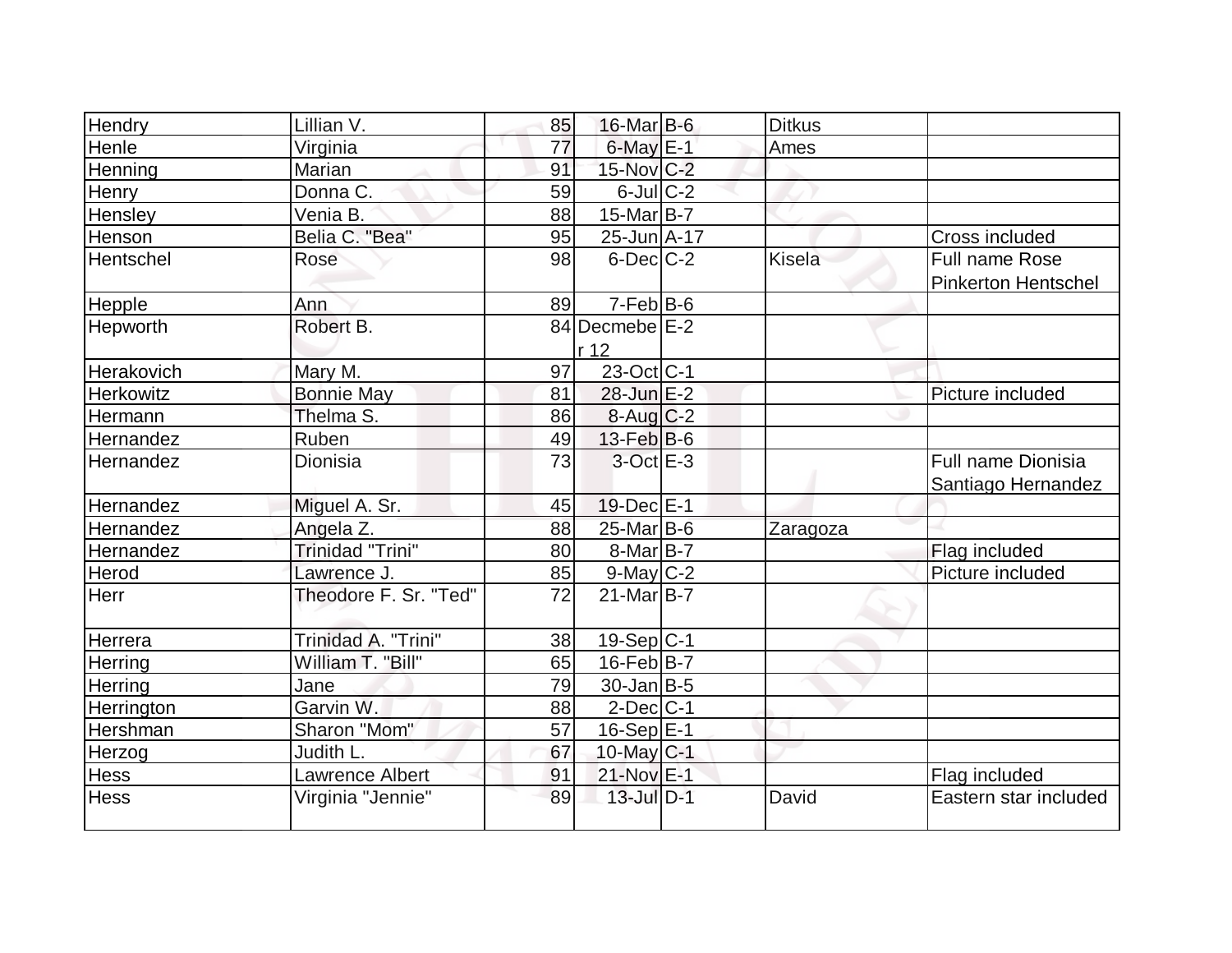| <b>Hess</b>         | Geraldine L          | 84 | $19$ -Jan B-7     |            |                       |
|---------------------|----------------------|----|-------------------|------------|-----------------------|
| <b>Hester</b>       | Lillie E.            | 81 | 24-Mar B-8        |            |                       |
| Heston              | Leona (Susie)        | 75 | $9$ -Jun $C-1$    |            |                       |
| Hetterscheidt       | William A.           | 86 | $5-Sep C-1$       |            |                       |
| Hettman             | <b>Lilyan Esther</b> | 80 | $27$ -Feb $ B-7 $ |            |                       |
| Hewlett             | Pamela S.            | 59 | $16$ -Oct $ C-1 $ |            |                       |
| <b>Heys</b>         | <b>Esther</b>        | 86 | $4$ -Jul $ C-1$   |            |                       |
| <b>Hiatt</b>        | John Cedric "J.C."   | 91 | $21$ -May A-17    |            |                       |
| Hibma               | James V.             | 77 | $22$ -Jan B-5     |            | Flag included         |
| Hibma               | Marguerite E.        |    | $25$ -Feb $ B-5 $ | <b>Bos</b> |                       |
| Hickman             | Rose L.              | 75 | 19-Nov A-16       |            |                       |
| <b>Hicks</b>        | Lavern A. "Blue"     | 73 | $24$ -Jan B-6     |            |                       |
| <b>Higgins</b>      | J. Francis           | 94 | $21$ -Mar $B-8$   |            |                       |
| <b>Highlands</b>    | Homer H. "Hy"        | 75 | 24-Nov E-2        |            | Flag included         |
| <b>Hilavaty</b>     | Carol N.             | 81 | 10-Sep A-17       |            | Prince                |
| <b>Hilbrich</b>     | Roy M.               | 82 | $6$ -Jan B-7      |            |                       |
| <b>Hilbrich</b>     | Betty M.             | 75 | $2$ -May C-2      |            |                       |
| <b>Hilbrick</b>     | Irene                | 84 | $22$ -Jan B-5     |            |                       |
| <b>Hildebrandt</b>  | Paul E.              | 57 | 20-Dec C-1        |            | Flag included         |
| Hildreth            | Donna J.             |    | $15-Sep C-1$      |            |                       |
| <b>Hilgert</b>      | Patrick B.           | 55 | $14$ -Oct C-2     |            | Flag included         |
| <b>Hill</b>         | Virginia L.          | 81 | $17$ -Aug D-2     |            | Full name Virginia L. |
|                     |                      |    |                   |            | Hudson (Hill)         |
| Hill                | Frank O.             | 84 | $24$ -Jun $E-2$   |            | Flag included         |
| Hill                | Marie                | 85 | $20$ -Aug $A$ -16 |            |                       |
|                     | Bill                 | 97 | $1$ -Jul $ C-1 $  |            |                       |
| $\frac{Hill}{Hill}$ | Judith Ann           | 67 | $2$ -Nov $E-2$    |            |                       |
| Hill                | Alice                | 87 | $30$ -Jan B-5     |            | Mrs. Alice Hill       |
|                     | Frank W.             |    | 5-Feb B-5         |            | Flag / Fran W. Hill   |
| $\frac{Hill}{Hill}$ | Barbara A.           | 78 | $10$ -Jul $C-2$   |            |                       |
| Hill                | Lillian S.           | 77 | $28$ -Jan B-5     |            | "Toupe" "Tuppie"      |
| Hillegonds          | Everdean             | 79 | $26$ -Oct $ C-2 $ | Murray     |                       |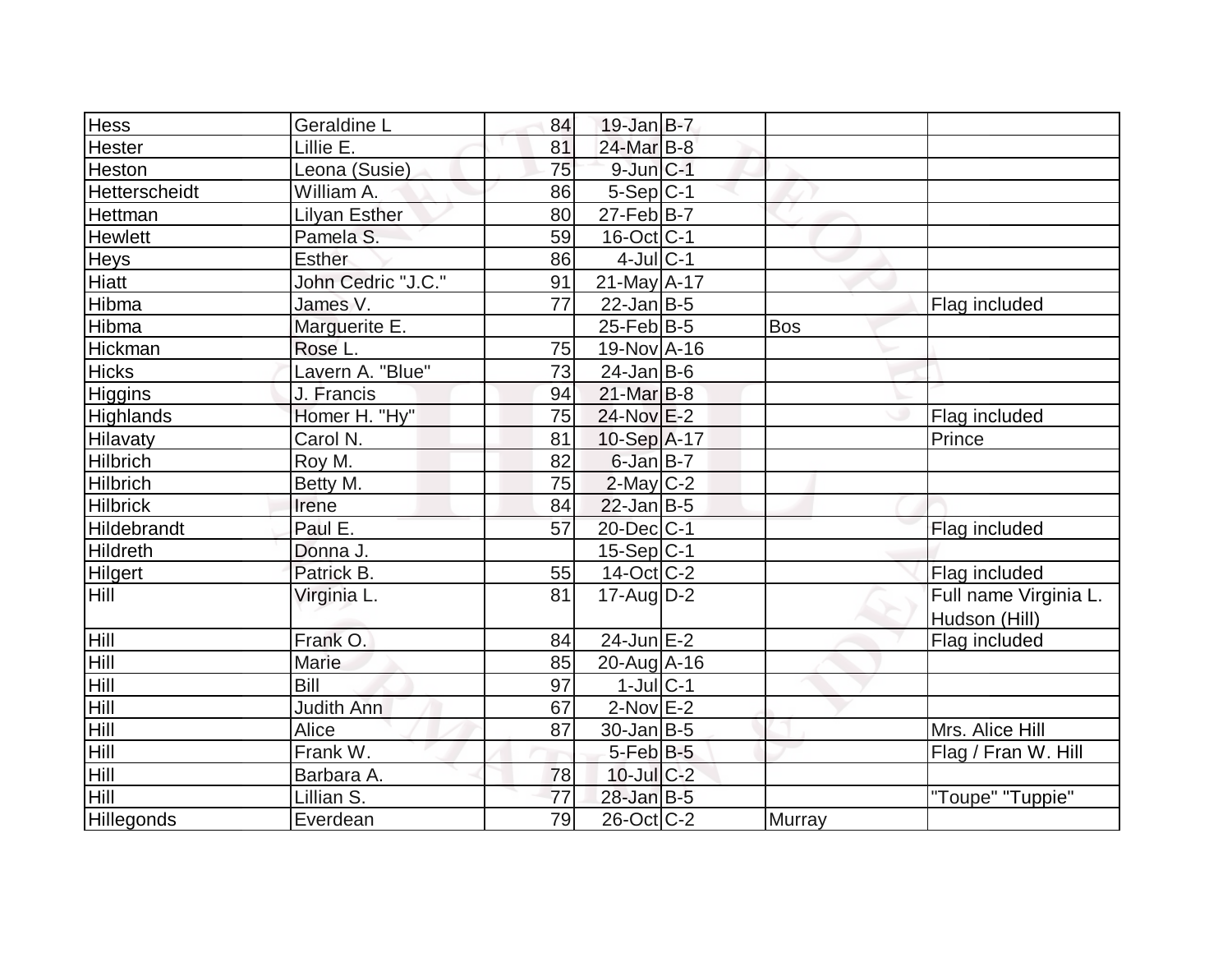| Hilliard         | <b>Andrew Maciver</b>   | 42 | $3$ -Jun $C-2$    |           |                            |
|------------------|-------------------------|----|-------------------|-----------|----------------------------|
| Hillila          | Bernhard, Rev., Dr.     | 87 | 29-Nov C-2        |           |                            |
|                  | "Bernie"                |    |                   |           |                            |
| Himmel           | Norma Jean              | 66 | $16$ -Dec $C$ -2  |           |                            |
| Hinkle           | <b>Bradford Gregory</b> | 47 | $28$ -May A-16    |           |                            |
| Hinko            | Margaret Ida            |    | $1-May C-1$       |           |                            |
| Hippie           | Evan A.                 | 62 | $21$ -Mar $ B-8 $ |           |                            |
| Hirtz            | Louise                  | 97 | $7 - Apr$ B-8     | Schomaker |                            |
| <b>Hisick</b>    | Geraldine               | 61 | $17$ -Aug $D-1$   | Armstrong | <b>Full name Geraldine</b> |
|                  |                         |    |                   |           | <b>Shupe Hisick</b>        |
| Hixon-Hollibaugh | Kay                     | 60 | 26-Aug E-1        |           |                            |
| Hlavaty          | John D.                 |    | $13$ -Jan $ B-6 $ |           | Flag and picture           |
|                  |                         |    |                   |           | included                   |
| Hlavaty          | Carol N.                | 81 | $9-Sep C-2$       |           |                            |
| Hluska           | <b>Janet Helene</b>     | 64 | $19$ -Jul $E-1$   |           |                            |
| Hoagland         | Betty D.                | 63 | 22-Apr B-4        | Crum      |                            |
| Hoagland         | Alan W.                 | 61 | $15$ -Oct A-17    |           |                            |
| Hobbic           | Charles A.              | 96 | $13-Nov C-1$      |           |                            |
| <b>Hockett</b>   | Doris T.                | 71 | $16$ -Aug $C-2$   |           |                            |
| Hodal            | Goldie M.               | 78 | $31$ -Aug C-1     | Szanyi    |                            |
| Hodges           | William H.              | 62 | $12$ -Oct $ C-2 $ |           |                            |
| Hodur            | Mary                    |    | 26-Nov A-16       | Galety    |                            |
| Hodur            | Leo J.                  | 82 | $5$ -Jun $ C-2 $  |           | Flag included              |
| <b>Hodus</b>     | Jane V.                 | 82 | $18-Sep C-1$      |           |                            |
| Hoeckelberg      | Charles E.              | 61 | $9$ -Feb $ B-7 $  |           |                            |
| Hoefferle        | Robert C.               | 62 | $19$ -Apr $ B-4 $ |           |                            |
| Hoeksma          | Christopher L.          | 27 | $7-Sep C-1$       |           |                            |
| Hoernig          | <b>James Frank</b>      |    | $3$ -May $C-2$    |           |                            |
| Hoess            | Mary Agnes              | 64 | 24-May C-2        |           |                            |
| <b>Hoess</b>     | Thomas J.               | 75 | $4$ -Jan B-6      |           | Flag included              |
| Hoff             | <b>Helen Elizabeth</b>  | 92 | 24-Nov E-1        |           |                            |
| Hofferth         | Michael O.              | 55 | $11-Nov$ E-1      |           |                            |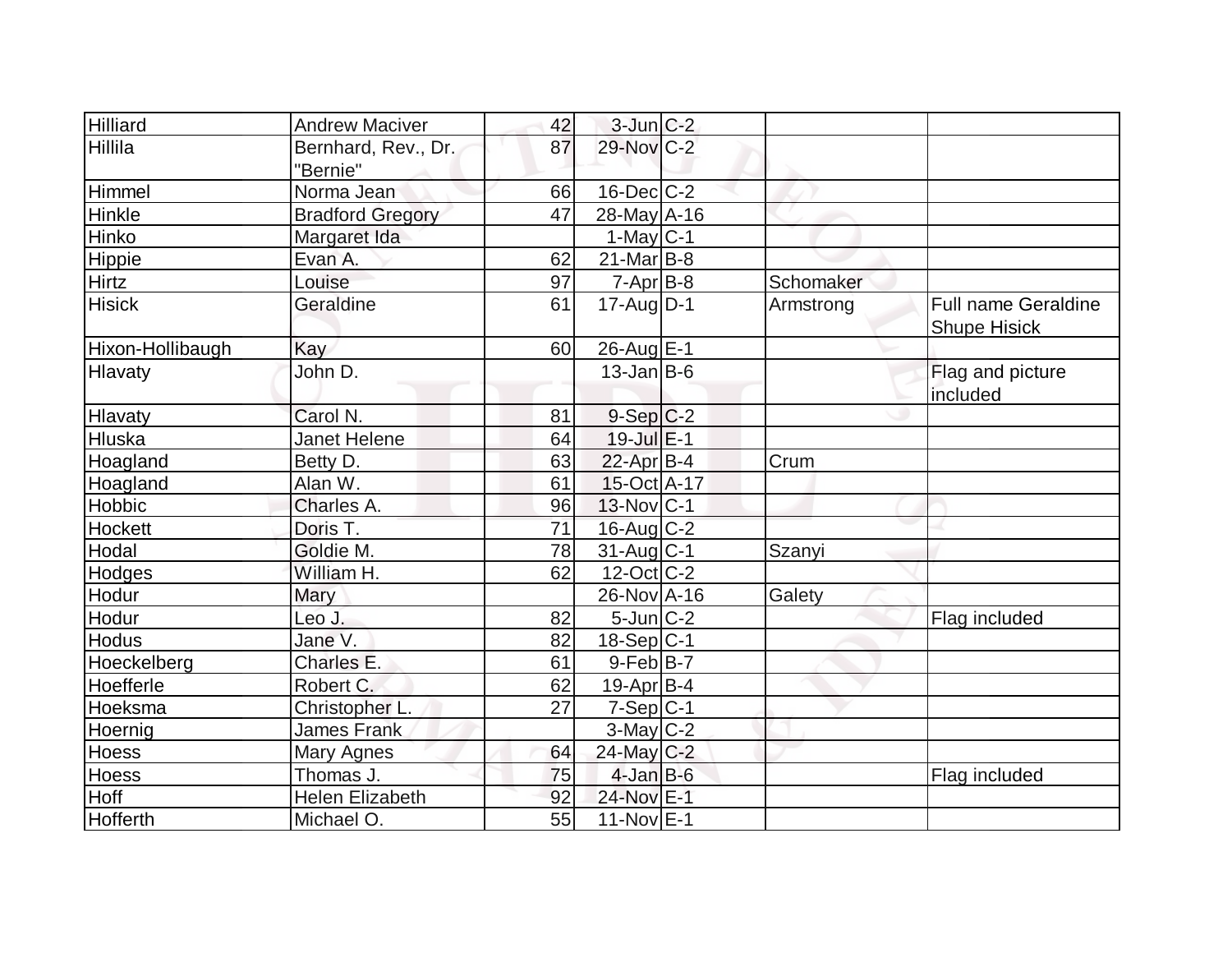| Hoffman    | Coletta M.             | 87              | $17$ -Jul $ C-1$             | <b>Stark</b>    |                      |
|------------|------------------------|-----------------|------------------------------|-----------------|----------------------|
| Hoffman    | Mary Jeanette          |                 | 29-Jul E-2                   | Bohling         | Cross included       |
| Hoffman    | Barbara A.             | 63              | 21-May A-17                  |                 |                      |
| Hoffman    | Jeremiah               | 17              | $6$ -Oct $ C-1 $             |                 |                      |
| Hoffman    | <b>Kenneth Charles</b> | 83              | 8-May C-2                    |                 | Flag included        |
| Hoffman    | Alvina R.              | 90              | $8$ -May $C-2$               | Doescher        |                      |
| Hogan      | <b>Gregory Scott</b>   | 45              | $6$ -Oct $ C-1$              |                 |                      |
| Hogan      | Caroline L.            | $\overline{71}$ | $29$ -Aug $C-1$              |                 |                      |
| Hogan      | Dorothy                | 61              | $27$ -Apr $ C-1$             |                 |                      |
| Hogya      | Estelle K.             | 89              | $3-May$ $C-2$                | <b>Bartkus</b>  |                      |
| Hohenegger | Luzia                  | 100             | $21$ -Aug C-1                | <b>Batliner</b> |                      |
| Hohlek     | Gladys                 | 79              | $11$ -May C-2                | Kaleta          |                      |
| Hoidahl    | Dorothy Jane           | 83              | 25-Oct C-2                   | Crssman         |                      |
| Holdren    | Ethel M.               | 82              | $27$ -Jan B-9                |                 |                      |
| Holicky    | Mary V.                | 88              | $13$ -Jun $ C-1$             | Gregor          |                      |
| Holifield  | Maureen S.             | 50              | $1-Nov$ E-2                  | Szpejnowski     |                      |
| Holland    | Anthony "Tony"         | 42              | $30$ -Jun $ C-1$             |                 |                      |
| Hollibaugh | Kay                    | 60              | $26$ -Aug E-1                |                 | Full name Kay Hixon- |
|            |                        |                 |                              |                 | Hollibough           |
| Holman     | Landon                 | 83              | 10-Aug C-2                   |                 |                      |
| Holmes     | Ernest "Ed"            | 58              | $27$ -Feb $ B-7$             |                 | Cross included       |
| Holmgren   | <b>Betty Lou</b>       |                 | $18$ -Jun $\overline{A}$ -16 | Covalt          |                      |
| Holmquist  | David J.               | 54              | 11-May $C-2$                 |                 | Flag included        |
| Holtzman   | Norma M.               | 74              | $16$ -May $ C-2 $            |                 |                      |
| Holtzman   | Margaret A. "Peggy'    | 76              | $17$ -Feb $ B-9 $            |                 |                      |
| Holzer     | Mary Jane              | 95              | 30-Oct E-1                   |                 |                      |
| Hommer     | Magdalene              | 94              | $27$ -Mar $B-7$              |                 |                      |
| Homolla    | Peggy J.               | 72              | 31-Dec A-17                  |                 |                      |
| Hoobyar    | Cassandra M.           | 61              | $24$ -Jan B-6                |                 |                      |
| Hood       | Penny                  | 65              | 27-Dec C-2                   |                 |                      |
| Hooper     | Joseph R.              | 57              | 14-Aug C-1                   |                 |                      |
| Hope       | Albert J.              | 78              | $21-Nov$ E-1                 |                 |                      |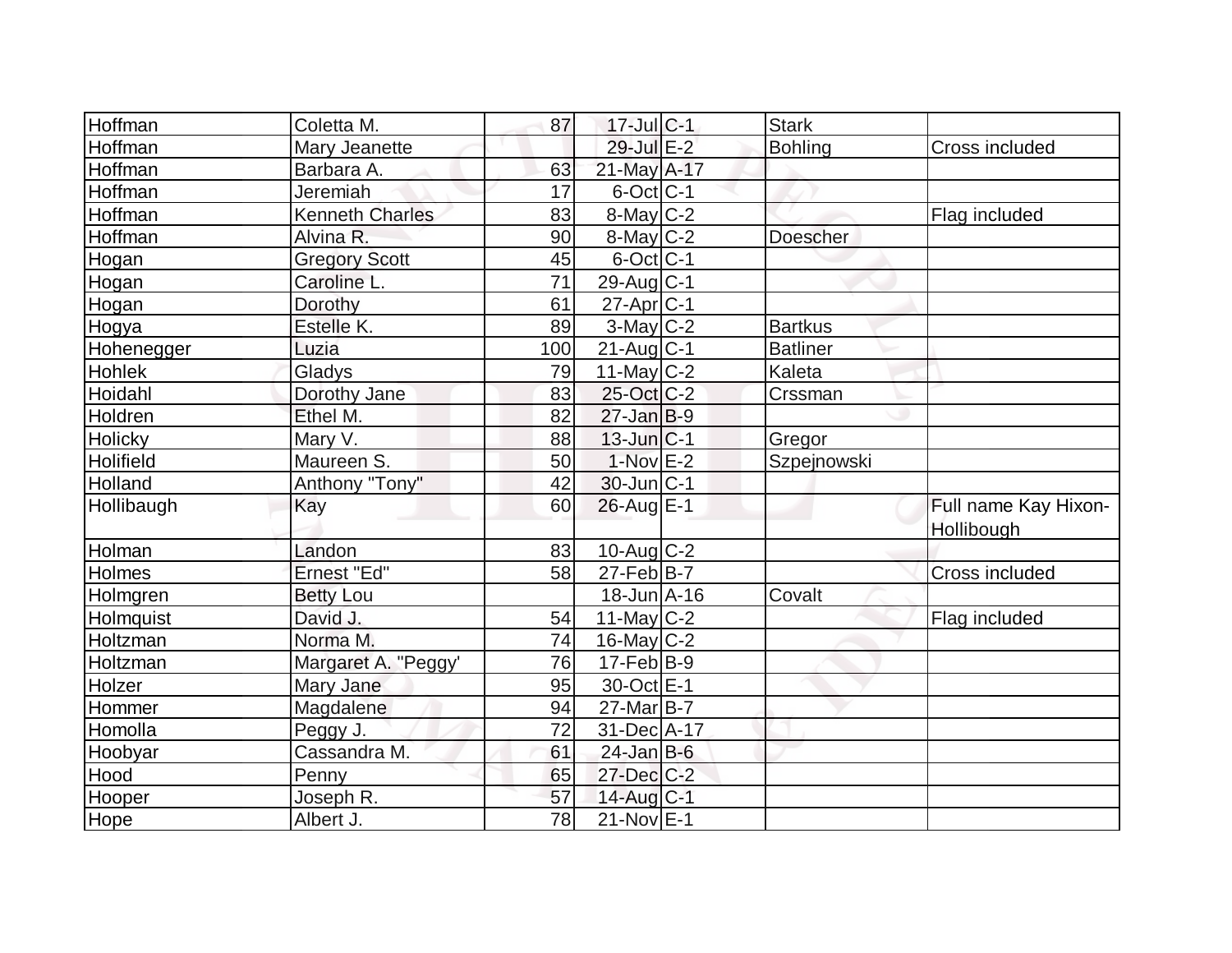| Hopp         | Ethel M.               | 97 | $18$ -May C-2         |                 |                |                                            |
|--------------|------------------------|----|-----------------------|-----------------|----------------|--------------------------------------------|
| Hopp         | Harold A.              | 88 | 14-May D-2            |                 |                | Flag included                              |
| Hoppe        | <b>Nellie</b>          | 94 | $8$ -Dec $E-1$        |                 |                | <b>Cross included</b>                      |
| Hopper       | Donna S.               | 61 | $14$ -Mar $ B-8 $     |                 |                |                                            |
| Hopper       | Deborah D.             | 55 | $29$ -Jul $E-2$       |                 | Lynch          |                                            |
| Hora         | Mary L.                | 62 | 23-Mar B-10           |                 |                |                                            |
| Horan        | John                   | 78 | $14$ -Aug $C-1$       |                 |                |                                            |
| Horan        | Raymond L.             | 78 | $10$ -Nov $ C-2 $     |                 |                |                                            |
| Horn         | Dorothy I.             | 82 | 23-Mar B-10           |                 |                |                                            |
| Horn         | John F.                | 68 | 20-Jul D-1            |                 |                |                                            |
| Horn         | Carolyn                |    | $13$ -Jul $D-2$       |                 |                | Picture included                           |
| Horn         | Margaret L.            | 90 | $14-Sep C-2$          |                 | Lille          | Full name Margaret L.<br><b>Baldwin</b>    |
| Horton       | Julianna               | 86 | $19$ -Mar $ B-5$      |                 |                |                                            |
| Horvat       | Rose L.                | 88 | $15$ -Aug $C-1$       |                 |                |                                            |
| Horvat       | Josephine B.           | 86 | 28-Apr <sub>C-1</sub> |                 |                |                                            |
| Horvath      | Victoria L.            |    |                       | $2$ -Jul $A-14$ | Murzyn         |                                            |
| Horwell      | Mary Lee               | 83 | $31$ -Jul $E-1$       |                 |                | Full name Mary Lee<br><b>Horwell Davis</b> |
| Horwitz      | Kathleen J.            | 63 | $4$ -Oct C-2          |                 | <b>Stevens</b> |                                            |
| Hoshaw       | Rose L.                | 93 | $8$ -Aug $C-2$        |                 |                |                                            |
| Hossa        | Irene T.               | 89 | $15$ -May $C-2$       |                 | Kil            |                                            |
| Houldson     | James A.               | 59 | $13$ -Dec $ C-2 $     |                 |                | Flag included                              |
| Houran       | Elizabeth              | 82 | $20$ -Nov $ C-1 $     |                 |                |                                            |
| <b>Hovey</b> | Carrie L.              | 95 | $10$ -Jul $C-1$       |                 |                |                                            |
| Howard       | Irene H.               | 80 | $23$ -Feb $ B-8 $     |                 | <b>Deiotte</b> |                                            |
| Howard       | <b>Hubert</b>          | 84 | $18$ -Apr $B$ -6      |                 |                |                                            |
| Howard       | <b>Alexis Michelle</b> | 5  | $12$ -Jun $ C-2 $     |                 |                |                                            |
| Howard       | Robert E.              | 92 | 25-Aug C-2            |                 |                |                                            |
| Howe         | Gladys M.              | 86 | $7$ -Jun $C-2$        |                 |                |                                            |
| Howell       | J. Stanley, Rev.       | 87 | 19-Dec E-2            |                 |                |                                            |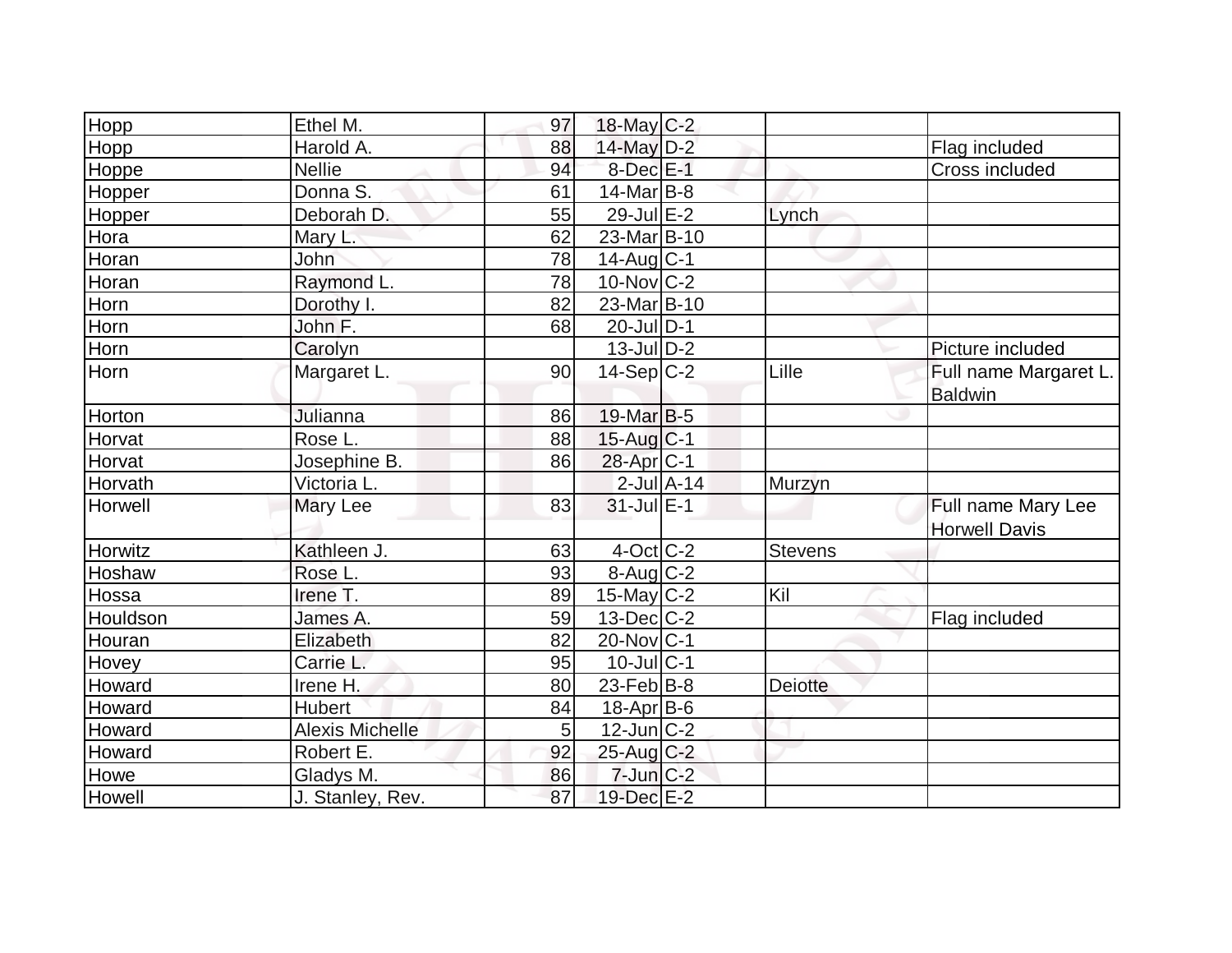| Hoyt           | Arabelle           | 81 | $16$ -Dec $C$ -2  | Carter           | Full name Arabelle    |
|----------------|--------------------|----|-------------------|------------------|-----------------------|
|                |                    |    |                   |                  | <b>Grismer Hoyt</b>   |
| Hrej           | Jeanette C.        | 83 | $14$ -May $D-2$   |                  |                       |
| Huball         | Edward             | 80 | $19$ -Apr $B$ -5  |                  | Flag included         |
| Hubbard        | Julia Lynn         | 16 | 29-Nov C-2        |                  | Picture included      |
| Huber          | Inez E.            | 96 | 23-Apr $ B-4 $    |                  |                       |
| <b>Huber</b>   | Gayle W.           | 80 | $23-Sep C-1$      |                  |                       |
| <b>Huber</b>   | Eva A.             | 86 | $22$ -May C-2     |                  | Cross included        |
| <b>Huber</b>   | Lorraine           | 93 | $5-Apr$ B-9       | Mounce           |                       |
| Huber          | Glenn K.           | 90 | 23-Jul A-16       |                  |                       |
| Hucke          | Gertrude G.        | 93 | $29$ -Jan B-5     |                  |                       |
| Hucko          | Margaret Virginia  | 89 | 26-Jun E-1        | Bauner           |                       |
| Hudson         | Glenda M.          | 63 | 20-May E-2        |                  |                       |
| Hudson         | Virginia L.        | 81 | $17$ -Aug $D-2$   |                  | Full name Virginia L. |
|                |                    |    |                   |                  | Hudson (Hill)         |
| Hudson         | Derek Lanier       | 50 | $10$ -Jul $C-2$   |                  |                       |
| Hudson         | James A. "Jay"     | 27 | $7-Sep C-2$       |                  |                       |
| <b>Huetten</b> | William D.         | 87 | $10$ -Aug C-2     |                  | Flag included         |
| <b>Hughes</b>  | Charles L.         | 78 | $5$ -Jun $C-2$    |                  | Flag included         |
| <b>Hughes</b>  | Homer "Red"        | 87 | $21$ -May A-17    |                  | Flag included         |
| <b>Hughes</b>  | Loretta            | 93 | $25$ -May C-2     |                  |                       |
| <b>Hugus</b>   | Robert A.          | 86 | $13$ -Jan B-6     |                  | Flag included         |
| Huhra          | Adeline A.         | 79 | 22-Feb $ B-9 $    | <b>Tralewski</b> |                       |
| Huizenga       | Matilda            | 93 | 19-Aug E-1        |                  |                       |
| Huizenga       | Annette            | 88 | $9$ -Jun $ C-1 $  | Monsma           |                       |
| Huizenga       | Robert C. "BobWho" | 67 | $10$ -Jan $B$ -7  |                  | Flag included         |
| Humpfer        | Thelma "Tiny"      | 82 | $14$ -Mar $ B-7 $ | Granger          | Flag and picture      |
|                |                    |    |                   |                  | included              |
| Hundt          | Judie              | 53 | 8-Feb B-9         |                  |                       |
| Hundt          | Helen              | 94 | $5$ -Jun $C-2$    | Lucas            |                       |
| <b>Hunker</b>  | Dean F.            | 47 | 29-Mar B-9        |                  |                       |
| Hunt           | Michael D.         | 54 | $8$ -Jun $ C-1$   |                  | Picture included      |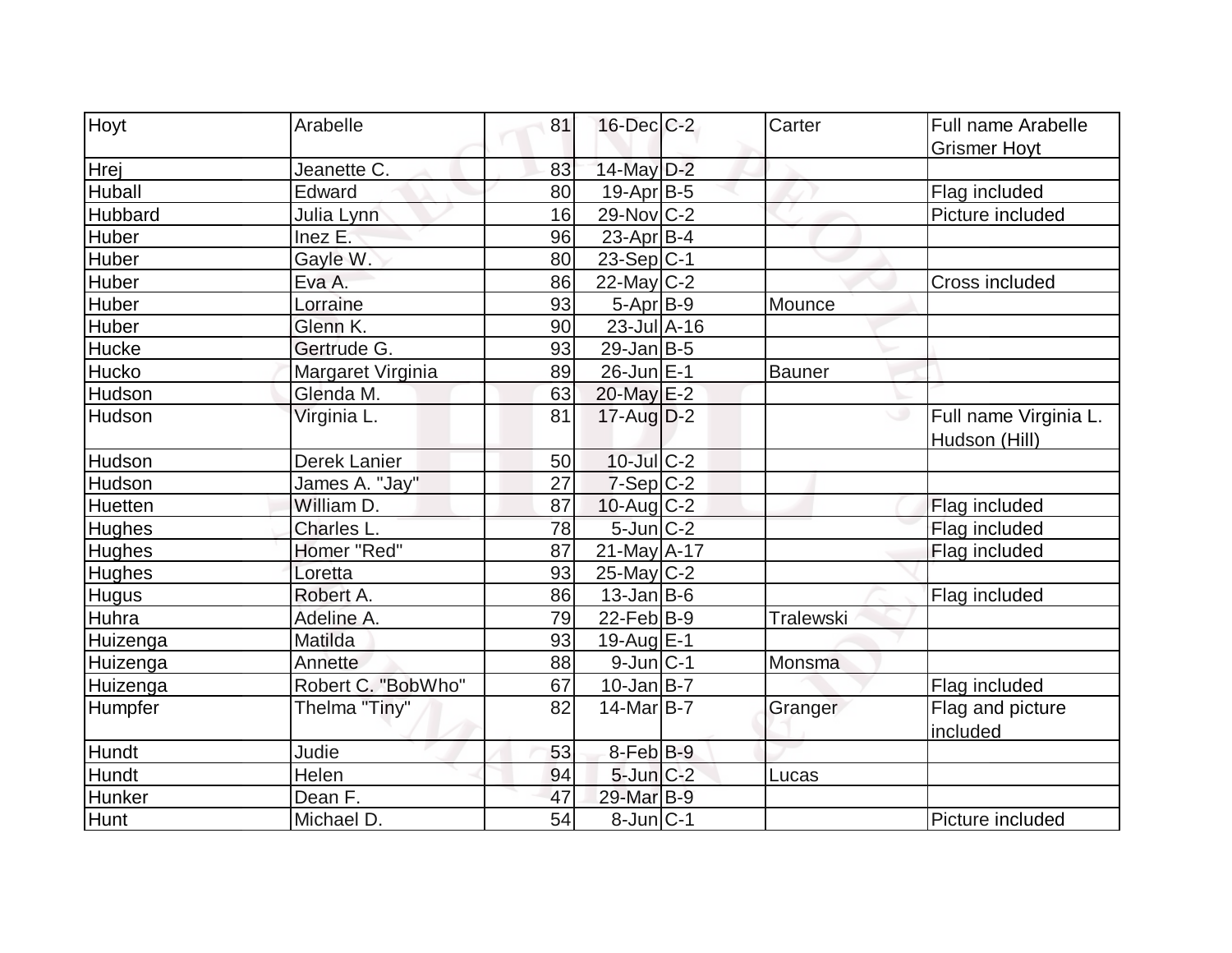| Hunter           | Edith                   | 76 | $5$ -Mar $B$ -6   |                |                            |
|------------------|-------------------------|----|-------------------|----------------|----------------------------|
| Huntley          | Helen M.                | 68 | 8-Jun C-2         |                |                            |
| Huntley          | <b>Charles</b>          | 79 | 23-Jul A-16       |                |                            |
| Hunz             | Roger Jr.               | 33 | $18$ -Mar $ B-6 $ |                | Picture included           |
| Huppert          | Jeanie B.               | 79 | $26$ -Oct $ C-2 $ | <b>Bennett</b> |                            |
| Hurd             | Norma                   | 82 | $17$ -Oct $ C-1 $ |                |                            |
| <b>Hurt</b>      | David J. Jr.            | 46 | $15$ -Feb $ B-8$  |                |                            |
| Huseman          | Aline R.                | 79 | $10$ -Oct $ C-2 $ | Doty           |                            |
| <b>Hutchings</b> | Ezekiel "Zeke"          | 25 | $14$ -Jan B-6     |                | Picture included           |
| Hutchinson       | Marilyn Kay             | 67 | $8$ -Jun $C-2$    |                |                            |
| <b>Hutnick</b>   | Samuel                  | 88 | $19$ -Aug $E-1$   |                |                            |
| <b>Hutsell</b>   | A. Maxine               | 89 | 22-Oct A-14       | Little         |                            |
| <b>Hutsko</b>    | <b>Barbara</b>          | 92 | 17-Sep A-16       |                |                            |
| <b>Hutson</b>    | Ozzie "Jiggs" /         | 64 | 29-Oct A-16       |                | ت                          |
|                  | "Mugmo"                 |    |                   |                |                            |
| <b>Hutter</b>    | Robert E. Sr.           | 54 | $2$ -Mar $B$ -6   |                | Flag and picture           |
|                  |                         |    |                   |                | included                   |
| <b>Hutton</b>    | Viola "Granny"          | 88 | $23$ -May $E-2$   |                |                            |
| <b>Hutton</b>    | <b>Mildred "Mittie"</b> | 76 | 20-Apr B-5        |                |                            |
| <b>Hyatte</b>    | Charles G.              | 80 | 23-May $E-1$      |                |                            |
| <b>Hydo</b>      | Charlotte F.            | 87 | $1$ -Jan $B$ -7   |                | <b>Full name Charlotte</b> |
|                  |                         |    |                   |                | F. Gapen Hydo              |
| Idec             | Helen A.                | 92 | 20-Apr B-5        |                |                            |
| Idzior           | Joseph Jr. (Joe)        | 81 | $9$ -Aug $C$ -2   |                |                            |
| Iliff            | Eugene B. "Gene"        | 92 | $8$ -Jul $E-1$    |                |                            |
| <b>Iliff</b>     | Theresa L.              | 62 | $7 - Apr$ B-7     |                |                            |
| Iliovici         | Romul "Romi"            | 87 | $5$ -May $C$ -1   |                | Cross included             |
| Illes            | Forrest A.              | 43 | $27$ -Jul $D-2$   |                |                            |
| Ingram           | <b>Bonnie Marie</b>     | 95 | 22-Aug C-2        |                | Picture included           |
| Irk              | Maria                   | 86 | 17-Dec A-17       |                |                            |
| Irwin            | Charlotte               | 69 | $19$ -Jan B-8     | Jones          | <b>Full name Charlotte</b> |
|                  |                         |    |                   |                | <b>Irwin Squires</b>       |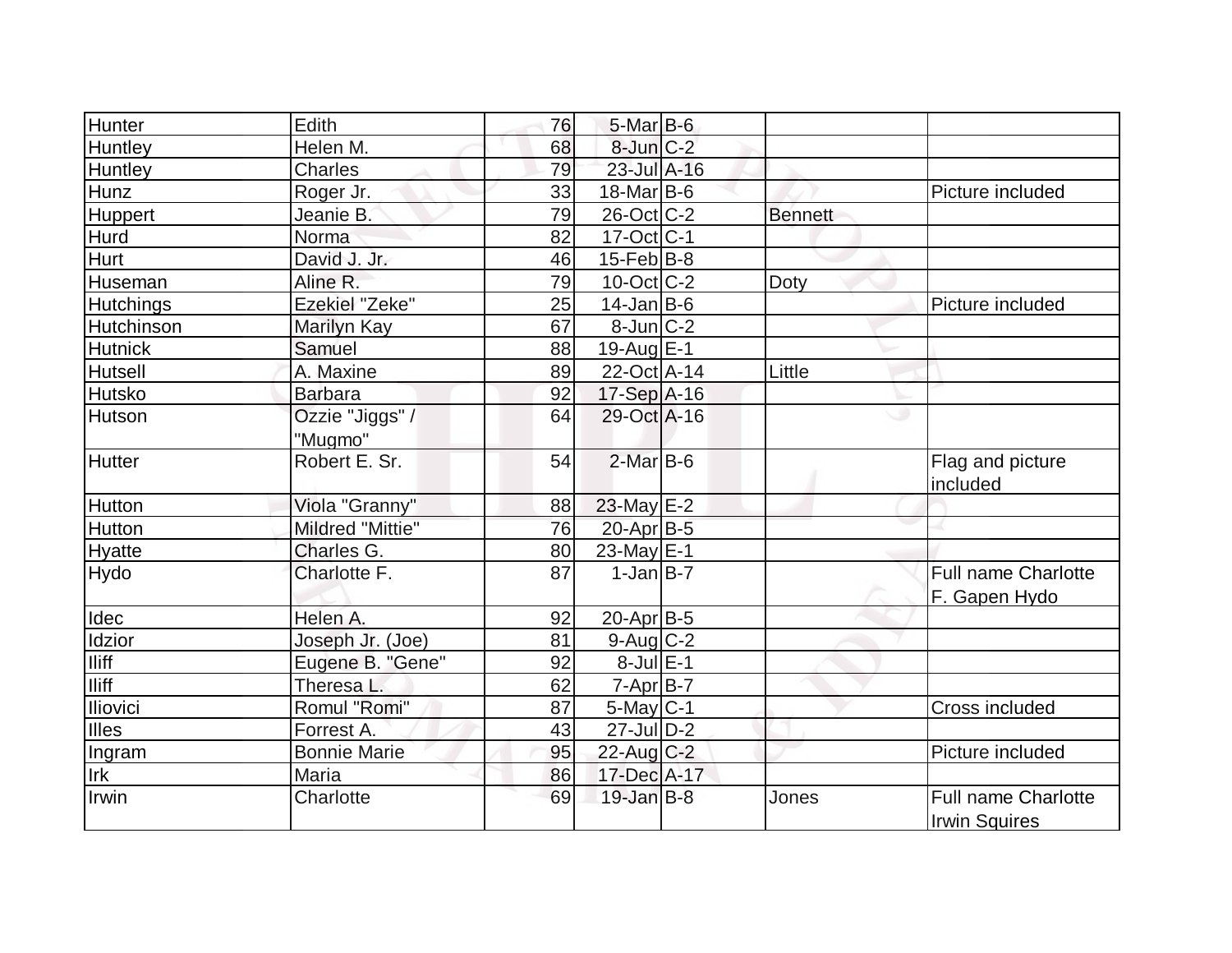| Irwin        | Charles E. Jr.     |                 | $1$ -Jun $C-2$    |              |                                       |
|--------------|--------------------|-----------------|-------------------|--------------|---------------------------------------|
| Isaacs       | Jean               |                 | $11$ -Jun $A-17$  |              | Full name Jean<br><b>McNew Isaacs</b> |
| Isailovich   | Mike "Iso"         | 85              | $7-Nov$ E-2       |              | Cross and picture<br>included         |
| Isailovich   | Velinka            | 76              | $2-NovE-2$        |              | Cross and picture<br>included         |
| Isberg       | Edward             | 79              | $24$ -Aug $D-2$   |              |                                       |
| <b>Ispas</b> | Margarita          |                 | 30-May C-1        | Tomasich     |                                       |
| Itczak       | Frank Robert Sr.   | 80 <sup>1</sup> | $14$ -Oct $ C-2 $ |              | Cross and picture<br>included         |
| Ivanovic     | Mateja Z. "Matt"   | 82              | $28$ -Jul $C-2$   |              | <b>Cross included</b>                 |
| <b>Ivey</b>  | Theoda "Rick"      | 62              | 20-Nov C-1        |              |                                       |
| <b>Ivey</b>  | Allen              | 85              | $18$ -Mar $ B-6 $ |              |                                       |
| Iwan         | Patricia A.        | 52              | $5$ -Jul $C-1$    |              | Flag included                         |
| Izynski      | Joseph Edward      | 79              | 11-Nov E-1        |              | Picture included                      |
| Jabaay       | Vivian E.          | 85              | 14-Apr B-7        | <b>Blink</b> |                                       |
| Jabaay       | Hermina            | 80              | $9-Feb$ B-7       |              |                                       |
| Jabczynski   | Walter J.          | 82              | $21-Oct$ C-1      |              | Flag included                         |
| Jackman      | Dale Eugene        | 79              | $18$ -May C-2     |              | Masonic emblem<br>included            |
| Jacko        | Eleanore B.        | 86              | $23$ -Feb $ B-8 $ |              | Flag included                         |
| Jackson      | Melvina "Vinie"    | 71              | $12$ -Jan B-7     | Woods        | Picture included                      |
| Jackson      | Bennie R.          | 62              | $24$ -Aug $D-3$   |              | Picture included                      |
| Jackson      | Charles C. "Ike"   | 75              | 28-Aug E-1        |              | Flag included                         |
| Jackson      | Eleanor            | 83              | $25$ -May C-2     | Jebens       |                                       |
| Jackson      | Helen              | 89              | $19-Sep C-1$      |              | Picture included                      |
| Jackson      | Clifford L.        | 76              | 3-Dec A-17        |              | Flag included                         |
| Jackson      | Harry L. Jr.       | 60              | $27$ -Apr $C-2$   |              | Flag included                         |
| Jackson      | Joshua W.          | 27              | $13$ -Jun $ C-1 $ |              |                                       |
| Jackson      | Laurie Ann         | 46              | $29-Sep C-1$      |              |                                       |
| Jackson      | Ronald W. "Ronnie" | 57              | 8-May C-2         |              |                                       |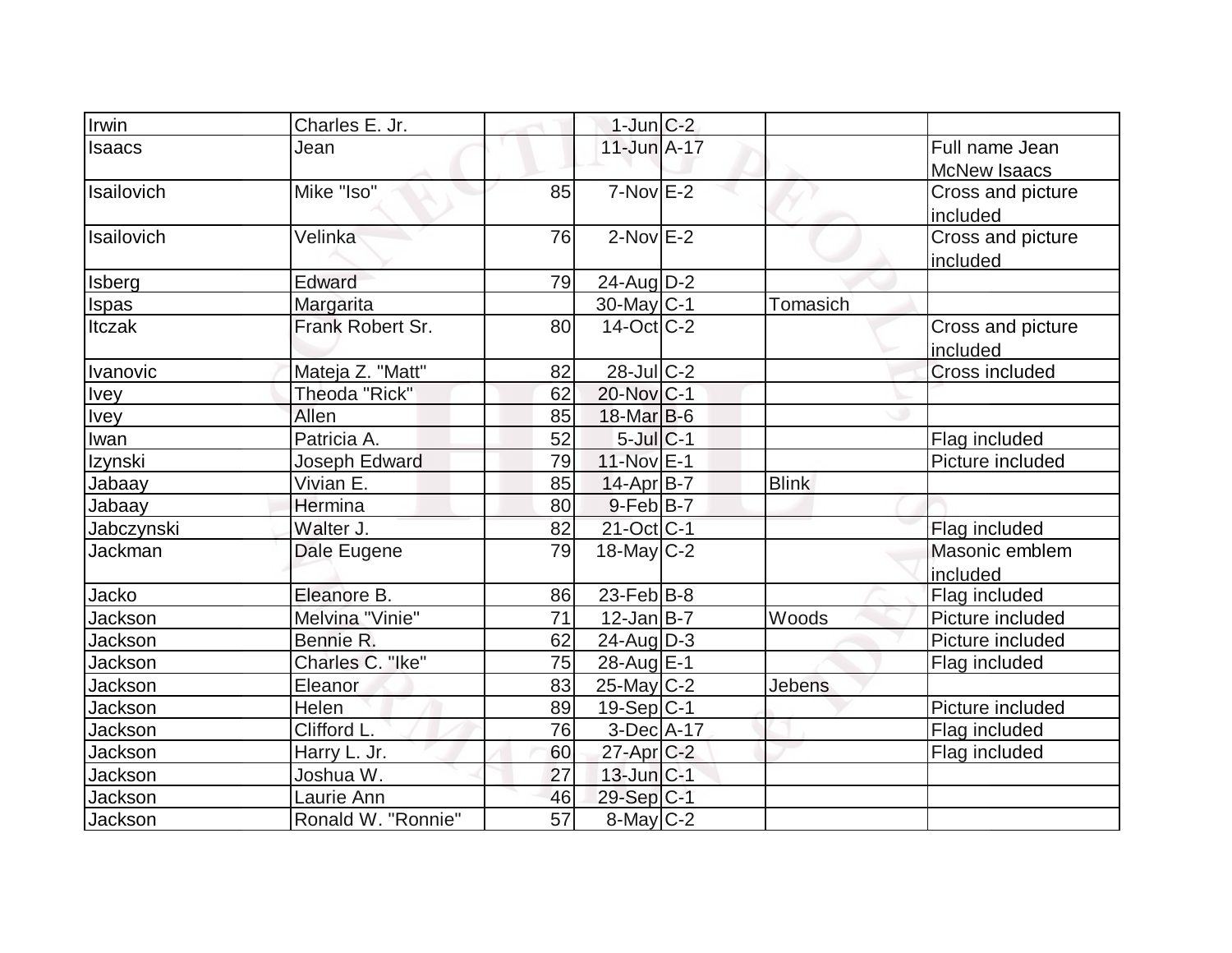| Jackson           | Jacqueline A. "Jackie" | 74 | $4$ -Oct C-2            |                       |                                       |
|-------------------|------------------------|----|-------------------------|-----------------------|---------------------------------------|
| Jackson-Mayberry  | Patricia A.            | 67 | 16-Mar B-7              | Slont                 |                                       |
| Jacob             | Robert M.              | 67 | $14$ -Dec $C-2$         |                       |                                       |
| Jacobs            | Mary E.                | 86 | $4$ -Oct $ C-2 $        |                       |                                       |
| Jacobs            | Anita M.               | 59 | $25$ -Jan B-9           |                       |                                       |
| Jacobs            | Augustus J. "Gus"      | 73 | $21$ -Mar $ B-8$        |                       | Flag included                         |
| Jacobsma          | Anthony E.             | 85 | $16$ -Aug $C-1$         |                       |                                       |
| Jacobson          | <b>Gloria Alton</b>    | 72 | $3-May$ $C-2$           |                       | Picture included                      |
| Jacobson          | Marie "Gigi"           |    | $14$ -Feb $ B-5 $       | Tedeschi              |                                       |
| Jacques           | Rhonda Noreen          | 44 | $5$ -Oct $E-1$          | Young                 |                                       |
| Jaeger            | George A. Jr.          | 66 | 31-Dec A-17             |                       |                                       |
| Jagiel            | Francis L. "Frank"     |    | $1-Jan$ $B-8$           |                       |                                       |
| Jahns             | Lydia                  | 92 | $27-Sep C-1$            | Kovalow               |                                       |
| <b>Jakubowicz</b> | Michael (Jake)         | 90 | $11$ -Jun $A$ -17       |                       | Flag included                         |
| Jalk              | Richard W. (Rick)      | 77 | $26-Sep C-1$            |                       |                                       |
| Jambre            | Veronica C.            | 79 | $23$ -Oct C-1           | Von Huben             | Full name Veronica<br>C.Pekala Jambre |
| James             | Bonnie C. "Nanny"      |    | 8-Oct A-17              |                       |                                       |
| James             | Lorene T.              | 49 | $27$ -Apr $ C-2 $       |                       |                                       |
| Jamka             | Anna J.                | 82 | $25$ -May C-2           | <b>Barrett</b>        |                                       |
| Jamka             | <b>Christine</b>       | 66 | $27-Sep C-1$            | Kendron               |                                       |
| Jamrose           | Walter R.              | 87 | $23-Sep C-1$            |                       | Flag included                         |
| Janesek           | Jerome                 | 58 | 30-Mar <sub>B</sub> -10 |                       |                                       |
| Jania             | Stacia                 | 90 | $22$ -Aug C-2           | <b>Tylek</b>          |                                       |
| Janian            | Hagop                  | 80 | $26$ -Jul $C-1$         |                       |                                       |
| Janicki           | <b>Robert Thomas</b>   | 55 | $16$ -Mar $ B-7 $       |                       |                                       |
| Janiczek          | Jan                    | 86 | $14$ -Feb $ B-5$        |                       |                                       |
| Janik             | Richard J.             | 70 | $5$ -Jan $B-7$          |                       |                                       |
| Janjetovich       | Ljuba                  | 84 | 17-Sep A-16             | <b>Cross included</b> |                                       |
| Janovick          | John J.                | 71 | $5$ -May $C-1$          |                       |                                       |
| Janovsky          | Eileen J.              |    | 1-Mar $B-7$             | DeJerf                |                                       |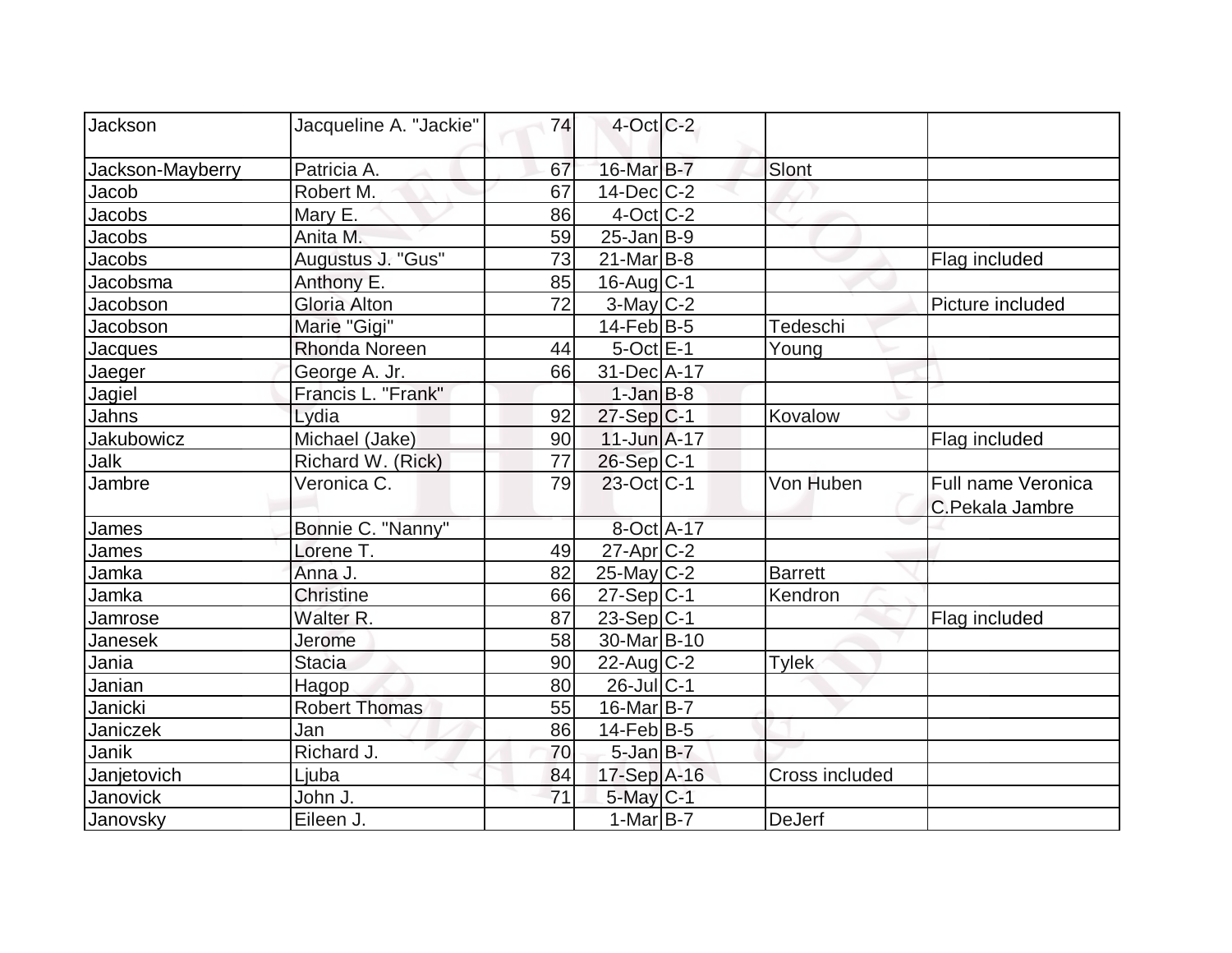| Janowski        | Henry A.              | 82 | $28$ -Mar $B$ -8  |           |                              |
|-----------------|-----------------------|----|-------------------|-----------|------------------------------|
| Janowski        | Edward A.             | 87 | $3-Nov$ $E-2$     |           |                              |
| Janowski        | Lillian T. "Nani"     | 90 | $9$ -Mar $B$ -6   | Kaznowski |                              |
| Jansen          | Cheryl L.             | 53 | 22-Oct A-14       |           |                              |
| Jansen          | Lucille F.            | 94 | $5-Apr B-10$      |           |                              |
| Januszewski     | Irene J.              | 83 | $3$ -Jul $C-2$    | Sikorski  |                              |
| Jarczyk         | Genevieve C.          | 85 | $2$ -Feb $ B-6 $  |           |                              |
| Jarmusz         | Matthew W. "Mike"     | 85 | $5 - Aug$ E-2     |           | Flag included                |
| <b>Jarosz</b>   | Dorothy A.            | 76 | 5-Nov A-17        | Downey    |                              |
| Jarrett         | Anna B.               | 86 | $7$ -Dec $C$ -2   |           |                              |
| Jarroll         | <b>Mildred</b>        | 91 | 10-Dec A-17       |           | Picture incuded              |
| Jaryszak        | Richard W. Sr.(Dick)  | 74 | 19-Apr B-5        |           |                              |
| Jaryszak        | Richrd W. Sr.         | 74 | $4$ -Aug $C-2$    |           |                              |
| Jasaitis        | John A.               | 43 | 16-Jul A-17       |           |                              |
| Jasek           | Loretta               |    | $30 - Jan$ $B-5$  |           |                              |
| Jaworski        | Chester S. "Chet"     | 82 | $11$ -Jul $ C-1 $ |           | Flag and picture<br>included |
| Jefchak         | Joseph                | 81 | $29$ -Jul $E-2$   |           | Flag included                |
| <b>Jeffers</b>  | Robert E., Dr., Ph.D. | 46 | $2$ -Nov $E-2$    |           |                              |
| Jendreas        | Lawrence Sr.          | 66 | 20-Mar B-10       |           |                              |
| <b>Jenkins</b>  | David E.              | 79 | $8$ -Jan B-5      |           |                              |
| <b>Jenkins</b>  | Anna A.               | 96 | $3-Mar$ B-6       |           |                              |
| <b>Jenkins</b>  | Chelsia "Paw Paw"     | 88 | $31$ -Jan $ B-8 $ |           | Picture included             |
| Jennings        | Harold W.             | 77 | $16-Sep$ E-1      |           |                              |
| <b>Jennings</b> | Marie M.              | 67 | $13$ -Apr $ B-9 $ | Marek     |                              |
| <u>Jensen</u>   | Ralph M.              | 47 | $5 - Aug$ E-2     |           |                              |
| Jensen          | Mary Ann              | 76 | $5-Apr B-10$      |           |                              |
| Jepson          | <b>Anton Clyde</b>    | 61 | $8$ -Mar $ B$ -6  |           |                              |
| Jercha          | Eugene                | 78 | 23-Jul A-16       |           | Flag included                |
| Jerkan          | Rita A.               | 74 | 28-May A-16       |           | <b>Cross included</b>        |
| Jernigan        | Regina A. "Bo Gina"   | 36 | $9 - Apr$ B-6     |           |                              |
| Jevyak          | Charles W.            | 75 | $10$ -Jan B-7     |           |                              |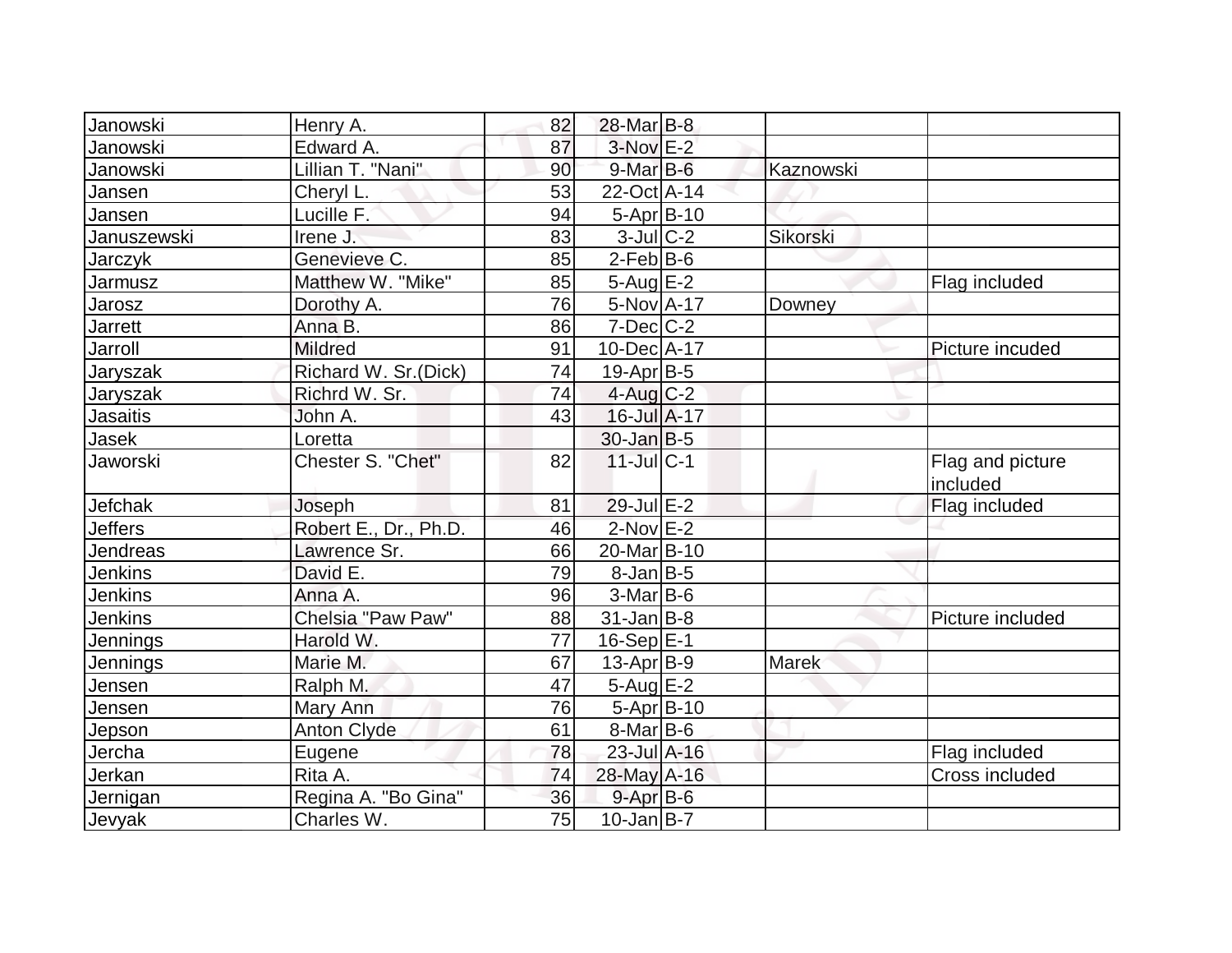| <b>Jiles</b> | Calvin Edward Sr.     | 55 | $3$ -Jun $ C-2 $  |               |                  |
|--------------|-----------------------|----|-------------------|---------------|------------------|
| Jillson      | Alice M.              | 74 | $13$ -Jan B-6     | Casselman     | Picture included |
| Jimenez      | Lucia                 |    | $23$ -Jun $ C-1 $ |               |                  |
| Jimerson     | Evelyn Irene          |    | $6$ -Oct $ C-1 $  |               |                  |
| Joens        | Leroy H. "Lee"        | 81 | $1-Jan$ B-8       |               |                  |
| Johnansen    | Althea A.             | 92 | $4-Apr B-7$       |               |                  |
| Johns        | <b>Ronald Allen</b>   | 58 | $11-Apr B-5$      |               |                  |
| Johnsen      | Eleanor L.            | 92 | $5$ -Dec $C-1$    |               |                  |
| Johnsen      | Valerie R.            | 28 | 14-Apr B-7        | Schweitzer    | Picture included |
| Johnson      | <b>Shirley Lorene</b> | 74 | $16$ -Apr $ B-5 $ |               |                  |
| Johnson      | Luther                | 81 | $16$ -Jun $ C-1$  |               | Picture included |
| Johnson      | William Sr.           | 92 | $16$ -Nov $ C-2 $ |               |                  |
| Johnson      | William I.            | 87 | 19-Mar B-5        |               |                  |
| Johnson      | Lola                  | 95 | $10$ -Jan $ B-6 $ |               |                  |
| Johnson      | Floyd H. Jr.          |    | $5-OctE-1$        |               |                  |
| Johnson      | Ruth B.               | 85 | 8-Sep C-2         |               |                  |
| Johnson      | Chester L. "Chuck"    | 79 | $29$ -Jan B-5     |               |                  |
| Johnson      | Keauhna Makisha       | 28 | $28$ -Dec $C-2$   |               |                  |
|              | "Kiki"                |    |                   |               |                  |
| Johnson      | Floyd H. Jr.          | 80 | $25-Sep C-3$      |               |                  |
| Johnson      | Carolyn G.            | 62 | $7$ -Jul $F-1$    |               |                  |
| Johnson      | <b>Grace Marion</b>   | 90 | $13$ -Aug $A$ -16 | Beauparlant   |                  |
| Johnson      | Floyd H. Jr.          |    | $6$ -Oct $ C-1 $  |               |                  |
| Johnson      | Leantra Schanniel     | 19 | $15$ -Mar $ B-7 $ |               |                  |
| Johnson      | Rachel "Nana"         | 96 | $19$ -Jan B-7     |               |                  |
| Johnson      | Wilma Mae             | 92 | $5-Apr$ B-10      |               |                  |
| Johnson      | Barbara Ann           | 53 | $9-Apr$ B-6       | Schroeder     |                  |
| Johnson      | Harold A.             | 89 | $22$ -Dec $E-1$   |               |                  |
| Johnson      | Bernardina C.         | 77 | $15$ -Dec $C-2$   |               |                  |
| Johnson      | Kirk Sr.              | 67 | 21-May A-17       |               |                  |
| Johnson      | Marian C.             | 91 | $27$ -Aug A-16    | Niziolkiewicz |                  |
| Johnson      | Robert L.             | 78 | 17-Sep A-16       |               | Picture included |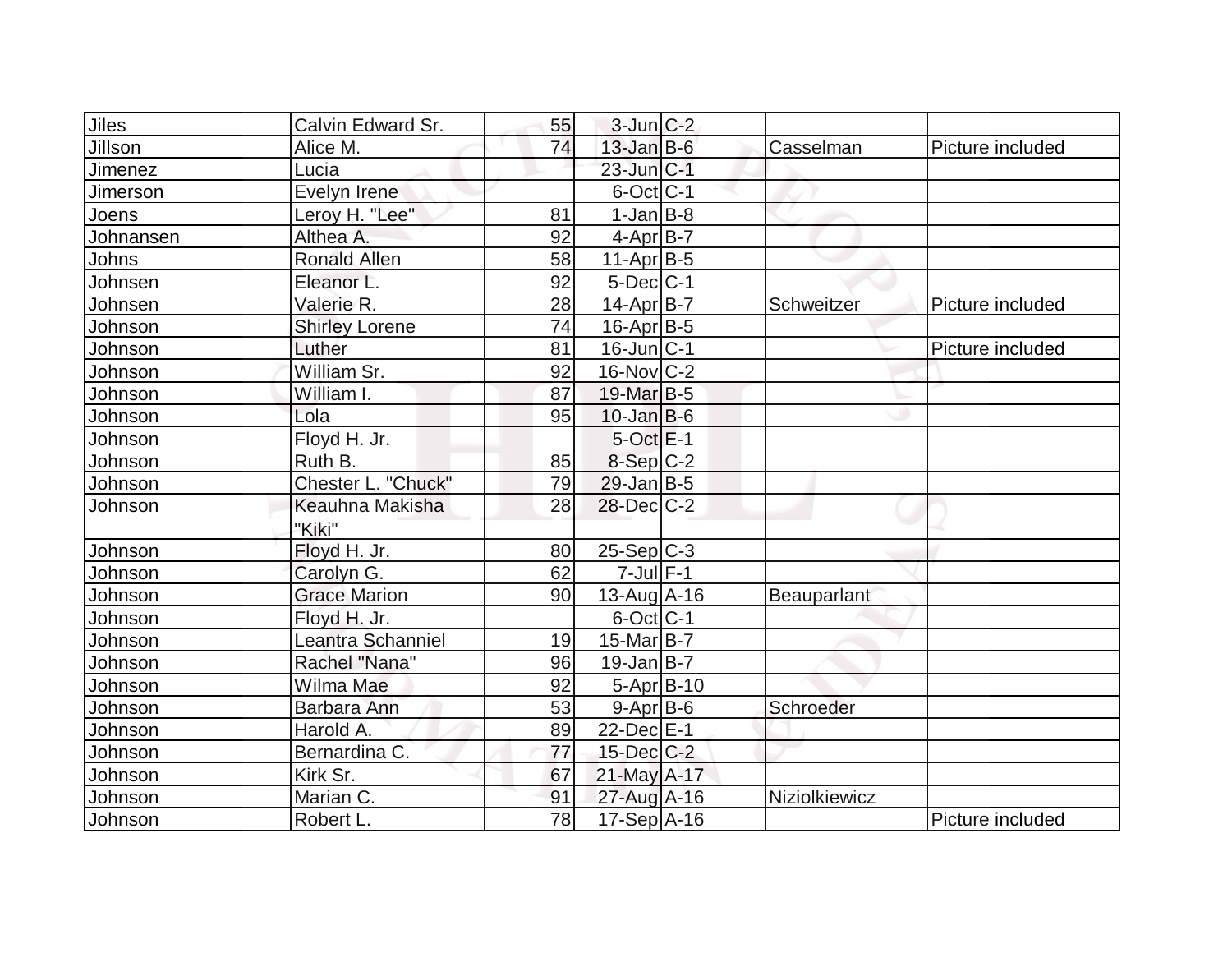| Johnson       | <b>Theodore Harold</b>           | 59 | 28-May A-16             |              | Flag included                    |
|---------------|----------------------------------|----|-------------------------|--------------|----------------------------------|
| Johnston      | Robert W. "Bobby"                | 40 | $10$ -Feb $B-9$         |              |                                  |
| Johnston      | Eugene I.                        | 89 | $14$ -Jun $C-2$         |              | Flag included                    |
| Johnston      | Mabel                            | 92 | $18-Oct$ <sub>C-1</sub> | <b>Davis</b> |                                  |
| Johnston      | <b>James Wallace</b>             | 80 | $5$ -Jul $C-2$          |              |                                  |
| Johnston      | Elaine                           | 83 | $20-Sep C-2$            |              |                                  |
| Johnston      | Vance Elton Jr.                  | 53 | $18$ -Jul $C-2$         |              |                                  |
| Johnston-Doan | Barbara (Cis)                    | 63 | $12$ -Feb $ B-6$        | Potosky      |                                  |
| Jonas         | Frank                            | 60 | $6$ -Jan $B$ -7         |              |                                  |
| Jonelis       | <b>Joan Doloros</b>              | 76 | $20$ -May $E-2$         | Ott          |                                  |
| Jones         | Michael Anthony Sr.              | 65 | $23$ -Aug C-2           |              |                                  |
| Jones         | Carl L.                          |    | $1-Dec$ $E-2$           |              | Flag and picture<br>included     |
| Jones         | Shannon                          | 79 | $2$ -Dec $ C-1$         |              | Flag included                    |
| Jones         | Kenneth                          | 82 | 28-May A-16             |              | Flag included                    |
| Jones         | Delores (Odar)                   | 79 | $21$ -Feb $B$ -7        | Zapinski     |                                  |
| Jones         | <b>Charles Edwin</b><br>"Brough" | 58 | $21$ -JulC-2            |              |                                  |
| Jones         | Gregory A.                       |    | $1-Mar$ B-6             |              |                                  |
| Jones         | Ronald L. "Butch"                | 65 | $6$ -Jul $C-2$          |              |                                  |
| Jones         | Derek Joshua "Dukey<br>Duke"     | 23 | $4$ -Jan $B$ -6         |              |                                  |
| Jones         | Patricia A.                      | 70 | $25$ -Nov $C-2$         |              | Picture included                 |
| Jones         | David T.                         | 86 | $25$ -Oct C-2           |              | Flag included                    |
| Jones         | Norma                            | 79 | $16$ -Oct $ C-2 $       | Raschke      | Full name Norma<br>Jones (Nowak) |
| Jones         | June A.                          | 91 | $27$ -Oct C-1           |              |                                  |
| Jones         | Alfred L. "Bill"                 | 75 | $19$ -Jan B-7           |              |                                  |
| <b>Jones</b>  | David T.                         | 86 | 25-Oct C-2              |              | Flag included                    |
| Jones         | Kelley M.                        | 39 | 30-Mar B-10             |              |                                  |
| Jones         | Delia                            | 96 | $3-Mar$ B-6             |              |                                  |
| Jones         | Kathryn                          | 94 | 30-Mar <sub>B</sub> -10 | Wilson       |                                  |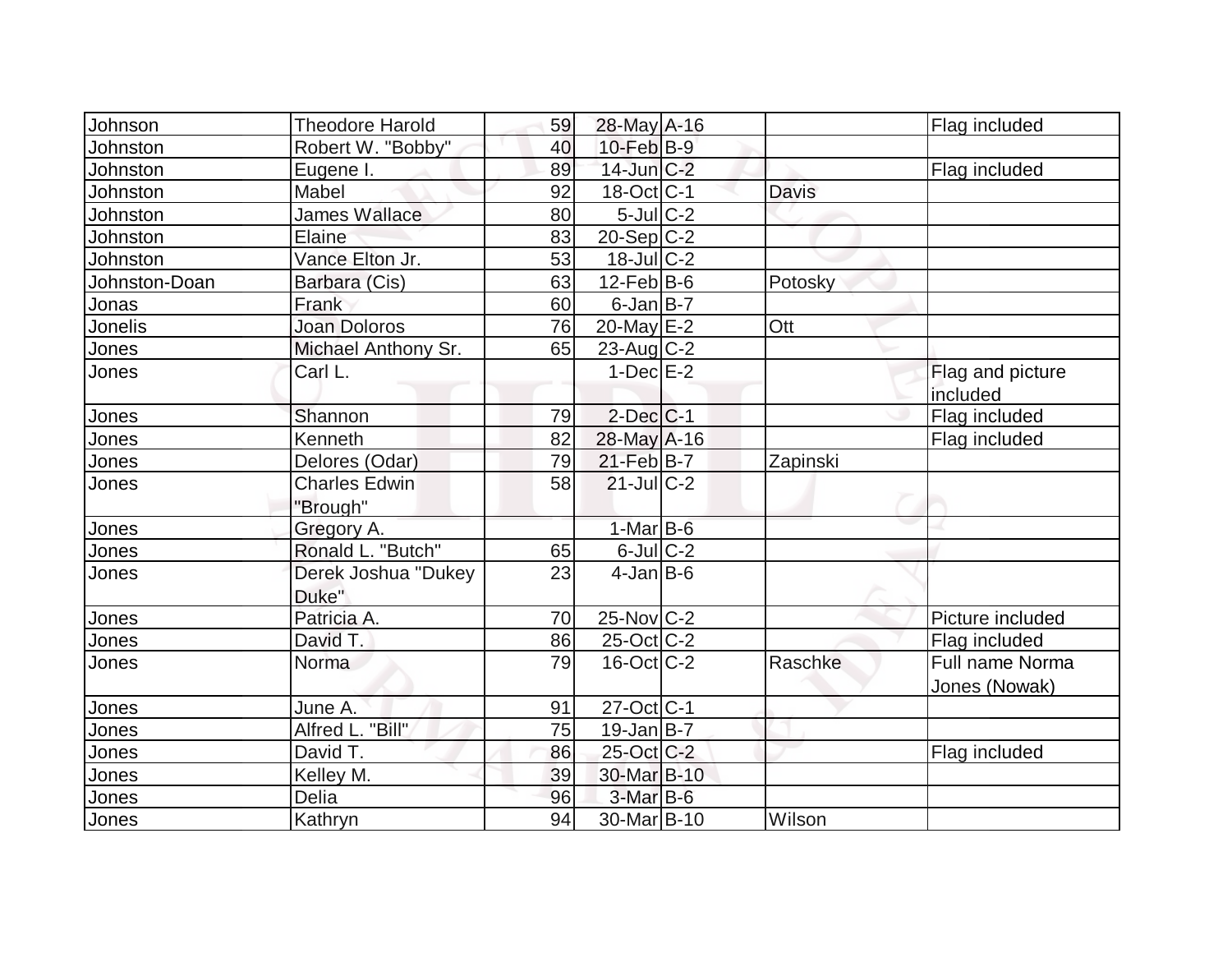| Jongsma        | Peter F.                     | 94  | $5$ -Dec $C$ -1   |              | Flag included    |
|----------------|------------------------------|-----|-------------------|--------------|------------------|
| Jonkman        | Janis S.                     | 81  | 28-Dec C-1        | Sittema      |                  |
| Jonkman        | Anne                         | 85  | 24-Jul E-2        |              |                  |
| Jonkman        | Henry J.                     | 74  | $14$ -May D-2     |              |                  |
| Jordan         | Ethel                        |     | $3$ -Jun $ C-1 $  | Teal         |                  |
| Jordan         | Ruth O.                      | 67  | $24$ -Jun $E-2$   |              |                  |
| Jordan         | <b>Tommie Sue</b>            | 76  | $1-Apr B-5$       |              |                  |
| Jordan         | Dan                          | 93  | $8$ -May $C-2$    |              |                  |
| Jorden         | Denis R. Jr.                 | 66  | $1$ -Jun $ C-3 $  |              |                  |
| Joren-McDaniel | Emma A.                      | 84  | $1-Jan$ B-8       | Niemeyer     |                  |
| Joseph         | Annabell                     | 85  | $9$ -Mar $ B-7 $  |              |                  |
| Joseph         | Mary Lou                     | 102 | $28$ -Jun $E-2$   |              |                  |
| Joseph         | Max B.                       | 77  | 3-May C-2         |              | Flag included    |
| Joshua         | <b>Darius Valcony Pierre</b> | 25  | $10$ -Jan $ B-6 $ |              | w                |
|                |                              |     |                   |              |                  |
| Jospeh         | <b>Victor Paul</b>           | 51  | 6-Apr B-10        |              |                  |
| Jovanovich     | Angie M.                     |     | $18$ -Apr $ B$ -6 |              | Cross included   |
| Joy            | Patricia F.                  | 72  | $7$ -Jul $F-1$    |              | Picture included |
| Jubera         | Mary Ann                     | 85  | $15$ -Jan B-6     | <b>Tkach</b> |                  |
| Juestel        | <b>Christel</b>              |     | $13-Sep$ $E-1$    |              |                  |
| <b>Juett</b>   | Michaleen L.                 | 91  | $11-Apr B-6$      |              |                  |
| Juloski        | Mary                         |     | $14$ -Mar $ B-8 $ |              | Cross included   |
| <b>Junkens</b> | <b>Betty Jean</b>            | 72  | $3-Sep$ A-17      |              |                  |
| Jurgens        | Kenneth W.                   | 44  | $5$ -Jul $C-2$    |              |                  |
| Jurgenson      | Jack Sr.                     | 57  | $28$ -Jun $E-2$   |              |                  |
| <b>Jurick</b>  | Anna F.                      | 43  | $7$ -Jan $ B$ -6  | Downing      |                  |
| Jurik          | Ann Mae                      | 84  | $14-Sep C-1$      | Sukupchak    |                  |
| <b>Juscik</b>  | Joanne Marie                 | 61  | $17$ -Jan $ B-5 $ |              |                  |
| Jusevitch      | Anthony J. (Tony)            | 60  | 22-Oct A-14       |              | Flag included    |
| Just           | Dorothy E.                   | 85  | $10$ -May C-2     |              |                  |
| <b>Justine</b> | Patricia J.                  | 67  | $15$ -May C-2     |              |                  |
| Juszczak       | <b>Ruth Mary</b>             | 78  | $12$ -Dec $E-2$   |              |                  |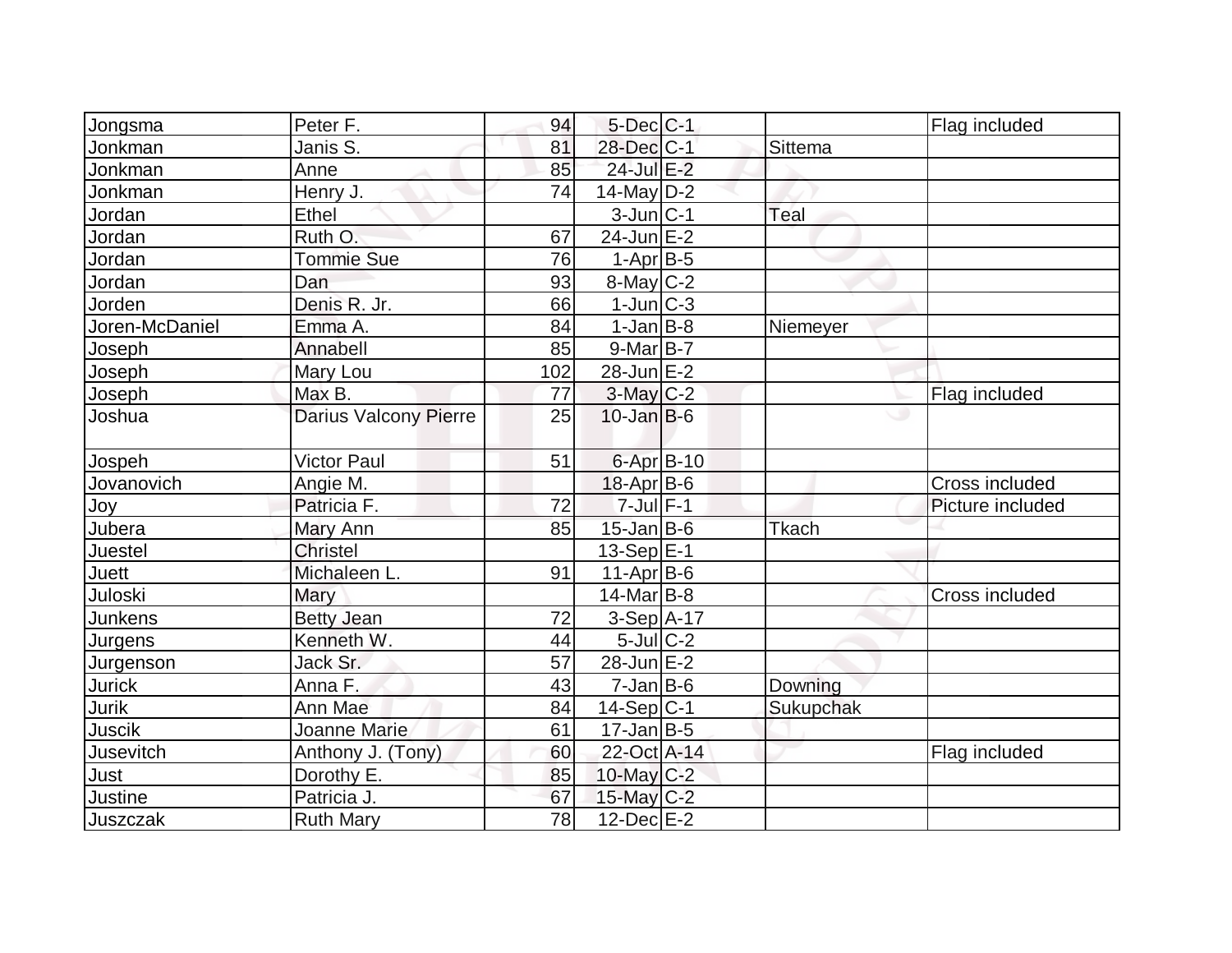| Kaal         | Ronald R.            | 68 | $2$ -Mar $B$ -7   |            | Flag included          |
|--------------|----------------------|----|-------------------|------------|------------------------|
| Kaariainen   | <b>Ilpo</b>          | 37 | $8$ -Jul $E-1$    |            |                        |
| Kaczmarcyk   | Joseph               | 93 | 12-Jul C-1        |            |                        |
| Kaczmarek    | Walter E.            | 74 |                   |            |                        |
|              |                      |    | $22$ -Apr $B-4$   |            | Flag included          |
| Kaczmarski   | Ted                  | 80 | $1-Feb B-8$       |            |                        |
| Kaczur       | Anna                 | 83 | $5 - Jan$ $B-8$   |            |                        |
| Kaczynski    | Pat "Miss K"         | 56 | $28$ -JulC-2      |            |                        |
| Kadar        | Irene                | 85 | $17-Sep$ A-17     | Apathy     |                        |
| Kaffenberger | Mary Martha          | 75 | 10-Dec A-17       |            |                        |
| Kafka        | Helen B.             | 81 | $11-Apr B-6$      |            |                        |
| Kagan        | <b>Marianne</b>      | 78 | $15$ -Jun $ D-2 $ |            | Star of David included |
| Kahn         | Jennie B.            | 89 | $1-AprB-5$        |            | Star of David included |
| Kairns       | <b>Thomas</b>        | 88 | $11$ -Jun $A$ -17 |            | Flag included          |
| Kairns       | Gloria               | 80 | $5$ -Jan $B$ -8   |            |                        |
| Kaiser       | Bonnie H.            | 97 | $13$ -Jul $D-2$   | Jones      |                        |
| Kaldon       | Mary                 | 84 | $22$ -Jun $ C-1 $ |            |                        |
| Kalemba      | Wanda R.             | 82 | 12-Oct C-1        | Saron      |                        |
| Kalemba      | Wanda R.             | 82 | $11-Oct \tE-2$    | Pyrka      |                        |
| Kalemba      | Stanley J.           | 83 | $30$ -Jan $ B-5 $ |            | Flag included          |
| Kaleta       | Sophie E.            | 82 | 17-Dec A-17       |            |                        |
| Kalicki      | Anna                 | 83 | $11-Apr B-5$      |            |                        |
| Kalicky      | Catherine A. "Cathy" | 64 | $17-Mar$ B-7      | Sabol      |                        |
| Kallas       | George James         |    | $30$ -May C-1     |            | Flag included          |
| Kallen       | James N.             | 62 | $23$ -Jun $ C-1 $ |            | Flag included          |
| Kalvelage    | Selma                | 88 | $17$ -Aug $D-2$   |            |                        |
| Kaminski     | Aloysius J. "Al"     | 82 | $21$ -Jan B-5     |            |                        |
|              | "Boiler"             |    |                   |            |                        |
| Kaminski     | <b>Barbara</b>       | 81 | 25-Nov C-2        | Rospierski |                        |
| Kaminski     | Lottie B.            |    | 24-Mar B-8        |            |                        |
| Kaminski     | Alex C.              | 81 | $30$ -Dec $ C-1 $ |            | Flag included          |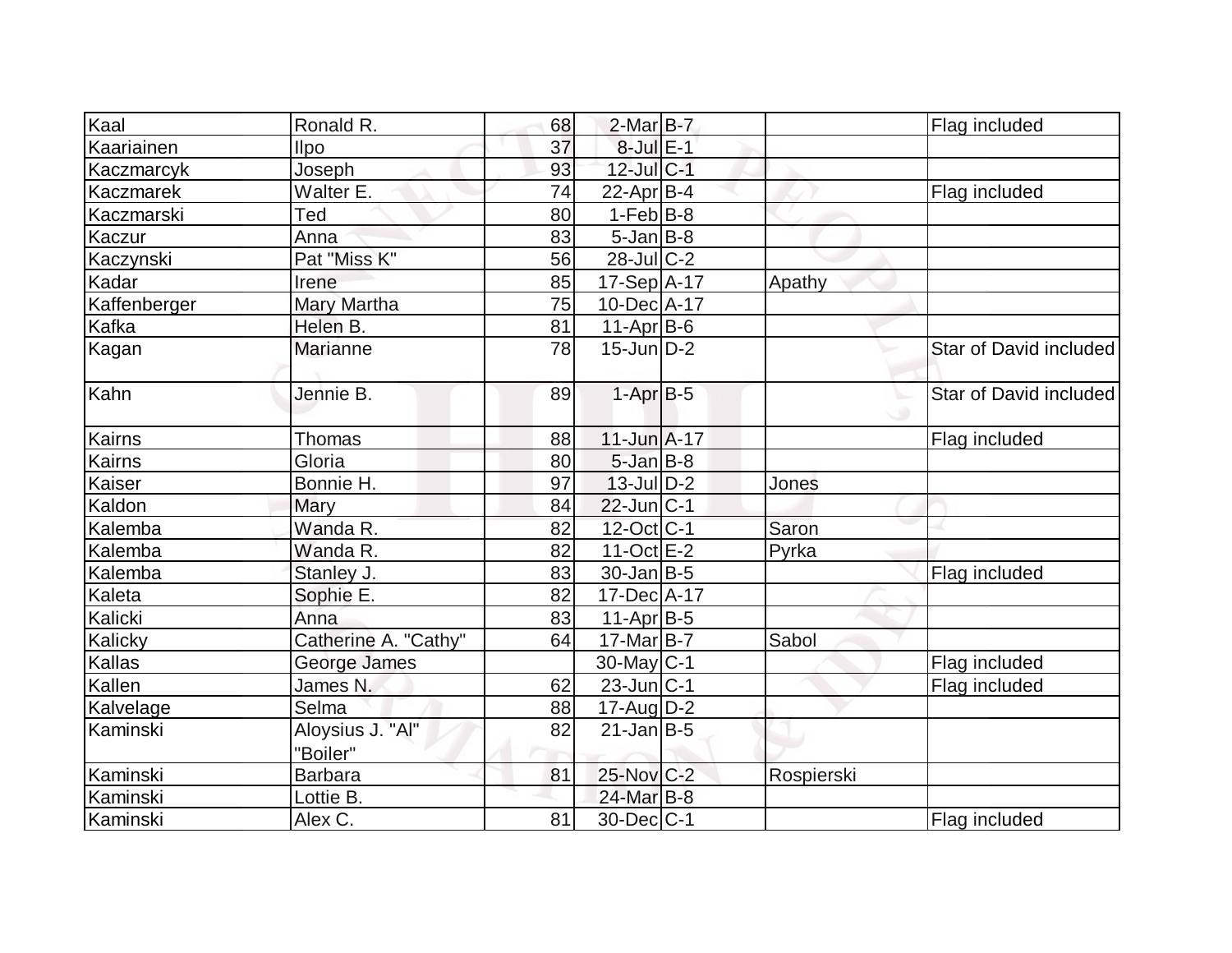| Kaminski        | Mary                  | 71 | 10-May $C-2$      |                |                                                    |
|-----------------|-----------------------|----|-------------------|----------------|----------------------------------------------------|
| Kamstra         | Ellen                 | 78 | 30-Sep C-2        |                |                                                    |
| Kane            | Leona M.              | 90 | $1-MarB-7$        |                | Picture included                                   |
| Kane            | Campbell G.           |    | $16$ -Nov $ C-2 $ |                |                                                    |
| Kanellakes      | Helen                 | 86 | $11$ -Dec $ C-2 $ | <b>Tsatsos</b> |                                                    |
| Kann            | Shirley M.            |    | $5$ -Oct $E-1$    | Stigall        |                                                    |
| Kantroski       | Jean "Genevieve"      | 98 | $7$ -May $A$ -17  | Dunajski       |                                                    |
| Kanwischer      | Raymond               | 44 | $22$ -Jan B-6     |                |                                                    |
| Kapetanovic     | Evelyn                |    | $21-Apr$ B-5      |                |                                                    |
| Kapitan         | Rudolph F. "Rudy"     | 76 | $18$ -Mar $ B-6 $ |                | Picture included                                   |
| <b>Kapitan</b>  | John A.               | 83 | $10$ -May $ C-2 $ |                | Picture included                                   |
| Kapitan         | Cecilia E. "Mitzi"    | 90 | $18$ -May C-2     |                |                                                    |
| Kappas          | Dorothy A.            | 77 | $21$ -Jun $C-2$   |                | Cross incuded                                      |
| <b>Karagias</b> | Constantine "Deno"    | 78 | 20-Apr B-5        |                | Flag included                                      |
| <b>Karas</b>    | Mary                  | 81 | 26-Jun E-1        | Novoryta       |                                                    |
| Karchinski      | Lucille L.            | 84 | $3$ -Jul $C-2$    |                |                                                    |
| Karczynski      | John                  | 97 | $25$ -Jan B-9     |                |                                                    |
| Kardaleff       | Vassilka              | 94 | $27$ -Aug $A$ -16 |                |                                                    |
| Kargol          | Lubin                 | 49 | $21$ -Mar $B$ -8  |                | Picture included                                   |
| Kark            | Ann M.                | 82 | $2-Apr$ B-6       | Adam           |                                                    |
| Karlovich       | John W.               | 85 | $27$ -Dec $ C-2 $ |                | Flag included                                      |
| Karlson         | Roy R. "Swede"        | 80 | $14$ -Jun $ C-2 $ |                |                                                    |
| Karolzak        | James R.              | 74 | $6$ -Nov $ C-2 $  |                |                                                    |
| Karr            | Mary J.               | 87 | 17-Dec A-17       | Garr           |                                                    |
| Kasic           | Petar K.              | 79 | $9$ -Jan B-6      |                | <b>Cross included</b>                              |
| Kasparian       | Ray "Butch"           | 56 | 19-May C-1        |                |                                                    |
| Kasper          | Edward                | 71 | $20$ -Jan $B-9$   |                |                                                    |
| Kasper          | William D. Sr. "Bill" | 66 | $30$ -Aug C-2     |                | Captain William D.<br>Kapsper Sr. (HFD<br>Retired) |
| Kasperan        | Mary Ann F.           | 72 | $2$ -Feb $B$ -6   | Kovacik        |                                                    |
| Kasprzycki      | Stanley "Storky"      | 81 | $26$ -Oct $ C-2 $ |                |                                                    |
|                 |                       |    |                   |                |                                                    |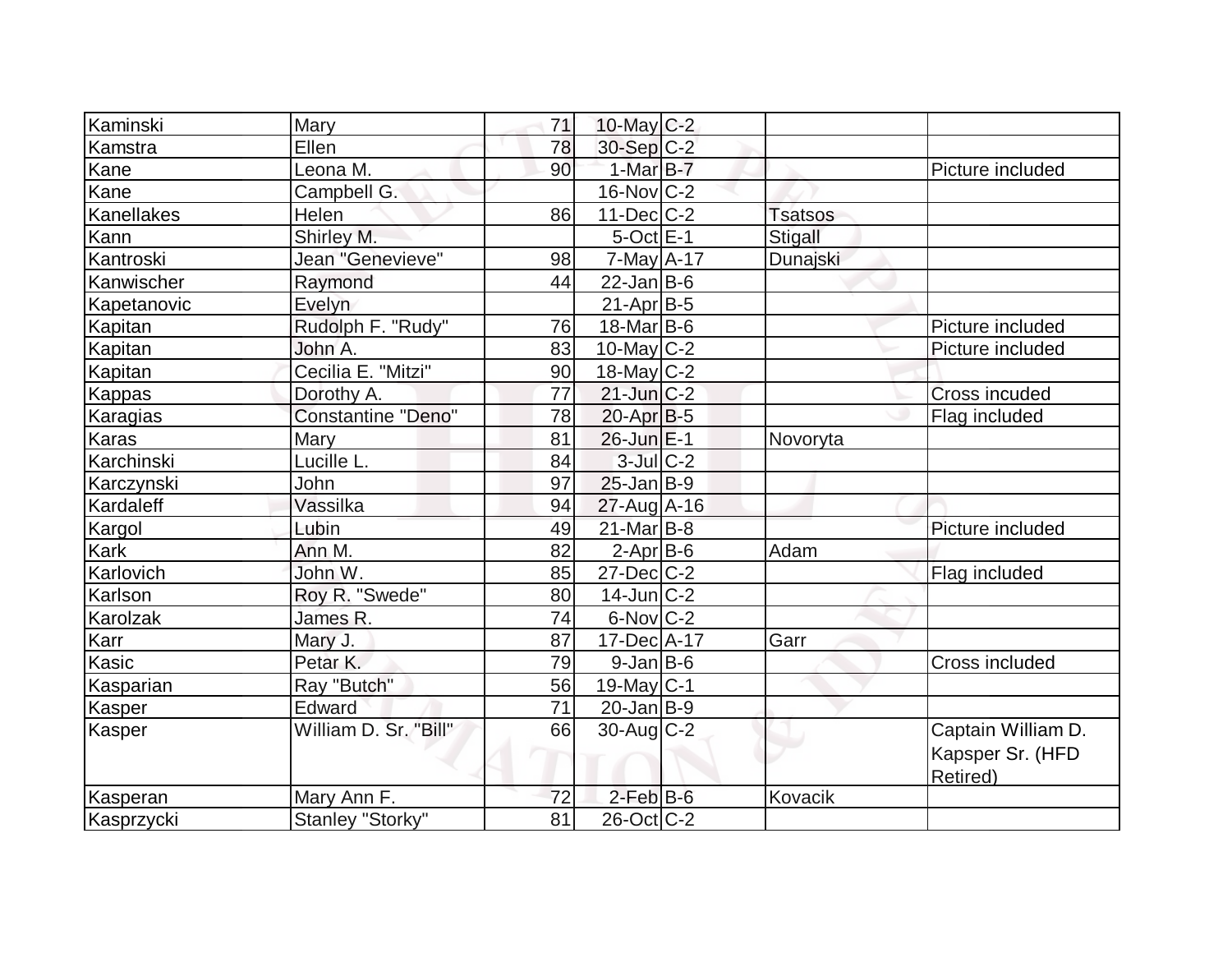| Kaszak                | Michael J.        | 46  | $2$ -Nov $E-2$    |                 |        |                              |
|-----------------------|-------------------|-----|-------------------|-----------------|--------|------------------------------|
|                       | Jacqueline M.     | 73  | 24-Mar B-8        |                 |        |                              |
| Kavanagh<br>Kavanaugh | John P. Sr.       | 68  | $11-Sep C-1$      |                 |        |                              |
| Kawanna               | Frieda A.         | 71  | $4$ -Jan $B$ -6   |                 |        | Picture included             |
|                       |                   | 83  |                   |                 |        |                              |
| Kayden                | Mary Irene        |     | $19-Apr B-5$      |                 |        |                              |
| Keca                  | Kerry Ann         | 24  | $18$ -Oct $ C-2 $ |                 |        | Picture included             |
| Keefover              | Mary Jo           | 78  | 29-Apr $E-2$      |                 |        |                              |
| Keegan                | Lloyd G.          | 86  | 23-Jul A-17       |                 |        | Flag included                |
| Keene                 | Sherri Ann        | 45  | 6-Apr B-10        |                 |        |                              |
| Keevil                | H. Orville        |     | $23$ -Feb $ B-9 $ |                 |        |                              |
| Kegebein              | Gerald August Sr. | 76  | $19-Apr B-5$      |                 |        | Flag and picture<br>included |
| Kegley                | Roy R.            | 74  | 13-Mar B-7        |                 |        |                              |
| Keil                  | Eugene            | 87  |                   | $2$ -Jul $A-14$ |        |                              |
| Keil                  | Mary Ellen "Mel"  | 76  | 10-May $C-2$      |                 |        |                              |
| Keilman               | Thomas L.         | 83  | 17-Dec A-18       |                 |        | Flag included                |
| Keilman               | Leonard A.        | 83  | $3$ -Jan $B$ -5   |                 |        |                              |
| Keilman               | James H.          | 73  | $19$ -Aug $E-2$   |                 |        | Picture included             |
| Keilman               | Edward J. "Eddie" | 102 | $3$ -Jun $C-2$    |                 |        |                              |
| Keilman               | Ruth M.           | 82  | 24-Dec A-16       |                 |        |                              |
| Keith                 | <b>Thomas Ray</b> |     | $2$ -Nov $E-2$    |                 |        | Flag included                |
| Keith                 | Ethel E.          | 93  | $18$ -Aug $C-1$   |                 | Basham |                              |
| Keith                 | Alice             | 97  | $26$ -May C-2     |                 |        | Picture included             |
| Kelderhouse           | Henrietta         |     | $12$ -Dec $E-2$   |                 | Meyer  |                              |
| Kellen                | Joan              | 69  | $17$ -May C-2     |                 |        |                              |
| Kellen                | James C.          | 69  | 3-Aug C-1         |                 |        |                              |
| Kellenberger          | Frances M.        | 83  | $14$ -Jun $C-2$   |                 |        | Full name Frances M.         |
|                       |                   |     |                   |                 |        | Kellenberger Beach           |
| Kellenberger          | Ronald L."Butch"  | 63  | $22$ -Apr $B-4$   |                 |        | Flag included                |
| Kelley                | Lester Eugene     | 75  | 8-Oct A-17        |                 |        |                              |
| Kelley                | Ruth              | 88  | $6$ -Jul $C$ -2   |                 |        | Picture included             |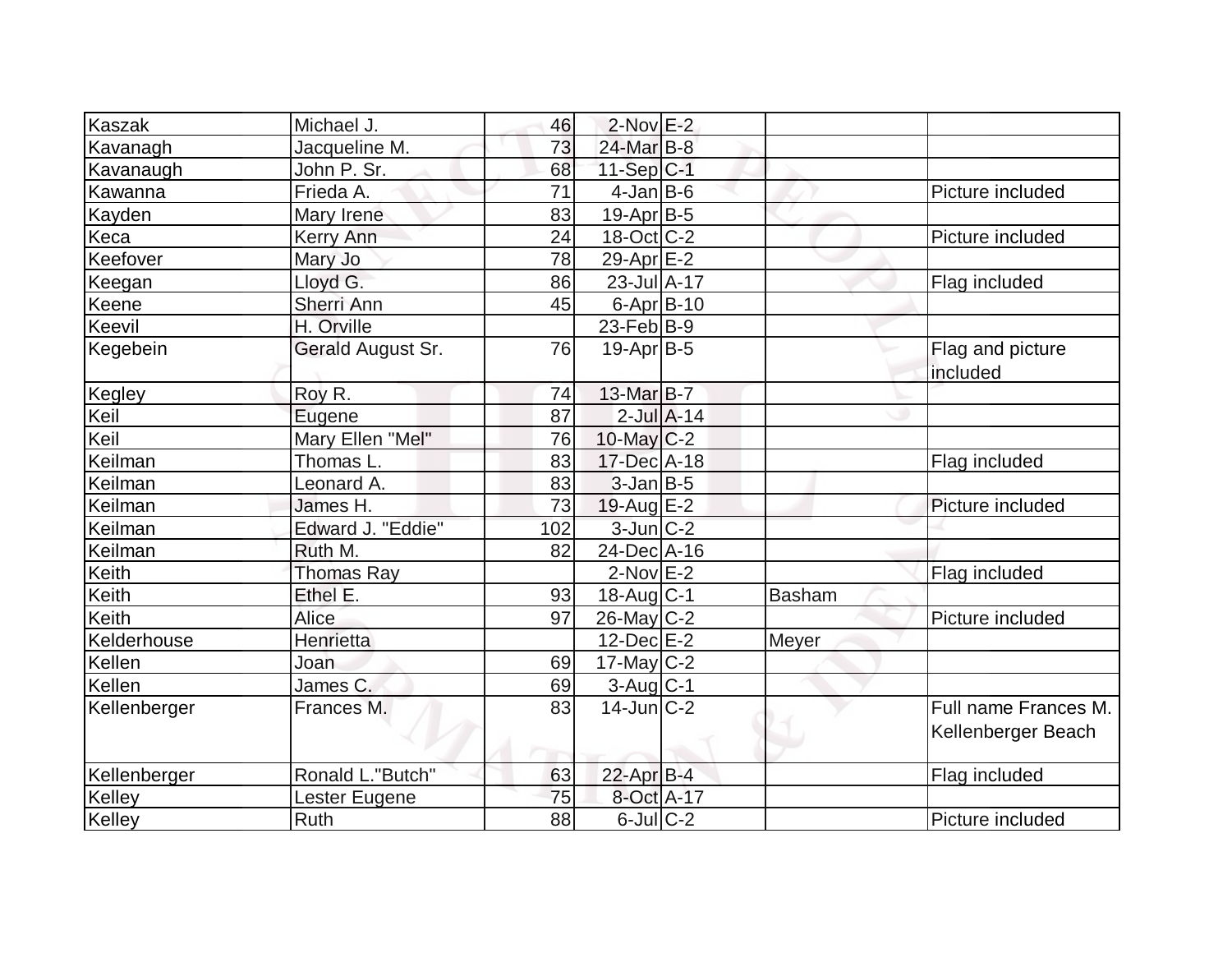|                     |                                                                                 |                      |                                                                                                                                                                                                                                                                                                                                                                                                                                                                                                                    | Full name June E. |
|---------------------|---------------------------------------------------------------------------------|----------------------|--------------------------------------------------------------------------------------------------------------------------------------------------------------------------------------------------------------------------------------------------------------------------------------------------------------------------------------------------------------------------------------------------------------------------------------------------------------------------------------------------------------------|-------------------|
|                     |                                                                                 |                      |                                                                                                                                                                                                                                                                                                                                                                                                                                                                                                                    | (Kelley) Mysliwy  |
|                     |                                                                                 |                      |                                                                                                                                                                                                                                                                                                                                                                                                                                                                                                                    | Picture included  |
|                     |                                                                                 |                      |                                                                                                                                                                                                                                                                                                                                                                                                                                                                                                                    |                   |
|                     |                                                                                 |                      |                                                                                                                                                                                                                                                                                                                                                                                                                                                                                                                    | Flag included     |
| John Lee Sr.        | 88                                                                              |                      |                                                                                                                                                                                                                                                                                                                                                                                                                                                                                                                    | Flag included     |
| Daniel R.           | 65                                                                              |                      |                                                                                                                                                                                                                                                                                                                                                                                                                                                                                                                    | Flag included     |
| John J.             |                                                                                 |                      |                                                                                                                                                                                                                                                                                                                                                                                                                                                                                                                    | Flag included     |
| Doris Mae           |                                                                                 |                      | Haussman                                                                                                                                                                                                                                                                                                                                                                                                                                                                                                           |                   |
| Josephine Rose      | 80                                                                              |                      | Horvath                                                                                                                                                                                                                                                                                                                                                                                                                                                                                                            |                   |
| <b>Galen Sidney</b> | 57                                                                              |                      |                                                                                                                                                                                                                                                                                                                                                                                                                                                                                                                    |                   |
| William "Bill"      | 71                                                                              |                      |                                                                                                                                                                                                                                                                                                                                                                                                                                                                                                                    | Flag included     |
| Nancy M.            | 63                                                                              |                      |                                                                                                                                                                                                                                                                                                                                                                                                                                                                                                                    |                   |
| Leroy E.            | 82                                                                              |                      |                                                                                                                                                                                                                                                                                                                                                                                                                                                                                                                    |                   |
| Larry Wayne         | 56                                                                              |                      |                                                                                                                                                                                                                                                                                                                                                                                                                                                                                                                    |                   |
| James M.            | 71                                                                              |                      |                                                                                                                                                                                                                                                                                                                                                                                                                                                                                                                    |                   |
| Delbert L. Sr.      |                                                                                 |                      |                                                                                                                                                                                                                                                                                                                                                                                                                                                                                                                    |                   |
| Garry W.            | 56                                                                              |                      |                                                                                                                                                                                                                                                                                                                                                                                                                                                                                                                    | Flag and picture  |
|                     |                                                                                 |                      |                                                                                                                                                                                                                                                                                                                                                                                                                                                                                                                    | included          |
| Susan D.            | 91                                                                              |                      |                                                                                                                                                                                                                                                                                                                                                                                                                                                                                                                    |                   |
|                     | 77                                                                              |                      |                                                                                                                                                                                                                                                                                                                                                                                                                                                                                                                    |                   |
| J. Franklin         | 85                                                                              |                      |                                                                                                                                                                                                                                                                                                                                                                                                                                                                                                                    |                   |
| <b>Bruce Robert</b> | 59                                                                              |                      |                                                                                                                                                                                                                                                                                                                                                                                                                                                                                                                    |                   |
| John P.             | 84                                                                              |                      |                                                                                                                                                                                                                                                                                                                                                                                                                                                                                                                    |                   |
| <b>Robert Lee</b>   | 77                                                                              |                      |                                                                                                                                                                                                                                                                                                                                                                                                                                                                                                                    |                   |
| William C.          |                                                                                 |                      |                                                                                                                                                                                                                                                                                                                                                                                                                                                                                                                    | Flag and picture  |
|                     |                                                                                 |                      |                                                                                                                                                                                                                                                                                                                                                                                                                                                                                                                    | included          |
| Phyllis J. "Granny" | 75                                                                              |                      |                                                                                                                                                                                                                                                                                                                                                                                                                                                                                                                    |                   |
|                     | 45                                                                              |                      | Griffin                                                                                                                                                                                                                                                                                                                                                                                                                                                                                                            |                   |
| Helen               | 78                                                                              |                      |                                                                                                                                                                                                                                                                                                                                                                                                                                                                                                                    |                   |
| Lenore P.           | 86                                                                              |                      |                                                                                                                                                                                                                                                                                                                                                                                                                                                                                                                    | Trythall          |
| Madeline E.         |                                                                                 |                      |                                                                                                                                                                                                                                                                                                                                                                                                                                                                                                                    |                   |
|                     | June E.<br>Demuth Aline<br>Linda<br>Daniel R.<br>Andrew N. "Andy"<br>Angela Kae | 86<br>64<br>65<br>79 | $7-Mar$ B-8<br>22-Dec E-2<br>$23$ -Aug $C-2$<br>$1-Dec$ E-2<br>$19-Oct$ $C-2$<br>30-Nov C-1<br>$1-MarB-7$<br>$25$ -Oct $ C-2 $<br>$4$ -Jan $B$ -7<br>$7-Sep C-2$<br>$21-Sep C-2$<br>$17$ -Jun $E-1$<br>$30$ -Jul $\overline{A}$ -17<br>$3-Aug$ $C-1$<br>$1-Sep C-2$<br>13-Oct E-1<br>$9$ -May $C-2$<br>$16$ -Nov $ C-2 $<br>$12$ -May C-1<br>12-May $C-2$<br>$20$ -Jul $D-2$<br>$7-Cct$ $C-2$<br>$27$ -Jan B-8<br>$2$ -May $C-2$<br>$31$ -Jan B-8<br>31-Dec A-17<br>19-Apr B-5<br>$6$ -Feb $B$ -6<br>$21$ -Jan B-5 |                   |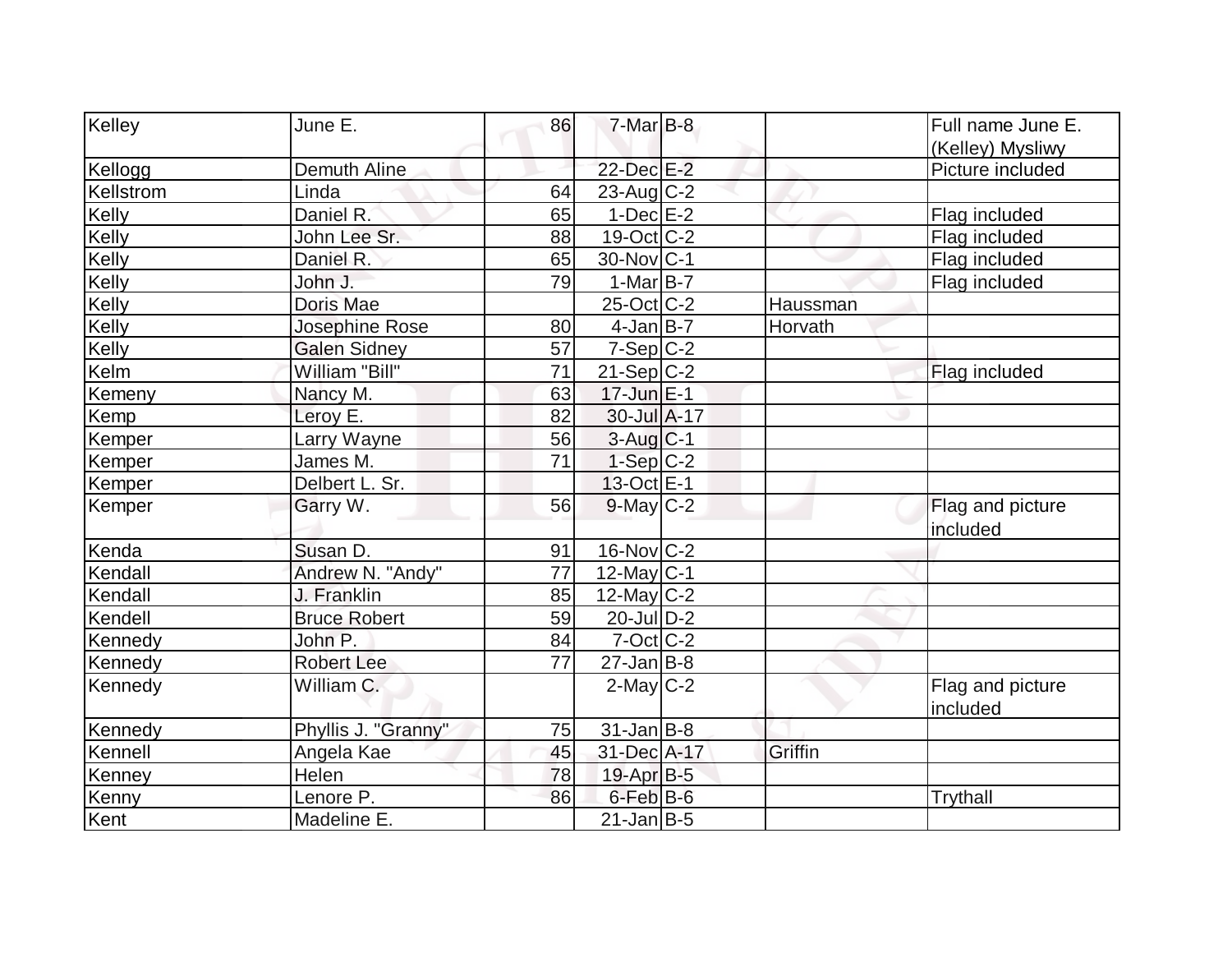| Kepros       | Mary                 | 99 | $7$ -Mar $B$ -8         |       |                | Cross included                                 |
|--------------|----------------------|----|-------------------------|-------|----------------|------------------------------------------------|
| Kepshire     | Joan L.              | 75 | 13-May E-1              |       |                |                                                |
| Kern         | Jennie               | 98 | $9$ -Mar $B$ -7         |       | <b>Bisone</b>  | Full name Jennie<br>Kosack, Morado, Kern       |
| Kerns        | Thomas H. Jr.        | 47 | $22$ -Dec $E-2$         |       |                |                                                |
| Kerr         | <b>Richard Lee</b>   | 63 | 30-Mar <sub>B</sub> -10 |       |                | Flag included                                  |
| Kesich       | Draginja             | 91 | $16$ -Jan B-7           |       |                | Cross included                                 |
| Kessen       | Elsie B.             | 80 | $2-Sep D-1$             |       |                |                                                |
| Ketchem      | <b>Evelyn Marie</b>  | 72 | $24$ -Apr $ C-1$        |       | Seifert        |                                                |
| Keusal       | Eugene L., Rev.      |    | $8-Sep C-3$             |       |                | Picture included                               |
| <b>Keys</b>  | Gladys M.            | 94 | 19-May $C-2$            |       | <b>Jarrett</b> |                                                |
| Kibble       | Emilie "Jean"        | 80 | $5$ -Oct $E-1$          |       |                |                                                |
| Kibler       | Augusta Sr.          | 95 | $20$ -Aug A-16          |       |                |                                                |
| Kicho        | Joseph               | 74 | $31$ -May C-2           |       |                |                                                |
| Kiekenapp    | Ernest W.            | 90 | $7-Sep$ C-2             |       |                |                                                |
| Kiel         | Edward Sr.           | 75 | $19$ -Mar $ B-5 $       |       |                | Flag and Fire<br>Department emblem<br>included |
| Kielbania    | Mary T.              | 89 | $15$ -May C-2           |       |                |                                                |
| Kielczewski  | Harry S.             | 92 | $7$ -Jun $ C-2 $        |       |                |                                                |
| Kielinen     | Kenneth E.           | 70 | $30$ -Aug $C-2$         |       |                | Flag included                                  |
| Kielpikowski | <b>Edward Andrew</b> |    | 87 Janaury<br>13        | $B-6$ |                |                                                |
| Kieltyka     | Esther F.            | 88 | $11-Sep C-1$            |       |                |                                                |
| Kiepura      | Dorothy M.           | 82 | $2$ -Nov $E-2$          |       | Zurawski       |                                                |
| Kietzman     | Gerald "Gerry"       | 61 | $27 - Dec$ $C-1$        |       |                |                                                |
| Kiger        | John                 |    | $5 - Apr$ $B - 10$      |       |                | Picture included                               |
| Kilbler      | August Sr.           | 95 | 19-Aug E-2              |       |                |                                                |
| Kilgour      | Liane Rae            | 71 | 29-Jul E-2              |       |                |                                                |
| Kilhefner    | Marion M.            | 69 | $21$ -Jul C-2           |       |                |                                                |
| Kilhefner    | <b>Robert Dale</b>   | 70 | $8-Nov$ C-2             |       |                |                                                |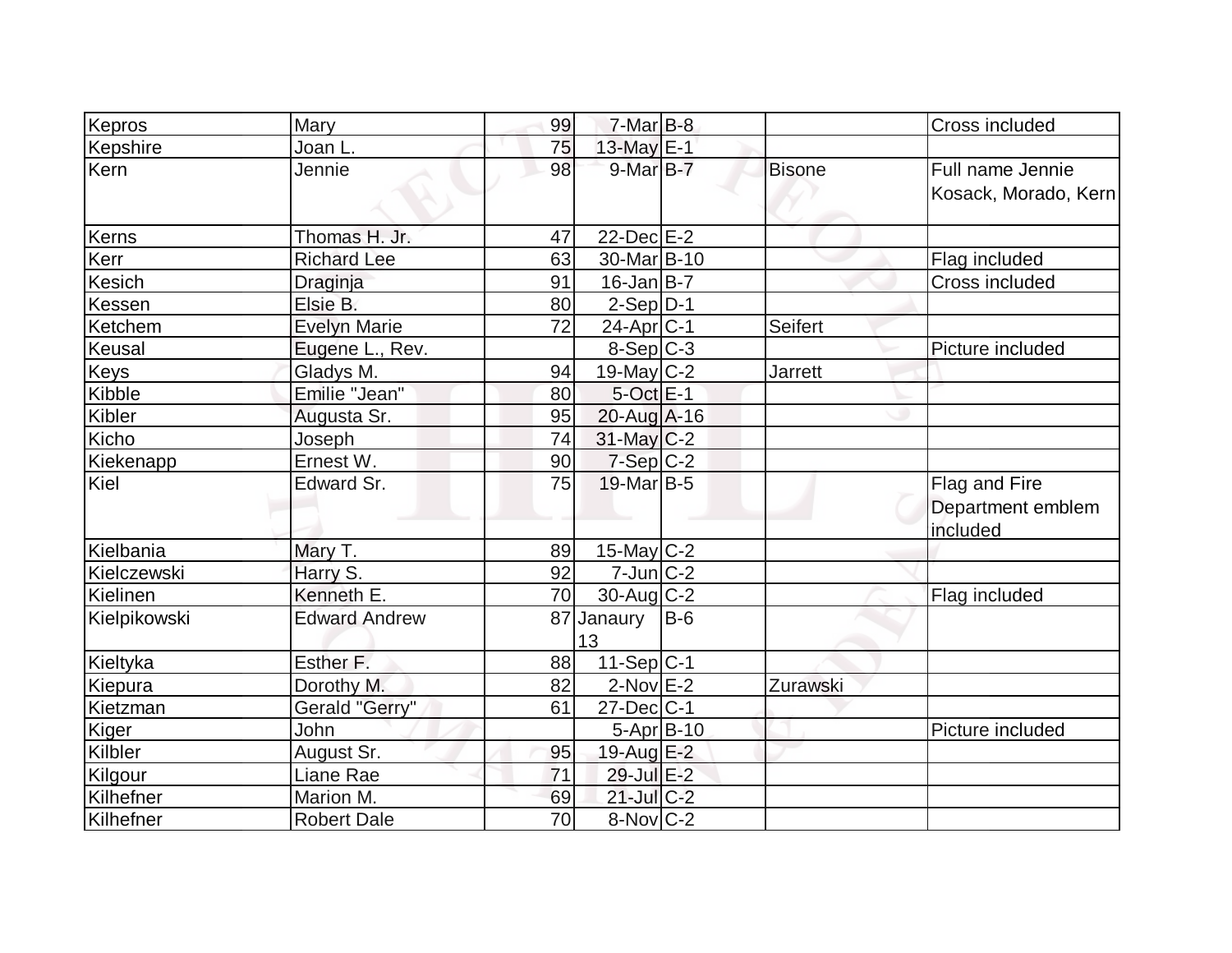| Killosky          | Madelaine C.           | 64 | $12-Sep C-1$      |                |                                 |
|-------------------|------------------------|----|-------------------|----------------|---------------------------------|
| Kilroy            | Kenneth Eugene         |    | 4-Aug C-1         |                |                                 |
| Kimbrough         | Thomas Ross, Dr.       |    | 28-Nov C-2        |                |                                 |
| Kime              | <b>Donald Walter</b>   | 83 | $24$ -Aug $D-1$   |                |                                 |
| Kindt             | <b>Mildred Barbara</b> | 93 | $8-Dec$ $E-2$     | <b>Brejcha</b> | (AKA Mileda Brejcha)            |
| King              | Carol                  | 69 | $30-Sep C-1$      |                | Full name Carol King<br>Friksen |
| King              | Mary O.                | 68 | $7-Sep$ $C-2$     |                |                                 |
| King              | Sharon E.              | 69 | $2$ -Oct $ C-2 $  |                |                                 |
| King              | <b>Stanley</b>         | 76 | $13-Oct$ $E-1$    |                |                                 |
| King              | Judith A.              | 61 | $14-Sep C-1$      | <b>Blue</b>    |                                 |
| <b>King Telle</b> | Margaret               | 96 | $4$ -Jul $C-2$    | Jackson        | Mrs. Kenneth King<br>Telle      |
| Kingery           | David F.               | 82 | 25-Oct C-2        |                |                                 |
| Kingma            | <b>Karen Sue</b>       | 39 | 27-Nov E-1        |                |                                 |
| Kinsey            | Eleanor                | 68 | $10$ -Jan $ B-6 $ |                |                                 |
| Kirchner          | Karen D.               | 57 | $14$ -Jul $E-1$   |                |                                 |
| Kirk              | Andrew H.              | 87 | 29-Oct A-16       |                | Picture included                |
| Kirkilewski       | George                 | 84 | $8-Nov$ C-2       |                |                                 |
| Kisel             | John J. "Papa"         | 79 | $27 - Dec$ $C-2$  |                | <b>Cross included</b>           |
| <b>Kiser</b>      | Theda C.               | 71 | $12$ -May C-2     |                |                                 |
| Kish              | <b>Agnes Marie</b>     | 81 | $4$ -May C-2      | Giorgio        |                                 |
| Kish              | Edward J.              | 83 | $6$ -Mar $B$ -8   |                | Flag included                   |
| Kish              | Steven Robert "Bob"    | 68 | $5$ -Oct $E-2$    |                | Flag included                   |
| Kish              | Ernest                 | 82 | 28-Sep C-1        |                | Flag included                   |
| Kisiel            | Peter                  | 87 | $17-Cct$ $C-2$    |                |                                 |
| Kislowski         | Irene                  | 78 | $14$ -Jun $ C-2 $ | Episko         | Cross and picture<br>included   |
| Kistler           | Elizabeth M.           | 76 | 31-May C-2        |                |                                 |
| Kistler           | Joanne F.              | 78 | 15-Oct A-17       | <b>Turley</b>  |                                 |
| Kiszenia          | John                   | 83 | $12$ -Dec $E-2$   |                |                                 |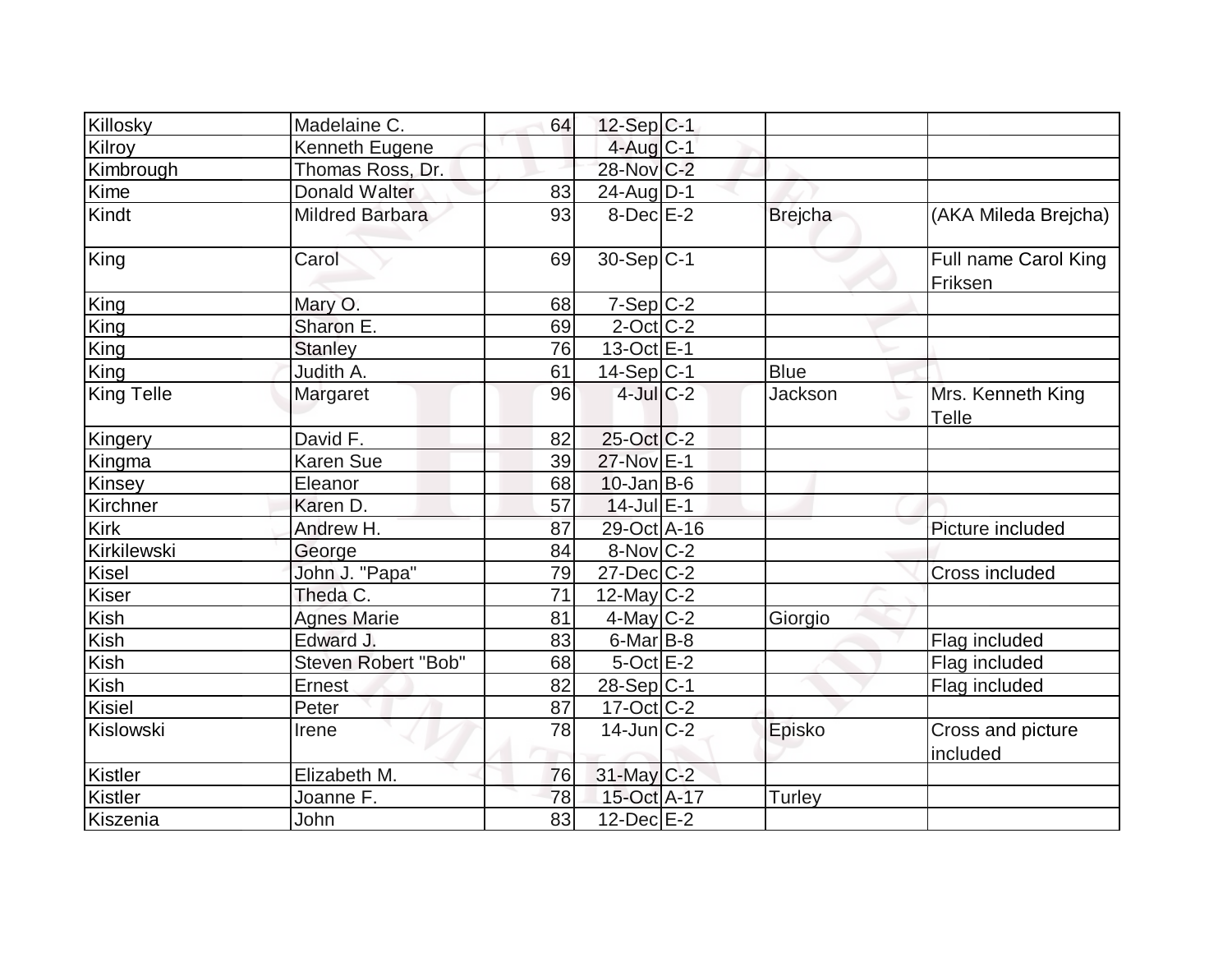| Kiszenia     | John                | 83 | $13$ -Dec $ C-2 $      |         |                                            |
|--------------|---------------------|----|------------------------|---------|--------------------------------------------|
|              |                     |    |                        |         |                                            |
| Kittredge    | Eleanor             | 90 | $21-Sep$ C-2           |         |                                            |
| <b>Kizer</b> | Margaret E.         | 66 | 25-Apr <sub>C-1</sub>  |         |                                            |
| Klarik       | Lillian M.          | 75 | $11$ -Feb $ B-5 $      | Balogh  | Full name Lillian M.<br><b>Klarik Ross</b> |
| <b>Klebs</b> | <b>Troy Vern</b>    | 28 | $21-Dec$ $E-2$         |         |                                            |
| Klee         | Fanklin D.          | 82 | $12$ -Mar $ B-6 $      |         | Flag included                              |
| Klefeker     | Joseph Alexander    | 73 | $24$ -May $C-2$        |         | Flag and picture<br>included               |
| Klein        | Marjorie H.         | 86 | $3$ -Jun $ C-2 $       |         |                                            |
| Klein        | Angeline            | 89 | $1-Jan$ $B-8$          | Zabek   |                                            |
| Kleinfeldt   | George E.           | 67 | $3$ -Jan B-4           |         |                                            |
| Klekot       | Phillip J.          | 86 | $22$ -May C-2          |         | Falg included                              |
| Kleminski    | Robin L.            | 55 | 12-May C-2             | Sharkey |                                            |
| <b>Klemp</b> | Warren J.           | 73 | $13$ -Feb $ B-6$       |         |                                            |
| Klimis       | Hazel L.            | 76 | $14$ -Dec $C-2$        |         |                                            |
| Klingman     | Lucille M.          | 94 | $8-Nov$ <sub>C-2</sub> |         |                                            |
| Klisiak      | Alvin T. "Al"       | 82 | $31$ -May C-2          |         | Flag included                              |
| Klobuchar    | Peter               | 97 | 20-Dec C-2             |         | Cross included                             |
| Klopp        | Edward G. Sr.       | 71 | $2$ -Aug C-1           |         | Flag included                              |
| Kloppenburg  | Ralph J.            | 47 | $1-Mar$ B-6            |         |                                            |
| Klosowski    | Adeline A.          | 83 | $26$ -Mar $ B-5 $      |         |                                            |
| Kluth        | Ethel M.            | 89 | $1-Jan$ $B-8$          | Pollack |                                            |
| Knapik       | Walter P. Jr.       | 49 | $1-Dec$ $E-2$          |         |                                            |
| <b>Knapp</b> | Barbara "Babs"      | 58 | $2$ -May $C-2$         |         | Angel included                             |
| Kneifel      | Glen E.             | 67 | $21$ -Dec $E-1$        |         |                                            |
| Knezevich    | Raymond             | 80 | $17$ -Aug $D-3$        |         | Flag included                              |
| Knezevich    | <b>Mike</b>         | 81 | $25$ -May C-1          |         |                                            |
| Knicker      | Nellie H.           | 91 | $8-Nov$ $C-2$          |         | Picture included                           |
| Knight       | <b>Henry Ferris</b> |    | 26-Nov A-17            |         |                                            |
| Knight       | Genevieve           | 95 | $2$ -Apr $B$ -6        |         |                                            |
| Knight       | Kenneth E.          | 85 | 24-Nov E-2             |         |                                            |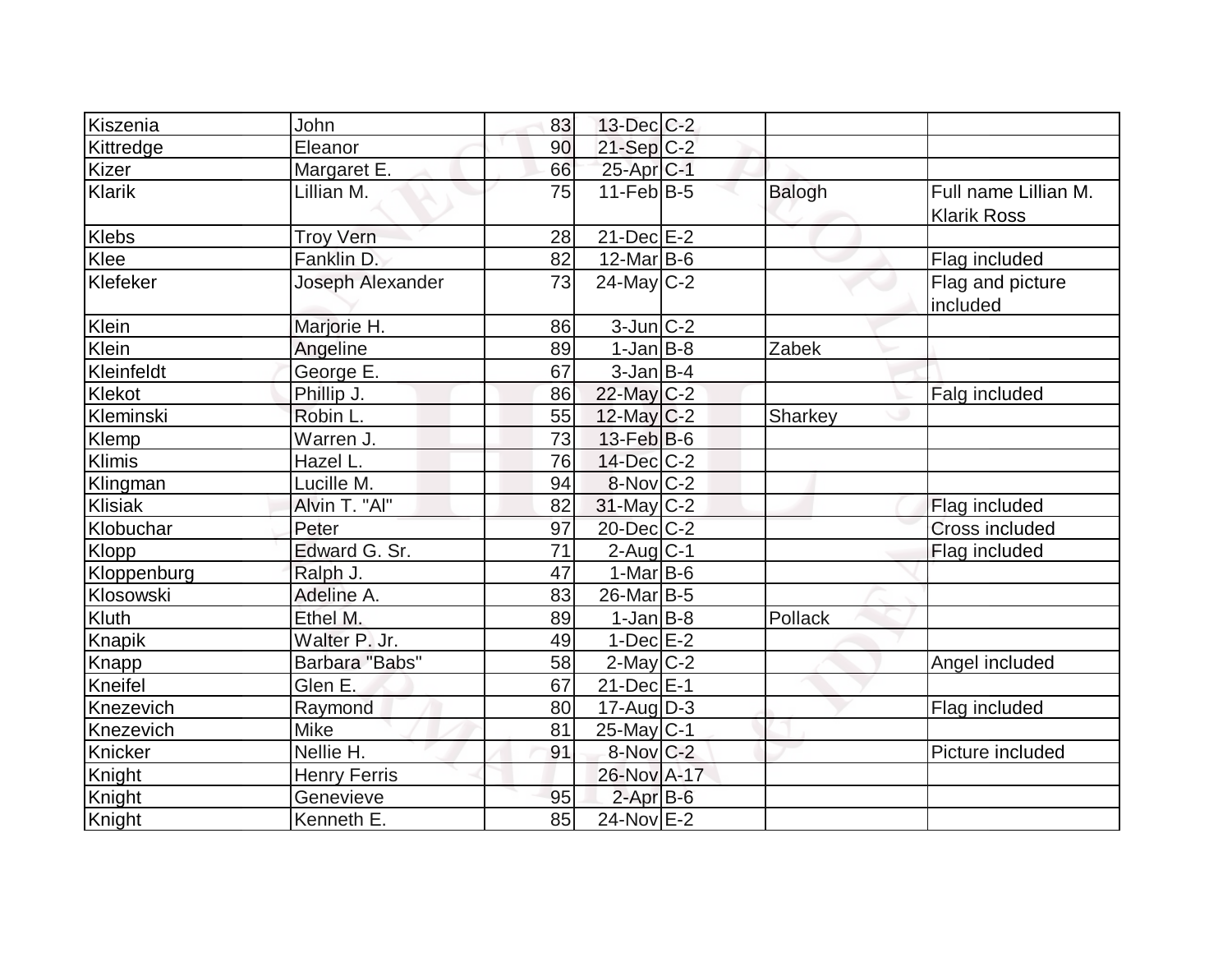| Knight          | Norma Jean             | 81 | $26$ -Jul C-2         | <b>Nethery</b> | Full name Normae       |
|-----------------|------------------------|----|-----------------------|----------------|------------------------|
|                 |                        |    |                       |                |                        |
|                 |                        |    |                       |                | Jean Nethery Knight    |
| Knight          | Edwin C.               | 62 | $8$ -Jun $C-2$        |                | Fannin                 |
| Knoble          | Lawrence D.            | 57 | 28-Mar <sub>B-8</sub> |                |                        |
| Knoblock        |                        |    |                       |                | Flag included          |
|                 | Robert W.              | 71 | $5$ -Jun $C-2$        |                |                        |
| Knutilla        | Imogene L. "Jean"      | 78 | 3-Dec A-17            |                |                        |
| Knutz           | Mauel Nunez            | 81 | $15$ -Nov $ C-3 $     |                |                        |
| Kobe            | Ronald A. "Ron"        | 67 | $7$ -May $A$ -17      |                |                        |
| Kobli           | Frank J.               | 82 | $9$ -Dec $ C-1$       |                | Flag included          |
| Kobrin          | <b>Esther</b>          | 84 | $27$ -Oct $ C-1 $     |                | Star of David included |
| Kocevar         | Mary F.                | 87 | 24-Sep A-16           |                |                        |
| Koch            | Margaret M.            | 93 | $25$ -Jan $B-9$       |                |                        |
| Koch            | Marguerite W.          | 90 | $28$ -Jan $B-5$       |                |                        |
| Koch            | Cynthia                | 59 | 13-Mar B-8            |                |                        |
| Koch            | Arthur A. "Art"        | 86 | $1-Oct$ A-19          |                | Flag included          |
| Koch            | John M.                | 86 | $1-Feb B-9$           |                |                        |
| Koch            | Slyvia Eleanor         | 78 | $18$ -Jan B-7         | Modrak         |                        |
| Kocharski       | <b>Lucille Loretta</b> | 87 | 17-Dec A-17           | Cappetto       |                        |
| Kochis          | Stella P.              | 84 | 23-Mar B-10           |                |                        |
| Kockman         | Frank                  | 90 | $28$ -Jun $E-2$       |                | Flag included          |
| Koday           | Edward                 | 81 | 10-May $C-2$          |                |                        |
| Koebcke         | Kay Ann                | 62 | $13$ -Jun $ C-2 $     |                |                        |
| Koedyker        | Jacob L.               | 76 | $16$ -Oct $ C-2 $     |                |                        |
| <b>Koedyker</b> | <b>Beverly</b>         | 70 | 12-Nov A-16           | Johnson        |                        |
| Koehler         | Robert J.              | 86 | $20$ -Dec $C-2$       |                |                        |
| Koenig          | Mary Ann               | 66 | 22-Jul E-1            |                |                        |
| Koh             | Kang I. M.D.           | 61 | 10-Oct C-1            |                |                        |
| Kohl            | George                 | 81 | $14$ -Jan B-6         |                | Flag included          |
| Kohler          | Gordon W.              | 72 | 16-May C-2            |                |                        |
| Kolat           | Florie F.              | 91 | $9$ -Aug $C-2$        | Borman         |                        |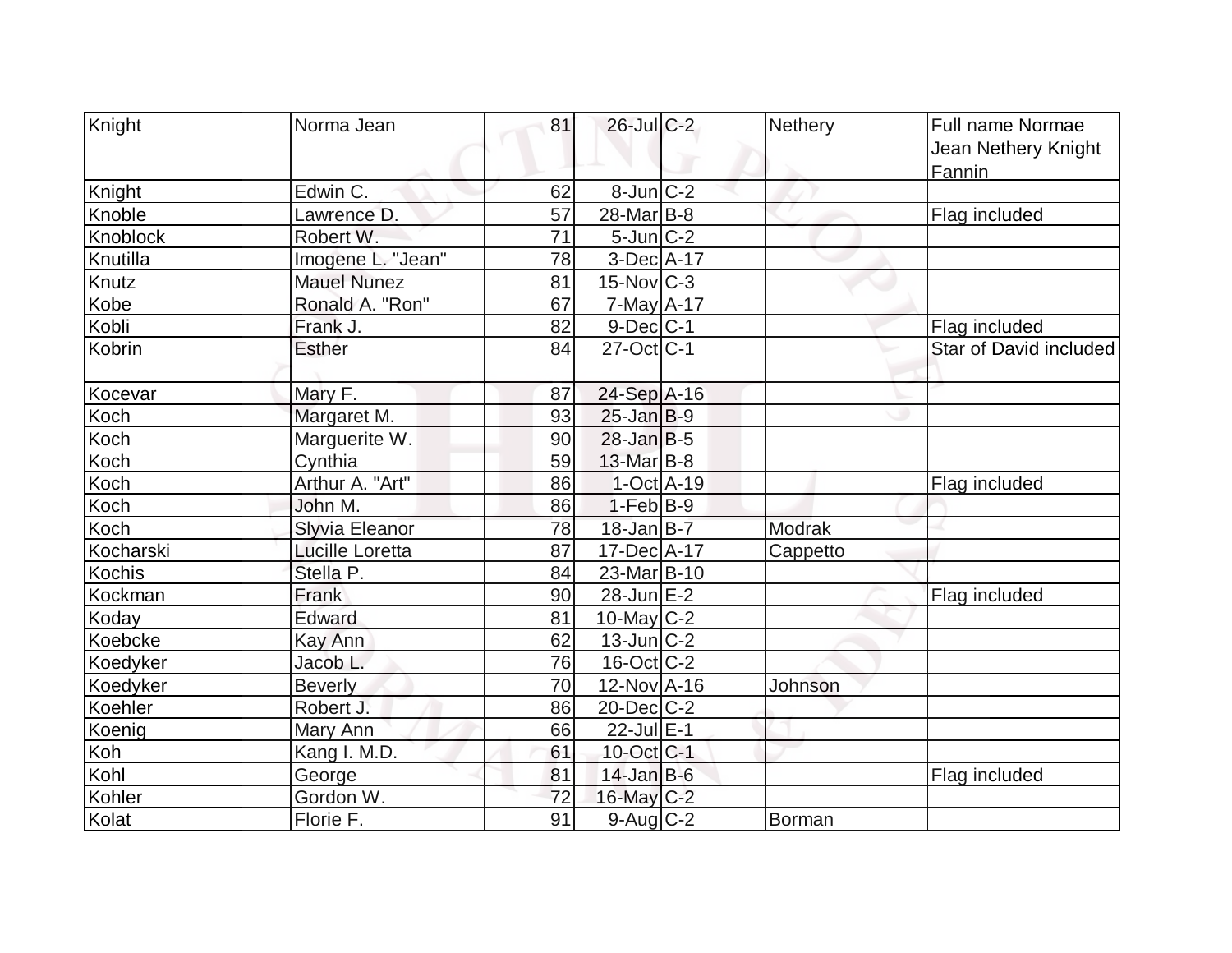| Kolbert      | Victoria M.             | 80             | $28$ -Dec $C-2$   |                |                                                |
|--------------|-------------------------|----------------|-------------------|----------------|------------------------------------------------|
| Kolczak      | Eleanor H.              | 82             | 25-Jun A-17       |                |                                                |
| Kolish       | Sheila Joanne           | 43             | $14$ -Dec $C-2$   | <b>Walters</b> |                                                |
| Kolivas      | James Theodore Jr.      | $\overline{2}$ | $18$ -Mar $ B-6$  |                |                                                |
| Kolivas      | <b>Caytlyn Marie</b>    | $\overline{3}$ | $18$ -Mar $ B-6 $ |                |                                                |
| Kollada      | Arlene A.               | 48             | $7-Mar$ B-8       | Hurley         |                                                |
| Kollada      | Arlene A.               | 47             | $8$ -Mar $ B-7 $  | Hurley         |                                                |
| Kollar       | George A.               | 60             | $28$ -Dec $C$ -2  |                |                                                |
| Kolosci      | Joshua Paul             | 23             | $25$ -Jul C-1     |                | Flag and picture<br>included                   |
| Komisarcik   | Donna M.                | 83             | 23-Oct C-1        | Sullivan       |                                                |
| Komlanc      | <b>Irene Marie</b>      | 90             | $9-Sep$ $C-2$     | Kuzma          | <b>Full name Irene Marie</b><br>Curtis-Komlanc |
| Komorowski   | Michael J.              |                | $5-AprB-8$        | McKenzie       |                                                |
| Kondrat      | Anthony O.              | 85             | $3$ -Jun $C-2$    |                | Flag and Masonic<br>emblem included            |
| Koning       | Pearl                   | 83             | $19$ -Mar $ B-5$  | <b>Barkema</b> |                                                |
| Konjevich    | Ann                     | 85             | $7-Feb$ B-6       | Trkula         | Cross included                                 |
| Konopacki    | <b>Michael</b>          | 56             | 28-Oct E-1        |                | Flag included                                  |
| Konopacki    | Edward S.               |                | $6$ -Aug $A$ -17  |                | Flag included                                  |
| <b>Konyk</b> | Anna                    | 87             | $20-Sep C-2$      |                | Cross included                                 |
| Konyu        | Anna                    | 85             | $5-Apr B-10$      |                |                                                |
| Konzen       | <b>Katherine Louise</b> |                | $25$ -Mar $ B-5$  |                | Picture included                               |
| Kooistra     | Jack D.                 | 63             | $29$ -Jun $ C-2 $ |                | Flag included                                  |
| Koontz       | Edyth E.                | 77             | $19$ -Feb $ B$ -6 | King           |                                                |
| Kooy         | Gerald "Jack'           | 92             | $1-Sep C-1$       |                |                                                |
| Kopil        | John James              | 75             | 8-Aug C-2         |                | Flag included                                  |
| Korem        | Edward J.               | 92             | $17$ -Jun $E-1$   |                |                                                |
| Korem        | William "Bill"          | 66             | 16-Mar B-7        |                |                                                |
| Korhel       | Stephen T. "Corky"      | 88             | 10-Nov C-2        |                | Flag included                                  |
| Kornet       | Helen J.                | 97             | $4$ -Oct C-2      |                | Cross included                                 |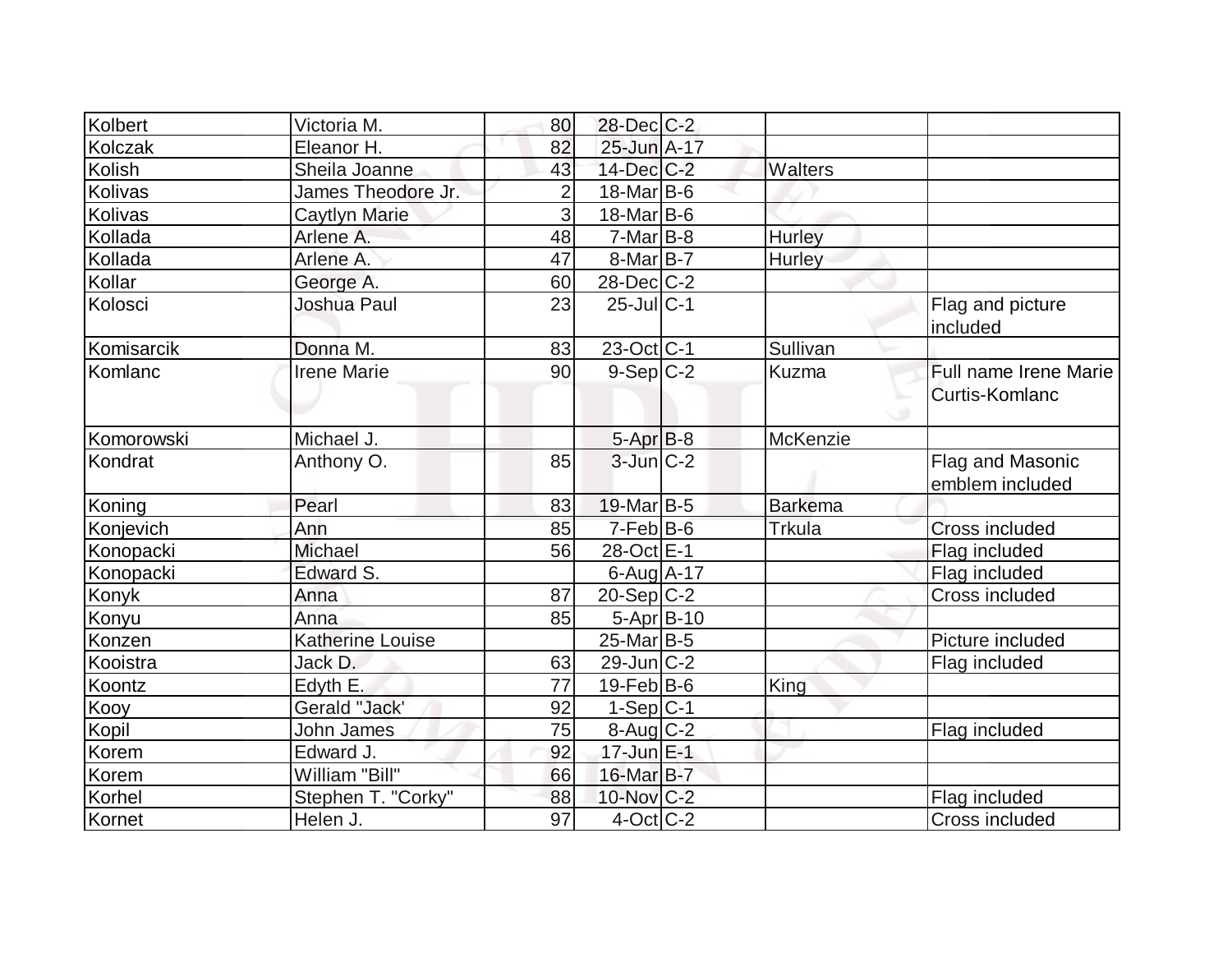| Korosi          | Edward J.         | 78 | $19$ -Jan B-7           |                | Flag included                         |
|-----------------|-------------------|----|-------------------------|----------------|---------------------------------------|
| Korringa        | Dena              | 92 | $20$ -Feb $B$ -8        | Vanderwall     |                                       |
| Kortenhoven     | Henry             | 95 | 24-Aug D-2              |                |                                       |
| Kos             | Chester W.        | 82 | $10$ -Apr $B$ -8        |                | Flag included                         |
| <b>Kosack</b>   | Jennie            | 98 | $9$ -Mar $B$ -7         | <b>Bisone</b>  | Full name Jennie                      |
|                 |                   |    |                         |                | Kosack, Morado, Kern                  |
| Koselke         | Audrey J.         | 87 | $6-Sep C-1$             |                |                                       |
| <b>Koselke</b>  | Herman B.         | 85 | 20-Apr B-6              |                | Flag included                         |
| Kosiba          | Johana "Jenny"    | 93 | $16$ -Oct $ C-1 $       | <b>Krystek</b> | Full name Johana                      |
|                 |                   |    |                         |                | (Kosiba) Albrecht                     |
| Kosik           | Frank J.          | 87 | $10$ -Jun $E-1$         |                |                                       |
| Kosior          | Barbara A. "Barb" | 50 | 14-Mar B-8              |                |                                       |
| Kosior          | Rose              | 86 | $23$ -Jun $C-2$         | Sakowski       |                                       |
| <b>Koslow</b>   | Emilie            | 92 | $11$ -Dec $ C-2 $       | <b>Kuter</b>   |                                       |
| Kostelnik       | George B.         | 49 | $3-May$ <sub>C</sub> -2 |                | Flag included                         |
| Kotecki         | Virginia L.       | 68 | $30-Sep$ C-2            | Ross           |                                       |
| Kotlarz         | Pauline "Helen"   | 91 | $12$ -Oct C-1           |                |                                       |
| Kotul           | Pauline "Connie"  | 81 | $18$ -Jan B-7           |                |                                       |
| Kotulak         | Thomas D.         | 81 | $8-Mar B-7$             |                |                                       |
| Kotzan          | Bertha "Miss Bea" | 90 | $23$ -Jun $C-2$         |                | Picture included                      |
| Kotzman         | William J.        | 74 | $10$ -Oct $ C-2 $       |                | Flag and picture<br>included          |
| Kovacheff       | <b>Christ</b>     | 79 | 31-Dec A-17             |                | Flag included                         |
| Kovacich        | John T.           | 82 | 11-May $C-2$            |                |                                       |
| Kovacik         | Amelia M. "Amy"   | 83 | $13$ -Jan B-7           |                |                                       |
| Kovack          | Jean R.           | 79 | $6$ -Jul $C$ -2         |                |                                       |
| Kovack          | Jean              | 79 | $28$ -JulC-2            |                |                                       |
| Koval           | Dorothy           |    | $1$ -Dec $E-3$          |                | Full name Dorothy<br>Van Loon (Koval) |
| <b>Kovalick</b> | <b>Kurits</b>     | 36 | 15-Mar B-6              |                |                                       |
| Kovalsky        | Jerry             | 48 | $5$ -Feb $ B-5 $        |                |                                       |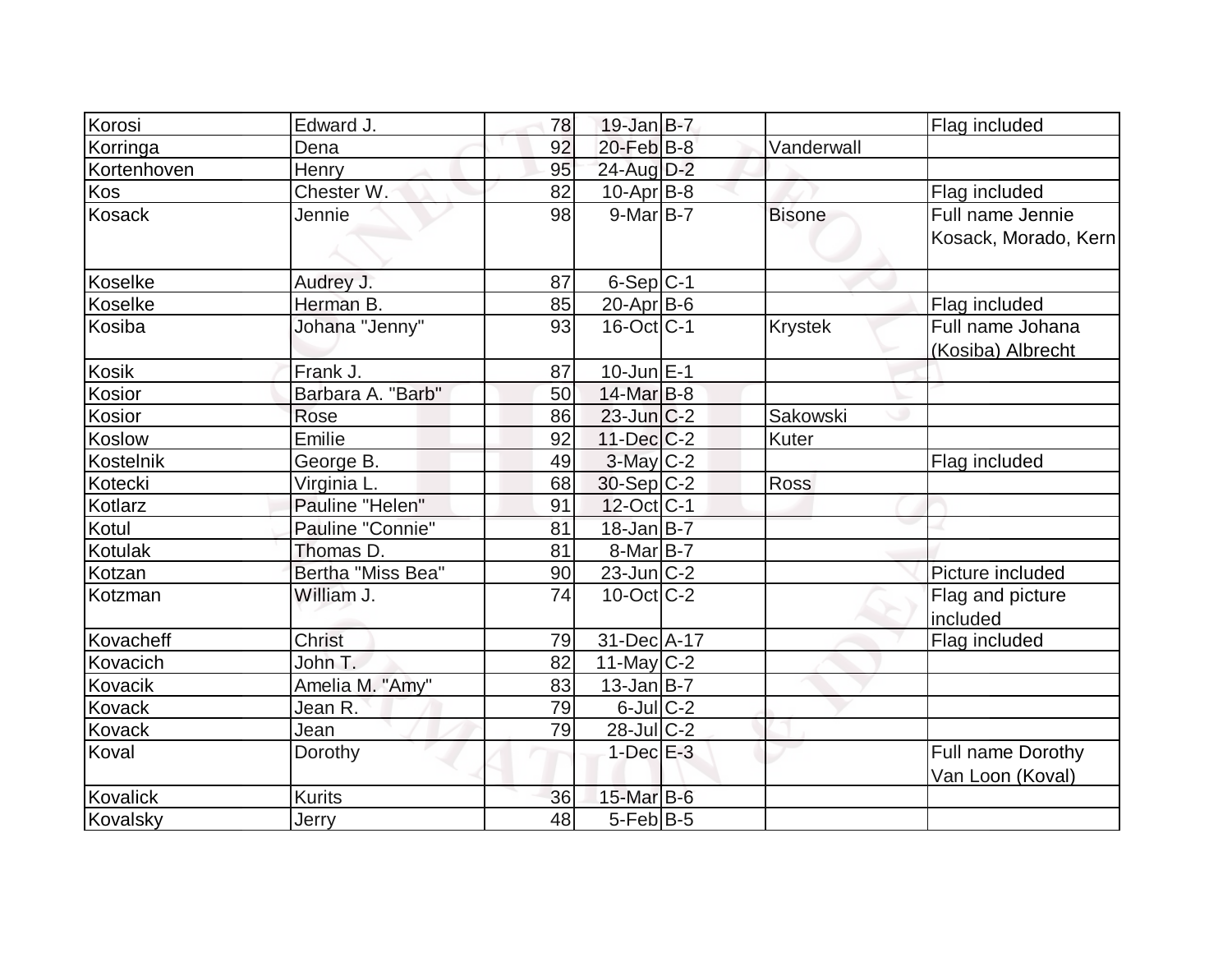| Kovats          | Joseph John          | 82 | $12$ -Mar B-6          |                 |              |                                        |
|-----------------|----------------------|----|------------------------|-----------------|--------------|----------------------------------------|
| Kowal           | Edward T.            | 99 | $4$ -Jul $C-2$         |                 |              |                                        |
| Kowal           | Timothy M.           |    | 20-Jul D-2             |                 |              |                                        |
| Kowal           | Charlotte V.         | 86 | $19$ -Jan $ B-7 $      |                 | Ciebiera     |                                        |
| Kowalczyk       | Claudia R., R.N.     | 52 | $27$ -Mar $B$ -8       |                 | <b>Bauer</b> |                                        |
| Kowalczyk       | Stephany             | 84 |                        | $2$ -Jul $A-14$ |              |                                        |
| Kozacik         | Eleanor              | 95 | $1-Aug$ <sub>C-2</sub> |                 |              |                                        |
| Kozak           | Ann M.               | 85 | $27$ -Oct C-1          |                 | Mihalov      |                                        |
| Koziczkowski    | John H. "Jack"       | 61 | $29$ -Nov $ C-2 $      |                 |              | Flag included                          |
| Kozlica         | <b>Guy Steven</b>    | 53 | $7$ -Jan $ B$ -6       |                 |              | Flag included                          |
| Kozlowski       | Helen M.             | 81 | $21$ -Feb $ B-9 $      |                 |              |                                        |
| Kozlowski       | John V.              | 55 | $14$ -Mar $ B-8 $      |                 |              |                                        |
| Kozlowski       | Evelyn, Dr.          | 94 | 24-May C-2             |                 | Wroblewski   |                                        |
| Kozlowski       | Dorothy A.           | 91 | $23$ -Jan B-6          |                 | Szymborski   |                                        |
| Kozlowski       | Stanley "Coach"      | 75 | $25$ -Mar $B$ -6       |                 |              | Fire Dept. emblem<br>and flag included |
| Kozub           | Victoria             | 82 | $20$ -Oct $ C-2 $      |                 | Herman       |                                        |
| <b>Kozuszek</b> | Jean                 | 73 | $14$ -Jun $ C-2 $      |                 | Urban        |                                        |
| <b>Kralik</b>   | Andrew D. "Dave"     | 68 | 8-Sep C-1              |                 |              |                                        |
| <b>Kramer</b>   | <b>Karen Louise</b>  | 55 | $20$ -Oct $ C-2 $      |                 |              |                                        |
| <b>Krapf</b>    | Willard J.           | 86 | $23$ -May $E-2$        |                 |              |                                        |
| Krasinski       | Agnesrose C. "Babe"  | 81 | $1-Jan$ B-8            |                 | Mazar        |                                        |
| <b>Krass</b>    | Peter M.             |    | $8$ -Jan $B$ -6        |                 |              | Flag included                          |
| <b>Kraus</b>    | Harold "Hal"         | 76 | $7-Feb B-6$            |                 |              |                                        |
| <b>Krause</b>   | Kurt E.              | 82 | $18$ -Dec $ C-1 $      |                 |              | Flag included                          |
| Krause          | Mary G.              | 71 | $20$ -Nov $ C-2 $      |                 |              |                                        |
| Krawczyk        | Jospehine M.         | 82 | $20$ -Apr $ B-6 $      |                 | Skorupa      |                                        |
| Krawczyk        | Theresa <sub>l</sub> | 75 | $27$ -Feb B-7          |                 | Pagorek      |                                        |
| <b>Kraynik</b>  | Michael R. Sr.       | 99 | 15-Aug C-1             |                 |              |                                        |
| Krcmaric        | George T.            | 84 | $9$ -Jan B-6           |                 |              | Flag included                          |
| Krecker         | Maxine               |    | $18$ -Dec $C$ -2       |                 |              |                                        |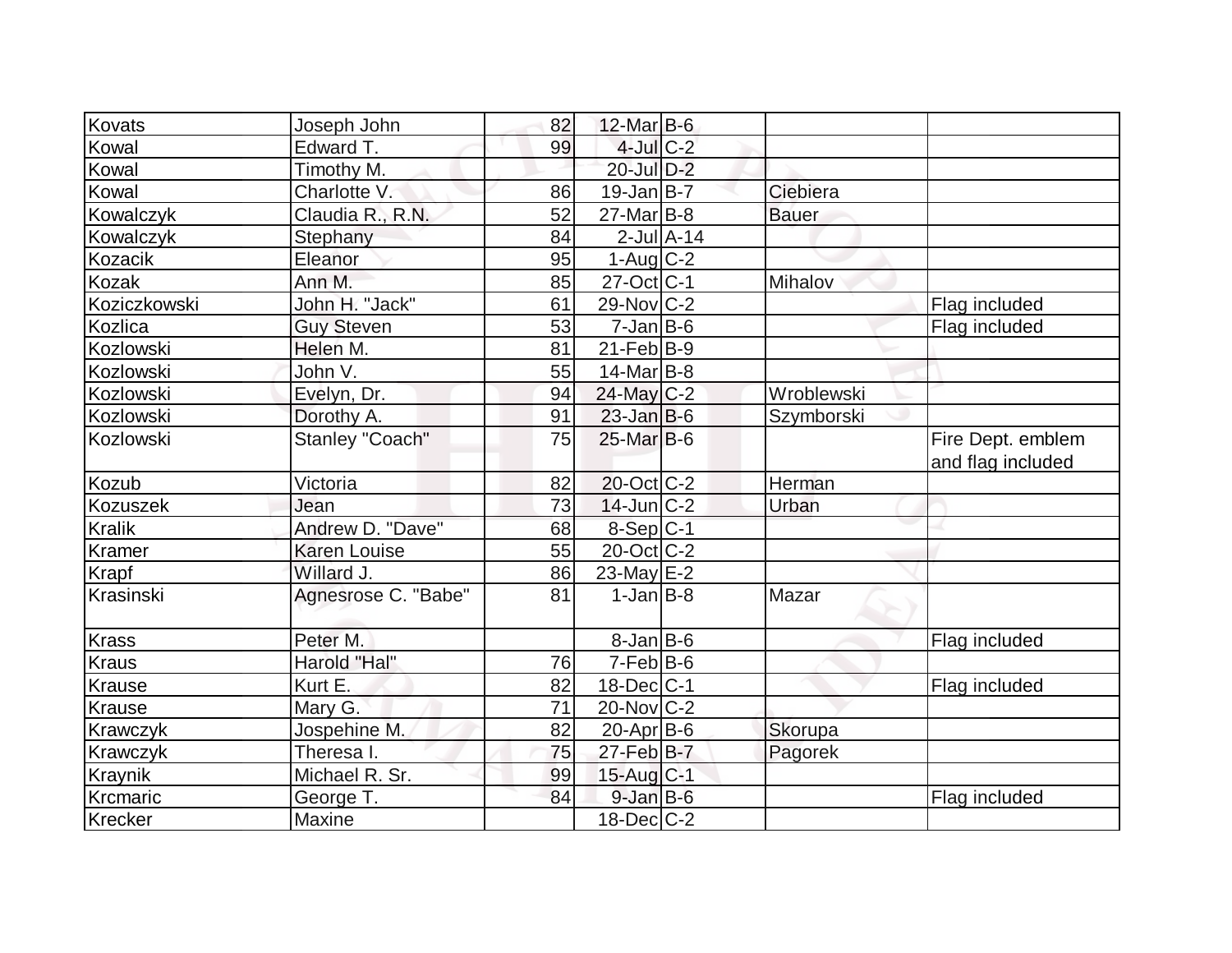| Kreevich         | William Joseph         | 74     | $19$ -Feb $ B$ -6      |               |                                  |
|------------------|------------------------|--------|------------------------|---------------|----------------------------------|
| Krenz            | Juantia "Bo"           |        | $1-Nov$ E-2            |               | Picture included                 |
| Krenzke          | Pamela                 |        | 8-Feb B-9              | Hinderer      |                                  |
| Kretz            | Eva K.                 | 96     | $2$ -Mar $ B-7 $       |               |                                  |
| Krieter          | Frances R.             | 93     | $1-Jan$ B-8            | <b>Doffin</b> |                                  |
| Krieter          | Eva M.                 | 90     | $18$ -Jan B-6          | Schwab        |                                  |
| Krikava          | Earl "Kirk"            | 83     | $27$ -Jun $C-2$        |               |                                  |
| Kritsch-Huizenga | Ryder                  | Infant | $25$ -Apr $ C-1 $      |               |                                  |
| <b>Krizan</b>    | Louis J.               | 84     | $13-Nov$ C-2           |               | Flag included                    |
| Krizman          | Mary Ellen             | 76     | $9-Nov$ <sub>C-2</sub> | Oliver        |                                  |
| Krizman          | <b>Matthew</b>         | 84     | 26-Nov A-17            |               | Flag included                    |
| Krmpotic         | Olga H.                | 86     | $1-Feb B-9$            | Oberman       |                                  |
| Krmpotic         | Mary                   | 90     | $1-Dec$ $E-2$          |               |                                  |
| Kroenke          | Wayne C.               | 62     | $14$ -May $D-2$        |               |                                  |
| Krol             | Helen Irene            | 92     | $1-Nov$ $E-1$          |               |                                  |
| Krol             | Mary                   | 90     | $8$ -Dec $E-2$         |               |                                  |
| Kroll            | <b>Wanda Christine</b> | 78     | $13-Sep$ E-1           |               |                                  |
| Kroll            | Dawn                   | 32     | 17-Sep A-17            | <b>Dunfee</b> | <b>Cross included</b>            |
| Krout            | <b>Richard Miller</b>  | 65     | $6$ -May $E-1$         |               |                                  |
| Krueger          | Marie                  | 76     | $13$ -Jun $ C-2 $      |               |                                  |
| Kruger           | Fred W.                | 85     | $27$ -Dec $C-2$        |               |                                  |
| <b>Kruk</b>      | Julia W.               | 87     | $4-Sep C-1$            | <b>Dziuk</b>  |                                  |
| <b>Kruk</b>      | Frank A.               | 74     | $21$ -JulC-2           |               | Flag included                    |
| Krupa            | Barbara Jean           | 62     | $4$ -Oct C-2           |               |                                  |
| Krupinski        | Joan                   | 49     | 24-Oct E-1             |               |                                  |
| Krusinger        | <b>Edith May</b>       | 85     | 1-Mar $B-7$            |               |                                  |
| Kruszynski       | Joseph W.              | 65     | $19$ -Feb $ B$ -6      |               | Rev. Dr. Joseph W.<br>Kruszynski |
| Krygsheld        | John Allan             | 70     | 19-Jan B-7             |               | Flag included                    |
| Krzyszewski      | Karol                  | 78     | $9$ -Feb $B$ -7        |               |                                  |
| Kubacki          | Barbara A.             |        | $1-Auq$ $C-2$          | Ringo         |                                  |
| Kubic            | Edward J. Sr. "Red"    |        | 13-Aug A-17            |               |                                  |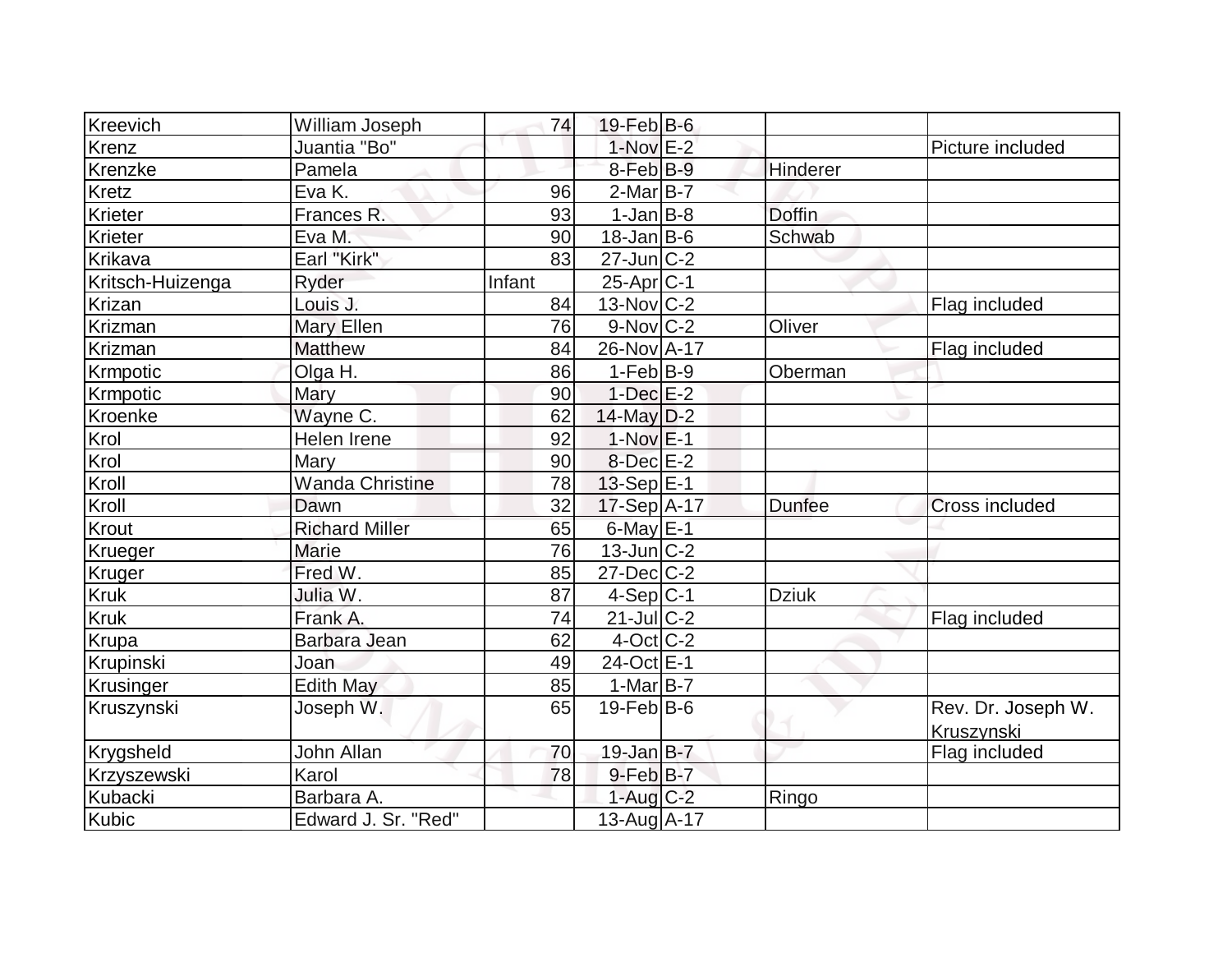| Kubiszewski   | Catherine P.         | 63 | 16-Jul A-17       | Calinski      |                               |
|---------------|----------------------|----|-------------------|---------------|-------------------------------|
| Kucan         | Sam C.               | 90 | $30$ -Aug $C-2$   |               | Flag included                 |
| Kucer         | John                 | 85 | $1$ -Jan $B-8$    |               |                               |
| Kuchta        | Shirley L.           | 84 | $14$ -Jan B-6     |               | Flag included                 |
| Kuchta        | Sophie "Boo"         | 85 | $19$ -Feb $ B$ -6 | Jamroz        |                               |
| Kucia         | Maryanna             | 85 | 1-May $C-2$       | Lampa         |                               |
| Kucinski      | Lillian              | 89 | $28$ -JulC-2      |               |                               |
| Kudla         | Patricia A.          | 71 | $7 - Apr$ B-7     |               |                               |
| Kudlo         | Henry J. Sr.         | 83 | $9$ -Jan B-6      |               | Flag included                 |
| Kudzinowski   | Anne                 | 87 | $7-Mar$ B-8       | Szymanski     |                               |
| Kuechenberg   | Alfred L.            | 83 | $14$ -Jul $ C-1$  |               | Flag included                 |
| Kugler        | Gerard M. "Gerry"    | 46 | $11-Sep C-1$      |               |                               |
| Kuhl          | <b>Thomas Floyd</b>  | 49 | 16-Feb B-7        |               | Flag and picture<br>included  |
| Kujawa        | John J. "Poppa"      | 82 | $30$ -Aug C-2     |               | Flag included                 |
| Kujovich      | Nicholas Dan (Dusan) | 91 | $12$ -Oct $ C-2 $ |               | Cross and picture<br>included |
| Kulakowski    | Ernest Joseph Sr.,   | 84 | $14$ -Nov $E-2$   |               |                               |
|               | "Bubbles"            |    |                   |               |                               |
| Kulas         | Frances "Gen"        | 82 | $7 - Aug$ E-2     | <b>Blair</b>  |                               |
| Kulik         | Juliana              | 89 | $7$ -Jun $C-1$    |               |                               |
| Kulka         | Virginia             | 75 | $4-AprB-8$        | <b>Markus</b> |                               |
| Kundrat       | Albert               | 83 | $18-Sep C-1$      |               |                               |
| Kundrat       | Rebbeca E.           | 77 | 13-Mar B-8        |               |                               |
| Kunert        | Betty I.             | 85 | $18$ -Oct $ C-2 $ |               |                               |
| <b>Kupec</b>  | Julia                | 87 | 12-Nov A-16       |               |                               |
| Kupier        | Mary R.              | 65 | $10$ -Jan B-7     |               |                               |
| <b>Kupkee</b> | Michael Dana         | 51 | $18-Sep C-1$      |               |                               |
| Kurasz        | Virginia             | 79 | $5$ -Jan $B$ -8   |               |                               |
| <b>Kurek</b>  | Evelyn M.            | 81 | $12$ -Jan B-7     | Hussey        |                               |
| Kurtz         | James                | 77 | 26-Dec C-1        |               | Flag included                 |
| Kurzeja       | Paul Sr.             | 82 | $6 - Apr$ B-10    |               | Flag included                 |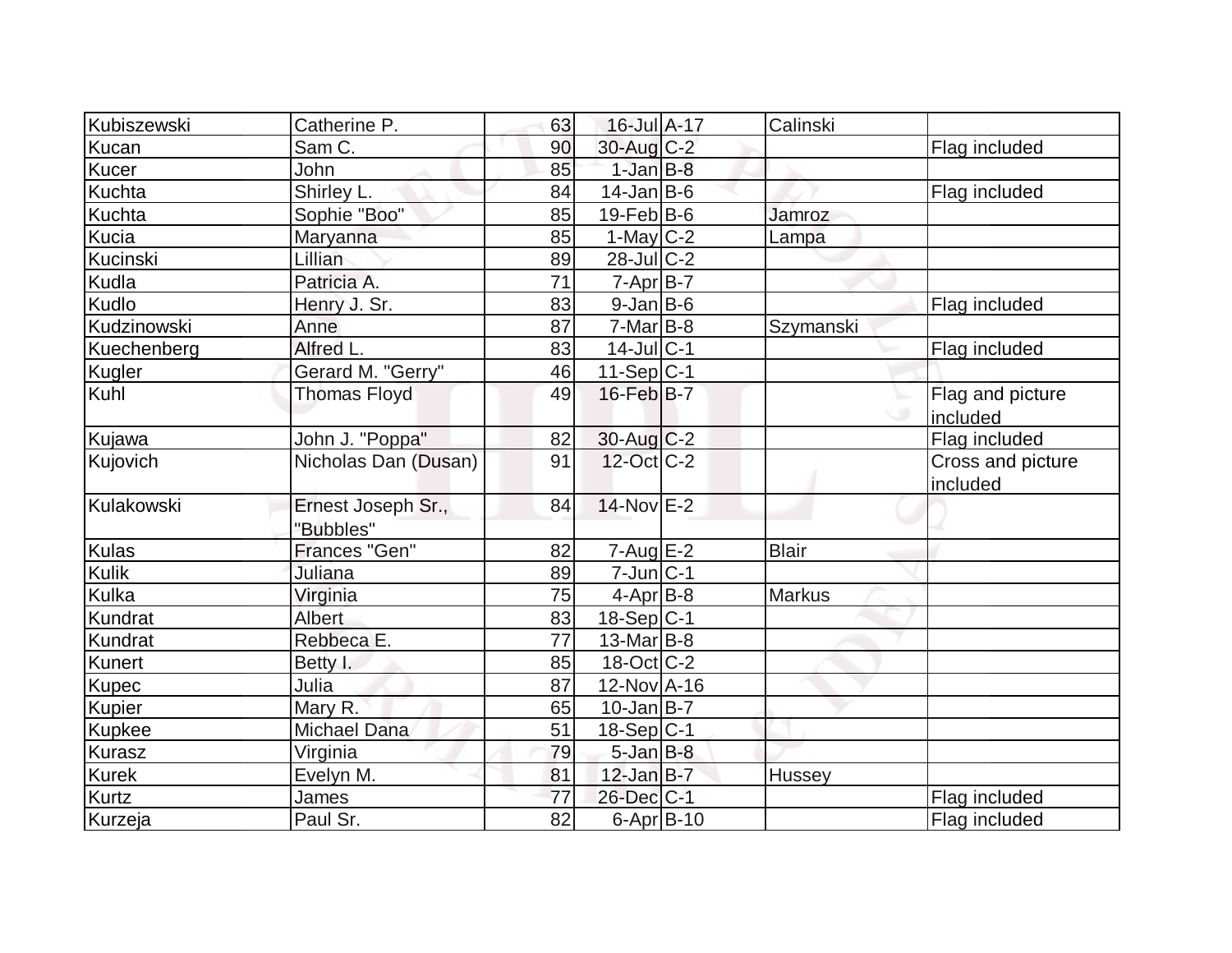| Kus            | <b>Norbert</b>       | 57 | $23$ -Apr $B$ -5      |                 |                |
|----------------|----------------------|----|-----------------------|-----------------|----------------|
| <b>Kussrow</b> | Van Carl             | 79 | $21$ -Feb $B$ -6      |                 |                |
| Kustric        | Alija                | 83 | 18-May C-2            |                 |                |
| Kuyachich      | Thomas "Branko"      | 85 | $7-Sep C-2$           |                 | Cross included |
| Kuzmanoff      | Rusell E.            | 47 | 17-Aug D-1            |                 |                |
| Kvedaras       | Anne M.              | 74 | 15-Oct A-17           | <b>Gadeikis</b> |                |
| <b>Kwolek</b>  | Adam A.              | 85 | $20$ -JulD-2          |                 |                |
| La Banca       | Josephine            | 72 | $26$ -Jan B-6         | Lungaro         |                |
| Labadie        | George F.            | 88 | $19$ -Mar $ B-5$      |                 |                |
| Labelle        | Dorothy H.           | 90 | $26$ -Jan $ B-6 $     |                 |                |
| Labik          | Magdalene "Maggie"   | 96 | $19$ -Jan $B$ -7      | Yonkoski        |                |
| Lacinski       | Holly A.             | 20 | $7-Mar$ B-8           |                 |                |
| Lacko          | Margaret M.          | 73 | $7$ -May $A$ -17      |                 |                |
| Laco           | Pauline              | 74 | $11$ -Jun $A$ -17     |                 |                |
| Laczi          | Robert C.            | 89 | $14$ -Feb $ B-5$      |                 | Flag included  |
| Laczny         | Lottie B.            | 86 | $5$ -Dec $ C-1$       | Rogalski        |                |
| Ladas          | George J.            | 83 | 29-Mar B-9            |                 |                |
| Lafevre        | <b>Mary Chestel</b>  | 91 | 26-Apr <sub>C-1</sub> |                 |                |
| Lafrenz        | David F.             | 60 | $16$ -Oct $ C-2 $     |                 |                |
| Laging         | Margaret M.          | 73 | $11 - Dec$ $C-2$      | Paper           |                |
| Laging         | Margaret M.          | 73 | 10-Dec A-17           | Harmon          |                |
| Lain           | <b>Russell</b>       | 84 | $8$ -Mar $ B-7 $      |                 |                |
| Lakich         | <b>Nick</b>          | 69 | $27$ -Feb $ B-8$      |                 |                |
| Lallos         | George A.            | 79 | $8$ -Aug C-2          |                 | Flag included  |
| Lamantia-Ross  | Nancy                | 67 | $21$ -Jul C-2         | Pearson         |                |
| Lamar          | <b>Willie Dean</b>   | 46 | $18-Oct$ $C-2$        |                 |                |
| Lamar          | <b>Bradley Allen</b> | 48 | $5$ -Oct $E-2$        |                 |                |
| Lambert        | Earl L.              |    | $28$ -Jan B-5         |                 |                |
| Lambert        | <b>Elaine Eva</b>    | 91 | 20-Dec C-2            |                 |                |
| Lambert        | Donna M.             | 56 | $7-Sep C-3$           |                 |                |
| Lamberth       | Anita M.             | 83 | $9-Apr B-6$           |                 |                |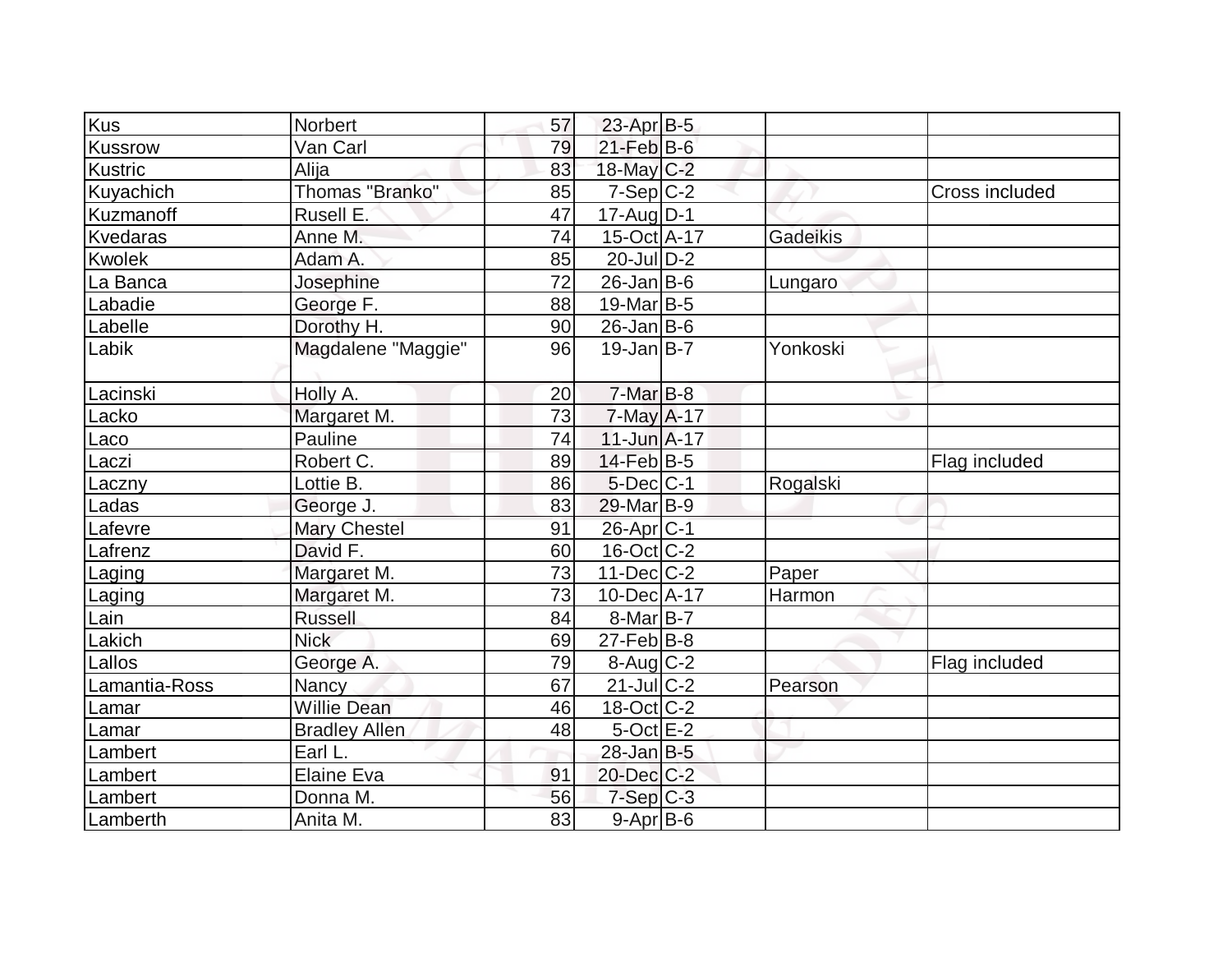| Lambton   | <b>Doris</b>        | 88              | 12-Nov A-16       |                |                    |
|-----------|---------------------|-----------------|-------------------|----------------|--------------------|
| Lamer     | Ruth E.             | 87              | $10$ -May $C-3$   | Vis            | Full name Ruth E.  |
|           |                     |                 |                   |                | <b>Grady Lamer</b> |
| Lamfalusi | Margaret            | 85              | $9-Sep C-2$       |                |                    |
| Lampe     | John Sr.            | 94              | $31$ -Jan $ B-8 $ |                |                    |
| Lamphear  | <b>Ruth</b>         |                 | $15-Sep C-1$      |                |                    |
| Lamphear  | Leonard Joseph      | 55              | $8$ -Jul $E-1$    |                |                    |
| Lampl     | Katheryn Louise     | 84              | $11-Sep C-2$      |                |                    |
| Land      | Margaret            | 89              | $1-Nov$ $E-2$     |                | Picture included   |
| Landrum   | Ina Mae             | 69              | $25$ -Aug C-2     |                |                    |
| Landsbaum | Joan Kay            |                 | $24$ -Apr $C-2$   | Johnson, Ellis |                    |
| Lane      | Robbie R.           | 87              | 14-Nov E-1        |                |                    |
| Lane      | Johnny              | 76              | 10-Oct C-2        |                |                    |
| Lane      | Ronald W.           | 72              | $4-Nov$ E-1       |                |                    |
| Lang      | Dennis Lee          |                 | 29-Dec E-2        |                |                    |
| Lang      | Veronica M.         | 97              | 15-May C-2        |                | Full name Veronica |
|           |                     |                 |                   |                | M. Ruscio-Lang     |
| Langbeen  | Karl J.             | 70              | $16$ -Aug C-2     |                | Flag included      |
| Lange     | Robert P.           | 84              | $2-Sep D-2$       |                | Flag included      |
| Lange     | Robert C.           | $\overline{77}$ | $16$ -Aug $C-2$   |                | Flag included      |
| Lange     | Lorraine V. "Lori"  | 81              | $15$ -May C-2     | <b>Howkins</b> |                    |
| Langel    | Eugene J.           | 82              | $12$ -Mar $ B-6 $ |                | Flag included      |
| Langlois  | Marcella "Marcey"   | 42              | $7-Cct$ $C-2$     |                | Full name Marcella |
|           |                     |                 |                   |                | Langlois Mathis    |
| Laning    | <b>Kimberly Rae</b> | 47              | $24$ -Jan B-6     | Rietveld       |                    |
| Lankford  | Craig A.            | 46              | 6-Apr $B-10$      |                |                    |
| Lannin    | David W. Jr.        | 20              | 14-Apr B-7        |                |                    |
| Lapasso   | Arvilla F.          | 90              | 18-Dec C-2        |                |                    |
| Lape      | Ethel M.            | 87              | $8$ -Jun $C-2$    | Merrill        |                    |
| Lara      | Amor M.             | 74              | $13$ -Jul $D-2$   |                |                    |
| Lara      | Patrick             | 54              | $11$ -May C-2     |                |                    |
| Larkin    | Mary C.             | 106             | $24$ -May C-2     |                |                    |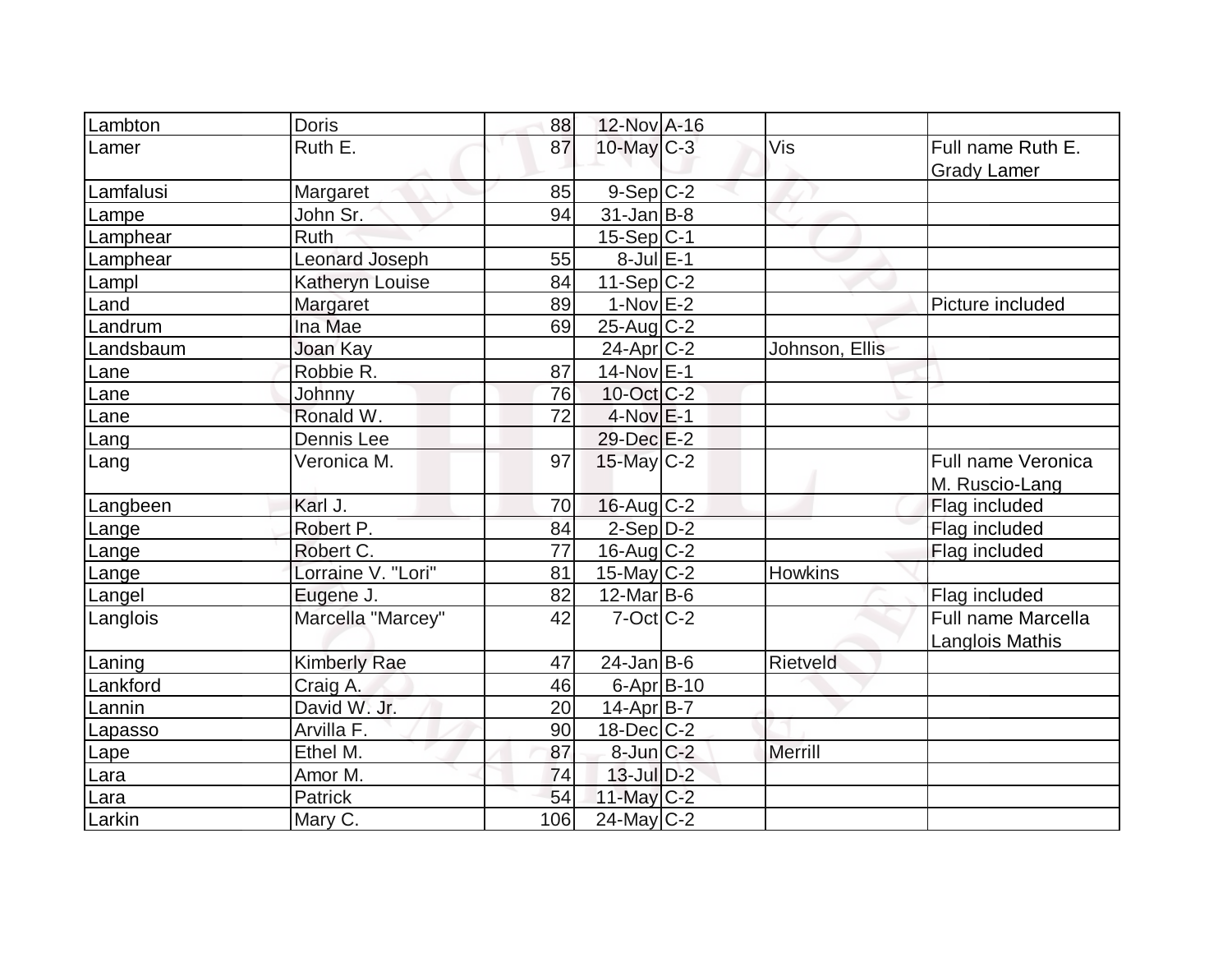| Larkin      | Jerome F.              | 86  | $11-Apr$ B-6                     |                |                                         |
|-------------|------------------------|-----|----------------------------------|----------------|-----------------------------------------|
| Larsen      | Bettie A.              | 81  | 22-Jul E-1                       | Ritter         |                                         |
| Larson      | Loretta Cecilia        | 96  | $22$ -Jun $C-2$                  |                | Picture included                        |
| Larson      | Edith E.               | 105 | $13$ -Jun $ C-2 $                |                | Picture included                        |
| Larson      | Patricia Jane          | 76  | $2$ -Jul $A-14$                  | Carroll        |                                         |
| Larson      | Ann M.                 | 86  | $25-Apr$ $C-1$                   | <b>Mikenas</b> | Full name Ann M.<br>Centifanto (Larson) |
| Larson      | Julia S.               | 93  | $12$ -Feb $ B-6$                 | Sever          |                                         |
| Lash        | John                   | 87  | $25$ -Oct $ C-2 $                |                |                                         |
| Lashenik    | Sam                    | 90  | 10-May $C-2$                     |                |                                         |
| Laskarin    | Nancy L.               | 49  | $18$ -May C-2                    | Phelps         |                                         |
| Laskowski   | John P.                | 21  | $14$ -Jul $ C-1$                 |                |                                         |
| Lasky       | Mary Jane              | 68  | $18$ -Apr $B$ -6                 |                | Picture included                        |
| Lasota      | Sharon H.              | 61  | $13$ -Feb $ B-6 $                |                |                                         |
| Lasowski    | Irene                  | 87  | $23$ -Jul $\overline{A}$ -17     |                |                                         |
| Laster      | Richard L.             | 80  | 15-May C-2                       |                |                                         |
| Laube       | <b>Gottried "Fred"</b> | 86  | $18$ -May C-2                    |                | Flag included                           |
| Lauer       | Joel A. "Joe"          | 81  | $7-Feb B-6$                      |                |                                         |
| Lauerman    | Helen                  | 87  | $3-Feb B-7$                      | Ridgely        | Picture included                        |
| Lauerman    | Edward R.              | 73  | $19-Oct$ <sub>C</sub> -2         |                |                                         |
| Lauerman    | Kathleen M.            | 90  | $18-Nov$ <sub>C</sub> -2         |                |                                         |
| Laughlin    | Pamela                 | 51  | $28$ -Dec $C-2$                  |                |                                         |
| Laurent     | Carl W. Jr., Dr.       | 83  | $19-Oct$ <sub>C</sub> -2         |                | Flag included                           |
| Lauridsen   | Walter E.              | 88  | $8 - \text{Aug}$ <sub>C</sub> -2 |                |                                         |
| Laurinaitis | <b>Charles</b>         | 74  | $30$ -Nov $ C-2 $                |                | Flag included                           |
| Lavelle     | <b>Charlene Ann</b>    | 73  | $9$ -Dec $C$ -2                  |                | Cross included                          |
| Lavenda     | John P.                | 86  | $5$ -Oct $E-2$                   |                | Flag included                           |
| Laverty     | Frank J.               | 66  | $10$ -Dec $ A-17 $               |                |                                         |
| Lavrinovich | Audrey A.              | 72  | 20-May E-2                       | Michard        |                                         |
| Lawrence    | Ryan                   | 29  | $7 - Aug$ $E-2$                  |                |                                         |
| Lawrence    | Sandra Joyce           | 66  | $6$ -Jan $B-7$                   |                |                                         |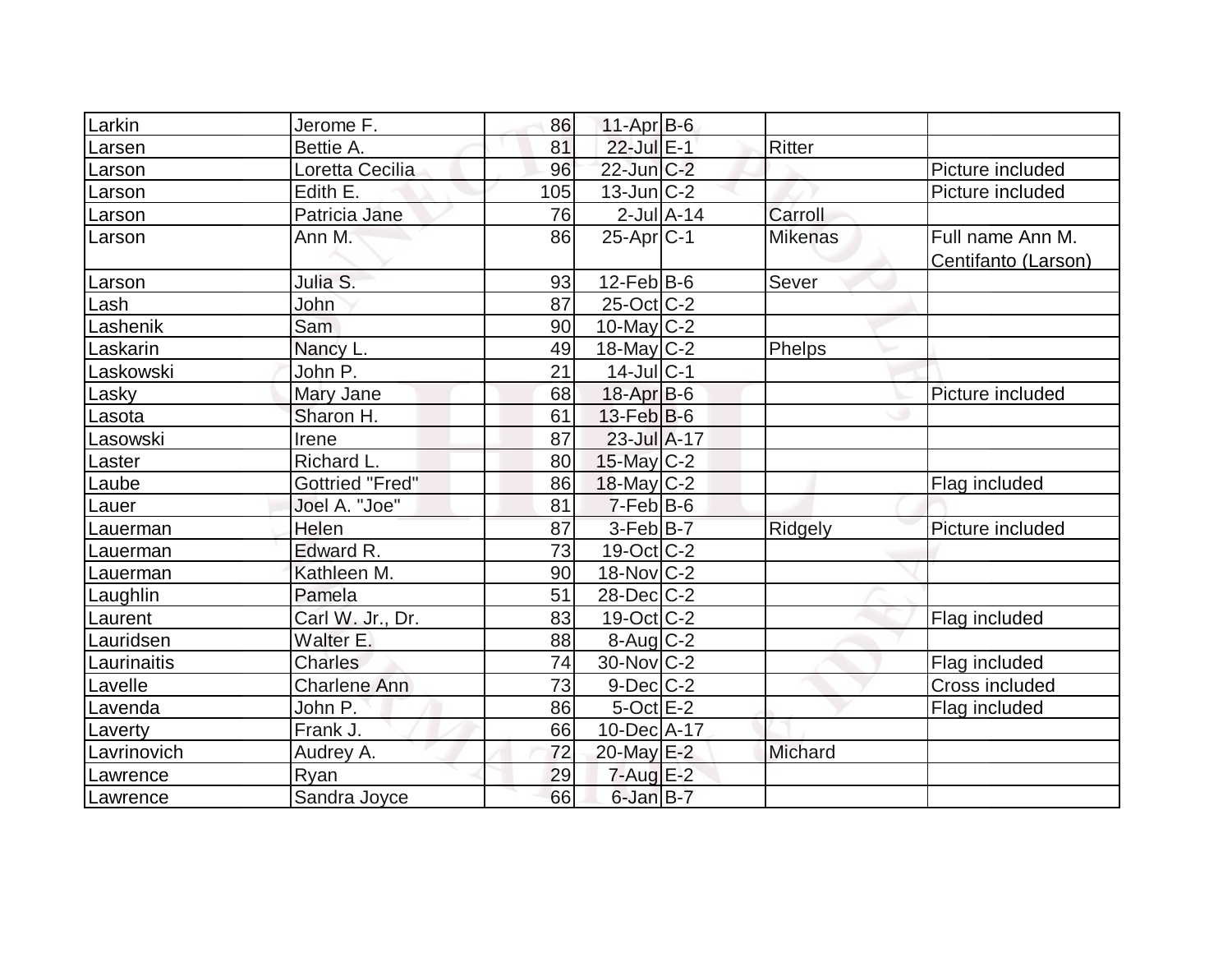| Lawrosky   | Dale M. "Daleford"     | 58 | $1-Aug$ $C-2$     |              | Flag and picture             |
|------------|------------------------|----|-------------------|--------------|------------------------------|
| Lawrosky   | Dale M.                |    | 18-Aug C-2        |              | included                     |
| Layhew     | Wilma Lois             | 83 | $18$ -Dec $C-2$   |              |                              |
| Lazur      | <b>Bettie</b>          | 83 | $18$ -May C-2     | <b>Maris</b> |                              |
| Lea        | Randy R.               | 53 | $15$ -Nov $ C-2 $ |              |                              |
| Lea        | Robert T.              | 76 | $12$ -Jun $ C-2 $ |              |                              |
| Leach      | <b>Michael Ray</b>     | 22 | $5-NovA-17$       |              |                              |
| Leach      | Dorothy L.             | 78 | $8$ -Jan B-6      |              |                              |
| Leal       | Mario R.               | 24 | 28-May A-16       |              |                              |
| Lear       | Lionel N.              | 74 | $7$ -Dec $ C$ -2  |              | Flag included                |
| Leasure    | <b>Richard Leonard</b> | 76 | $2$ -Oct $ C-2 $  |              |                              |
|            | "Dick"                 |    |                   |              |                              |
| Leatherman | Margaret Jean          |    | $12$ -Dec $E-2$   |              | Flag included                |
| Lebell     | Theresa Lor            | 50 | $12$ -JulC-2      | Carrizales   |                              |
| Ledbetter  | Edward O.              | 78 | $4$ -May C-1      |              |                              |
| Ledbetter  | Lelynn M.              | 54 | $21$ -Feb $ B-9 $ |              |                              |
| Ledcke     | Dennis Wayne           | 48 | $12-Sep C-1$      |              |                              |
| Lee        | Rudy                   | 66 | 20-Aug A-16       |              |                              |
| Lee        | Dorlene (Honey)        |    | $20$ -Jul $D-2$   |              |                              |
| Lee        | Sophie M.              | 71 | $4$ -Oct $ C-2 $  |              |                              |
| Leep       | David                  |    | $20$ -Oct $ C-2 $ |              | Flag and picture<br>included |
| Lefko      | <b>Frances</b>         | 82 | $16$ -Feb $ B-7$  |              |                              |
| Legg       | Junella M.             | 80 | $18$ -Feb $ B-5 $ | Lareau       |                              |
| Lehman     | Andrew T. "Drew"       | 21 | 20-Sep C-2        |              |                              |
| Lehmann    | Ruth E.                | 72 | $2$ -Feb $ B-6$   |              |                              |
| Leigh      | <b>James Lloyd</b>     | 76 | $1-Sep C-2$       |              |                              |
| Leimbach   | Herbert R.             | 86 | 27-Aug A-16       |              | Flag included                |
| Leimbacher | Donald A.              | 75 | $9$ -Jun $C-1$    |              |                              |
| Leinbach   | Etril J., Rev.         | 96 | 16-Nov C-3        |              |                              |
| Leitelt    | Edward J.              | 90 | $12$ -Mar $ B-6$  |              |                              |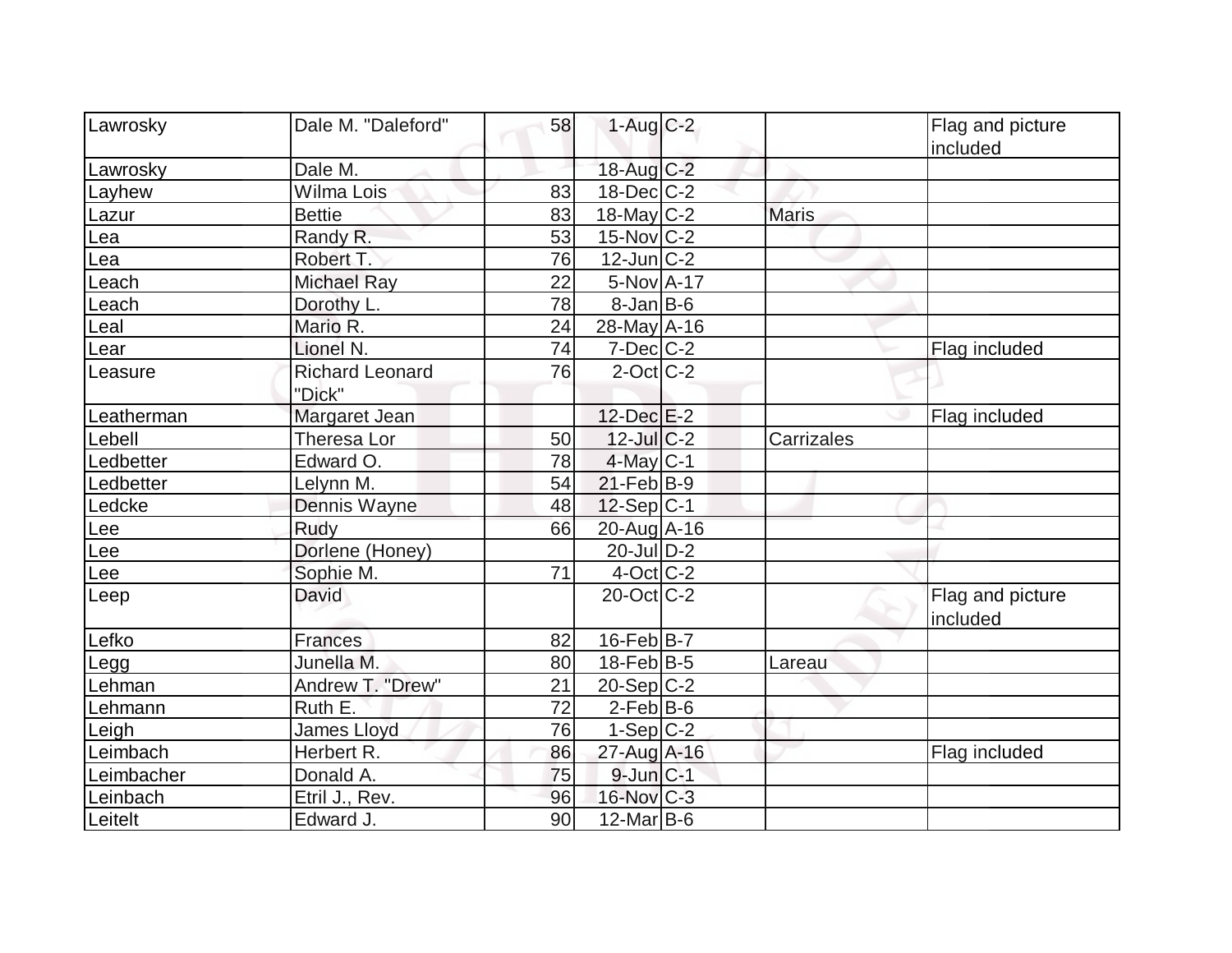| Leithleiter | Joyce A.                      | 49 | $5-Sep C-1$            |          |                                    |
|-------------|-------------------------------|----|------------------------|----------|------------------------------------|
| Leiva       | Tyrone "Tony"                 | 67 | $13$ -Jun $C-2$        |          |                                    |
| Leks        | Michael John                  |    | $1$ -Jan $B$ -8        |          | Picture included                   |
| Leland      | Mary                          | 89 | $29$ -Jan B-5          |          |                                    |
| Lello       | <b>Anne Marie</b>             | 86 | $27$ -Jan B-9          | Seman    |                                    |
| Lelois      | <b>Juliette</b>               | 85 | $1-Aug C-2$            |          |                                    |
| Lem         | Hanna R.                      | 92 | $24$ -Mar $ B-8 $      |          | Star of David included             |
| Lem         | Irving C., Dr.                | 98 | $18$ -Feb $ B-5 $      |          | Star of David included             |
| Lemanski    | James E.                      | 59 | $5$ -Feb $ B-5 $       |          |                                    |
| Lemay       | Henry Jack                    | 88 | 28-Mar <sub>B</sub> -8 |          | Flag included                      |
| Lemons      | John "Jack"                   | 79 | 31-Dec A-17            |          | Flag included                      |
| Lemster     | Charles R.                    | 83 | $1-Apr$ B-6            |          |                                    |
| Lendabarker | Jacqueline D.                 | 80 | $23$ -Feb $ B-9 $      | Kelley   |                                    |
| Leneave     | Morris B.                     | 71 | 6-Oct C-2              |          | Flag included                      |
| Lengyel     | Sandor L.                     | 68 | $27$ -Jan B-9          |          |                                    |
| Lengyel     | Michael Jr.                   | 84 | $23-Sep C-2$           |          | Flag included                      |
| Lenz        | Edward L.                     | 56 | 29-Mar B-9             |          | Flag included                      |
| Leon        | Emilio                        | 76 | 11-May $C-2$           |          |                                    |
| Leonard     | Derrick Lovell Jr.<br>"Sport" | 25 | $22-Sep C-1$           |          |                                    |
| Leonard     | Veronica F. "Vera"            | 96 | $7-Oct$ $C-2$          |          |                                    |
| Leontaras   | Penelope                      | 85 | $19-Sep C-2$           | Lyngos   | Cross included                     |
| Lerner      | <b>Milton</b>                 | 78 | 29-Apr $E-3$           |          | Flag and Star of<br>David included |
| Lescak      | Michael                       | 79 | $11 - \text{Dec} C-2$  |          | Flag included                      |
| Lesenyie    | Dorothy A. "Anne"             | 79 | $25$ -Jan $ B-9 $      | Penicaro | Dorothy A. Harnett<br>Lesenyie     |
| Lesicko     | Maria "Gram"                  | 86 | $11$ -Aug $C-2$        |          |                                    |
| Lesiow      | Reva S.                       | 46 | $27$ -Feb $B$ -8       | Euber    |                                    |
| Lesiowski   | <b>Mildred Ann</b>            | 65 | $4$ -Nov $E-1$         |          |                                    |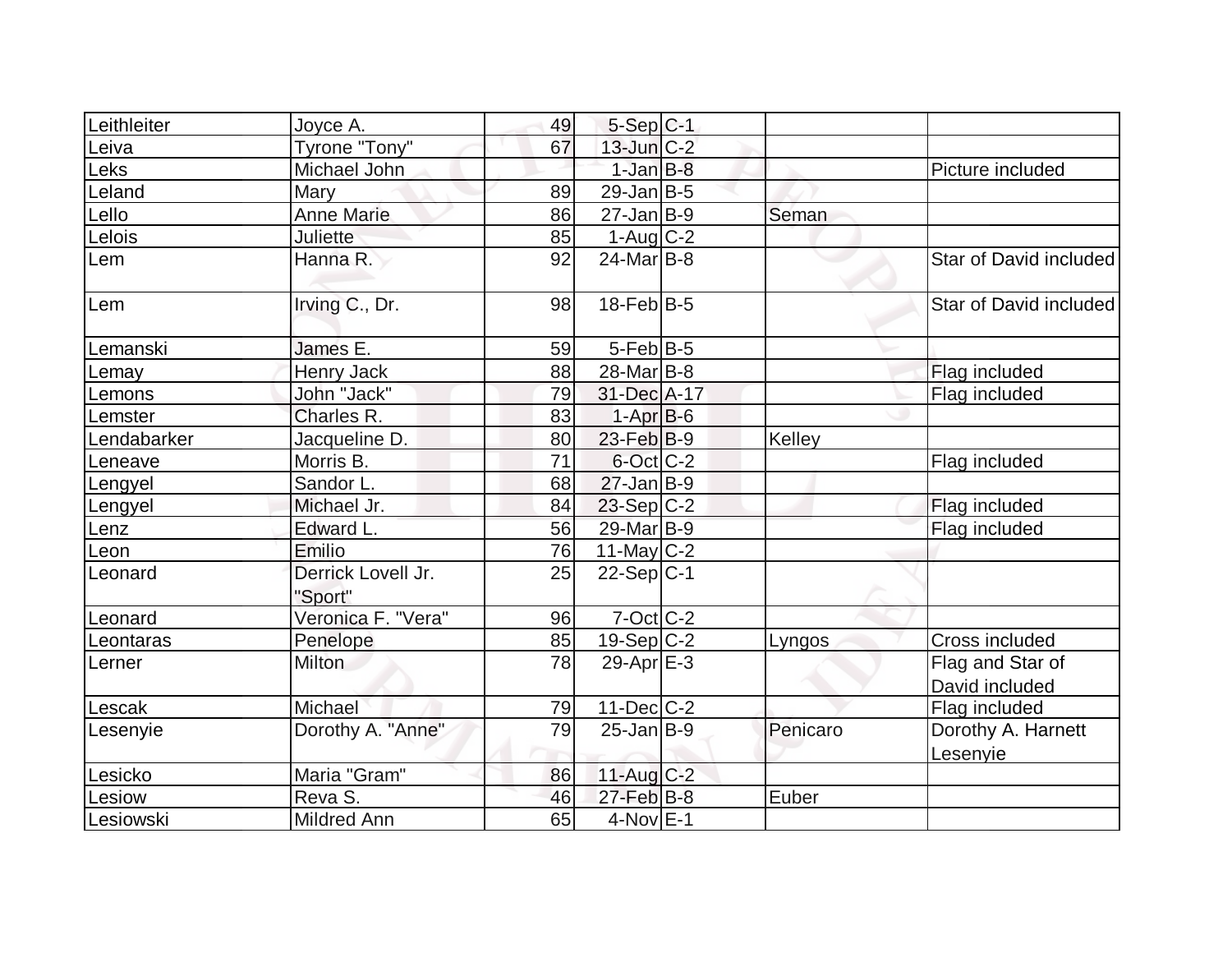| Lesko       | Mary M.              | 55 | $5$ -Feb $ B-5$   |                  |                                 |
|-------------|----------------------|----|-------------------|------------------|---------------------------------|
| Leslie      | Rose M.              | 87 | $18$ -Jan B-7     | Puplava          |                                 |
| Lesniak     | Albert J.            | 83 | $3$ -Jul $C-1$    |                  |                                 |
| Lesniewski  | Paul                 | 52 | $1-Feb B-9$       |                  |                                 |
| Lesny       | Roman B.             | 85 | $15$ -Jan $B$ -6  |                  | Flag included                   |
| Leszcynski  | Frank J.             | 90 | $21$ -Aug $C-1$   |                  |                                 |
| Leto        | Ann                  | 80 | $18$ -Jan B-6     |                  |                                 |
| Letts       | David Fletcher Jr.   | 64 | $16$ -Jun $ C-2 $ |                  |                                 |
| Leverick    | Ellen                | 91 | 23-Mar B-10       |                  |                                 |
| Levy        | Leonard D.           |    | $4$ -May C-2      |                  | Picture and Star of             |
|             |                      |    |                   |                  | David included                  |
| Lewandowski | Cassie L. "Princess" | 19 | $10$ -Oct $ C-2 $ |                  |                                 |
| Lewandowski | Geraldine A.         | 77 | $6-Sep C-1$       | <b>Sikorski</b>  |                                 |
| Lewis       | Charles R. Jr.       | 58 | $17$ -Jan B-5     |                  |                                 |
| Lewis       | Michelle A.          | 26 | $21-Sep C-2$      |                  |                                 |
| Lewis       | Clara                | 94 | $5$ -Mar $B$ -6   |                  | Full name Clara<br>Lewis (Guhl) |
| Lewis       | Donald F.            |    | 12-Oct C-1        |                  |                                 |
| Lewis       | Michael T. "Louie"   | 50 | $1-Aug$ $C-2$     |                  |                                 |
| Lewis       | Raymond H.           | 85 | $27$ -Mar $B-8$   |                  | Flag included                   |
| Lewis       | Florence M.          | 90 | $9-Mar$ B-7       | <b>Doolittle</b> |                                 |
| Lewis       | <b>Jo Ruth</b>       |    | $14$ -Nov $E-2$   |                  |                                 |
| Lichtwark   | Vera Mae             | 89 | 15-May $C-2$      |                  |                                 |
| Lictchtman  | Robert D.            | 79 | $12$ -Oct $ C-2 $ |                  | Flag and Star of                |
|             |                      |    |                   |                  | David included                  |
| Lidster     | Richard "Hobe"       | 78 | 26-Mar B-5        |                  |                                 |
| Liechty     | Waldo S.             | 92 | $14-Sep C-2$      |                  | Picture included                |
| Lind        | Robert W.            | 82 | $11-Apr B-6$      |                  |                                 |
| Lindell     | Charles E.           | 78 | $21$ -Dec $E-2$   |                  | Flag included                   |
| Linder      | Gerald M.            | 86 | 16-Sep E-1        |                  |                                 |
| Lindley     | John P.              | 62 | $12$ -Jul $C-2$   |                  |                                 |
| Lindner     | Gerald M.            | 86 | 17-Sep A-17       |                  |                                 |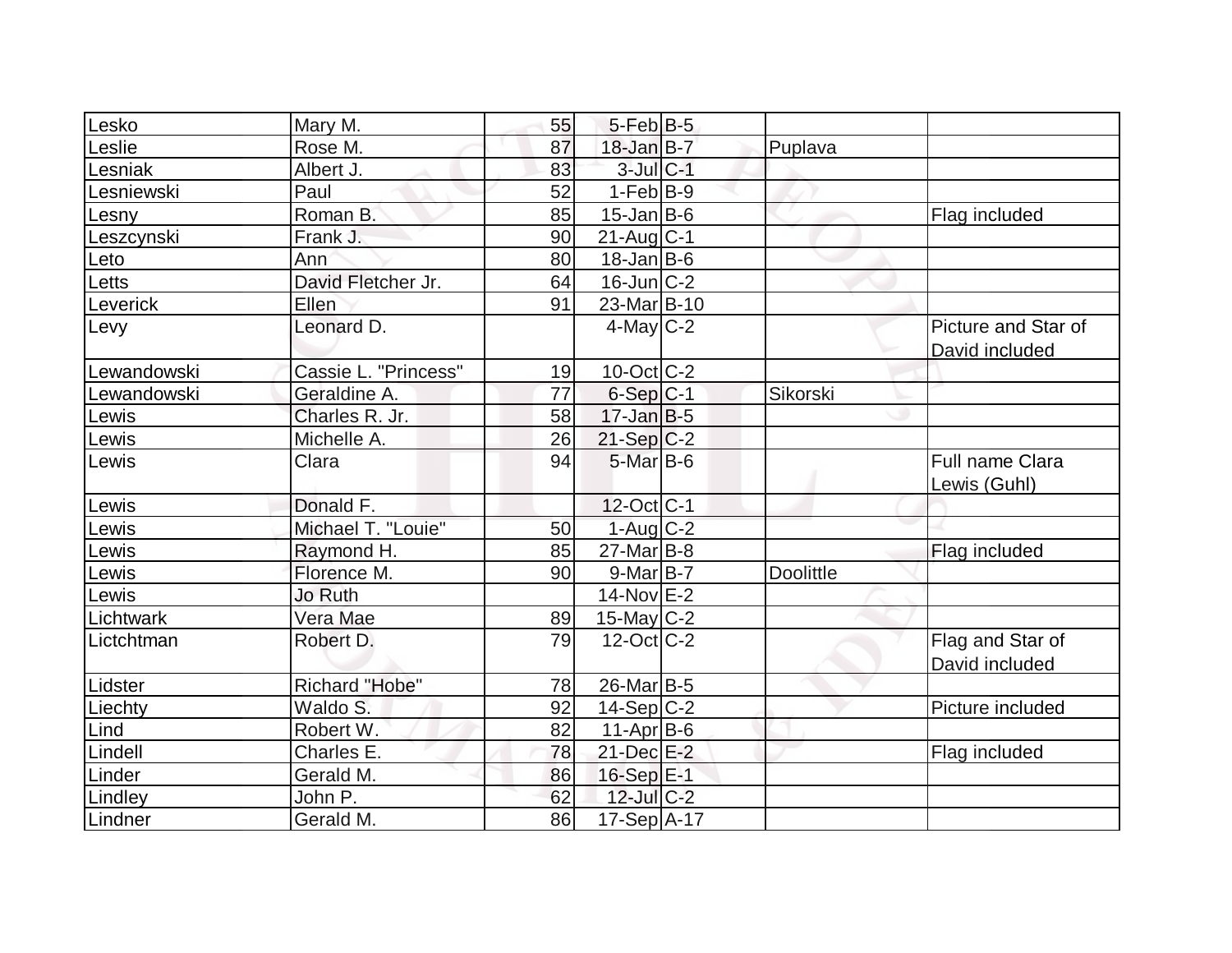| Lindner    | Heinz P.               | 82 | $20$ -Jun $ C-1 $ |         | Picture included   |
|------------|------------------------|----|-------------------|---------|--------------------|
| Lindquist  | Teresa Rice            | 85 | $12$ -Sep $ C-1 $ |         |                    |
| Lindquist  | Annabelle              | 92 | 23-Mar B-10       |         |                    |
| Lindsay    | James W.               | 60 | $25$ -Jan B-9     |         | Flag included      |
| Lindsey    | <b>Patrick</b>         | 35 | $2$ -Dec $C$ -2   |         |                    |
| Lindsey    | Stephanie J. "Jo"      |    | $24$ -Feb $B-9$   |         |                    |
| Lindskog   | George W.              | 82 | $10$ -Aug $C-2$   |         |                    |
| Lindstrom  | Sidney A.              | 81 | $29$ -Jan B-6     |         |                    |
| Lindzy     | <b>Burnettia Pearl</b> | 94 | $7 - Apr$ B-8     |         |                    |
| Lipkovitch | Eugene D.              | 56 | $10$ -Nov $ C-2 $ |         | Flag included      |
| Lipkovitch | Steve H.               | 70 | $15$ -Apr $ B-5 $ |         |                    |
| Lippman    | Rene T.                | 53 | $11$ -Mar $ B-6 $ |         |                    |
| Liptak     | Gertude Neva           | 88 | $6$ -Jan $B$ -7   | Wilson  |                    |
| Lis        | Edward J.              | 83 | $18$ -Feb $ B-5 $ |         | Flag included      |
| Lisac      | Anna                   | 79 | $2$ -Dec $C-2$    |         |                    |
| Liszek     | Rosemary               | 82 | 16-Jul A-17       |         |                    |
| Litchwark  | Vera Mae               | 89 | $16$ -May $C-2$   |         |                    |
| Little     | Peter E.               | 50 | $23$ -Jan B-6     |         |                    |
| Little     | Gerald D.              | 75 | $1-Dec$ E-2       |         |                    |
| Little     | Lawrence G.            | 81 | $11$ -Jul C-2     |         | Flag included      |
| Little     | Rae W.                 | 82 | $21-Apr B-5$      |         |                    |
| Lizcano    | Enrique                | 80 | $9 - Apr$ B-6     |         |                    |
| Lloyd      | Irene A.               | 81 | $7-Feb B-6$       |         |                    |
| Lloyd      | Pauline                | 88 | $10$ -Feb $ B-8 $ |         |                    |
| Lloyd      | Mary Jane              |    | $10-Sep$ A-17     |         | Picture included   |
| Loar       | <b>Marilyn Ruth</b>    | 78 | 19-Oct C-2        | Johnson |                    |
| Lobody     | Irene M.               | 73 | $2$ -Aug $C-2$    |         |                    |
| Lockard    | <b>Cindy Jolene</b>    | 50 | 19-Nov A-17       |         |                    |
| Locke      | Lillian                | 74 | 23-Apr B-5        |         | Full name Lillian  |
|            |                        |    |                   |         | Cieszkiewicz Locke |
| Lockett    | John T. "Duck"         | 63 | $4$ -Jul $C-2$    |         |                    |
| Lockhart   | Jason M.               | 30 | $20$ -Dec $C$ -2  |         |                    |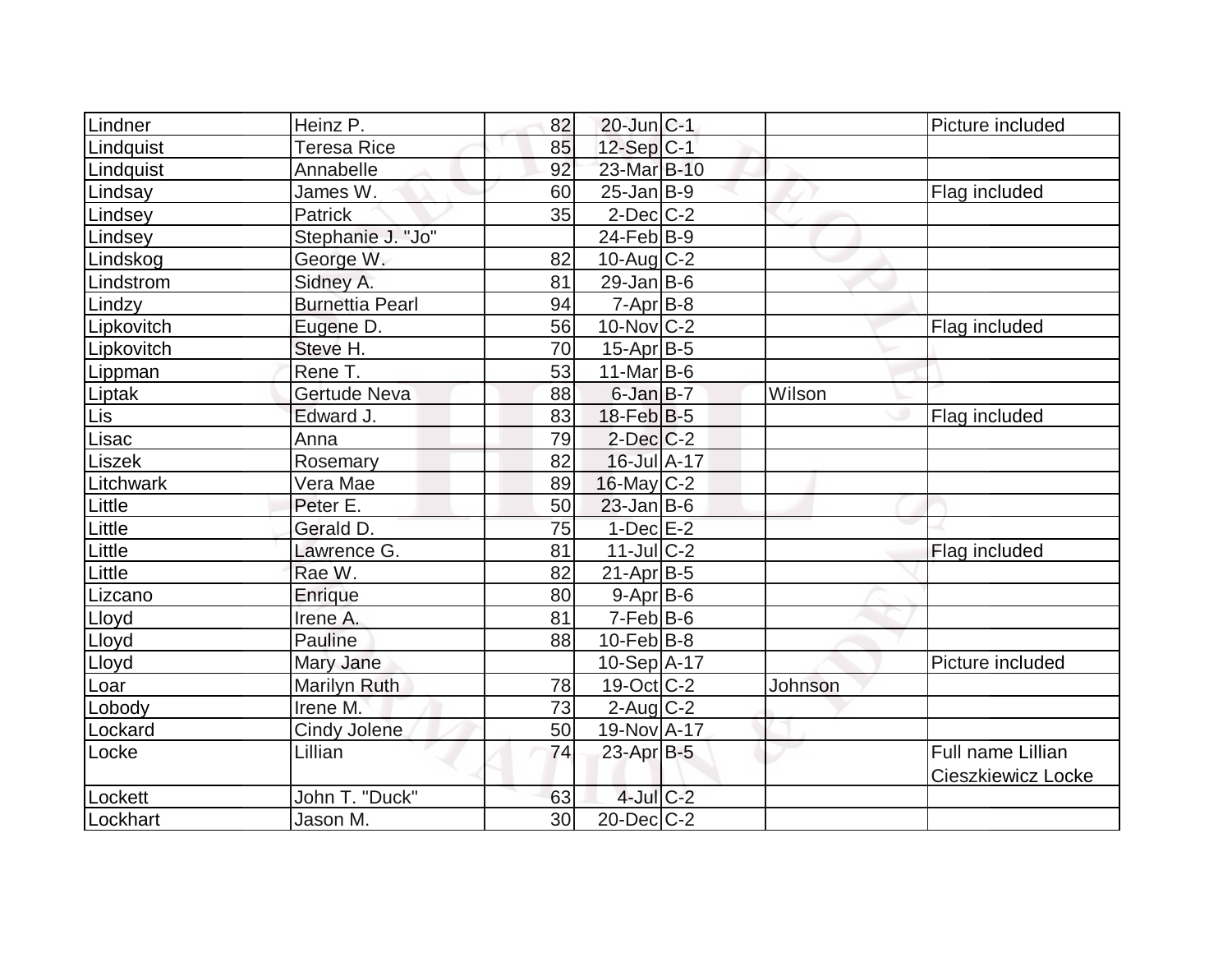| Lofgren    | Judtih A.             | 62 | $3$ -Jun $ C-2 $  |                |                                 |
|------------|-----------------------|----|-------------------|----------------|---------------------------------|
| Lofton     | <b>Hettie</b>         | 79 | 28-Jun E-2        |                |                                 |
| Logan      | Frances B.            | 88 | $9-Sep C-2$       |                |                                 |
| Logsdon    | Robert A.             | 89 | $2$ -Dec $ C-1 $  |                |                                 |
| Lohse      | Lloyd H. "Buck"       | 63 | $27$ -Apr $C-2$   |                | Flag included                   |
| Loman      | Gladys                | 88 | $6$ -Jul $C-2$    | <b>Bartels</b> |                                 |
| Lombardo   | Anne                  | 91 | 28-Aug E-1        | Wirostko       |                                 |
| Lomeli     | Raymond A.            | 48 | 24-Mar B-9        |                | Picture included                |
| Long       | Tommy L. "Honey"      | 81 | $3$ -May C-3      |                |                                 |
| Long       | Kathryn               | 94 | $20$ -Jun $ C-1$  |                |                                 |
| Long       | Pamela J.             | 47 | $6-Sep C-1$       | Shinkle        |                                 |
| Longazo    | Veronica B. "Bernice" | 74 | $1-Aug$ $C-2$     | Yurko          |                                 |
| Longhi     | Wilmalee G.           | 64 | $30-Sep C-1$      |                |                                 |
| Looman     | Gregory D.            | 57 | $21$ -Jan B-5     |                |                                 |
| Loomis     | <b>Betty Victoria</b> | 82 | 15-Oct A-17       | Gregas         |                                 |
| Lopacinski | Stanley H.            | 84 | $3-Nov$ E-2       |                | Flag included                   |
| Lopez      | Vincent               | 92 | $26$ -Feb $ B-5 $ |                | <b>Cross included</b>           |
| Lopez      | Marvella G.           | 79 | $10$ -Apr $ B-8 $ |                |                                 |
| Lopez      | Irene                 | 78 | 8-Oct A-17        |                |                                 |
| Lopez      | Andres G.             | 63 | $20$ -Jun $ C-1$  |                |                                 |
| Lopez      | Kimberley S.          | 37 | $20-Sep C-2$      | <b>Dwyer</b>   |                                 |
| Lopez      | Ramon                 | 86 | $18$ -Mar $ B-6$  |                | Picture and praying<br>included |
| Lopez      | Ernesto R. Sr. "Cone" | 72 | $12$ -Jan B-7     |                |                                 |
| Lopez      | Emma P.               | 79 | $15$ -Dec $C$ -2  | Flores         | Picture included                |
| Lopez      | Betty Jo              | 56 | $14-Sep C-2$      |                |                                 |
| Loquist    | <b>Anne Marie</b>     | 89 | $23$ -Feb $B-9$   |                |                                 |
| Lorance    | Valorous E.           | 61 | 26-Nov A-17       |                | Flag included                   |
| Lord       | David E.              | 50 | 23-Feb B-9        |                |                                 |
| Lorenz     | Leslie H. "Les"       | 74 | $26$ -Apr $C-1$   |                |                                 |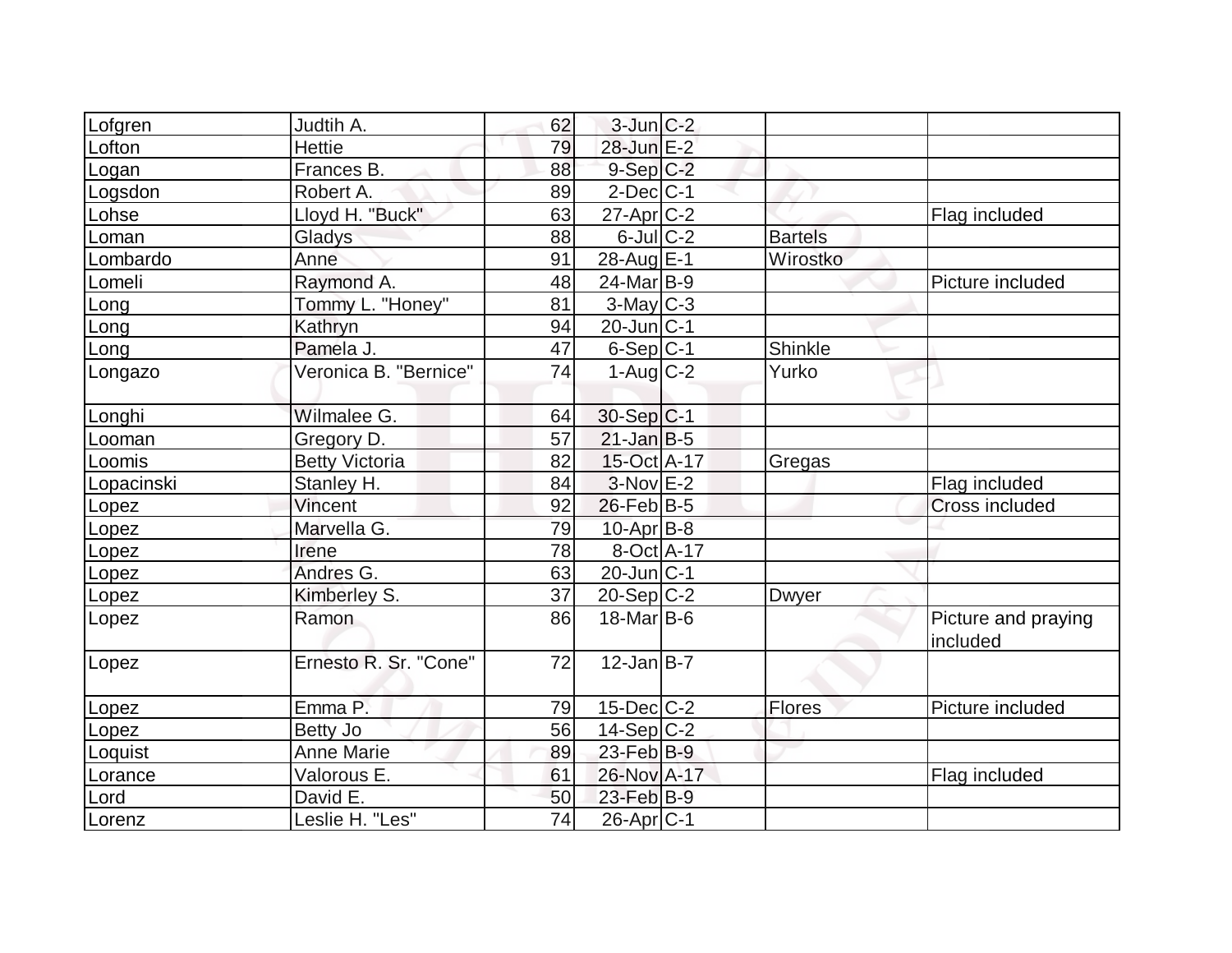| Lorenz        | Fred                 | 86 | 14-Dec C-2            |              |                         |
|---------------|----------------------|----|-----------------------|--------------|-------------------------|
| Lovasko       | John A.              | 82 | 14-Mar B-8            |              | Picture included        |
| Love          | Mary A.              | 81 | 23-Jul A-17           | Adrion       | Picture included        |
| Love          | Joseph A.            | 87 | $31$ -Jul $E-2$       |              |                         |
| Lovich        | Michael T.           | 87 | $24$ -May C-2         |              | Flag included           |
| Lovin         | <b>Arthur Henry</b>  | 77 | 28-Aug E-2            |              | Flag included           |
| Lowe          | Carlis               | 66 | $8-Mar B-7$           |              |                         |
| Lowe          | <b>Tommie Zack</b>   | 77 | $14$ -May D-2         |              |                         |
| Lowell        | <b>Bernadine</b>     | 88 | $5$ -Jan $B$ -7       | Underwood    | <b>Bernadine Lowell</b> |
|               |                      |    |                       |              | Gransinger / Picture    |
|               |                      |    |                       |              | included                |
| Lubarski      | Carrie               | 89 | $8$ -Jan $B$ -5       | Kaminski     |                         |
| Lubotina      | Samuel J. Jr.        | 59 | 15-Oct A-17           |              | Flag included           |
| Lucas         | Elmer F.             |    | $18 - Jun$ A-16       |              | Flag included           |
| Lucas         | <b>Harold Robert</b> |    | 16-May C-2            |              | "Bob" "Whitey" "Luke"   |
|               |                      |    |                       |              |                         |
| Lucchesi      | Carol R.             | 66 | $3-Mar$ B-7           |              |                         |
| Luchene       | Terrance "Terry"     | 66 | $10$ -Jan $ B-6 $     |              |                         |
| Ludders       | Velma C.             | 94 | $9-Feb B-7$           |              |                         |
| Luebbe        | Kenneth J. Sr.       | 86 | $6$ -Oct $C$ -1       |              | Flag included           |
| Luetzelschwab | Willette E. "Toddy"  | 91 | $26$ -Jul $C-2$       |              |                         |
| Lugrain       | Francis G.           | 73 | $2$ -Aug $C-1$        |              |                         |
| Luick         | Barbara J.           | 54 | $1-MarB-7$            | Williams     |                         |
| Luk           | Peter, Dr.           | 73 | 26-Mar <sub>B-5</sub> |              |                         |
| Lukacek       | Lucille M.           |    | $10$ -May C-3         | Walczak      |                         |
| Lukacsek      | Paul H.              | 81 | 24-Nov E-2            |              |                         |
| Luke          | Patricia L.          | 71 | $4-Apr$ B-8           | Loomis       |                         |
| Lukes         | Michael (Coyne)      | 68 | $13$ -Aug A-17        |              |                         |
| Lukoshus      | Mary I.              | 78 | 23-Mar B-10           | <b>Banka</b> |                         |
| Lukowski      | Eugene "Gene"        | 80 | 23-Oct C-1            |              | Flag included           |
| Lulich        | Robert G. Sr.        | 66 | $9$ -Apr $B$ -6       |              |                         |
| Lumbarkoski   | Dushanka             | 78 | $26$ -Feb $ B-5 $     |              | Cross included          |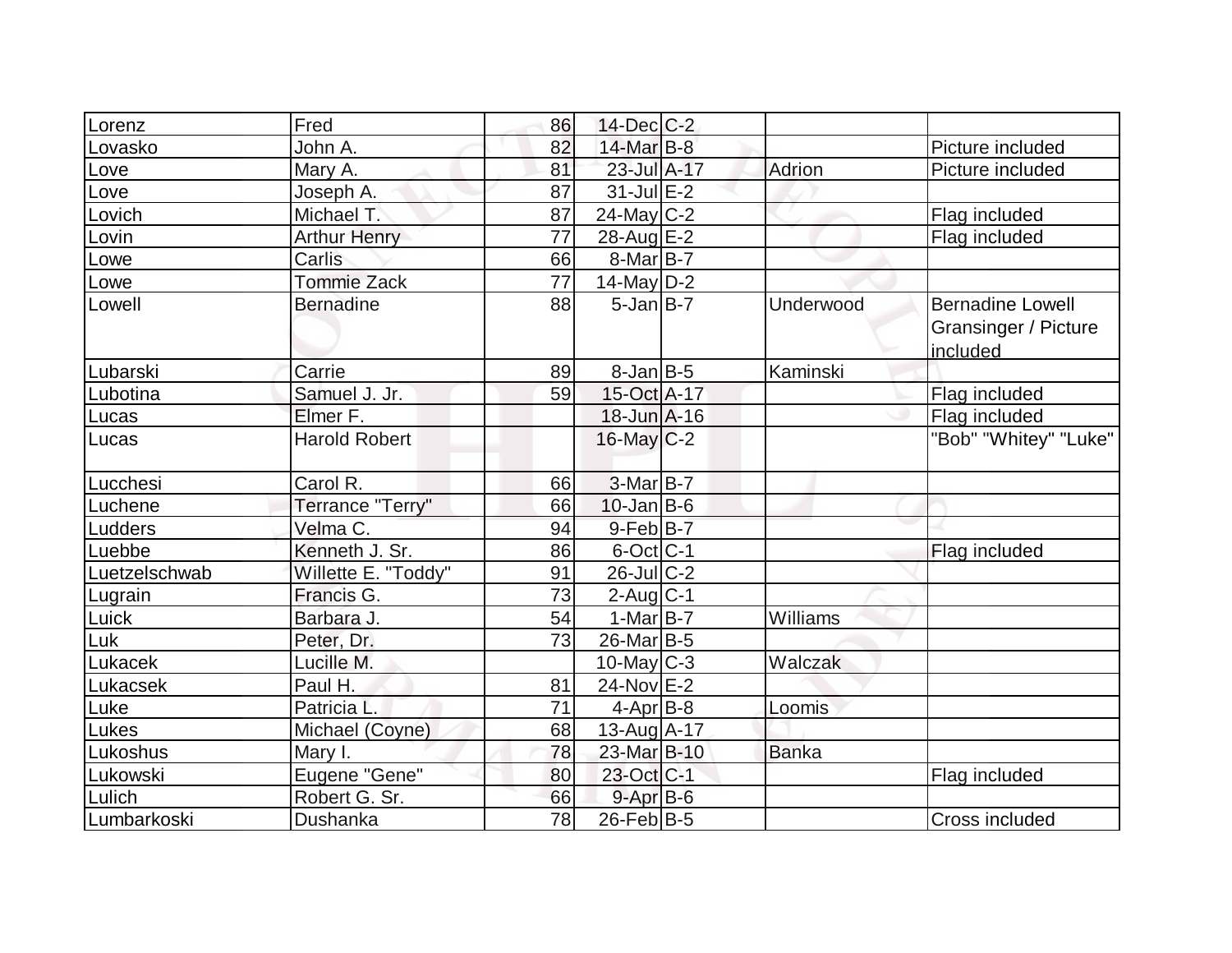| Luna      | <b>Bernard Joshua</b>  | 17 | $26$ -Dec $C$ -1 |       |                                     |
|-----------|------------------------|----|------------------|-------|-------------------------------------|
| Lundgren  | Nona L.                | 72 | 19-Dec E-2       |       |                                     |
| Lurie     | Edward L.              | 75 | $6$ -Feb $B$ -6  |       | Flag included                       |
| Luthi     | Ruth P.                | 84 | $6$ -Nov $C-2$   |       |                                     |
| Lutz      | Edward J. Sr.          | 84 | $9$ -Jan $ B$ -6 |       |                                     |
| Lyle      | Catherine L.           | 73 | $25$ -Apr $C-2$  | Wison | Full name Caterine L.<br>Lyle David |
| Lynch     | <b>Richard "Mouse"</b> | 53 | $7 - Apr$ $B-8$  |       |                                     |
| Lynch     | Lydia F.               | 91 | $20$ -Apr $B$ -6 |       |                                     |
| Lynch     | Michael J.             | 44 | $28$ -Jul $C-2$  |       |                                     |
| Lynk      | Carol                  | 68 | $26-Sep C-1$     |       |                                     |
| Lynn      | Della Mae              | 82 | $4-Nov$ E-1      |       | "Gran" "Mama Della"                 |
| Lynn      | Joseph T.              | 59 | $3-Mar$ B-7      |       |                                     |
| Lynn      | Hanora "Nora"          | 80 | 30-Apr A-17      |       |                                     |
| Lyszczarz | John                   | 82 | 24-Aug D-2       |       |                                     |
| Lytle     | Gary L.                | 70 | $3-Oct$ $E-2$    |       |                                     |
|           |                        |    |                  |       |                                     |

LIGATION & P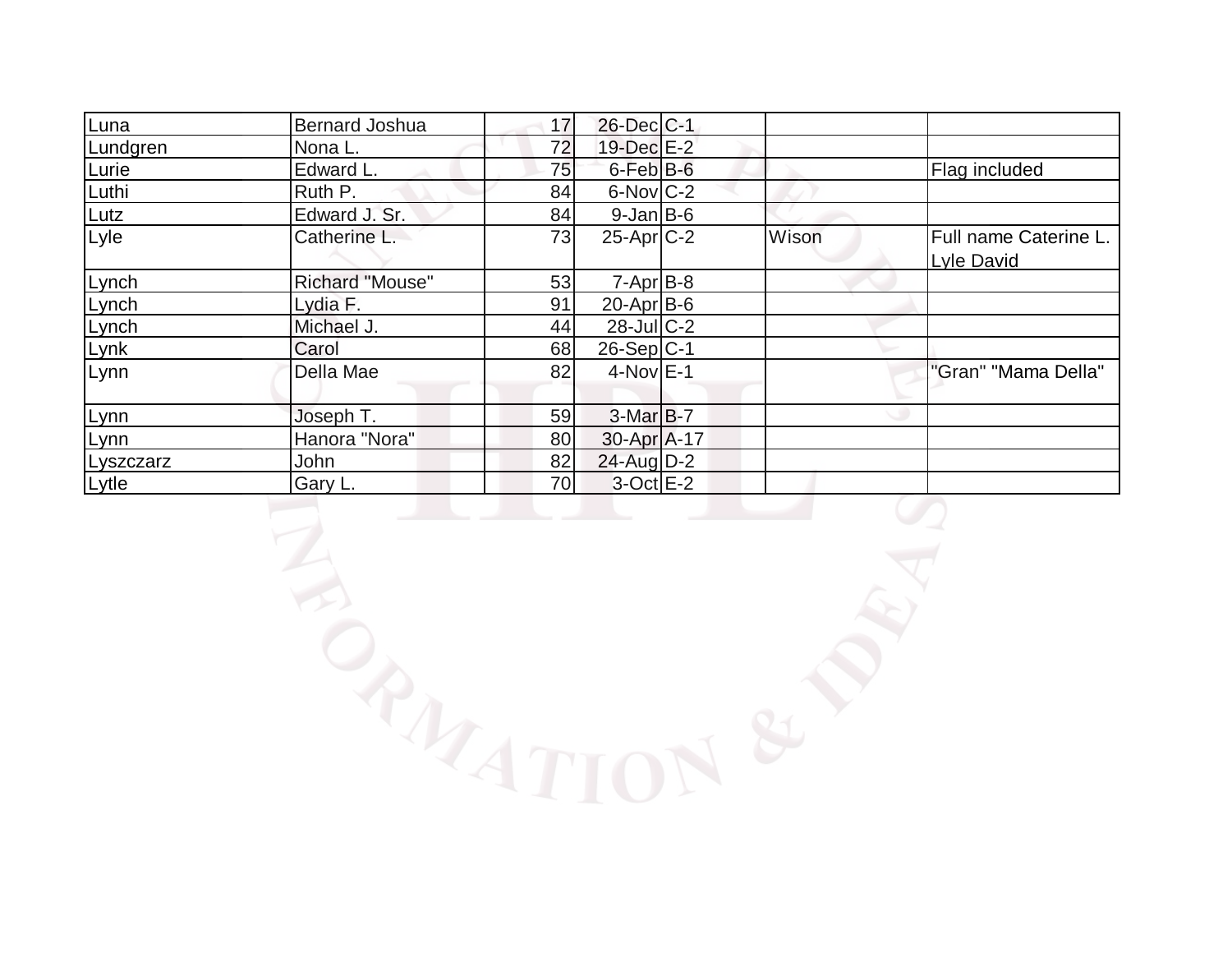| <b>Surname</b>     | <b>Given</b>        | Age | <b>Date</b>             | Page | <b>Maiden</b> | <b>Note</b>       |
|--------------------|---------------------|-----|-------------------------|------|---------------|-------------------|
| <b>Maas</b>        | Donald "Don"        | 69  | 11-Dec C-2              |      |               |                   |
| <b>Mac Farlane</b> | Mary K.             | 83  | $21$ -Jan $B-5$         |      | Neil          |                   |
| <b>MacArthur</b>   | John E. II          | 78  | $17-Oct$ $C-3$          |      |               |                   |
| Macdonald          | Joseph A.           |     | $2$ -Aug $C-2$          |      |               |                   |
| MacDonald          | John M.             | 79  | 5-Aug E-2               |      |               |                   |
| MacDonald          | Robert J.           | 88  | $13$ -Dec $ C-1$        |      |               |                   |
| Mackley            | <b>Robert Guy</b>   | 72  | $21$ -Feb $ B-9 $       |      |               |                   |
| Macko              | Michael I.          | 64  | $6$ -Jun $ C-3 $        |      |               |                   |
| Mackoviak          | Mary Ann            | 91  | $11-Apr B-6$            |      | Nowesnick     |                   |
| Maclean            | Donald F. Sr.       | 75  | $5$ -Feb $ B-5 $        |      |               |                   |
| Maculuso           | Mary A.             | 86  | $17-Oct$ $C-2$          |      |               |                   |
| Madden             | Ethel               |     | $16$ -Apr $B$ -5        |      |               | Pictures included |
| Madderom           | <b>Ruth</b>         | 91  | 10-Dec A-17             |      | Johnsen       |                   |
| Madsen             | Dale F.             | 65  | $8-AprB-5$              |      |               | Flag included     |
| Magallon           | Alfonso Z.          | 75  | $9$ -Aug $C-3$          |      |               | Flag included     |
| Mager              | Lucia               | 98  | $27$ -Feb $ B-8 $       |      |               |                   |
| <b>Magers</b>      | Katherine E.        | 89  | $17$ -Jul $C-1$         |      |               |                   |
| Maginot            | Joseph J.           | 77  | $19$ -Jun $ C-1$        |      |               |                   |
| Magna              | Pablo               | 78  | 19-Nov A-17             |      |               |                   |
| Magnant            | William E. "Billy"  | 20  | $11-Aug$ <sub>C-2</sub> |      |               |                   |
| Magon              | Edward              | 81  | $21$ -Feb $ B-7 $       |      |               | Flag included     |
| Magura             | Joseph M. "Grandpa  | 95  | $10$ -Jul $C-2$         |      |               |                   |
|                    | Joe"                |     |                         |      |               |                   |
| Mahan              | <b>Ralph Monroe</b> | 70  | $1-Auq$ $C-2$           |      |               |                   |
| Maher              | William J. "Will"   | 44  | $28$ -Feb $ B-9 $       |      |               |                   |
| Mahns              | Lon C.              | 79  | $14$ -Jul C-2           |      |               |                   |
| Mahon              | Jack C.             | 91  | 22-Oct A-15             |      |               |                   |
| Mahone             | <b>Annie Lois</b>   | 56  | $1-Feb$ B-9             |      |               |                   |
| Mahoney            | James E.            | 82  | 8-Apr B-6               |      |               | Flag included     |
| Mahoney-Canfield   | Lynne R.            | 64  | 5-Apr B-10              |      | Janz          | Picture included  |
| Maicki             | Adam M.             | 25  | $10$ -Nov $ C-2 $       |      |               |                   |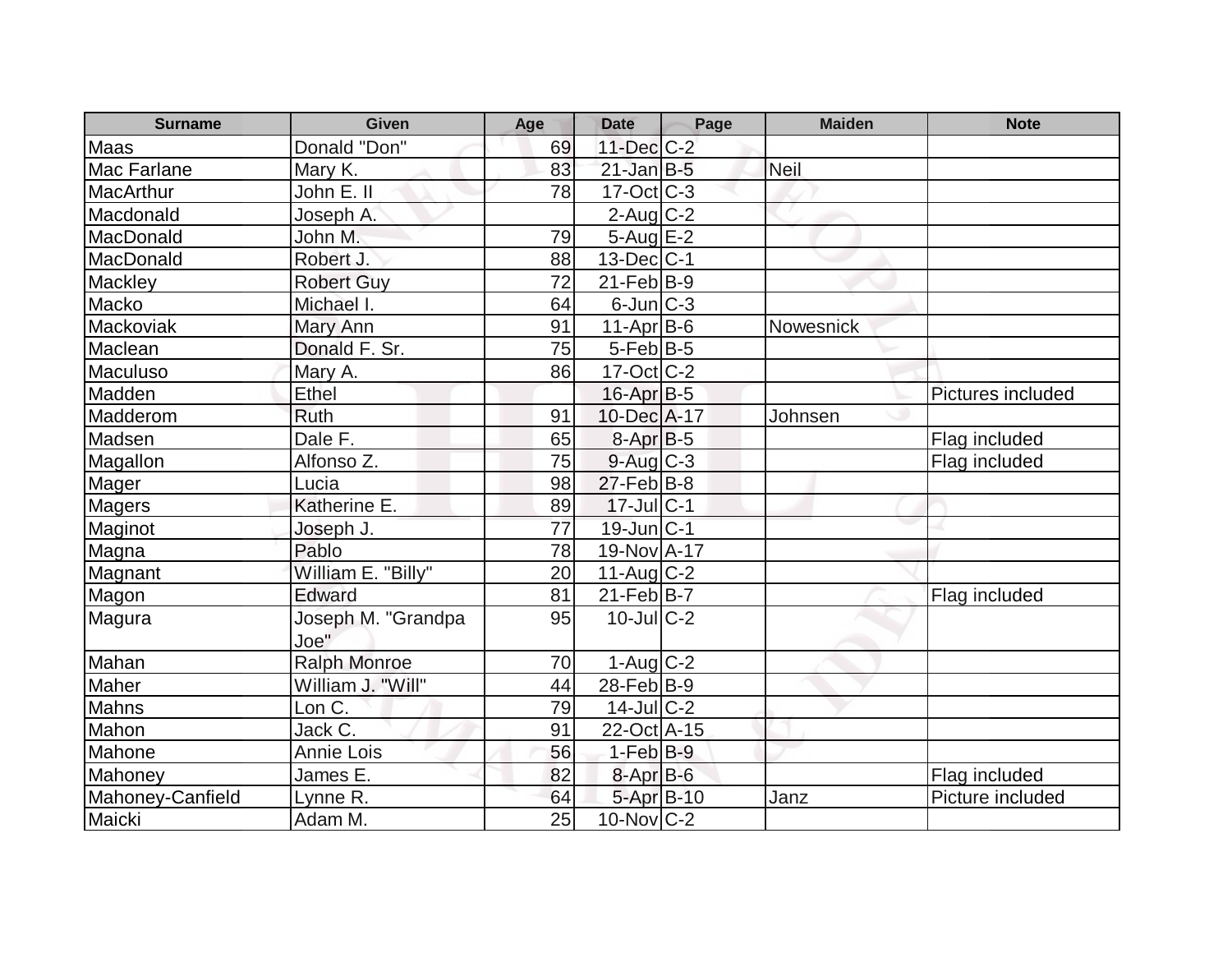| Mainiak        | Joseph J.           | 93 | 22-Jul E-1            |                   | Flag included           |
|----------------|---------------------|----|-----------------------|-------------------|-------------------------|
| Majcher        | Walter (Wladziu) B. | 64 | $1-Apr$ B-6           |                   | Flag and picture        |
|                | "Jav"               |    |                       |                   | included                |
| Majerski       | Irene M.            | 88 | $22$ -May C-2         | Ignasiak          |                         |
| Majewski       | Ann                 | 94 | 24-Dec A-16           | <b>Krzemien</b>   |                         |
| Majewski       | Frank               | 72 | $19$ -Dec $E-1$       |                   |                         |
| Majka          | Joseph D. Sr.       | 64 | $1-Feb B-9$           |                   |                         |
| Major          | Sandra A.           | 54 | 8-Oct A-17            | Schaeffer         |                         |
| <b>Makay</b>   | Irene M.            | 80 | $4$ -Mar $B$ -6       |                   |                         |
| <b>Makiel</b>  | <b>Sallie</b>       | 69 | $20$ -Dec $C-1$       |                   | <b>Full name Sallie</b> |
|                |                     |    |                       |                   | Gorski (Makiel)         |
| <b>Makis</b>   | Victoria            | 89 | $1-Mar$ B-7           | Tatu              |                         |
| <b>Makis</b>   | Paul B. Sr.         | 88 | $6-Sep C-1$           |                   |                         |
| Makowski       | <b>Mary Pearl</b>   | 92 | $21$ -Feb $ B-7$      | <b>Butkiewicz</b> |                         |
| Maksymczak     | June                | 80 | $21-Sep C-2$          |                   |                         |
| Malacina       | Nickie R.           | 43 | $11$ -Aug $C-1$       |                   |                         |
| Malangoni      | Roland G.           | 81 | $25$ -Nov $ C-3 $     |                   | Flag included           |
| Malayter       | Mary E.             | 88 | $8-Nov$ C-2           | Lynch             |                         |
| Maleckar       | Marion M. (Cookie)  | 62 | 30-Oct E-1            |                   |                         |
| Malenchek      | <b>John Frank</b>   | 78 | $12$ -Jan B-8         |                   | Flag included           |
| <b>Malis</b>   | Frances K.          |    | $19$ -Jul $E-2$       |                   | Picture included        |
| Malito         | Frank               | 85 | $15$ -Dec $ C-2 $     |                   |                         |
| Malito         | Fred P.             | 85 | $13$ -Dec $ C-1 $     |                   |                         |
| Mallas         | Georgetta Marie     | 80 | $16$ -Nov $C-3$       |                   |                         |
| <b>Mallett</b> | Pearl               | 84 | 16-Mar <sub>B-7</sub> |                   |                         |
| Malone         | Linda S.            | 51 | 29-Aug C-1            |                   |                         |
| Maloney        | John F.             | 73 | $9$ -Mar $ B$ -6      |                   | Flag included           |
| Maloney        | Catherine           | 89 | $7$ -Jun $ C-2 $      | O'Keefe           |                         |
| Mamich         | Virginia C.         | 86 | 5-May C-2             |                   | Flag included           |
| Mancuso        | Mauro A.            | 56 | 28-Mar B-8            |                   |                         |
| Mandich        | Peter               | 83 | $10$ -Mar $B$ -8      |                   | Flag included           |
| Manilardi      | Helen F.            | 90 | 17-Sep A-17           |                   |                         |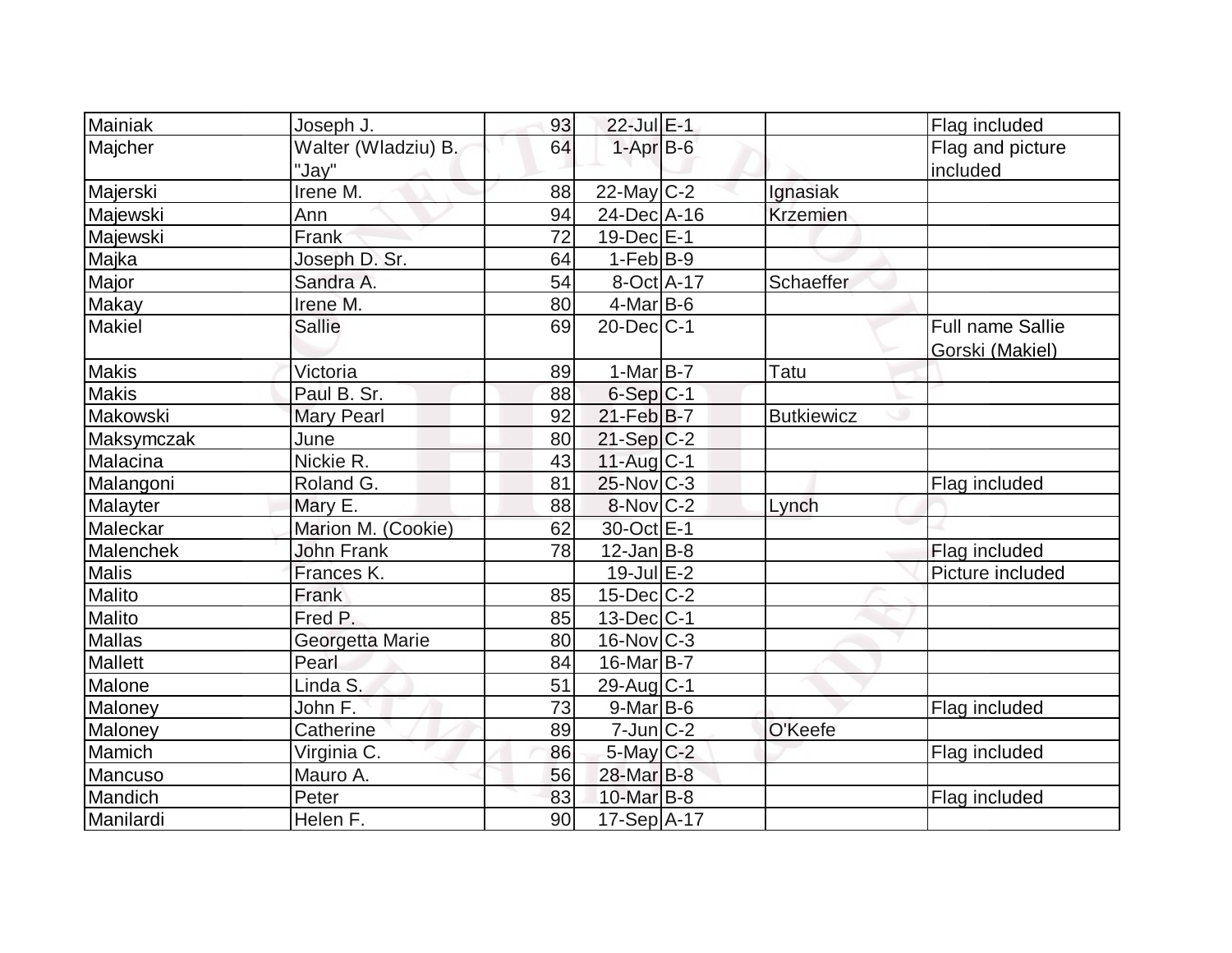| <b>Manis</b>  | Frank Marvin "Marv"  | 73 | $4$ -Apr $B$ -7         |               | Flag included          |
|---------------|----------------------|----|-------------------------|---------------|------------------------|
| <b>Manis</b>  | Otto F.              | 69 | $20$ -Jun $C-2$         |               | Flag included          |
| Maniscalco    | Lois L.              | 74 | 20-Aug A-17             |               |                        |
| Manjarrez     | Dorothy M.           | 75 | $7-Sep C-3$             |               |                        |
| Mankin        | Lester Allen         | 88 | $26$ -May $ C-2 $       |               |                        |
| Manley        | Rose Lee             |    | $1-Jan$ B-8             |               |                        |
| Mann          | Patricia J.          | 74 | $22$ -Jul $E-1$         |               |                        |
| Mann          | Edward C.            | 66 | $19-Oct$ $C-2$          |               | Flag included          |
| Mann          | Edward D.            |    | $1-Jan$ B-8             |               | Flag included          |
| Mansell       | Robert Sr.           | 78 | 8-Oct A-17              |               |                        |
| Mansfield     | Eileen L.            | 84 | $28-Sep C-1$            |               | Picture included       |
| Mansfield     | Barbara J.           | 66 | $18-Sep C-2$            | Runyon        |                        |
| <b>Mantis</b> | Gus A.               | 79 | 13-Mar B-8              |               | Flag included          |
| Mantz         | Jeanette Marie       | 63 | $17 - Jan$ $B-6$        |               |                        |
| Marano        | Estelle E.           | 83 | $4$ -May C-2            |               |                        |
| Maravilla     | Rodrigo Philip (Lou) | 69 | $1-Dec$ $E-2$           |               | Flag included          |
| Marcelak      | Marlene M.           |    | $8$ -Feb $ B-9 $        | <b>Debski</b> |                        |
| March         | <b>Arthur Wayne</b>  | 78 | $23$ -Dec $ C-1 $       |               |                        |
| Marchant      | Mildred C.           | 95 | $18-Sep C-2$            |               |                        |
| Marcinko      | John E.              | 78 | $3$ -Jul $C-2$          |               |                        |
| Marcinkowski  | Stella A.            | 92 | 13-Sep $E-1$            |               |                        |
| Marcum        | Pearl M.             | 82 | $1-May$ <sub>C</sub> -2 |               |                        |
| <b>Marcus</b> | Elizabeth M.         |    | $3-Feb B-7$             |               | Sister M. Elizabeth    |
| <b>Marcus</b> | Bernard W.           | 88 | $8$ -Jan B-6            |               | Star of David included |
| Marczak       | Martha               | 92 | $12$ -Dec $E-2$         | Maday         |                        |
| Marczewski    | Casimir "Casey"      | 86 | $4$ -Dec $E-2$          |               | Flag included          |
| <b>Mardis</b> | <b>Ruth Mae</b>      | 70 | $13-Sep$ E-2            |               |                        |
| Mardos        | John A.              | 56 | $17$ -Jun $E-1$         |               |                        |
| Maresh        | Frank (Ed)           | 76 | 10-Aug C-1              |               |                        |
| Margraff      | Norman A.            | 78 | $20$ -Jan $B-8$         |               |                        |
| Marich        | Joan C.              |    | $7$ -Jan $ B-5 $        | Whelan        |                        |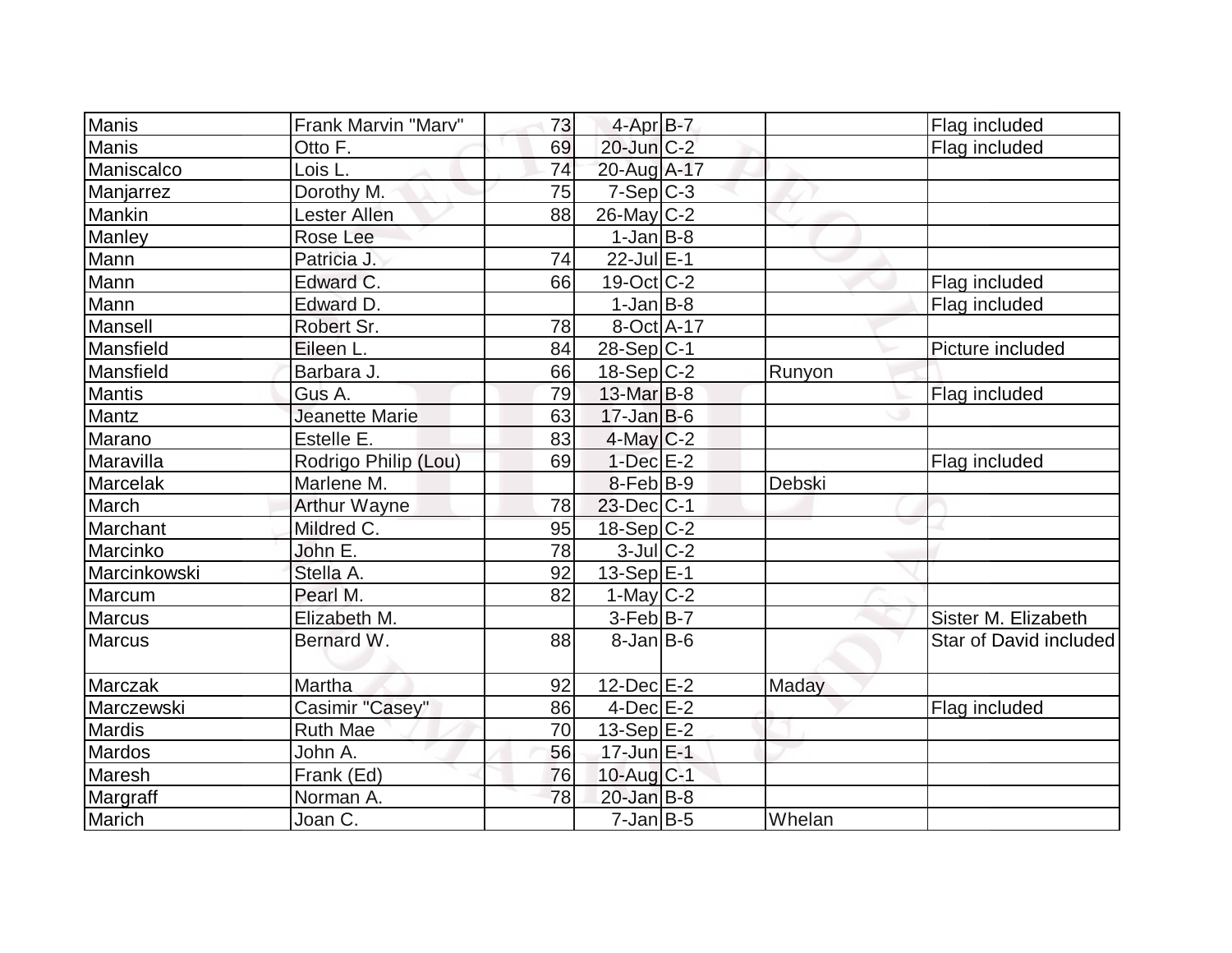| Marinos      | John                             | 85           | 16-Apr B-5        |              | Cross included                                   |
|--------------|----------------------------------|--------------|-------------------|--------------|--------------------------------------------------|
| Mario        | Patricia M.                      | 69           | 15-Aug C-1        |              |                                                  |
| Marion       | Gary D.                          | 67           | 25-Nov C-2        |              |                                                  |
| <b>Maris</b> | Joseph "Joe"                     | 82           | $27$ -Mar $ B-8$  |              | Flag included                                    |
| Mark         | Kenneth W.                       | 84           | $14$ -Nov $E-2$   |              | Flag included                                    |
| <b>Mark</b>  | <b>Barbara</b>                   | 84           | $21$ -May $A-17$  |              |                                                  |
| <b>Mark</b>  | Dathy Alberta                    | 80           | $30$ -Aug C-2     |              |                                                  |
| Markiewicz   | Irene C.                         | 87           | $9$ -Oct $C$ -1   |              |                                                  |
| Markovich    | Irene                            | 84           | $6$ -JulC-2       | Serbon       | Full name Irene Habel<br>Markovich               |
| Markovich    | <b>Charles Steven</b><br>"Chuck" | 51           | $21$ -Aug $C-1$   |              |                                                  |
| Markowicz    | Brandon W.                       | one<br>month | 24-Sep A-17       |              |                                                  |
| <b>Marks</b> | Philip John                      | 83           | $19$ -Mar $ B-6$  |              | Flag included                                    |
| <b>Marks</b> | <b>Lucille Anne</b>              | 88           | $10$ -Jan $B$ -7  |              |                                                  |
| <b>Marks</b> | Dorothy D.                       | 80           | $1-Jan$ B-8       | <b>Mauer</b> |                                                  |
| Markut       | Thomas M.                        |              | 31-Oct C-1        |              |                                                  |
| Marler       | James A.                         | 85           | $2$ -Apr $B$ -6   |              | Flag included                                    |
| Marovich     | Josephine                        | 89           | $4-Apr$ B-8       | Delache      | Full name Josephine<br><b>Marovich Remesinik</b> |
| Marquardt    | Joan E.                          | 77           | 27-Apr C-1        |              |                                                  |
| Marquart     | Harold A. "Heinie"               | 81           | $5$ -Jan $B$ -8   |              |                                                  |
| Marquez      | Elida H.                         | 70           | $13$ -Dec $C-2$   |              |                                                  |
| Marquez      | Alfred M.                        | 74           | $20$ -Oct $ C-2 $ |              | Picture included                                 |
| <b>Marrs</b> | Joseph L.                        | 21           | $31$ -Jul $E-2$   |              |                                                  |
| Marsh        | Benjamin Alan                    | 16<br>months | $20$ -Apr $ B-6 $ |              | Picture included                                 |
| Marshall     | Dolores L.                       | 61           | $2$ -Jun $C-2$    |              |                                                  |
| Marskamp     | Cora I.                          | 75           | 23-Dec C-1        |              |                                                  |
| Marszowski   | Mary A.                          | 92           | $20-Sep C-2$      |              |                                                  |
| Martin       | Marie S.                         | 88           | 20-Aug A-17       | Fleck        |                                                  |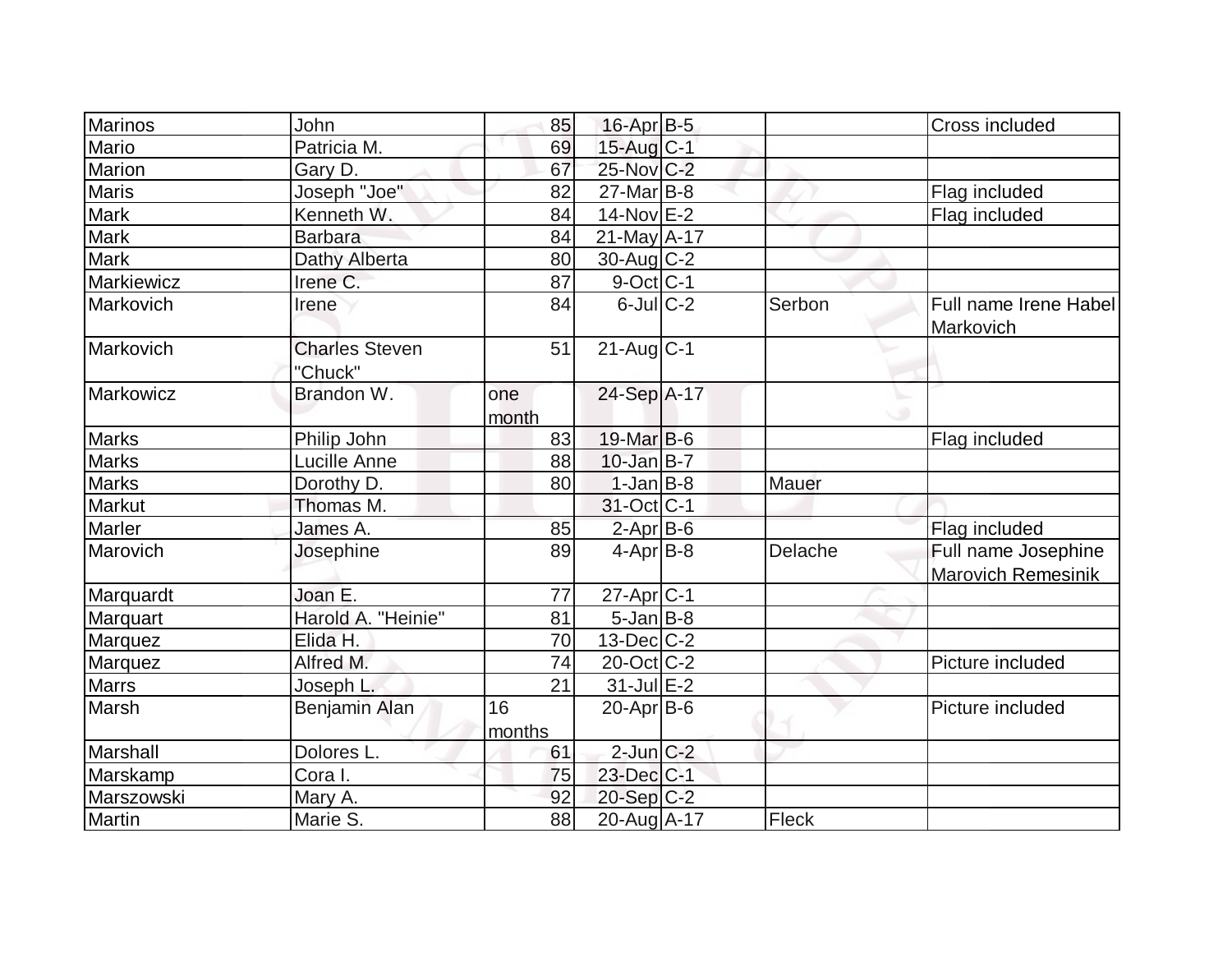| Martin               | Gary L.                               | 63 | $25-Aug$ <sub>C-3</sub>   |              | Picture included                                                 |
|----------------------|---------------------------------------|----|---------------------------|--------------|------------------------------------------------------------------|
| Martin               | Walter Lynn "Spunky"                  | 57 | 9-Mar B-7                 |              | Flag included                                                    |
| Martin               | Warren G.                             | 82 | $10$ -Mar $ B-8 $         |              |                                                                  |
| Martin               | Stanley H.                            | 81 | $14-Sep$ C-2              |              | Flag included                                                    |
| Martin               | John A. Sr.                           | 82 | $2$ -Aug $\overline{C-2}$ |              | Flag and Picture<br>included                                     |
| Martin               | Joseph Edward                         | 67 | $6$ -Mar $ B-8 $          |              |                                                                  |
| Martin               | Marie S.                              | 88 | $21$ -Aug C-2             | <b>Fleck</b> |                                                                  |
| Martin               | <b>Edward "Joe"</b>                   | 74 | $17-Feb B-9$              |              |                                                                  |
| Martin               | William, MSGR.                        |    | $7$ -Jun $ C-2 $          |              | Picture included                                                 |
| Martin               | Lester                                | 59 | $20$ -Dec $ C-2 $         |              |                                                                  |
| Martin               | Donald Lee "Dino"                     | 69 | $22$ -Jan B-7             |              | Flag included                                                    |
| Martin               | Elaine M.                             | 83 | $11$ -May C-3             |              |                                                                  |
| Martin               | <b>Vickey Renae</b>                   | 43 | $8$ -Aug $C$ -2           |              | Flag and Picture<br>included                                     |
| Martin               | Nancy J.                              | 55 | $27$ -Feb $ B-8 $         |              |                                                                  |
| Martin               | <b>Jack Raymond</b>                   | 86 | $27$ -Apr $C-2$           |              | Flag and picture<br>included                                     |
| <b>Martinak</b>      | Emma                                  | 87 | 23-Mar B-10               |              |                                                                  |
| <b>Martinez</b>      | Juan Jose                             | 77 | 29-Sep C-2                |              | Picture included                                                 |
| Martinez             | Gerardo "Jerry"                       | 32 | $13$ -Dec $C-2$           |              | Flag included / First<br><b>Class Gerardo</b><br><b>Martinez</b> |
| Martinez (Contreras) | Danny                                 | 26 | $4-Apr$ B-8               |              | Picture included                                                 |
| Martini              | Philip John, LCPL,<br><b>U.S.M.C.</b> | 24 | $16$ -Apr $ B-5 $         |              | Flag and picture<br>included                                     |
| <b>Martis</b>        | Anne C.                               | 84 | 28-Apr <sub>C-2</sub>     |              |                                                                  |
| Maruszczak           | Genevieve                             | 87 | $4-Sep$ C-2               |              |                                                                  |
| Masak                | Gordon                                | 89 | $9$ -Feb $B$ -7           |              |                                                                  |
| Mason                | Nancy Ruth                            |    | 18-Mar B-7                | Scofield     |                                                                  |
| Mason                | Loretta (Lauri)                       | 53 | 24-Jul E-2                | Churby       |                                                                  |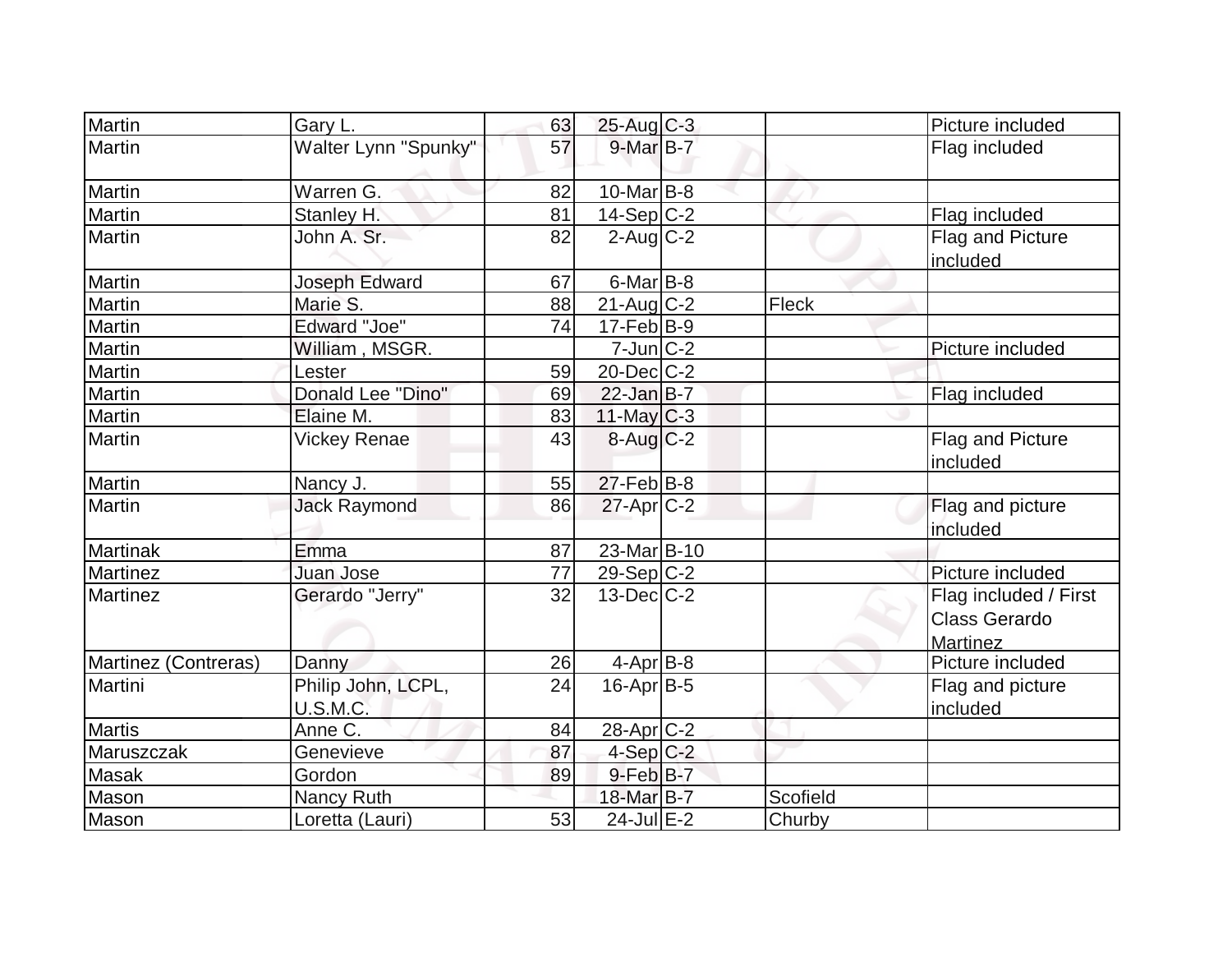| John                    | 94                                                                                                                                                               |                            |                                                                                                                                                                                                                                                                                                                                                                                                                                                           | Cross included                           |
|-------------------------|------------------------------------------------------------------------------------------------------------------------------------------------------------------|----------------------------|-----------------------------------------------------------------------------------------------------------------------------------------------------------------------------------------------------------------------------------------------------------------------------------------------------------------------------------------------------------------------------------------------------------------------------------------------------------|------------------------------------------|
|                         | 79                                                                                                                                                               |                            |                                                                                                                                                                                                                                                                                                                                                                                                                                                           | Picture included                         |
| Marie B.                | 89                                                                                                                                                               |                            |                                                                                                                                                                                                                                                                                                                                                                                                                                                           |                                          |
|                         | 25                                                                                                                                                               |                            |                                                                                                                                                                                                                                                                                                                                                                                                                                                           |                                          |
| John P.                 | 100                                                                                                                                                              |                            |                                                                                                                                                                                                                                                                                                                                                                                                                                                           | Fire Dept. and K of C<br>emblem included |
| Nina B.                 |                                                                                                                                                                  |                            |                                                                                                                                                                                                                                                                                                                                                                                                                                                           |                                          |
| Robert Lee Sr.          | 73                                                                                                                                                               |                            |                                                                                                                                                                                                                                                                                                                                                                                                                                                           | Flag included                            |
| Lee A.                  | 49                                                                                                                                                               |                            |                                                                                                                                                                                                                                                                                                                                                                                                                                                           |                                          |
|                         |                                                                                                                                                                  |                            |                                                                                                                                                                                                                                                                                                                                                                                                                                                           | Flag included                            |
|                         | 56                                                                                                                                                               |                            |                                                                                                                                                                                                                                                                                                                                                                                                                                                           | Cross included                           |
| <b>Tennie Catheryne</b> | 72                                                                                                                                                               |                            | Rollins                                                                                                                                                                                                                                                                                                                                                                                                                                                   | Full name Tennie                         |
|                         |                                                                                                                                                                  |                            | ◡                                                                                                                                                                                                                                                                                                                                                                                                                                                         | Catheryne Faulkner-                      |
|                         |                                                                                                                                                                  |                            |                                                                                                                                                                                                                                                                                                                                                                                                                                                           | <b>Matheus</b>                           |
|                         |                                                                                                                                                                  |                            |                                                                                                                                                                                                                                                                                                                                                                                                                                                           |                                          |
|                         | 42                                                                                                                                                               |                            |                                                                                                                                                                                                                                                                                                                                                                                                                                                           | <b>Full name Marcella</b>                |
|                         |                                                                                                                                                                  |                            |                                                                                                                                                                                                                                                                                                                                                                                                                                                           | Langlois Mathis                          |
|                         | 89                                                                                                                                                               |                            |                                                                                                                                                                                                                                                                                                                                                                                                                                                           | Flag included                            |
|                         |                                                                                                                                                                  |                            |                                                                                                                                                                                                                                                                                                                                                                                                                                                           | Flag included                            |
| <b>Stella</b>           | 89                                                                                                                                                               |                            | Redenbaugh                                                                                                                                                                                                                                                                                                                                                                                                                                                |                                          |
|                         | 64                                                                                                                                                               |                            |                                                                                                                                                                                                                                                                                                                                                                                                                                                           | Flag and picture                         |
|                         |                                                                                                                                                                  |                            |                                                                                                                                                                                                                                                                                                                                                                                                                                                           | included                                 |
| Jack J. "J.J."          | 70                                                                                                                                                               |                            |                                                                                                                                                                                                                                                                                                                                                                                                                                                           | Flag and picture                         |
|                         |                                                                                                                                                                  |                            |                                                                                                                                                                                                                                                                                                                                                                                                                                                           | included                                 |
| <b>Muriel</b>           | 100                                                                                                                                                              |                            |                                                                                                                                                                                                                                                                                                                                                                                                                                                           |                                          |
| Paul A. Jr.             | 61                                                                                                                                                               |                            |                                                                                                                                                                                                                                                                                                                                                                                                                                                           | Flag and picture                         |
|                         |                                                                                                                                                                  |                            |                                                                                                                                                                                                                                                                                                                                                                                                                                                           | included                                 |
| <b>Richard Raymond</b>  | 76                                                                                                                                                               |                            |                                                                                                                                                                                                                                                                                                                                                                                                                                                           |                                          |
| Kathleen                | 101                                                                                                                                                              |                            |                                                                                                                                                                                                                                                                                                                                                                                                                                                           |                                          |
| Warren D.               | 79                                                                                                                                                               |                            |                                                                                                                                                                                                                                                                                                                                                                                                                                                           | Flag included                            |
| Zebert M.               | 90                                                                                                                                                               |                            |                                                                                                                                                                                                                                                                                                                                                                                                                                                           |                                          |
|                         | Chester I.<br>Thomas Felix<br>Cara <sub>L.</sub><br>Eugene<br>Louis Anthony Sr.<br>Angeline R.<br>Marcella "Marcey"<br>Joseph<br><b>Helen Julia</b><br>Robert M. | 91<br>73<br>76<br>63<br>86 | $15$ -May C-2<br>$11$ -Feb $ B-5 $<br>27-Dec C-2<br>$16$ -May C-2<br>23-Feb $ B-9 $<br>$7-Mar$ B-8<br>$5$ -Oct $E-2$<br>29-Oct A-17<br>$31-Oct$ $C-2$<br>$14$ -Jun $C-2$<br>$10$ -Feb $ B-9 $<br>$22$ -Jun $C-2$<br>28-May A-16<br>$7$ -Oct $ C-2 $<br>$16$ -Jan B-7<br>$19-Apr B-6$<br>$9$ -Feb $ B-7 $<br>$26-Sep C-2$<br>$6$ -Oct $C$ -2<br>$15$ -Nov $ C-3 $<br>$14$ -Dec $C-2$<br>$12$ -Feb $ B-6 $<br>28-Feb B-9<br>16-Apr B-5<br>$10$ -Oct $ C-2 $ |                                          |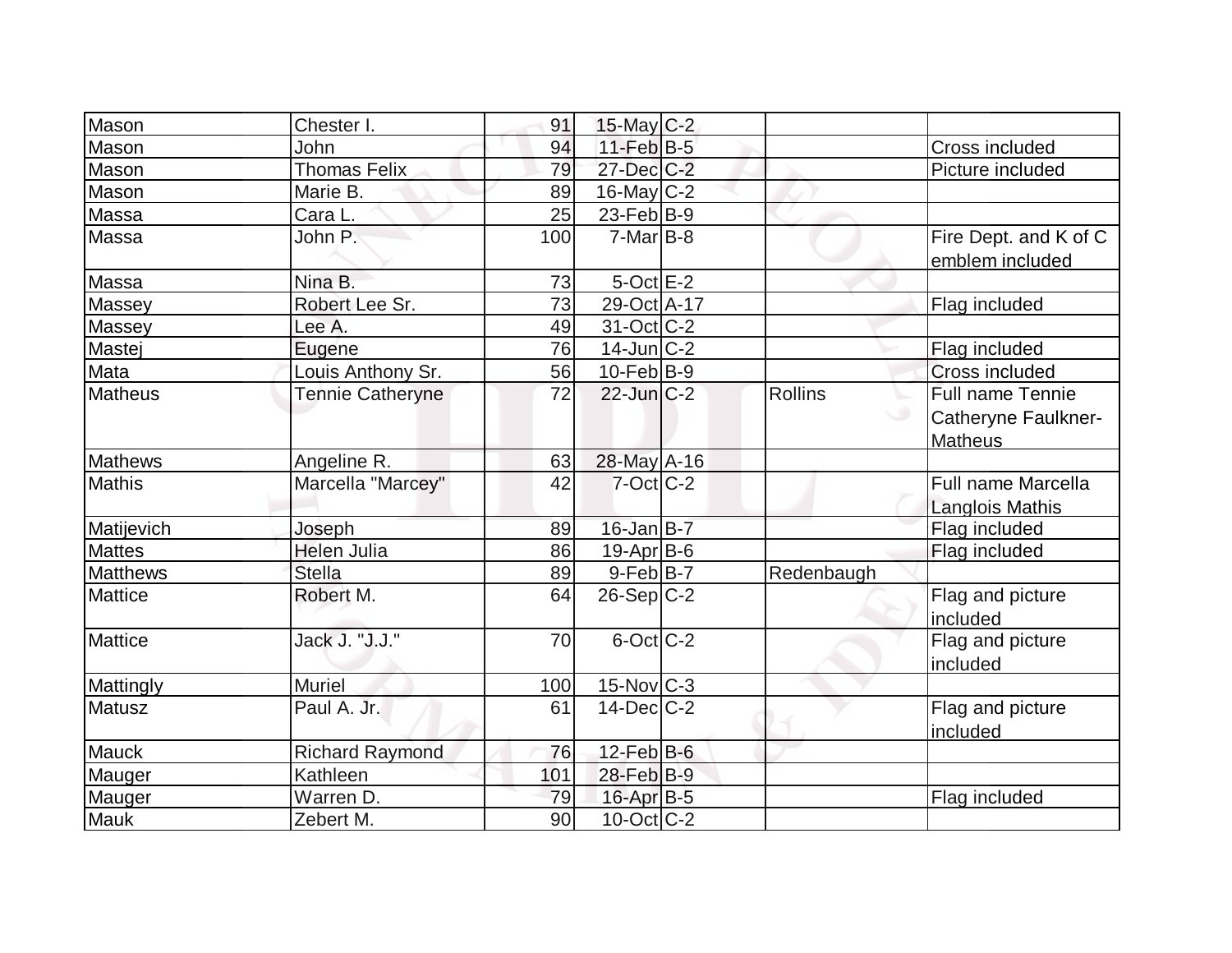| Maul            | Martin C.            | 89 | $22$ -May C-2       |                | Flag included                            |
|-----------------|----------------------|----|---------------------|----------------|------------------------------------------|
| Mauratic        | Maryann              | 45 | 3-Mar B-7           | <b>Mazurek</b> |                                          |
| Maurer          | Stephan Richard PhD. |    |                     |                |                                          |
| Mauricia        | <b>Dolores Helen</b> | 62 | $2-FebB-6$          |                |                                          |
| Mavrak          | Avril E. "Moya"      | 80 | $24$ -Jan B-6       |                | Cross included                           |
| Mavronicles     | Gus N. "Constantino" | 92 | $26$ -Jan $ B-6$    |                |                                          |
| Mawby           | Lena M.              | 87 | $6$ -Jun $ C-3 $    |                |                                          |
| Maxwell         | <b>Anna Marie</b>    | 93 | $11$ -Mar $ B-6$    |                |                                          |
| Maxwell         | Emma Bernadine       | 84 | $11 - Jun  A - 17 $ |                |                                          |
| Mayberry        | Patricia A.          | 67 | $16$ -Mar $ B-7 $   | Slont          | Full name Paticia A.<br>Jackson-Mayberry |
| Mayer           | Emilia "Emma"        | 92 | 26-Feb B-5          |                |                                          |
| <b>Mayhew</b>   | David K.             | 42 | 23-Mar B-11         |                |                                          |
| Maylo           | Harriet L.           | 77 | $16-Sep$ $E-1$      |                |                                          |
| Maynard         | Linda L.             | 57 | 5-Nov A-17          |                |                                          |
| Mayor           | Thomas J.            | 63 | $19$ -Jan B-8       |                | Flag included                            |
| Mayrak          | Avril E. "Moya"      | 80 | $25$ -Jan $B-10$    |                | <b>Cross included</b>                    |
| Maywald         | William G.           | 66 | $21$ -Jun $ C-2 $   |                | Flag incuded                             |
| Mazure          | Anthony J. "Tony"    | 92 | $28$ -Dec $C$ -2    |                | Flag included                            |
| Mazurkiewicz    | <b>Jeanette</b>      |    | $27$ -Jul $D-2$     | Lait           |                                          |
| Mazzacavallo    | <b>John Louis</b>    | 49 | $27 - Dec$ $C-2$    |                |                                          |
| <b>McAleer</b>  | Joseph A.            | 92 | $29$ -Nov $ C-2 $   |                |                                          |
| McAnally        | Robert L.            |    | $21$ -Jun $C-2$     |                | Flag included                            |
| <b>McBrayer</b> | <b>Howard Paul</b>   | 45 | $1-Nov$ E-2         |                |                                          |
| <b>McBride</b>  | Linda J.             | 58 | $7 - Aug$ E-2       |                | Picture included                         |
| McBroom         | Lester A.            | 79 | 28-Oct E-2          |                | Flag included                            |
| <b>McCabe</b>   | Harry F.             | 88 | $25$ -May C-2       |                | Flag included                            |
| <b>McCain</b>   | Ardath L.            | 83 | $27 - Dec$ $C-2$    |                | Full name Ardath L.<br>(Reid) McCain     |
| <b>McCaleer</b> | Joseph A.            | 92 | 30-Nov C-2          |                | Picture included                         |
| McCance         | Albert R. Jr. "Mick" | 81 | 26-Jun E-1          |                |                                          |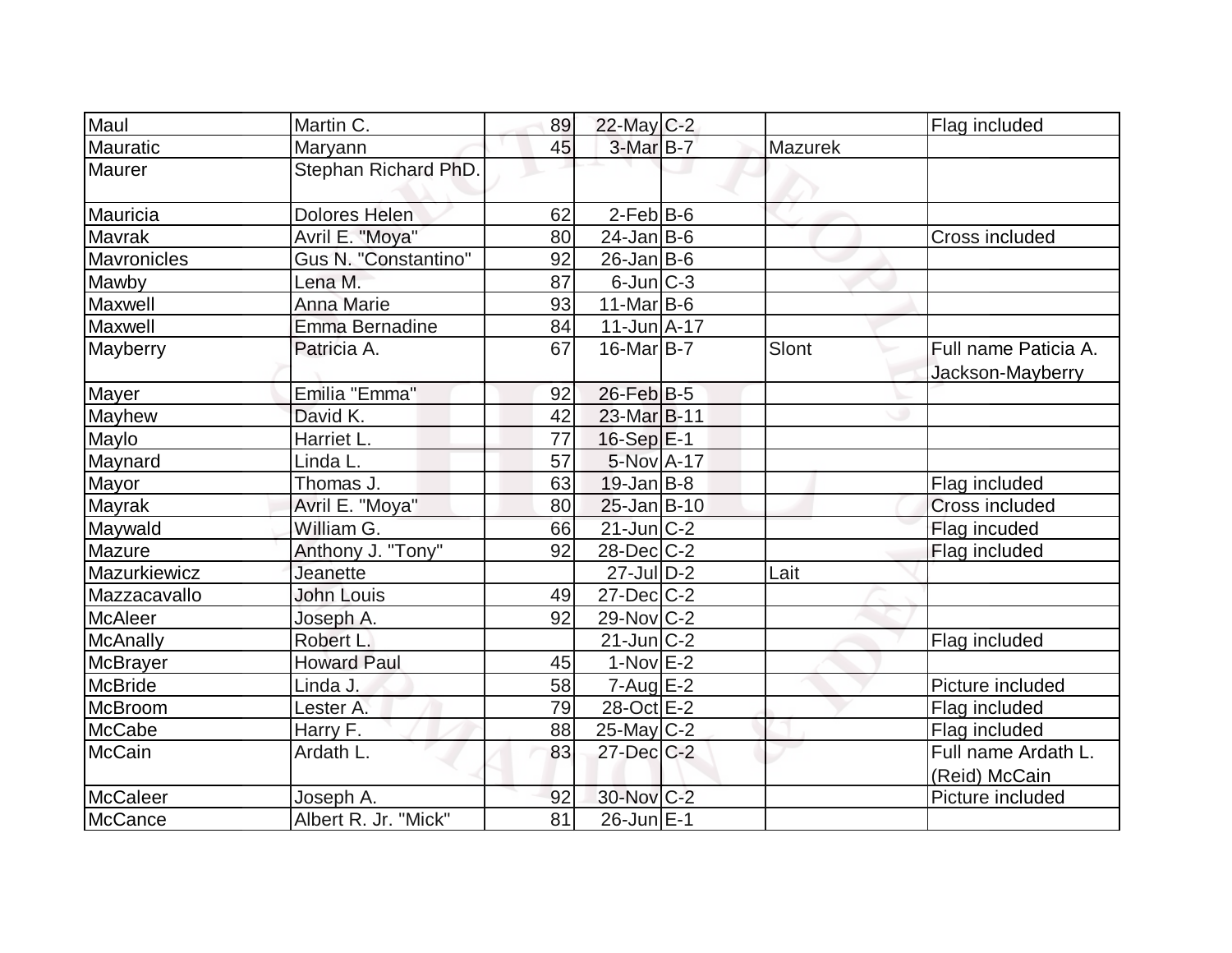| McCarl            | Robert E.                  | 75 | 19-Dec E-2        |          |                                      |
|-------------------|----------------------------|----|-------------------|----------|--------------------------------------|
| McCarthy          | <b>Thomas</b>              | 71 | $29$ -Aug C-2     |          |                                      |
| <b>McCarthy</b>   | John W., Col.              | 73 | $21$ -Jun $C-2$   |          | Flag included                        |
| <b>McCauley</b>   | Geodi Charletta            | 33 | 24-Oct E-2        | Woods    |                                      |
| <b>McCauley</b>   | Vivian M.                  | 83 | $22$ -Aug C-2     |          |                                      |
| <b>McClain</b>    | Elevedis J.                | 76 | $27-Sep C-2$      |          |                                      |
| McClelland        | James E.                   | 78 | $4$ -Apr $B$ -8   |          |                                      |
| McClendon         | David P.                   | 69 | $29$ -Nov $ C-2 $ |          | Picture included                     |
| <b>McColley</b>   | Thomas                     | 77 | $12$ -Apr $B-9$   |          | Flag included                        |
| McCorkel          | Margaret Ann               | 84 | 24-Nov E-2        |          |                                      |
| <b>McCoy</b>      | Dennis Eugene Jr.          |    | 20-May $E-2$      |          |                                      |
|                   | "Tiny"                     |    |                   |          |                                      |
| McCracken         | Gloria Ann                 | 61 | 19-Nov A-17       | Ekberg   |                                      |
| McCrea            | <b>Judith Elizabeth</b>    | 52 | $8-Mar$ B-7       |          |                                      |
| <b>McCreary</b>   | Lavada T.                  |    | $14$ -Feb $ B-5 $ | Eidson   | Star of David included               |
| McCulloch         | Walter S. "Hound<br>Dog"   | 88 | $2$ -Nov $E-3$    |          | Flag included                        |
| <b>McCullouch</b> | Charles L.                 | 85 | 20-Oct C-2        |          | Flag included                        |
| <b>McCurdy</b>    | Clinton M.                 | 13 | $6-FebB-6$        |          |                                      |
| <b>McDaniel</b>   | Rose "Rozy"                | 93 | $21-Nov$ E-1      |          |                                      |
| McDaniel          | Emma A.                    | 84 | $1-Jan$ $B-8$     | Niemeyer | Full name Emma A.<br>Joren-McDaniel  |
| McDonald          | Lauretta G.                | 85 | $7-Oct$ $C-2$     |          |                                      |
| McDonald          | <b>Nicholas</b>            | 82 | 20-May $E-2$      |          | Flag included                        |
| McDonnell         | Sophia                     | 90 | $5$ -Dec $C-2$    | Magdziak | Full name Sophia<br>Suchan-McDonnell |
| McDonnell         | <b>Robert Edward "Mac"</b> | 81 | $3$ -Jun $A$ -17  |          | Flag included                        |
| McDougal          | Deloris E.                 | 84 | 31-Mar B-5        |          |                                      |
| Mcewan            | James M.                   | 64 | 29-Mar B-9        |          |                                      |
| <b>McGarr</b>     | Ramon "Mom"                | 48 | $3$ -Jan $B$ -5   |          | Flag included                        |
|                   |                            |    |                   |          |                                      |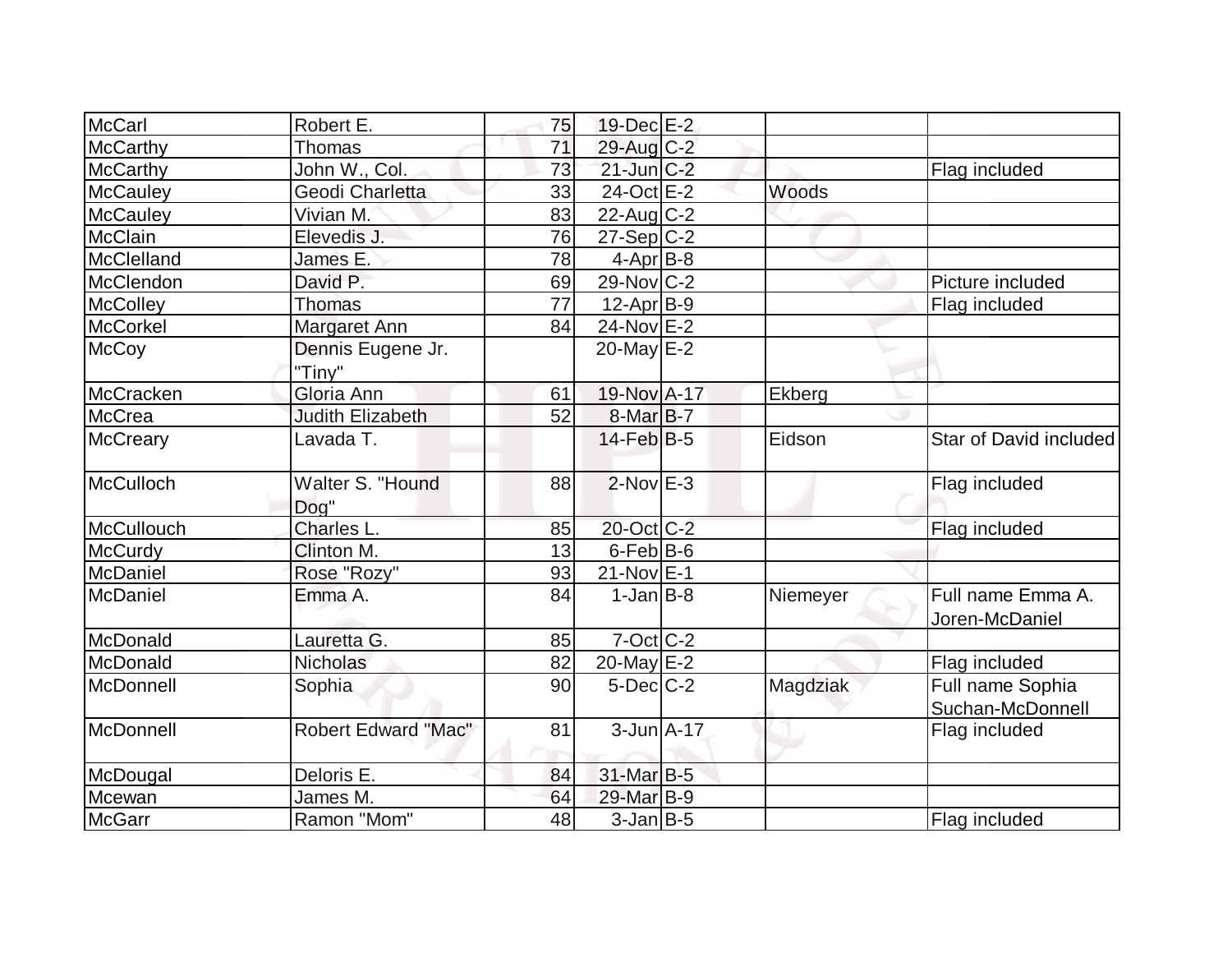| McGarr            | John W.                    | 85 | $2$ -Jan B-6      |                  | Flag included                  |
|-------------------|----------------------------|----|-------------------|------------------|--------------------------------|
| <b>McGill</b>     | Dorothea G. "Dots"         | 91 | 18-Oct C-2        | <b>Rosekrans</b> |                                |
| McGlone           | Paul Q.                    | 78 | $21$ -Mar $B-8$   |                  |                                |
| McGrafth          | Harold W.                  | 86 | $18$ -Jul $C-2$   |                  | Flag included                  |
| <b>McGrath</b>    | Dorothy Lorelei "Lori"     | 66 | $21$ -Jan $ B-5 $ | Springer         |                                |
| McGuckin          | Rosemarie D.               | 73 | $5$ -Oct $E-2$    |                  |                                |
| McGuckin          | John D. (Jack)             | 63 | $28$ -Feb $ B-9 $ |                  | Rev. John D.<br><b>McGucki</b> |
| McGuire           | Tyren                      | 34 | $28-Sep C-1$      |                  |                                |
| <b>McGuire</b>    | Georgine                   | 83 | $3-Apr$ B-8       |                  |                                |
| Mcilvenna         | <b>Timothy Ray</b>         | 34 | 20-May $E-2$      |                  |                                |
| McIntyre          | Marjorie Lee               | 74 | 26-Dec C-1        |                  |                                |
| McKean            | Chester E.                 | 92 | 15-Nov C-3        |                  |                                |
| <b>McKendrick</b> | <b>Bradley Christopher</b> | 36 | $25$ -Jan $B-10$  |                  | Picture included               |
| McKinney          | Dorothy M.                 | 88 | 24-Oct E-2        |                  |                                |
| McLain            | Brian E.                   | 33 | $6-Sep C-2$       |                  |                                |
| McLaughlin        | John F. Sr.                | 60 | $14$ -Dec $C$ -2  |                  |                                |
| McLaughlin        | Joan                       | 80 | $23$ -Apr $B$ -5  |                  |                                |
| McLean            | Virginia "Mary Din"        | 91 | $9-Nov$ C-2       |                  |                                |
| McLean            | Virginia "Mary Din"        | 91 | $25-Sep C-2$      |                  |                                |
| McLean            | Louise                     | 90 | $19$ -Aug $E-2$   |                  |                                |
| McMahon           | Thomas L.                  | 63 | $13$ -Jun $ C-2 $ |                  |                                |
| McMahon           | Meaghan E.                 | 27 | 29-Dec E-1        |                  |                                |
| McMahon           | John M. "Jack"             | 74 | 24-Sep A-17       |                  | Cross included                 |
| McMahon           | <b>Patrick Regis</b>       | 89 | $3-Dec$ $A-17$    |                  | Flag included                  |
| McMaster          | <b>John Thomas</b>         | 45 | $20$ -Jul $ D-1$  |                  |                                |
| McMullen          | Thomas Eugene              | 71 | 29-Nov C-2        |                  |                                |
| McMunn            | Joanne                     | 38 | $2$ -Mar $B-7$    | Hootnick         |                                |
| <b>McNair</b>     | Xen                        | 74 | $24$ -Jan B-6     |                  |                                |
| McNally           | Joseph D."Dan"             | 67 | 17-Jun E-1        |                  |                                |
| McNamara          | George L. Sr.              |    | $11-Nov$ E-2      |                  | Flag included                  |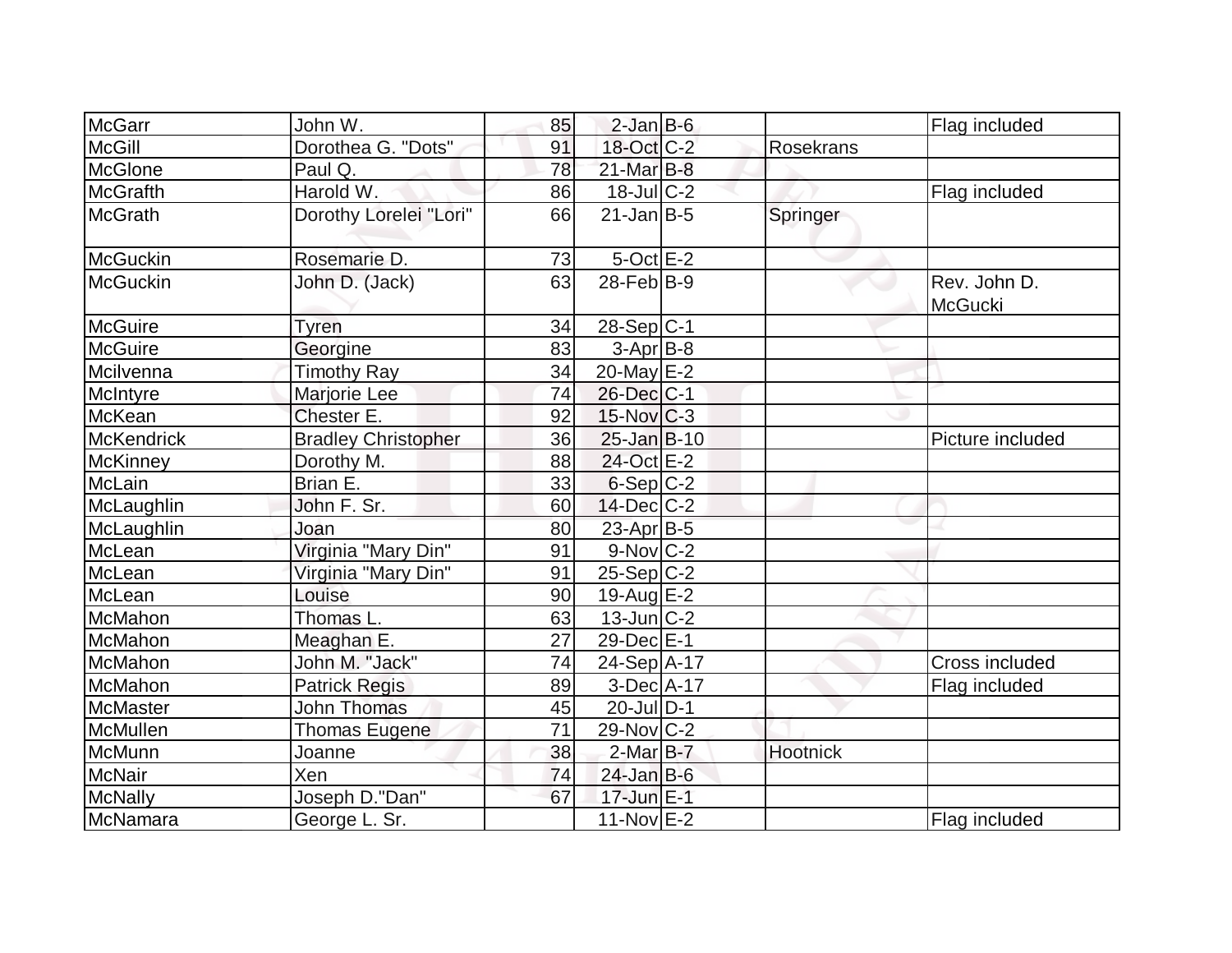| <b>McNary</b>   | Patrick Bryan               | 50 | $16$ -Apr $B$ -5      |         | Picture included |
|-----------------|-----------------------------|----|-----------------------|---------|------------------|
| <b>McNeil</b>   | James A.                    | 70 | $6$ -Dec $C$ -2       |         |                  |
| <b>McNeil</b>   | <b>Colleen Gladys</b>       | 75 | $17$ -May C-2         |         |                  |
| <b>McNeill</b>  | Gertrude E.                 | 96 | $3$ -Jun $ C-2 $      |         |                  |
| McPherson       | Robert L. "Bob"             | 77 | 29-Apr E-2            |         | Flag included    |
| Meade           | Donna L.                    | 68 | 28-Mar <sub>B-8</sub> | Plopper |                  |
| Medina          | Ramiro                      | 82 | $15$ -Aug C-2         |         | Flag included    |
| Medved          | Francis J. "Bonie"          | 78 | $17$ -Apr $ B-5 $     |         |                  |
| Meeter          | Anna                        | 79 | 20-Aug A-17           |         |                  |
| Mehmet          | Mary M.                     | 94 | $17$ -May C-2         | Jacobs  |                  |
| Meisel          | Mildred "Millie"            | 89 | $24$ -Mar $ B-9 $     | Ennis   | Picture included |
| Meitzler        | John L. Jr.                 |    | $30-Sep C-2$          |         |                  |
| Melcher         | Willard "Butch"             | 49 | $18$ -Jul $C-2$       |         |                  |
| Melendez        | Daniel                      | 91 | $21$ -Jan $ B-5 $     |         | Flag included    |
| Melendez        | Esteban N.                  | 72 | 31-Dec A-17           |         |                  |
| Melton          | Florence D.                 | 95 | $27 -$ Jul $D-2$      | Meyer   |                  |
| Meltzer         | <b>August Frank "Augie"</b> | 69 | $29$ -Jul $E-1$       |         |                  |
| Meltzer         | Frank C.                    | 83 | 23-Jul A-17           |         |                  |
| Melvan          | Georgia Marie               | 64 | $13$ -Jan B-7         | Crowley | Picture included |
| Mendez          | Jesus                       | 75 | $7-Sep C-3$           |         |                  |
| Mendoza         | <b>Fredrick "Fred"</b>      | 55 | 30-Nov C-2            |         |                  |
| Mendoza         | Peter L. Sr.                | 56 | $11$ -Mar $ B-6 $     |         |                  |
| Meneice         | Judith P.                   | 59 | $29$ -Apr $E-3$       |         | Picture included |
| <b>Menezes</b>  | Therese C.                  | 66 | $12$ -Jun $ C-2 $     |         |                  |
| Mengel          | <b>Thelma Lee</b>           | 80 | 3-May C-3             |         |                  |
| Mercado         | Marie                       | 77 | $13$ -Feb $ B$ -6     |         | Cross included   |
| Mergenthaler    | Cheryl A.                   | 61 | $5$ -Oct $E-2$        |         |                  |
| <b>Merkelis</b> | Mary Jean                   | 45 | $18$ -Jul $C-2$       | Froida  |                  |
| Merry           | Frances V.                  | 63 | 8-Mar B-7             |         |                  |
| Meschede        | J. Jeffrey                  | 56 | $5$ -Dec $C$ -2       |         | Picture included |
| Metcalf         | Robert E.                   | 84 | $8-Apr$ B-6           |         |                  |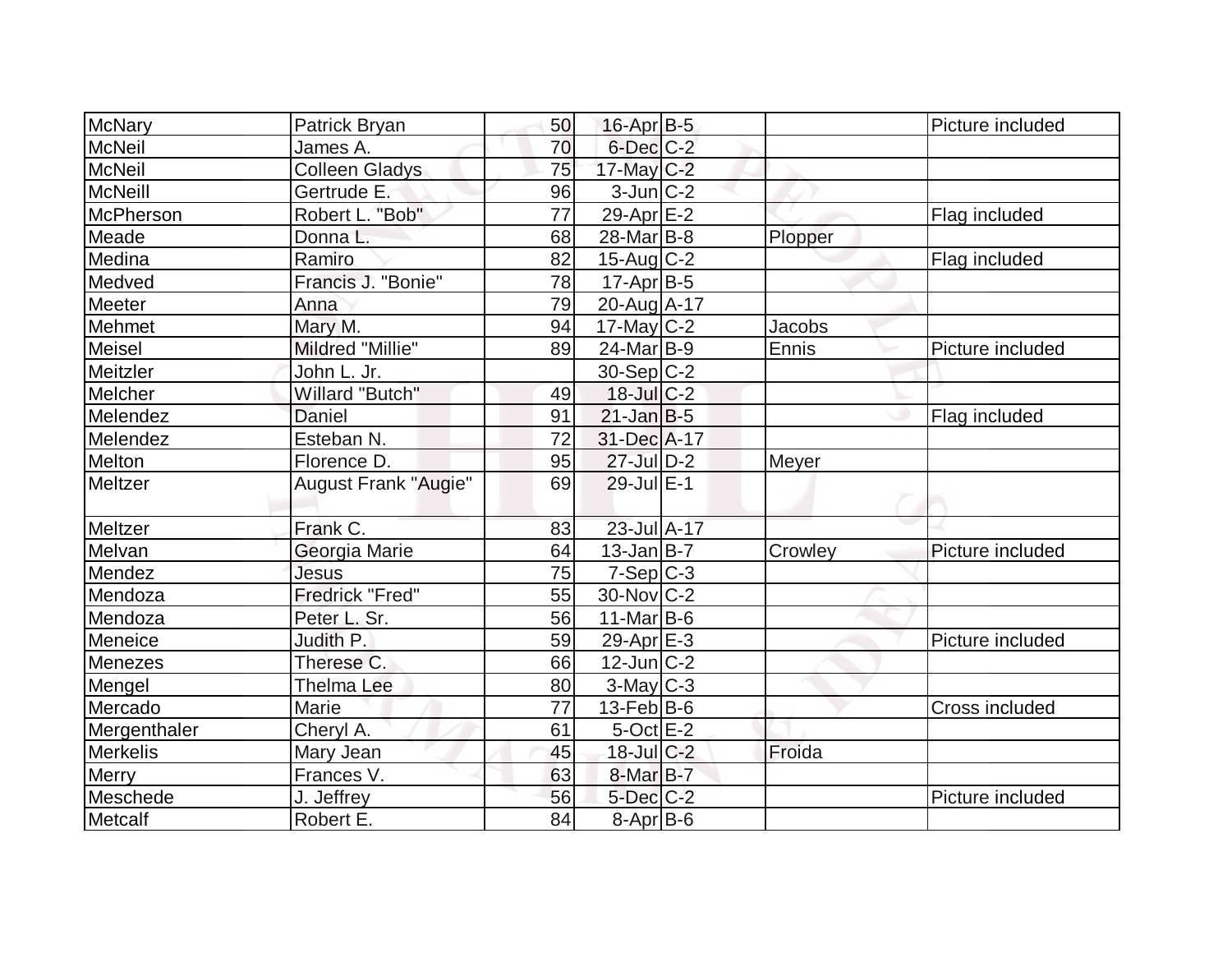| Metcalf         | E. Dean                      | 76 | 16-Mar B-7               |                  |                                               |
|-----------------|------------------------------|----|--------------------------|------------------|-----------------------------------------------|
| Metz            | Barbara H.                   | 86 | 15-Dec C-2               |                  |                                               |
| Metz            | William Walter III<br>"Bill" | 85 | $8$ -Dec $E-2$           |                  | Flag included                                 |
| Metzner         | Jewell A.                    | 94 | 30-Mar <sub>B-11</sub>   |                  | Full name Jewell A.<br><b>Metzner Hathorn</b> |
| Meyer           | Anne B.                      |    | $17$ -Aug $D-1$          |                  |                                               |
| <b>Meyer</b>    | Marjorie R.                  | 80 | $7-Oct$ $C-2$            | Albertson        |                                               |
| <b>Meyer</b>    | Helen F.                     | 78 | $22$ -Jan $B-7$          | Zurawski         |                                               |
| Meyer           | Marjorie P.                  | 85 | 29-Oct A-17              |                  |                                               |
| <b>Meyer</b>    | Henry                        | 66 | $19$ -Feb $ B$ -6        |                  | Flag included                                 |
| <b>Meyers</b>   | Casimir                      | 87 | $6$ -Feb $B$ -6          |                  | Flag included                                 |
| Meyrer          | Dorothy                      | 89 | 31-Dec A-17              |                  |                                               |
| Miceki          | Geraldine                    | 58 | $3$ -May $C-3$           |                  |                                               |
| <b>Michaels</b> | Viginia B.                   | 84 | $16$ -Jan B-7            | Matczak          |                                               |
| Michalak        | Regina B.                    | 89 | $29$ -Jun $C-2$          |                  |                                               |
| Michalak        | Verna V.                     | 67 | $1-Jan$ B-9              |                  |                                               |
| Michalak        | Loretta L.                   | 83 | $15$ -Nov $ C-3 $        |                  | Flag included                                 |
| Michalski       | Frank Jr. "Tata"             | 76 | $2$ -Mar $B$ -7          |                  | Flag included                                 |
| Michalski       | Isabelle E.                  | 91 | $13$ -JulD-2             | Konkolewski      |                                               |
| Michalson       | Roxanne M.                   | 49 | $2$ -Mar $B$ -7          |                  |                                               |
| Micheli         | Sarah M.                     | 83 | 10-Sep A-17              |                  |                                               |
| Michiaels       | Jerry D. "Virgil"            | 54 | $13$ -Mar $ B-8 $        |                  |                                               |
| <b>Michiels</b> | Marie C.                     | 80 | $19$ -Feb $ B$ -6        |                  |                                               |
| Michnik         | Alexander W.                 | 67 | $28-Nov$ <sub>C</sub> -2 |                  |                                               |
| Michuda         | Pauline A.                   | 86 | $6 - Apr$ B-11           |                  |                                               |
| Micic           | Koviljka                     | 75 | $25$ -JulC-2             |                  | Cross included                                |
| <b>Micklos</b>  | Helen                        | 94 | $24$ -Jan B-6            | <b>Skirkanic</b> |                                               |
| Micun           | James R. "Jim"               | 47 | $22$ -May C-2            |                  |                                               |
| Middleton       | <b>Doris</b>                 | 81 | $8$ -Aug $C-2$           |                  |                                               |
| Mika            | Stephanie T.                 | 95 | $27 - Dec$ $C-2$         | <b>Sedlak</b>    |                                               |
| Mikkelsen       | Sandra                       | 62 | $4$ -Jan B-6             |                  |                                               |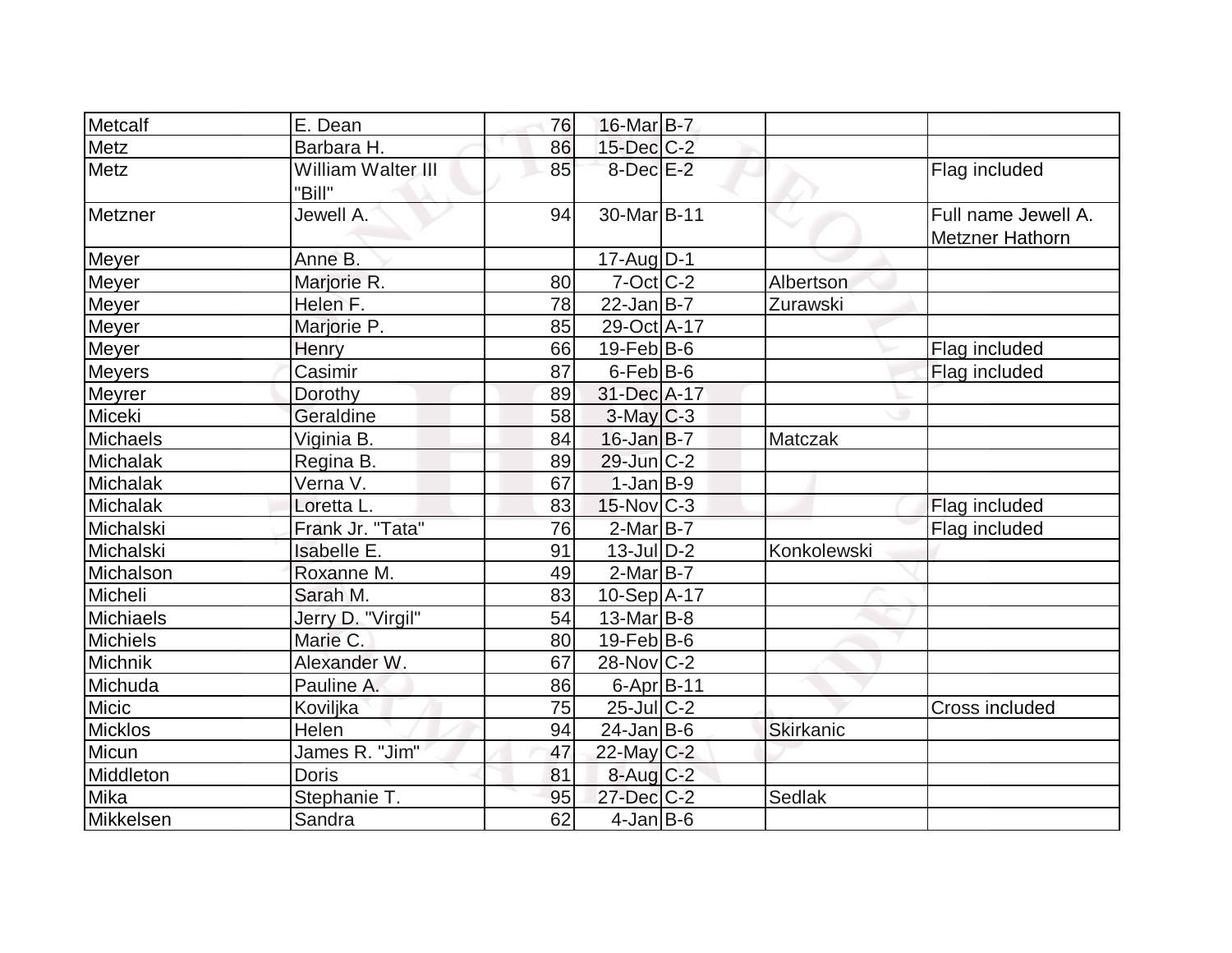| Miklas         | Alex R.                      | 81 | $13$ -Jul $D-2$          |                 |                                   |
|----------------|------------------------------|----|--------------------------|-----------------|-----------------------------------|
| Mikolajczyk    | Beverly J.                   | 62 | 27-May E-1               | Cosgrove        |                                   |
| Mikulski       | David "Noodles"              | 57 | $4$ -Jan $B-7$           |                 | Flag included                     |
| Milasich       | Estelle A.                   | 87 | $27-Sep C-2$             | Hojka           |                                   |
| Milbrandt      | Donald                       | 70 | $24$ -Jul $E-2$          |                 | Flag included                     |
| <b>Milby</b>   | Leslie R.                    | 75 | $10$ -Dec $ A-17$        |                 |                                   |
| <b>Milchak</b> | Joseph T.                    | 80 | $15$ -Dec $C$ -3         |                 |                                   |
| Milewski       | Irma F.                      |    | 27-Nov E-1               | Winiecki        |                                   |
| Milkovich      | Shirley A.                   | 74 | $18$ -Dec $C-2$          | Fairtrace       |                                   |
| <b>Miller</b>  | Adeline S.                   |    | 13-May $E-1$             |                 |                                   |
| Miller         | Edward E. "Ruff"             | 82 | $9-Mar$ B-7              |                 |                                   |
| <b>Miller</b>  | Cynthia D.                   | 60 | $21-Sep C-2$             | Fussell         |                                   |
| <b>Miller</b>  | W.K.                         | 72 | $12$ -May C-2            |                 |                                   |
| <b>Miller</b>  | Ellaneita                    | 79 | $4$ -Apr $B-8$           |                 |                                   |
| <b>Miller</b>  | Roy W.                       | 83 | $15$ -Jun $D-2$          |                 |                                   |
| <b>Miller</b>  | Edward D.                    | 75 | $13-Nov$ <sub>C</sub> -2 |                 |                                   |
| Miller         | Betty L.                     | 73 | $4$ -Jan B-7             |                 |                                   |
| Miller         | Kathleen M.                  | 64 | $3$ -Aug $C-2$           | Carmody         |                                   |
| <b>Miller</b>  | Ronald E.                    | 63 | $17$ -May C-2            |                 | Flag included                     |
| Miller         | Dianne P.                    | 47 | $3$ -Jun $A$ -17         |                 |                                   |
| <b>Miller</b>  | <b>Curtis Michael "Curt"</b> | 52 | $12$ -Oct C-2            |                 |                                   |
| <b>Miller</b>  | Alberta                      | 85 | $18-Oct$ <sub>C-1</sub>  | Esry            | Full name Alberta<br>Engle-Miller |
| <b>Miller</b>  | Ronald J.                    | 59 | 10-Dec A-17              |                 |                                   |
| <b>Miller</b>  | Irene S.                     | 88 | $8$ -Jan B-6             |                 |                                   |
| Miller         | Peter Joseph                 |    | $25$ -Jul $ C-1$         |                 |                                   |
| <b>Miller</b>  | Donald G.                    | 64 | $19-Oct$ $C-3$           |                 | Picture included                  |
| <b>Miller</b>  | Evan K.                      | 94 | $22$ -Jun $ C-3 $        |                 |                                   |
| <b>Miller</b>  | Lillian R.                   | 88 | 28-May A-17              | <b>Stiglitz</b> |                                   |
| <b>Miller</b>  | Irene V.                     | 84 | $2$ -May $C-2$           |                 |                                   |
| <b>Miller</b>  | Jeffrey                      | 35 | 28-Jun E-2               |                 |                                   |
| Miller         | <b>Kenneth Charles</b>       | 75 | 31-Dec A-17              |                 |                                   |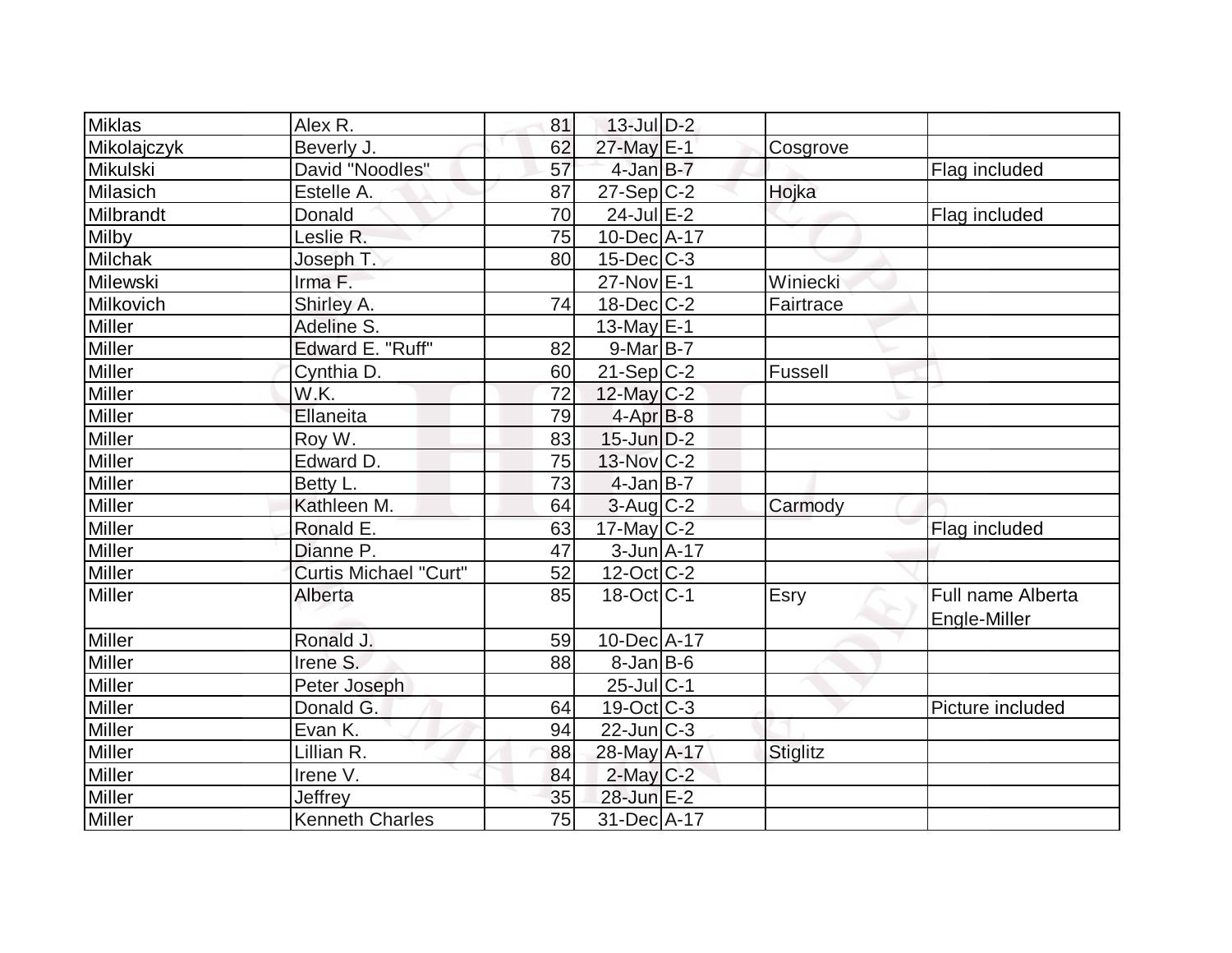| Miller        | Megan M.             | 27 | $27 - Dec$ C-2         |                | Picture included             |
|---------------|----------------------|----|------------------------|----------------|------------------------------|
| Miller        | Margaret Ann         | 90 | $3-MarB-7$             | Hannam         |                              |
| Milligan      | Anne D.              | 83 | $15$ -May C-2          |                |                              |
| Milligan      | Larry L.             | 65 | $17$ -Aug $D-2$        |                |                              |
| Millington    | James Jr.            | 89 | $8-Aug$ $C-3$          |                | Flag included                |
| Mills         | Barbara Jean         | 64 | $13-Nov$ C-2           |                |                              |
| <b>Mills</b>  | Henry D. "Hank"      | 86 | $10$ -Mar $ B-9 $      |                | Flag included                |
| <b>Mills</b>  | Lola A.              | 62 | $14$ -Jan $ B-6 $      |                |                              |
| Millspaugh    | Patricia Ann         | 69 | $14$ -Jun $ C-2 $      |                |                              |
| Milne         | David J.             | 89 | $30$ -Jun $ C-2 $      |                | Flag included                |
| Milosavljevic | Ann                  | 82 | $11$ -May C-3          |                | Cross included               |
| Milteer       | Helen                | 87 | $4$ -Nov $E-1$         |                |                              |
| Minard        | Ronald D.            | 72 | $11$ -May C-3          |                |                              |
| Mindala       | Elizabeth "Betty"    | 79 | 26-Mar <sub>B-5</sub>  | Komacsar       |                              |
| Miniatakes    | Mary E.              | 81 | $19$ -Mar $ B-6$       |                |                              |
| <b>Minkus</b> | Dorothy R.           | 85 | 31-Oct C-2             |                |                              |
| Minnich       | Martha M.            |    | $15$ -Nov $ C-3 $      |                |                              |
| Miofsky       | Ted C.               | 91 | $12$ -Aug $D-2$        |                |                              |
| Miracle       | Tom Hershel          | 56 | 14-Jun C-2             |                | Flag included                |
| Miramontes    | Augustina L. (Agnes) |    | $21$ -Feb $B$ -7       | Lopez          |                              |
| Mirkiewicz    | Xavier "X"           | 93 | $14$ -Feb $ B-5 $      |                |                              |
| Mischung      | Henry J. "Hank"      | 81 | $15$ -Jun $ D-2 $      |                | Flag and picture<br>included |
| Mishoulam     | Daniel               | 92 | $15$ -Nov $ C-2 $      |                |                              |
| <b>Miskus</b> | <b>Rose Mary</b>     | 73 | $6$ -Oct $ C$ -2       |                |                              |
| <b>Misner</b> | Mary                 | 83 | $1-Jan$ B-9            |                |                              |
| <b>Missal</b> | Mary Lynne           | 51 | $8-Nov$ <sub>C-2</sub> | Marasco        | Picture included             |
| <b>Missal</b> | Mary Lynne           | 51 | $18-Nov C-1$           | <b>Marasco</b> |                              |
| Mitchell      | Kirk John            | 42 | $1-Aug$ $C-2$          |                | Picture included             |
| Mitchell      | Mary J.              | 86 | $10$ -May C-3          |                |                              |
| Mitchell      | Edward               |    | $2$ -Nov $E-3$         |                | Picture included             |
| Mitchell      | <b>Bernadine</b>     | 89 | 24-Oct E-2             |                | Picture included             |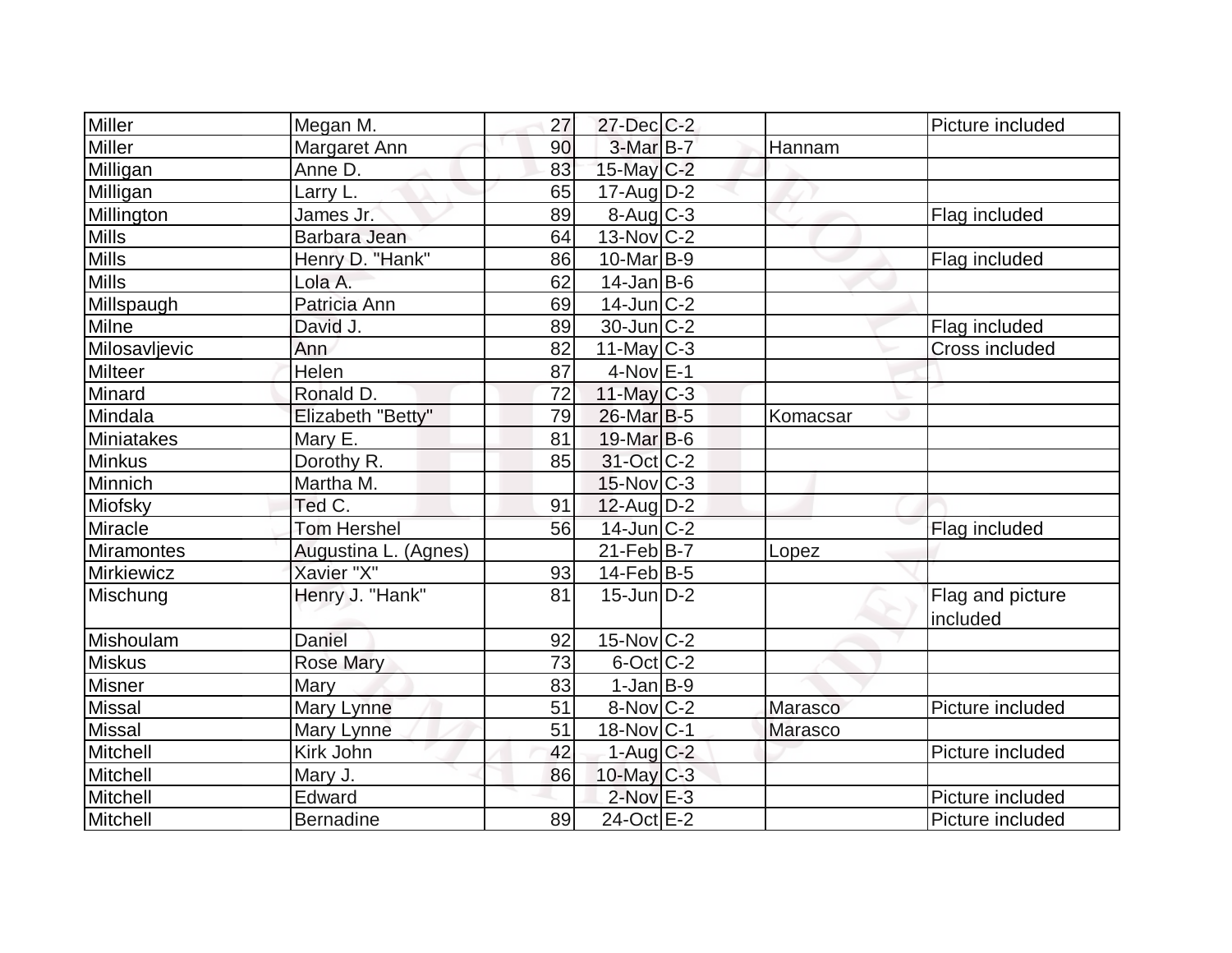| Mitchell      | Cosette "Coco"         |    | $11-Aug$ <sub>C-2</sub> |              |                       |
|---------------|------------------------|----|-------------------------|--------------|-----------------------|
| Mitchell      | Dorothy M. "DoDo"      | 84 | $2$ -Jun $C-2$          |              |                       |
| Mitchell      | Dawn Marie             | 46 | 18-Apr B-6              | Stahl        |                       |
| Mitchell      | William J.             | 77 | $1-Aug$ <sub>C</sub> -2 |              | Picture included      |
| Mitchell      | William A. "Woods"     | 62 | $16$ -May C-2           |              |                       |
| Mitchell      | Rossevelt              | 67 | $24$ -Mar $ B-8 $       |              |                       |
| Mitchell      | Lee (Lesley)           | 68 | $9$ -Dec $C$ -2         |              | Picture included      |
| Mithchell     | <b>Ruby Mae</b>        | 90 | $12$ -JulC-2            |              |                       |
| Mitreska      | <b>Budimka</b>         | 41 | 30-Mar <sub>B-11</sub>  |              |                       |
| Mitrovich     | Zakaria                | 78 | $7-Feb B-6$             |              | <b>Cross included</b> |
| Mladenovski   | Blagunja               | 53 | $5$ -Dec $C$ -2         |              |                       |
| Moberg        | Dorothy "Tommy"        | 88 | $8$ -Jan B-6            | Kulka        |                       |
| Mobley        | James David "J.D."     | 77 | $17-Feb$ B-9            |              |                       |
| Moe           | <b>Arnold Fredrick</b> | 64 | $11-Oct$ $E-2$          |              |                       |
| <b>Mokris</b> | Michael                | 68 | 16-Jul A-17             |              | Flag included         |
| <b>Mokry</b>  | Lucille                | 80 | $28$ -Jun $E-3$         | Novakovich   |                       |
| Molden        | Everett                | 75 | 23-Mar B-11             |              |                       |
| Molder        | <b>Dolores</b>         | 78 | 30-Mar B-10             | <b>Kulpa</b> |                       |
| <b>Molik</b>  | Marion D. "Mary"       | 96 | $18$ -Nov $C-2$         | Czubik       | Picture included      |
| <b>Molik</b>  | Genevieve C.           | 79 | $4$ -Oct C-3            | Jen Benac    |                       |
| Molle         | <b>James Dalle</b>     | 77 | $15$ -Jun $D-2$         |              |                       |
| Moller        | Lavern Margaret        | 82 | 14-Nov E-2              |              | <b>Cross included</b> |
| Monahan       | Stephanie S.           | 89 | $5-Feb$ B-5             | Stelak       | Flag included         |
| Moncada       | Anthony A.             | 79 | $2$ -Apr $B$ -6         |              | Flag included         |
| Mongold       | <b>Caryl Fern</b>      | 65 | 28-Aug E-2              |              |                       |
| Monk          | Frances L.             | 80 | $25$ -Feb $ B-5 $       |              |                       |
| Monks         | Donna J.               | 62 | $13$ -Mar $ B-8$        |              |                       |
| Monocchio     | Deborah A.             |    | 31-Oct C-1              | Olenick      | <b>Cross included</b> |
| Montella      | John G.                | 83 | $10$ -Jun $E-2$         |              |                       |
| Montgomery    | Paul E. Sr. "Buzz"     | 68 | 28-May A-17             |              | Flag included         |
| Montgomery    | Robert                 | 86 | 13-Jul D-2              |              |                       |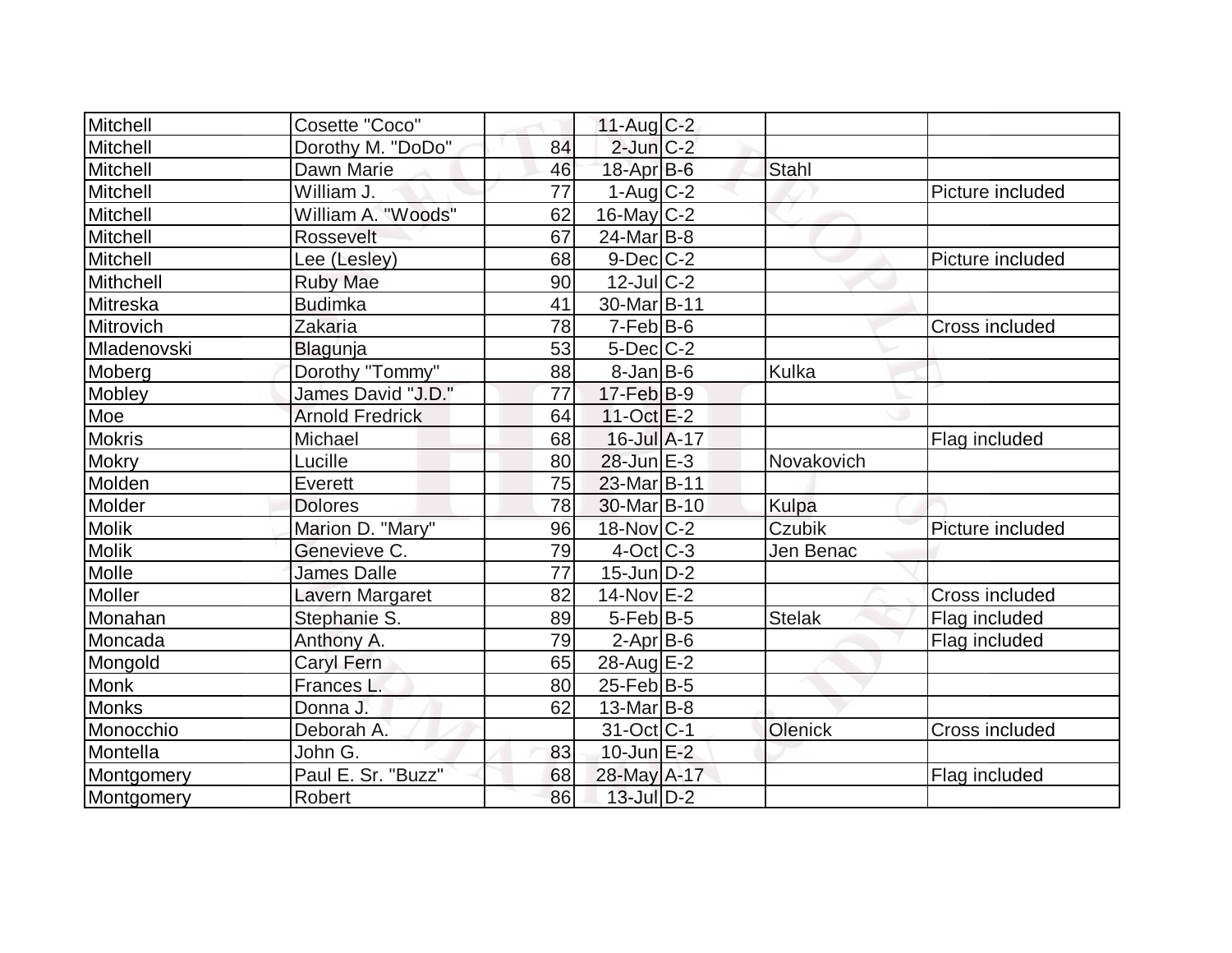| Montgomery    | Robert Jr.               |    | $27$ -Jan B-9     |                  |               | Mr. Robert             |
|---------------|--------------------------|----|-------------------|------------------|---------------|------------------------|
|               |                          |    |                   |                  |               | Montgomery Jr.         |
| Montgomery    | Dorothy                  | 85 | 21-Feb B-7        |                  | Sorak         |                        |
| Moor          | Patricia A. "Patti"      | 49 | $24$ -Apr $ C-2$  |                  |               |                        |
| Moore         | James                    | 65 | $26$ -Jan $B$ -7  |                  |               | Flag included          |
| Moore         | <b>Hazel Marie "Ree"</b> | 73 | $14$ -Dec $ C-2 $ |                  | Lightsey      |                        |
| Moore         | Margaret K.              | 82 | $16$ -Feb $ B-7$  |                  |               |                        |
| Moore         | <b>Jesse Truman</b>      | 86 | $9-Apr$ B-6       |                  |               |                        |
| Moore         | Carmen E.                | 84 | 9-Mar B-6         |                  |               |                        |
| Moore         | Justin M.                | 24 | $27$ -Jan $ B-9 $ |                  |               |                        |
| Moore         | Merle E.                 | 75 | $25$ -Mar $ B-6$  |                  |               |                        |
| Mora          | Maria G. "Lupita"        | 36 | 6-May $E-1$       |                  |               |                        |
| Morado        | Jennie                   | 98 | $9$ -Mar $B$ -7   |                  | <b>Bisone</b> | Full name Jennie       |
|               |                          |    |                   |                  |               | Kosack, Morado, Kern   |
| Morales       | <b>Seville</b>           | 83 | $14$ -Feb $B$ -6  |                  |               | Flag included          |
| Morford       | <b>Hobart Hugh</b>       | 95 | $12$ -May C-2     |                  |               |                        |
| Morgan        | Larry F. "Fuzzy"         | 56 | $25$ -Oct $ C-2 $ |                  |               |                        |
| Morgan        | Eula M. "Gammy"          | 55 | $27$ -Mar $B$ -8  |                  | Camp          |                        |
| Morgan        | Harvey D.                | 68 |                   | $9$ -Jul $A$ -17 |               |                        |
| Morgan        | Deanna Lee               |    | $16$ -Mar $ B-7 $ |                  | Nelson        |                        |
| Morin         | <b>Earl Howard</b>       | 83 | $7$ -Dec $ C-2 $  |                  |               | Flag included          |
| Moritz        | Wilma D. "Tuffy"         | 69 | 29-Jul E-2        |                  | Dunn          |                        |
| Morquecho     | Enrique Sr.              | 76 | $7$ -Jun $ C-3 $  |                  |               | Cross and picture      |
|               |                          |    |                   |                  |               | included               |
| <b>Morris</b> | Thelma                   |    | $11-Nov$ E-2      |                  |               | Picture included       |
| <b>Morris</b> | Joanne                   | 46 | $18$ -Dec $ C-2 $ |                  |               |                        |
| <b>Morris</b> | Pauline M.               | 69 | $25-Sep C-2$      |                  | Vellutini     |                        |
| <b>Morris</b> | Alexander                | 87 | 17-Jul C-1        |                  |               | Star of David included |
| Morris        | Dorothy                  | 85 | 16-Nov C-3        |                  |               | Star of David included |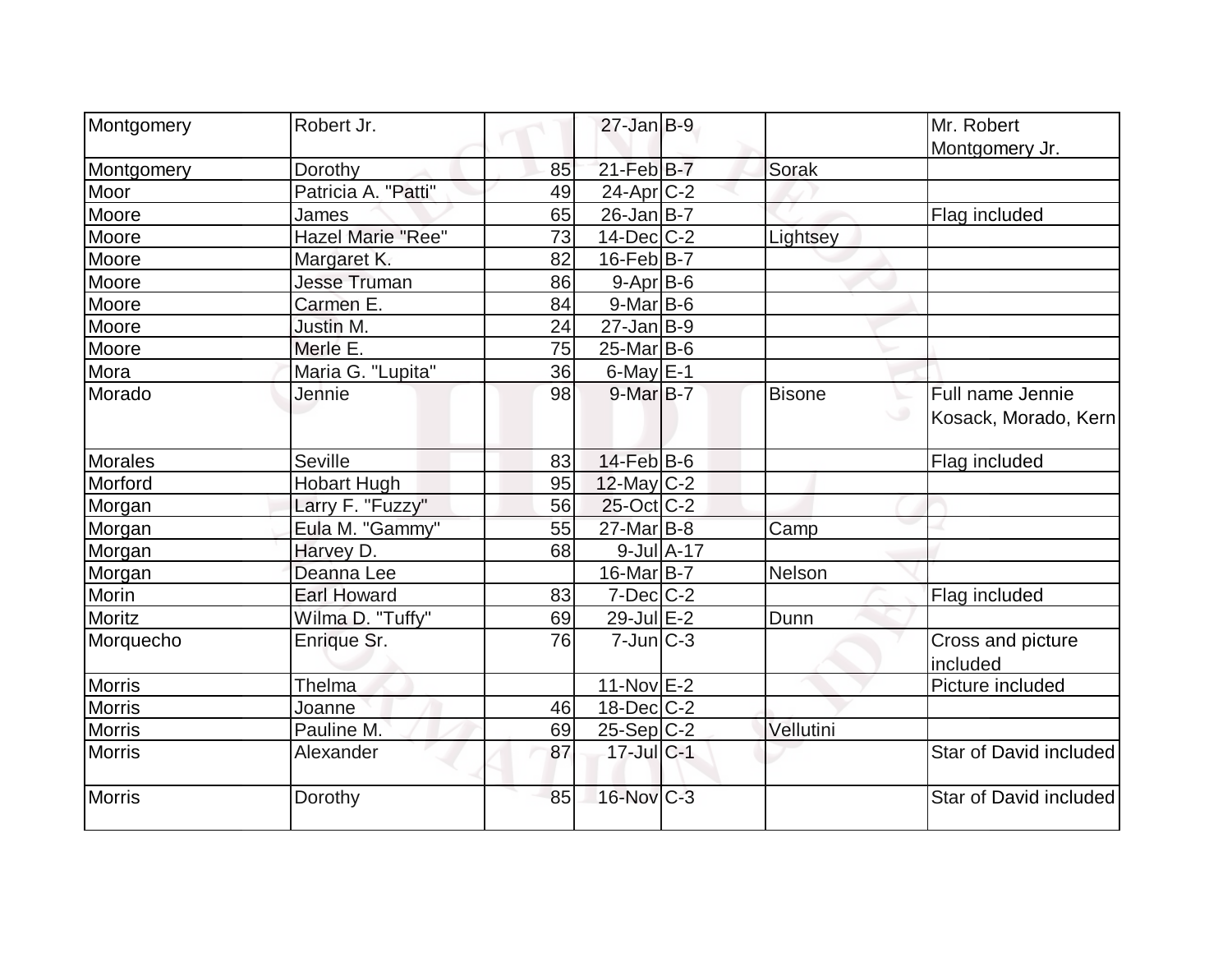| Mosak                        | Walter                | 93     | $3$ -Jan B-5            |          | Cross included               |
|------------------------------|-----------------------|--------|-------------------------|----------|------------------------------|
| Moseley                      | Hilda (Scott)         | 79     | 31-Oct C-2              |          |                              |
| <b>Moseley</b>               | Margie A.             | 79     | $27$ -Feb $B$ -8        |          |                              |
| Mosier                       | Grace L.              |        | $26$ -May C-2           |          |                              |
| Mosier                       | Cluade E. "Red"       | 80     | 28-Apr C-2              |          |                              |
| Mosqueda                     | <b>Jose Ramiro</b>    | 66     | 30-Aug C-2              |          | Picture included             |
|                              | "Beebee"              |        |                         |          |                              |
| Mote                         | Martha G.             | 80     | $9-FebB-7$              |          |                              |
| Motsinger                    | Katherine             | 86     | $16$ -Feb $ B-7 $       | Jones    |                              |
| Motyka                       | Daniel Joseph, Dr.    |        | $31$ -Mar $ B-5 $       |          | Picture included             |
| Mount                        | <b>Stanley Leroy</b>  | 78     | 29-Mar <sub>B-9</sub>   |          |                              |
| Mounts                       | Alma Jean             | 70     | $13-Nov$ $C-2$          |          |                              |
| Mroczkowski                  | John A. "Jam"         | 89     | $12$ -Jun $C-2$         |          |                              |
| Mroz                         | Chester M.            | 89     | $3-Nov$ $E-1$           |          |                              |
| Mucha                        | Albert J.             | 74     | 30-Mar <sub>B</sub> -11 |          | Flag and picture<br>included |
| Mucha                        | <b>Aubrey Marie</b>   | 3 days | $25$ -May C-3           |          |                              |
| Mudrak                       | Thomas R.             | 54     | $2$ -Jun $ C-2 $        |          |                              |
| Muehrer                      | Norman E.             | 86     | $11-Nov$ E-2            |          |                              |
| Mueller                      | Lois M.               | 89     | $22-Sep C-1$            |          |                              |
| Mueller                      |                       |        |                         |          |                              |
|                              | Gregory L.            | 52     | $29$ -Jun $ C-2 $       |          |                              |
| Mueller                      | Victoria M. "Vicky"   | 81     | 22-Feb B-10             |          |                              |
| Muff                         | Judith A.             | 64     | $18-Nov$ C-2            |          |                              |
| Muffoletto                   | Salvatore             | 61     | $14$ -Jul $C-2$         |          |                              |
| Muha                         | Barbara N. "Babs"     | 75     | $12-Feb B-6$            | Amborski |                              |
| Muhr                         | Rudolph Charles Jr.   |        | 19-Mar B-6              |          |                              |
| Muich                        | Michael Jr.           | 84     | 6-May $E-2$             |          | Flag included                |
|                              | Dwight R. "Deke"      | 63     | $6-Sep C-2$             |          | Flag included                |
|                              | Mary C. "Auntie Mary" | 79     | $4$ -Jan $B$ -7         |          |                              |
| Muir<br>Mularski<br>Mulcahey | Barbara L.            | 53     | $5$ -Jan B-8            |          |                              |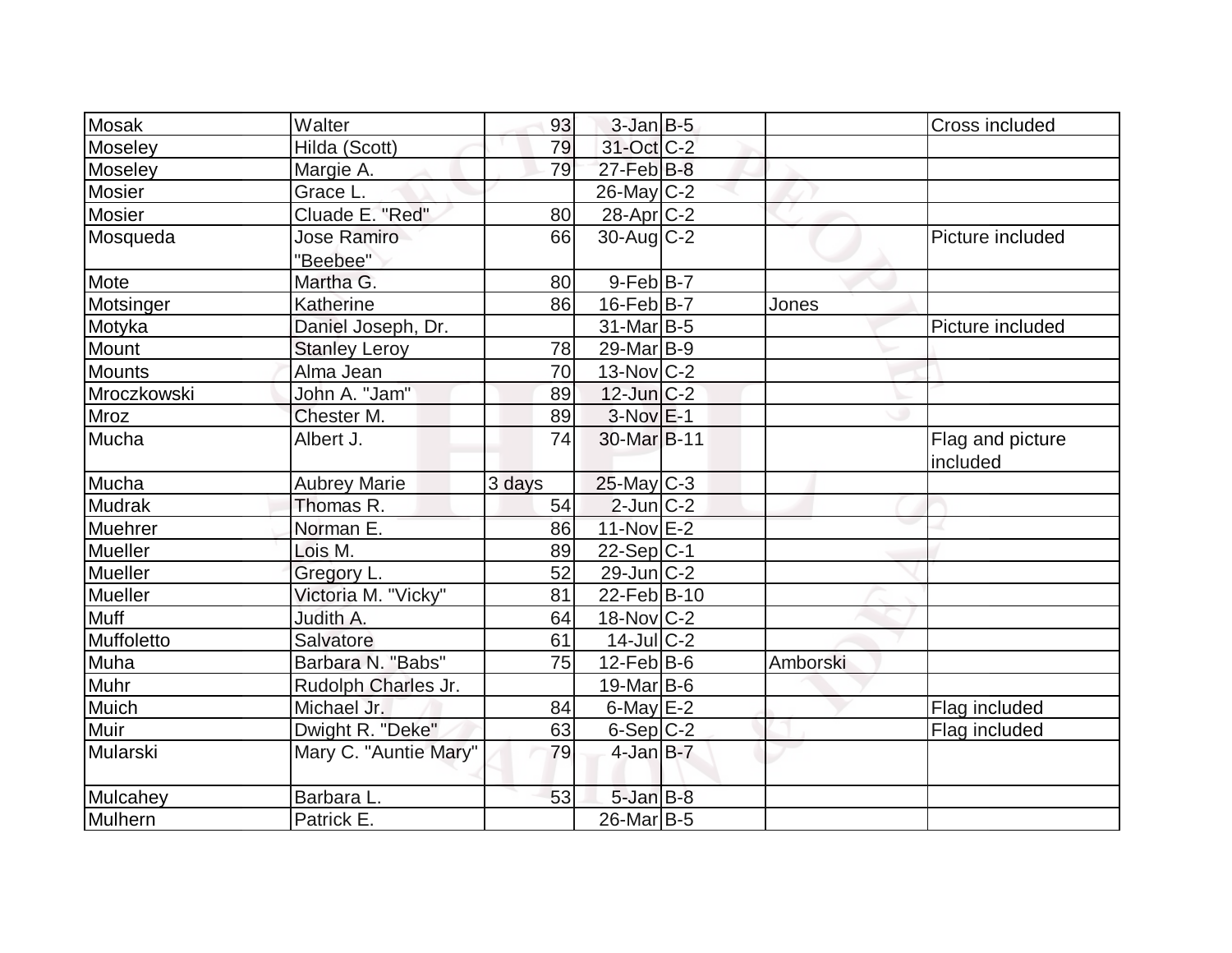| Mull             | Linda S.             | 54 | $9$ -Jan B-6            | Seth            |                                       |
|------------------|----------------------|----|-------------------------|-----------------|---------------------------------------|
| Mullholland      | Joseph Edward Sr.    |    | 16-Apr B-6              |                 | Flag included                         |
| Mullholland      | James H.             | 82 | 20-Jul D-2              |                 |                                       |
| <b>Mullins</b>   | Mary Jane            | 80 | $1-Aug$ <sub>C</sub> -2 | White           |                                       |
| <b>Mullins</b>   | Chester A. "Moon"    | 85 | $4$ -May C-2            |                 |                                       |
| Murakowski       | William W.           | 72 | 8-Nov C-2               |                 | Flag included                         |
| Murawski         | John Joseph          | 65 | 22-Oct A-15             |                 | Flag included                         |
| Murawski         | John Z. "Ziggy" Papa | 98 | $4$ -Mar $ B-6$         |                 |                                       |
| Murillo          | <b>Dolores</b>       | 81 | $11-Oct$ E-2            |                 | Picture included                      |
| Murphy           | Marilyn J.           | 58 | $19$ -Dec $E-2$         |                 |                                       |
| Murphy           | George D.            | 88 | $10$ -Jun $E-2$         |                 |                                       |
| Murphy           | Mary A.              |    | $14$ -Jul $E$ -2        |                 |                                       |
| Murphy           | Kenneth G.           | 77 | 4-Jan B-7               |                 | Flag included                         |
| Murphy           | David Guy            | 71 | $9$ -Jun $ C-1$         |                 |                                       |
| <b>Murphy</b>    | Laverne              | 83 | $2$ -May C-2            | <b>Bergsted</b> |                                       |
| Murphy           | Linda R.             | 58 | 8-Nov C-2               | Hill            |                                       |
| Murray           | James E.             | 52 | 29-Dec E-2              |                 |                                       |
| Murzyn           | Delphine L.          | 77 | $24$ -May C-2           | Walczak         |                                       |
| Murzyn           | Aloysius J. "Al"     | 81 | $7-Nov$ $E-2$           |                 |                                       |
| <b>Musall</b>    | Betty R.             | 75 | $2$ -Nov $E-3$          |                 |                                       |
| <b>Mushinsky</b> | <b>Frances Gene</b>  | 82 | $9$ -Jun $C-2$          |                 |                                       |
| Musitelli        | Gerald               | 64 | $14$ -Dec $C-3$         |                 |                                       |
| Musuta           | Dorothy              | 66 | $2$ -Feb $ B-6 $        | Ploszaj         |                                       |
| Mutka            | Deborah A.           | 43 | $11-Sep C-2$            |                 |                                       |
| <b>Myers</b>     | Alice                | 74 | $24-Sep$ A-17           |                 |                                       |
| <b>Myers</b>     | Donald C.            | 36 | $7-Sep C-2$             |                 |                                       |
| <b>Myjak</b>     | Gerda Florence       | 75 | $12$ -Jul $C-2$         | Kaldahl         |                                       |
| <b>Mysliwy</b>   | Shirley              | 79 | $23-Sep C-2$            |                 |                                       |
| <b>Mysliwy</b>   | June E.              | 86 | $7-Mar$ B-8             |                 | Full name June E.<br>(Kelley) Mysliwy |
| Nabhan           | George A.            |    | $1$ -Dec $E-2$          |                 |                                       |
| Nadolski         | Leona                | 45 | $3-Nov$ E-2             |                 |                                       |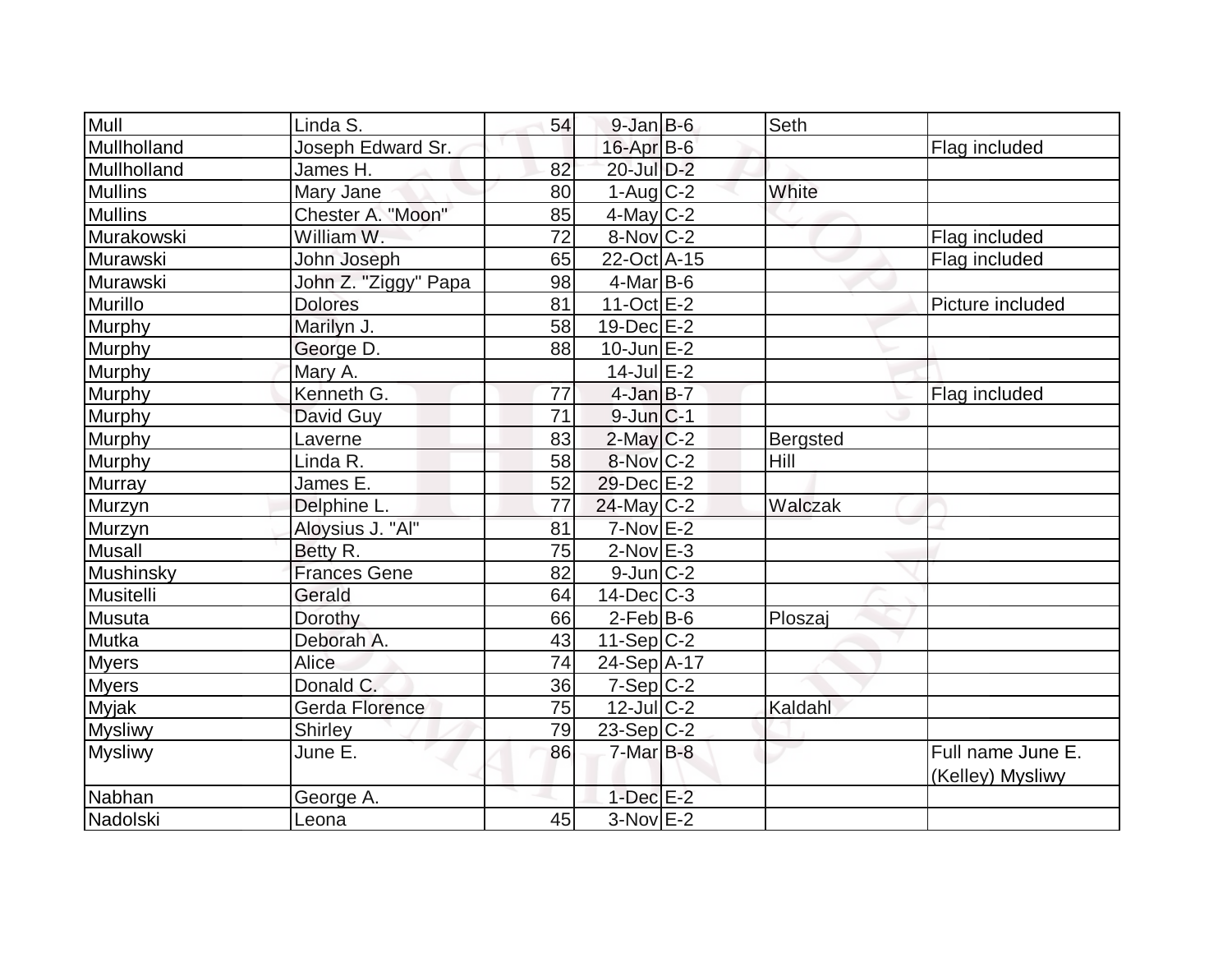| Nadratowski      | Edwin J.             | 67              | $21-Apr$ B-5           |            |                | Flag included    |
|------------------|----------------------|-----------------|------------------------|------------|----------------|------------------|
| Nagaraja         | Susan                | 55              | 17-Aug D-2             |            |                |                  |
| Naglich          | Ronald J.            | 55              | $21$ -Aug C-2          |            |                | Flag included    |
| <b>Nagy</b>      | Evelyn M.            | 82              | $11$ -JulC-3           |            | <b>Jelinek</b> |                  |
| Nahulak          | John                 | 81              | $19$ -Mar B-6          |            |                | Flag included    |
| Nalborczyk       | Elizabeth "Betty"    | 83              | $30-Sep C-2$           |            |                |                  |
| Nallenweg        | Richard W.           | 72              | $12-Sep C-2$           |            |                | Flag included    |
| Narkum           | John Henry           | $\overline{57}$ | $12$ -Apr $ B-9 $      |            |                |                  |
| Nash             | Earlven "Earl"       | 47              | $10$ -Jun $E-2$        |            |                | Picture included |
| <b>Nash</b>      | Mary                 | 80              | $31$ -May C-2          |            |                |                  |
| Naumann          | Clarence Peter Jr.   | 84              | $1-Jan$ B-9            |            |                | Flag included    |
| Navarro          | Laura Marie          | 46              | $13$ -Aug $A$ -17      |            |                |                  |
| Navarro          | James                | 77              |                        | 9-Jul A-17 |                |                  |
| Nayder           | Lois M.              | 78              | $6$ -Nov $C-2$         |            |                |                  |
| Neal             | Heather M.           | 25              | 31-Oct C-2             |            |                |                  |
| <b>Neal</b>      | Stella A.            | 91              | $3-Apr$ B-8            |            |                |                  |
| <b>Neal</b>      | Willie O.            | 64              | $10-Sep$ A-17          |            |                |                  |
| Nebbergall       | Margaret V.          | 88              | $1-Apr$ B-6            |            | Engleke        |                  |
| <b>Nebelsiek</b> | Wanda J.             | 79              | 28-Jul C-2             |            |                |                  |
| <b>Necas</b>     | John J.              | 83              | $4-Feb$ B-6            |            |                |                  |
| Nedza            | Edward J.            | 78              | 8-Oct A-17             |            |                |                  |
| Needham          | Madonna              | 52              | $18$ -Aug $C-1$        |            |                |                  |
| <b>Neer</b>      | Michael R.           | 46              | $5-Apr B-10$           |            |                |                  |
| Neese            | John Daniel, Rev.    | 81              | $2$ -Oct $C-2$         |            |                |                  |
| Neff             | <b>Robert Chrles</b> |                 | $23$ -Apr $ B-5 $      |            |                |                  |
| <b>Negrete</b>   | Maria Leticia        | 30              | $11$ -Mar $ B-6$       |            |                |                  |
| Negrete          | Jorge Arturo Jr.     | Infant          | $11-Mar$ B-6           |            |                |                  |
| Negrete          | Jorge Arturo Sr.     | 30              | $11$ -Mar $ B-6$       |            |                |                  |
| <b>Neier</b>     | Richard A. Sr.       | 66              | $1-Aug$ <sub>C-3</sub> |            |                |                  |
| Neighbors        | Clara M.             | 84              | 16-Apr B-6             |            |                |                  |
| Nejman           | Wanda                | 83              | $26$ -Dec $C-2$        |            | <b>Bargiel</b> |                  |
| Nejman           | Wanda                | 83              | $25$ -Dec $ C-1 $      |            |                | <b>Bargiel</b>   |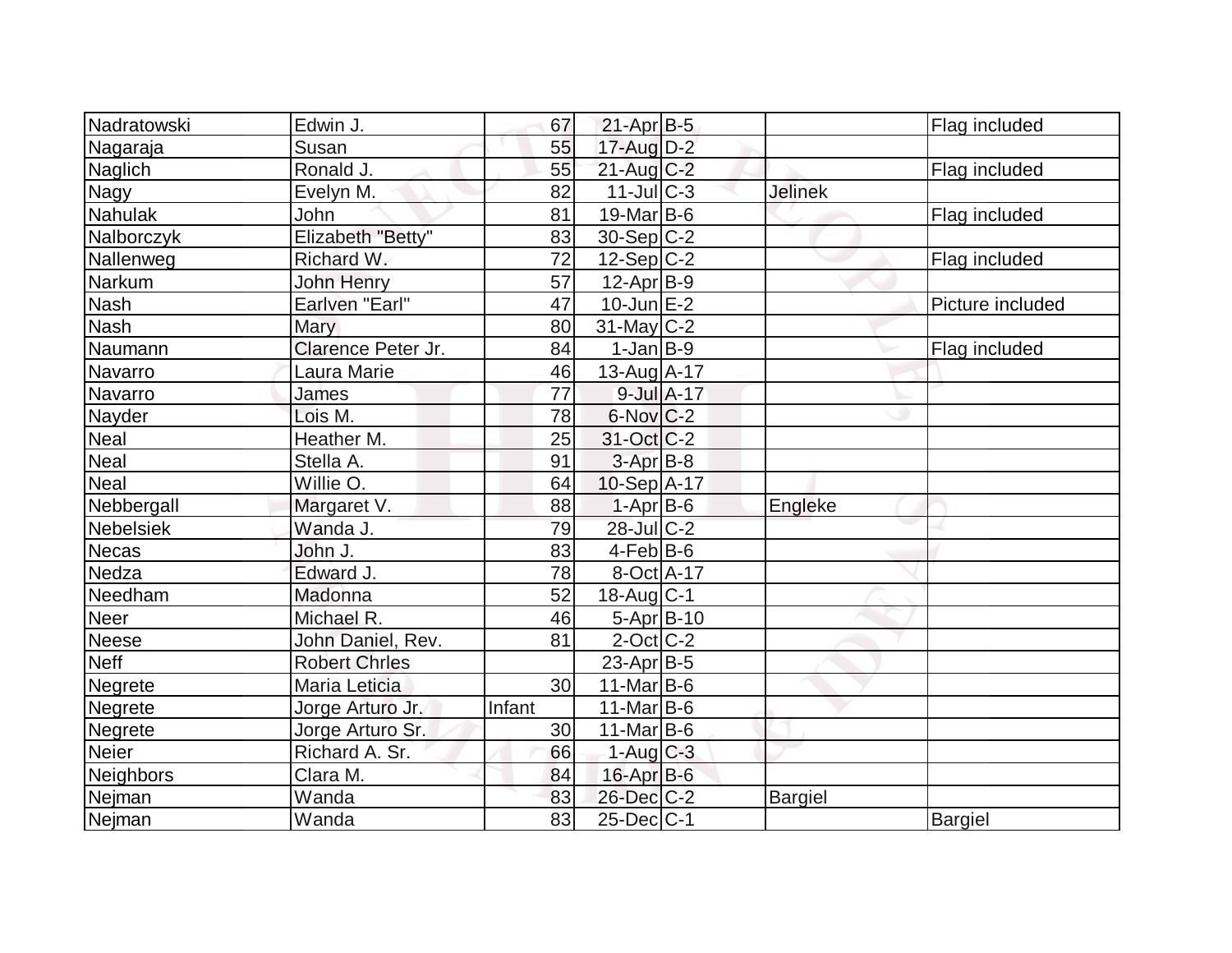| Nelms           | Bobby Sr.           | 49 | $9-Sep C-2$       |           | Picture included    |
|-----------------|---------------------|----|-------------------|-----------|---------------------|
| Nelson          | Donald R. Sr.       | 77 | $12$ -Jan $B-8$   |           |                     |
| Nelson          | Peter John          | 67 | $8$ -Jun $C-2$    |           |                     |
| Nelson          | Thomas Eugene Jr.   | 78 | $23$ -Dec $ C-1$  |           |                     |
| Nelson          | Jean E.             | 86 | $12$ -Mar $ B-6$  |           |                     |
| Nelson          | Evelyn M.           | 57 | $12$ -Jun $ C-2 $ |           |                     |
| Nelson          | <b>Hazel Arlene</b> | 90 | $6-Sep C-2$       |           |                     |
| Nelson          | Barbara W.          | 74 | $26$ -Oct C-2     |           |                     |
| Nelson          | Edwin R.            | 95 | 11-May $C-3$      |           |                     |
| Nemeth          | <b>Betty June</b>   | 72 | $19$ -Mar $ B-6$  | Cox       |                     |
| <b>Nemeth</b>   | Ellen               | 89 | 31-Dec A-17       |           |                     |
| Nesci           | Salvatore "Sam"     | 86 | 19-Nov A-17       |           | Flag included       |
| <b>Nesmith</b>  | Patricia A.         | 59 | $15$ -Jun $D-2$   |           |                     |
| <b>Netos</b>    | Mary L.             | 90 | $27$ -Apr $C-2$   |           |                     |
| <b>Nettie</b>   | Aslanian            |    | 10-Dec A-18       |           |                     |
| Neuschafer      | Kathryn Y.          | 75 | $17 -$ JulC-2     |           |                     |
| Nevroske        | Donald A.           | 73 | $18-Sep C-2$      |           |                     |
| <b>Newberry</b> | Desiree Z.          | 72 | $8-Apr B-6$       |           |                     |
| Newcomb         | Ronald Wayne Sr.    | 70 | 30-Oct E-1        |           |                     |
| Newell          | H. William "Bill"   | 46 | $17-Feb B-8$      |           |                     |
| <b>Newkirk</b>  | Dorothy E. (Dottee) | 74 | $2$ -Oct C-2      |           |                     |
| Newland         | Patricia Barbara    | 69 | $19$ -Aug $E-2$   | McClellan |                     |
| <b>Newlin</b>   | Betty K.            | 70 | $5-Aug$ $E-1$     | Isenhour  |                     |
| Newman          | Verderate "Ven"     | 53 | $8$ -Dec $E-2$    |           |                     |
| Newman          | <b>Diane</b>        |    | $18$ -Jul $C-2$   |           | Picture included    |
| Newman          | Trudy M.            | 62 | $8-Mar$ B-7       |           |                     |
| <b>Neyhart</b>  | Katherine M.        | 59 | $22$ -Dec $E-2$   | Ketelaar  | Full name Katherine |
|                 |                     |    |                   |           | M. Sheptock-Neyhart |
|                 |                     |    |                   |           |                     |
| Nichols         | Oma Ruth            | 76 | 22-Dec E-2        |           |                     |
| <b>Nichols</b>  | Margaret L.         | 82 | $2$ -Aug C-2      | Wenrick   |                     |
| Nichols         | <b>James Andrew</b> | 85 | $19$ -Feb $ B$ -6 |           |                     |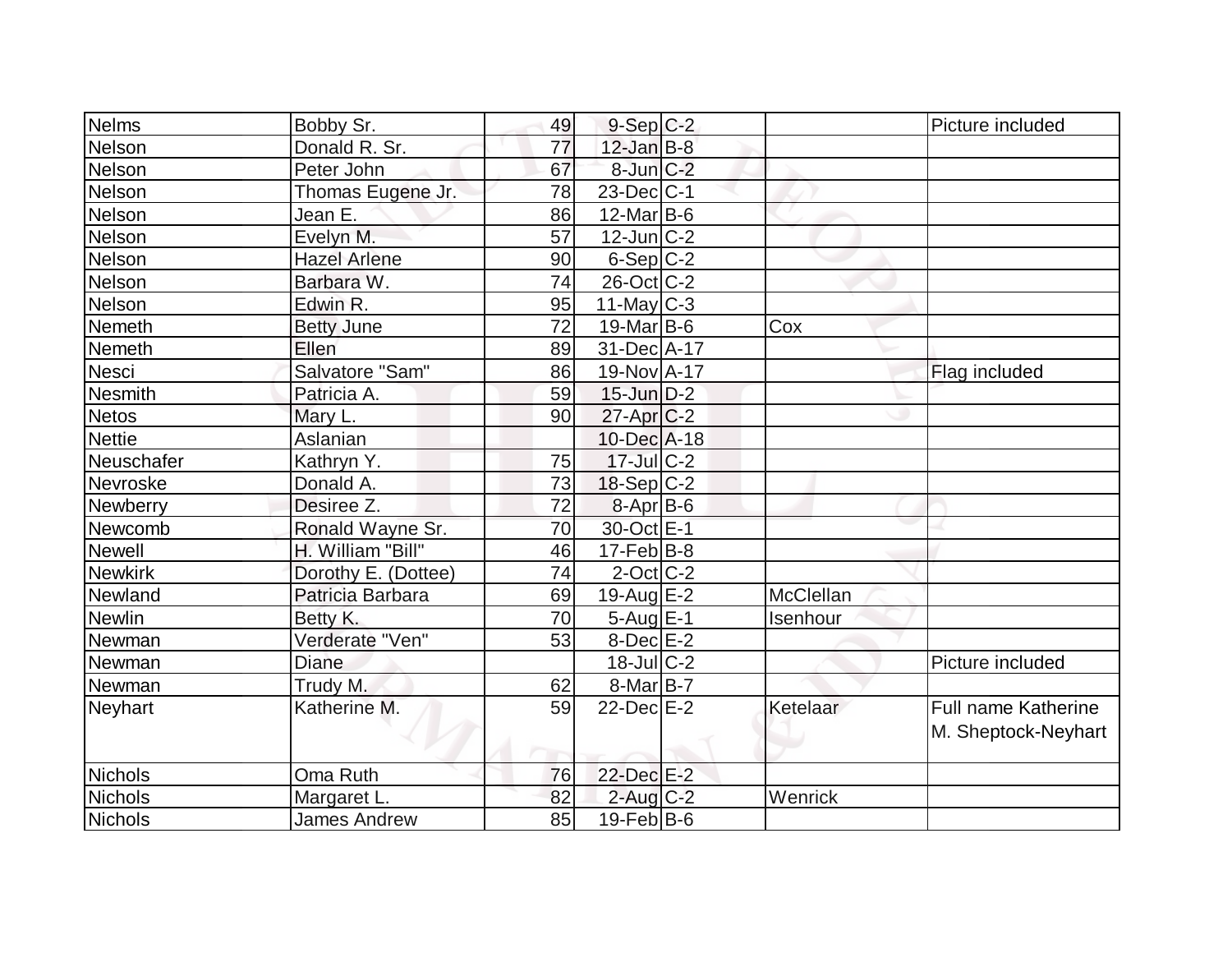| Nickel        | Arthur C.            | 94 | $17$ -Jun $E-1$   |                |                |
|---------------|----------------------|----|-------------------|----------------|----------------|
| Nickoloff     | John E.              | 81 | 20-Dec C-2        |                | Flag included  |
| Nielsen       | Henry "Hank"         | 86 | $5$ -Jan $B$ -8   |                |                |
| Nielsen       | Henry A.             | 65 | $6$ -Jul $C$ -2   |                |                |
| Niezgoda      | Anthony F.           | 75 | $6$ -May $E-2$    |                |                |
| <b>Niloff</b> | Alexander            | 84 | $12-Sep C-1$      |                | Flag included  |
| Nisevich      | Robert N. "Herkie"   | 63 | $31$ -Jul $E-2$   |                |                |
| Nisevich      | Stephen J.           | 93 | $3$ -Jul $C-2$    |                |                |
| Nissen        | Stanley George Sr.   | 70 | $20$ -Dec $ C-1 $ |                |                |
| Noecker       | Lillian              |    | $15$ -Nov $ C-3 $ | <b>McSemek</b> |                |
| Noel          | Wayne "Teach"        |    | $9$ -May C-2      |                |                |
| Noelting      | Larry Ervin          | 79 | $18 - Jan$ B-7    |                |                |
| <b>Nohos</b>  | Thomas S.            |    | 3-Jun A-17        |                |                |
| Nokes         | Florrence J. "Gramma | 88 | $8-Nov$ $C-2$     |                | w              |
|               | Flo"                 |    |                   |                |                |
| Nolan         | Odetta E.            | 90 | $4$ -Mar B-6      |                |                |
| Noland        | Oscar D. "Bud"       | 89 | $6$ -May $E-2$    |                |                |
| Noll          | Dolores Jean         | 77 | $23$ -Dec $ C-1 $ |                |                |
| Nolley        | Chester              | 71 | 30-Mar B-11       |                | Cross included |
| Nondorf       | Roger J.             | 85 | $6$ -Dec $C-3$    |                |                |
| Norem         | Leroy C.             | 81 | $21-Apr B-5$      |                |                |
| <b>Norris</b> | David Hal            | 52 | $7 - Apr$ B-8     |                |                |
| North         | Lois J.              | 70 | 19-Nov A-17       |                |                |
| <b>Nosker</b> | Jason A.             | 28 | $20$ -Jun $ C-1$  |                |                |
| Novak         | Helen M.             | 83 | $5$ -Jun $C-2$    | Lukacsek       |                |
| Novak         | Thomas               | 80 | 30-Apr A-17       |                | Flag included  |
| <b>Novak</b>  | Brian A. "Bo"        | 40 | $26$ -Feb $ B$ -6 |                |                |
| Novak         | Janet L.             | 80 | $11$ -May C-3     | Aubrey         |                |
| Novak         | Helen M.             | 83 | $6$ -Jun $C-3$    |                |                |
| Novak         | Joseph M.            | 79 | $3-AprB-8$        |                | Flag included  |
| <b>Novak</b>  | Anne Elizabeth       | 15 | 10-Mar B-9        |                |                |
| Novak         | Joseph V.            | 60 | $16$ -Feb $ B-7 $ |                | Flag included  |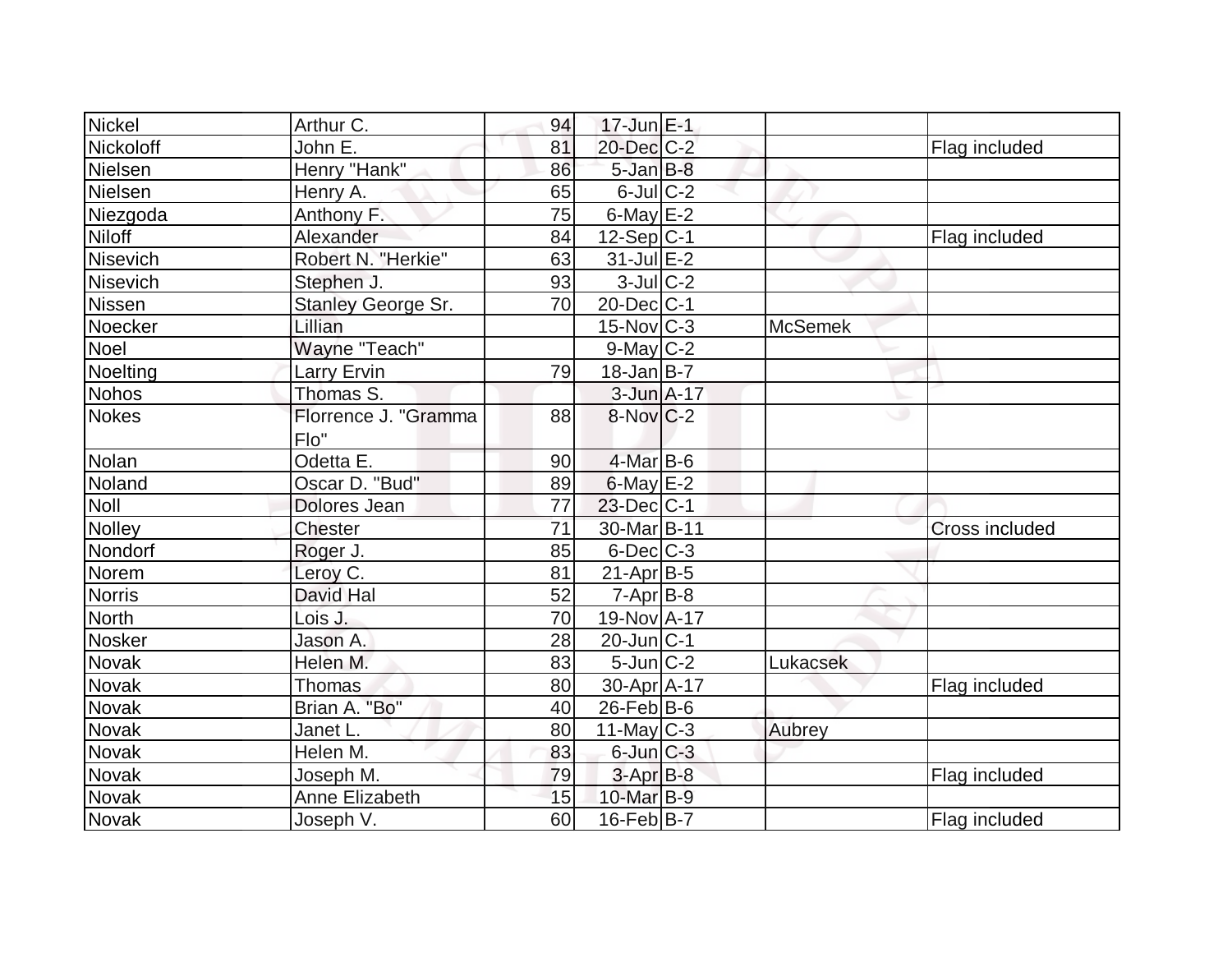| Novak          | Helen                 | 77              | $10$ -Apr $ B-8 $                | Hnat            |                  |
|----------------|-----------------------|-----------------|----------------------------------|-----------------|------------------|
| Novotny        | Verlin Jo             | 75              | 18-Dec C-2                       | Culpepper       |                  |
| Novotny        | Verlin J.             | 75              | 27-Dec C-3                       | Culpepper       |                  |
| Novreskie      | Paul Merle "Phillips" | 72              | $7 - Aug$ E-2                    |                 |                  |
| <b>Nowak</b>   | Loretta M.            | 84              | $13$ -Mar $ B-8 $                | Wolak           |                  |
| <b>Nowak</b>   | Angela J.             | 91              | $3-Feb B-7$                      | Cannizzo        |                  |
| <b>Nowak</b>   | Louise H.             | 90              | $24$ -Apr $ C-2 $                |                 |                  |
| Nowak          | Michael               | 50              | $19$ -Jul $E-2$                  |                 | Picture included |
| Nowakowski     | <b>Clem</b>           | 58              | 29-Dec E-2                       |                 | Flag included    |
| Nowicki        | <b>Thomas "Mel"</b>   | 53              | $8$ -Jan B-6                     |                 |                  |
| <b>Noy</b>     | Hazel A.              | 76              | $7 - Aug$ $E-2$                  |                 |                  |
| Nozka          | Dorothy               | 89              | $25$ -Feb $ B$ -6                |                 |                  |
| Nuckels-Boling | Georgia W.            | 67              | $4$ -May C-1                     | Vinson          |                  |
| <b>Nuest</b>   | Irene E.              | 96              | $21$ -Mar $ B-8 $                |                 |                  |
| Nugent         | Patricia "Pat"        | $\overline{71}$ | $1-Oct$ A-19                     |                 |                  |
| <b>Nunez</b>   | Carlos A.             | 67              | 18-Nov C-2                       |                 |                  |
| <b>Nunn</b>    | Robert S.             | 76              | $8 - Aug   C-3$                  |                 | Flag included    |
| Nunnery        | Jimey R. Jr.          | 36              | $15$ -Mar $ B-7 $                |                 |                  |
| Nuppnau        | Paul A. "Buz"         | 70              | 31-May C-2                       |                 |                  |
| Nusbaum        | Margaret Joyce        | 76              | $30$ -May C-1                    |                 |                  |
| <b>Oaks</b>    | Isaac C.              | 81              | $20$ -Feb $ B-8$                 |                 |                  |
| O'Baker        | Treysur M.            | 76              | $11$ -Jan $B$ -7                 | <b>Clark</b>    |                  |
| O'Barski       | Paul J.               | 50              | $7$ -Oct $C$ -2                  |                 |                  |
| Obbagy         | Anna                  | 97              | $19$ -Jun $ C-1 $                |                 |                  |
| Oberheim       | Elizabeth H.          | 76              | $18-Nov C-1$                     |                 |                  |
| O'Boy          | Edward T. "Pepsi"     | 74              | $15$ -Jun $ D-2 $                |                 | Flag included    |
| Obranovich     | Donna H.              | 86              | $23$ -Jul $A-17$                 |                 |                  |
| O'Brien        | Pearl                 | 93              | 5-Nov A-17                       |                 |                  |
| O'Brien        | Alice                 |                 | 88 Novmebe E-3<br>r <sub>2</sub> |                 |                  |
| O'Brien        | Darlene Jean          | 45              | $19$ -Dec $E-3$                  | <b>Kukulski</b> |                  |
| O'Brien        | William W.            | 76              | $22$ -Mar $ B-7 $                |                 |                  |
|                |                       |                 |                                  |                 |                  |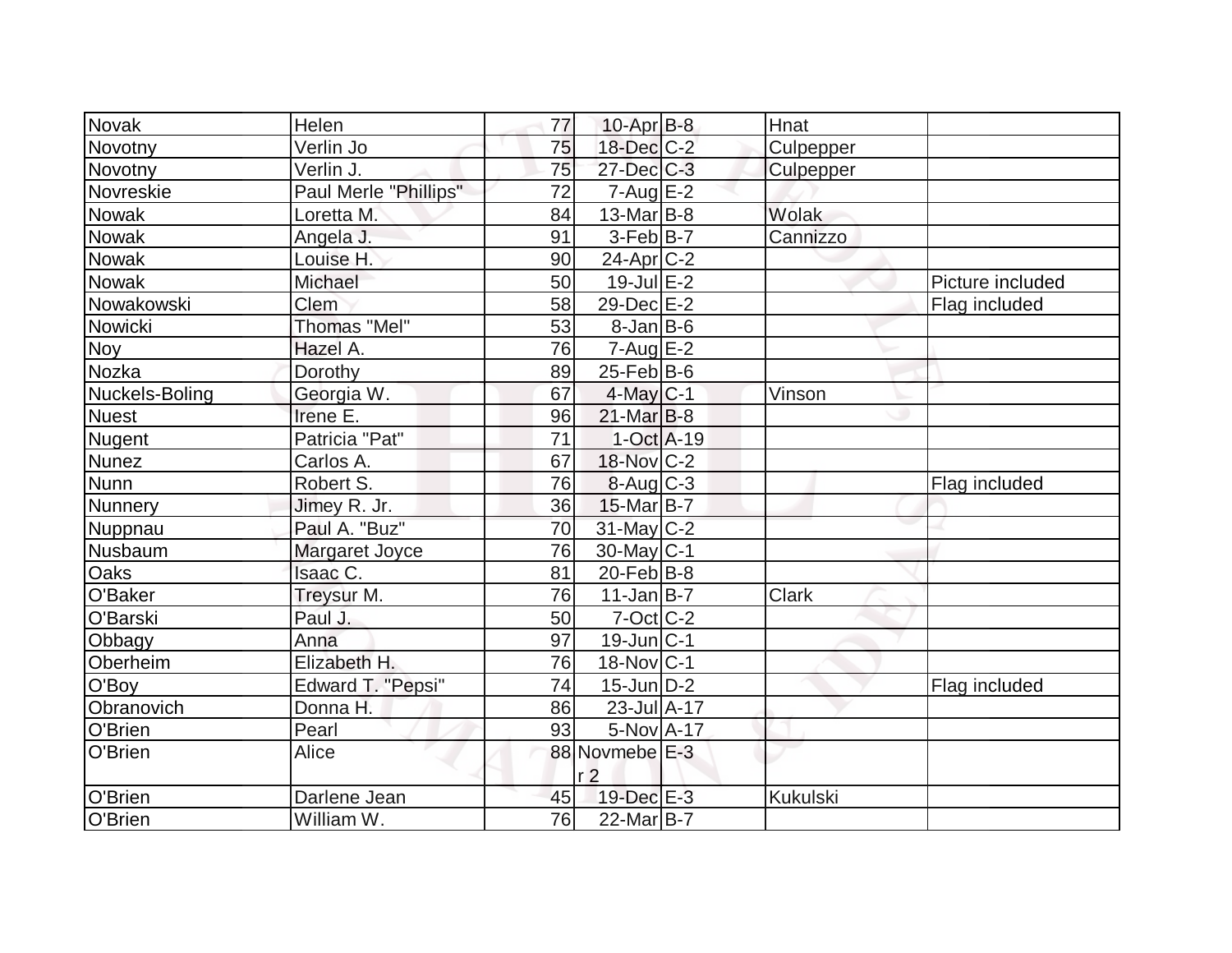| Ochota     | <b>Richard Ernest</b>      | 88 | 16-Jul A-17                |               |                                                          |
|------------|----------------------------|----|----------------------------|---------------|----------------------------------------------------------|
| O'Connor   | Patricia "Patty"           | 69 | 10-Mar B-8                 |               |                                                          |
| O'Connor   | Arthur H. Jr.              | 58 | 25-Oct C-2                 |               |                                                          |
| O'Connor   | Patricia Terese<br>"Penny" | 64 | $25$ -Nov $ C-2 $          | Simonetto     | Full name Patricia<br><b>Terese Scubelek</b><br>O'Connor |
| O'Connor   | Timothy J., Dr.            | 51 | $25$ -May C-2              |               |                                                          |
| O'Connor   | Laurie L.                  | 75 | $7-Mar$ B-8                | Ogrentz       |                                                          |
| O'Connor   | Andrea D.                  | 60 | $15$ -Feb $ B-9 $          | <b>Nykaza</b> |                                                          |
| O'Day      | Florian Charles<br>"Chuck" | 66 | $10$ -JullC-1              |               |                                                          |
| O'Dea      | Margaret L.                | 84 | 27-Aug A-16                |               |                                                          |
| O'Dell     | Gertrude                   | 87 | $23$ -Aug C-2              | <b>Bode</b>   |                                                          |
| Odle       | Patricia Ann               | 76 | $7 - Jim C - 3$            |               |                                                          |
| O'Donnell  | Doris K.                   | 81 | $2$ -Aug $C-2$             |               |                                                          |
| O'Donnell  | John Edward                | 79 | 31-May C-2                 |               |                                                          |
| O'Donnell  | Charlene F.                |    | $26$ -Mar $ B-5$           |               |                                                          |
| O'Donnell  | Edward F.                  | 80 | $25$ -Jan $B-10$           |               | Flag included                                            |
| O'Donnell  | Doris K.                   | 81 | 3-Aug C-1                  |               |                                                          |
| O'Drobinak | David M., Dr.              | 42 | $16$ -Nov $ C-3 $          |               |                                                          |
| Odum       | Jewell                     | 96 | $10$ -JulC-3               | Wilson        |                                                          |
| Officer    | Theresa S.                 | 37 | $8$ -Jan B-6               |               |                                                          |
| Ogg        | Edra Mae (James)           | 90 | $25$ -Oct $ C-2 $          |               |                                                          |
| Ogibovic   | <b>Wayne Andrew</b>        | 64 | $19$ -May C-3              |               |                                                          |
| Ogle       | Gail Ann                   | 64 | $3$ -Jun $C-3$             |               |                                                          |
| Ogle       | Nancy L.                   |    | $25$ -Mar $B$ -6           |               |                                                          |
| O'Halek    | Richard J.                 | 62 | $20-Sep C-2$               |               | Flag included                                            |
| O'Halloran | William J.                 | 77 | $16$ -Nov $ C-3 $          |               |                                                          |
| O'Hara     | James R.                   | 84 | $21$ -Feb $B$ -7           |               | Flag included                                            |
| O'Hare     | Margaret Ellen<br>"Peggy"  |    | $26-Sep C-2$               |               |                                                          |
| Ohler      | Fred J.                    | 77 | $6$ -Jun $\overline{C}$ -2 |               | Flag included                                            |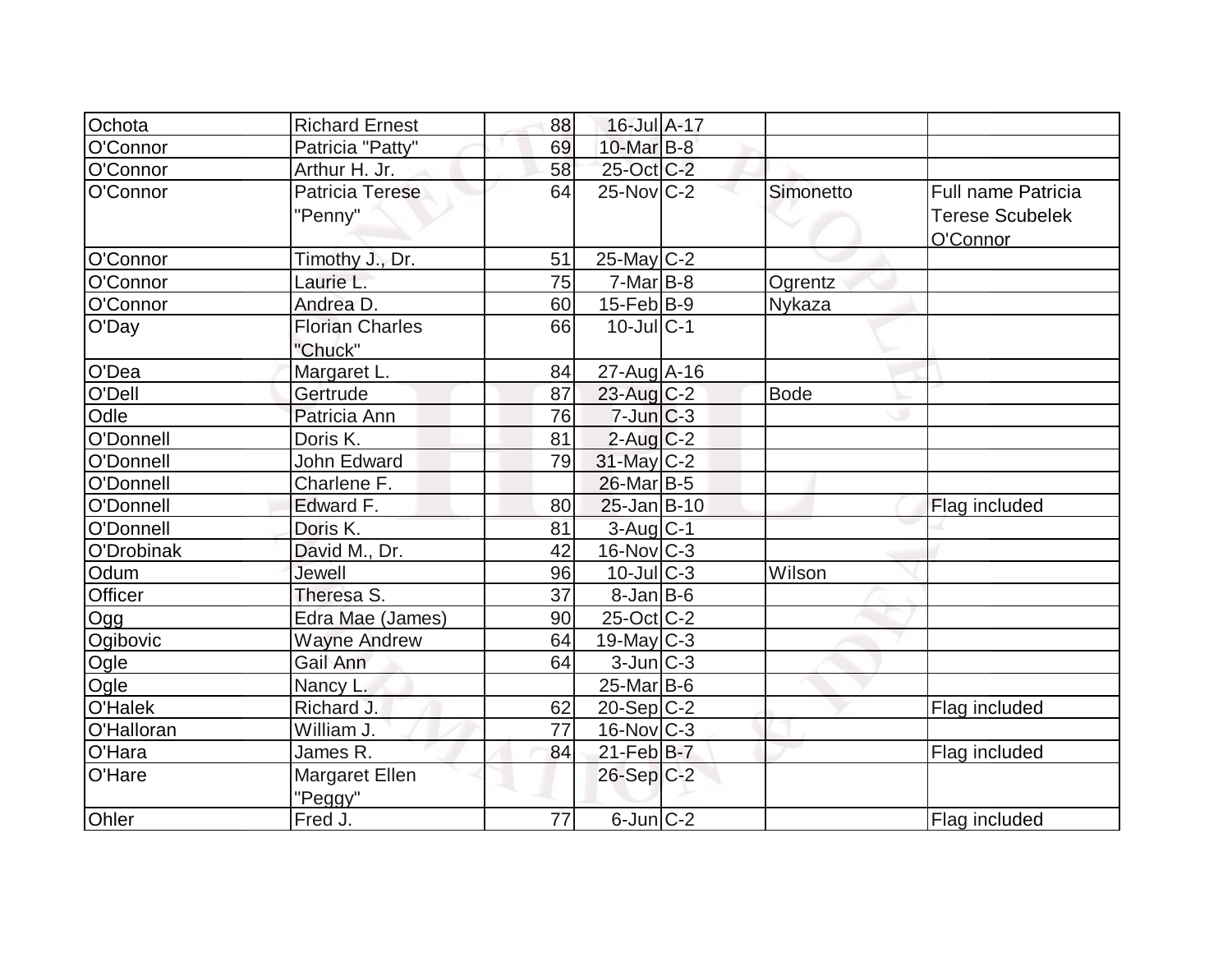| O'Keefe       | James                  | 49  | $16-Sep$ $E-1$    |               |                   |
|---------------|------------------------|-----|-------------------|---------------|-------------------|
| Okeley        | Raymond E.             | 59  | $28$ -Jun $E-3$   |               |                   |
| Olah          | Richard A.             | 68  | $17$ -May C-2     |               |                   |
| Olds-Hood     | Raychall E.            | 87  | $25$ -Feb $ B$ -6 |               |                   |
| <b>Oleck</b>  | Carol J.               | 70  | $3$ -Jul $C-2$    | Czaplewski    |                   |
| O'Lena        | <b>Charles Leonard</b> | 42  | $20$ -Jun $C-2$   |               | Flag included     |
| <b>Olenik</b> | Walter                 | 83  | 8-Apr B-6         |               | Cross included    |
| Olenik        | Ann Elizabeth          | 73  | $1-Nov$ E-2       | Puhlyak       |                   |
| <b>Olenik</b> | Joshua J.              | 24  | 30-Mar B-11       |               | Picture included  |
| Olis          | Ralph T.               | 77  | $24$ -Jan B-6     |               |                   |
| Oliver        | Lawrence               | 75  | $18$ -Jun $A$ -17 |               |                   |
| Oliver        | Anne D.                | 90  | $3-Nov$ $E-3$     | Stefanich     |                   |
| Oljace        | <b>Richard Wallace</b> | 80  | 28-Dec C-2        |               |                   |
| Olsen         | Donald C.              | 72  | 24-Aug D-2        |               |                   |
| Olsen         | Clarence R. "Denny"    | 86  | 28-May A-17       |               | Cross and picture |
|               |                        |     |                   |               | included          |
| Olsen         | Floyd A.               | 83  | $6$ -Mar $B$ -8   |               | Flag included     |
| Olsen         | Marjorie J.            | 75  | $29-Sep C-2$      | <b>Bult</b>   |                   |
| Olson         | Jeanette L.            | 75  | $16$ -Mar $B$ -7  | Koselke       |                   |
| Olson         | Robert J. Jr. (Yogi)   | 78  | $1-Sep C-2$       |               | Flag included     |
| Olszewski     | Julius Joseph          | 82  | $5-Apr B-10$      |               | Flag included     |
| Olszewski     | Donna M.               | 67  | $26$ -Feb $ B$ -6 | <b>Miller</b> |                   |
| Oman          | <b>Gust Thorsten</b>   | 65  | 28-May A-17       |               | Cross included    |
|               | "Junior"               |     |                   |               |                   |
| O'Marrah      | Phillip Jr., "PJ"      | 42  | 5-Nov A-17        |               |                   |
| Omilianowski  | Catherine P.           | 96  | 31-Jul E-2        |               |                   |
| O'Neill       | Katherine E.           | 89  | $21$ -Jan B-6     | <b>Huck</b>   |                   |
| Onesko        | Michael G.             | 87  | 31-Oct C-2        |               | Flag included     |
| Onia          | Olga                   | 103 | $14$ -Dec $C$ -3  |               |                   |
| Ooms          | Patricia A.            | 59  | 18-Mar B-7        |               |                   |
| Opachan       | Dorothy P.             | 75  | $20$ -Feb $B$ -8  | Gray          |                   |
| Opalko        | Edna Mae               | 80  | $29$ -Mar $ B-9 $ |               |                   |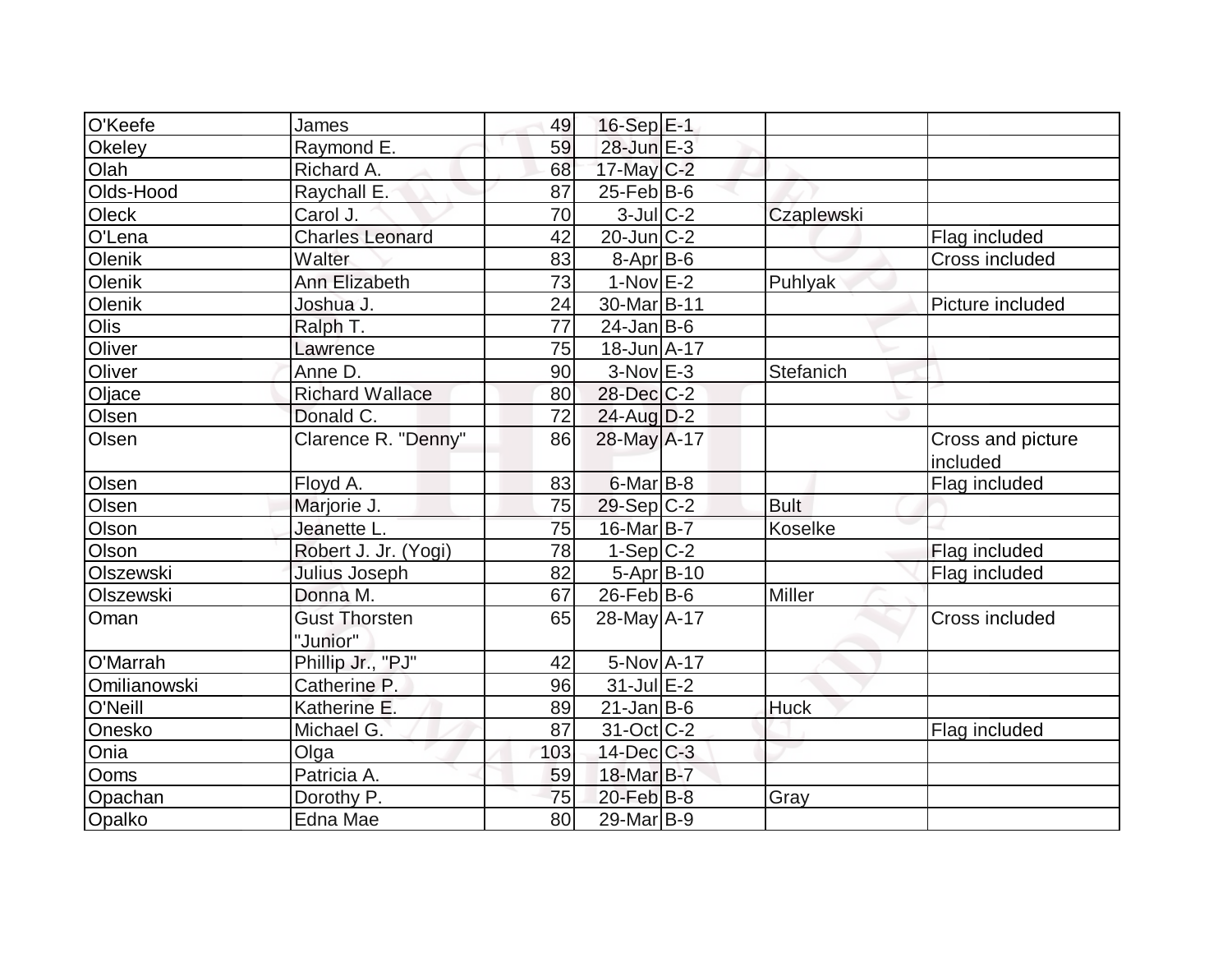| Opolski       | Joseph "Joe"     |                 | 17-Nov C-2             |                  |                     |
|---------------|------------------|-----------------|------------------------|------------------|---------------------|
| Oppman        | <b>Ernest</b>    | 85              | $3$ -Jan $B-5$         |                  |                     |
| Oprish        | Marianne         |                 | $13$ -Jun $C-2$        | <b>Broschart</b> |                     |
| Oprish        | John Cornell     | 79              | $18$ -Apr $ B$ -6      |                  |                     |
| Oram          | Jean M.          | 86              | $2-Apr$ B-6            | <b>Brown</b>     |                     |
| Oran          | Donald Wayne     |                 | $9$ -Dec $C$ -2        |                  | Flag included       |
| Orange        | Kathryn Anne     | 61              | $20$ -Jun $C-2$        | Spudville        |                     |
| Orban         | Lorraine         | $\overline{77}$ | 23-Nov A-21            | Marcinek         |                     |
| Orban         | David            | 69              | 22-Feb B-10            |                  |                     |
| Ordway        | <b>Robert D</b>  | 0.55            | $12$ -Dec $E-2$        |                  |                     |
| O'Reel-Clark  | Laverne G.       | 82              | 28-Mar B-8             | Cross            |                     |
| Orel          | Corrine R.       | 74              | $18$ -Dec $ C-2 $      | Pakowski         |                     |
| Orellana      | Maria "Cora"     | 82              | $12$ -Jun $ C-2 $      | Artolozaga       | Full name Maria Del |
|               |                  |                 |                        |                  | Socorro Orellana    |
| Orlich        | Helen            | 86              | $25$ -Oct $ C-2 $      | Skerpan          |                     |
| Ornelas       | Joseph P. MD     | 88              | 30-Nov C-2             |                  | Flag included       |
| Orr           | Donna Jean       | 65              | $5$ -Jun $C-2$         | <b>Stansu</b>    |                     |
| Ortega        | Gertrude L.      | 89              | $10$ -Apr $ B-8 $      |                  |                     |
| Ortiz         | Jesus            | 69              | $12$ -Feb $ B-6 $      |                  |                     |
| Osborn        | <b>Jimmie</b>    | 63              | $2$ -Aug $C-3$         |                  |                     |
| Osborn        | Rosemary Jean    | 66              | $21$ -Jul $C-2$        |                  | Picture included    |
| Osborne       | Maxine A.        | 77              | $17$ -Apr $ B-5 $      |                  | Full name Maxine A. |
|               |                  |                 |                        |                  | Warner-Osborne      |
| <b>Osburn</b> | Margaret         | 85              | $24$ -Jul $E-2$        | Miller           | Full name Margaretg |
|               |                  |                 |                        |                  | Osburn Wilson       |
| Osby          | Eugene           | 77              | 30-Nov C-3             |                  | Flag included       |
| Osmulski      | Theodore G.      | 85              | $10$ -May C-3          |                  | Flag included       |
| Ostertag      | Virginia         | 84              | 26-Jun E-1             |                  |                     |
| Ostoich       | Eli W. "Blackie" | 87              | $3$ -Jun $C-2$         |                  | Cross included      |
| Ostrowski     | Leona M.         |                 | $13$ -Jan $B-7$        | <b>Breski</b>    |                     |
| Ostrowski     | Leo J.           | 79              | $1-Aug$ <sub>C-3</sub> |                  | Flag included       |
| Owczarzak     | Joseph           | 52              | $13$ -Apr $ B-9 $      |                  |                     |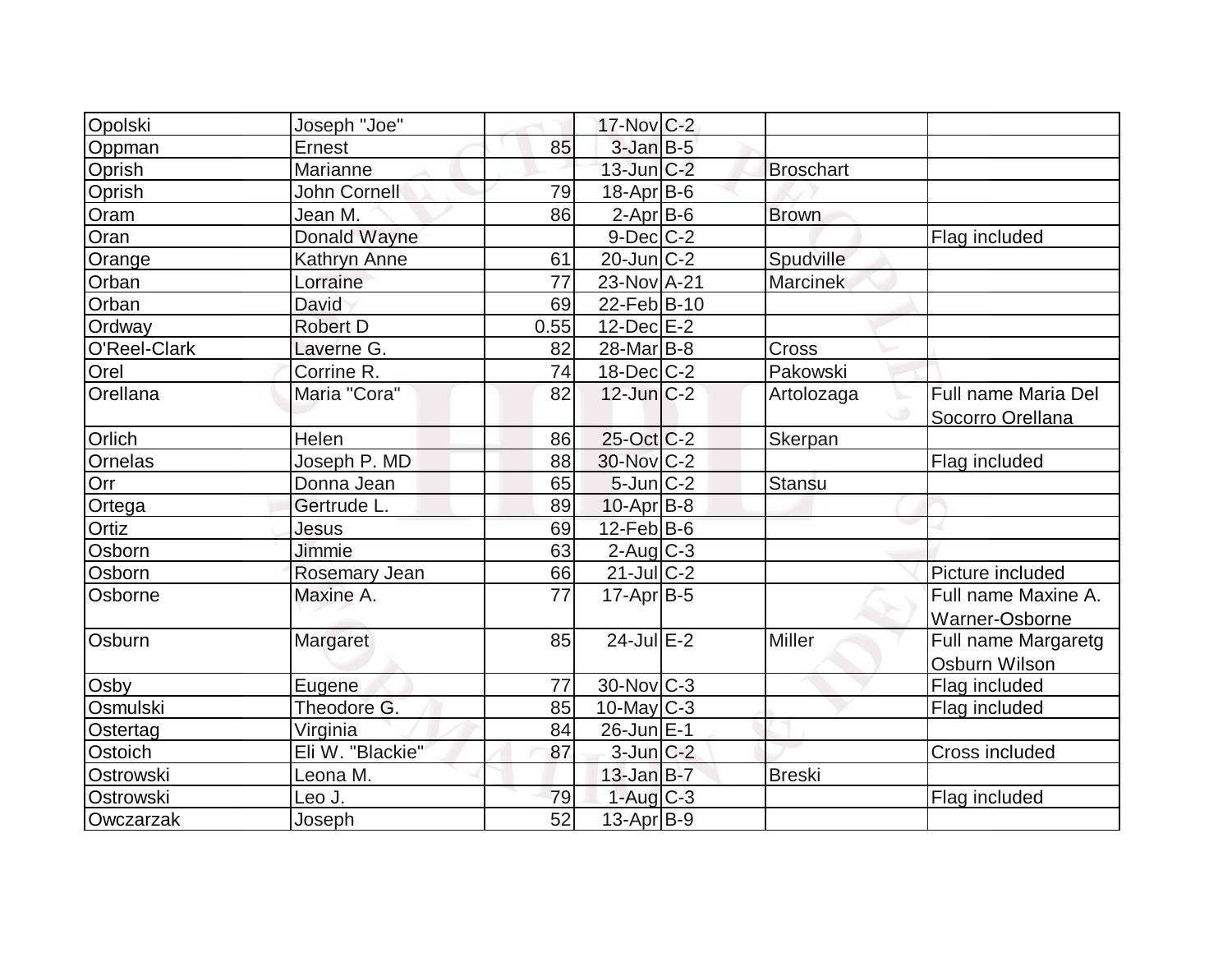| Owen         | Roger H.               | 73 | $25$ -Oct C-2           |               |                  |
|--------------|------------------------|----|-------------------------|---------------|------------------|
| Owen         | Sandra <sub>L.</sub>   | 49 | $18-Nov$ <sub>C-2</sub> |               |                  |
| Owens        | <b>Dorris</b>          | 67 | 17-Dec A-18             |               |                  |
| Ozbolt       | Reba                   | 78 | 23-Mar B-11             | Lawrence      |                  |
| Pabey        | Victor C.              |    | $11$ -May C-3           |               |                  |
| Pace         | Earl C.                | 85 | 8-Feb <sup>B-9</sup>    |               | Picture included |
| Pace         | Joseph "JoJo"          |    | $26$ -Apr $C-2$         |               | Flag included    |
| Pace         | Darrell S.             | 53 | 28-Mar B-9              |               |                  |
| Pace         | Earl "Junior"          | 83 | $27 - Dec$ $C-3$        |               |                  |
| Pace         | <b>Mary</b>            | 96 | 5-May C-2               |               |                  |
| Pachokski    | Adeline                | 86 | $20$ -Nov $ C-2 $       | Blejski       |                  |
| Pacific      | Elso                   | 78 | $12$ -Dec $E-2$         |               | Flag included    |
| Padjen       | Anna                   | 86 | $8 - Jan$ $B - 6$       | Emrick        |                  |
| Padlo        | <b>Janice Eve</b>      | 79 | 20-Mar B-10             |               |                  |
| Paganelli    | Fred A.                | 85 | $29$ -Dec $E-2$         |               | K of C symbol    |
|              |                        |    |                         |               | included         |
| Paic         | Nikola                 | 64 | $25$ -Jan $B-10$        |               | Cross included   |
| Pajda        | Frank A.               | 76 | $12$ -Aug $D-2$         |               | Flag included    |
| Pajdzik      | Mary Jo                | 51 | $5$ -Mar $B$ -6         |               |                  |
| Pala         | <b>Lillian Theresa</b> | 82 | $18$ -May C-1           | Ciezki        |                  |
| Palenik      | John J.                | 89 | $25$ -Oct C-3           |               |                  |
| Palikan      | Ann                    | 87 | $18$ -Feb $ B-5 $       |               |                  |
| Palmateer    | Lillian                | 95 | $7$ -May $A$ -17        |               |                  |
| Palmer       | Thomas (T.W.)          | 75 | $16$ -Jan B-7           |               |                  |
| Palmer       | Carole M.              | 70 | $17 - Jan$ B-6          | Eagan         |                  |
| Paloma       | Louis J.               | 48 | $26$ -Dec $C$ -2        |               |                  |
| Paloncy      | Edward H. "Eddie"      | 85 | $2$ -Apr $B$ -6         |               |                  |
| Palos        | Diane E.               | 52 | $6$ -Jan $B$ -6         | <b>Becich</b> |                  |
| Panayotovich | Deborah L.             |    | $5$ -Dec $C$ -1         | Wood          |                  |
| Pandorf      | Anna (Rose)            | 96 | 20-Nov C-2              |               |                  |
| Panero       | Sharon M.              | 61 | 14-Jul E-2              |               |                  |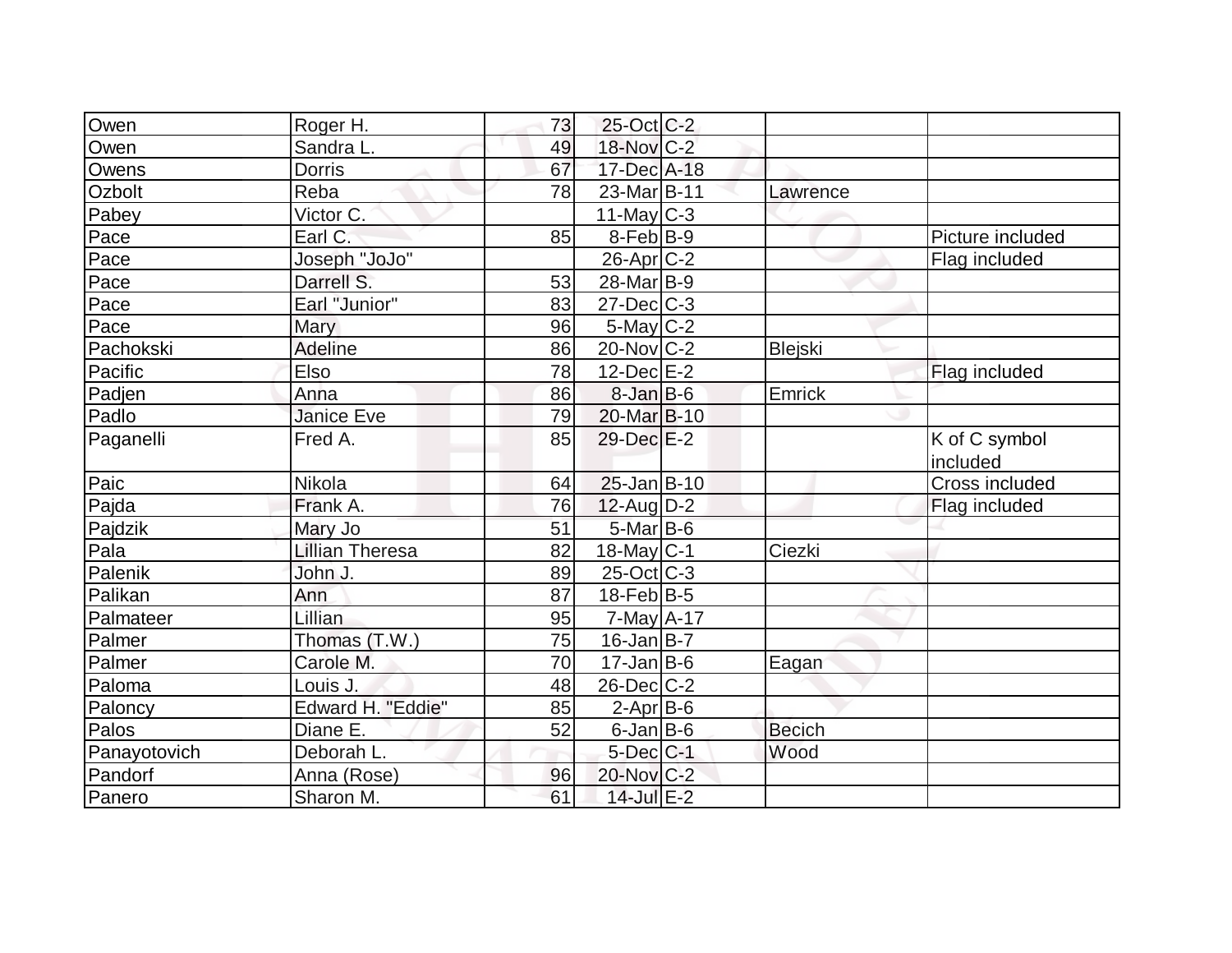| Pangburn    | Charles A. Sr.                | 66 | $2$ -Dec $C-2$          |             |                                            |
|-------------|-------------------------------|----|-------------------------|-------------|--------------------------------------------|
|             | "Chuck"                       |    |                         |             |                                            |
| Panizzo     | Olindo                        | 84 | 28-May A-17             |             |                                            |
| Panozzo     | Cornelia "Connie"             | 80 | $10-Sep$ A-17           |             |                                            |
| Panozzo     | James E.                      | 48 | $21$ -Nov $E-2$         |             |                                            |
| Pantaliono  | <b>James Anthony</b>          | 93 | 15-Oct A-17             |             | Flag included                              |
| Papais      | Rose K.                       |    | 16-Apr B-6              | Kowal       |                                            |
| Papakosmas  | John "Papou"                  | 92 | $22$ -Aug $C-2$         |             | Cross and picture                          |
|             |                               |    |                         |             | included                                   |
| Pappas      | Peter                         | 77 | $25$ -Mar $ B$ -6       |             | Flag included                              |
| Pappas      | <b>Thomas James</b>           | 82 | $16$ -Oct $ C-2 $       |             |                                            |
| Paradee     | Marthalee J.                  | 92 | $14-Oct$ <sub>C-1</sub> |             |                                            |
| Paradzinski | Alvin V.                      | 76 | $11$ -Jun $A-17$        |             | Flag included                              |
| Parent      | Helen M.                      | 80 | $27$ -Jul $D-2$         |             |                                            |
| Parise      | Donna Lynn                    | 37 | $26-Sep C-1$            |             |                                            |
| Parish      | Carole M                      |    | $1-Sep C-1$             | Kowazkowski | Full name Carole M.<br><b>Parish Glans</b> |
| Park        | Clifford D.                   | 87 | $23-Sep C-2$            |             | Picture included                           |
| Parker      | James G.                      | 59 | $20$ -Jan B-9           |             | Flag included                              |
| Parker      | William F.                    | 88 | $18$ -JulC-2            |             |                                            |
| Parker      | Howard R.                     | 68 | $12$ -Jun $ C-2 $       |             |                                            |
| Parker      | <b>Willard Carlton "Bill"</b> | 92 | $6-Sep C-2$             |             |                                            |
| Parker      | Thomas L.                     |    | 29-Dec E-2              |             |                                            |
| Parker      | Michael L. "Mickey"           | 61 | $17$ -Nov $ C-2 $       |             |                                            |
| Parker      | Thomas L.                     |    | $27 - Dec$ $C-3$        |             |                                            |
| Parkerson   | <b>Lorne Dale</b>             | 77 | $3$ -Jan $B$ -5         |             |                                            |
| Parkhill    | Della                         | 80 | $12$ -Mar $ B-6 $       |             |                                            |
| Parks       | Georgene M.                   | 84 | $4$ -Mar $ B-6$         | Wilt        |                                            |
| Parojcic    | Petar                         | 74 | 25-Aug C-2              |             | <b>Cross included</b>                      |
| Parr        | Sandra Lee                    | 66 | 14-Dec C-3              |             |                                            |
| Parratt     | George William                | 84 | $31$ -Aug C-2           |             |                                            |
| Parratt     | Violet I.                     | 79 | $6$ -Mar $ B-8 $        |             |                                            |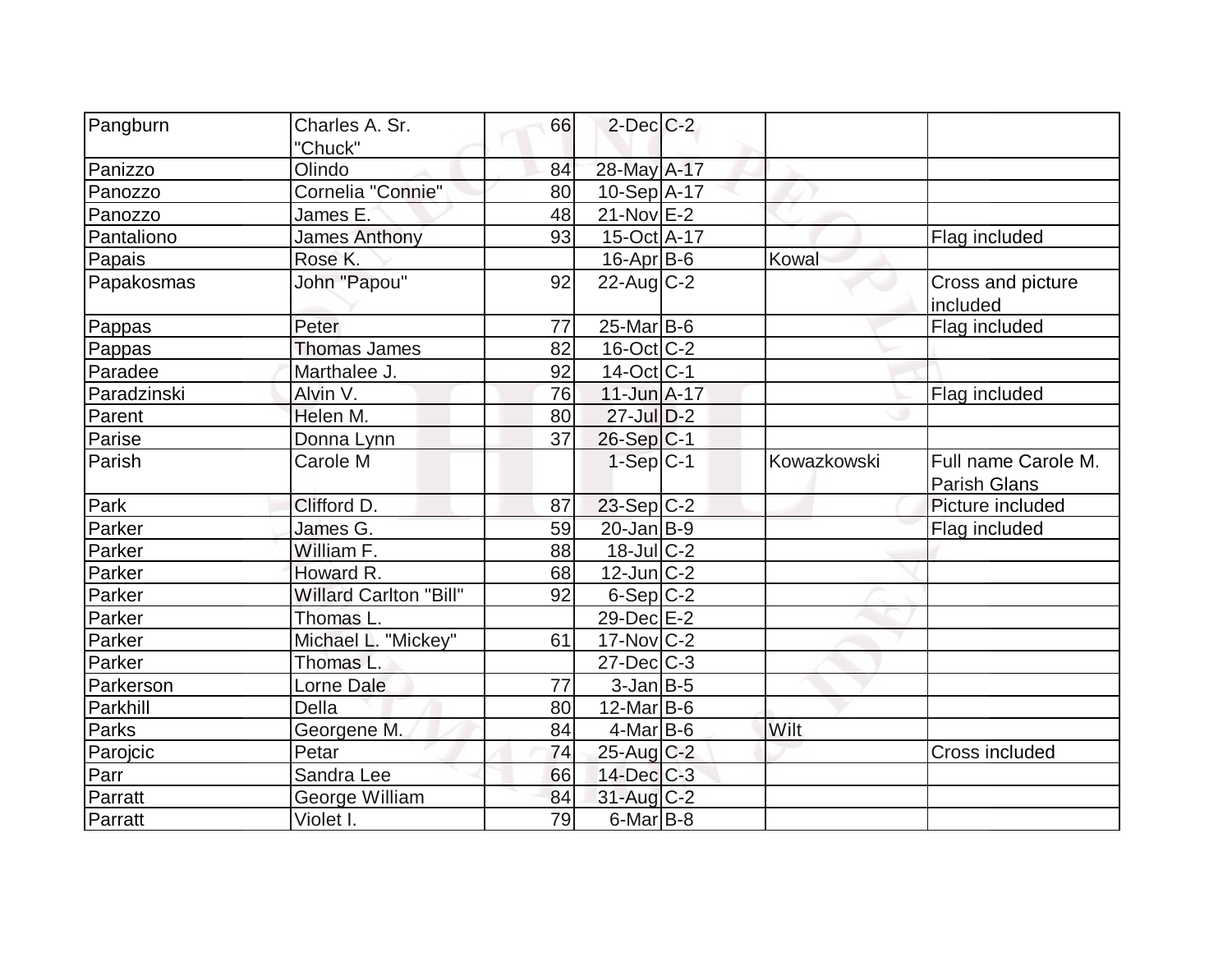| Parris    | Eddie L. "Cullie"    | 80 | $23$ -Feb $ B-9 $ |          |                  |
|-----------|----------------------|----|-------------------|----------|------------------|
| Parrish   | Ronald E. "Tiny"     | 60 | 20-Oct C-3        |          | Flag included    |
| Parsanko  | William J.           | 83 | 29-May C-2        |          | Flag included    |
| Parsons   | Edith H.             | 94 | 12-Sep C-2        |          |                  |
| Partyka   | Elaine               | 82 | $3$ -Aug $C-2$    |          |                  |
| Pasa      | Angelo J.            | 79 | $12$ -Dec $E-2$   |          | Flag included    |
| Pasco     | Eleanor L.           |    | $17$ -Jun $E-1$   | Zube     |                  |
| Paska     | Robert P.            | 64 | $31$ -Aug C-2     |          | Flag included    |
| Paskis    | Audra M.             | 40 | $27$ -Oct C-2     |          |                  |
| Pasko     | Valerie K.           | 34 | $31$ -Jan $ B-8 $ | Covelli  |                  |
| Pastor    | Robert Joseph        | 82 | $23$ -Apr $ B-5 $ |          | "Grandpa Bob"    |
| Pastor    | <b>Rose Marie</b>    | 66 | $29$ -Mar $ B-9 $ |          |                  |
| Pastor    | James                | 44 | $8$ -Jun $C-2$    |          |                  |
| Pastor    | Marilyn J.           | 74 | $31$ -Aug C-2     | Hecker   | Picture included |
| Pate      | Patricia             | 73 | $7-Feb B-6$       |          |                  |
| Paterson  | William "Bill"       | 66 | $5$ -Oct $E-2$    |          |                  |
| Patriarca | Anthony Joseph       | 38 | $14$ -Aug $C-1$   |          |                  |
| Patrik    | Gail C.              |    | $23$ -Dec $C-2$   |          |                  |
| Patterson | Audrey               |    | $21$ -Jul $C-2$   | Bingaman |                  |
| Patterson | Marilyn              | 83 | $9$ -Oct C-1      |          |                  |
| Patterson | Eugene W. "Pat"      | 91 | $6$ -Jul $C$ -2   |          |                  |
| Patterson | <b>Lyle Dwayne</b>   | 80 | 13-Apr B-9        |          |                  |
| Patton    | Daniel L. Sr.        | 40 | $25$ -May C-2     |          |                  |
| Patz      | Charles G.           | 65 | $9$ -Oct C-1      |          |                  |
| Patz      | Richard J. "Dick"    | 49 | $24$ -May C-2     |          |                  |
| Pauley    | <b>Stacy Allison</b> | 51 | 15-Oct A-17       | Lovin    |                  |
| Pauley    | Frances M.           | 97 | $24$ -Mar $ B-9 $ |          |                  |
| Paulich   | Catherine A.         | 48 | $6$ -Mar $ B-8 $  | Spencer  |                  |
| Paulnitz  | Paul K.              | 52 | 14-May $D-2$      |          |                  |
| Paulsen   | Henry T.             | 76 | $1-Dec$ $E-2$     |          | Flag included    |
| Paulton   | Ruby Lavina          | 85 | $13$ -Aug A-17    |          |                  |
| Paunovich | Mike "Mihailo"       | 85 | $27$ -Mar $B$ -8  |          | Cross included   |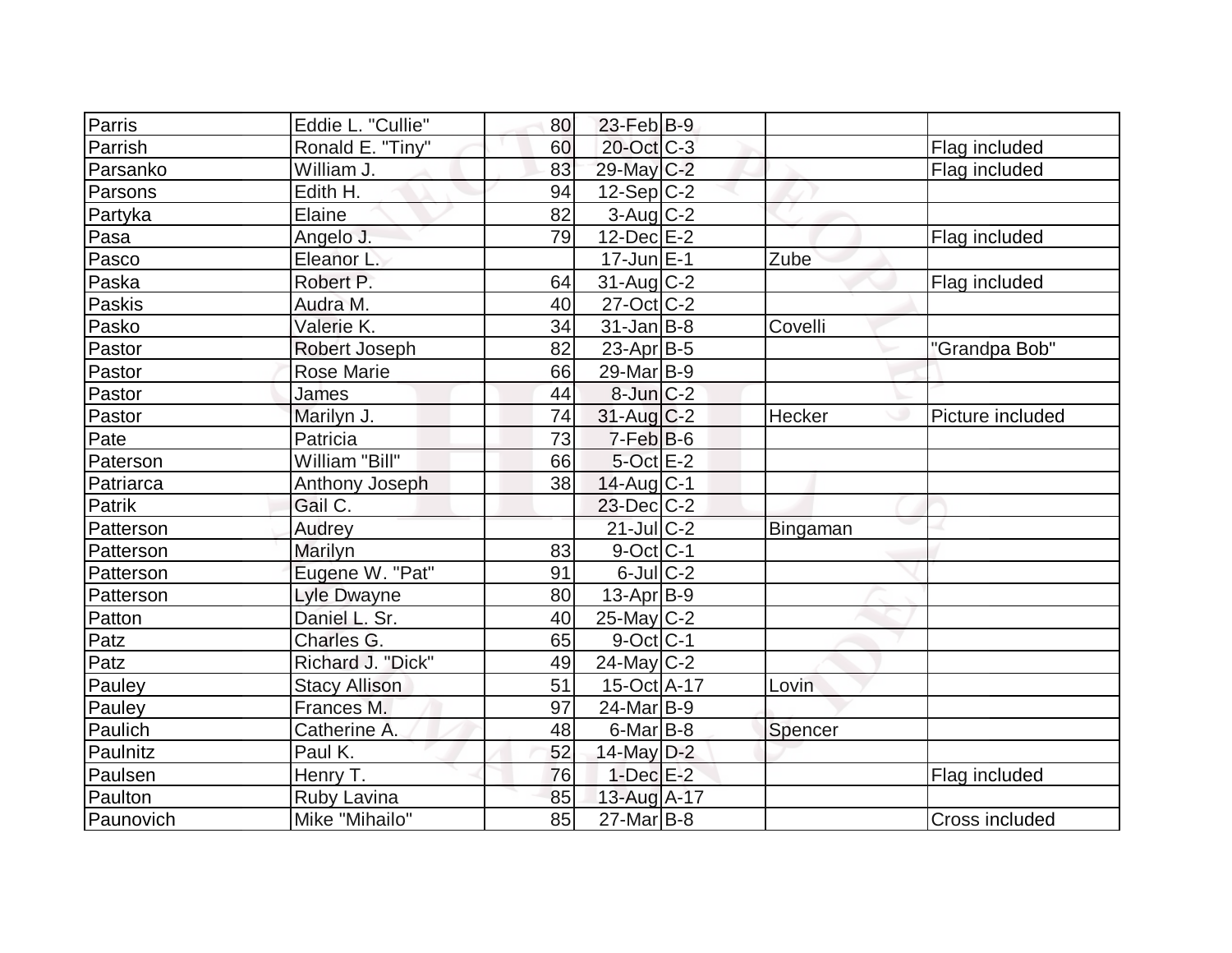| Pavel     | David                | 86 | $9$ -Aug $C-1$          |              |                        |
|-----------|----------------------|----|-------------------------|--------------|------------------------|
| Pavich    | Doris A.             | 77 | 27-Aug A-16             |              |                        |
| Pavlak    | Patricia A.          | 75 | $12$ -Mar $B$ -6        |              |                        |
| Pavletic  | Ann Magdelen         | 88 | $28$ -Jun $E-3$         |              |                        |
| Pavlik    | Thomas "Rock"        |    | $21-Sep C-2$            |              | Flag included          |
| Pawlak    | Joyce S.             | 64 | $26$ -Feb $ B-6 $       |              | (A.K.A.) Joyce Paul    |
| Pawlak    | Josephine M.         | 86 | $10$ -May C-3           | Biernacki    |                        |
| Pawlak    | Bernice P.           | 85 | $27$ -Jun $ C-2 $       | Dabrowski    |                        |
| Pawlik    | Steven               | 35 | $8-Feb B-9$             |              |                        |
| Pawlowski | <b>Bernice</b>       | 88 | $21-Sep C-3$            | Lesniewski   |                        |
| Pawlowski | Wladyslaw "Walter"   | 87 | $21$ -Jan B-6           |              |                        |
| Pawlus    | Mary T.              | 92 | $7-Oct$ $C-2$           |              |                        |
| Payton    | Marcella A.          | 90 | 31-Oct C-2              | Keilman      |                        |
| Payton    | Margaret E.          | 94 | $6$ -Dec $C$ -3         |              |                        |
| Paz       | Catherine L. "Cathy" | 48 | $11$ -Jun $A$ -17       |              | Cross included         |
| Pearson   | <b>Babara</b>        | 61 | $27$ -Jun $C-2$         |              |                        |
| Pearson   | Helen                | 85 | $30 - Jan$ B-6          |              |                        |
| Pearson   | Paul B.              | 55 | $2$ -Aug C-3            |              |                        |
| Pearson   | Doris A.             | 87 | $22-Sep C-2$            |              |                        |
| Pecenka   | Mary                 | 78 | $25$ -Jan $ B-9 $       | <b>Bisto</b> |                        |
| Pecor     | Robert P. Jr.        | 72 | $1-Jan$ B-9             |              |                        |
| Peek      | Iona M. "Ellen"      | 69 | $9$ -Jan B-6            |              |                        |
| Pekala    | Veronica C.          | 79 | $23-Oct$ <sub>C-1</sub> | Von Huben    | Full name Veronica     |
|           |                      |    |                         |              | C. Pekala Jambre       |
| Pelham    | Phillip              | 79 | 24-Oct E-2              |              |                        |
| Pelletier | Sharon L.            | 54 | $23$ -Jun $C-2$         |              |                        |
| Pemberton | Audrey M.            | 86 | $20$ -Feb $ B-7 $       |              | Full name Audrey M.    |
|           |                      |    |                         |              | <b>Clark Pemberton</b> |
| Pena      | Candis Lee           | 34 | $8$ -Jun $C-2$          |              |                        |
| Pence     | Mark E.              | 56 | 10-Dec A-18             |              | Flag incuded           |
| Pence     | Everett C. "Sam"     | 81 | 14-Sep $C-2$            |              | Flag included          |
| Pence     | Louis Howard         | 69 | $22$ -Apr $ B-5 $       |              | Flag included          |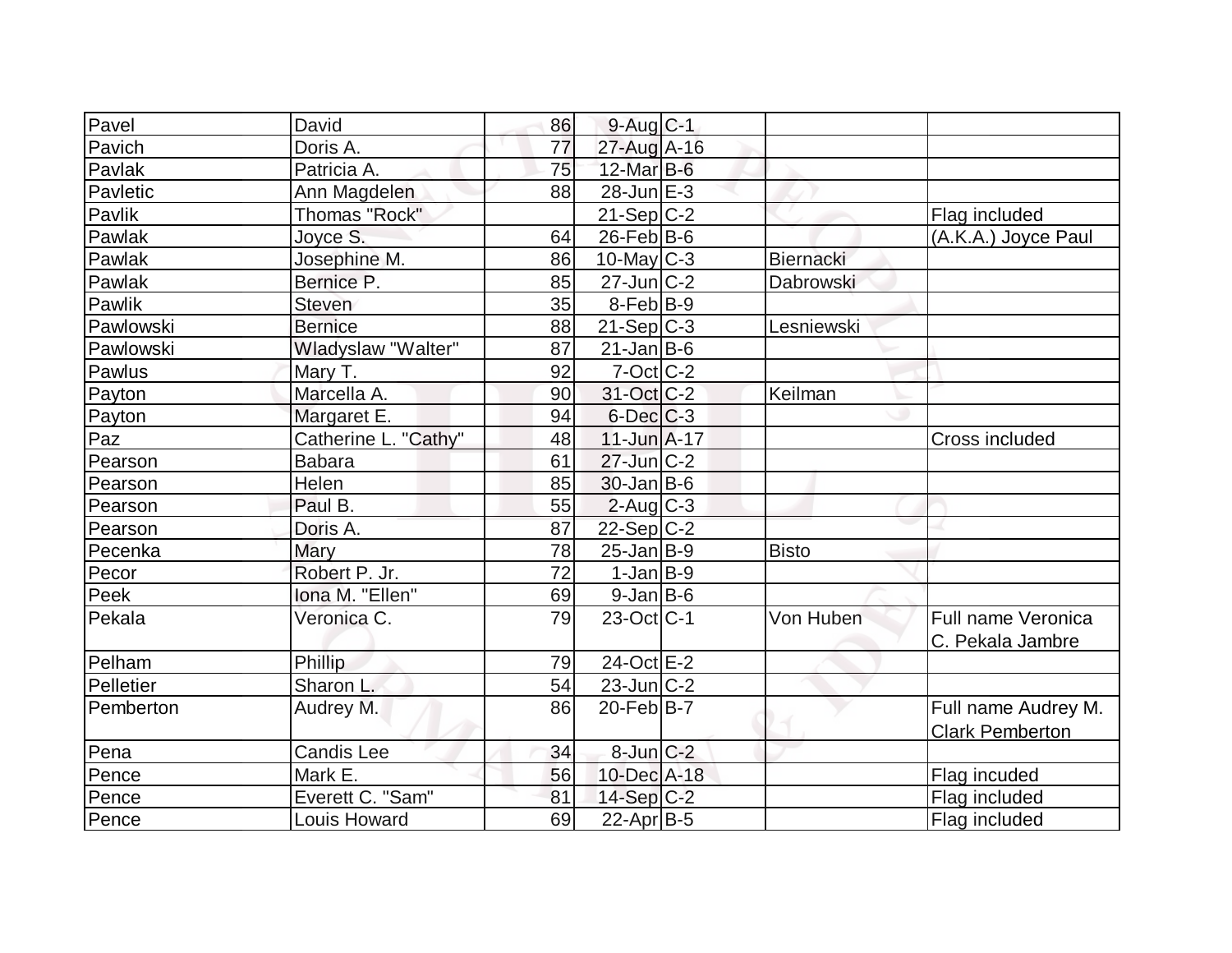| Pendleton  | Marjorie J.                   | 93 | $13$ -Jun $ C-2 $ |           |                     |
|------------|-------------------------------|----|-------------------|-----------|---------------------|
| Pendley    | Ozell A.                      | 83 | $7-Sep$ $C-3$     |           |                     |
| Pendley    | Reba                          | 89 | $11$ -Dec $ C-2 $ | Romas     |                     |
| Penkala    | Edward E.                     | 29 | $21-Sep C-2$      |           |                     |
| Pennington | <b>Robert Paul</b>            | 39 | $20$ -Apr $B$ -6  |           |                     |
| Peplinski  | <b>Christopher Michael II</b> |    | $1-Oct$ $A-19$    |           |                     |
| Peppin     | Daniel J.                     | 41 | $11$ -Mar $B$ -6  |           |                     |
| Pera       | Norman J.                     |    | $4$ -Jan B-7      |           |                     |
| Perez      | Bessie P.                     | 87 | $23-Sep C-2$      |           |                     |
| Perez      | <b>Assumption "Sunny"</b>     | 76 | $4$ -Jan B-7      | Galvez    |                     |
| Perez      | Pedro M.                      | 80 | $22$ -Dec $E-2$   |           |                     |
| Perez      | Armando                       | 74 | 16-Mar B-7        |           | Cross included      |
| Perez      | <b>Charles</b>                | 79 | $24$ -Aug $D-2$   |           |                     |
| Perez      | Maria                         | 80 | $8-Feb B-9$       |           | Picture included    |
| Perez      | <b>Charles</b>                | 79 | $23$ -Aug C-2     |           |                     |
| Perez      | Ann                           | 72 | $7 - Apr$ B-8     | Santoyo   |                     |
| Perkins    | Sellie Sr. "Dadda"            | 75 | $13$ -Mar $ B-8 $ |           |                     |
|            | "Pops"                        |    |                   |           |                     |
| Perkins    | Ellajean "Jean"               | 87 | 31-Dec A-17       |           |                     |
| Perko      | Walter N.                     | 80 | $11-Feb B-6$      |           | Flag included       |
| Perkovich  | Mary C.                       | 86 | $24$ -Apr $C-2$   | Vojvodich |                     |
| Perniciaro | <b>Charles R</b>              | 84 | 8-Oct A-17        |           | Flag included       |
| Perry      | <b>Catherine</b>              | 98 | $6$ -Apr $ B-10$  |           |                     |
| Perry      | Leona                         | 93 | $23$ -Feb $ B-9 $ |           | Leona (Combs) Perry |
| Perry      | Emelian M.                    | 80 | $21$ -Mar $ B-9 $ |           |                     |
| Persuful   | David L.                      | 60 | $19$ -Jun $ C-2 $ |           | Masonic emblem      |
| Pertekel   | Joseph F.                     | 81 | $15$ -Jan B-6     |           | Flag included       |
| Perz       | Jospehine Anne                | 85 | 18-Jun A-17       | Labus     |                     |
| Perzee     | Joanna Marjorie               | 19 | 5-Apr B-11        |           |                     |
| Pesavento  | Margaret                      | 89 | $27$ -Mar $B-9$   |           |                     |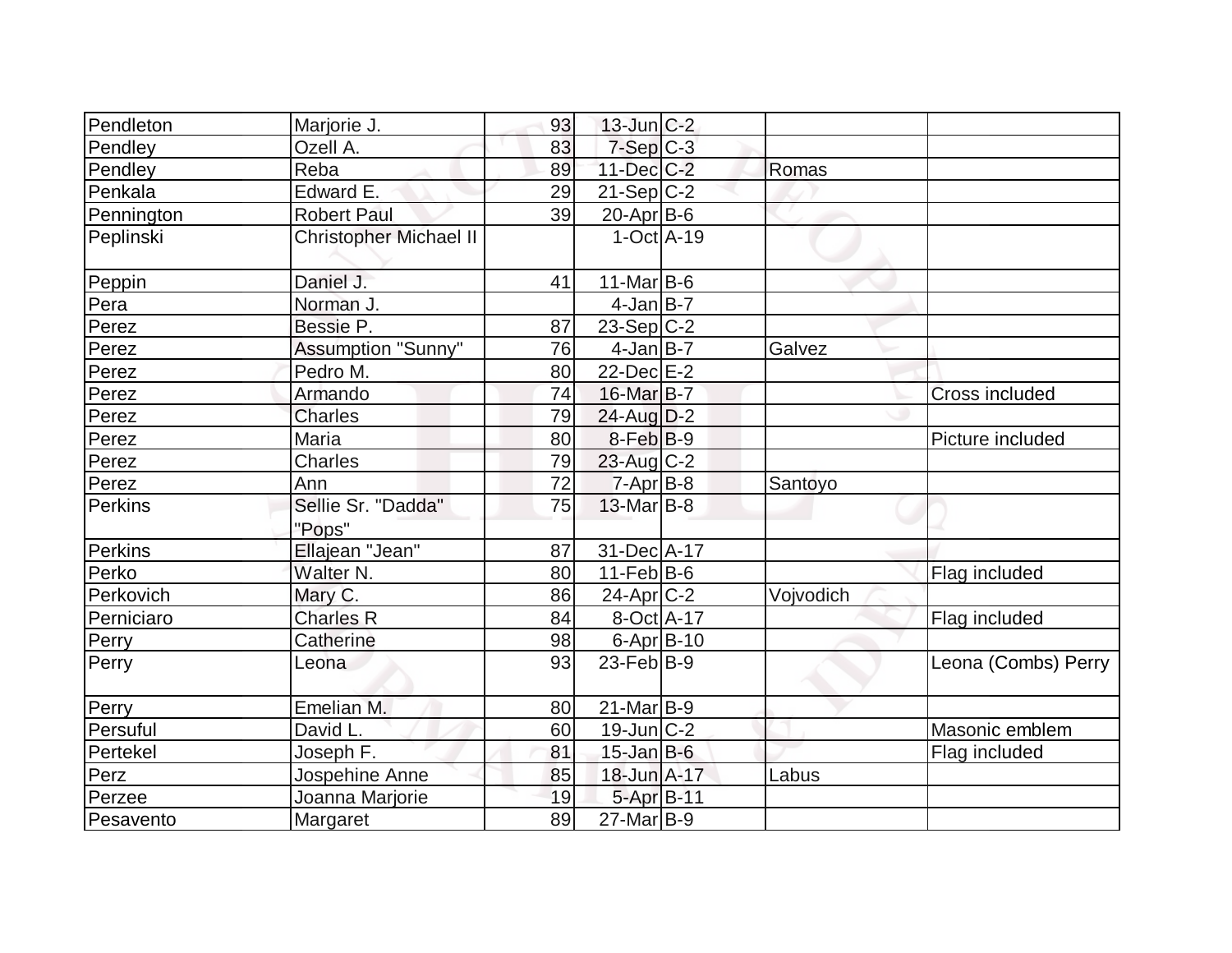| Pessmeg    | Ronald D.            | 67 | 17-Feb B-9        |                |                  |
|------------|----------------------|----|-------------------|----------------|------------------|
| Petee      | Alan G.              | 70 | $6$ -Jun $C-3$    |                |                  |
| Peter      | Cecile M.            | 52 | $19$ -Apr $B$ -6  | <b>Bujwit</b>  |                  |
| Peters     | Milton H. "Pete"     | 73 | $12-Apr B-9$      |                | Flag included    |
| Peters     | Millie Ludena        | 76 | $19$ -Feb $ B-7 $ | <b>Adkins</b>  |                  |
| Peters     | Richard A. "Coach"   | 78 | $7-Mar$ B-8       |                |                  |
| Peters     | Hazel                | 96 | 29-Dec E-2        |                |                  |
| Peters     | Marjorie R.          | 91 | $4$ -Jan $B-5$    |                |                  |
| Peters     | Hazel                | 96 | 30-Dec C-1        |                |                  |
| Peters     | Mildred "Millie"     | 80 | $24$ -Aug $D-2$   |                |                  |
| Peters     | Thomas S.            | 63 | $4$ -Jan $B$ -7   |                |                  |
| Peters     | Paul F.              | 57 | 23-May $E-2$      |                |                  |
| Peterson   | Emil R.              | 94 | $4-Feb B-6$       |                |                  |
| Peterson   | Dorothy "Dot"        | 71 | $16$ -Aug $C-2$   |                | Picture included |
| Peterson   | June                 |    | $1-Auq$ $C-3$     |                |                  |
| Peterson   | Rodney H. "Pete"     | 70 | $21$ -May A-18    |                |                  |
| Peterson   | Bernard Sr. "Ba-Joe" | 58 | $14$ -Dec $C-3$   |                |                  |
|            |                      |    |                   |                |                  |
| Peterson   | Kathryn              | 84 | $10 - Jan$ B-6    | Kauzlarich     |                  |
| Petkovic   | <b>Esther</b>        | 81 | $30$ -Aug C-2     |                |                  |
| Petras     | Pauline D.           | 93 | $21$ -Mar $ B-9 $ |                |                  |
| Petretta   | James                | 84 | $6$ -Mar $ B-8 $  |                |                  |
| Petrin     | Agnes B.             | 87 | $11-Oct$ $E-2$    |                |                  |
| Petrites   | Maricita M., Sister, | 94 | $11-NovIE-2$      |                |                  |
|            | P.H.J.C.             |    |                   |                |                  |
| Petrites   | Frank                | 85 | $7 - Aug$ E-2     |                | Flag included    |
| Petritis   | Veronica             | 87 | $14$ -Jan $ B-6 $ | <b>Mikenas</b> |                  |
| Petro      | Helen J.             | 83 | 18-Jun A-17       |                |                  |
| Petro      | Evelyn J. "Cookie"   | 67 | 10-May $C-3$      |                |                  |
| Petrocelli | Rosemary             | 73 | $11$ -Feb $B$ -6  | Mullen         |                  |
| Petronka   | James (Andy)         | 71 | $8-MarB-7$        |                |                  |
| Petrusic   | Frank J.             | 79 | $20$ -Jun $C-2$   |                |                  |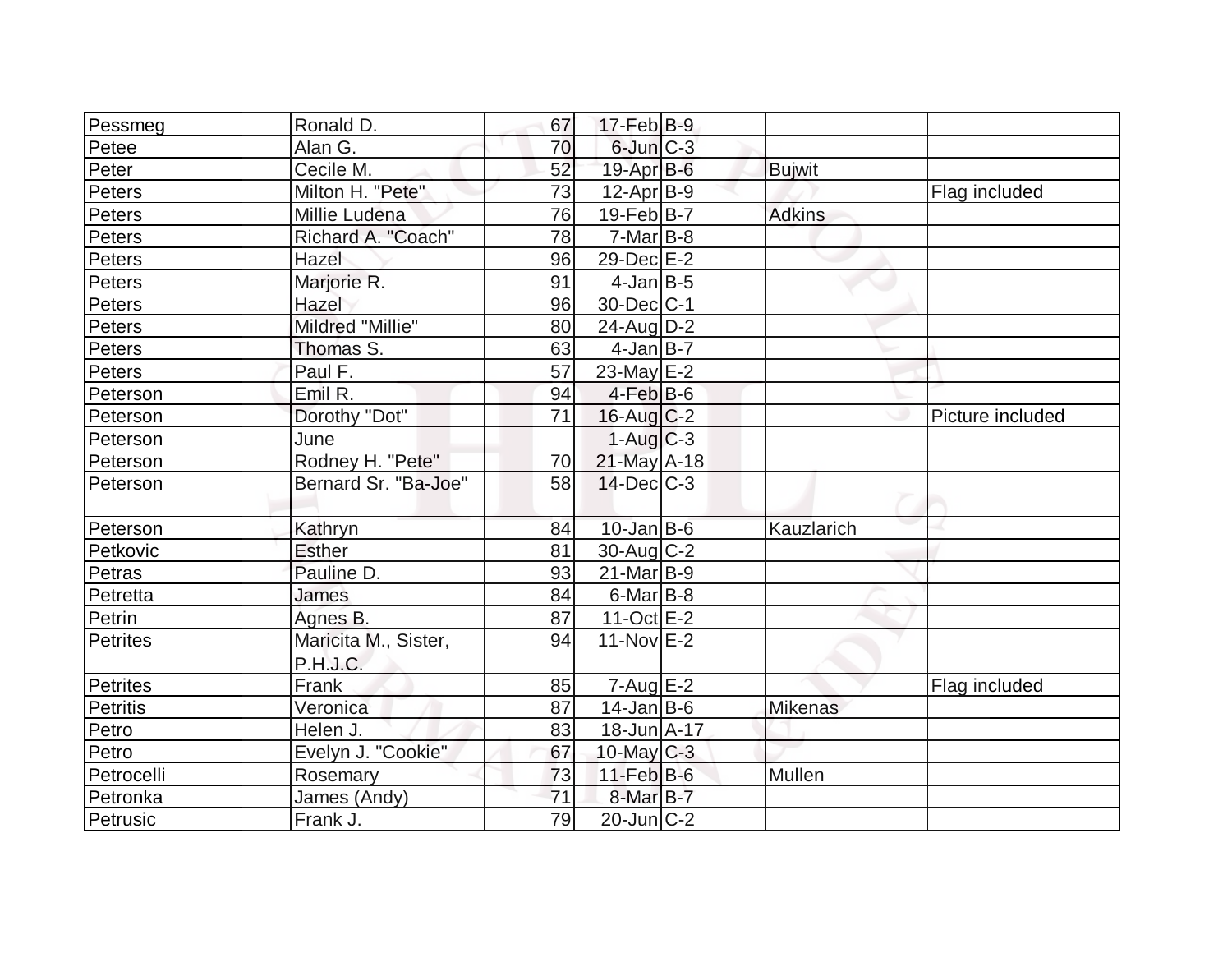| Petyo        | Irene                       | 88 | 28-Oct E-2             | Mamrila  |                  |
|--------------|-----------------------------|----|------------------------|----------|------------------|
| Peverelle    | Thomas                      | 43 | $10$ -Apr $B$ -8       |          |                  |
| Peyton       | Mary B.                     | 69 | 17-Nov C-2             |          |                  |
| Pezel        | <b>Justin Thomas</b>        | 26 | $3$ -Aug $C-2$         |          |                  |
| Pezzati      | Jennie                      |    | $3-Apr$ B-8            | Frigo    |                  |
| Pfau         | Anna E.                     | 92 | $22$ -Nov $ C-1$       |          |                  |
| Pfeifer      | <b>Shirley</b>              | 75 | $12$ -Jan B-8          |          |                  |
| Pfeiffer     | George H.                   | 73 | 8-Oct A-17             |          |                  |
| Phaup        | Martha L.                   | 78 | $17$ -Jul C-1          |          |                  |
| Philips      | Philip B.                   | 76 | $30-Sep C-2$           |          | Picture included |
| Phillips     | Helen R.                    | 83 | $18$ -May C-3          | Parker   |                  |
| Phillips     | Gran Brice (Pete)           |    | $28-Sep C-2$           |          | Flag included    |
| Phillips     | James C.                    | 65 | 13-Oct E-2             |          |                  |
| Phillips     | <b>Thelma Louise</b>        | 84 | $8-Sep C-2$            |          |                  |
| Piaskowski   | <b>Thaddeus "Ted Piat"</b>  |    | $17 - Jan$ B-6         |          |                  |
| Piaskowy     | Joseph F.                   | 94 | $4$ -Dec $E-2$         |          |                  |
| Pickart      | Walter N. "Than"            | 72 | $5$ -Jan $B$ -8        |          | Picture included |
| Pickett      | <b>Charles George</b>       | 70 | 20-Mar B-10            |          | Flag included    |
|              | "Corky"                     |    |                        |          |                  |
| Pickle       | <b>Irene Mildred Louise</b> | 86 | 26-Apr <sub>C-1</sub>  |          |                  |
| Pickle       | Pauline L.                  | 92 | 16-Aug C-1             |          |                  |
| Pictor       | Eric                        | 38 | $15$ -Mar $ B-7 $      |          |                  |
| Piech        | Helen M.                    | 78 | $21$ -Aug C-2          | Potaczek |                  |
| Pieczynski   | Rose G.                     | 92 | $20$ -Jun $C-2$        |          |                  |
| Piegat       | Walter P.                   | 87 | 29-Mar <sub>B-9</sub>  |          | Flag included    |
| Piekarczyk   | Franklin E.                 | 66 | $15$ -Jan B-6          |          |                  |
| Piekarski    | Melisa Ann (Missy)          | 25 | $19$ -Jan B-8          |          |                  |
| Pieper       | Arthur                      | 81 | $22$ -Jan B-6          |          |                  |
| Pierce       | Vera S.                     | 83 | 20-Nov C-2             |          |                  |
| Pierscinski  | Stella "Stash"              | 92 | 28-Apr <sub>C-2</sub>  |          |                  |
| Pierson      | Marjorie                    | 80 | 28-Apr <sub>IC-1</sub> |          |                  |
| Pierzchalski | Andrew L.                   | 75 | $24$ -May C-2          |          |                  |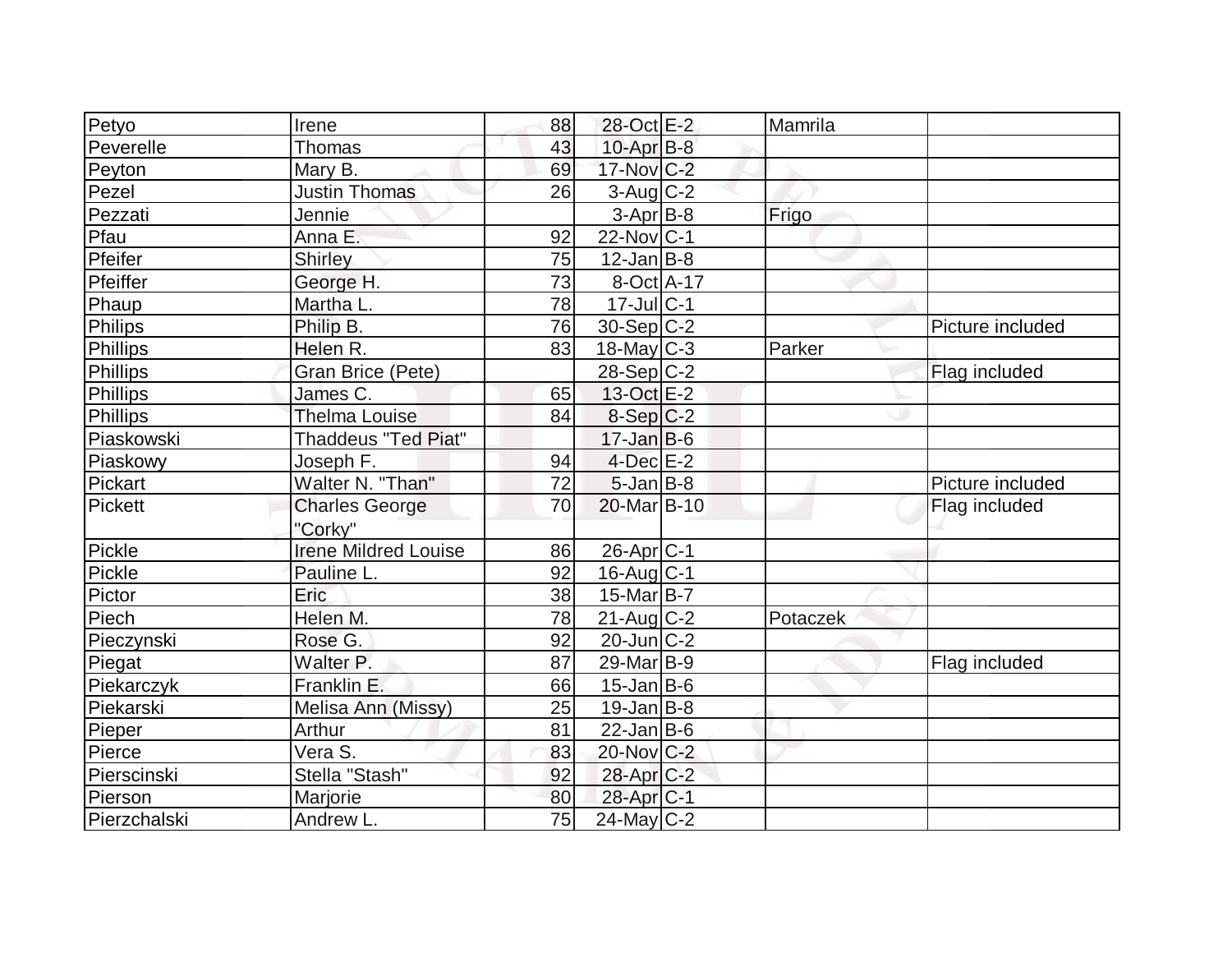| Piet         | Jane M.                | 86 | $13-Sep$ $E-1$    |         |                            |
|--------------|------------------------|----|-------------------|---------|----------------------------|
| Piet         | Barney R.              | 85 | 31-Dec A-17       |         | Flag included              |
| Pietrzak     | Raymond                | 72 | $14$ -Jun $C-2$   |         | Flag included              |
| Pigue        | Robert "Slim" "Bob"    | 88 | $20$ -Jun $C-2$   |         |                            |
| Pillon       | Jack M.                | 89 | $10$ -Aug $C-2$   |         |                            |
| Pillow       | Robert C.              |    | $24$ -Mar $B-9$   |         | Picture included           |
| Pine         | <b>Walter Edward</b>   | 80 | $10$ -Jan $ B-7 $ |         |                            |
| Pineda       | <b>Ann Marie</b>       | 83 | $6$ -Oct $ C-2 $  |         | Cross and picture          |
|              |                        |    |                   |         | included                   |
| Pineda       | Maria E.               | 75 | $26$ -Feb $ B$ -6 |         |                            |
| Pineda       | David J. Sr.           | 49 | 16-Jul A-17       |         |                            |
| Pinkerton    | Rose                   | 98 | $6$ -Dec $C-3$    |         | Full name Rose             |
|              |                        |    |                   |         | <b>Pinkerton Hentschel</b> |
| Pinkins      | Braxton Jr.            | 74 | 22-Nov C-2        |         |                            |
| Pintzke      | Hedy                   | 84 | $13$ -Apr $ B-9 $ | Kogl    |                            |
| Pio          | Alice Margaret         | 89 | $6$ -May $E-2$    | Jensen  |                            |
| Pirosko      | Steve J.               | 88 | 5-Nov A-17        |         | Flag included              |
| Pittman      | Mary Irene             | 74 | $30-Sep C-2$      |         |                            |
| Pittman      | Mitchell S.            | 48 | $26$ -Jan B-7     |         |                            |
| Pittman      | Kenneth A. "Kenny"     | 75 | $29$ -Aug C-2     |         |                            |
| <b>Pitts</b> | Lela Mae               | 83 | $16$ -Mar $ B-7 $ |         | "Granny-Granny"            |
| Pivovarnik   | Louis C. "Pivo"        | 89 | $22$ -Aug $C-2$   |         | Flag included              |
| Piwowar      | Esther J.              | 76 | $13$ -Jun $ C-2 $ | Bombar  |                            |
| Piznarski    | Leo J.                 | 82 | $17 - Jan$ B-6    |         |                            |
| Pizzolato    | Sue                    | 54 | $26$ -May C-2     |         |                            |
| Plack        | Marie A.               | 94 | $26$ -JulC-2      | Deecken |                            |
| Plankey      | Ernest J.              | 79 | $18$ -Jun $A$ -17 |         | Flag included              |
| Plants       | Agnes L.               | 71 | $15$ -Mar $ B-6$  | Scheidt |                            |
| Plawecki     | Martin M. Jr. "Sparky" | 90 | 14-Nov E-3        |         |                            |
| Plebanski    | Agnes Marie "Aggie"    | 64 | $4$ -Mar B-6      |         | Anges Marie<br>Plebansk    |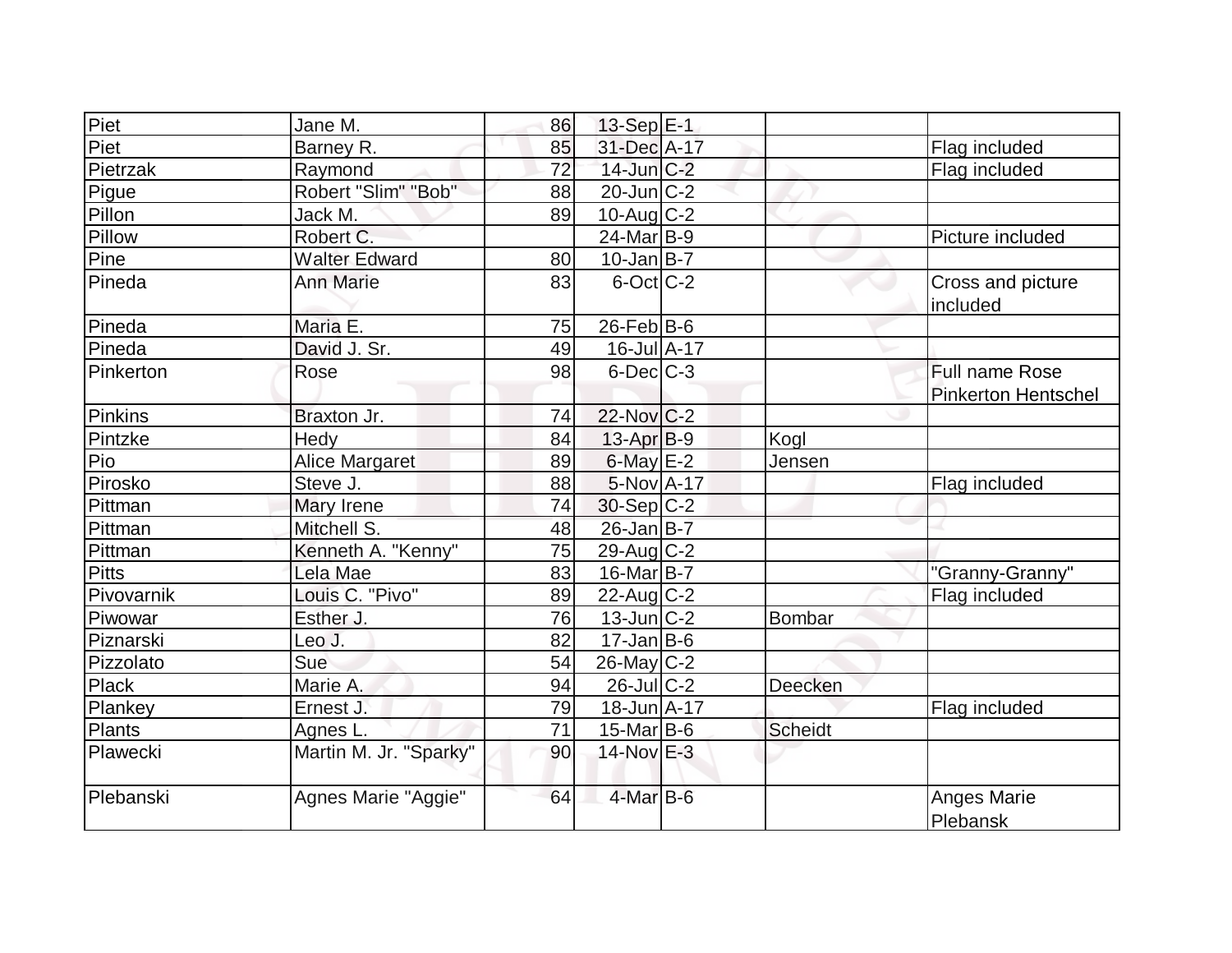| Plemich       | Dorothy Jean           |    | $26$ -Apr $C-2$        | <b>Dijak</b> |                  |
|---------------|------------------------|----|------------------------|--------------|------------------|
| Plesha        | Loretta A.             | 73 | $10$ -Jul $C-3$        | Miklaszewski |                  |
| Pletka        | William G.             | 63 | $13$ -Jan $B$ -6       |              |                  |
| Plevo         | Flora                  | 80 | 20-Aug A-17            | Hanke        |                  |
| Plikuhn       | Thomas                 | 65 | 17-Sep A-17            |              |                  |
| Plinovich     | Audra M.               | 40 | 26-Oct C-2             |              | Picture included |
| Ploszaj       | Sharon                 |    | $28$ -Feb $ B-9 $      | Benda        |                  |
| Pluciennik    | Edwin Z.               | 89 | $19-Feb B-7$           |              |                  |
| Plug          | Cornelius R."Neil"     | 92 | $14$ -Jul $E-2$        |              |                  |
| Pluskota      | Evelyln I.             | 83 | $3-Dec A-17$           |              |                  |
| Pociask       | William E.             | 64 | $30$ -Nov $ C-3 $      |              | Picture included |
| Podbielski    | Stanley H.             | 98 | $24$ -Jan B-6          |              |                  |
| Podgorny      | Joseph T. "Papa Joe"   | 80 | $2$ -Jan $B$ -6        |              |                  |
| Podoski       | Genevieve (Jean)       | 95 | $15$ -Jun $D-2$        | Kucinski     |                  |
| Podowski      | Kathryn L. "Kay"       | 82 | $17 - Jan$ B-6         | Mirenich     |                  |
| Poe           | <b>Ronald George</b>   | 52 | $28$ -Jul $C-3$        |              |                  |
| Pogach        | Harold                 | 86 | $21-Sep C-2$           |              |                  |
| Pointer       | Ruth                   | 69 | $2-Feb B-6$            | Keilman      |                  |
| Poisel        | <b>Waunita Alean</b>   | 78 | $3-Mar$ B-7            | Doty         |                  |
| Pojeta        | Alice J.               | 85 | 14-Oct C-2             | Hospan       |                  |
| Pokalsey      | Kay S.                 | 58 | $27$ -Oct $ C-2 $      |              |                  |
| Pokrajac      | Dusan "Dan"            | 85 | $13-Nov$ C-2           |              | Cross included   |
| Pokrywczynski | Joseph                 | 82 | 22-Mar <sub>B</sub> -7 |              |                  |
| Pole          | Thomas E.              | 50 | $6$ -Aug $A$ -17       |              |                  |
| Polewski      | Shawn T.               | 22 | 6-Feb B-6              |              |                  |
| Polewski      | Robert F., Ret. C.F.D. | 73 | $30$ -Jun $C-2$        |              | Flag included    |
| Polk          | Herman A. Jr. "Boody"  | 33 | $19$ -Jul $E-3$        |              | Picture included |
| Pollack       | Jason S.               | 28 | $4$ -Jan $B-5$         | Begonia      |                  |
| Pollard       | <b>Beverly Ann</b>     | 51 | 17-Aug D-2             |              |                  |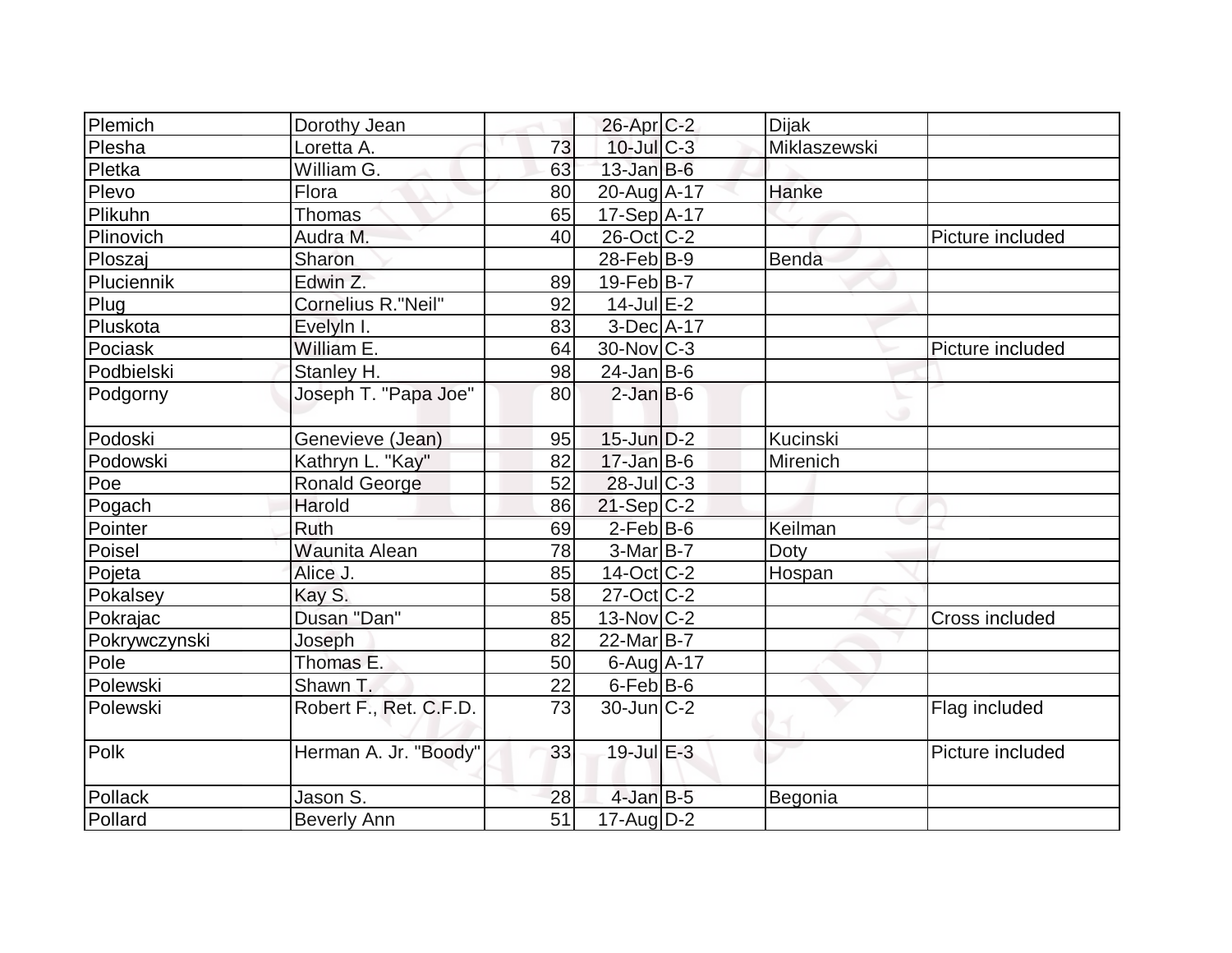| Polochak  | Helen L.              | 87 | $21$ -Feb $ B-7 $        |                  |                                    |
|-----------|-----------------------|----|--------------------------|------------------|------------------------------------|
| Poloncak  | Anne G.               |    | 28-Oct E-2               | <b>Stiglitz</b>  | Full name Ann G.<br>Yerga-Poloncak |
| Poloncak  | Michael P.            | 67 | $17-Sep$ $A-17$          |                  | Flag included                      |
| Polovich  | Evelyn C.             | 90 | $27$ -JulD-2             | Erway            |                                    |
| Polovina  | Yvonne                | 91 | $19$ -Mar $B$ -6         |                  |                                    |
| Ponce     | Felipe D.             | 91 | 29-Oct A-17              |                  |                                    |
| Pongress  | Julia E.              | 88 | 24-Oct E-2               | <b>Bukovitz</b>  | Picture included                   |
| Ponne     | Leonard J. Sr.        | 67 | $27 - Dec$ $C-3$         |                  |                                    |
| Poole     | <b>Mary Frances</b>   | 76 | $25-Aug$ <sub>C-2</sub>  | Compton          |                                    |
| Popa      | <b>Mary Christine</b> | 71 | $29$ -Mar $ B-9 $        | Arrigo           | Cross included                     |
| Popa      | Thomas "Tommy"        | 65 | 29-Oct A-17              |                  |                                    |
| Popa      | Rodney                | 56 | $15$ -Apr $B$ -6         |                  |                                    |
| Popaditch | John R. "Duke"        | 75 | $1-Sep C-2$              |                  | Flag included                      |
| Pope      | Rosa Mozelle "Moe"    | 73 | $6$ -Oct $ C$ -2         |                  |                                    |
| Popelka   | <b>Edith Viola</b>    | 81 | $11$ -Aug C-2            | Ketterman        |                                    |
| Poplawski | Maydell               | 71 | $19$ -Jun $C-2$          |                  |                                    |
| Popovic   | <b>Millicent</b>      | 83 | 8-Oct A-17               |                  | <b>Cross included</b>              |
| Popovich  | Patricia L.           | 60 | 16-Nov C-1               | <b>Brozanski</b> | <b>Cross included</b>              |
| Popp      | Clarence J. "Curly"   | 85 | $24$ -Jan B-6            |                  | Flag included                      |
| Porras    | James E. "Chon"       | 77 | $4$ -Nov $E-2$           |                  | Flag included                      |
| Porter    | Augusta L.            | 83 | $14$ -Jan $B$ -7         | <b>Ihle</b>      |                                    |
| Porter    | Phyllis Jean "Mam"    | 80 | $20$ -Dec $C$ -2         |                  |                                    |
| Porter    | Delbert "Red"         | 64 | 28-Aug E-2               |                  |                                    |
| Posavec   | Elizabeth J. "Betty"  | 86 | $12$ -Mar $B$ -6         | Victor           |                                    |
| Post      | George C.             | 92 | $21$ -May A-18           |                  |                                    |
| Poston    | <b>William Junior</b> | 67 | $12-Oct$ <sub>C</sub> -2 |                  |                                    |
| Potchen   | Sandra J.             | 67 | $24$ -Jul $E-2$          | Nelson           |                                    |
| Potesta   | Albert C. Jr.         | 59 | $14-Sep C-2$             |                  | Flag included                      |
| Potis     | Bernice               | 89 | $12$ -Jan B-7            | Lascik           |                                    |
| Potter    | Robert "Bobby"        | 50 | 12-Aug D-2               |                  |                                    |
| Potter    | Gregory L.            | 57 | $24$ -Oct $E$ -2         |                  |                                    |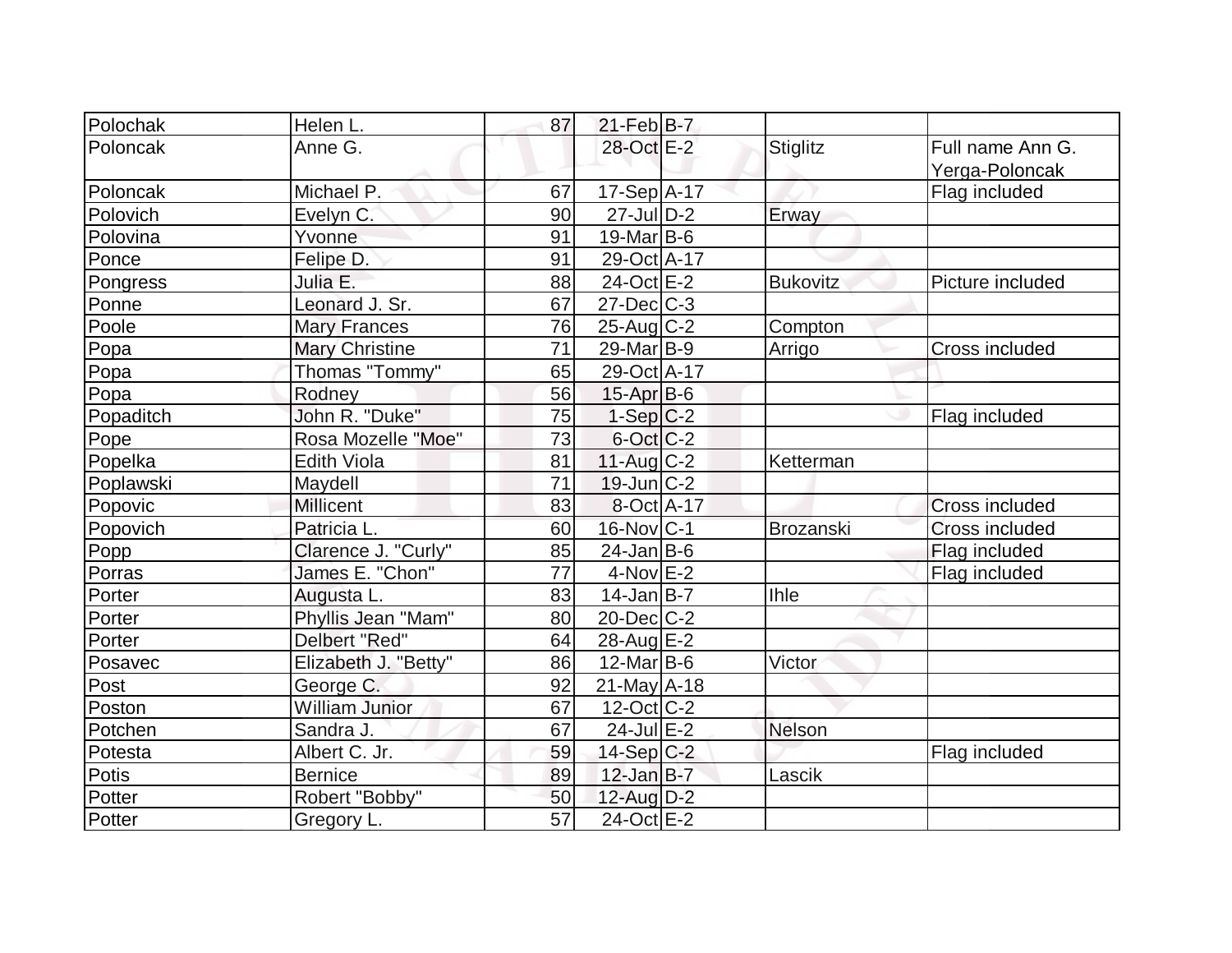| Potter      | Richard D. Sr.         | 61      | $25$ -Oct C-3     |          |                      |
|-------------|------------------------|---------|-------------------|----------|----------------------|
| Pouch       | Cheryl                 | 50      | $3$ -Jun $A-17$   | Sowa     |                      |
| Pouch       | William B.             | 85      | $15$ -Jan $B$ -6  |          | Flag included        |
| Powell      | Christopher Elija      | 10 days | 26-Oct C-2        |          |                      |
| Powell      | <b>Betty Jean</b>      | 58      | $9$ -Jun $C-2$    |          |                      |
| Powers      | Margaret R.            | 93      | $22$ -Jan B-7     |          |                      |
| Powney      | Jolynn C.              | 62      | $1-Feb B-9$       |          |                      |
| Powrozek    | Thomas J.              | 58      | $18$ -Feb $B$ -5  |          | Flag included        |
| Poynter     | <b>Nada</b>            | 64      | 26-Apr C-2        | Rancich  |                      |
| Poznic      | Sofia Zorka            | 56      | $30$ -Nov $ C-3 $ |          | Cross included       |
| Prange      | <b>Bette</b>           | 86      | $29$ -Apr $E-3$   | Halstead | Full name Bette      |
|             |                        |         |                   |          | Prange Woodward      |
| Prater      | Thomas Lynn            | 60      | 12-Nov A-17       |          | Flag and picture     |
|             |                        |         |                   |          | included             |
| Pratt       | Nancy Lynn             | 55      | $10$ -Oct $C-2$   | Barnhart |                      |
| Pratt       | Kurt L.                | 64      | $1-Mar$ B-8       |          | Flag included        |
| Pratt       | Edwin E.               | 85      | $26$ -Apr $C-2$   |          |                      |
| Presnall    | Mary L.                | 82      | $14$ -Nov $E-2$   | Johnson  |                      |
| Prestinario | Judy L.                | 58      | $7-Sep$ $C-3$     |          |                      |
| Price       | Margaret               | 90      | $22$ -Jun $ C-2 $ |          |                      |
| Price       | <b>Suzanne Ellen</b>   | 55      | $21-Sep C-3$      |          | Picture included     |
| Price       | Suzanne Ellen, Dr.     |         | $20-Sep C-2$      | Reed     | Picture included     |
| Price       | Richard D.             | 83      | $23-Sep C-1$      |          | "Dick The Typewriter |
|             |                        |         |                   |          | Man"                 |
| Price       | Margaret "Mrs. Neal"   |         | 22-Sep C-2        |          |                      |
| Price       | <b>Shirley</b>         |         | 26-Feb B-7        | Elich    | Shirley (Price) Wigi |
| Price       | William Douglas Jr.    | 21      | $11$ -JulC-2      |          |                      |
|             | "Wiggy"                |         |                   |          |                      |
| Price       | Ricardo Aaron          | 22      | 23-Nov A-21       |          |                      |
| Primer      | Rosalie Margaret       | 73      | 12-Nov A-17       |          |                      |
| Pritz       | <b>Charlotte Marie</b> | 85      | $1-Nov$ E-2       | Hase     |                      |
| Proctor     | Joyce A.               | 69      | 30-Jan B-6        |          |                      |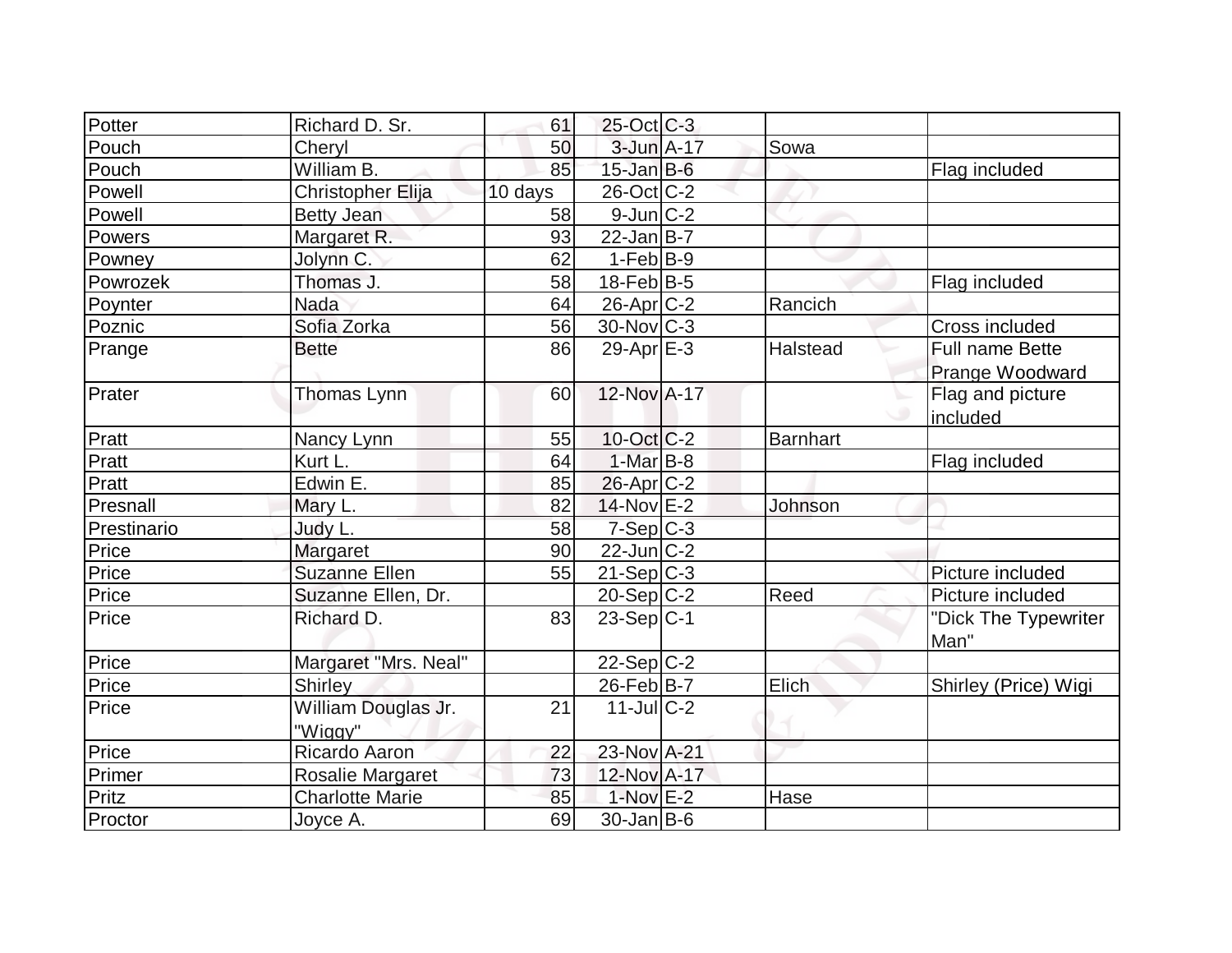| Proctor     | William E.           | 74   | $4-Sep C-2$       |           | Flag included         |
|-------------|----------------------|------|-------------------|-----------|-----------------------|
| Prondzinski | Richard J.           |      | 6-Oct C-2         |           |                       |
| Provance    | Alma L.              | 79   | 16-May C-2        |           |                       |
| Pruitt      | Carey L. Sr.         | 91   | $2$ -Feb $ B-6 $  |           |                       |
| Prusiecki   | Martha               |      | $14$ -Jul $C-2$   |           |                       |
| Przybla     | Virginia             | 86   | $12$ -Jun $C-2$   | Owczarzak |                       |
| Przybylski  | <b>Russell</b>       | 55   | $25$ -Aug $C-2$   |           |                       |
| Psiuk       | Alfreda B. "Fritzie" | 81   | $11-Apr$ B-6      |           |                       |
| Pucci       | <b>Maria</b>         | 86   | $18 - Jan$ $B-8$  | Petrassi  |                       |
| Puckett     | Edwin Clyde          | 81   | $6$ -Jun $C-2$    |           | Flag included         |
| Pudlo       | Edmuind W.           | 85   | $15-Sep C-2$      |           | Flag included         |
| Pugh        | Donald E             | 0.73 | $4-Apr$ B-9       |           |                       |
| Pulkowski   | Jerome K.            | 65   | 13-Aug A-17       |           |                       |
| Pulley      | Joshua Lee           | 18   | $12-Apr B-9$      |           |                       |
| Pullman     | Marie                | 95   | $18$ -Feb $ B$ -6 |           |                       |
| Puplava     | Margaret M.          | 82   | $26-Sep C-2$      | Kostolnik |                       |
| Purcell     | Lois M.              | 76   | $30$ -Nov $ C-3 $ |           | Picture / Lois M.     |
|             |                      |      |                   |           | Bolda (Werner-        |
|             |                      |      |                   |           | Purcell)              |
| Purcell     | Dolores M.           | 74   | $17$ -Nov $ C-2 $ | Laughlin  |                       |
| Purevich    | Alex "Al" Jr.        | 77   | $2$ -Nov $E-3$    |           |                       |
| Pursel      | Dennis M.            | 26   | $1-Jan$ B-9       |           |                       |
| Pusateri    | Joseph               | 79   | $5-Sep C-1$       |           | Rev. Jospeh           |
|             |                      |      |                   |           | Pusateri/Abraham      |
|             |                      |      |                   |           | <b>Lincoln Fourth</b> |
|             |                      |      |                   |           | Dearee                |
| Pusateri    | Phillip M.           | 88   | $1-Feb B-9$       |           |                       |
| Pusty       | Helen                | 86   | 24-Jun E-1        | Moll      |                       |
| Puta        | Edward <sub>F.</sub> | 79   | $1-Feb$ B-10      |           |                       |
| Putigna     | Ester "Erna"         | 94   | 28-Nov C-2        |           |                       |
| Putz        | Nathan "Nate"        | 16   | $1$ -Jul $C-1$    |           | Picture included      |
| Puza        | Melissa L. "Mandy"   | 29   | $28$ -JulC-3      |           |                       |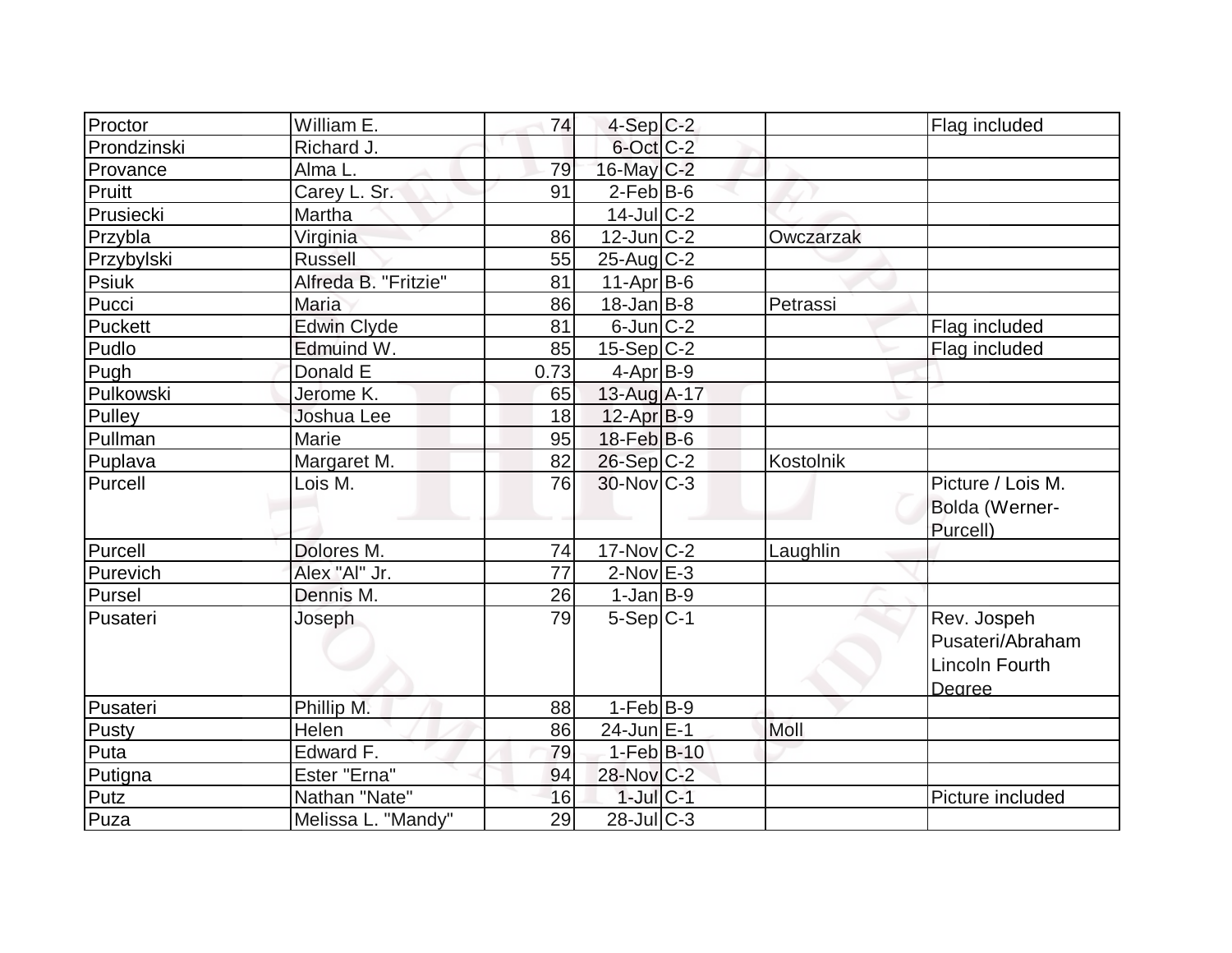| Pyke            | Sharon "Sherry"      | 50  | $22-Sep$ C-2           |                 |                   |                  |
|-----------------|----------------------|-----|------------------------|-----------------|-------------------|------------------|
| Pypsky          | Eileen K.            | 72  | $17$ -Jan $B$ -6       |                 | <b>Bystrzycki</b> |                  |
| Quale           | Dorothy D.           | 85  | $7 - Apr$ $B-8$        |                 |                   |                  |
| <b>Qualls</b>   | Lonnie Victor        | 46  | $15$ -May C-3          |                 |                   | Flag included    |
|                 | "Possum"             |     |                        |                 |                   |                  |
| Quandt          | Mary M.              |     | $25$ -Oct $ C-3 $      |                 |                   |                  |
| Quasney         | Andrew E.            | 78  | 13-Aug A-17            |                 |                   | Flag included    |
| Quattrin        | Richard R. "Dick"    | 73  | $2$ -Mar $ B-8 $       |                 |                   | Flag and picture |
|                 |                      |     |                        |                 |                   | included         |
| Quattropani     | Nicholas P.          | 80  | 25-Nov C-2             |                 |                   | Flag included    |
| Quesada         | Guadalupe            | 95  | $29$ -May C-2          |                 |                   |                  |
| Quigg           | Loretta George       |     | 30-Jul A-17            |                 |                   |                  |
| Quijano         | Virginia             | 77  | 14-Nov E-2             |                 |                   |                  |
| Quiles          | Roy F. III           | 22  | $5$ -Dec $C$ -2        |                 |                   |                  |
| Quilici         | Mary "Loise"         | 81  | $8-Nov$ <sub>C-3</sub> |                 |                   |                  |
| Quinn           | Geraldine M. "Gerry" | 71  | $21$ -JulC-2           |                 |                   |                  |
| Quinn           | Anna W.              | 86  | $14$ -Dec $C-3$        |                 |                   |                  |
| Quinn           | Marian A.            | 92  | 26-Sep C-2             |                 |                   |                  |
| <b>Quinones</b> | Pedro A. "Negro"     | 64  | $13$ -Dec $C-3$        |                 |                   |                  |
| Quinones        | Alma N.              | 28  | $28$ -Dec $C-3$        |                 |                   | Picture included |
| Quintanilla     | Josephine            | 73  | $23$ -Jan B-7          |                 | Zuniga            |                  |
| Quintanilla     | Charles R.           | 74  | $5$ -Dec $C$ -2        |                 |                   |                  |
| Quiroga         | Homer "Pete"         | 47  | $18$ -Jan B-7          |                 |                   |                  |
| Rabe            | Marie Elizabeth      | 82  | $10$ -Dec $ A-18$      |                 |                   |                  |
| Rabenhorst      | Edna                 | 98  | $6 - Apr$ $B-11$       |                 |                   | Picture included |
| Radcliffe       | Anne M.              | 85  | $11-Oct$ $E-2$         |                 | Hogan             |                  |
| Radecki         | Robert R.            | 75  | $10$ -Oct $C-2$        |                 |                   | Flag included    |
| Radich          | Mary A.              | 99  | $14$ -Jul E-2          |                 | Rozwadowski       | Picture included |
| Radinsky        | Bernice D.           | 90  | $12$ -Aug $D-2$        |                 | Geruska           |                  |
| Radjen          | Petar                | 25  | $11$ -May C-3          |                 |                   |                  |
| Radkay          | Ronald M. Sr.        | 66  |                        | $2$ -Jul $A-15$ |                   | Flag included    |
| Radloff         | Catherine            | 103 | $23$ -Aug C-2          |                 | Crowley           |                  |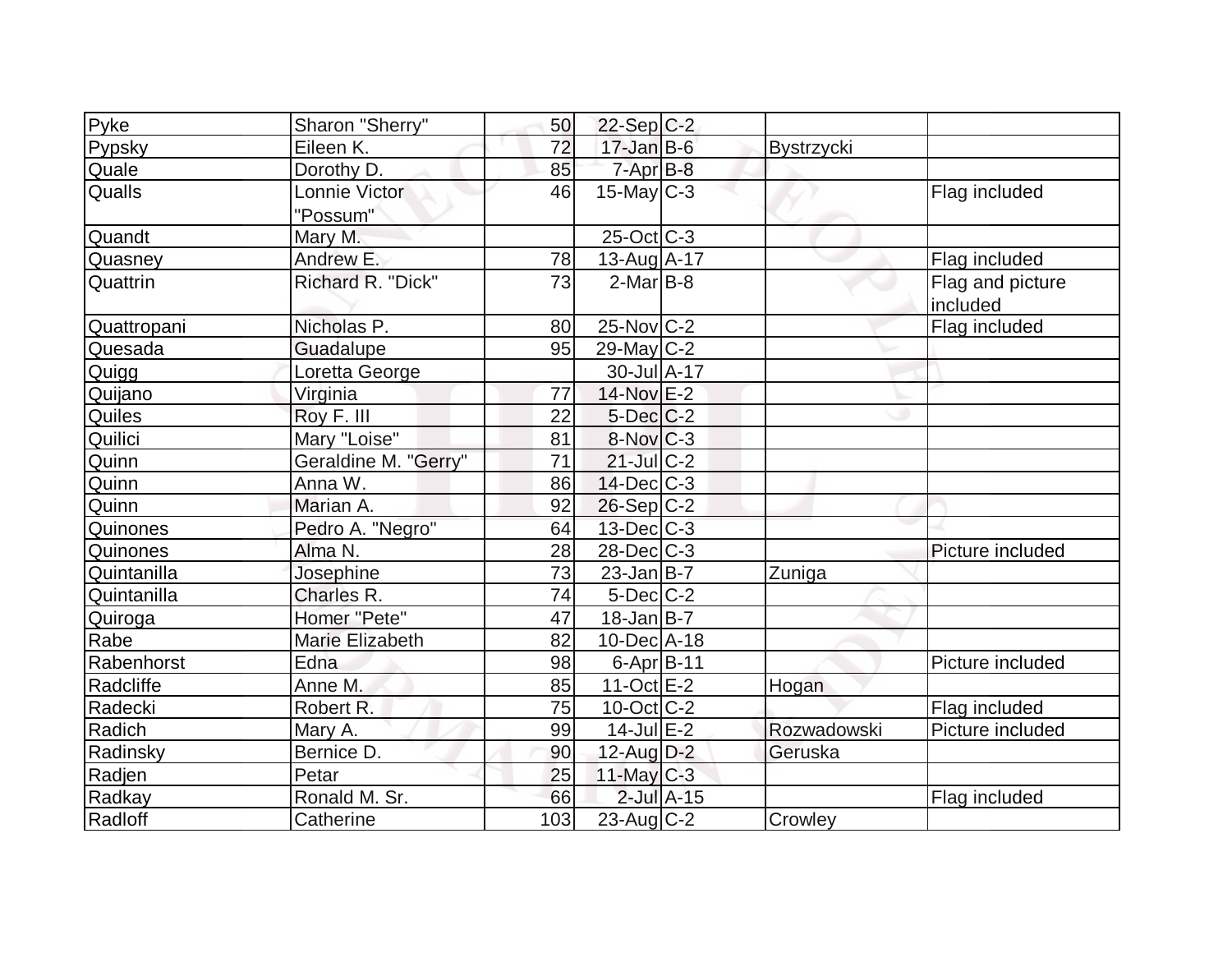| Rado            | Anna                | 93              | $4$ -May C-2      |                 | Picture included  |
|-----------------|---------------------|-----------------|-------------------|-----------------|-------------------|
| Radoja          | Marija              | 83              | 3-Dec A-17        |                 | Cross included    |
| Radowski        | Loretta             | 55              | $1$ -May $C-2$    |                 |                   |
| Radzinski       | Edward J.           | 72              | $10$ -Aug $C-3$   |                 | Flag included     |
| Rafalski        | Ann A.              | 71              | $26$ -May C-2     |                 |                   |
| Rago            | Loretta R.          | 80              | $5$ -Jun $C-3$    | Lynch           |                   |
| Rahn            | Sharon L            | 76              | $20-Sep C-3$      |                 |                   |
| Rainsberger     | <b>Mary Lucille</b> | 68              | $5$ -May $C-2$    | Ostergren       |                   |
| Rajkovich       | Mara                | 67              | $2-MarB-8$        |                 | Cross included    |
| Rajkowski       | Antoni              | 80              | $5$ -Dec $C$ -2   |                 |                   |
| Rajski          | Dorothy J.          | 79              | $26$ -Jun $E-2$   | Warchol         |                   |
| Rak             | Esther R.           | 80              | $25$ -Nov $ C-2 $ | Szyjka          |                   |
| Raker-Widstrand | <b>Myrtel</b>       | 88              | 18-Dec C-2        | Edison          |                   |
| Raketic         | Sarah               |                 | 24-Oct E-2        | Narancich       | Cross included    |
| Rakoczy         | Josephine Elizabeth | 92              | 29-Apr E-1        | <b>Huss</b>     |                   |
| Ralfalski       | Ann A.              | 71              | 25-May C-2        |                 |                   |
| Ralston         | Enos Lee III        | 58              | $12$ -Feb $ B-6 $ |                 |                   |
| Ramian          | Rose Anna           | 80              | $2$ -Jul $A-15$   |                 |                   |
| Ramirez         | Basilisa S.         | 67              | $15$ -Jun $D-3$   | Salazar         |                   |
| Ramirez         | Carol Ann           | 60              | $5$ -Feb $ B-5 $  | Tryon           |                   |
| Ramirez         | Brenda M.           | 33              | 18-Mar B-7        | <b>Dietrich</b> |                   |
| Ramirez         | Dolores "Ram"       | 80              | $31$ -Jan B-9     |                 | Flag included     |
| Ramirez         | Santos C. Sr.       | 77              | $1-Nov$ E-2       |                 | Picture included  |
| Ramirez         | Ana M.              | 68              | 29-Mar B-10       |                 |                   |
| Ramirez         | <b>John</b>         | $\overline{71}$ | $6$ -Aug $A$ -17  |                 | Flag included     |
| Ramirez         | Raymond "Ray"       | 74              | $17$ -May C-2     |                 | Picture included  |
| Ramirez         | Catherine C.        | 94              | $10$ -Apr $ B-8 $ |                 | (nee) Szotek-     |
|                 |                     |                 |                   |                 | Lewandownski      |
| Ramker          | Daniel T., Dr.      | 86              | 16-May C-2        |                 | Flag and picture  |
|                 |                     |                 |                   |                 | included          |
| Ramsey          | Robert L. Jr.       | 72              | 20-Oct C-3        |                 | "Bob" "Big Daddy" |
| Ramsey          | Josephine A.        | 76              | 20-Aug A-17       |                 |                   |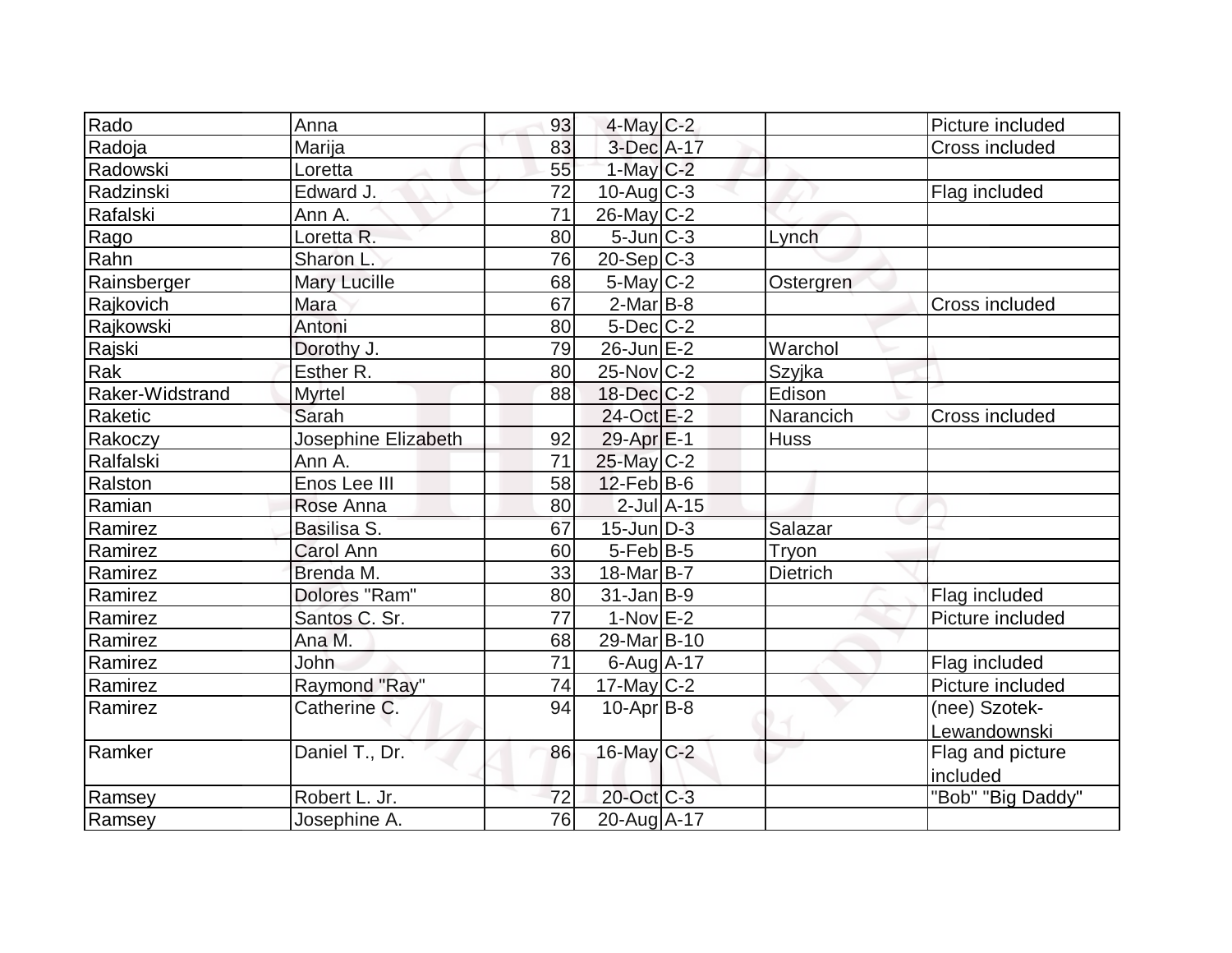| Ramsey    | Eugene "Gene"               | 74      | 26-Oct C-3              |               |                                      |
|-----------|-----------------------------|---------|-------------------------|---------------|--------------------------------------|
| Ramsey    | Mary Jane                   |         | $26$ -Feb $B$ -6        |               |                                      |
| Rancifer  | Woodrow Jr.                 | 52      | 8-Oct A-18              |               |                                      |
| Rancifer  | Roberta "Granny"            |         | $11-Oct$ <sub>E-2</sub> | <b>Massey</b> |                                      |
| Randall   | William A.                  | 81      | $11$ -Dec $ C-2 $       |               | Flag included                        |
| Randazzo  | Loretta Ethel               | 78      | 24-Dec A-17             | Ahern         |                                      |
| Randhan   | <b>Nancy Patricia</b>       | 44      | $26$ -Jun $E-2$         |               |                                      |
| Randolph  | <b>Jeffrey Rex</b>          | 50      | $6-Sep C-2$             |               |                                      |
| Ransel    | Joseph A.                   | 99      | $15$ -Mar $ B-8 $       |               | Picture included                     |
| Rapchak   | <b>Mike</b>                 |         | 30-Mar B-11             |               | Picture included                     |
| Raphael   | <b>Burnell Arlos "Pops"</b> | 85      | $22$ -May C-2           |               | Flag included                        |
| Rapo      | Peter                       | 77      | $8$ -Dec $E-2$          |               |                                      |
| Raseta    | Milan                       | 57      | 18-Mar B-7              |               | Cross included                       |
| Raskosky  | Dorothea E.                 |         | $23$ -Jun $C-2$         |               | Flag included                        |
| Rastovic  | Smilja                      | 84      | $21-Apr B-6$            |               | <b>Cross and Picture</b><br>included |
| Rastovski | Ann                         | 80      | $26$ -Jun $E-2$         | Juratic       |                                      |
| Ratajack  | Marilu T.                   | 81      | 29-Oct A-17             | Nondorf       |                                      |
| Rathgaber | Martha Jean                 | 73      | $1$ -May $C-2$          |               | <b>Cross included</b>                |
| Ratkay    | Stephen E.                  | 72      | $25$ -Dec $ C-1$        |               |                                      |
| Ratliff   | Elmo                        | 79      | $28$ -Jul $C-3$         | Spears        |                                      |
| Ratuszny  | Raymond J.                  | 72      | $24$ -May C-2           |               | Flag included                        |
| Rauch     | Randall M.                  | 43      | $4$ -May C-2            |               | Picture included                     |
| Rauner    | Patrice M.                  | 51      | $25$ -Oct $ C-3 $       |               |                                      |
| Rausch    | Ruth                        | 91      | $6$ -Nov $ C-2 $        |               |                                      |
| Ray       | <b>Dennis Samuel</b>        | 85      | $3-Mar$ B-7             |               | Flag included                        |
| Ray       | Linda B.                    | 58      | $25-Sep C-2$            |               |                                      |
| Ray       | Aydden Jacob                | 10 days | $4$ -Jul $C-2$          |               |                                      |
| Ray       | Phillip N.                  | 39      | 23-Apr B-5              |               | Picture included                     |
| Rayson    | Helen Ruth "Cookie"         |         | $2$ -Oct C-2            |               |                                      |
| Rayson    | Charles J.                  | 66      | $1-Feb$ B-10            |               |                                      |
| Reading   | Emma M.                     | 93      | $16$ -Nov $ C-3 $       |               |                                      |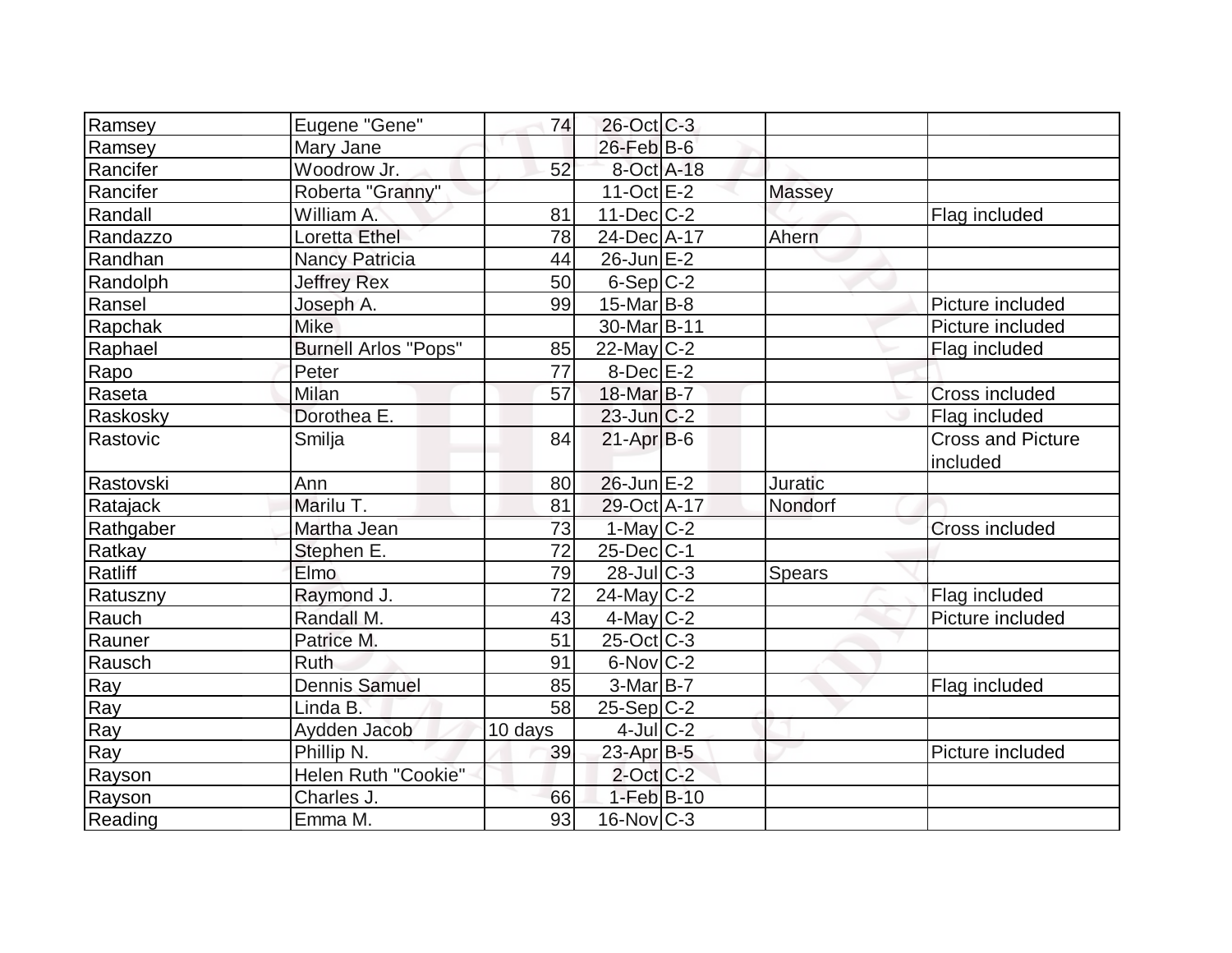| Reardon       | Mary                      |    |                    |                   |                                  |
|---------------|---------------------------|----|--------------------|-------------------|----------------------------------|
| Reardon       | Mary Margaret             | 77 | 28-Aug E-2         | Pearson           |                                  |
| Rechlicz      | Ronald J.                 | 63 | $1-Sep$ $C-2$      |                   |                                  |
| Reckner       | Robert D.                 | 68 | 25-Jun A-17        |                   |                                  |
| Record        | <b>Bernadine</b>          | 75 | $20$ -Jan B-9      |                   |                                  |
| Redar         | <b>Iris Rae</b>           | 68 | $13-Oct$ $E-2$     |                   |                                  |
| Redar         | <b>Francis John</b>       |    | $13$ -Dec $C-3$    |                   | Flag and picture<br>included     |
| Redar         | Mary J.                   | 94 | 28-Jun E-1         |                   |                                  |
| Reddel        | James A.                  | 70 | $15$ -Aug C-1      |                   |                                  |
| Redelman      | Vincent                   | 75 | $8-Apr$ B-6        |                   |                                  |
| Redmond       | Patrick J. "P.J"          | 63 | $29$ -Nov $ C-3 $  |                   | Flag included                    |
| Reed          | <b>Hildreth "Frances"</b> | 92 | $20$ -Apr $B$ -6   |                   |                                  |
| Reed          | Velma                     | 87 | $5-Apr B-9$        |                   | Full name Velma<br>Gearring-Reed |
| Reed          | Jack L.                   | 67 | 30-Mar B-11        |                   |                                  |
| Reed          | Laverne Charlotte         |    | $9$ -Mar $B$ -7    | <b>Dockweiler</b> |                                  |
| <b>Reeks</b>  | Dennis                    | 48 | $9$ -Feb $ B-7 $   |                   |                                  |
| Reeves        | Edward                    | 52 | 2-Mar B-8          |                   |                                  |
| Regan         | Violet L.                 | 94 | $25$ -Jan $B$ -10  |                   |                                  |
| Reich         | Samilda                   | 77 | $1-Oct$ A-18       |                   |                                  |
| Reid          | <b>Mary Grace</b>         | 74 | 30-Apr A-17        |                   |                                  |
| Reid          | Wanda                     | 89 | $23$ -Mar $ B-11 $ |                   |                                  |
| Reid          | Lily M.                   |    | 15-Oct A-17        |                   |                                  |
| Reillo        | Felix                     | 74 | $18$ -JulC-2       |                   |                                  |
| Reilly        | Charlotte                 | 88 | $21$ -Mar $ B-9 $  |                   |                                  |
| Reilly        | Ronald L.                 | 64 | 19-Nov A-17        |                   |                                  |
| <b>Reilly</b> | Mary                      | 89 | $6$ -May $E-2$     | Grigonis          |                                  |
| Reilly        | Mary Ellen                | 54 | 20-Jul D-1         |                   |                                  |
| Reiner        | Walt                      | 82 | $7$ -Dec $C$ -2    |                   | Picture included                 |
| Reinert       | Nancy S.                  | 71 | $2$ -Jan B-7       |                   |                                  |
| Reinke        | William E. "Bill"         | 89 | $22$ -Dec $E-1$    |                   |                                  |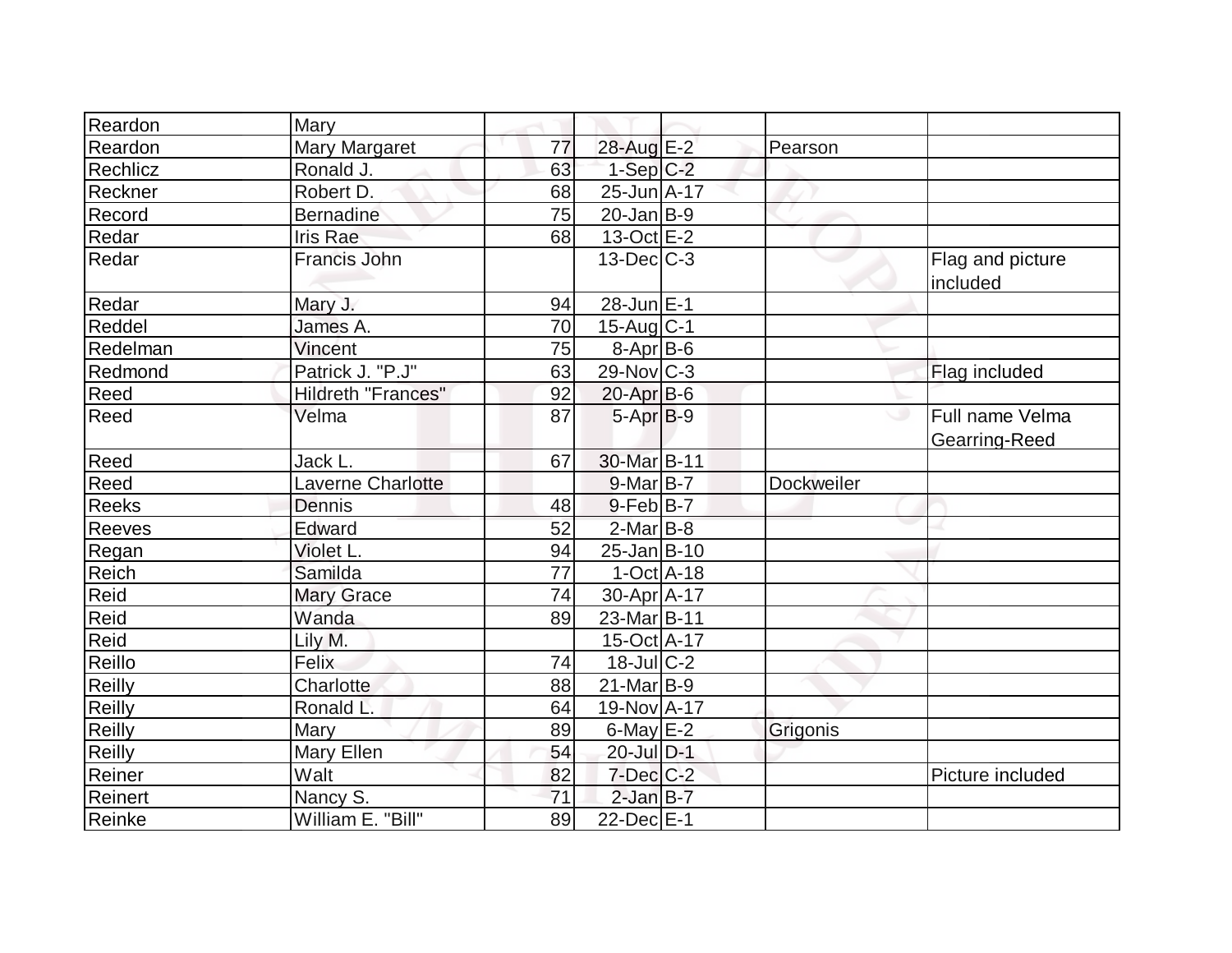| Reiplinger    | Dolores "Boots"       | 85              | $21$ -Jun $C-2$   | Pilackas    |                                                |
|---------------|-----------------------|-----------------|-------------------|-------------|------------------------------------------------|
| Reissman      | Melvin                | 74              | 25-Dec C-1        |             | Flag included                                  |
| Reitz         | Leora Grace           | 80              | $8$ -Jun $C-2$    |             |                                                |
| Relinski      | Ann M.                | 91              | $3-Mar$ B-8       | Milosevich  |                                                |
| Remesnik      | Josephine             | 89              | $4-Apr$ B-8       | Delache     | Full name Josephine<br>Marovich Remesnik       |
| Rener         | Marilyn A.            | 72              | 26-Apr C-2        | Robinson    |                                                |
| Renner        | Richard W.            | 69              | $20$ -Feb $B-8$   |             |                                                |
| Renner        | Kathryn               | 92              | $16$ -Jun $C-2$   |             |                                                |
| Reno          | Geraldine             | 79              | $13$ -Apr $ B-9 $ |             |                                                |
| Reno          | Laurence R.           | 79              | $4$ -Feb $ B-6$   | Rogers      |                                                |
| Rettig        | Virginia D.           | 83              | $21-Sep C-3$      |             | Picture included                               |
| Revane        | Slyvia A.             | 55              | 28-Sep C-2        | Kastendieck |                                                |
| Rex           | <b>Mildred</b>        | 90              | $16$ -Nov $ C-2 $ | Rueter      | <b>Full name Mildred</b><br><b>Costner Rex</b> |
| Rex           | Eileen G.             | 67              | 15-May C-3        |             |                                                |
| Reyhout       | John                  | 76              | $22$ -May C-2     |             |                                                |
| Reyna         | Robert "Mookie"       | 61              | 19-Nov A-17       |             |                                                |
| Reynolds      | Helen E.              | 90              | 8-Nov C-3         |             |                                                |
| Reynolds      | R.M. "Lee"            | 73              | $11-Sep C-2$      |             | Flag included                                  |
| Reynolds      | Bruce A.              | 50              | $20$ -JulD-2      |             |                                                |
| Reynolds      | Mary R.               | 93              | $11-Apr B-6$      | Zsoldos     |                                                |
| Reynolds      | <b>Charles Dustin</b> | 42              | $14$ -Dec $C-3$   |             | "Dusty" and "Uncle<br>Dink"                    |
| Reznik        | James J.              | 59              | $10$ -Jul $ C-3 $ |             |                                                |
| Rhea          | Huey R.               |                 | $4-Jan$ B-7       |             |                                                |
| Rhoda         | Elwood                | 81              | $31$ -Mar $ B-6$  |             |                                                |
| <b>Rhodes</b> | Laura R.              | 83              | $21$ -May A-18    |             |                                                |
| Rhodes        | Thelma W.             | 99              | $7 - Aug$ $E-2$   |             |                                                |
| <b>Rhodes</b> | Vida K.               | 89              | 6-Jan B-7         |             |                                                |
| Rhodes        | Judie A.              | 56              | $27$ -Jun $C-3$   |             |                                                |
| Rias          | Florence              | $\overline{71}$ | 19-May $C-3$      |             | Picture included                               |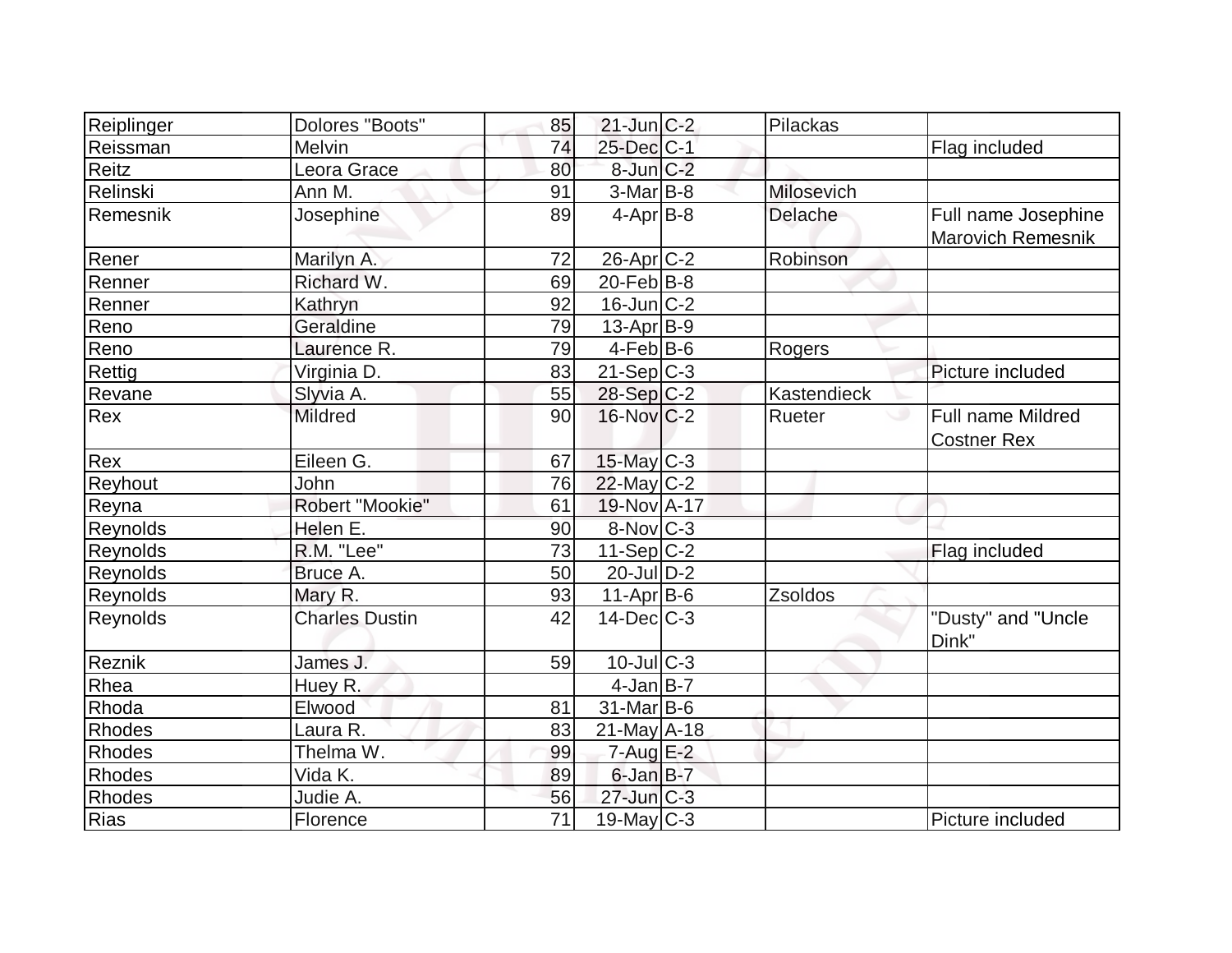| Rias            | Paulette             | 44              | $20$ -Apr $B$ -6    | <b>Thomas</b> |                  |
|-----------------|----------------------|-----------------|---------------------|---------------|------------------|
| Ribar           | <b>Harvey Lee</b>    | 68              | 19-Sep C-2          |               |                  |
| Ribar           | Mary M.              | 79              | 15-Nov C-3          |               | Picture included |
| Ribovich        | James                | 71              | $11 - Jun  A - 17 $ |               |                  |
| Ricahrdson      | Floyd                | 69              | $1-Dec$ $E-2$       |               |                  |
| Ricard          | Florence             | 89              | 29-Apr $E-3$        | Kieft         |                  |
| Rice            | Dolores M.           | 84              | $14$ -Dec $ C-3 $   |               |                  |
| Rice            | <b>Wayne Kendall</b> |                 | $12$ -Dec $E-3$     |               | Picture included |
| Rice            | Gerald               | 92              | 28-Mar B-9          |               |                  |
| Rich            | Adrian J.            | 85              | $2$ -Jun $ C-2 $    |               |                  |
| Rich            | Wilma L.             | 84              | 24-Mar B-9          |               |                  |
| <b>Richards</b> | Roberta "Bobbi"      |                 | $13$ -Feb $ B$ -6   | <b>Brill</b>  |                  |
| <b>Richards</b> | Inez M.              | 89              | $16$ -Apr $B$ -6    | Dillingham    |                  |
| Richardson      | Dale Sr.             |                 | $24$ -May C-3       |               | Cross included   |
| Richardson      | <b>Steven</b>        | 39              | $6$ -Dec $C$ -2     |               |                  |
| Richardson      | Floyd                | 69              | 30-Nov C-3          |               |                  |
| Richardson      | Mark Eugene          | 48              | $9$ -Jan B-6        |               |                  |
| Richardson      | Mary L. "Peggy"      | 79              | $20$ -May $E-3$     | <b>Davis</b>  | Picture included |
| Richardson      | Joseph Michael       | 51              | 23-Nov A-21         |               |                  |
|                 | (JoJo)               |                 |                     |               |                  |
| Richelshagen    | Verda Irene          | 92              | $21-Apr$ B-6        | Seeler        |                  |
| <b>Richrock</b> | Helen L.             |                 | $11 - Dec$ $C-2$    | <b>Brown</b>  |                  |
| Rickenbaugh     | Donna Mae            | 79              | $21$ -Jun $C-2$     |               |                  |
| <b>Rickers</b>  | Peter                | 89              | $13$ -May E-2       |               | Flag and Picture |
|                 |                      |                 |                     |               | included         |
| Riddle          | Henry Jr.            | 49              | $21$ -May $A-18$    |               |                  |
| <b>Riechers</b> | Merith A. "Rick"     | 86              | $3$ -Aug $C-2$      |               | Flag included    |
| Rieder          | Andrew O.            | 76              | $3$ -May $C-3$      |               | Flag and picture |
|                 |                      |                 |                     |               | included         |
| Rielly          | Elmer                | 48              | 26-Oct C-3          |               |                  |
| Rietman         | Donna M.             | 78              | 22-Feb B-10         |               |                  |
| Rietveld        | Fred H.              | $\overline{77}$ | $3-Oct$ $E-3$       |               | Flag included    |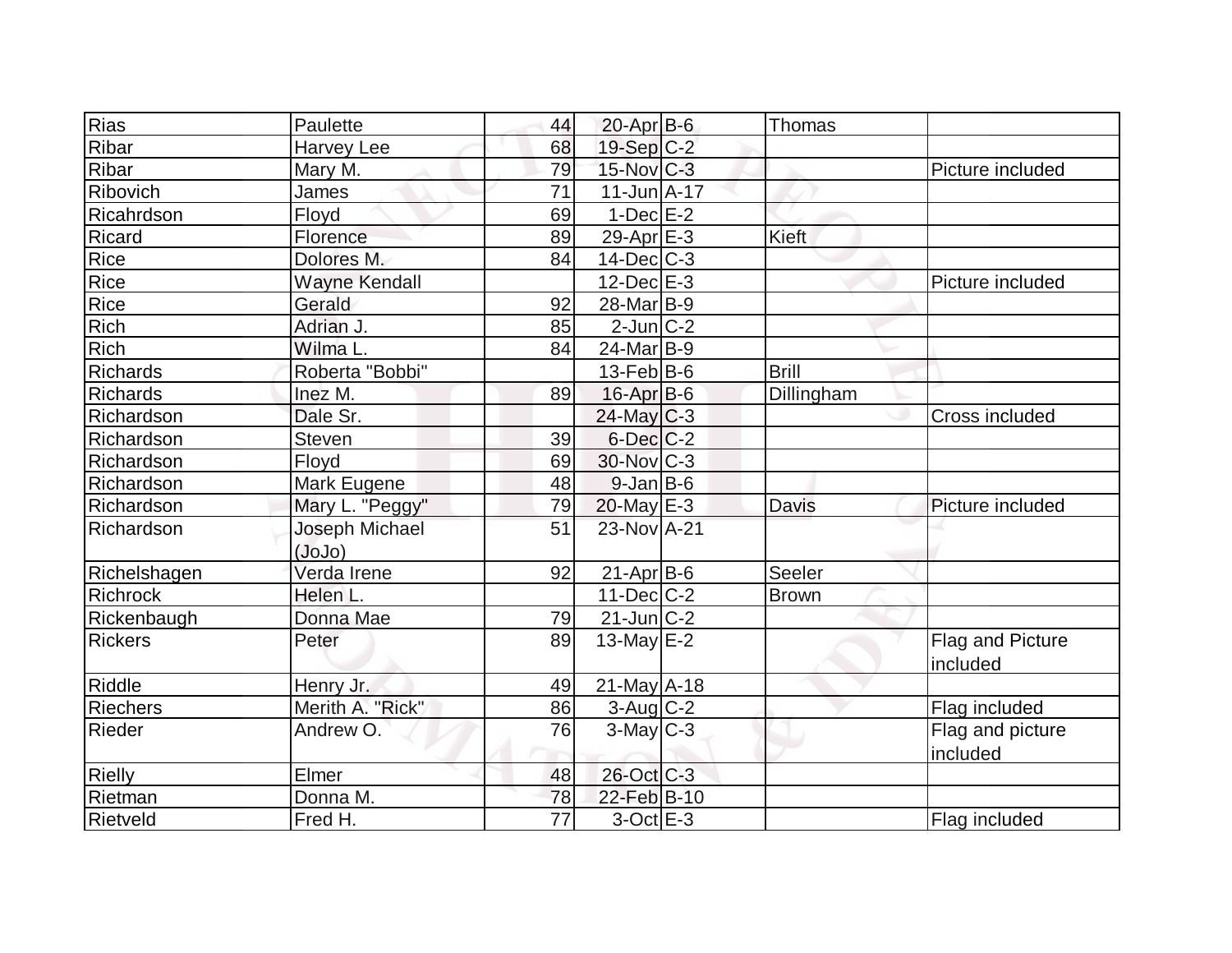| <b>Riley</b>   | Wallace "Wally"      | 80 | $14$ -Oct $ C-2 $          |          |                                                     |
|----------------|----------------------|----|----------------------------|----------|-----------------------------------------------------|
| <b>Riley</b>   | Ruth M.              | 90 | $2$ -Nov $E-3$             |          |                                                     |
| Rimkus         | <b>Beulah</b>        | 80 | $17-Feb B-9$               |          |                                                     |
| Ringas         | David R.             | 46 | $5$ -Feb $ B-5 $           |          |                                                     |
| Ringer         | Richard A. Sr.       | 69 | $19$ -Dec $E-2$            |          |                                                     |
| Ringer         | Gaynell              | 66 | $30$ -Jan B-6              |          |                                                     |
| Rinkema        | George J.            | 86 | $10$ -Aug $C-3$            |          | Flag included                                       |
| Rinkema        | Dorothy              | 84 | $9$ -Feb $ B-7 $           | Veldhuis |                                                     |
| Rinker         | Guy D.               | 54 | $17$ -Aug $ D-2 $          |          |                                                     |
| Rios           | Michelle A. "Shelly" | 44 | $6$ -Feb $ B$ -6           |          |                                                     |
| Rios           | Joseph A. Jr.        | 52 | $4$ -Aug C-2               |          | Flag included                                       |
| Ritchie        | James D.             |    | 55 Novmebe <sub>IC-3</sub> |          |                                                     |
|                |                      |    | r 10                       |          |                                                     |
| <b>Ritter</b>  | Marcia Ann           | 59 | 31-Dec A-17                |          | Picture included                                    |
| Rivera         | Juan M.              | 44 | $31-Oct$ $C-2$             |          | "Johnny Manana the<br>Mechanic" / Cross<br>included |
| Rivera         | Jorge                | 32 | $4-Sep C-2$                |          |                                                     |
| Rivera         | Felipe Sr.           | 78 | $24$ -Jan B-7              |          |                                                     |
| <b>Rivers</b>  | Gleceria M. "Nanie"  | 67 | $7$ -Dec $ C-2 $           |          |                                                     |
| <b>Rivett</b>  | <b>Glenn William</b> | 67 | $15-Sep C-2$               |          | Picture included                                    |
| Roach          | Donald L.            | 63 | $23$ -Dec $ C-2 $          |          |                                                     |
| Robak          | Frank                |    | $6$ -Apr $B$ -11           |          |                                                     |
| <b>Robbins</b> | Eileen               | 87 | $23-Oct$ <sub>C</sub> -2   |          |                                                     |
| <b>Roberts</b> | James Q.             | 87 | $16$ -Jun $ C-2 $          |          | Flag included                                       |
| <b>Roberts</b> | <b>Harry Stewart</b> | 86 | $16$ -Mar $ B-6 $          |          |                                                     |
| <b>Roberts</b> | Donna J.             | 44 | $6$ -Jul $C-2$             |          |                                                     |
| <b>Roberts</b> | Larry Frank "Butch"  | 54 | $16$ -Mar $ B-7 $          |          | Flag included                                       |
| <b>Roberts</b> | <b>Harry Stewart</b> | 86 | 19-Apr B-6                 |          | Flag included                                       |
| <b>Roberts</b> | Joan E.              | 79 | $30-Sep C-2$               |          |                                                     |
| <b>Roberts</b> | Lawrence John        | 58 | $28-Sep C-2$               |          |                                                     |
| Roberts        | <b>Warren James</b>  | 67 | $9-Apr$ B-7                |          |                                                     |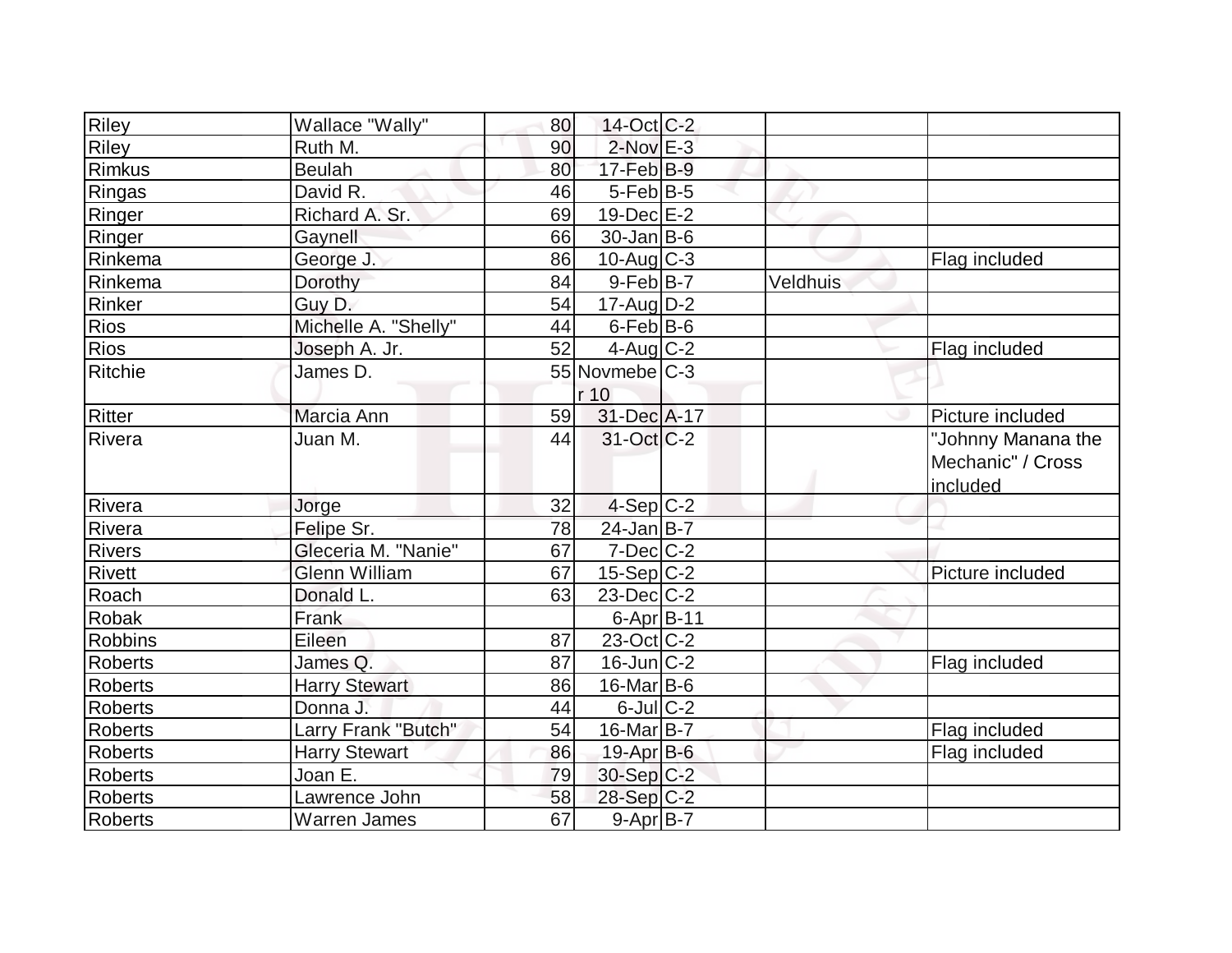| Robertson        | William C. M.D.       | 87 | $23$ -Apr $B-5$         |        |                  |
|------------------|-----------------------|----|-------------------------|--------|------------------|
| Robertson        | <b>Arthur Lee</b>     | 76 | 27-May E-1              |        |                  |
| Robinette        | Myrtle E.             | 89 | 25-Jan B-10             | Larson |                  |
| Robinson         | P.M. "Phil"           | 48 | 23-Oct C-2              |        |                  |
| Robinson         | Catherine V. "Kay"    | 80 | $14$ -JulC-2            |        |                  |
| Robinson         | Edward P.             | 77 | $11-Auq$ <sub>C-2</sub> |        | Picture included |
| Robinson         | Roy F.                | 81 | $18$ -May C-3           |        | Flag included    |
| Robinson         | Marilyn Joyce         | 73 | $16$ -Mar $ B-8 $       |        |                  |
| Robinson         | Alma Lenora           | 71 | $3-Nov$ $E-3$           |        |                  |
| Rochner          | Isabelle              | 72 | $3-Mar$ B-8             |        |                  |
| Rocske           | Ella                  | 91 | 29-Sep C-2              |        |                  |
| Rodda            | Edward D.             | 82 | $6$ -Jul $C$ -3         |        | Flag included    |
| Rodgers          | Ralph D.              | 70 | $1$ -Jun $C-2$          |        | Picture included |
| Rodgers          | Adam                  | 59 | $24$ -May C-2           |        |                  |
| Rodriguez        | Jesse H.              | 83 | $24$ -Aug $D-2$         |        |                  |
| Rodriguez        | Juan Manuel           | 72 | 28-Mar B-9              |        | Picture included |
|                  |                       |    |                         |        |                  |
| Rodriguez        | Graciela Grac "Chela" | 66 | $4$ -Jan B-7            | Ayala  | Picture included |
| Rodriguez        | David                 | 46 | 15-Oct A-18             |        | Cross included   |
| Rodriguez        | Erasmo Jr. (Ed)       | 58 | $10$ -Aug $C-1$         |        |                  |
| Rodriguez        | Ruben                 | 57 | $9$ -Aug $C$ -3         |        |                  |
| Rodriguez        | Francisco M.          | 67 | $6$ -Dec $C-3$          |        |                  |
| Rodriguez        | Alexander R.          | 5  | $23$ -May $E-2$         |        |                  |
| Rodriquez        | Ricardo Jr. "Rick"    | 22 | 23-Nov A-21             |        |                  |
| <b>Rodriquez</b> | David                 | 46 | $16$ -Oct $ C-2 $       |        | Cross included   |
| Rodziewicz       | Maria                 | 85 | $16$ -Aug $C-2$         |        |                  |
| Roebuck          | Joseph R. "Sonny"     | 63 | $22$ -Jun $C-3$         |        |                  |
| Roebuck          | Judith Ann "Judi"     | 59 | $9-Nov$ <sub>C-2</sub>  |        |                  |
| Roehr            | William D. "Thor"     | 41 | 28-Dec C-1              |        |                  |
| Rogala           | Edward                | 76 | $5$ -Jun $C-3$          |        |                  |
| Rogala           | Roman "Ray"           | 80 | 31-Mar B-6              |        | Flag included    |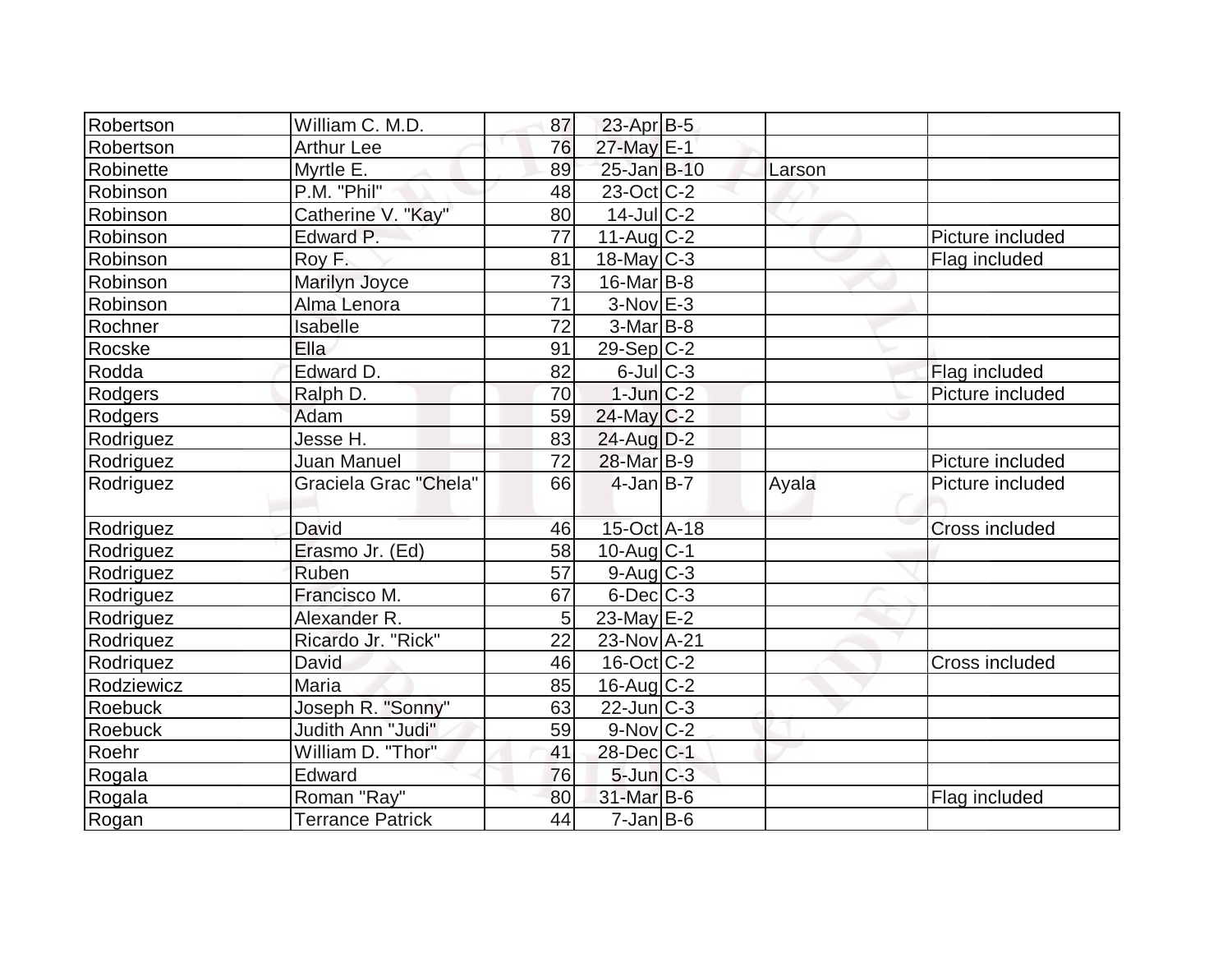| Rogers         | Charles M.              | 79 | $13$ -Mar $B$ -8            |              |                  |
|----------------|-------------------------|----|-----------------------------|--------------|------------------|
| Rogers         | Quincy Javar            | 27 | $12$ -Jan $B-8$             |              |                  |
| Rogers         | Billy T.                | 72 | 22-May C-2                  |              |                  |
| Rogers         | Gene "Smokey"           | 75 | $9$ -Jan B-6                |              |                  |
| Rojas          | Johnathan, S.S. G.      | 27 | $10$ -Oct $ C-2 $           |              | Flag included    |
| Roland         | <b>Helen Frances</b>    |    | $30$ -Aug $C-2$             | Clifford     |                  |
| <b>Rollins</b> | <b>Sara Marie</b>       | 16 | $25-Sep C-2$                |              |                  |
| <b>Rollins</b> | <b>Randy Robert</b>     | 37 | $25-Sep C-2$                |              |                  |
| <b>Rollins</b> | Joyce Ann "Granny       | 60 | $2$ -Aug $C - 3$            |              | Picture included |
|                | Joyce"                  |    |                             |              |                  |
| Romanik        | <b>Elaine Katherine</b> | 71 | $3-May$ $C-3$               |              |                  |
|                | "HawK"                  |    |                             |              |                  |
| Romans         | Elisabeth M. "Betty"    | 65 | $6$ -Jun $C-3$              | <b>Reitz</b> |                  |
| Romei          | Nancy Ann               | 52 | $27-Sep C-3$                |              |                  |
| Romeo          | <b>Rose Marie</b>       | 79 | $14$ -Mar $B-8$             | Favia        |                  |
| Romero         | Consuelo                | 84 | $26$ -Feb $ B-6$            | Carrrillo    |                  |
| Rommeiss       | Mildred                 | 86 | $26$ -Jan B-7               |              |                  |
| Romo           | Jesse C.                |    | $8$ -Dec $E-1$              |              |                  |
| Roop           | Rosalie                 | 54 | $7-Nov$ $E-2$               |              |                  |
| Root           | <b>Mary</b>             |    | $21-Feb B-7$                | Ridgely      | Picture included |
| <b>Rosales</b> | Vicente Z.              | 83 | $27$ -Jun $\overline{C}$ -3 |              |                  |
| Rosario        | Victor                  | 60 | $11$ -Jun $A$ -17           |              |                  |
| Rosas          | Maria "Maggie"          |    | 58 Februray B-9             |              |                  |
|                |                         |    | 10                          |              |                  |
| Rose           | George Alexander        | 74 | $7-Feb$ B-7                 |              |                  |
| Rose           | Viola M.                |    | $26$ -JulC-1                | Stoll        |                  |
| Rose           | <b>Donald Lawrence</b>  | 49 | $17$ -Aug $D-1$             |              |                  |
| Rosenbower     | Gladys M.               | 86 | $16$ -Aug C-2               |              |                  |
| Rosinski       | Alfred G. "Fred"        | 89 | 7-Feb B-7                   |              | Flag included    |
| Rosinski       | Jane A.                 | 76 | $3-AprB-8$                  | Pilarczyk    |                  |
| Rosmanitz      | Katharina               | 91 | 24-Aug D-1                  |              |                  |
| Rosowicz       | Theodore S. Sr.         | 93 | $29$ -Jan B-6               |              |                  |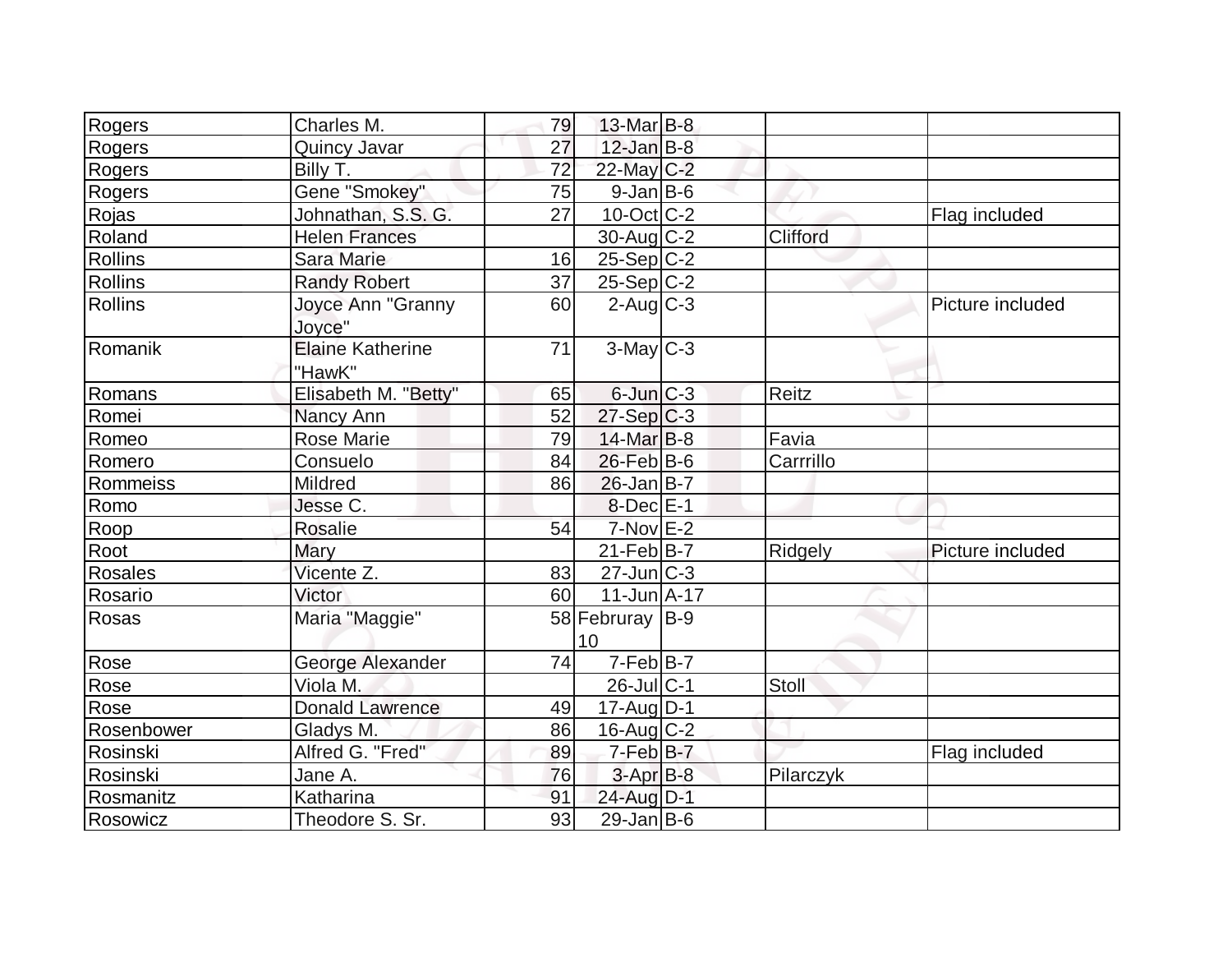| Ross          | Elizabeth C.              | 85 | $25$ -Jan B-10         | Adamczyk      |                                            |
|---------------|---------------------------|----|------------------------|---------------|--------------------------------------------|
| Ross          | Margaret Ann              | 64 | 28-Nov C-2             |               |                                            |
| Ross          | Nancy                     | 67 | $21$ -Jul $C-2$        | Pearson       | <b>Full name Nancy</b><br>Lamantia-Ross    |
| <b>Ross</b>   | Kiante' Akeem<br>"Rizzel" | 22 | $19$ -Jun $C-2$        |               |                                            |
| <b>Ross</b>   | <b>Cliffored John</b>     | 77 | $8$ -Jun $ C-2 $       |               |                                            |
| Ross          | John W. Jr.               | 63 | $11-Feb B-6$           |               |                                            |
| <b>Ross</b>   | Lillian M.                | 75 | $11$ -Feb $ B-5 $      | Balogh        | Full name Lillian M.<br><b>Klarik Ross</b> |
| Rossa         | Lawrence "Larry"          | 84 | $25$ -Oct C-3          |               | Picture included                           |
| Rothacker     | Robert A.                 | 87 | 10-Dec A-18            |               | Flag included                              |
| Rottier       | Bruce R.                  | 59 | 14-Mar B-8             |               | Flag included                              |
| Rotz          | Earl A. (Lefty)           | 82 | $6$ -Jul $C$ -3        |               |                                            |
| Rouse         | Carole A.                 | 64 | $18-Oct$ $C-2$         |               |                                            |
| Rowley        | Walter L.                 | 90 | 30-Oct E-2             |               |                                            |
| Royal         | <b>Richard Johnstone</b>  | 84 | $15$ -Jun $D-3$        |               | <b>Cross included</b>                      |
| Royer         | Craig                     | 48 | 31-Dec A-17            |               |                                            |
| Royse         | Wanda                     | 85 | 28-Dec C-3             |               |                                            |
| Rozak         | <b>Delsue</b>             | 79 | $12$ -Oct C-2          | Potulny       |                                            |
| Rozcicha      | Albert J.                 | 92 | $1-Aug$ <sub>C-3</sub> |               |                                            |
| Rozema        | Ralph                     | 96 | $1-Nov$ E-3            |               |                                            |
| Ruder         | Ann                       | 87 | $2-Feb B-7$            |               |                                            |
| Rudolph       | June B.                   | 75 | 28-Oct E-2             |               | Picture included                           |
| Rudzinski     | Dona E.                   | 86 | $12$ -Jul $C-1$        | <b>Bartos</b> |                                            |
| Rudzinski     | Benjamin                  | 90 | 15-Oct A-18            |               |                                            |
| Rue           | Pauline R.                | 80 | $14$ -Feb $ B-6$       |               |                                            |
| <b>Rueth</b>  | Helen L.                  |    | $2-Apr$ B-6            |               |                                            |
| <b>Ruffin</b> | Lillie M.                 | 71 | 27-Aug A-16            |               |                                            |
| Ruffolo       | John J.                   | 73 | 20-Dec C-2             |               |                                            |
| Ruiz          | Irene L.                  | 56 | 26-Mar B-5             |               |                                            |
| Rukavina      | Eileen M.                 | 89 | $24$ -Feb $ B-9$       | O'Leary       |                                            |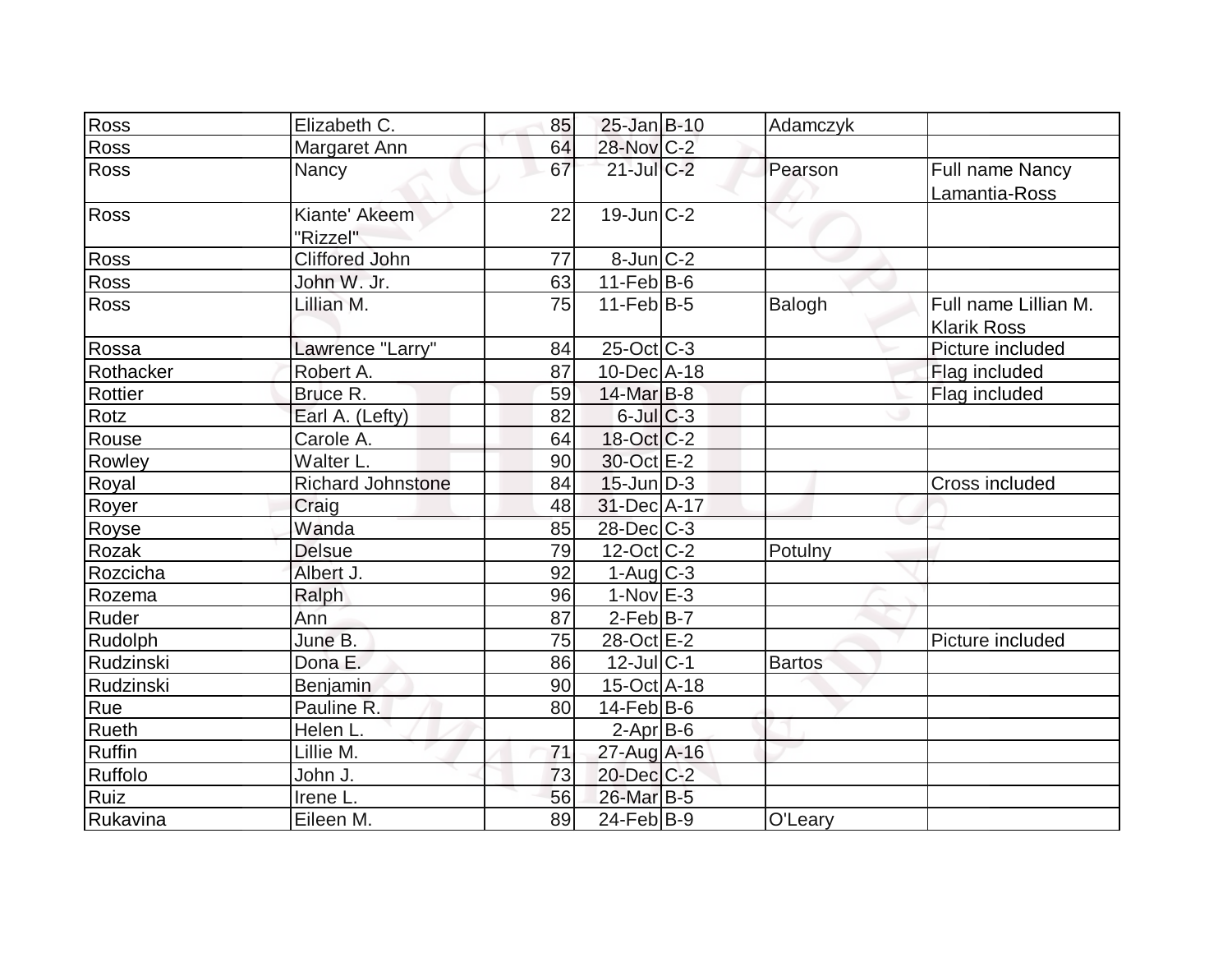| Ruldolph       | Jimmie G.            | 76 | $22$ -Jun $C-3$             |             |                     |
|----------------|----------------------|----|-----------------------------|-------------|---------------------|
| Rule           | Lillie M. (Chickie   | 98 | $7-Sep$ $C-3$               | Hester      |                     |
| Ruman          | Richard A.           | 55 | $1$ -Jul $ C-1 $            |             |                     |
| Runk           | Roger D. Jr.         | 42 | $12-Sep C-2$                |             |                     |
| Runyon         | Arlene M.            | 69 | $6$ -Jan $B$ -8             |             |                     |
| Ruppey         | Basil H.             | 85 | $18-Nov$ C-2                |             | Flag included       |
| Ruscio-Lang    | Veronica M.          | 97 | 15-May C-2                  |             |                     |
| Ruse           | Clifford G.          | 83 | $21$ -Jun $\overline{C}$ -3 |             |                     |
| Rush           | John                 | 88 | $18$ -Dec $ C-2 $           |             |                     |
| Rush           | Joseph E. Sr.        | 87 | $12$ -Mar B-6               |             |                     |
| Rusiniak       | William              | 84 | $23$ -Jun $ C-2 $           |             | Flag and K of C     |
|                |                      |    |                             |             | emblem included     |
| Rusiniak       | Casimir              | 78 | $5-Sep C-2$                 |             | Flag included       |
| <b>Rusk</b>    | Ernest P. "Ernie"    | 77 | $5-Aug$ $E-2$               |             | Flag included       |
| Rusnack        | Michael E.           | 77 | $1-Feb$ B-10                |             | Flag included       |
| Russel         | Hildegrade C. L.     |    | $24$ -Jun $E-2$             | Mionske     |                     |
| <b>Russell</b> | Dorothy M.           | 81 | $29$ -Nov $ C-3 $           | Sejbl       |                     |
| Russell        | <b>James Bradley</b> | 65 | $15$ -Jan B-6               |             |                     |
| Russell        | Mildred F.           | 75 | 21-Sep C-3                  |             |                     |
| Russell        | <b>James</b>         | 89 | $26$ -Oct $C$ -3            |             |                     |
| Russell        | Marsha A.            | 53 | $6$ -Dec $C-3$              | Chernota    | Full name Martha A. |
|                |                      |    |                             |             | (Schwartz) Russell  |
| Russell        | Richard N.           | 56 | $8-Feb B-9$                 |             |                     |
| Rust           | Robert L.            | 92 | $12$ -Jun $ C-2 $           |             |                     |
| Rust           | Phyllis I.           | 76 | $13-Nov$ C-2                |             |                     |
| Ruthenberg     | Lucille E.           | 89 | 8-Nov C-3                   | Schlobohm   |                     |
| Rutkowski      | Helen E.             | 84 | $6-Sep C-2$                 | Rzepczynski |                     |
| Rutledge       | Nancy                | 71 | 23-Mar <sub>B-11</sub>      |             |                     |
| Rutz           | Alvine J.            | 88 | $28$ -Jan B-6               |             | Flag included       |
| Ruzbasan       | <b>Millie</b>        | 86 | 26-May C-2                  | Jurek       |                     |
| Ruzycki        | <b>Carl Leonard</b>  |    | 29-Jul E-2                  |             | Flag included       |
| Ryan           | Dorothy Maxine       | 74 | $28$ -Jan B-5               |             |                     |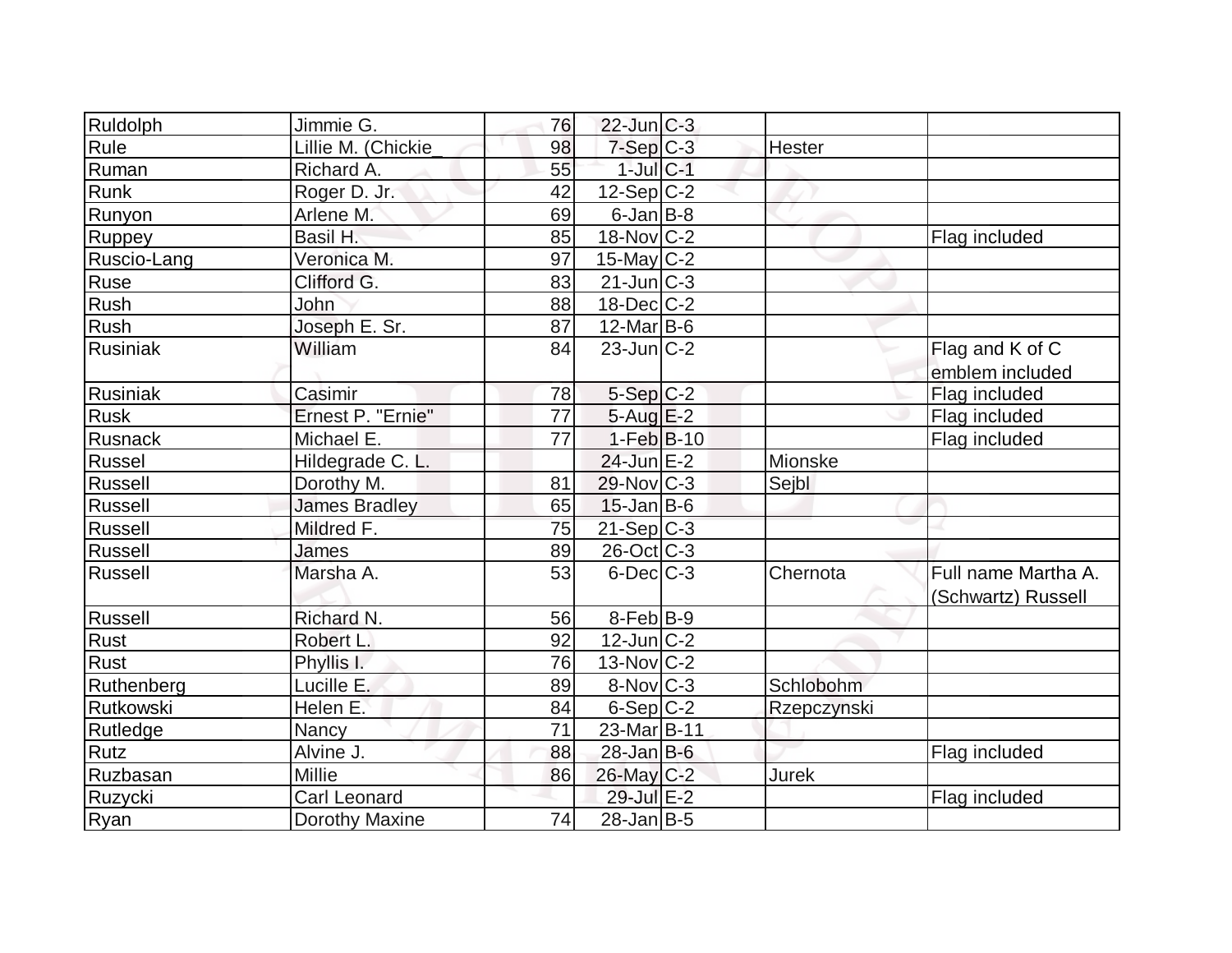| Ryan           | Agnes M.                |    | 23-May E-2        | <b>Banks</b> |                                               |
|----------------|-------------------------|----|-------------------|--------------|-----------------------------------------------|
| Ryan           | Patricia C.             | 71 | 28-Mar B-9        | Judge        |                                               |
| Ryband         | Mary Ann                | 90 | 8-Oct A-18        |              |                                               |
| Ryder          | Ann K.                  | 86 | $23$ -Apr $ B-5 $ | Repinec      |                                               |
| Rzepczynski    | Emily E.                | 84 | $20$ -Jun $C-2$   | Topa         |                                               |
| Rzepczynski    | Roger                   | 63 | $10$ -Aug C-2     |              |                                               |
| Sabatini       | Dolores T.              |    | $5$ -Oct $E - 3$  | Andrassi     |                                               |
| Sabau          | Tami B.                 | 47 | $1-Oct$ $A-18$    | Clinton      |                                               |
| Saberniak      | Joseph                  | 85 | $2-Jan$ B-7       |              |                                               |
| Sabo           | Irene S.                | 83 | 11-Mar $B$ -6     |              |                                               |
| Sabody         | Virginia Mae            | 88 | $19$ -Jul $E-2$   |              |                                               |
| Sabol          | Theresa D.              | 92 | $9$ -Mar $ B-6$   | Paunicka     |                                               |
| Saccomando     | Alice                   | 91 | 22-Aug C-2        | Tess<br>╰    | Full name Alice<br>(Saccamando)<br>Ziolkowski |
| Sachar         | Joyce                   | 66 | $1-Oct$ A-18      | Dukeman      |                                               |
| Sacketos       | Helen/Elaine            | 78 | $23$ -Feb $ B-9 $ |              | Cross included                                |
| Sadler         | <b>Sharon Marie</b>     | 56 | 18-Mar B-7        |              |                                               |
| Sado           | <b>Charles</b>          | 83 | $6$ -Mar $ B-9 $  |              |                                               |
| Safstrom       | Myrtle A.               | 91 | $17 - Jan$ B-6    | Schichner    |                                               |
| Sajdak         | Patricia A.             | 70 | $2$ -Jun $ C-2 $  |              |                                               |
| Sakal          | Louis                   | 76 | $22$ -Aug C-2     |              | Flag included                                 |
| Sakelaris      | Jane                    | 89 | $14$ -Feb $ B-6$  |              | <b>Cross included</b>                         |
| Salatas        | Eugenia                 | 94 | $5$ -Jul $C-2$    |              |                                               |
| Salazar        | Pilar                   | 81 | $4$ -May C-2      |              | Cross included                                |
| Salvatore      | Nesci "Sam"             | 86 | 18-Nov C-3        |              | Flag included                                 |
| Salyer         | Charlotte C. "Tina"     | 76 | $3-Nov$ $E-3$     |              |                                               |
| Samardzich     | Julia                   | 92 | $5$ -Jan $B-9$    | Momcilovich  | <b>Cross included</b>                         |
| Sample         | Hazel B.                | 90 | 14-May $D-2$      |              |                                               |
| Samson         | <b>Johnnie Beatrice</b> | 84 | 30-Sep C-2        |              |                                               |
| <b>Samuels</b> | Roy B.                  | 77 | 24-Mar B-9        |              |                                               |
| Samuelson      | Sharon L.               | 69 | $23$ -Aug C-2     |              |                                               |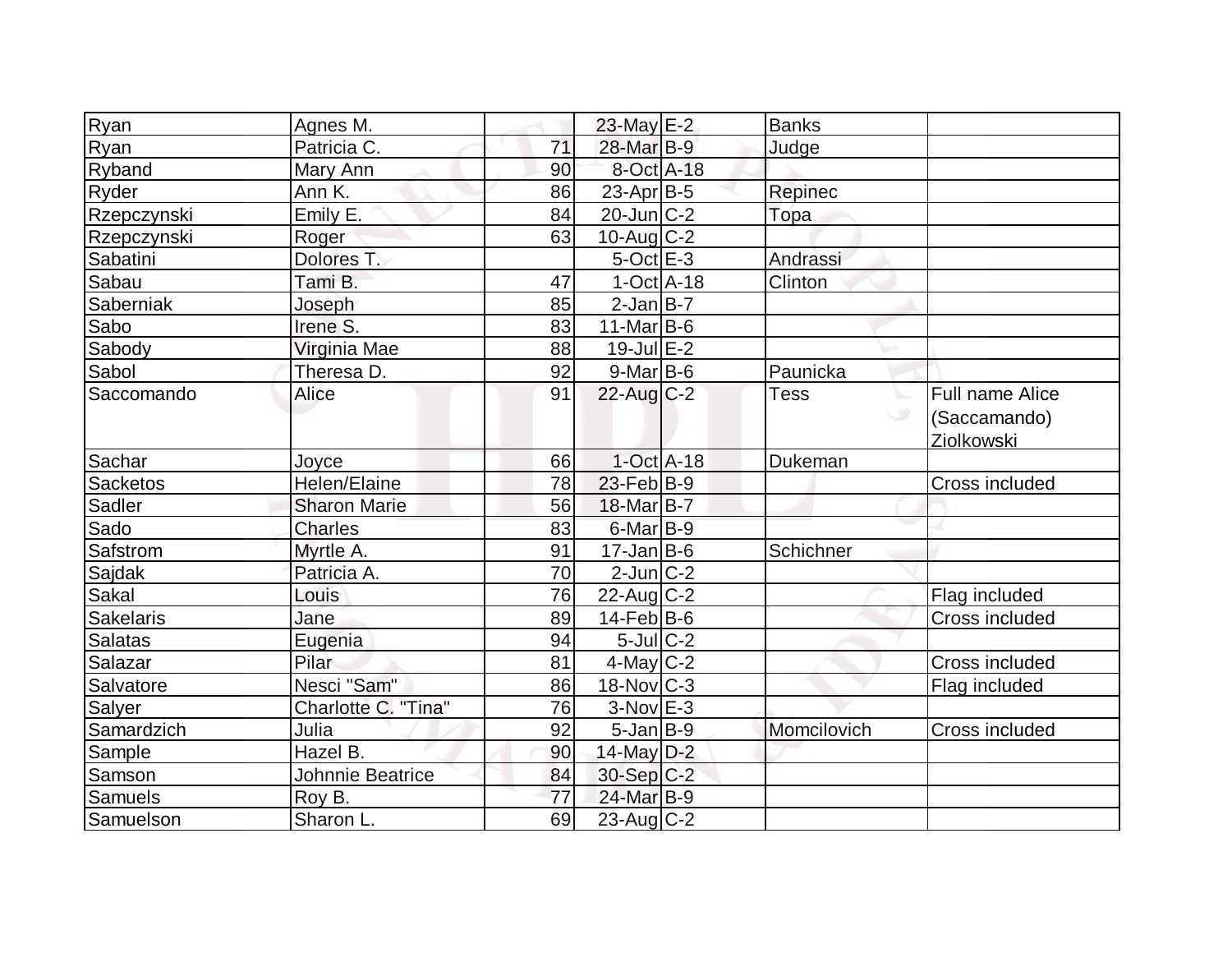| Sanchez         | Albert                                     | 43 | 18-May C-2        |                |                              |
|-----------------|--------------------------------------------|----|-------------------|----------------|------------------------------|
| Sanchez         | Hilario A.                                 | 57 | $4$ -Feb $B$ -6   |                | Flag included                |
| Sanchez         | Rudolph III "Rudy"                         | 31 | 20-Dec C-2        |                |                              |
| Sancya          | Donald A.                                  | 69 | $6-Sep C-2$       |                | Flag included                |
| <b>Sanders</b>  | Richard D. "R.D."                          | 64 | 16-Apr B-6        |                |                              |
| <b>Sanders</b>  | Vicki Ann                                  | 52 | 28-May A-17       |                |                              |
| <b>Sanders</b>  | <b>Ruth</b>                                | 93 | $6$ -Jan $B$ -8   |                | Picture included             |
| Sandlin         | Laura Lynn                                 | 63 | $14-Sep C-2$      |                |                              |
| Sandoval        | Michael R.                                 | 29 | 25-Mar B-5        |                |                              |
| <b>Sandrick</b> | <b>Francis James</b><br><b>Bartholomew</b> |    | $29-Novc-3$       |                | "Frank"/ picture<br>included |
| <b>Sandrick</b> | Benedict E.                                | 75 | $3-Mar$ B-8       |                | Flag and picture<br>included |
| Sanek           | Joseph P.                                  | 83 | $12$ -JulC-2      |                | Flag included                |
| Sangbusch       | <b>Marian Ruth</b>                         | 86 | $21$ -Dec $E-2$   |                |                              |
| Sanocki         | Connie                                     | 88 | $18$ -Jan B-7     |                |                              |
| Santana         | Margaret A.                                | 67 | $15$ -Mar $ B-8 $ | <b>Rios</b>    |                              |
| Santana         | <b>Sherry Gale</b>                         | 48 | $9$ -Jun $ C-2 $  |                |                              |
| Santiago        | <b>Dimas</b>                               | 79 | $26$ -Jan B-7     |                |                              |
| Santiago        | Vicente G.                                 | 76 | $1-Oct$ $A-18$    |                |                              |
| Santiago        | Angela                                     | 71 | 23-Jul A-17       |                |                              |
| Santmyre        | Chase D.                                   | 3  | $19$ -Jan $ B-8 $ |                | Picture included             |
| <b>Santos</b>   | Rosa L.                                    | 96 | $7-Mar$ B-9       |                | Cross included               |
| Sapone          | Dominic                                    | 82 | $10-Sep$ A-17     |                | Flag included                |
| Sapp            | Doris L.                                   | 95 | $23$ -Jan B-7     | Van Sant       |                              |
| Sapper          | John C.                                    | 84 | $19-Sep C-2$      |                | Picture included             |
| <b>Sarafin</b>  | Luba                                       | 84 | 24-Dec A-17       | Traycoff       |                              |
| Sarason         | Walter L.                                  | 72 | 8-Oct A-18        |                |                              |
| Sarber          | Deetta Dorothy                             | 85 | 17-Aug D-1        | Wagner         |                              |
| Sargent         | Gwendolyn J.                               | 85 | $1$ -Jun $C-3$    |                |                              |
| Sargent         | Allie M.                                   | 87 | 18-Dec C-2        | <b>Stiefel</b> |                              |
| Sarkisian       | Samuel G.                                  |    | $21$ -Jun $C-3$   |                |                              |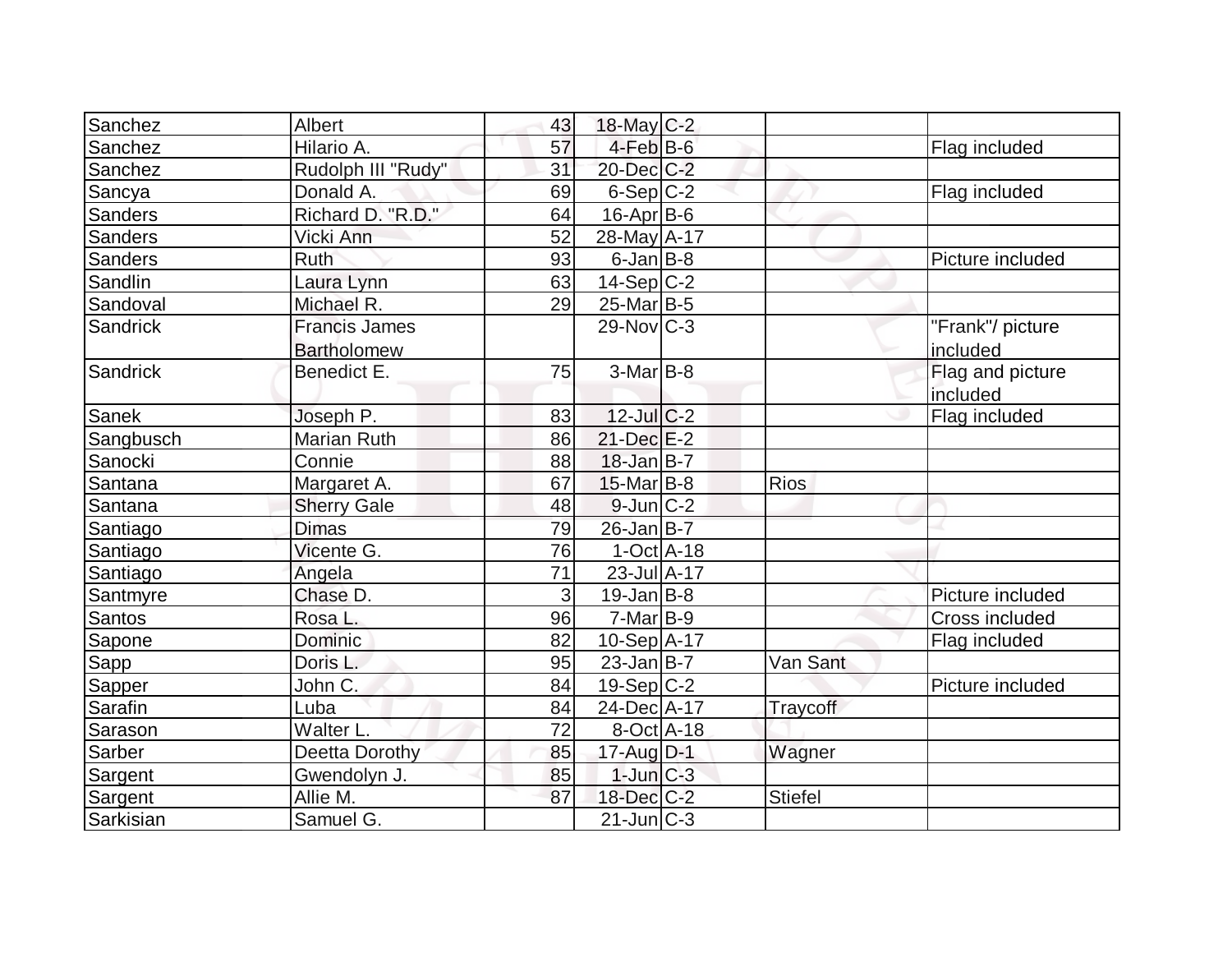| Sarsfield      | Dolores J.                    | 74  | $2$ -May C-3             | Arvesen  |                                               |
|----------------|-------------------------------|-----|--------------------------|----------|-----------------------------------------------|
| Sartini        | Betty J.                      | 80  | 28-Dec C-3               |          |                                               |
| Sarto          | Geraldine                     | 66  | $1$ -Jan $B-9$           |          |                                               |
| <b>Sass</b>    | John L.                       | 61  | $29$ -Jan B-6            |          |                                               |
| Satalic        | <b>Edward Mario</b>           | 80  | $21$ -May A-18           |          |                                               |
|                | "Murphy"                      |     |                          |          |                                               |
| Saunders       | <b>Patricia Sue</b>           | 59  | $23$ -May E-2            |          |                                               |
| Savage         | Hoyle Z. "Pops"               | 79  | $20$ -JulD-2             |          |                                               |
| Savastano      | Alexander E. "Alex"           |     | $22$ -Dec $E-2$          |          |                                               |
| Savillo        | Rosa Lim                      | 99  | $1-Dec$ $E-2$            |          |                                               |
| Sawadski       | David J.                      | 56  | $14$ -Jan B-7            |          |                                               |
| Sawaya         | Sami                          | 75  | $5-Aug$ $E-2$            |          |                                               |
| Schaaphok      | Herbert H.                    | 90  | $21$ -Mar $B-9$          |          |                                               |
| Schafer        | Mary M.                       | 101 | $6$ -Mar $B$ -8          | Matovina | Cross included                                |
| Schafer        | Lucille M.                    | 89  | $18$ -Dec $C-2$          |          |                                               |
| <b>Schafer</b> | Henrietta C.                  | 93  | $9$ -Aug $C$ -2          |          | Full name Henrietta<br><b>C.Schaffer Geib</b> |
| Schallman      | <b>Paulline Pearl</b>         | 104 | $13-Nov$ <sub>C</sub> -2 |          |                                               |
| Schau          | Robert B. "Speed<br>Merchant" | 87  | $25-Aug$ <sub>C-3</sub>  |          | Flag included                                 |
| Schaub         | Joan M.                       | 68  | 16-Jul A-17              |          |                                               |
| Scheerer       | John W.                       | 74  | $8$ -Jun $C-2$           |          |                                               |
| Scheeringa     | Marvin R.                     | 68  | $24$ -Apr $C-2$          |          |                                               |
| Scheeringa     | Anthony W. "Tony"             | 76  | $25-Sep C-2$             |          | Flag included                                 |
| Scheffer       | Nicklas Jr. (Nick)            | 78  | $25$ -Feb $ B$ -6        |          | Flag included                                 |
| <b>Scheidt</b> | Ralph F. Sr.                  | 83  | $26$ -Feb $ B$ -6        |          | Flag included                                 |
| Scheimann      | Richard W.Sr.                 | 83  | $1-Sep C-2$              |          | Full name Rev. Dr.                            |
|                |                               |     |                          |          | Richard W.                                    |
|                |                               |     |                          |          | Scheimann Sr.                                 |
| Scheja         | Margaret B. "Marge"           | 85  | $14-Sep C-2$             |          |                                               |
| Schell         | Lucy D.                       | 76  | 10-Aug $C-2$             |          |                                               |
| Schenet        | Genevieve                     | 83  | $2$ -Aug $C-3$           |          |                                               |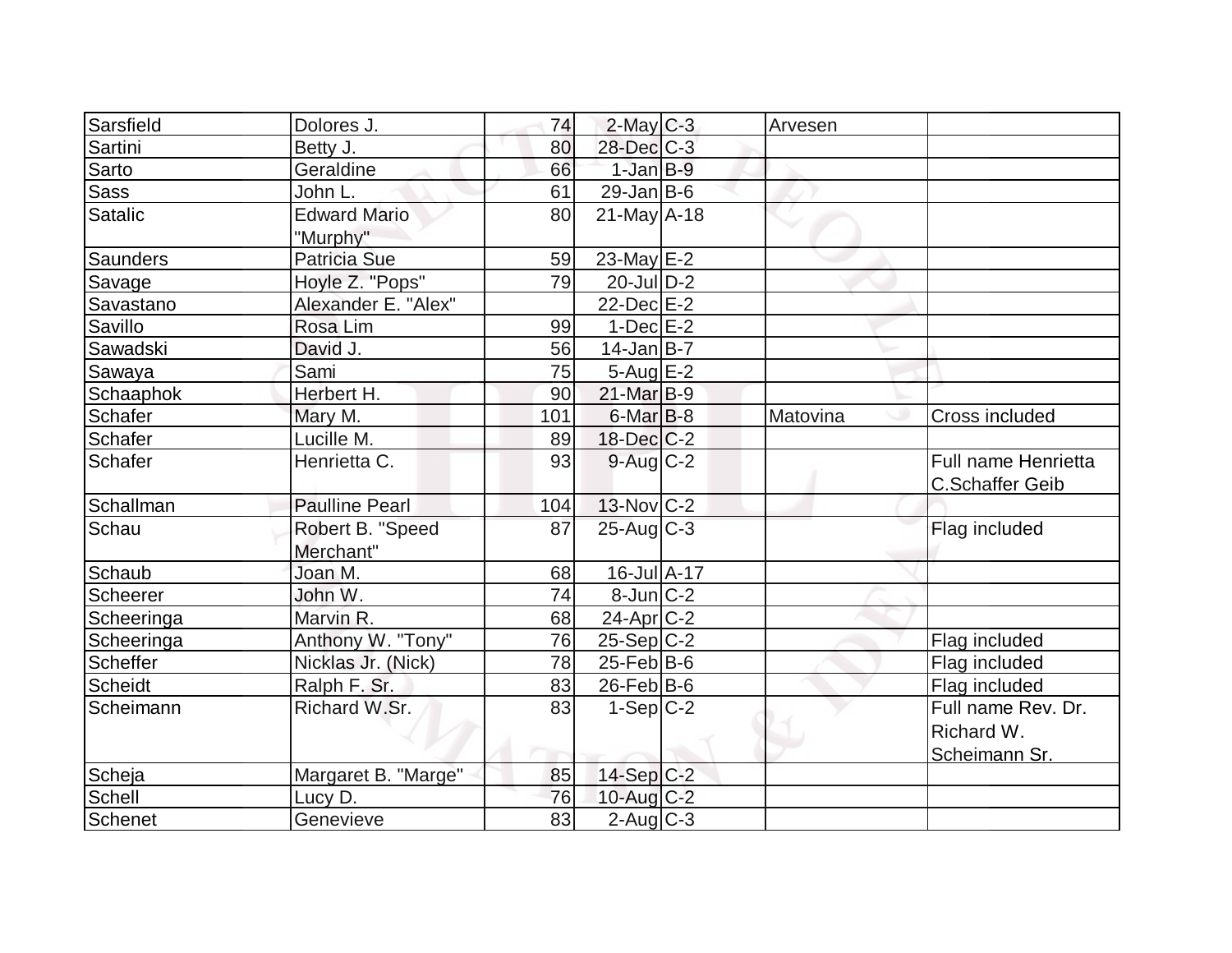| Scheub           | Paul G.                | 88 | $20$ -Jan $B-9$                   |                 |                |                                            |
|------------------|------------------------|----|-----------------------------------|-----------------|----------------|--------------------------------------------|
| <b>Schiesser</b> | Maida K.               | 81 | $4$ -Aug $C-2$                    |                 |                | Full name Maida K.<br>(Childers) Schiesser |
| Schillaci        | Joanne                 | 72 | $20$ -Jan $ B-9 $                 |                 | Swiatkowski    |                                            |
| Schlarp          | <b>Fawntella Doris</b> | 86 | $21$ -Feb $ B-7 $                 |                 | <b>Norrick</b> |                                            |
| Schlosser        | Kenneth M.             | 50 | $20$ -Oct $\overline{\text{C-1}}$ |                 |                | Flag included                              |
| Schmal           | Barbara J.             | 70 | $22-Sep C-2$                      |                 |                |                                            |
| <b>Schmelter</b> | Raymond F.             | 93 | $9$ -Oct C-1                      |                 |                |                                            |
| Schmeski         | Raymond E. Jr.         | 51 | $26$ -Jul $C-2$                   |                 |                |                                            |
| <b>Schmick</b>   | William H.             | 90 | $19-Sep$ $C-2$                    |                 |                |                                            |
| Schmidt          | Adeline T.             | 74 | $26$ -Mar $ B-5 $                 |                 | Wisniewski     |                                            |
| Schmidtke        | Matthew J.             |    | $12$ -Jan $ B-8 $                 |                 |                | Flag included                              |
| Schmiedel        | Edward                 | 77 | 24-Oct E-3                        |                 |                |                                            |
| <b>Schmitz</b>   | Gloria                 | 81 | $8$ -Jun $C-2$                    |                 | Ferrero        |                                            |
| Schnabel         | Mary Jane              | 61 | $27-Sep C-2$                      |                 | Shanner        |                                            |
| Schnure          | Annie K.               |    | 20-Feb B-8                        |                 |                |                                            |
| <b>Schott</b>    | Mabel                  | 92 | 18-Apr B-6                        |                 |                |                                            |
| Schrader         | Virginia M.            | 89 | $29$ -Jun $ C-2 $                 |                 | Willis         |                                            |
| Schrug           | Mary Lou               | 75 |                                   | $2$ -Jul $A-15$ | <b>Sheets</b>  | Dove included                              |
| Schrum           | Robert T.              | 63 | $2-Jan\overline{B-7}$             |                 |                |                                            |
| <b>Schryvers</b> | Lynda Jean             | 61 | 30-Jul A-17                       |                 | <b>Millies</b> |                                            |
| <b>Schubert</b>  | Rudolph                | 89 | $9$ -Aug $C$ -3                   |                 |                |                                            |
| Schueberg        | Ralph                  | 70 | $10$ -Jan B-6                     |                 |                | Flag included                              |
| <b>Schuller</b>  | <b>Kitty Eileen</b>    | 64 | $22$ -Jun $ C-3 $                 |                 |                |                                            |
| <b>Schultz</b>   | Michael D.             | 34 | 25-Jul C-2                        |                 |                | Picture included                           |
| <b>Schultz</b>   | <b>Robert Edward</b>   | 45 | $16-Sep$ E-2                      |                 |                |                                            |
| <b>Schultz</b>   | Susan                  | 87 | $24$ -May C-3                     |                 |                |                                            |
| <b>Schultz</b>   | Raymond G.             | 88 | $26$ -Apr $C-2$                   |                 |                | Picture included                           |
| <b>Schultz</b>   | Lori A.                |    | $2-Apr$ B-7                       |                 |                | Picture included                           |
| Schulz           | AnnMarie               |    | 22-Aug C-2                        |                 |                | Full name AnneMarie                        |
|                  |                        |    |                                   |                 |                | <b>Stepanovich Schulz</b>                  |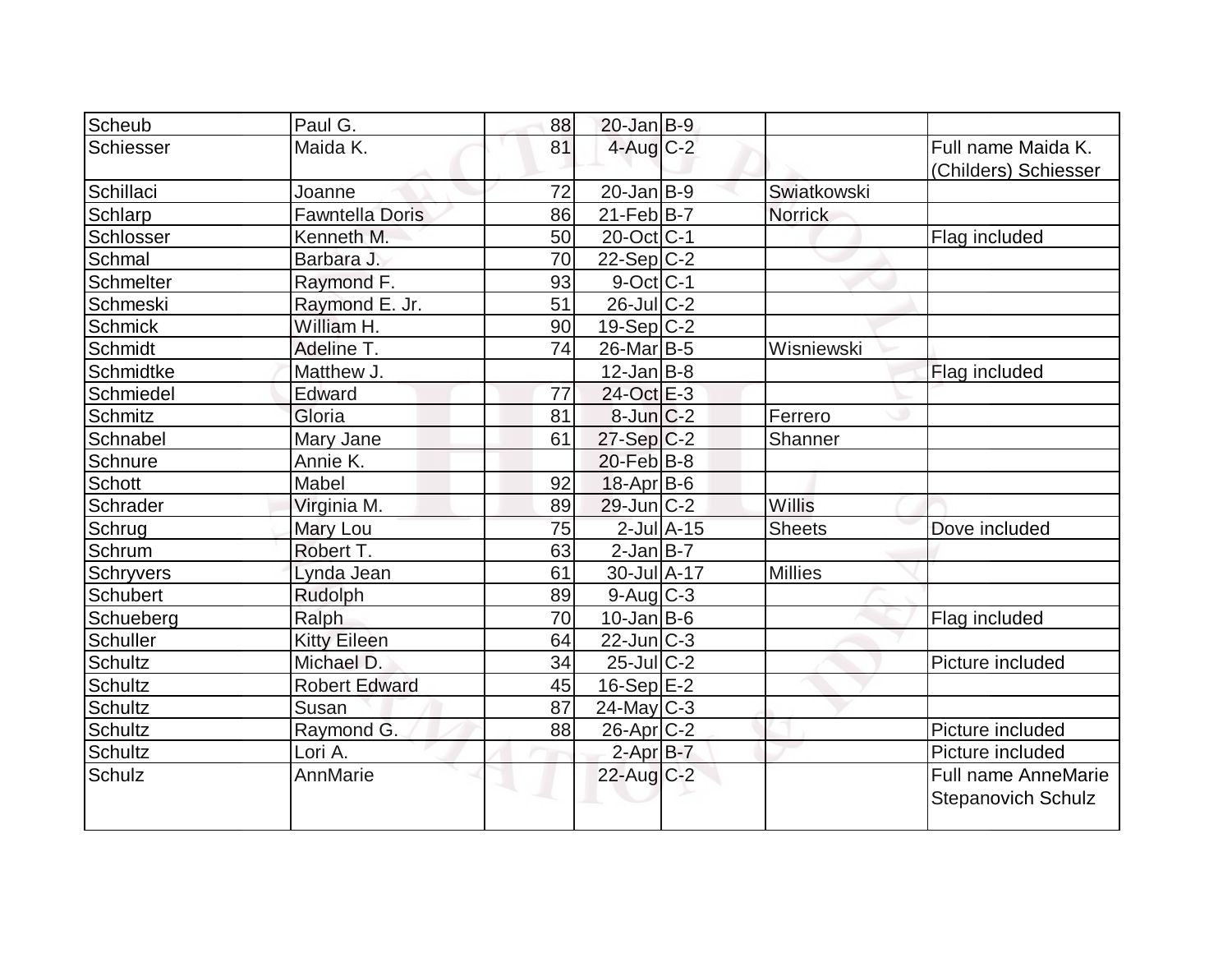| Schulz          | Richard M.                         | 38     | $9$ -Feb $ B-7 $  |                |                                                                 |
|-----------------|------------------------------------|--------|-------------------|----------------|-----------------------------------------------------------------|
| Schulz          | Ernest F.                          | 73     | 24-Jun E-2        |                | Flag included                                                   |
| Schumacher      | Robert H.                          | 85     | $12$ -Mar $B$ -7  |                |                                                                 |
| <b>Schutt</b>   | <b>Andrew James</b>                | Infant | $2$ -Aug $C-3$    |                |                                                                 |
| Schwandt        | Ralph                              | 61     | 17-Dec A-18       |                |                                                                 |
| <b>Schwark</b>  | Bessie C.                          | 104    | $5-NovA-17$       | <b>Baranek</b> |                                                                 |
| Schwartz        | Arthur I.                          | 70     | $20$ -Apr $ B-6 $ |                | Star of David included                                          |
| Schwartz        | Eileen M.                          | 67     | $6$ -Jun $ C-3 $  |                |                                                                 |
| Schwartz        | Marsha A.                          | 53     | $6$ -Dec $C-3$    | Chernota       | Full name Martha A.<br>(Schwartz) Russell                       |
| Schwartz        | Helene E.                          | 88     | $17 - Jan$ B-5    |                |                                                                 |
| Schwarz         | Leopold Eliyahu<br>"Poldi"         | 91     | 26-Nov A-18       |                |                                                                 |
| Schweikert      | Charles F. "Chuck"                 | 92     | $26$ -Feb $ B-6$  |                |                                                                 |
| Schweitzer      | Madell A.                          | 79     | 14-Mar B-8        | Gumbiner       |                                                                 |
| Schwuchow       | Elizabeth J. "Betty"               | 80     | $10$ -Dec $A$ -18 |                |                                                                 |
| Scianni         | Carmella                           | 80     | $28$ -Dec $C-3$   |                |                                                                 |
| Scieszka        | Adam                               | 59     | $21$ -Jul $C-2$   |                | Cross included                                                  |
| Sconce          | David F.                           | 51     | $20$ -JulD-2      |                |                                                                 |
| Scott           | <b>Leroy Alfred</b>                | 74     | $22$ -Jan B-7     |                | Masonic emblem                                                  |
| Scott           | Diane V. "Tootsie"                 | 71     | $2$ -May $C-3$    |                |                                                                 |
| Scott           | <b>Gerald Clifford</b>             | 68     | $13$ -Mar $ B-9 $ |                | Flag included                                                   |
| Scrivner        | Wayne                              | 72     | 30-Oct E-2        |                |                                                                 |
| <b>Scruggs</b>  | Jacquelyn                          | 64     | $22$ -Jan B-7     | Baierl         |                                                                 |
| <b>Scubelek</b> | <b>Patricia Tersese</b><br>"Penny" | 64     | $25$ -Nov $ C-2 $ | Simonetto      | <b>Full name Patricia</b><br><b>Terese Scubelek</b><br>O'Connor |
| <b>Scully</b>   | Dominic John                       | 85     | $21$ -Jun $C-3$   |                |                                                                 |
| Seay            | Lucille                            | 83     | $21$ -Mar $B-9$   |                | The 40 et 80 emblem                                             |
| Seberger        | Leona                              | 92     | $27$ -Dec $ C-1$  |                |                                                                 |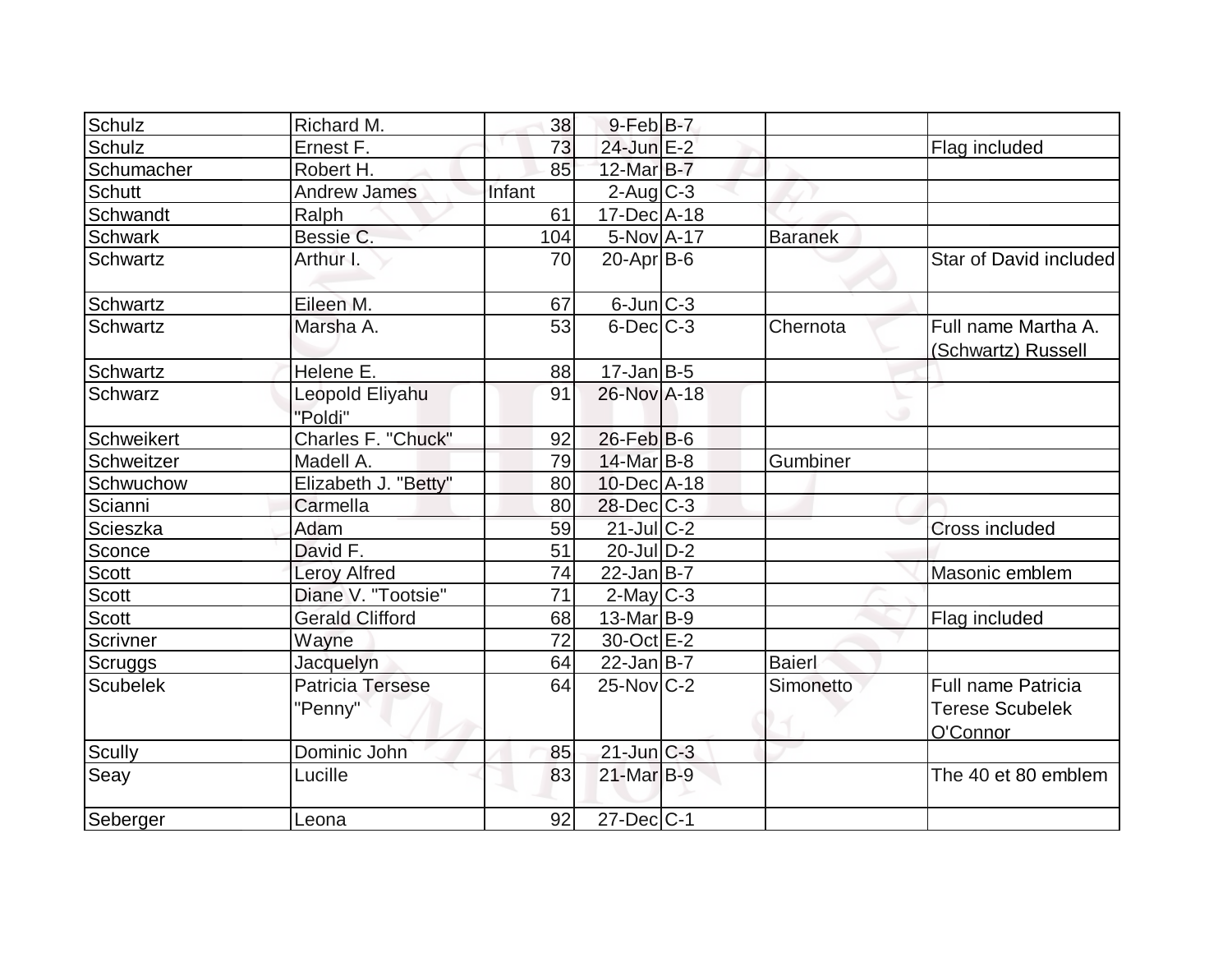| Seegers         | Josephine V.        | 83 | $26$ -Aug $E-2$   | Krieter       |                       |
|-----------------|---------------------|----|-------------------|---------------|-----------------------|
| Segally         | Geoffrey P.         | 31 | $25$ -Aug $C-1$   |               |                       |
| Seifert         | Theresa "Terry"     | 77 | $27$ -Apr $C-3$   |               |                       |
| <b>Seiter</b>   | <b>Ruth Lavonne</b> | 78 | $21$ -Jan $ B-6 $ | Samulowitz    |                       |
| Sejda           | Mary Ann            | 63 | $22$ -Jul $E-1$   |               | <b>Cross included</b> |
| Seles           | Lelah E.            | 96 | $13$ -Jul $ D-1$  |               |                       |
| Seligman        | Willis P.           | 80 | $1-Sep C-3$       |               | Flag included         |
| Sell            | Leda Emma           | 99 | 28-Oct E-2        | Hupke         |                       |
| Selman          | Lorraine M. "Rene"  | 77 | $28$ -Dec $C-3$   |               |                       |
| Selund          | Marian D.           | 94 | $10$ -Dec $ A-18$ |               |                       |
| Selwan          | Edward C.           | 85 | 24-Sep A-17       |               | Flag included         |
| Semper          | Shirley A.          | 74 | $27$ -Apr $C-3$   |               |                       |
| Seneff          | Joe E.              | 72 | $27$ -Jun $C-3$   |               |                       |
| Senf            | <b>Edward R</b>     | 74 | $4-Feb B-6$       |               | Flag included         |
| Senff           | Karl Joseph         | 42 | $10$ -Apr $ B-8 $ |               |                       |
| Sepiol          | Jennie              | 82 | $12$ -Jul $ C-2 $ |               | Flag included         |
| Sepiol-Zatorski | Elizabeth "Liz"     | 87 | $10$ -Jun $E-2$   |               | Picture included      |
| Serafin         | Joseph L.           | 84 | $29$ -Jul $E-3$   |               | <b>Cross included</b> |
| Serba           | <b>Stella</b>       | 79 | $12$ -Jan B-7     |               |                       |
| Sereda          | Josephine           | 92 | $13-Oct$ $E-2$    |               |                       |
| Serna           | Buenaventura        | 79 | $11$ -Mar $ B-6$  |               | "Ventura" "La Cuerda  |
| Serros          | Placido Sr.         | 56 | $27$ -Feb $ B-8 $ |               |                       |
| Sertic          | Annette M.          | 81 | $15-Sep C-1$      |               |                       |
| Serynek         | John Joseph         | 82 | 24-Oct E-3        |               | Flag included         |
| Severa          | Dorothy M.          | 86 | $7-Feb B-6$       | <b>Thiery</b> |                       |
| Severance       | Frank               | 89 | $18$ -Jul $C-2$   |               |                       |
| Severin         | Jacoba              | 87 | $10$ -Jan $ B-7 $ |               |                       |
| Sevier          | Hazel N.            | 88 | 12-Sep C-2        |               |                       |
| Sewell          | Mary A.             | 76 | $18$ -May C-2     |               |                       |
| Sexton          | Harry C. Sr.        | 98 | $9 - Apr$ $B - 7$ |               |                       |
| Seymour         | Donald R.           | 82 | $2-Feb B-7$       |               |                       |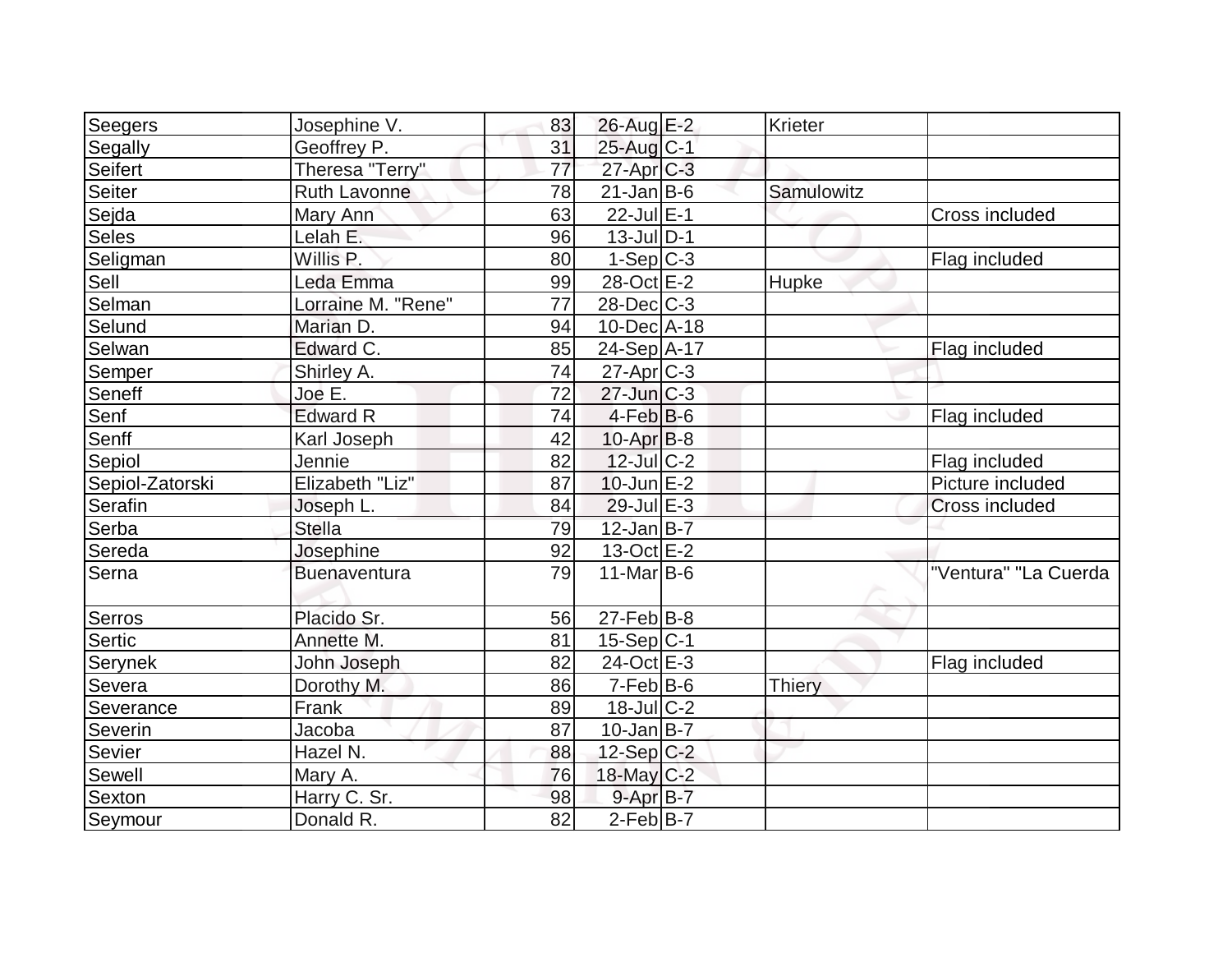| Seymour          | Hershel              | 94 | 23-Mar B-11       |                   |                                         |
|------------------|----------------------|----|-------------------|-------------------|-----------------------------------------|
| Sferruzza        | Virginia             |    | $9$ -Jul $A$ -17  | Klamecki          |                                         |
| Sgambelluri      | Paul Gary            | 77 | $19-Sep C-2$      |                   |                                         |
| Shaner           | Laura A.             | 44 | $6$ -Jan $B$ -8   |                   |                                         |
| Shashura         | Roy D. "Mick"        | 64 | $12$ -AugD-2      |                   |                                         |
| Shaver           | Evelyn R.            | 76 | $13$ -JulD-2      | <b>Piske</b>      | Full name Evelyn R.<br>Shaver (Farrell) |
| Shaw             | Joseph               | 82 | $17-Feb B-9$      |                   | Flag included                           |
| Shaw             | Eva                  | 90 | $13$ -Dec $C-3$   |                   |                                         |
| Shawkun          | Eugenia              | 99 | $9$ -Feb $ B-7 $  |                   | Cross included                          |
| Shebat           | Lillian A.           | 76 | $17$ -Jun $E-2$   |                   |                                         |
| Shegich          | Thomas N. Jr.        | 39 | $30-Sep C-2$      |                   |                                         |
| Shell            | Lorraine             | 77 | 26-Oct C-3        |                   |                                         |
| Shell            | Edwin L. "Ed"        | 63 | $14$ -Mar $B-9$   |                   |                                         |
| Shelton          | Jacob A. "Jake"      | 18 | $28$ -Feb $ B-9 $ |                   |                                         |
| Shepitka         | John                 |    | 20-Nov C-2        |                   |                                         |
| Shepkowski       | Stanley J.           | 85 | $31$ -May $ C-2 $ |                   |                                         |
| <b>Sheptak</b>   | Andrew               | 83 | $20 - Sep C-3$    |                   |                                         |
| Sheptock-Neyhart | Katherine M.         | 59 | 22-Dec E-2        | Ketelaar          |                                         |
| Sherer           | <b>Jesse Willis</b>  |    | $19$ -Jul $E-2$   |                   | Flag included                           |
| Sheridan         | Michael F.           | 46 | 3-Sep A-17        |                   |                                         |
| Sherman          | David D.             | 48 | $7$ -Oct $ C-1 $  |                   |                                         |
| Sherrick         | <b>Hiram Richard</b> | 67 | $9-Sep C-2$       | <b>Uncle Rich</b> |                                         |
| Shewan           | William "Bill"       | 91 | $12$ -Jan $B$ -8  |                   |                                         |
| <b>Shields</b>   | Charles T.           | 68 | 28-Nov C-2        |                   |                                         |
| Shimala          | Lorraine M. "Lollie" | 83 | $6-Sep C-2$       | Kaminsky          |                                         |
| Shinabarger      | Lucille W.           | 84 | $24$ -Jul $E-2$   |                   |                                         |
| <b>Shirley</b>   | Richard R.           | 35 | $10$ -Oct C-3     |                   | Picture included                        |
| Shiyan           | Rose                 | 80 | $27-Sep$ C-2      |                   |                                         |
| Short            | Anna                 | 97 | $20$ -Feb $B$ -8  |                   |                                         |
| Shough           | <b>Robert Clair</b>  | 84 | $27$ -Jan B-9     |                   | Flag / "Shoo Shoo" "                    |
| Shoulders        | Joseph Richard       |    | 24-Aug D-2        |                   |                                         |
|                  |                      |    |                   |                   |                                         |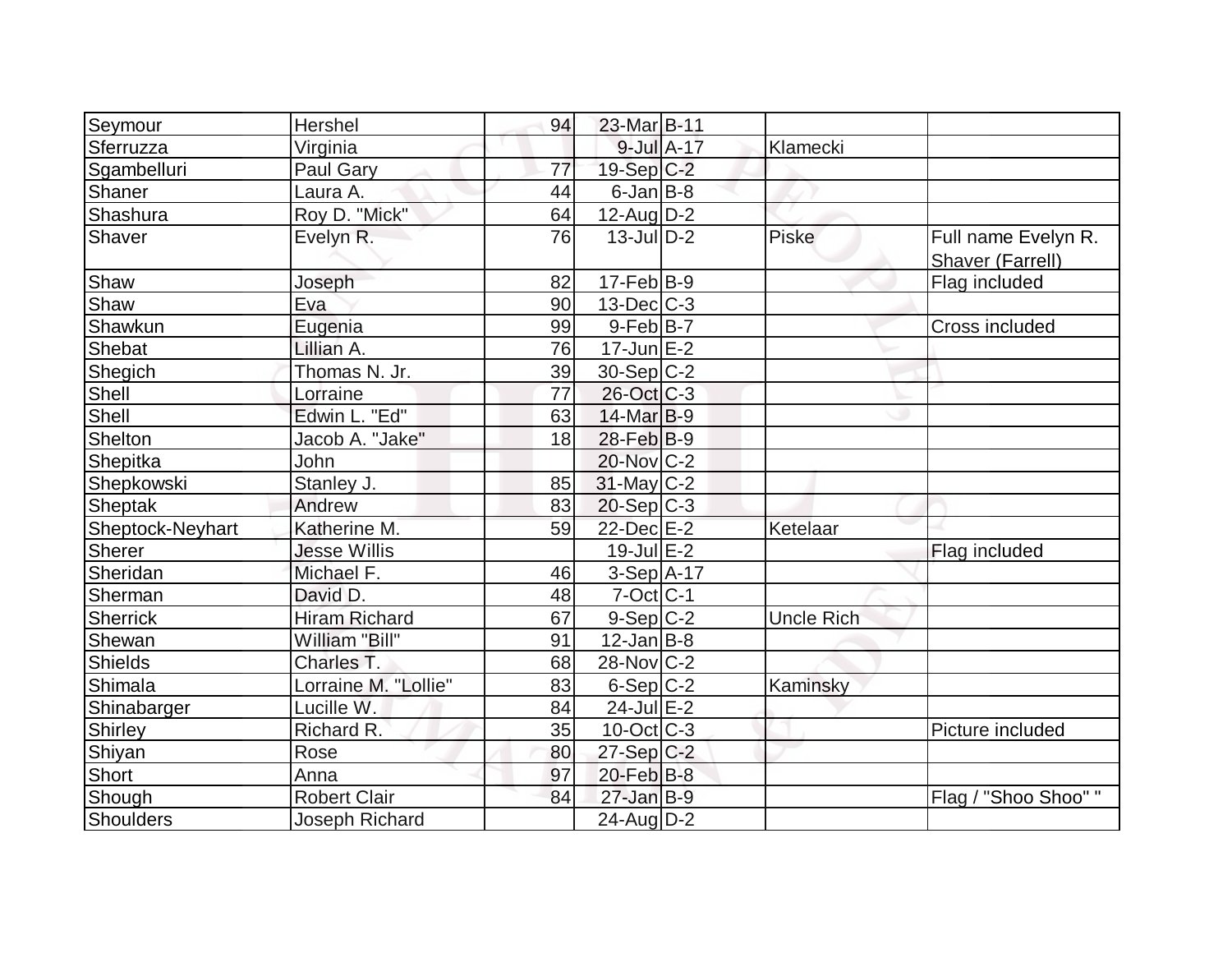| Showalterbaugh | Weber                   | 96 | $14-Sep C-2$      |              |                        |
|----------------|-------------------------|----|-------------------|--------------|------------------------|
| Shreibak       | Carol A.                | 49 | $17$ -Jul $C-2$   |              |                        |
| Shreve         | Rose M.                 | 82 | 17-Mar B-8        | Slivka       |                        |
| Shreve         | Clemmie "Jack"          | 80 | 28-May A-17       |              | Flag included          |
| Shrivers       | Jeanette                |    | $26$ -Mar $ B-5 $ | Smith        |                        |
| Shryock        | Phillip D. "Cue Ball"   | 88 | $6$ -Mar B-9      |              |                        |
| Shudick        | John Albert Jr.         | 88 | $21-Apr B-6$      |              |                        |
| Shultz         | Peggy J.                | 66 | $4-Apr$ B-8       |              |                        |
| Shurr          | Adaline L.              | 82 | $19-Apr B-6$      |              |                        |
| Shutske        | Doris M. "Mary"         | 81 | $22$ -Jan B-7     |              |                        |
| Shy            | Martha Helen            | 90 | 19-Aug E-1        |              |                        |
| Sichak         | Helen A.                | 87 | $16$ -Nov $ C-3 $ | Markovich    |                        |
| Sidof          | Ellen L.                | 85 | $9$ -Jan B-7      |              |                        |
| Sidor          | <b>Mary Rose</b>        | 84 | 22-Dec E-2        |              |                        |
| Siegel         | Mildred M.              | 89 | $3$ -Jun $C-3$    | Rusina       |                        |
| Siegle         | Rose                    | 88 | 8-Apr B-6         | Cohen        | Star of David included |
| Siegler        | John W.                 | 89 | $27$ -Apr $C-3$   |              |                        |
| Sienicki       | Stanley J.              | 84 | $18$ -Dec $C$ -2  |              | Flag included          |
| Siersema       | Robert W.               | 52 | $20-Sep C-3$      |              |                        |
| Sievert        | Leona R.                | 89 | 29-Oct A-18       |              |                        |
| Sigler         | Candace Lynn<br>"Candy" | 54 | $18$ -Jan $ B-8 $ | <b>Baker</b> | Candace Lynn Verdal    |
| Sikich         | Bart R. Jr.             | 84 | $11$ -Jul $C-3$   |              | Flag included          |
| Sikora         | Alberta "Ally"          | 79 | $14$ -Oct $ C-2 $ |              |                        |
| Sikora         | Sheila Ann              | 57 | $1-Jan$ B-9       |              |                        |
| Sikory         | Michelle Kathleen       | 54 | $11-Apr B-6$      | Chelf        |                        |
| Silagy         | Julia                   | 87 | 24-Dec A-17       | Sobczyk      |                        |
| Silva          | Vicente A.              | 20 | $8$ -Jul $E-1$    |              |                        |
| Silver         | <b>Robert William</b>   | 31 | 18-Sep C-2        |              |                        |
| Simic          | Lorraine I.             | 78 | $12$ -Jul $C-2$   |              |                        |
| Simicin        | <b>Natalia</b>          | 86 | $27$ -Dec $C$ -3  |              |                        |
|                |                         |    |                   |              |                        |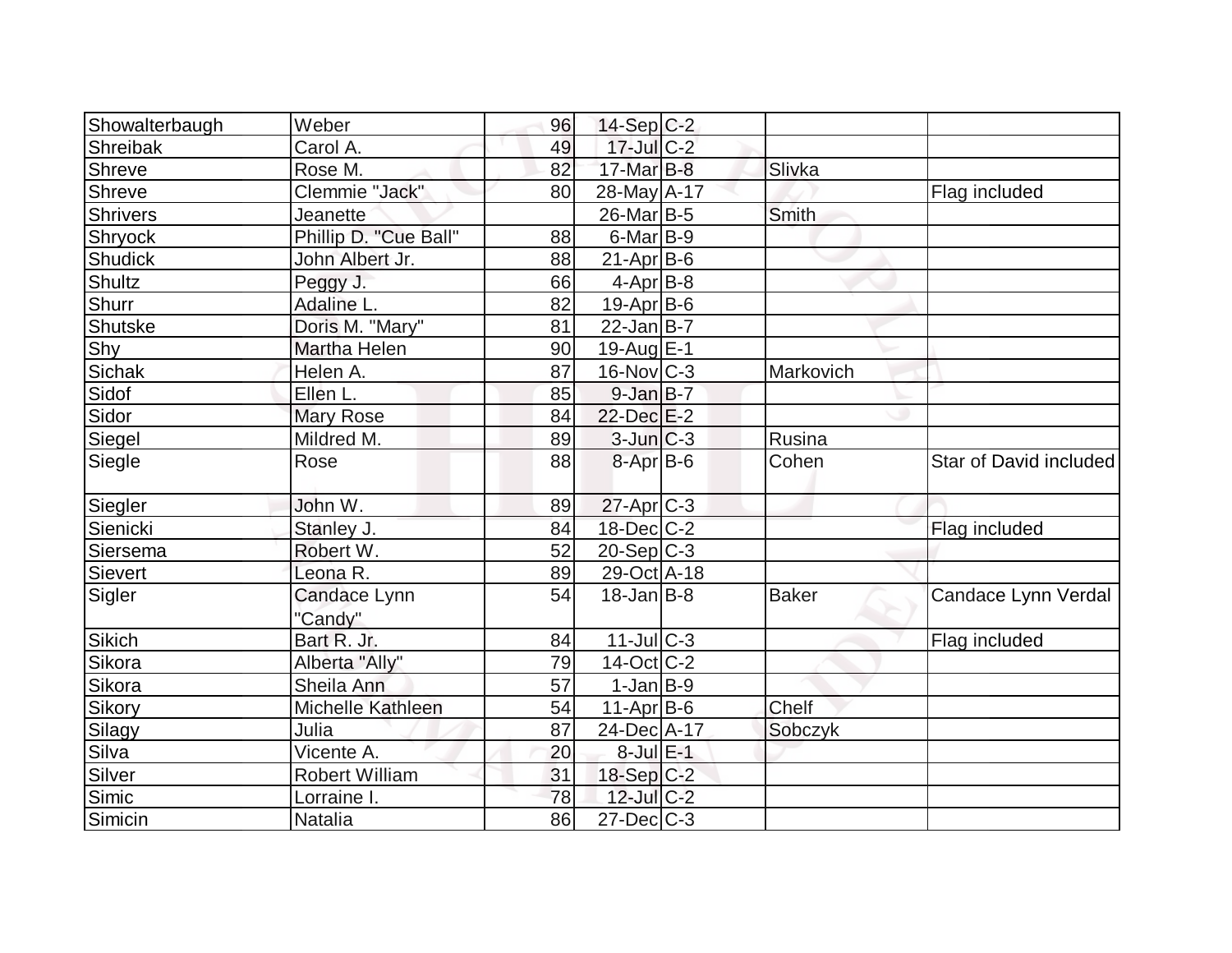| Simkus             | Lee                   | 74  | 18-Dec C-2            |                  | Laurinas          |                         |
|--------------------|-----------------------|-----|-----------------------|------------------|-------------------|-------------------------|
| Simmons            | Ora Lee "Nanny"       | 96  | $3$ -Oct $E-2$        |                  |                   |                         |
| <b>Simmons</b>     | Paschal Lee           | 100 | 22-Nov C-2            |                  |                   |                         |
| Simpson            | Helen L.              | 85  | $7-Mar$ B-9           |                  | <b>Boudewyns</b>  |                         |
| <b>Simpson</b>     | <b>Neil Francis</b>   | 69  | $6$ -Jul $C$ -3       |                  |                   | Flag included           |
| Simpson            | La'Ackivia Treal      |     | $7-Sep C-4$           |                  |                   | I am testing this field |
|                    |                       |     |                       |                  |                   | to see if I can go to   |
|                    |                       |     |                       |                  |                   | the next line           |
| Simpson            | Judith                | 81  | $23$ -Feb $ B-9 $     |                  |                   |                         |
| Simpson            | Jeanette "Granny"     | 65  | $5$ -Jun $ C-3 $      |                  | Kegley            |                         |
| Sims               | Julilanne A.          | 60  |                       | $9$ -Jul $A$ -17 |                   |                         |
| <b>Sims</b>        | Fay M.                | 89  | $8$ -Jun $C-3$        |                  |                   | Flag and picture        |
|                    |                       |     |                       |                  |                   | included                |
| Sinal              | Joseph A.             | 84  | 28-Jun E-3            |                  |                   | Flag included           |
| Sindlinger         | Silviah A.            | 80  | $2$ -Dec $C$ -2       |                  | <b>Bringhurst</b> |                         |
| Singel             | Mary Elizabeth        | 91  | $15$ -Feb $ B-9 $     |                  |                   |                         |
| Singleton          | Fred "Kelly"          | 80  | $13$ -Jan $ B-7 $     |                  |                   | Flag included           |
| Sinisi             | Angela                | 21  | $21$ -Feb $B$ -7      |                  |                   | Cross included          |
| Sipiora            | <b>Natalie</b>        | 86  | 23-Apr <sub>B-5</sub> |                  |                   | Cross included          |
| Sipkema            | Henricka              | 88  | $18-Nov$ C-3          |                  |                   |                         |
| Siple              | Mary D.               | 82  | $5$ -Jan $B-9$        |                  | <b>Zellers</b>    |                         |
| <b>Sitter</b>      | Gene C.               |     | $6$ -Apr $B$ -11      |                  |                   | Flag included           |
| <b>Sitzenstock</b> | Raymond E.            | 86  | $6$ -Jul $C$ -3       |                  |                   |                         |
| Siuba              | <b>Harriette Anne</b> | 77  | $17$ -AugD-2          |                  |                   |                         |
| Sivak              | Elmer                 | 86  | $10$ -Feb $ B-9 $     |                  |                   | Picture included        |
| Sivertson          | <b>Ethel Thompson</b> | 94  | 28-Aug E-2            |                  |                   |                         |
| Siwietz            | Maryan "Sy"           | 79  | $16$ -Jun $C-2$       |                  |                   | Flag included           |
| Skafgaard          | Donald C. Sr.         | 74  | $3-Mar$ B-8           |                  |                   |                         |
|                    | "Popeye"              |     |                       |                  |                   |                         |
| <b>Skager</b>      | June A.               | 87  | 23-Feb B-9            |                  | Hunt              |                         |
| <b>Skaggs</b>      | Grace B.              | 93  | 14-Oct C-2            |                  |                   |                         |
| <b>Skalka</b>      | Anthony               | 73  | 19-Jul E-2            |                  |                   | Flag included           |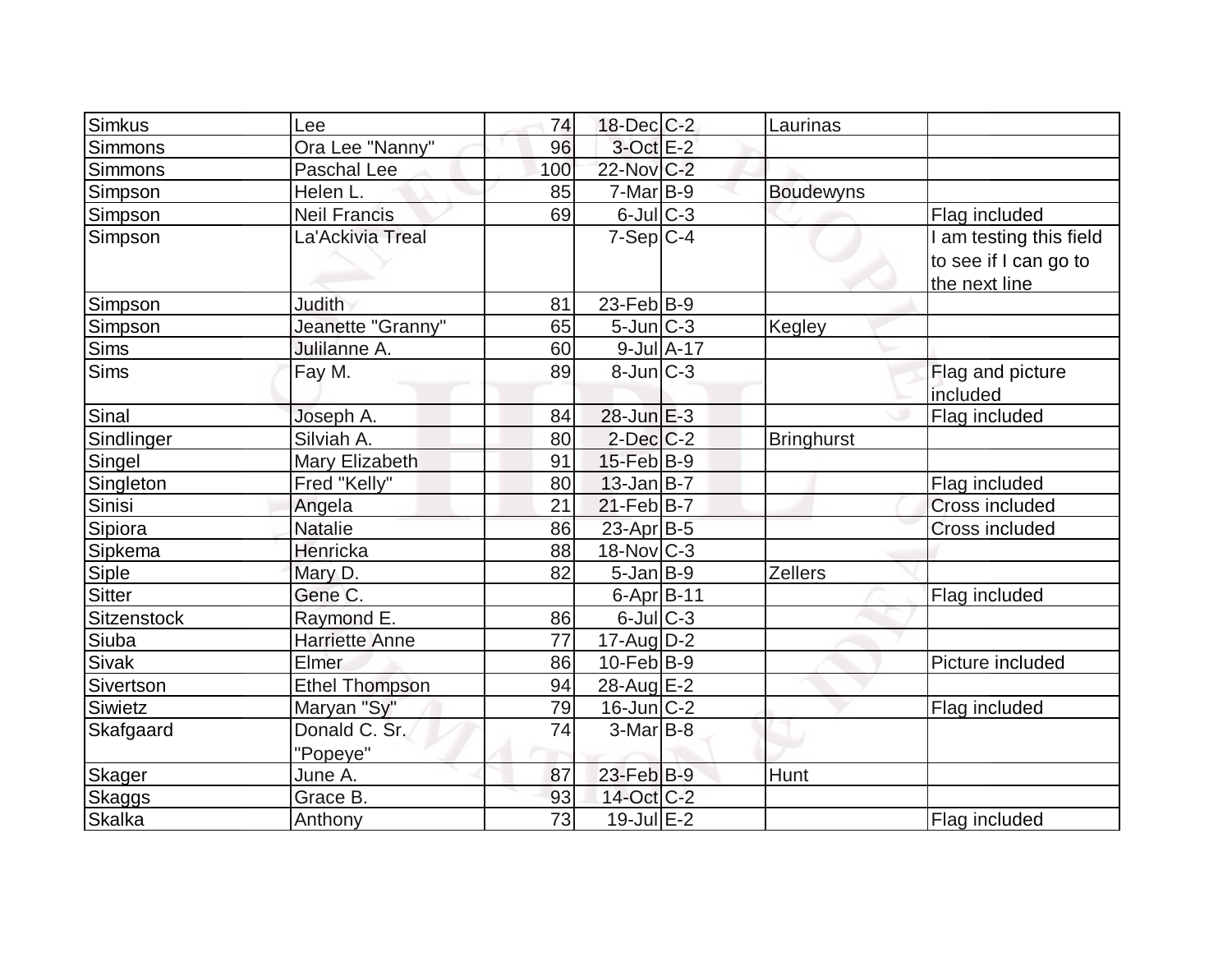| Skibinski      | Ronald W. "Skibee"     | 66       | 31-Aug C-1             |                 |               |                       |
|----------------|------------------------|----------|------------------------|-----------------|---------------|-----------------------|
| Skibinski      | David J.               | 54       | $19-Sep C-2$           |                 |               |                       |
| <b>Skirpan</b> | Frances L.             | 84       | 24-Aug D-2             |                 |               |                       |
| Skocajic       | <b>Branko</b>          | 72       | $4$ -Apr $ B-9 $       |                 |               | Flag included         |
| Skoczelas      | Frank A.               | 90       | $16$ -Feb $ B-8$       |                 |               | Flag included         |
| Skojajic       | <b>Branko</b>          | 72       | $3-Apr$ $B-8$          |                 |               |                       |
| <b>Skomsky</b> | Mary                   | 102      | $12$ -May C-3          |                 | Papuga        |                       |
| Skora          | Evelyn J.              | 86       | $13$ -Dec $ C-3 $      |                 |               | <b>Cross included</b> |
| Skorupa        | Milton J. Sr.          | 81       | $23$ -Jun $ C-2 $      |                 |               |                       |
| <b>Skorupa</b> | Leo                    | 76       | $31-Oct$ $C-2$         |                 |               | Flag included         |
| Skorupa        | Jean R.                | 76       | $16$ -Apr $ B-6 $      |                 | Fleischmann   |                       |
| <b>Skrbina</b> | Fran                   | 54       |                        | $2$ -Jul $A-15$ |               |                       |
| Skrundz        | Benedicta "Benny"      |          | $3$ -Jun $C-3$         |                 |               |                       |
| Slaboski       | <b>Jack Regis</b>      | 81       | $19-Oct$ $C-3$         |                 |               | Flag included         |
| Slakes         | Marjory Jean           | 71       | $1$ -Jul $C-2$         |                 |               |                       |
| Slamkowski     | Walter S.              | 80       | 31-Oct C-2             |                 |               | Flag included         |
| Slaughter      | <b>Arvis</b>           |          | $26$ -Feb $ B$ -6      |                 |               |                       |
| Slavey         | Jack E.                |          | $1$ -Jul $C-2$         |                 |               |                       |
| Slawnikowski   | Leo Landislaus Jr.     | 75       | $19$ -Jul $E-2$        |                 |               |                       |
| Slayton        | <b>Donald Carl</b>     | 86       | $6$ -Oct $C$ - $2$     |                 |               | Flag included         |
| Sleeman        | Mary                   | 80       | $15$ -May C-3          |                 | Ghiotto       |                       |
| Sloboda        | Frank N.               | 84       | $27 - Dec$ $C-3$       |                 |               | Flag included         |
| Slont          | Louise M.              | 100      | $21$ -JulC-3           |                 |               |                       |
| Slover         | Shirley M.             | 67       | 16-Apr B-6             |                 | Smith         |                       |
| Sluzewski      | Alfreda J., Dr.        | 93       | $19$ -Mar B-6          |                 |               |                       |
| Smircic        | Emily                  | 55       | $16$ -Jan $ B-7 $      |                 | Hendric       |                       |
| Smith          | Roy H.                 | 78       | $1-May$ <sub>C-2</sub> |                 |               | Flag included         |
| Smith          | William J.             | 85       | $10$ -Jan $ B-7 $      |                 |               | Flag included         |
| Smith          | <b>John Paul</b>       | 84       | $3$ -Oct $E-2$         |                 |               | Flag included         |
| Smith          | Caroline L.            | 82       | $16$ -Feb $B$ -8       |                 | <b>Trader</b> |                       |
| Smith          | Jeanne F.              |          | $6$ -Jun $C-3$         |                 | Cotter        |                       |
| Smith          | <b>Christian Nolan</b> | 2 months | $5$ -Jan $B-9$         |                 |               | Picture included      |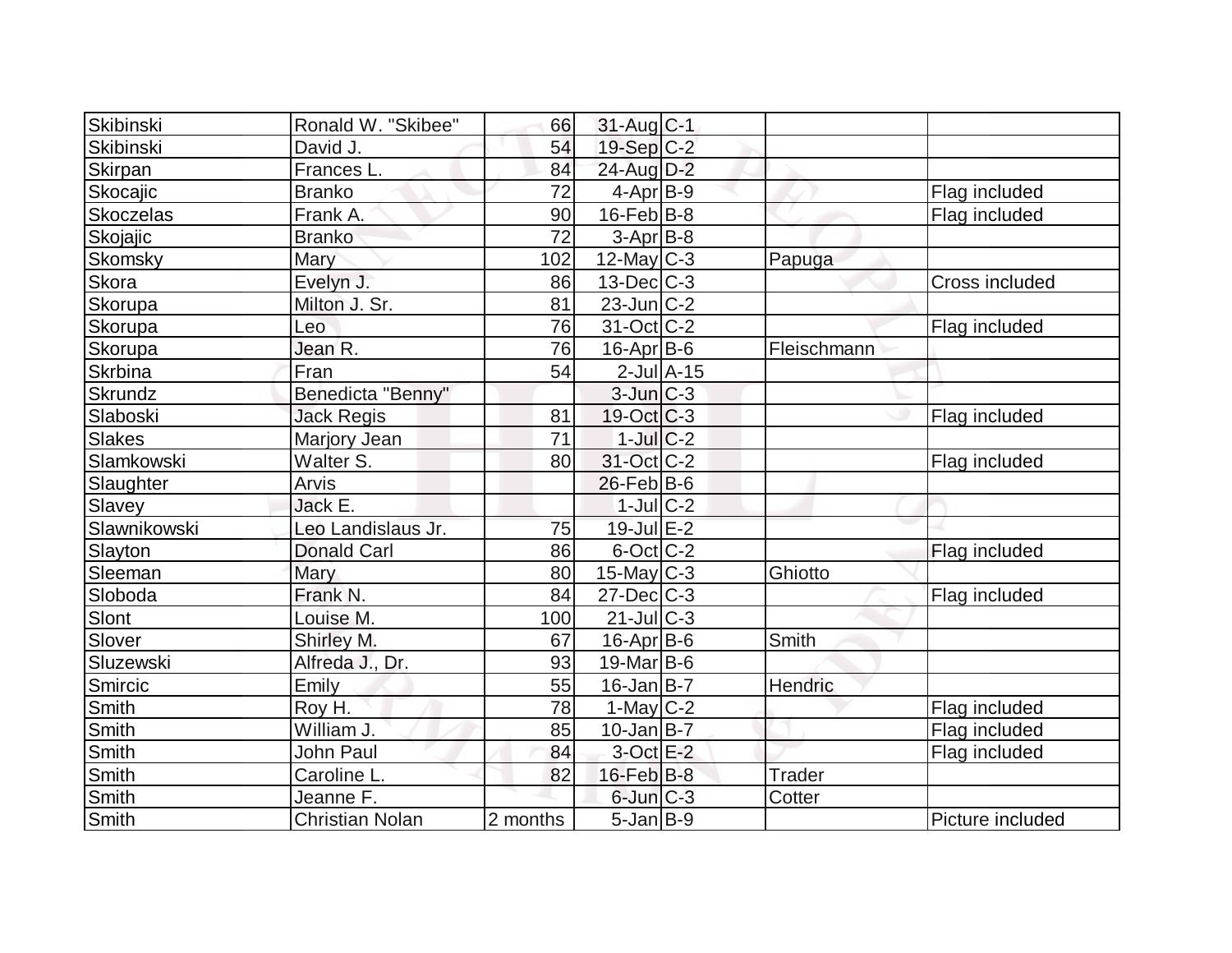| Smith        | Charles D. "Chuck"                | 86 | $31$ -Aug C-2            |            |                                                  |
|--------------|-----------------------------------|----|--------------------------|------------|--------------------------------------------------|
| Smith        | Leberta                           |    | 24-Nov E-2               |            |                                                  |
| Smith        | Raymond J.                        | 86 | 30-Sep C-2               |            | Flag included                                    |
| <b>Smith</b> | Robert Byron                      | 74 | 28-Aug E-2               |            | Flag included                                    |
| Smith        | D.W.                              | 74 | $21-Nov$ E-2             |            | Flag included                                    |
| Smith        | Amos G. Sr.                       | 83 | $5$ -Jul $C$ -2          |            |                                                  |
| Smith        | Rickey Oneal Sr.                  | 45 | $27 - Dec$ C-3           |            |                                                  |
| Smith        | <b>Carlisle Perrin</b>            | 84 | $17$ -Jan B-6            |            |                                                  |
| <b>Smith</b> | John H.                           | 78 | $19-Nov$ A-18            | Snuffy     |                                                  |
| Smith        | Ray Anthony Sr.                   | 47 | 28-Mar <sub>B-9</sub>    |            |                                                  |
| Smith        | <b>Chad Patrick</b>               | 31 | $2$ -Mar $B$ -8          |            |                                                  |
| Smith        | R.O.                              | 80 | $6-Sep$ $C-2$            |            | Flag included                                    |
| <b>Smith</b> | Evestil L.                        | 76 | $4$ -Mar $B$ -6          | Cartwright |                                                  |
| Smith        | Robert M. "Bob"                   | 60 | $9$ -Jun $ C-2 $         |            |                                                  |
| Smith        | Ernest O. "Smitty"                | 85 | $6$ -Feb $B$ -6          |            | Flag /Abraham<br><b>Lincoln Fourth</b><br>Degree |
| Smith        | Melvin L.                         | 89 | $4$ -Jan $B$ -7          |            |                                                  |
| Smith        | M. Sarah                          | 59 | 31-Dec A-18              |            |                                                  |
| Smith        | <b>Charles "Charley</b><br>Brown" | 73 | $2$ -Aug $C - 3$         |            |                                                  |
| Smith        | Effie M.                          | 85 | 19-Apr B-5               |            |                                                  |
| Smith        | Ethel W.                          | 99 | 26-Apr <sub>C-2</sub>    |            | Picture included                                 |
| Smith        | Frank W.                          | 76 | $7$ -Jul $F-2$           |            |                                                  |
| Smith        | Mary Rae                          | 63 | $27$ -Jul $D-3$          |            |                                                  |
| <b>Smith</b> | <b>Bruce William</b>              | 62 | $7-Nov$ E-2              |            |                                                  |
| <b>Smith</b> | Veronica                          | 76 | $11-Feb$ B-6             | Negele     |                                                  |
| <b>Smith</b> | Deacon Major                      | 97 | 29-Dec E-3               |            | Picture included                                 |
| Smith        | Mildred L.                        | 85 | $15$ -Jan B-6            |            |                                                  |
| Smith        | Elizabeth C. "Libby"              | 82 | 8-Apr B-6                |            |                                                  |
| Smith        | Major                             | 97 | 28-Dec C-2               |            | Deacon Major Smith                               |
| Smith        | Mary Rae                          | 63 | $\overline{26}$ -Jul C-2 |            |                                                  |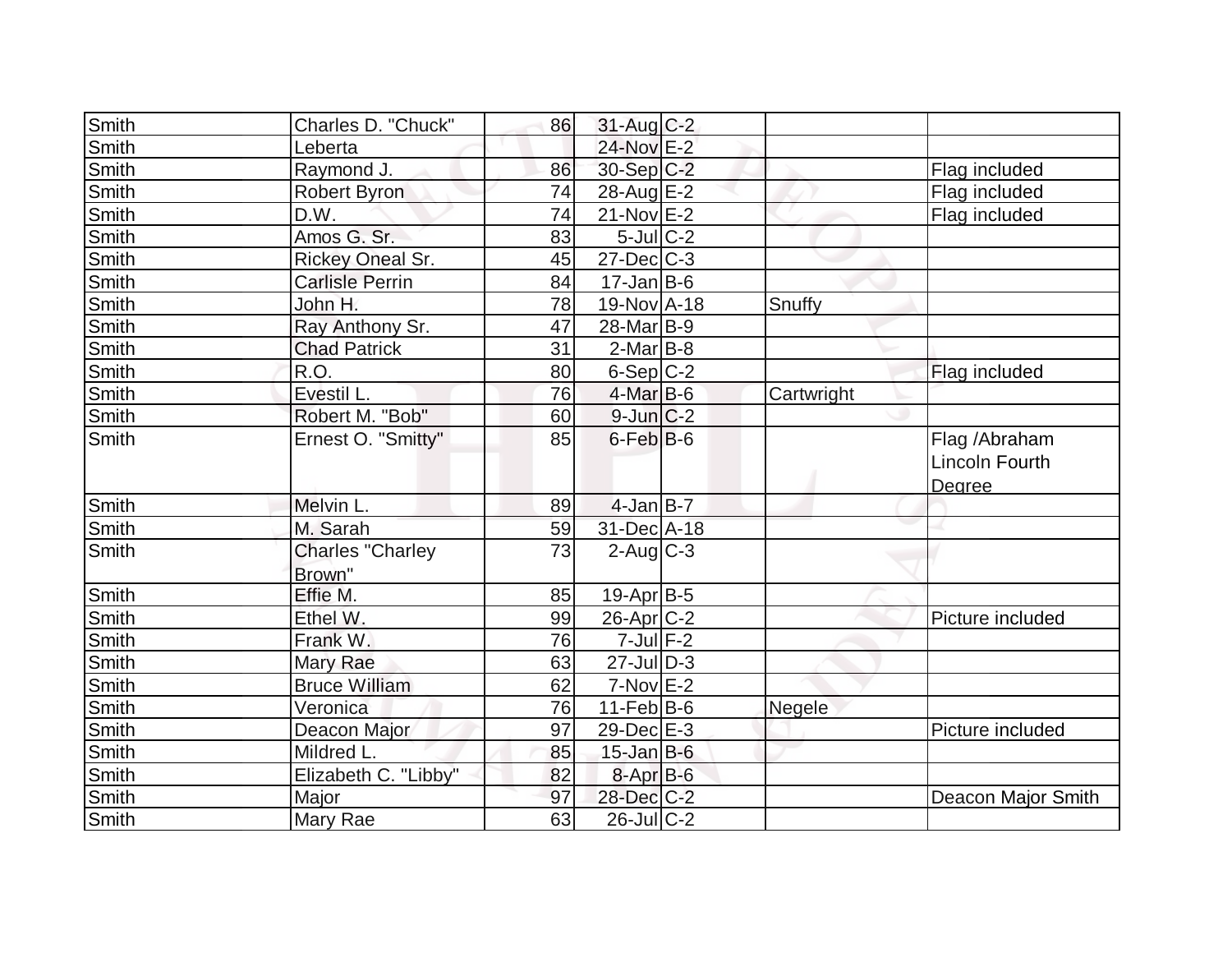| Smith        | Justin E.                | 26 | $10$ -Nov $C-3$            |               |                  |
|--------------|--------------------------|----|----------------------------|---------------|------------------|
| <b>Smith</b> | Vera D.                  | 87 | $13$ -Jul $ D-3 $          |               |                  |
| Smith        | Sonda K.                 | 48 | $19$ -Jan $B$ -8           |               |                  |
| Smits        | Laverne E.               | 92 | $22$ -Mar $ B-6 $          | DeYoung       |                  |
| <b>Smits</b> | Tena                     | 90 | $1-Sep C-3$                | Van Til       |                  |
| Smock        | Leonard K.               | 96 | $13$ -Dec $C-3$            |               |                  |
| Smolen       | Joseph T.                | 82 | $25$ -Mar $ B-6 $          |               | Flag included    |
| Smolinski    | Victor R.                | 75 | 28-Mar B-9                 |               | Flag included    |
| Smoljanovic  | <b>Milan</b>             | 95 | $15$ -Feb $ B-9 $          |               | Cross included   |
| Snead        | Cleveland L. "Luellen"   | 81 | $19$ -Jun $\overline{C-2}$ |               |                  |
| Snedden      | John E. (Jack)           | 84 | $5 - Aug$ E-2              |               | Flag included    |
| Snell        | Leona M.                 | 75 | 3-Apr <sub>B-9</sub>       |               |                  |
| Snell        | Edwin L. "Ed"            | 63 | $17$ -Mar $ B-8 $          |               |                  |
| Snipes       | Selma                    | 70 | $15-Oct$ A-18              |               |                  |
| Snodgrass    | <b>Scott Roy</b>         | 42 | $5$ -Jan $B-9$             |               |                  |
| Snyder       | Joyce L                  | 73 | $27$ -JulD-3               |               |                  |
| Sobat        | Camille                  | 93 | $23$ -Feb $ B-9 $          |               |                  |
| Sobilo       | Victoria K. "Busia"      | 85 | $14$ -May D-2              | Sowa          |                  |
| Sobkowicz    | Dolores A.               | 63 | $7 - Apr$ B-8              |               |                  |
| Soder        | Robert G.                | 86 | 22-Apr B-5                 |               | Flag included    |
| Sohl         | Gerald W. Sr. "Jerry"    |    | $5$ -Mar $ B-7 $           |               |                  |
| Sohovich     | Martha                   | 64 | $3-Dec A-18$               | Sudkamp/Lucas |                  |
| Sokol        | Verone                   | 95 | $30 - Jan$ B-6             |               |                  |
| Soloman      | Juanita Mae              | 81 | $4$ -Dec $E-2$             |               |                  |
| Solomon      | Velma L                  | 87 | $3-Dec$ A-18               |               |                  |
| Somers       | <b>Theodore Mitchell</b> |    | $6$ -Jun $ C-3 $           |               | Flag and picture |
|              | (Mike)                   |    |                            |               | included         |
| Someson      | Jeremiah (Jerry)         | 89 | 26-Apr C-2                 |               |                  |
| Songer       | Michael J.               | 69 | $12$ -Dec $E-3$            |               |                  |
| Sons         | Walter                   | 78 | $1$ -Jul $C-2$             |               |                  |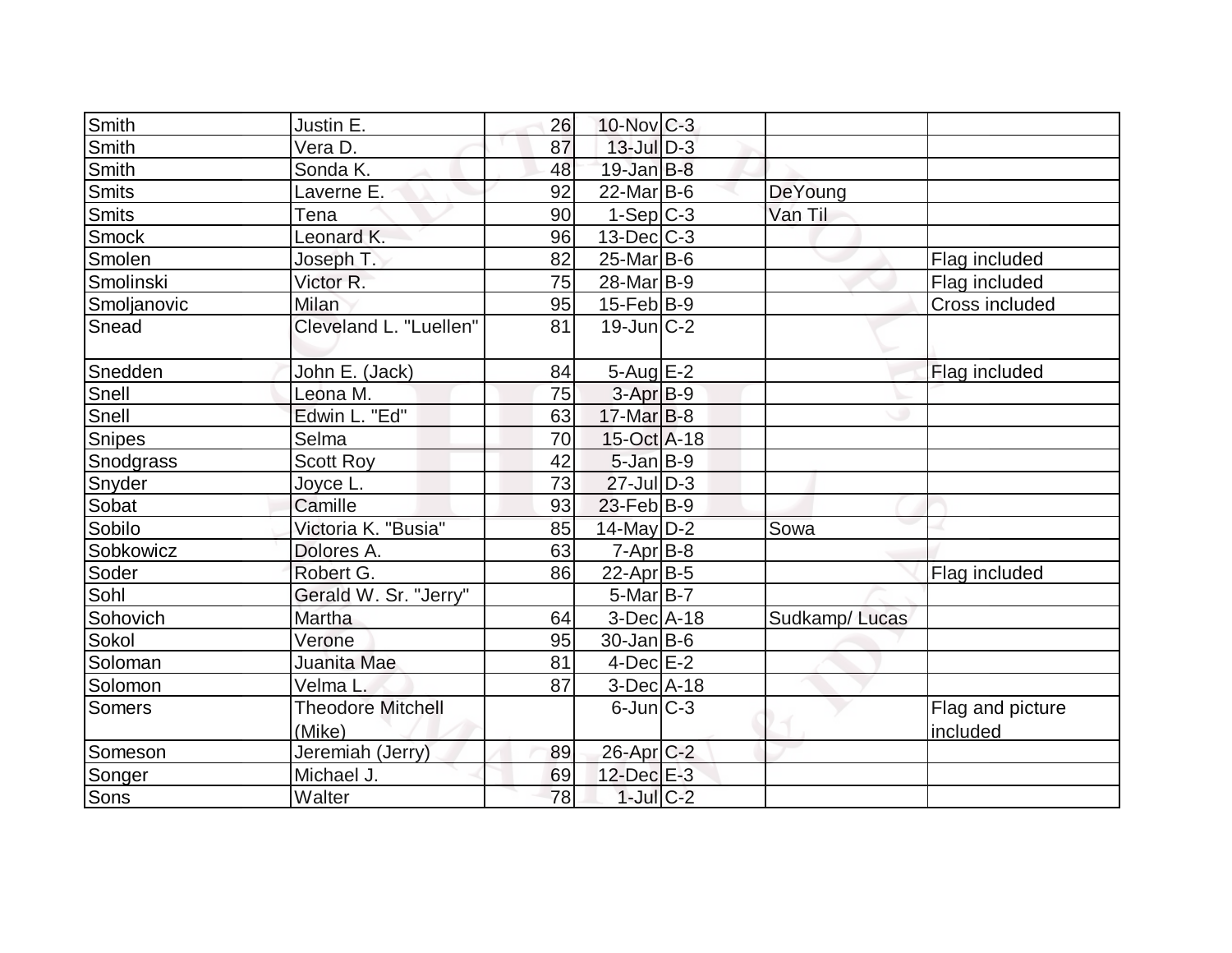| Sons             | Donald Mike "Poppy"        | 58 | $5-AugE-2$                  |         | Flag included                          |
|------------------|----------------------------|----|-----------------------------|---------|----------------------------------------|
| Sorensen         | Eleanor                    | 91 | 21-Nov E-2                  |         | Picture included                       |
| Sorensen         | Vern Tybring               | 60 | $21$ -Jun $\overline{C}$ -3 |         |                                        |
| Sorensen         | Juergen A.                 | 76 | 22-Nov C-2                  |         | Flag included                          |
| Sorrels          | Edna Mae                   | 87 | $10$ -Feb $ B-9 $           |         |                                        |
| Sosh             | Stephen J. III             | 61 | $20$ -Oct $C-3$             |         |                                        |
| <b>Sotak</b>     | <b>Therese</b>             | 78 | $25$ -Aug $C$ -3            |         | Nee (Mary Therese<br>Oliver) / Picture |
|                  |                            |    |                             |         | included                               |
| Sotak            | <b>Andrew Dennis</b>       | 58 | $6$ -Mar $B$ -9             |         |                                        |
| Soto             | Brian M.                   | 39 | $3-Sep$ A-17                |         | Picture included                       |
| Souronis         | <b>Ann Marie</b>           | 53 | $9$ -Oct $ C-1 $            |         |                                        |
| <b>South</b>     | <b>Clarence James</b>      | 59 | $24$ -May C-3               |         | Flag included                          |
| South            | <b>Ronald Gene</b>         | 70 | $10$ -Jun $E-3$             |         | Flag included                          |
| Southwell        | Helen                      | 73 | 30-Dec C-2                  |         |                                        |
| Soverly          | Alexander                  | 86 | $10$ -May C-3               |         | Flag and picture<br>included           |
| Sovich           | John S.                    | 61 | $16-Sep \tE-1$              |         | Picture included                       |
| Sovich           | Marie                      | 91 | $15$ -Dec $ C-3 $           | Feder   |                                        |
| Sovola           | <b>John Frank</b>          | 93 | $27$ -Jan $ B-9 $           |         |                                        |
| Sowa             | Carl C.                    | 90 | $1-Jan B-9$                 |         |                                        |
| Sowa             | Audrey E.                  |    | $27$ -Dec $ C-2 $           | Bender  |                                        |
| Sowards          | Vera                       | 91 | $7$ -Jan $ B$ -6            |         | Picture included                       |
| <b>Sowers</b>    | Roy E.                     | 66 | $26-Sep C-2$                |         |                                        |
| Sowinski         | Theresa D. "Red"           | 78 | $1$ -May $C-2$              | Fligiel |                                        |
| Soyster          | Laverne M.                 | 80 | $25$ -Mar $ B-6$            |         |                                        |
| <b>Spaliaras</b> | Michael G. "Mike"          | 86 | $24$ -Jan B-7               |         | Flag included                          |
| Spasske          | Ellen Jane "Janie<br>Crum" | 67 | $25$ -Oct C-3               |         |                                        |
| Spaw             | Jacqueline L.              | 79 | 6-Nov C-2                   | Getty   |                                        |
| Spear            | John T.                    | 91 | $17-Mar$ B-8                |         |                                        |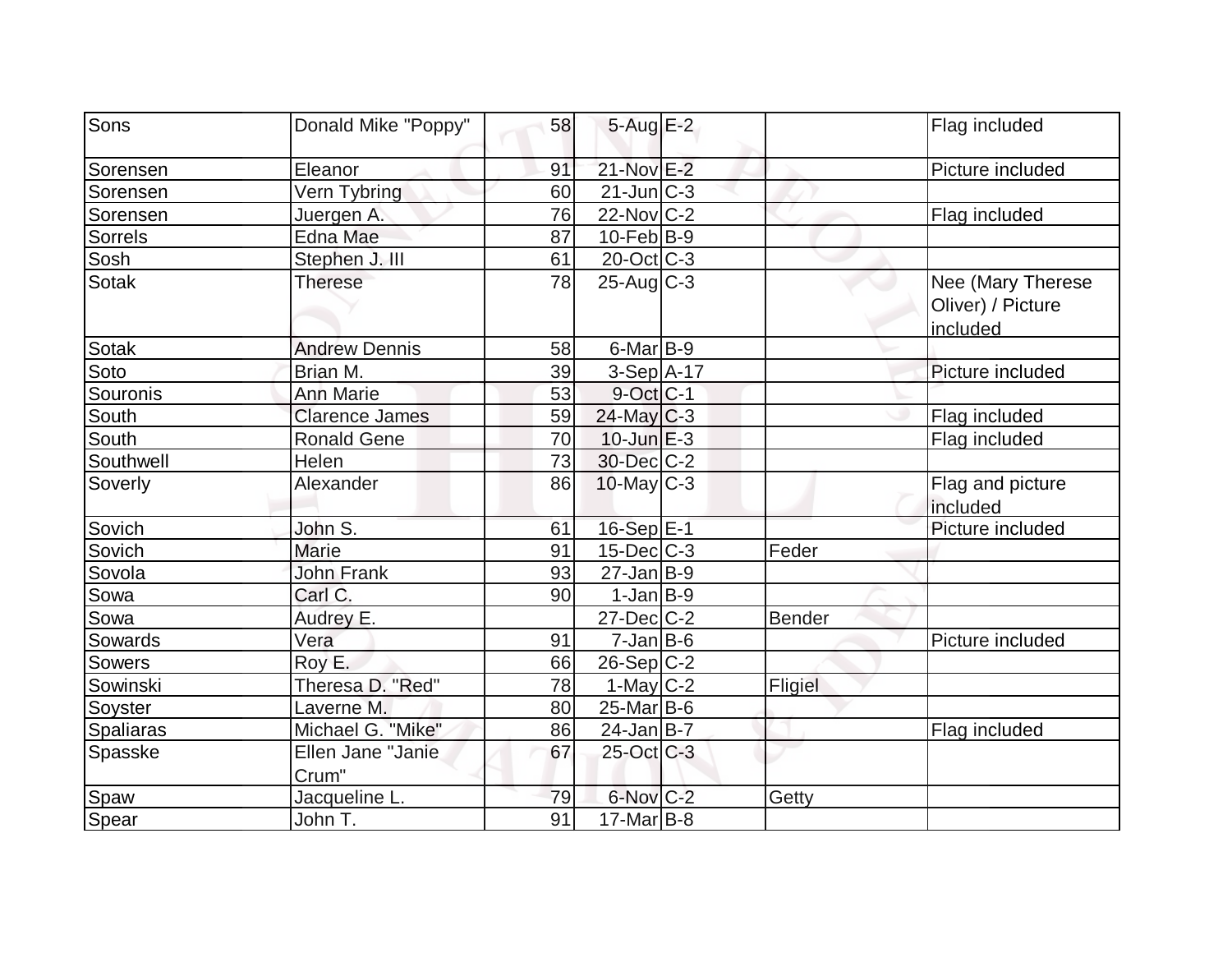| Spearman       | James M.               | 88 | $19$ -Dec $E-3$          |                |                     |
|----------------|------------------------|----|--------------------------|----------------|---------------------|
| Spejewski      | Carrie "Busia"         | 89 | 29-Oct A-18              |                |                     |
| Spelde         | Martha                 | 89 | $3$ -Aug C-2             | Zeephat        |                     |
| Spence         | Howard M. Jr.          | 77 | $8-Feb B-10$             |                | Flag included       |
| Spencer        | <b>Bernard Dean</b>    | 83 | $25$ -May C-3            |                |                     |
| Spencer        | Francis H. "Bud"       | 88 | $8$ -Aug $C$ -3          |                |                     |
| Spencer        | Walter                 | 87 | 11-Nov E-2               |                | Flag included       |
| Spencer        | <b>Helen Louise</b>    | 83 | $1$ -JulC-2              |                |                     |
| Spender        | Wayne                  | 34 | $16$ -Feb $ B-8$         |                |                     |
| Sperka         | Gertrude A.            | 92 | $14-Oct$ <sub>C</sub> -2 |                |                     |
| Sperl          | <b>Dolores</b>         | 77 | 8-Apr B-6                | Mullaney       | Picture included    |
| Sphar          | <b>Charles Richard</b> | 65 | $21$ -Feb $ B-6$         |                |                     |
|                | "Charlie"              |    |                          |                |                     |
| Spikes         | Willa Mae              | 70 | $9$ -Mar $B$ -8          | <b>Rias</b>    | Willa Mae Florence- |
|                |                        |    |                          |                | <b>Spikes</b>       |
| Spinozzi       | Anthony D.             |    | $1$ -May $C-2$           |                |                     |
| <b>Spisak</b>  | Donald J.              | 69 | 29-Oct A-18              |                | Flag included       |
| <b>Spitler</b> | Alice G.               | 78 | $27$ -Oct C-2            |                | Picture included    |
| Spletzer       | Sue                    | 90 | 29-Dec E-3               | Potis          |                     |
| Spletzer       | Sue                    | 90 | $27 - Dec$ $C-1$         | <b>Totis</b>   |                     |
| Spolyar        | Mary E.                | 92 | 18-Apr B-7               | <b>Buckeck</b> | Picture included    |
| Spoolstra      | Ilene M.               | 77 | $10 - Jan$ B-7           | Groeneveld     |                     |
| Spraggins      | Joe                    | 58 | $25$ -Jul $C-2$          |                | Flag included       |
| Spriggs        | William E.             | 26 | $31$ -May C-3            |                |                     |
| Springer       | Garfield               | 80 | $14$ -Jul $C-3$          |                | Flag and picture    |
|                |                        |    |                          |                | included            |
| Springer       | Kevin W.               | 45 | $8-Sep C-3$              |                | Flag included       |
| Springman      | Steven M.              | 44 | $1-Mar$ B-8              |                |                     |
| Sproat         | <b>Bea Bond</b>        | 99 | $20$ -Apr $B$ -6         |                |                     |
| Spudic         | Sandra Kay             | 60 | $26-Sep C-2$             | <b>Baxter</b>  |                     |
| Spudic         | Helen                  | 78 | 16-Mar B-8               | Tarka          |                     |
| Spurling       | Donald G.              | 79 | $27 - Dec$ $C-3$         |                | Flag included       |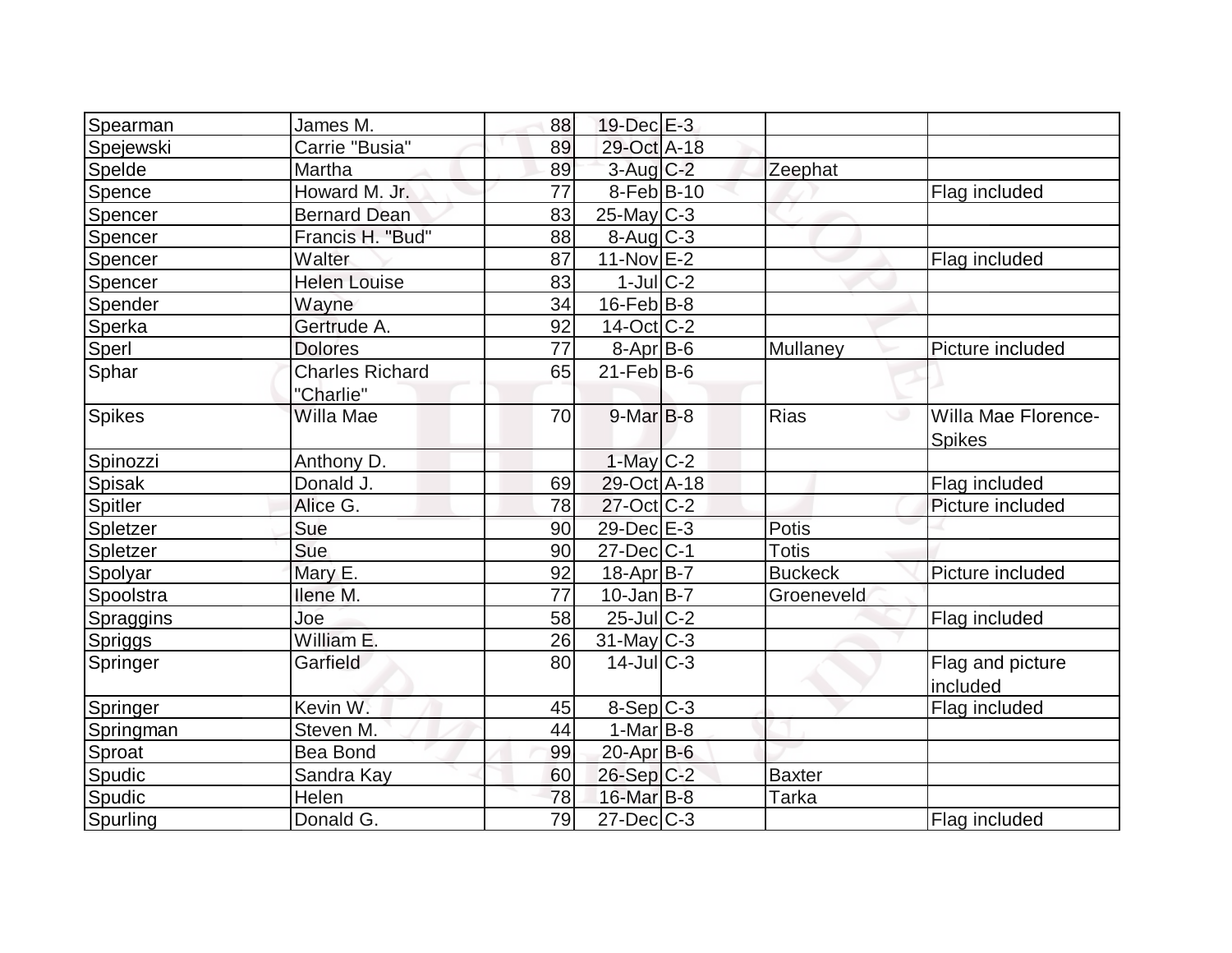| Squarcy         | Ruth              | 88       | 8-Oct A-18        |         | Ruth Van Horne        |
|-----------------|-------------------|----------|-------------------|---------|-----------------------|
|                 |                   |          |                   |         | Squarcy / picture     |
|                 |                   |          |                   |         | included              |
| Squires         | Charlotte         | 69       | $19$ -Jan $ B-8 $ | Jones   | Full name Charlotte   |
|                 |                   |          |                   |         | <b>Irwin Squires</b>  |
| Squires         | Robert A. "Bob"   | 83       | 24-Oct E-3        |         | Flag included         |
| Sramek          | Anna              |          | $1-Oct$ $A-16$    |         | Full name Anna        |
|                 |                   |          |                   |         | Mayerik Sramek        |
| Sroka (Linz)    | Alexander J.      | 4 months | $16$ -Mar $ B-8 $ |         |                       |
| St. John        | Larry E.          | 76       | $15-Sep C-2$      |         |                       |
| St.Jacques      | William E.        | 79       | 28-Jun E-2        |         |                       |
| St.Julien       | Janet K.          | 55       | $2-Sep D-2$       | Russell |                       |
| <b>Staack</b>   | Edna Josephine    | 93       | $20$ -Jul $D-2$   |         |                       |
| <b>Stack</b>    | Barbara J.        | 50       | $2$ -Jul $A-15$   | Franz   |                       |
| Stack           | Thomas G.         |          | $9$ -Jan $B$ -7   |         |                       |
| Stagner         | William M.        | 68       | $23$ -Jan B-7     |         |                       |
| <b>Stahl</b>    | Neaty M.          | 93       | $13$ -May E-1     |         |                       |
| Stahl           | Eugene G.         | 73       | 26-Mar B-6        |         | Flag included         |
| <b>Stahura</b>  | Joseph J. "Maxie" | 86       | $9$ -Oct $ C-1$   |         | Flag included         |
| Stalmah         | Helen             | 85       | $25$ -Oct $ C-3 $ |         |                       |
| <b>Stammis</b>  | Michael K.        |          | $4-Apr$ B-8       |         |                       |
| <b>Stamper</b>  | Alex Jr.          | 69       | $3-Apr$ B-9       |         |                       |
| Stan            | Frances S.        | 87       | $8-Feb B-10$      |         |                       |
| <b>Stanclik</b> | Anna              | 79       | $5$ -Feb $ B$ -6  | Cap     |                       |
| Staninger       | Cora Jean         | 82       | $9$ -Dec $C-2$    |         |                       |
| <b>Stanis</b>   | <b>Matt</b>       | 84       | $25$ -Aug C-2     |         |                       |
| Staniszewski    | <b>Margaret</b>   | 87       | $2-Feb B-7$       | Pataky  |                       |
| <b>Stankus</b>  | Jean I.           | 88       | $27-Sep C-2$      |         | <b>Cross included</b> |
| <b>Stanley</b>  | Venice Lucille    | 70       | 24-Mar B-9        |         | Picture included      |
| <b>Stanley</b>  | <b>Karen Sue</b>  | 67       | $9$ -Feb $B$ -8   |         |                       |
| Stanson         | William R.        | 73       | 24-Jun E-2        |         |                       |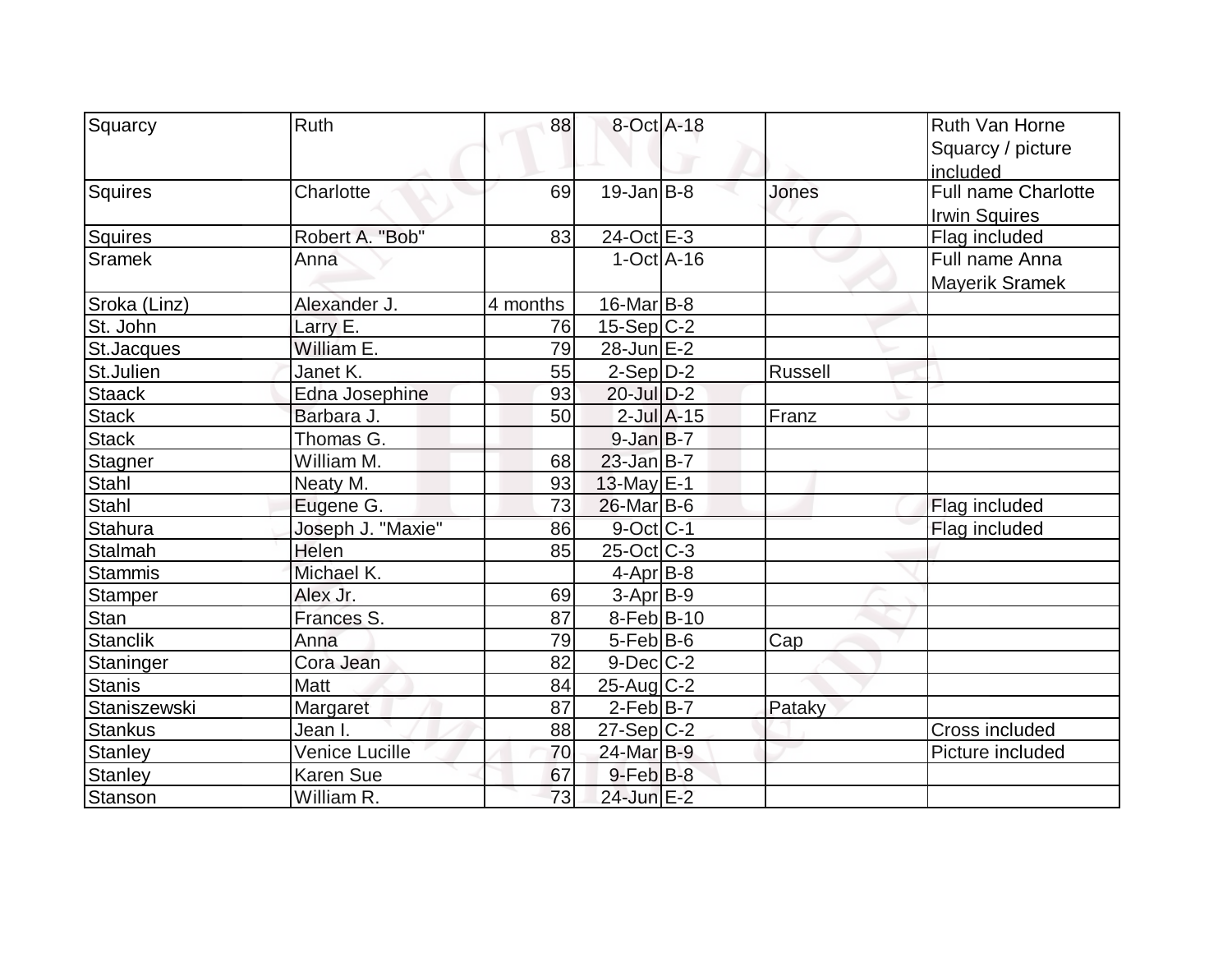| Starcevich     | Steven A.Sr. "Moose"   | 61  | $16$ -Mar $B$ -8  |             | Flag included                                     |
|----------------|------------------------|-----|-------------------|-------------|---------------------------------------------------|
| <b>Stark</b>   | Bertram J.             | 82  | $5-FebB-6$        |             |                                                   |
| <b>Starkey</b> | Jane Ann               | 67  | $7$ -Jan $B$ -6   | Charbonneau |                                                   |
| <b>Starkey</b> | Richard A.             | 60  | $11$ -JulC-3      |             | Flag included                                     |
| <b>Starr</b>   | William H.             | 90  | $10$ -Nov $ C-3 $ |             |                                                   |
| <b>Stasiak</b> | Lillian M.             | 95  | $31$ -Mar $ B-6$  |             |                                                   |
| <b>Stassis</b> | Peter G.               | 32  | 28-Sep C-2        |             | Picture included                                  |
| <b>Staton</b>  | Anne B.                | 91  | 14-Apr B-7        |             |                                                   |
| Staudohar      | <b>Frank Thomas</b>    |     | $14$ -Dec $C$ -3  |             |                                                   |
| <b>Stauss</b>  | Helen C.               | 100 | $26$ -Feb $ B$ -6 | Cromer      |                                                   |
| Stavitzke      | Mary Ann               | 91  | 22-Jul E-1        |             | Picture included                                  |
| Stawychny      | Frank                  | 70  | $13-Sep$ $E-1$    |             | Flag included                                     |
| <b>Stec</b>    | Florian                | 90  | 13-Mar B-9        |             |                                                   |
| Stedman        | Adllyn                 | 83  | $7-Feb$ B-7       |             |                                                   |
| <b>Steege</b>  | Jeffrey L.             | 54  | $6-Sep C-1$       |             |                                                   |
| <b>Steffel</b> | John Ovid              | 81  | 6-Apr B-10        |             |                                                   |
| <b>Steif</b>   | Anton V. Jr.           | 76  | $21-Apr B-6$      |             | Flag included                                     |
| Steinberg      | Warren M.              | 85  | 30-Apr A-17       |             | Flag included                                     |
| Steinhauer     | John Paul              | 59  | $29$ -Jun $C-2$   |             |                                                   |
| Steinmann      | Edith W.               | 88  | $6$ -Mar $B$ -9   |             |                                                   |
| <b>Stelter</b> | Anna Eleanor           | 87  | $21-Sep C-3$      |             |                                                   |
| <b>Stelter</b> | <b>Albin Richard</b>   | 78  | $1-Mar$ B-8       |             | Flag included                                     |
| <b>Stelzer</b> | John H.                | 84  | $4$ -May C-3      |             | Flag included                                     |
| Stengel        | Margit                 | 79  | $8$ -Dec $E-2$    | Jahn        |                                                   |
| Stepanovich    | Daniel Jr.             | 80  | $9-Sep C-2$       |             | Flag and picture<br>included                      |
| Stepanovich    | AnnMarie               |     | $22$ -Aug $C-2$   |             | Full name AnneMarie<br><b>Stepanovich Schultz</b> |
| Stepansky      | Louis E. "Uncle Louie" | 73  | $9 - Apr$ B-7     |             |                                                   |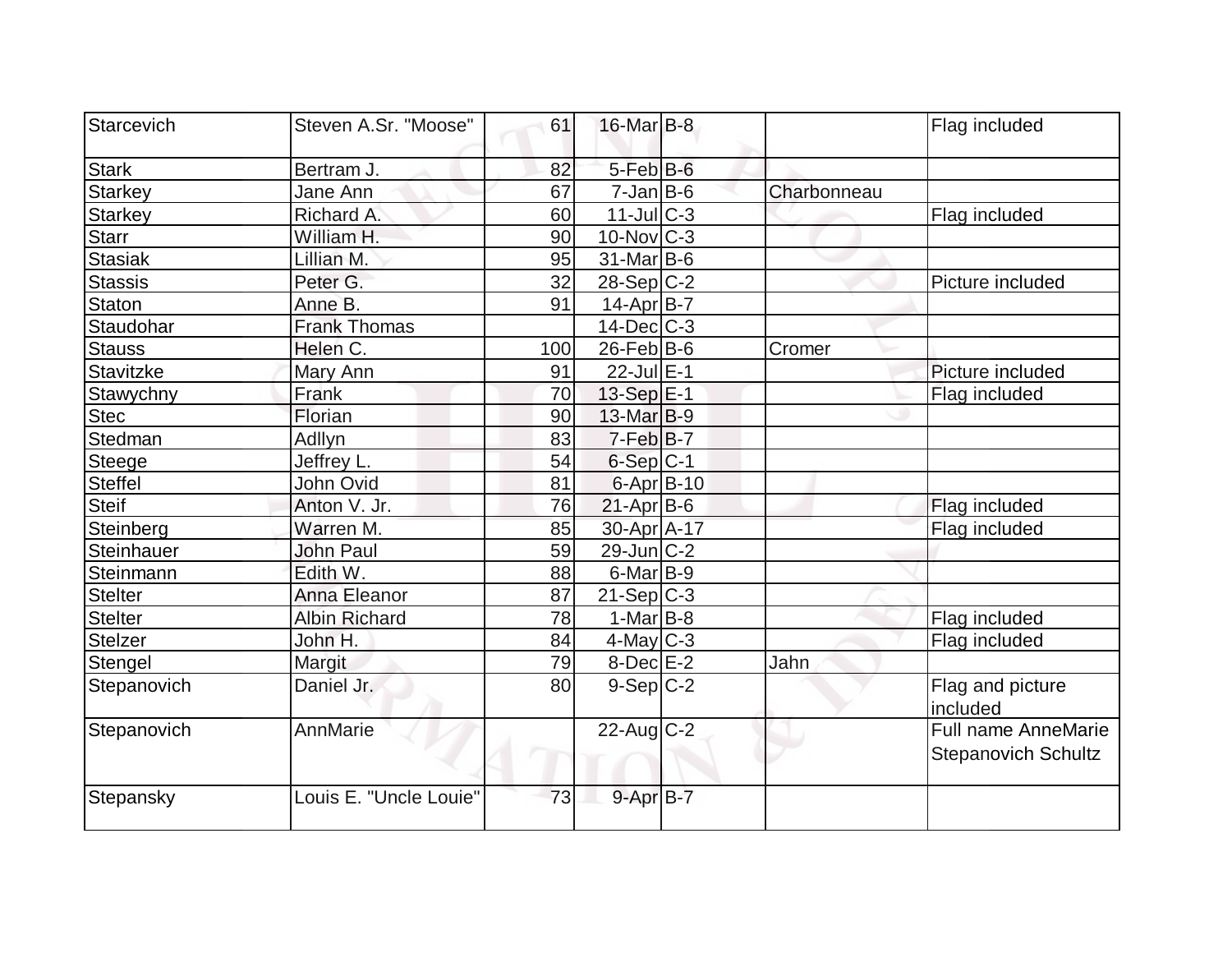| <b>Stephens</b>   | Dorothy E.                 | 94  | $27$ -Jul $D-3$        |           |                        |
|-------------------|----------------------------|-----|------------------------|-----------|------------------------|
| <b>Stephens</b>   | Irene E.                   | 86  | 19-Nov A-18            |           |                        |
| Stephenson        | James Robert               |     | $4$ -Jan $B-7$         |           |                        |
| Sterling          | Vera M.                    |     | $11$ -Jun $A$ -17      |           | Picture included       |
| <b>Stern</b>      | Rose                       | 102 | $18-Apr B-7$           |           | Star of David included |
| Stevanovic        | Mary "Marija"              | 81  | $19$ -Aug $E-2$        |           | Cross included         |
| <b>Stevens</b>    | Elizabeth Ann (Betty)      | 71  | $1-Sep C-2$            | Ziembicki |                        |
| <b>Stevens</b>    | Dwaine V.                  | 82  | $23$ -May E-2          |           | Flag included          |
| <b>Stevens</b>    | Florence                   | 84  | $27$ -May E-2          |           | Cross included         |
| <b>Stevens</b>    | Patricia J.                | 79  | $9$ -Jan B-7           |           | Cross included         |
| <b>Stevens</b>    | Jo Helen                   | 72  | $7-Cct$ $C-2$          |           |                        |
| Stevenson         | Richard D. "Steve"         | 73  | $22$ -Feb $ B-10$      |           | Flag included          |
| <b>Steveoff</b>   | Steve Spiro "Sparko"       | 80  | $9-Nov$ <sub>C-2</sub> |           | ە                      |
| Steveson          | Josephine A.               | 85  | $3-Sep$ A-17           |           |                        |
| <b>Stewart</b>    | William E.                 |     | $6$ -Jul $C$ -3        |           |                        |
| <b>Stewart</b>    | Lavel "Pete"               | 55  | $4$ -May C-2           |           |                        |
| <b>Stewart</b>    | Paul "Uncle Paul"          | 50  | $1$ -Jul $C-2$         |           |                        |
| <b>Stewart</b>    | Hezekiah Jr., Rev.,<br>Dr. |     | 12-Nov A-17            |           |                        |
| <b>Stewart</b>    | Theron M.                  | 83  | $18$ -Jul $C-2$        |           | Flag included          |
| <b>Stibernick</b> | Jane A.                    | 76  | $4-Apr$ B-9            | Cross     | Cross included         |
| <b>Stienert</b>   | Eva Ruth                   | 89  | $21-Nov$ E-2           |           |                        |
| Stiglitz          | Stephen R. "Steve"         | 90  | $3-Dec A-18$           |           | Flag included          |
| Stilwell          | <b>Albert Christian</b>    | 91  | $29$ -Aug C-2          |           | Picture included       |
| <b>Stincic</b>    | Louis Jr.                  |     | $20$ -Jun $C-2$        |           |                        |
| <b>Stincic</b>    | Joseph "Uncle Joe"         | 73  | $18$ -Feb $ B$ -6      |           |                        |
| Stinson           | June Z.                    | 84  | $31$ -Jan B-9          | Zimmer    | Picture included       |
| <b>Stinson</b>    | Mandy                      | 75  | $21$ -Jun $C-2$        |           |                        |
| Stipancic         | Vilma                      | 93  | $21$ -Aug $C-2$        |           |                        |
| Stocki            | Yvonne                     |     | $31$ -May C-2          |           |                        |
|                   |                            |     |                        |           |                        |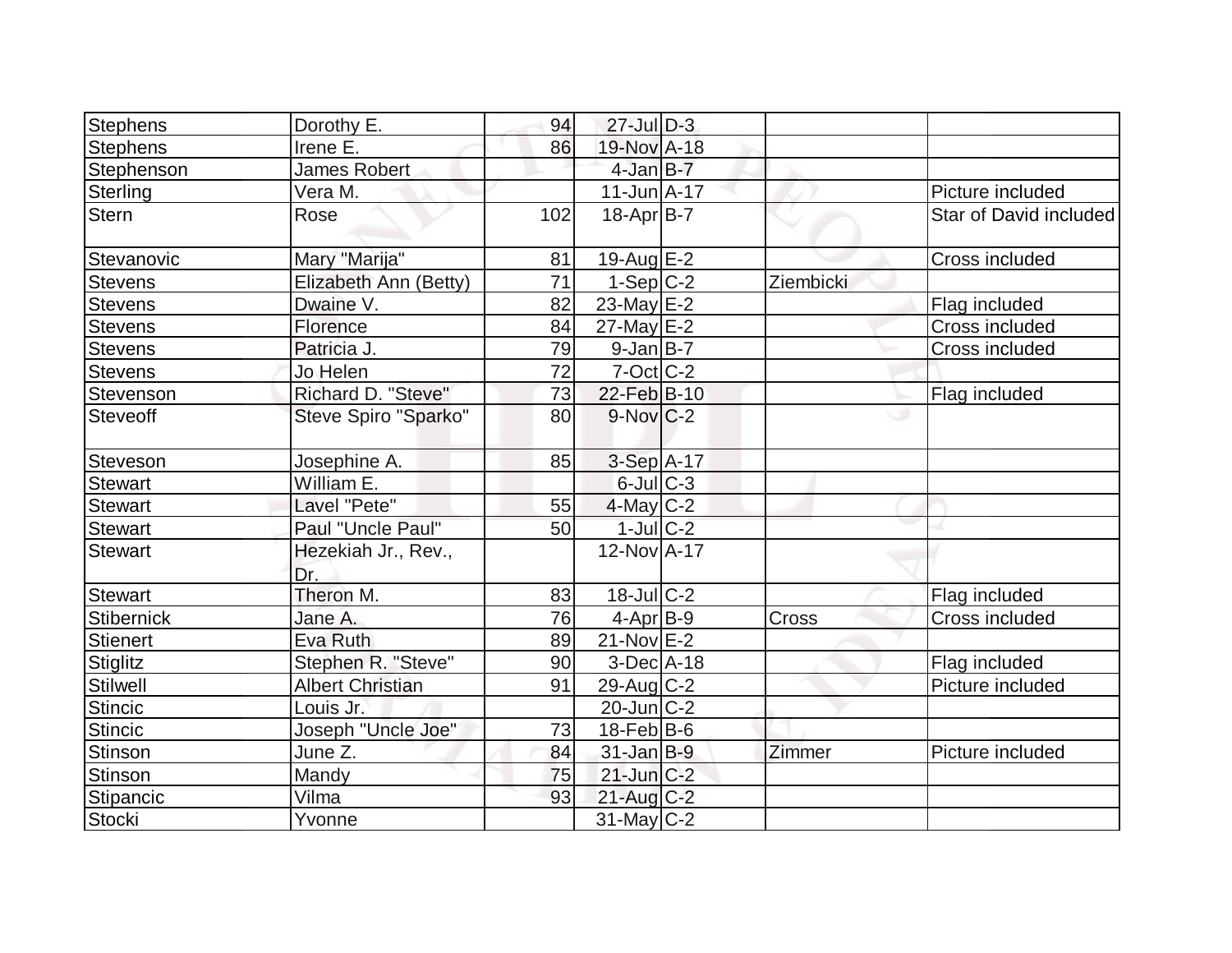| Stofcik        | Mary A.                 | 91 | $19$ -Jun $ C-2 $      | <b>Szynalik</b> | Full name Mary A. |
|----------------|-------------------------|----|------------------------|-----------------|-------------------|
|                |                         |    |                        |                 | Petri Stofcik     |
| Stoisor        | Lorraine E. "Pee        | 72 | 14-Sep C-2             |                 |                   |
|                | Wee"                    |    |                        |                 |                   |
| Stojkovich     | George                  | 84 | $6$ -Mar $B$ -9        |                 |                   |
| Stokan         | Rudolph S.              | 94 | $29$ -May C-2          |                 |                   |
| <b>Stokes</b>  | Andrew                  | 73 | $3-Mar$ B-8            |                 |                   |
| <b>Stokes</b>  | <b>Mary Louise</b>      |    | $16-Sep$ $E-2$         |                 |                   |
| <b>Stokes</b>  | Louise                  |    | $18-Sep C-2$           |                 |                   |
| Stoll          | Eleanore I.             | 81 | $18$ -Feb $ B$ -6      | Ciarlo          |                   |
| Stommel        | Raymond C.              | 72 | $8-Feb B-10$           |                 |                   |
| <b>Stone</b>   | Orville "Bud"           | 76 | $10$ -JulC-3           |                 |                   |
| <b>Stone</b>   | Walter E.               | 72 | $21$ -Dec $E-3$        |                 |                   |
| <b>Stone</b>   | <b>Charles Edward</b>   | 82 | $31-Oct$ $C-2$         |                 |                   |
| <b>Stoops</b>  | Lawrence                | 73 | $16$ -Jun $C-2$        |                 |                   |
| <b>Storey</b>  | <b>Evelyn Louise</b>    | 87 | $26$ -Feb $B$ -6       |                 | "Hoochie Mama"    |
| Storey         | Delia Ann               | 72 | $7-Feb B-7$            |                 |                   |
| <b>Storey</b>  | Elizabeth A.            | 82 | $21$ -Jun $ C-3 $      |                 |                   |
| <b>Stout</b>   | Wayne O.                | 86 | 30-Mar <sub>B-11</sub> |                 | Flag included     |
| <b>Stout</b>   | <b>Thelma</b>           | 94 | $27 - Dec$ C-3         |                 |                   |
| Stovall        | Betty J.                | 74 | $17$ -May C-2          | Nonweiler       |                   |
| <b>Stowell</b> | Lewis D. "Sonny"        | 65 | $21$ -JulC-3           |                 |                   |
| Stoyakovich    | Irene A.                | 79 | 31-Dec A-18            |                 |                   |
| Straight       | Tom A.                  | 74 | 5-Nov A-17             |                 | Flag included     |
| <b>Straka</b>  | Luverne M. "Lu"         | 80 | $19$ -Jan B-8          |                 | Flag included     |
| <b>Straub</b>  | Mary T.                 | 81 | 6-Apr B-11             | <b>Talanian</b> | Picture included  |
| <b>Strayn</b>  | <b>Robert Ray</b>       | 62 | $11-Oct$ $E-3$         |                 |                   |
| Strbavy        | John J.                 |    | $15$ -Jan $ B-7 $      |                 | Flag included     |
| <b>Strbjak</b> | Bernard R. "Bud"        | 75 | 5-Apr B-11             |                 | Flag included     |
| <b>Street</b>  | Carl I.                 | 77 | 19-Mar B-6             |                 | Flag included     |
| <b>Streit</b>  | Audrey R.               | 75 | 14-Jul E-2             |                 |                   |
| Strempka       | <b>Estelle "Stella"</b> | 83 | $5-Aug$ $E-2$          | Labay           |                   |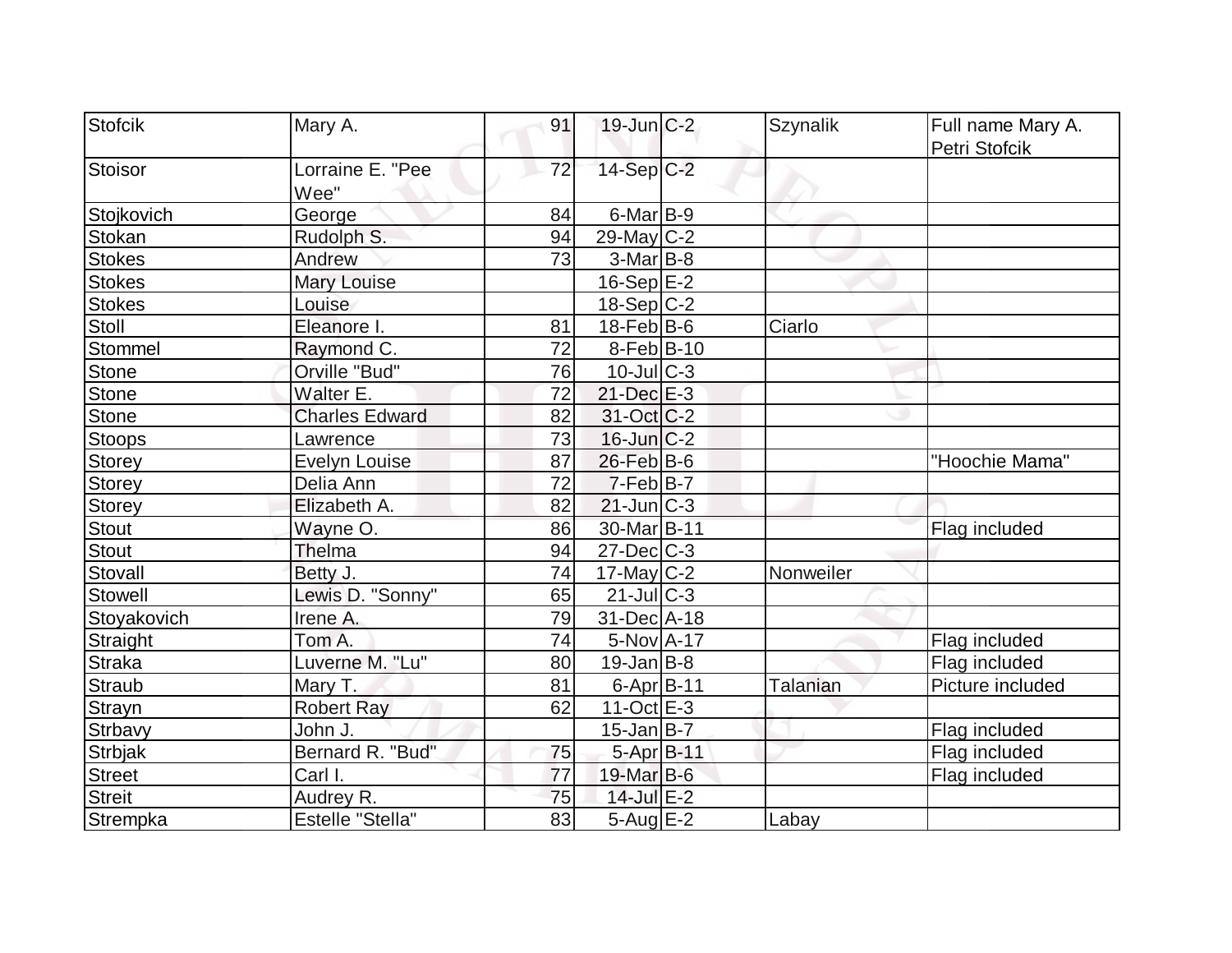| Strempka          | Cheryl L.         | 53 | 30-Mar B-11       |             |                               |
|-------------------|-------------------|----|-------------------|-------------|-------------------------------|
| Strezoski         | Milan K.          | 85 | 18-Apr B-7        |             | Cross and picture<br>included |
| Strickhorn        | Alan              | 69 | $17$ -Jun $E-2$   |             |                               |
| Strickhorn        | Tressie A.        | 90 | $8$ -Dec $E-2$    |             |                               |
| Strickland        | Ann M.            |    | 12-Apr B-9        |             |                               |
| Stromberger       | Kenneth W.        | 88 | $15$ -Jul $E-2$   |             | Flag and picture<br>included  |
| <b>Strong</b>     | Lois E.           | 59 | $8-Oct$ A-18      |             |                               |
| Strong            | Rena B.           | 97 | $27$ -Aug A-16    | Steinhilber |                               |
| <b>Strong</b>     | Marilyn J.        | 58 | $6-Sep C-2$       | Przybyl     |                               |
| <b>Stroud</b>     | Robert H. "Bob"   | 76 | $14$ -Jul $ C-2 $ |             |                               |
| <b>Stroud</b>     | Edna M.           | 90 | 29-Mar B-10       |             |                               |
| <b>Struble</b>    | C. Juanita        | 82 | $29$ -Jan B-6     |             |                               |
| <b>Strupeck</b>   | Jeanne E.         | 56 | $10$ -May $ C-3 $ | Rotroff     |                               |
| <b>Struzik</b>    | John A.           | 86 | 27-Dec C-3        |             |                               |
| <b>Strych</b>     | Dennis E.         | 59 | $2$ -Jan $B$ -7   |             | Flag included                 |
| Strzelecki        | Edna P.           | 84 | $14$ -Oct $ C-2 $ | Mrozinski   |                               |
| <b>Strzelecki</b> | Helen A.          |    | $9$ -Jul $A-17$   |             |                               |
| Strzelecki        | Frank A.          | 79 | $31-Oct$ $C-3$    |             | Flag included                 |
| <b>Studier</b>    | Rosemary T.       |    | $25$ -Feb $ B$ -6 |             | Rosemary T. Studer            |
| Stuhlmacher       | John A.           | 60 | $14$ -May D-2     |             | Flag and picture<br>included  |
| <b>Stump</b>      | James             | 62 | $23-Sep C-2$      |             |                               |
| <b>Stumpf</b>     | George A.         | 85 | $3$ -Jul $C-2$    |             |                               |
| Sturdivant        | Irene             | 87 | $1-Nov$ $E-3$     |             |                               |
| Sturdy            | Phillip H.        | 43 | $31$ -Jan $ B-8 $ |             |                               |
| <b>Sturk</b>      | Joseph W. "Tracy" | 89 | 13-Jun C-2        |             |                               |
| Suchan-McDonnell  | Sophia            | 90 | $5$ -Dec $C$ -2   | Magdziak    |                               |
| Sudac             | Rosemary G.       | 84 | 23-Oct C-2        |             |                               |
| Sudinski          | Lucille Ella      | 90 | 22-Jun C-3        | Edwards     |                               |
| Sudovich          | Dorothy           | 78 | $11-Feb B-6$      |             |                               |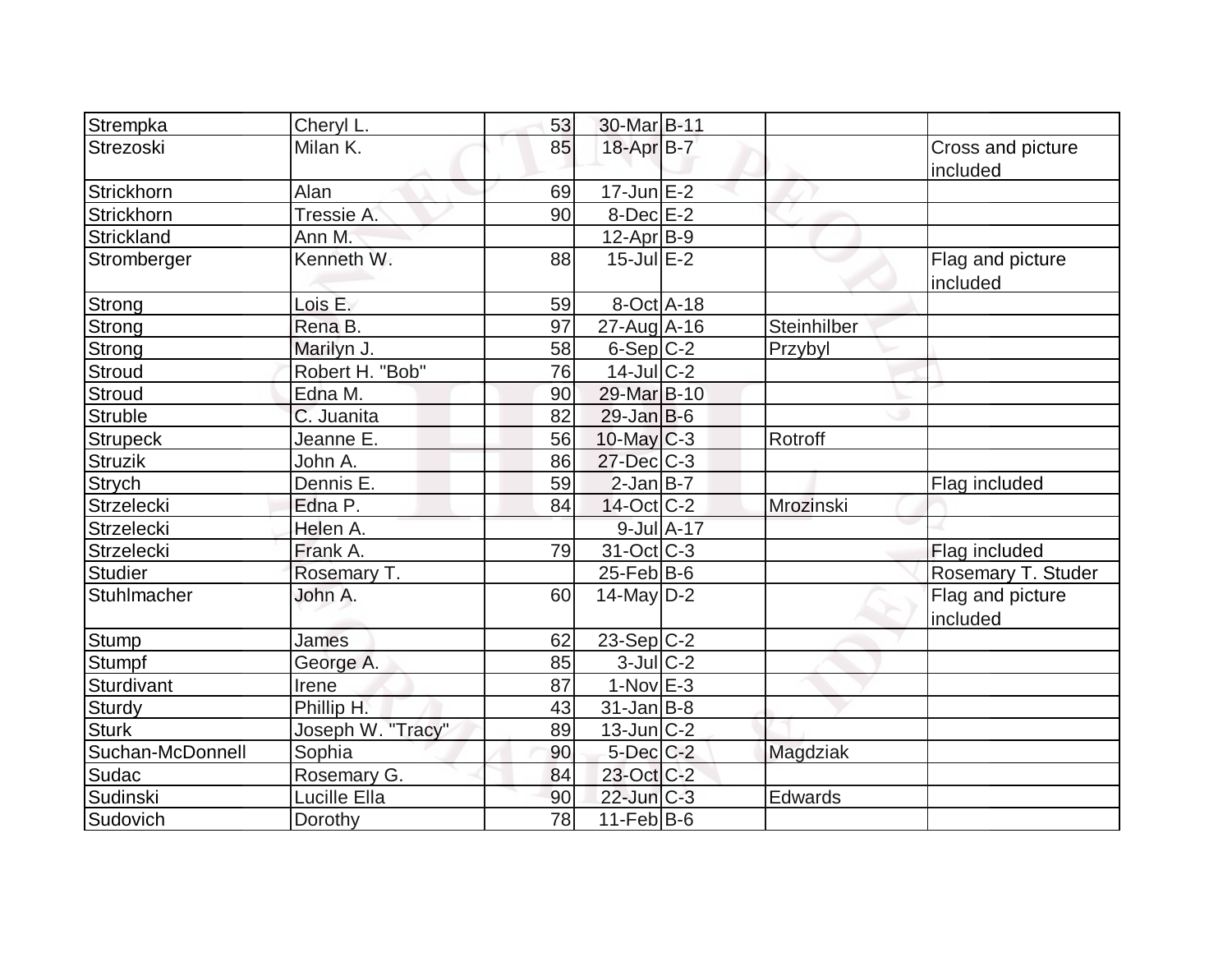| Sufana         | Bettey A.         | 81 | $21-Apr$ B-6             | Williams      | Picture included   |
|----------------|-------------------|----|--------------------------|---------------|--------------------|
| Sufie          | Christine         | 72 | 9-Jul A-17               | Lisiak        |                    |
| Sulka          | Elizabeth J.      | 94 | 24-Oct E-3               |               |                    |
| Sullivan       | Evan "Pat"        | 74 | $18-Oct$ <sub>C</sub> -2 |               |                    |
| Sullivan       | Patrick "Marty"   | 82 | $11$ -Dec $C$ -3         |               |                    |
| Sullivan       | Michael L.        | 72 | $27$ -Apr $C-2$          |               |                    |
| Sullivan       | Alice R.          | 79 | $28$ -Nov $ C-2 $        |               |                    |
| Sullivan       | Anita Lynn        |    | $28$ -Apr $C-2$          | Turpin        |                    |
| <b>Summers</b> | Mary A.           | 85 | $25-Sep C-2$             |               |                    |
| Sundlie        | Lawrence J.       | 81 | $13-Sep$ $E-2$           |               | Flag included      |
| Sunny          | Anne D.           | 90 | $4$ -Mar $ B-7 $         | O'Drobinak    | Picture included   |
| Surgener       | Ruth D.           | 77 | $30$ -Apr $ A-17$        |               |                    |
| Surig          | Theodore F.       | 84 | $26-Sep C-2$             |               | Flag included      |
| <b>Susko</b>   | Steve P. Sr.      | 83 | $6$ -Aug $A$ -18         |               | Flag included      |
| Sutherlin      | Betty J.          | 80 | 31-Dec A-18              |               |                    |
| Suto           | Capitola A. "Cap" |    | 22-Oct A-15              | Ready         |                    |
| <b>Svast</b>   | Helen B.          | 83 | $13$ -JulD-3             | Duggins       |                    |
| Svetich        | John A. Jr.       | 68 | $4$ -Dec $E-2$           |               |                    |
| <b>Svetlik</b> | Joseph            | 90 | $22-Sep C-2$             |               |                    |
| <b>Svitek</b>  | Ursula            | 82 | $9 - Apr$ B-7            | Stephenson    |                    |
| Svitko         | Harriet           | 90 | $28-Sep C-2$             |               |                    |
| <b>Swacus</b>  | Hannah P.         | 20 | $29$ -Jul $E-3$          |               |                    |
| Swager         | Stella M.         | 85 | $23$ -May $E-2$          | <b>Tokarz</b> | Flag included      |
| Swaim          | Bobbie J.         | 72 | $11$ -Dec $ C-3 $        |               |                    |
| Swallow        | Charles J. Jr.    | 53 | 28-May A-17              |               |                    |
| Swanson        | Iddrise W.        | 80 | $4$ -Jan $B$ -5          |               |                    |
| Swanson        | Nancy Ann         | 55 | $4$ -Nov $E-1$           |               |                    |
| Swanson        | James D.          | 57 | $12$ -Jan $ B-8 $        |               |                    |
| <b>Swanson</b> | <b>Nellie</b>     | 96 | 24-Aug D-1               |               |                    |
| Swanton        | Winifred          | 95 | $25$ -Jul $C-2$          |               | Full name Winifred |
|                |                   |    |                          |               | Johnson Swanton    |
| Swart          | Howard C.         | 81 | $25$ -Feb $ B$ -6        |               | Flag included      |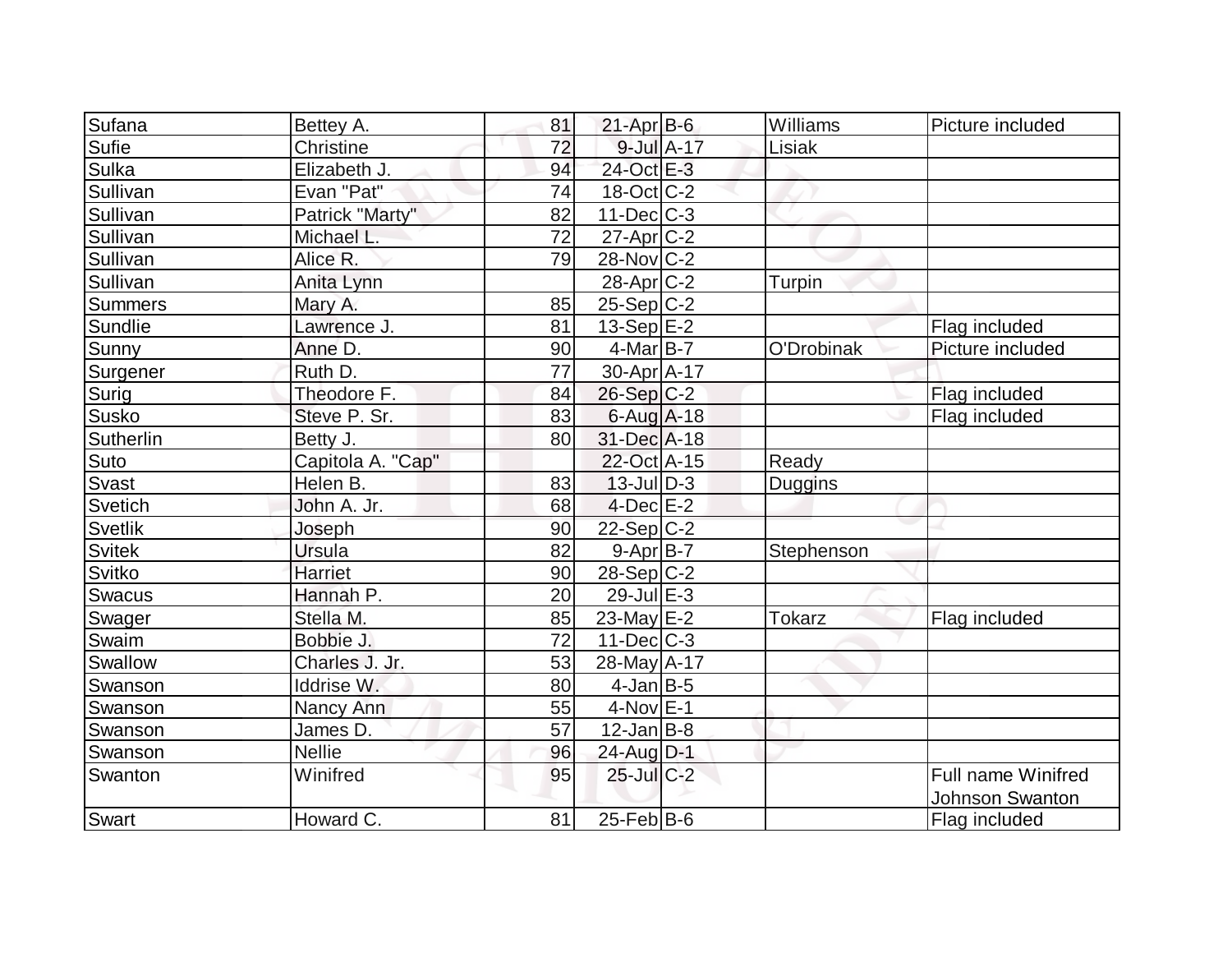| Swartz           | Robert C. Jr.                   | 45 | $1-Nov$ E-3       |                |                                            |
|------------------|---------------------------------|----|-------------------|----------------|--------------------------------------------|
| Swartzell        | Helen                           | 91 | 5-Nov A-18        |                | Full name Helen<br><b>Watson Swartzell</b> |
| Sweeny           | Norma Carole                    | 65 | $22$ -Mar $ B-7 $ |                |                                            |
| <b>Sweet</b>     | <b>Audrey Jean</b><br>"Jeannie" | 75 | $19$ -Jan $ B-8 $ | <b>Higgins</b> |                                            |
| Sweitzer         | Dorothy P.                      | 91 | $17$ -Mar $ B-8 $ |                |                                            |
| Swelfer          | Maria "Mary"                    | 77 | $10$ -Jan $ B-7 $ | Rapo           |                                            |
| <b>Swetlik</b>   | Daniel A.                       | 82 | $14$ -Dec $ C-3 $ |                | Flag included                              |
| <b>Swets</b>     | Gertrude                        | 81 | $7-Feb B-7$       |                |                                            |
| Swetz            | Sophie D.                       | 82 | $7$ -Jun $ C-2 $  |                |                                            |
| Swida            | Jeanette "Jan"                  |    | $22$ -Mar $ B-8 $ | Renko          | Full name Jeanette<br>Swida-Bos            |
| Swiderski        | Sylvia                          | 70 | $2$ -Dec $C$ -2   |                |                                            |
| Swiderski        | Lottie F.                       | 92 | 27-Aug A-17       | Niedzwiecki    |                                            |
| <b>Swisher</b>   | Wesley                          | 86 | $31$ -Jan B-9     |                |                                            |
| Swisher          | <b>Rudolf August</b>            | 15 | $7$ -Jul $F-2$    |                |                                            |
| Swisshelm        | Patricia                        | 65 | $28$ -Feb $ B-9 $ |                |                                            |
| Sykora           | Robert                          | 88 | $26$ -May $ C-2 $ |                |                                            |
| Sylvan           | Johhny R.                       | 94 | 29-Oct A-18       |                |                                            |
| Synder           | William "Bill"                  | 66 | 22-Mar B-7        |                |                                            |
| Szabo            | Tobor "T"                       | 86 | $18$ -Jan B-8     |                |                                            |
| Szabo            | Shirley J.                      | 77 | $19-Apr$ B-6      |                |                                            |
| <b>Szakacs</b>   | Roseann                         | 70 | $8-Feb B-10$      | Cookie         |                                            |
| <b>Szala</b>     | Edward F.                       | 60 | $26$ -Jun $E-2$   |                |                                            |
| <b>Szalbierz</b> | Max                             | 62 | $28$ -Aug $E-2$   |                |                                            |
| Szalmasagi       | Benjamin                        | 91 | $28-Apr$ $C-3$    |                |                                            |
| Szany            | Robert "Bob"                    | 71 | 30-Apr A-17       |                |                                            |
| Szany            | Dorothy                         | 85 | 28-May A-17       |                | Picture included                           |
| Szarkowicz       | Lawrence S.                     | 48 | $24$ -Aug $D-2$   |                |                                            |
| Szarkowicz       | Susanne M.                      | 60 | $15$ -Aug C-2     |                |                                            |
| Szczawinski      | Sophie                          | 89 | $19$ -Jul $E-2$   | Matis          |                                            |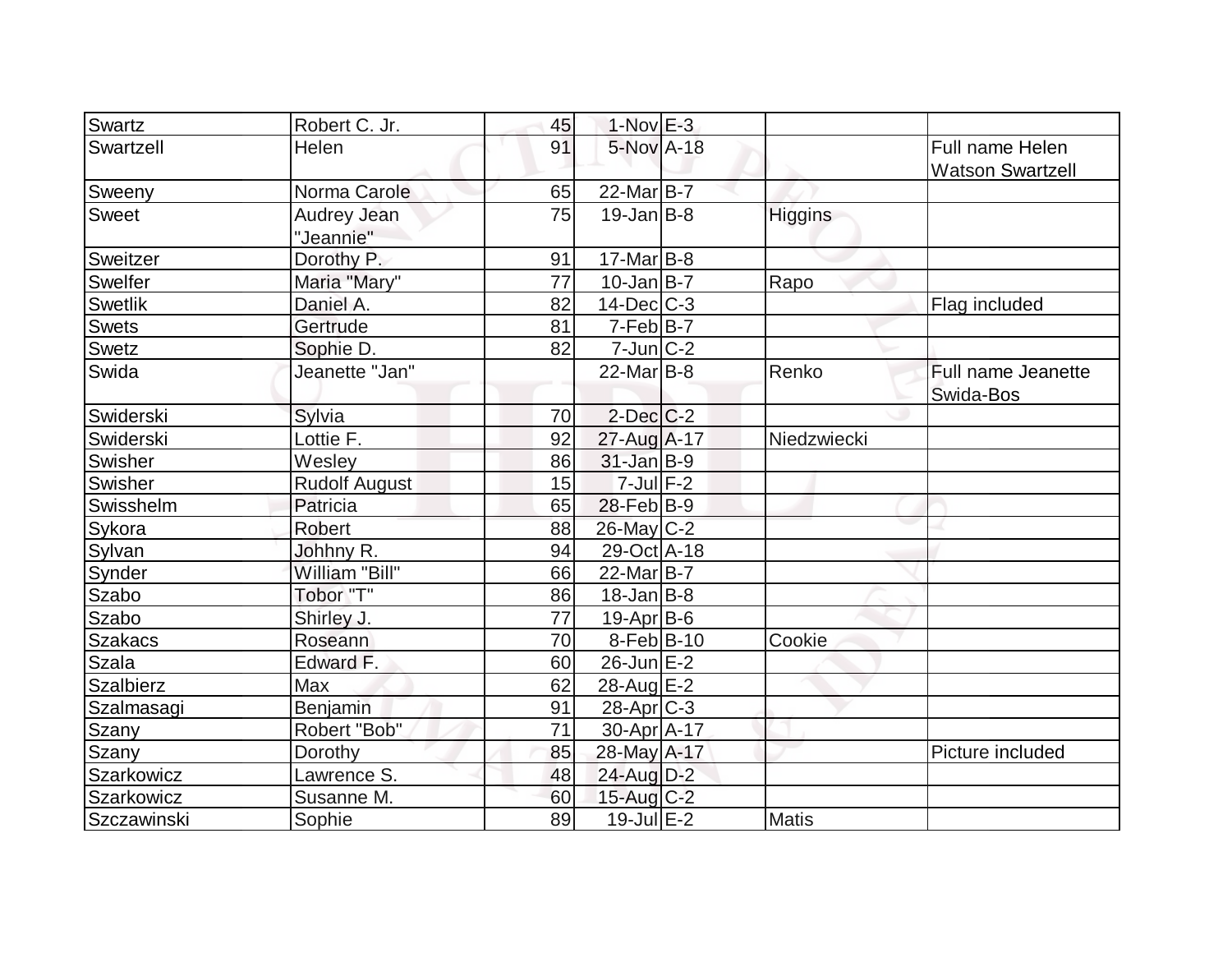| Szczepanski       | Barbara L.                 | 66 | $14$ -Aug C-1     |           |                               |
|-------------------|----------------------------|----|-------------------|-----------|-------------------------------|
| Szczygiel         | Walter                     | 86 | 22-Jul E-2        |           |                               |
| Szerniewicz       | Kathryne                   |    | 23-Nov A-22       |           |                               |
| Szillage          | Doris L.                   | 80 | 5-Apr B-11        |           |                               |
| Szkopiec          | Joseph F.                  | 75 | $6$ -Jul $C$ -3   |           | Flag and picture<br>included  |
| <b>Szostek</b>    | George J. "Ziggy"          | 87 | $10$ -Jan B-7     |           | Picture included              |
| <b>Szotek</b>     | Frank J.                   |    | $5-Sep C-2$       |           | Flag included                 |
| Szubryt           | Walter J.                  | 84 | 20-Apr B-7        |           | Flag included                 |
| Szymanski         | Lillian                    |    | $6$ -Nov $ C-2 $  |           |                               |
| Szymoniak         | Eugene (Gene)              |    | $7$ -Oct $ C$ -2  |           |                               |
| Taake             | Lorene                     | 85 | $4-Jan$ B-7       |           |                               |
| Tabaczynski       | Walter P. "Uncle<br>Wally" | 83 | $18$ -Apr $B$ -6  |           | Flag included                 |
| <b>Taber</b>      | Diana J.                   | 58 | $3$ -May $C-3$    |           |                               |
| Takamoto          | Flora L.                   | 71 | 30-Jun C-2        |           |                               |
| <b>Talabay</b>    | Elizabeth C. "Betty"       | 88 | $5$ -Feb $B$ -6   | Demkovich |                               |
| Talaga            | Edward John                | 88 | $2-Apr$ B-7       |           |                               |
| <b>Taliaferro</b> | Barbara A.                 | 59 | $24$ -Nov $E$ -2  |           |                               |
| <b>Tamborski</b>  | Frank R.                   | 86 | $15$ -Nov $C-3$   |           | Flag included                 |
| Tameling          | John                       | 80 | $23$ -May $E-2$   |           |                               |
| Tan               | Juan P., Dr.               | 69 | $10$ -Dec $ A-18$ |           |                               |
| Tanasijevic       | Radomir                    | 76 | $19$ -Dec $E-3$   |           | Cross included                |
| Tanaskoski        | Protinica Ivanka           | 86 | $7$ -Jun $ C-3 $  |           | Cross and picture<br>included |
| <b>Tanrikulu</b>  | Orhan, Dr.                 |    | $5$ -Mar $B$ -7   | Fields    |                               |
| Targos            | Ann M.                     | 76 | 20-Nov C-2        |           |                               |
| Tarler            | Martin                     | 90 | $14$ -Apr $ B-7 $ |           | Star of David included        |
| <b>Tarnow</b>     | <b>Esther Marie</b>        | 92 | 20-May E-3        |           |                               |
| Tarpo             | Jessie                     | 91 | $3$ -Jan B-5      |           |                               |
| Tarullo           | Gertrude T. "Gertie"       | 83 | $10$ -Mar $ B-9 $ |           |                               |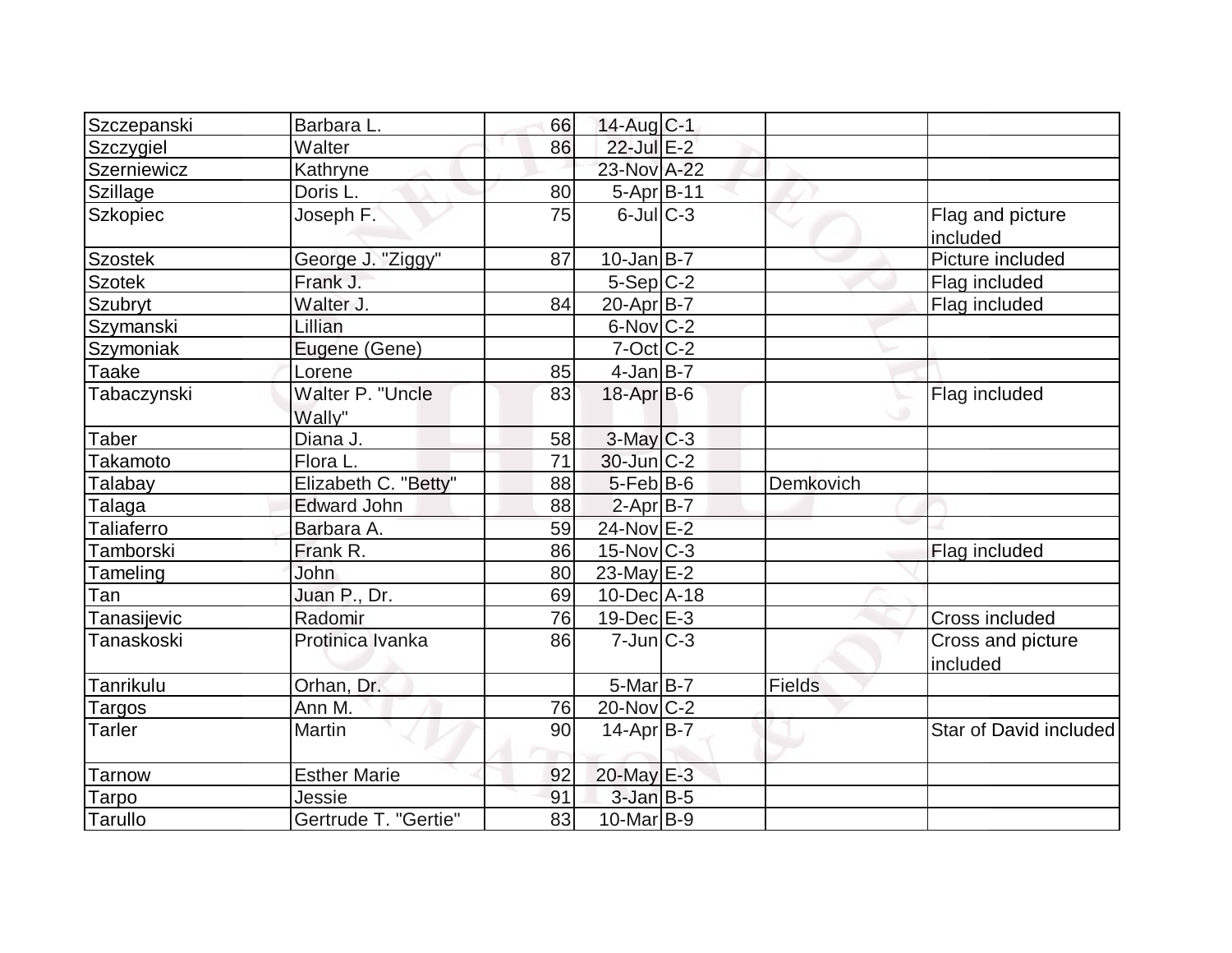| Tatalovich       | Mila "Baba"               | 90 | $3$ -Jul $C-2$    | Grskovic        |                  |
|------------------|---------------------------|----|-------------------|-----------------|------------------|
| Tataren          | Katherine                 | 89 | $10$ -Apr $B$ -8  | Wolucka         |                  |
| Tate             | Jon R.                    | 64 | 9-Jul A-17        |                 |                  |
| Tatge            | Luther J.                 | 49 | $17 - Jan$ B-6    |                 |                  |
| Tavarez          | Manuel                    | 81 | $25$ -May $C-3$   |                 |                  |
| Taylor           | Sandra R.                 | 61 | $24$ -Apr $C-2$   | <b>Stewart</b>  |                  |
| Taylor           | <b>Travis</b>             | 55 | $4$ -Dec $E-2$    |                 |                  |
| Taylor           | Irene T.                  | 79 | $25-Sep C-2$      | Murzyn          |                  |
| Teer             | <b>Everett John "Bud"</b> | 89 | $25$ -Dec $ C-2 $ |                 |                  |
| Teeter           | Max E.                    | 82 | 28-Oct E-2        |                 | Flag included    |
| Teets            | Helen                     | 79 | $27 - Dec$ C-4    |                 | Picture included |
| <b>Teibel</b>    | Ruth V.                   | 80 | $29$ -Jul $E-3$   | Milnikel        |                  |
| Tellez           | Alfredo M.                | 22 | $27$ -Feb $B$ -8  |                 |                  |
| Templeman        | Ina Clo                   | 78 | $8$ -May $C$ -2   |                 |                  |
| <b>Templin</b>   | Arthur W.                 | 87 | $11-Feb B-6$      |                 |                  |
| <b>Terlicher</b> | Luella F.                 | 78 | $11$ -JulC-3      |                 |                  |
| Terpstra         | James W.                  | 78 | $2-Apr B-7$       |                 |                  |
| Terry-Hall       | Jeanette                  | 66 | $15$ -Nov $ C-2 $ | <b>Davis</b>    |                  |
| Testolin         | Giovanni                  | 92 | 3-Aug C-2         |                 |                  |
| Tharp            | <b>Barbara Lee</b>        | 68 | $25-Sep C-2$      | Cooley          |                  |
| Tharp            | Viva Lou "Lou"            | 71 | 29-Oct A-18       |                 |                  |
| <b>Thebald</b>   | Kevin W.                  | 21 | $11$ -May C-3     |                 | Picture included |
| Theodore         | George P.                 | 75 | $11-Sep C-2$      |                 |                  |
| Theodore         | Alexandria "Alex"         | 89 | $1-Jan$ B-9       | <b>Bereolos</b> |                  |
| Theodoros        | William L.G. "Billy"      | 35 | $13$ -JulD-3      |                 |                  |
| <b>Thiel</b>     | Alfred                    | 83 | $3-Feb B-8$       |                 | Flag included    |
| Thilmont         | Glenn E.                  | 90 | 17-Dec A-18       |                 |                  |
| <b>Thomas</b>    | Caren S.                  | 43 | $23$ -Jul $A-17$  |                 |                  |
| Thomas           | Virginia Mae              | 83 | 20-Nov C-2        |                 |                  |
| Thomas           | Willie Earl "Gary         | 54 | $4$ -Aug $C-2$    |                 | Picture included |
|                  | <b>Blues Man"</b>         |    |                   |                 |                  |
| Thomas           | Frances Jean              | 92 | $1-Sep C-3$       |                 |                  |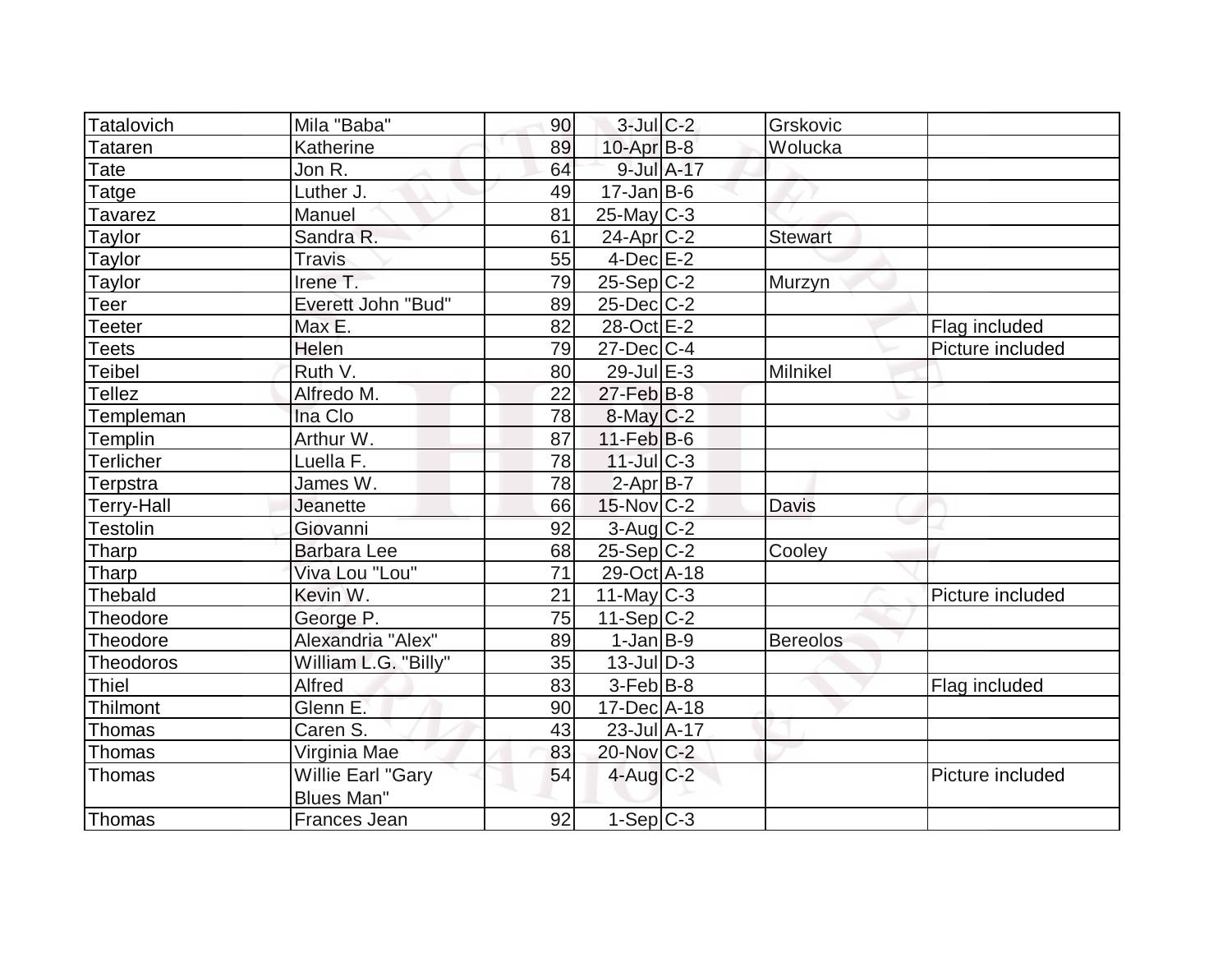| Thomas    | <b>Constance "Connie"</b> | 97 | $18$ -Jul C-2     |          |                       |
|-----------|---------------------------|----|-------------------|----------|-----------------------|
| Thomas    | Henry H. "Big Henry"      | 59 | $28$ -Dec $C-3$   |          |                       |
| Thomas    | Philip J.                 | 64 | $8$ -Aug $C-3$    |          |                       |
| Thomas    | Michael Harold            | 97 | $6$ -Jan $B$ -8   |          | <b>Cross included</b> |
| Thomas    | <b>Barbara</b>            | 71 | $15$ -Feb $B$ -9  | Saxinger |                       |
| Thomas    | Margaret J.               | 94 | $30$ -May $ C-2 $ |          |                       |
| Thomas    | David G. "Glynn"          | 90 | 7-May A-17        |          |                       |
| Thomas    | Seth M.                   | 23 | $25-Sep C-2$      |          |                       |
| Thomas    | <b>Charles Milton</b>     | 53 | $5$ -Jul $C-2$    |          |                       |
|           | "Chuckles"                |    |                   |          |                       |
| Thomas    | Seth M.                   |    | 23 Septebm C-2    |          | Picture included      |
|           |                           |    | er 26             |          |                       |
| Thomasino | Guy                       | 74 | $3$ -Aug $C-2$    |          |                       |
| Thomen    | Pamela J.                 | 53 | $1-Aug$ $C-3$     |          |                       |
| Thompson  | Douglas M.                | 62 | $13$ -Apr $ B-9 $ |          |                       |
| Thompson  | Douglas M.                | 62 | $29$ -Jun $ C-1 $ |          |                       |
| Thompson  | <b>Donald Gene</b>        | 76 | $15$ -Jan $ B-7 $ |          | Masonic emblem        |
|           |                           |    |                   |          | included              |
| Thompson  | <b>Shawn Matthew</b>      | 22 | $1-MarB-8$        |          |                       |
| Thompson  | Fern C.                   | 87 | 22-Feb B-10       | Clement  |                       |
| Thompson  | Howard C.                 | 77 | $17$ -Jul $C-2$   |          | Flag included         |
| Thompson  | Delores "Dee Dee"         | 79 | $25$ -Dec $ C-2 $ |          |                       |
| Thompson  | <b>Mary Louise</b>        | 60 | $18$ -Jan B-8     | Goebel   |                       |
| Thompson  | John Leon                 | 73 | $28$ -Apr $ C-3 $ |          |                       |
| Thompson  | Wayne L.                  | 86 | $16$ -Dec $C$ -2  |          |                       |
| Thompson  | Albert L.                 | 67 | 28-Aug E-2        |          |                       |
| Thompson  | Mildred E.                | 77 | $27$ -May $E-2$   |          |                       |
| Thontlin  | Barbara Jean              | 77 | $16$ -Aug $C-2$   |          |                       |
| Thorley   | Jennifer Jo               | 46 | 25-Jun A-17       | Robinson |                       |
| Thorton   | William F. "Bill"         | 68 | $6$ -Jul $C$ -3   |          |                       |
| Thorton   | Lester                    | 70 | $27$ -Jun $C-2$   |          |                       |
| Thrall    | Janice M.                 | 58 | $23-Sep C-2$      | Bernath  |                       |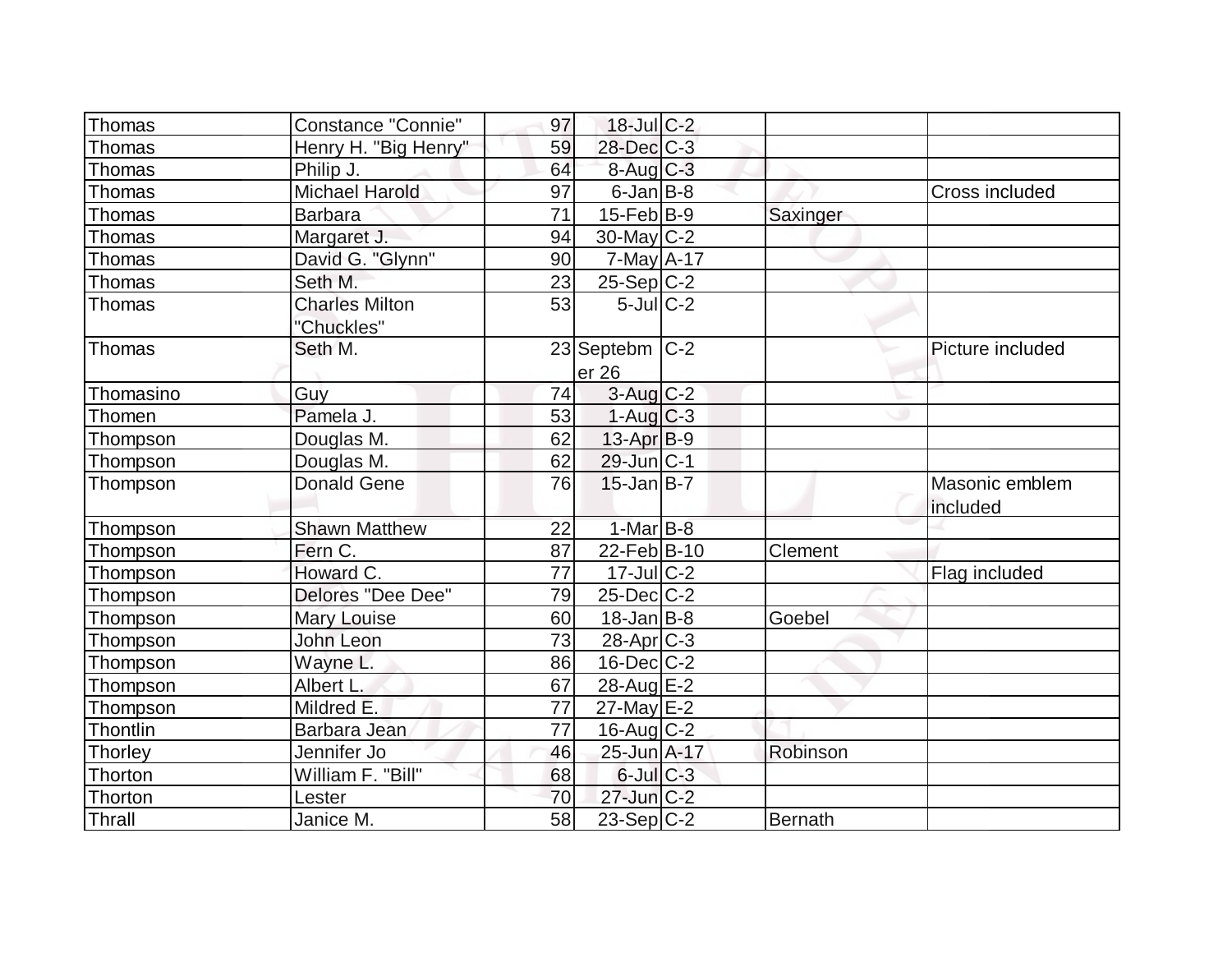| Throw                    | Ronald H.          | 66 | $2$ -Mar $B-8$                 |               |                                                                    |
|--------------------------|--------------------|----|--------------------------------|---------------|--------------------------------------------------------------------|
|                          | Allen W.           | 74 |                                |               |                                                                    |
| Thurman<br><b>Tiebel</b> | Ruth V.            |    | 30-Apr A-17<br>$26$ -Jul $C-2$ | Milnikel      |                                                                    |
|                          |                    |    |                                |               |                                                                    |
| <b>Tiemens</b>           | Carolyn Ann        | 69 | $22$ -May C-3                  | Van Noort     |                                                                    |
| <b>Tiemens</b>           | Daniel Wayne       | 36 | $21$ -Feb $ B-8 $              |               |                                                                    |
| <b>Tilden</b>            | Robert A.          | 93 | $25$ -Feb $ B$ -6              |               |                                                                    |
| <b>Tiller</b>            | Robert J. Sr.      | 72 | $29-Sep C-2$                   |               |                                                                    |
| Tiller                   | Ashleigh           | 19 | $11-Feb B-6$                   |               |                                                                    |
| Timko                    | Annette T.         | 67 | $13$ -Nov $ C-2 $              | Pardek        |                                                                    |
| Timmons-Wright           | Almeda             | 68 | $14$ -JulC-2                   | <b>Brooks</b> | Picture included                                                   |
| Tinkleberg               | Arnold J. "Tink"   | 72 | 30-Mar B-11                    |               | Flag included                                                      |
| Tinsley                  | Carver S.          | 79 | $6$ -Jul $C$ -3                |               | Flag included                                                      |
| <b>Titus</b>             | Paul D.            | 55 | 28-Aug E-2                     |               |                                                                    |
| Tkach                    | John               | 88 | 18-Oct C-2                     |               | Flag included                                                      |
| Tkacz                    | Sophie C.          | 87 | $13-Apr B-9$                   | Sluka         |                                                                    |
| <b>Tobias</b>            | Elaine Helen, M.D. | 65 | $27$ -Oct $C-2$                |               | <b>Full name Elaine</b><br><b>Helen Waiss Sack</b><br>Tobias, M.D. |
| Todd                     | Heather L.         | 31 | 24-May C-3                     |               |                                                                    |
| Togtman                  | Janet M.           | 44 | $7-Feb B-7$                    | Patchik       |                                                                    |
| Tokar                    | Stephen J. Sr.     | 78 | 24-Dec A-17                    |               |                                                                    |
| Tokarski                 | Theodore Sr. "Ted" | 85 | $20$ -Oct C-3                  |               | Flag and picture<br>included                                       |
| Tokarz/Goodman           | Joyce "Marlene:"   | 69 | $25$ -Jun $A$ -16              | <b>Bruce</b>  | Full name Joyce<br>Marlene<br>Goodman/Tokarz                       |
| <b>Tolbert</b>           | Paula J.           | 63 | $14$ -Dec $C-3$                | Louie         |                                                                    |
| <b>Tolbert</b>           | Austellia          |    | $25$ -Feb $ B$ -6              |               | Picture included                                                   |
| Tolley                   | <b>Craig Dean</b>  | 40 | $24$ -Mar $B-9$                |               |                                                                    |
| Tolley                   | Neal K.            | 76 | 20-Mar B-10                    |               |                                                                    |
| Tolpa                    | Emma Beah          |    | 20-Mar B-11                    |               |                                                                    |
| Tomaszewski              | Irene P.           | 89 | $23$ -May $E-3$                |               | Picture included                                                   |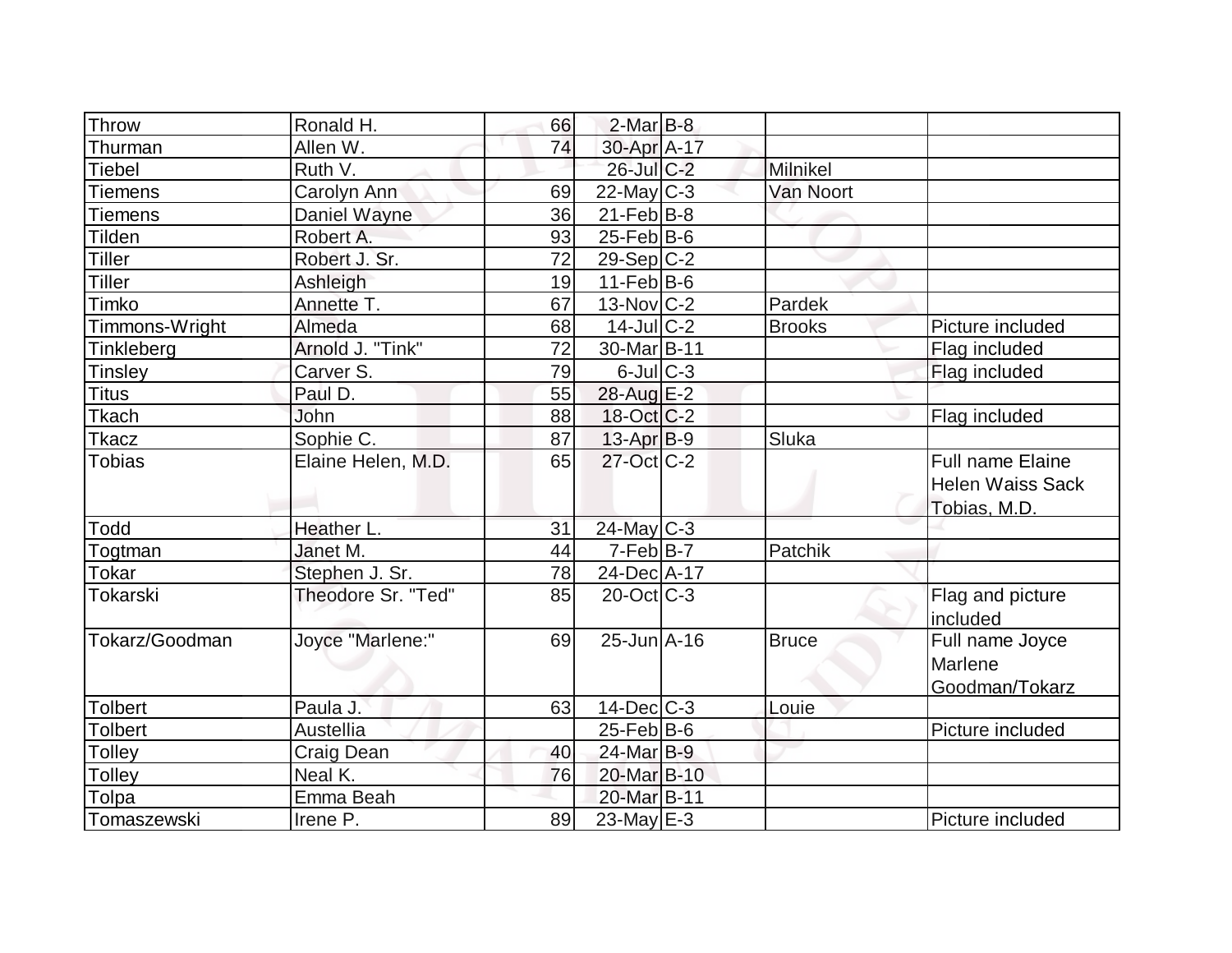| Tomczak           | Vickie A.         | 78              | 13-Sep E-2        |                 |                  |
|-------------------|-------------------|-----------------|-------------------|-----------------|------------------|
| Tomerlin          | Vicki Lynn        | 43              | 14-Nov E-2        |                 |                  |
| Tomlin            | <b>Betty Lou</b>  | 73              | $17$ -Jun $E-2$   |                 |                  |
| Tomlinson         | Roger D.          | 50              | $3-Dec A-18$      |                 |                  |
| Tonetski          | Ronald E.         | 70              | $3-Nov$ E-3       |                 |                  |
| Tonkovich         | George M.         | 93              | $8$ -Jul $E-2$    |                 |                  |
| Topolski          | Anne E.           | 84              | $5$ -Mar $B$ -7   | <b>Sczigalk</b> |                  |
| Torbeson          | Suzanne L.        | 58              | $31$ -May C-3     |                 |                  |
| Toren             | Lucille           | 85              | $1-Jan$ B-9       | Teninga         |                  |
| Toren             | <b>Ruthe</b>      |                 | $7-Nov$ $E-2$     |                 |                  |
| Torok             | Wanda             | 86              | $19-Sep C-2$      |                 | Picture included |
| Torreano          | Dominic           | 90              | $7$ -Jul $F-2$    |                 | Flag included    |
| Torrence          | Doris I.          | 73              | $21$ -Feb $ B-8$  |                 |                  |
| Torrence          | Robert A.         | 84              | 23-Nov A-22       |                 | Flag included    |
| Torres            | Faustino Jr.      | 39              | $2-AprB-7$        |                 |                  |
| Torres            | Gloria "Dimas"    | 71              | 12-Aug D-2        | Rodriguez       |                  |
| Torres            | Carlos R. Sr.     | 83              | $5$ -Jan $B-9$    |                 |                  |
| <b>Torres</b>     | Engracia          | 83              | $3$ -Jun $ C-3 $  |                 |                  |
| Torres            | Eddie III         |                 | $7-Sep$ $C-4$     |                 |                  |
| Tortolano         | Terzetto A.       | 80              | $17-Feb$ B-9      |                 |                  |
| Tosseng           | George            | 79              | $14$ -Apr $ B-7 $ |                 | Flag included    |
| Toth              | Thomas R. Sr.     | 75              | 27-Aug A-17       |                 |                  |
| Toth              | Ronald Joseph     | 66              | $14$ -Apr $ B-7 $ |                 | Flag included    |
| Toth              | George J.         | 86              | $27$ -Nov $E-2$   |                 | Flag included    |
| Toth              | Lillian R. "Lil"  | 81              | $26-Sep C-2$      |                 |                  |
| <b>Townsell</b>   | Robert E. "Moose" | 52              | $5-Mar$ B-7       |                 |                  |
| <b>Trader</b>     | William T.        | 86              | $4-Sep C-2$       |                 | Flag included    |
| <b>Traficante</b> | Maria             | 70              | 24-Sep A-17       | Libertino       |                  |
| <b>Traina</b>     | Frank E.          | 84              | $25-Sep$ C-3      |                 | Flag included    |
| Trapani           | Margaret          |                 | 28-May A-17       | Makay           |                  |
| <b>Trapp</b>      | Leslie W.         | 76              | $15$ -Nov $C-3$   |                 |                  |
| Tratar            | Ann               | $\overline{81}$ | $27$ -Apr $C-3$   | Baricevich      |                  |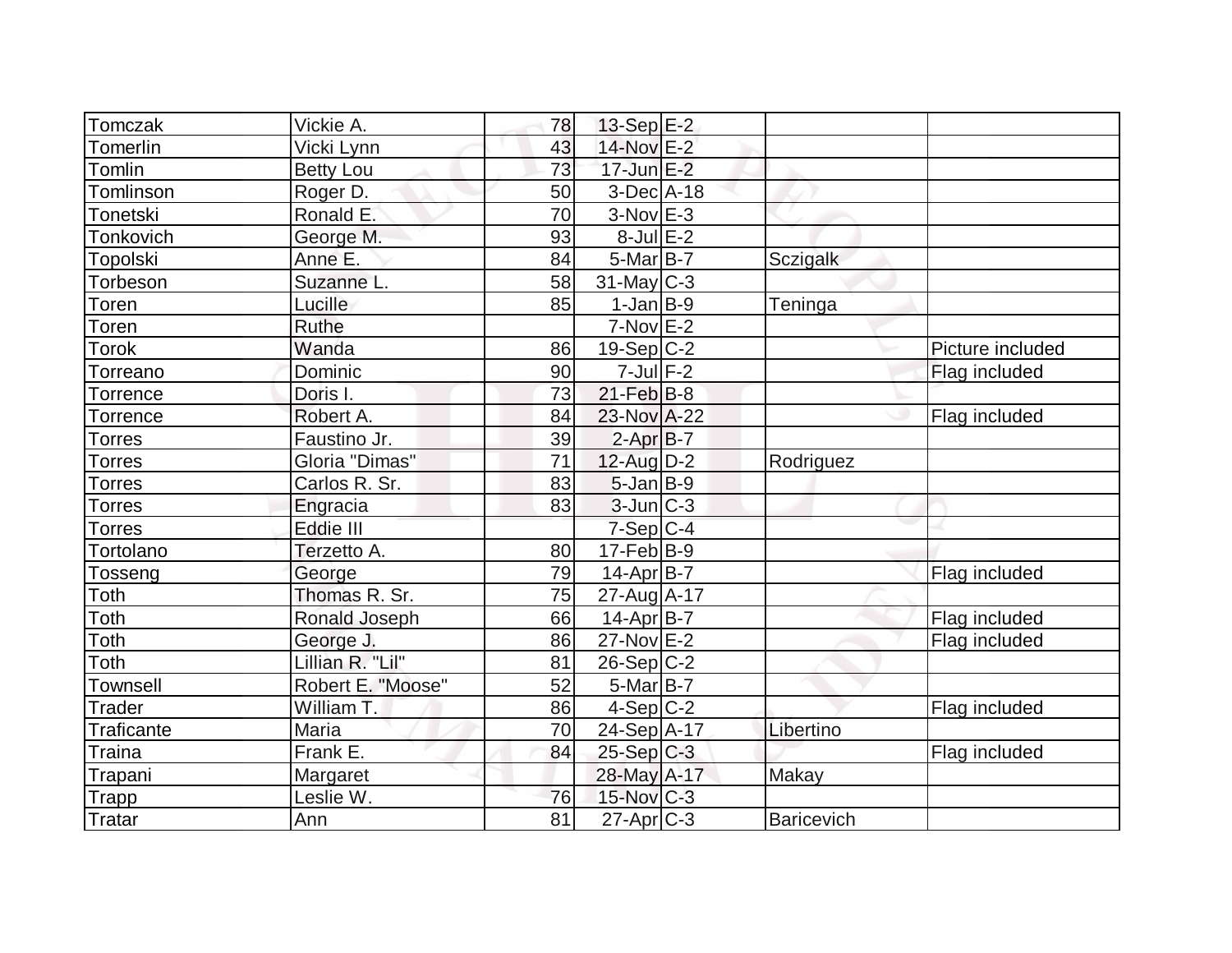| <b>Travis</b>   | Pearl Brandon            | 78 | $27$ -Jun $ C-3 $      |               |                                                 |
|-----------------|--------------------------|----|------------------------|---------------|-------------------------------------------------|
| <b>Travis</b>   | James L.                 | 56 | 8-Mar B-8              |               |                                                 |
| Trawinski       | Irene M.                 | 87 | 11-Oct E-2             |               |                                                 |
| Traylor         | Ruby A.                  | 76 | $4$ -Jan $B$ -8        | <b>Marlow</b> |                                                 |
| Traylor         | Kenneth                  | 74 | $30$ -Jun $ C-2 $      |               |                                                 |
| <b>Trebs</b>    | William                  | 80 | $6$ -Mar $ B-9 $       |               |                                                 |
| Treen           | Margaret Irma            | 80 | $8-Feb B-10$           |               |                                                 |
| Trella          | Doris L.                 | 69 | $17 - Jan$ B-6         |               |                                                 |
| Trelo           | Barbara A.               | 66 | $18-Sep C-2$           | <b>Buksar</b> |                                                 |
| Trembczynski    | Valeria L.               | 87 | $22$ -Nov $ C-2 $      |               |                                                 |
| Trentowski      | William A.               | 67 | $16$ -Oct $ C-2 $      |               | "Billy" "Our Little<br>Angel"                   |
| <b>Tressler</b> | William K. "Bill"        | 57 | 19-Dec E-3             |               |                                                 |
| Tretter         | Francis H. (Sonny)       | 70 | $8-Nov$ <sub>C-3</sub> |               |                                                 |
| <b>Trevino</b>  | Josephine                | 68 | $5 - Apr$ $B-10$       | Lopez         |                                                 |
| <b>Trezak</b>   | Casimir R. "Casey"       | 69 | $2$ -Aug $C-3$         |               |                                                 |
| Trifunovic      | -jubica                  | 85 | $6$ -Feb $ B-7 $       |               | Cross included                                  |
| Trimmel         | Joseph John              | 21 | $17-Sep$ A-17          |               |                                                 |
| Trimmer         | Audrey                   | 92 | 27-Aug A-17            |               |                                                 |
| <b>Trinkler</b> | Hermina B.               | 96 | $28$ -May $A$ -17      |               |                                                 |
| Trinosky        | Helen (Drop)             | 78 | $22$ -Nov $ C-2 $      |               |                                                 |
| Trinowski       | Eva Ruth                 | 89 | $21-Nov$ E-2           | Bell          | Full name Eva Ruth<br><b>Stienert Trinowski</b> |
| Tristan         | Leon Jr.                 | 33 | $5$ -Oct $E-3$         |               | Picture included                                |
| Trivunovic      | <b>Mitar</b>             | 68 | 28-Aug $E-2$           |               | Cross included                                  |
| <b>Trizner</b>  | Barbara "Barb"           | 63 | $25-Sep C-3$           |               |                                                 |
| Trkulja         | Mitch "Milorad"          | 67 | $20$ -May $E-3$        |               | Cross included                                  |
| Trogden         | <b>Brian Keith "Tex"</b> | 50 | 11-May $C-3$           |               |                                                 |
| Trojanowski     | Mary Ann                 | 87 | $16$ -Dec $C$ -2       | Slowik        |                                                 |
| Trotter         | Kerry D. "K-Lo"          | 31 | 20-Jan B-10            |               |                                                 |
| Trottman        | Legrande                 | 68 | $7$ -May A-17          | Thomas        |                                                 |
| Trueblood       | Virginia L.              | 76 | $3$ -Oct $E$ -3        |               |                                                 |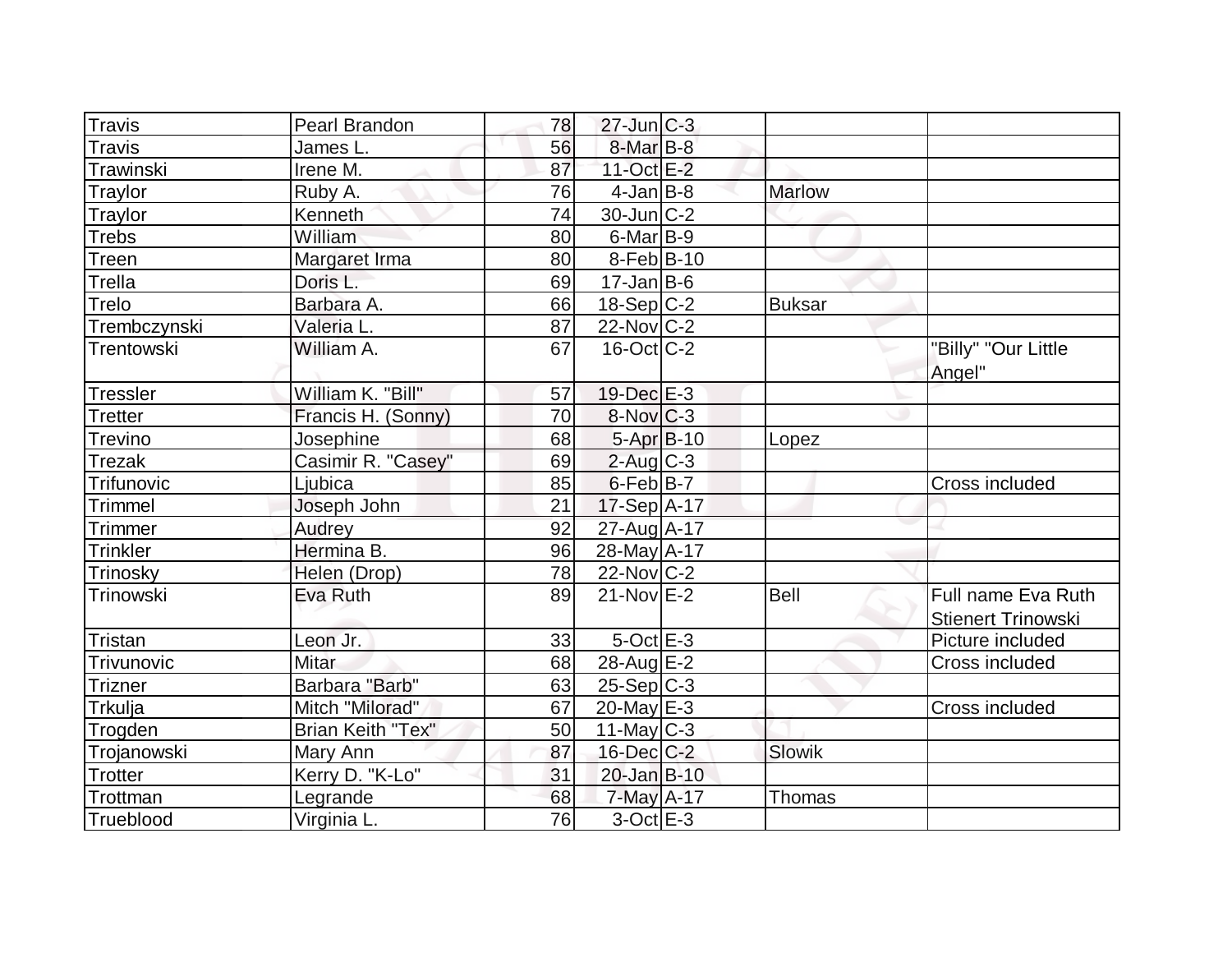| Truman          | <b>Gerald "Sweet</b>  | 61  | $12$ -Mar $B$ -7  |        |                                 |
|-----------------|-----------------------|-----|-------------------|--------|---------------------------------|
|                 | Hooker"               |     |                   |        |                                 |
| <b>Truver</b>   | Orion T. Sr.          |     | $11-Sep C-2$      |        |                                 |
| Tryon           | Esther I.             | 96  | 30-Jul A-17       |        |                                 |
| <b>Trytek</b>   | Dyonizy "Danny"       | 78  | $31$ -May C-3     |        |                                 |
| Trythall        | Mary A.               | 69  | $6$ -Feb $B$ -7   | Keller |                                 |
| <b>Trzaska</b>  | Phyllis J.            | 59  | $26$ -Dec $C-2$   |        |                                 |
| <b>Tsataros</b> | Manuel J.             | 80  | $9$ -May $C-2$    |        | Cross included                  |
| <b>Tucker</b>   | <b>Barbara</b>        | 75  | $30$ -Aug C-3     |        |                                 |
| <b>Tufford</b>  | Norman                | 86  | $15$ -Oct A-18    |        | Flag included                   |
| <b>Tufford</b>  | Norman                | 86  | $17$ -Nov $ C-3 $ |        | Flag included                   |
| <b>Tufford</b>  | <b>Betty Jane</b>     | 84  | $5-Apr B-11$      |        |                                 |
| Tuinstra        | Jacob                 | 87  | 8-Feb B-10        |        |                                 |
| Turajlic        | Jovo "Jovan"          | 90  | $4-Oct$ $C-3$     |        | Cross and picture<br>included   |
| <b>Turks</b>    | Minnie Lee            | 101 | 30-Oct E-2        |        |                                 |
| Turner          | Robert W.             | 77  | $8-Sep C-3$       |        |                                 |
| Turner          | Gerald "Scott"        | 43  | $21$ -Oct C-2     |        |                                 |
| Turner          | Jack W.               |     | $24$ -Apr $C-2$   |        | Flag included                   |
| <b>Turner</b>   | <b>Eula Thomas</b>    | 90  | $31$ -Aug C-2     |        |                                 |
| Turnes          | Eva Marie             | 83  | $6$ -Apr $B$ -11  |        |                                 |
| Turz            | <b>Esther Ruth</b>    |     | $25$ -Jan $B$ -10 |        | Picture included                |
| <b>Tussey</b>   | Charlotte A.          | 69  | 30-Apr A-17       |        |                                 |
| Tuthill         | John G.               | 77  | $10$ -JulC-3      |        |                                 |
| <b>Tuttle</b>   | Esther A.             | 87  | $26-Sep C-2$      |        |                                 |
| Tuuk            | Donald                | 90  | 5-Feb B-6         |        |                                 |
| Tuuk            | Sarah Kathryn "Kay"   | 84  | $4-Feb B-6$       |        |                                 |
| Twohig          | Julia                 | 89  | $19$ -Dec $E-3$   |        | Full name Julia Drzal<br>Twohig |
| Tyl             | Kazimierz             |     | $4$ -Mar $B$ -7   |        |                                 |
| <b>Tyler</b>    | <b>Ernest McElroy</b> | 78  | $14$ -Jan B-7     |        |                                 |
| Tylka           | Catherine L.          | 82  | 17-Sep A-17       |        |                                 |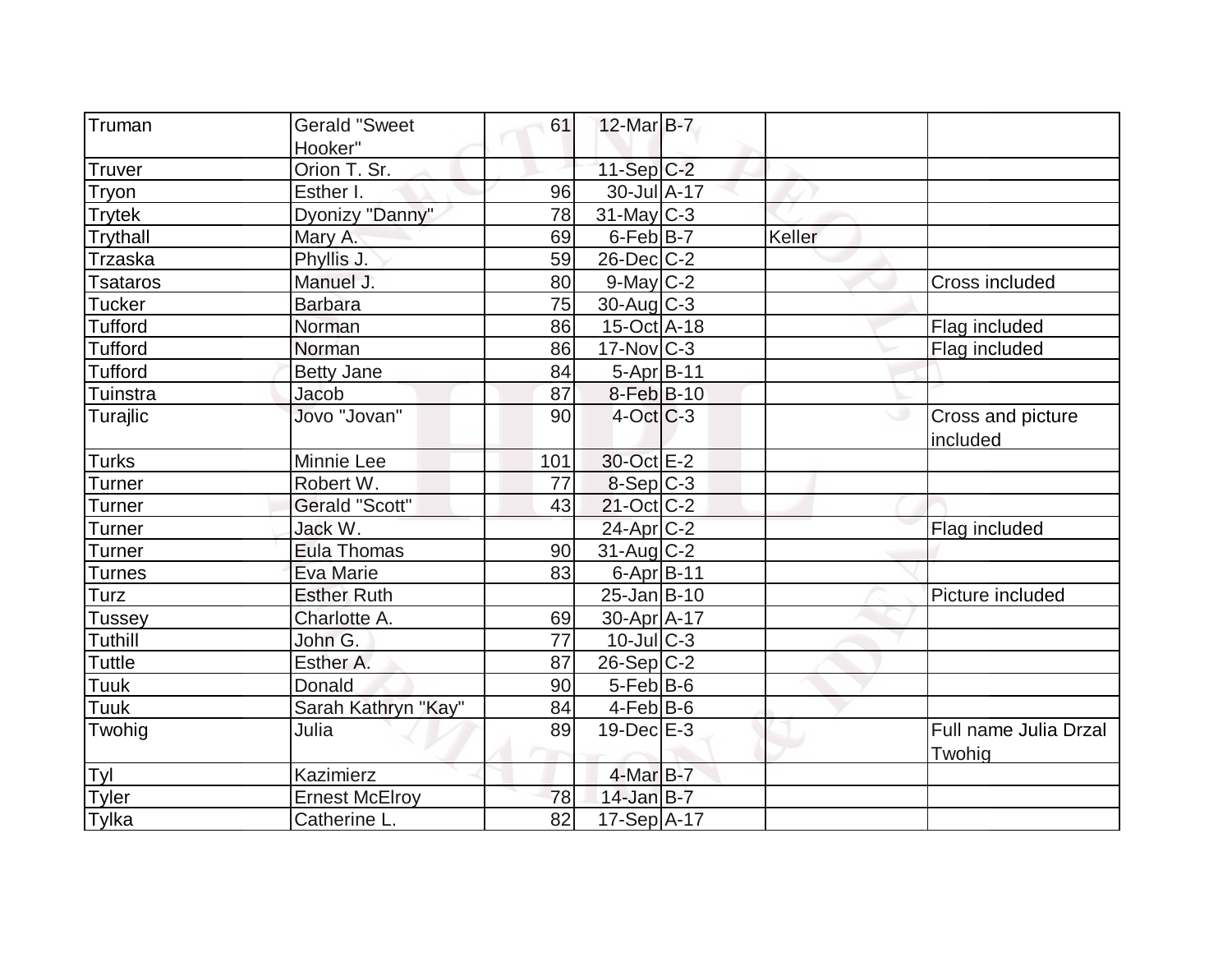|                 |                                 |    | $1-Feb B-10$                       |            |               |
|-----------------|---------------------------------|----|------------------------------------|------------|---------------|
| <b>Tysen</b>    | Nicholas Jay                    | 11 |                                    |            |               |
| <b>Uceny</b>    | Judith J.                       | 63 | $31$ -Mar $B$ -6<br>$9$ -Oct $C-1$ |            |               |
| Ujeski          | Agnes                           | 93 |                                    | <b>Rys</b> |               |
| Ulayyet         | Mohammed Majed                  |    | $7-Cct$ $C-2$                      |            |               |
| <b>Ullrich</b>  | Walter E.                       | 76 | $4-NovE-1$                         |            |               |
| Ulm             | <b>Charles Edward</b><br>"Papa" | 77 | $25$ -Oct C-4                      |            |               |
| Ulm             | Donald L. Sr. "Rocky"           | 77 | $17 -$ Jul C-2                     |            |               |
| Unate           | <b>Jose David</b>               | 27 | $24$ -Oct $E-3$                    |            |               |
| Underwood       | William                         | 66 | $6$ -Nov $C-2$                     |            |               |
| <b>Unetich</b>  | <b>Rose Mary</b>                | 86 | 22-Feb B-10                        |            |               |
| Upthegrove      | <b>Richard Allen</b>            | 53 | 17-Sep A-18                        |            |               |
| <b>Urban</b>    | Eileen Z.                       | 83 | $1$ -Jun $C-3$                     |            |               |
| Urbanczyk       | Patrica Louise                  | 68 | $13$ -Jul $D-3$                    |            |               |
| <b>Urbanek</b>  | <b>Stella</b>                   | 82 | $18$ -Jan B-8                      | Pietrzycki |               |
| <b>Urbanick</b> | <b>George Paul</b>              | 86 | $25$ -Jan $B$ -10                  |            |               |
| Ursta           | Joanna                          | 65 | $7$ -Jul $F-2$                     | Milligan   |               |
| <b>Urycki</b>   | John                            | 87 | $23$ -Jan B-7                      |            | Flag included |
| <b>Usher</b>    | Lee D.                          | 64 | $27$ -Jun $C-3$                    |            |               |
| <b>Uyaki</b>    | George L. "Fuzzy"               | 62 | $26$ -Feb $ B$ -6                  |            |               |
| <b>Uylaki</b>   | Carol A.                        | 60 | $14$ -Feb $ B-6$                   |            |               |
| Vadas           | George B. Jr.                   | 61 | $16$ -Aug $C-2$                    |            |               |
| Vader Heyden    | <b>Clarice "Auntie Babe"</b>    | 91 | $14-Oct$ <sub>C</sub> -2           |            |               |
| Vaderstar       | <b>Lily Rebekkah</b>            |    | 4-Jul C-2                          |            |               |
| Vahorvich       | Ann                             | 89 | $20$ -JulD-2                       |            |               |
| Vaiana          | Fred                            | 78 | $6$ -Jan $B$ -8                    |            |               |
| Valdes          | Salvador                        | 84 | 18-Mar B-7                         |            |               |
| Valente         | Robert J.                       | 68 | $10$ -Jul $C-3$                    |            |               |
| Valentin        | Marcos                          | 82 | $15$ -May C-3                      |            | Flag included |
| Valich          | John M. "Little John"           | 79 | $11-Feb$ B-6                       |            | Flag included |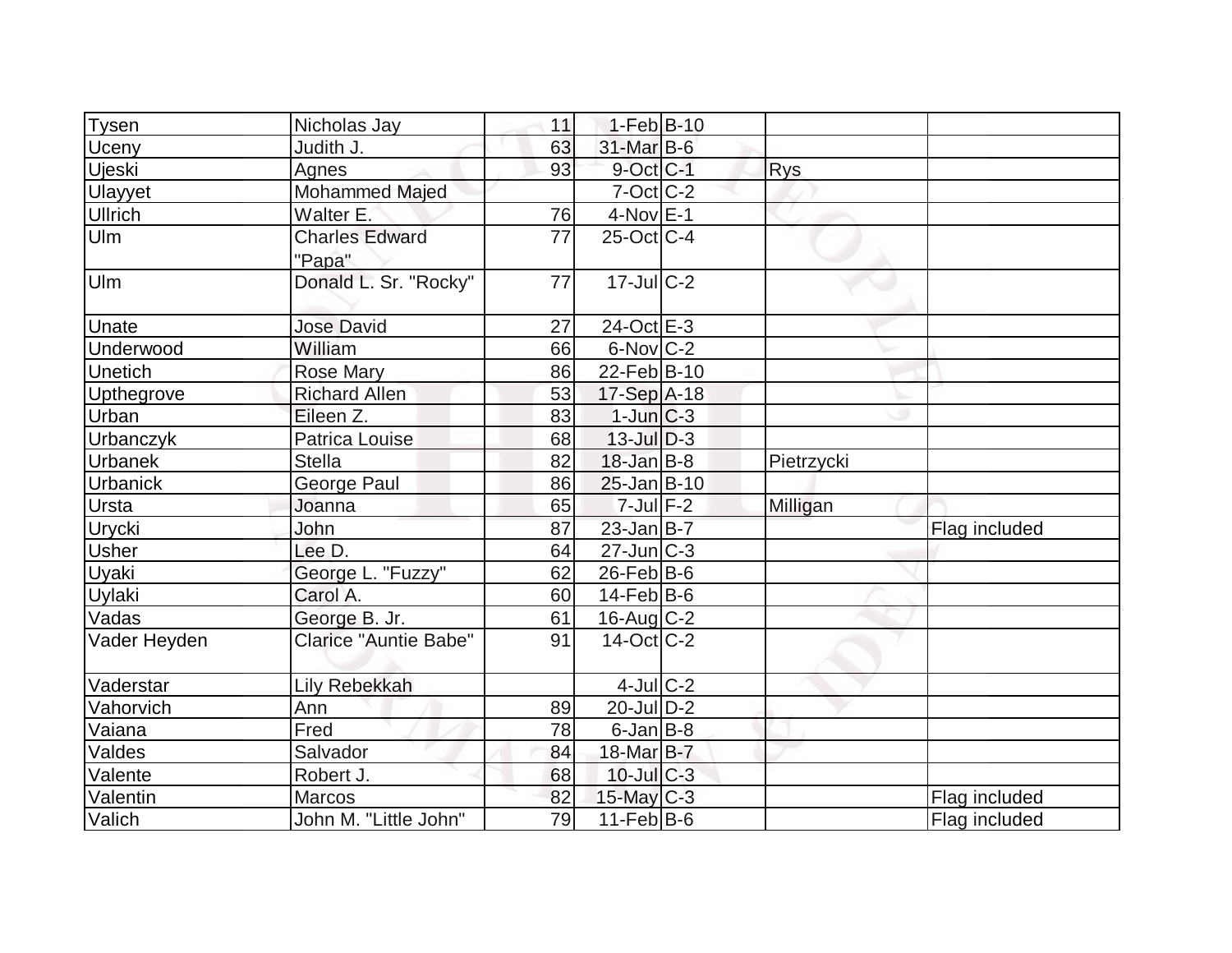| Van Beek       | Ann                        |    | 25-Oct C-4               |            |                       |
|----------------|----------------------------|----|--------------------------|------------|-----------------------|
| Van Curen      | <b>Sharon Rose</b>         | 62 | 26-Jul C-2               | McNamara   |                       |
| Van Der Aa     | Stanlely M.                |    | $4$ -Mar $B-7$           |            | Flag included         |
| Van Der Bilt   | Raymond "Pat"              | 89 | $2$ -Dec $C-2$           |            |                       |
| Van Drunen     | Winnie                     | 90 | 19-Nov A-18              | Schapp     |                       |
| Van Giessen    | Dorothy A.                 | 86 | $23$ -Dec $C-2$          |            | Flag included         |
| Van Gorp       | Cora                       | 86 | $23$ -Jun $ C-3 $        | Vanderbilt |                       |
| Van Horne      | Ellen E.                   | 62 | $26-Sep C-3$             |            |                       |
| Van Horne      | <b>Ruth</b>                | 88 | $\overline{8}$ -Oct A-18 |            | Ruth Van Horne        |
|                |                            |    |                          |            | Squarcy / pictue      |
|                |                            |    |                          |            | included              |
| Van Houten     | Robert E. "Bobby"          | 59 | $30$ -Nov $ C-3 $        |            |                       |
| Van Loon       | Dorothy                    |    | $1-Dec$ $E-3$            |            | Full name Dorothy     |
|                |                            |    |                          |            | Van Loon (Koval)      |
| Van Meter      | Dennis "G.P.               | 80 | 30-Apr A-17              |            |                       |
| Van Noort      | Henry                      | 79 | 31-Oct C-3               |            |                       |
| Van Senus      | Matthew Adolph Jr.         |    | $17 - Jan$ B-6           |            | <b>Cross included</b> |
| Van Til        | Alice                      | 91 | $1$ -Jul $C-2$           |            |                       |
| Van Vuren      | Allen                      | 83 | $22$ -Jul $E-2$          |            | Flag included         |
| Van Wieren     | Florence M.                | 81 | $14$ -Dec $ C-3 $        |            |                       |
| Vance          | Eileen D.                  | 88 | 13-Aug A-17              |            |                       |
| Vandenbemden   | Mary                       | 83 | $25$ -Dec $ C-2 $        |            |                       |
| Vander Heyden  | <b>Clarice "Aunt Babe"</b> | 91 | $13-Oct$ E-2             |            |                       |
| Vander Heyden  | <b>Cornelius</b>           | 77 | $8$ -Oct $A$ -18         |            |                       |
| Vander Meyden  | Judy                       | 43 | $9$ -Jun $C-2$           |            |                       |
| Vander Woude   | Martha                     | 86 | $3$ -Jun $A$ -18         |            |                       |
| Vanderaa       | Andrew Jr.                 | 88 | 10-Dec A-18              |            |                       |
| Vanderhost     | Betty M.                   | 83 | $17-Oct$ $C-3$           |            | Picture included      |
| Vanderkolk     | Richard J.                 | 69 | $26$ -Jul $C-3$          |            | Flag included         |
| Vandevender    | Paul E. Sr.                | 84 | 17-Dec A-18              |            |                       |
| <b>Vandyke</b> | Helen J.                   | 64 | $16$ -Feb $B$ -7         | Doidge     |                       |
| Vanzo          | Louise                     | 84 | $4$ -Mar $ B-7 $         |            |                       |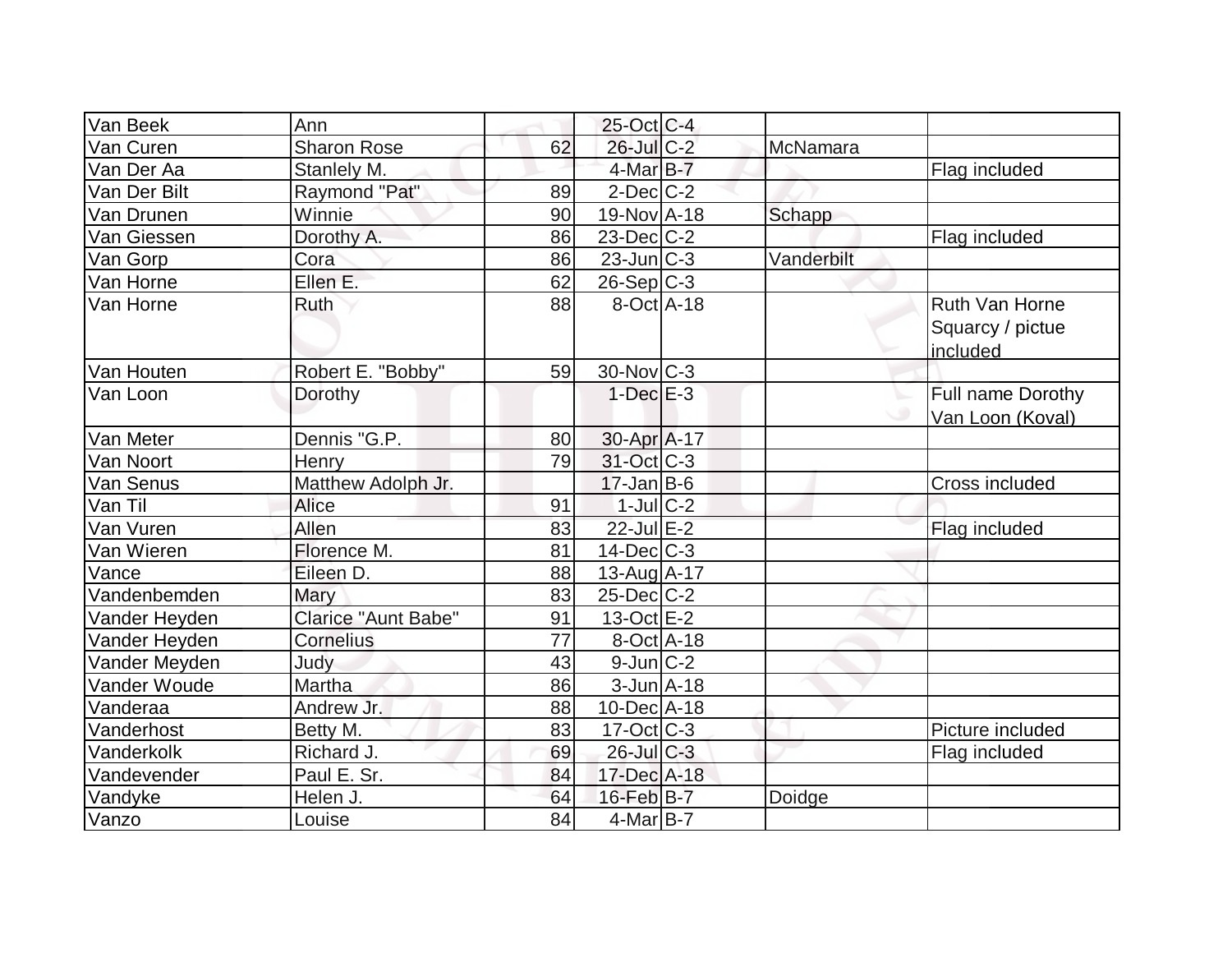| VanZyl   | Herman J.           | 88 | $18$ -May C-2     |         |                  |
|----------|---------------------|----|-------------------|---------|------------------|
| Vara     | Simona              | 63 | $18$ -May C-4     |         | Picture included |
| Varga    | Stephen V.          | 82 | 14-Jul E-2        |         | Cross included   |
| Varga    | Ann                 | 97 | $3$ -Jun $ C-3 $  |         |                  |
| Varga    | Manuel Juan "Manny" | 86 | $17-Mar$ B-8      |         |                  |
| Vargas   | <b>Robert</b>       | 82 | $26$ -Mar $B$ -6  |         |                  |
| Vargas   | Andres Jr.          | 57 | $10$ -Jun $E-2$   |         |                  |
| Vargo    | Anne D.             | 86 | 27-Nov E-2        | Wagner  |                  |
| Varichak | Mary Jane           | 90 | $20$ -Dec $C$ -2  |         | Cross included   |
| Varner   | Joanne Victoria     | 73 | $3-Mar$ B-8       |         |                  |
| Vasquez  | Victoria R.         |    | $4$ -Oct $ C-2 $  |         |                  |
| Vasquez  | Florentino J.       | 90 | $4$ -Mar $B$ -7   |         |                  |
| Vassallo | James T. Jr.        | 62 | $10$ -Jan $ B-7 $ |         | Picture included |
| Vassar   | Ethel D.            | 95 | $25-Sep C-3$      |         |                  |
| Vaughn   | Robert B.           | 72 | 24-Oct E-2        |         |                  |
| Vavrek   | Alma L.             | 91 | $17$ -Jan B-6     |         |                  |
| Vecellio | Helen E.            | 80 | $2$ -May $C-2$    |         |                  |
| Vedope   | Arlene D.           | 78 | $4$ -Apr $ B-9 $  |         |                  |
| Vega     | Edgar "Easy"        | 20 | $26$ -JulC-3      |         |                  |
| Vega     | John J.             | 45 | $13$ -Jan $ B-7 $ |         | Picture included |
| Vega     | C. Jean             | 65 | $3-Mar$ B-8       |         |                  |
| Vela     | John                | 68 | $13$ -Aug $A$ -17 |         | Picture included |
| Veldkamp | Timothy A.          | 39 | $11-Mar$ B-6      |         |                  |
| Velez    | Lydia "Aida"        | 71 | $10$ -Jan $ B-6 $ |         | Picture included |
| Verbich  | John M. Jr.         | 55 | 11-Mar $ B-6 $    |         |                  |
| Verbick  | Dorothy             | 82 | $1-Nov$ $E-3$     | Kasarda | Picture included |
| Verbish  | George S.           | 83 | $28$ -Jul $C-3$   |         | Flag included    |
| Verbish  | Alberta L.          | 80 | $28$ -Apr $C-3$   |         |                  |
| Verel    | Edward              | 63 | $19$ -Apr $B$ -6  |         |                  |
| Verhoeve | Frances G.          | 90 | $7$ -Feb $B$ -7   | Solecki |                  |
| Vernia   | Rosalie             | 89 | $12$ -JulC-3      |         | Picture included |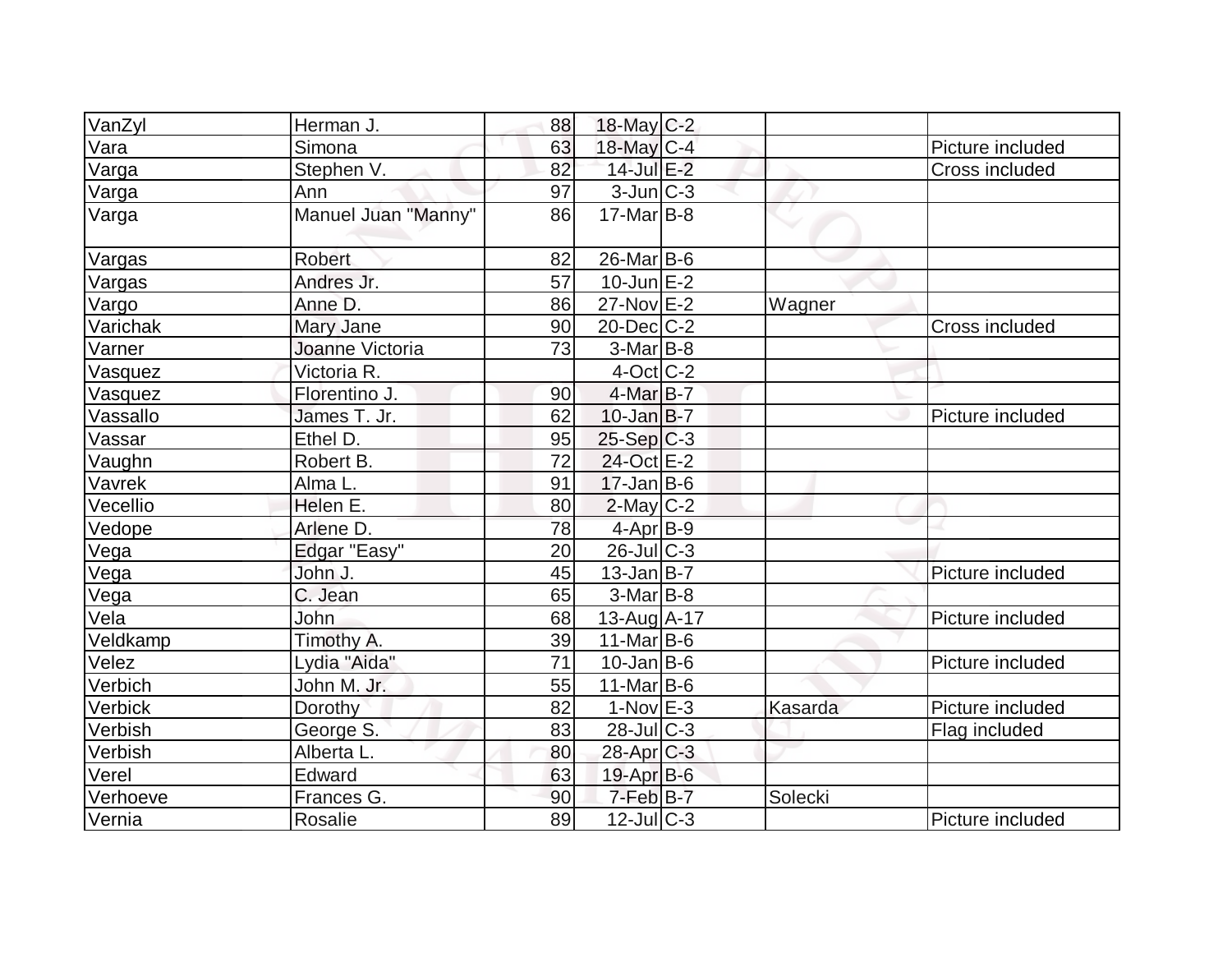| Vernich         | John E.                    | 90 | $8-Nov$ <sub>C-3</sub> |               |                               |
|-----------------|----------------------------|----|------------------------|---------------|-------------------------------|
| Vernon          | James                      | 29 | 14-Oct C-2             |               |                               |
| Vetor           | Steve M.                   | 40 | 21-May A-18            |               |                               |
| Vezmar          | George                     | 86 | $12$ -Oct $ C-2 $      |               | Cross and picture<br>included |
| Vezmar          | Uros                       |    | $12$ -Aug $D-2$        |               |                               |
| Vicari          | Myrtle                     | 86 | $16$ -Oct $ C-2 $      |               |                               |
| Vician          | Samuel A.                  | 86 | 24-Dec A-17            |               |                               |
| Vicidomini      | Michael T.                 | 47 | $25$ -Oct $ C-4 $      |               | Picture included              |
| <b>Vickers</b>  | Wilford Scott Sr.          | 84 | $1-Jan B-9$            |               | Picture included              |
| Villa           | Paul E.                    | 75 | $21-Sep C-3$           |               |                               |
| Villafan        | Francisca Diana<br>"Cisca" | 26 | $30 -$ Jul $A - 16$    | Flores        |                               |
| Villanueva      | Kathlyn O.                 | 25 | $5$ -Feb $B$ -6        |               |                               |
| Vincent         | Helen H.                   | 89 | $18$ -Feb $ B$ -6      | <b>Basiak</b> |                               |
| Vincent         | Roy P.                     | 76 | 31-Oct C-3             |               | Flag included                 |
| <b>Vinck</b>    | Jeanette H.                | 71 | $16$ -Mar $ B-8 $      | Candilas      |                               |
| Vinson          | Bargus A.                  | 88 | $1-Aug$ $C-3$          |               |                               |
| Vintila         | Josephine Jeorse           | 87 | $12$ -Dec $E-3$        |               |                               |
| Virgo           | Mary P.                    | 86 | $20$ -Apr $ B-7 $      |               | Picture included              |
| Virus           | Mike J.                    | 82 | $8-Dec$ $E-2$          |               | Flag included                 |
| Visnyai         | <b>Steve</b>               | 88 | 10-Dec A-18            |               | Flag included                 |
| Vitoux          | Cynthia J.                 | 51 | $5-Feb B-6$            | <b>Akers</b>  |                               |
| Vittetoe        | Maurice "Dean"             |    | $10$ -Nov $ C-3 $      |               |                               |
| Vittorio        | Mimino J.                  | 92 | $5$ -Mar $B$ -7        |               |                               |
| Vizena          | Murleen                    | 86 | $11-Sep C-2$           |               |                               |
| <b>Vlamakis</b> | <b>Emmanuel "Manny"</b>    | 18 | $19$ -May C-3          |               |                               |
| <b>Vnuk</b>     | David T.                   | 65 | $27 - Dec$ $C-3$       |               |                               |
| Voegtlin        | Ken B.                     | 60 | 24-Mar B-90            |               |                               |
| Vogel           | Joseph B.                  | 87 | $3$ -May $C-3$         |               | Flag included                 |
| Vojvodich       | <b>Matthew</b>             | 85 | $7$ -Jun $C-3$         |               | Flag and picture<br>included  |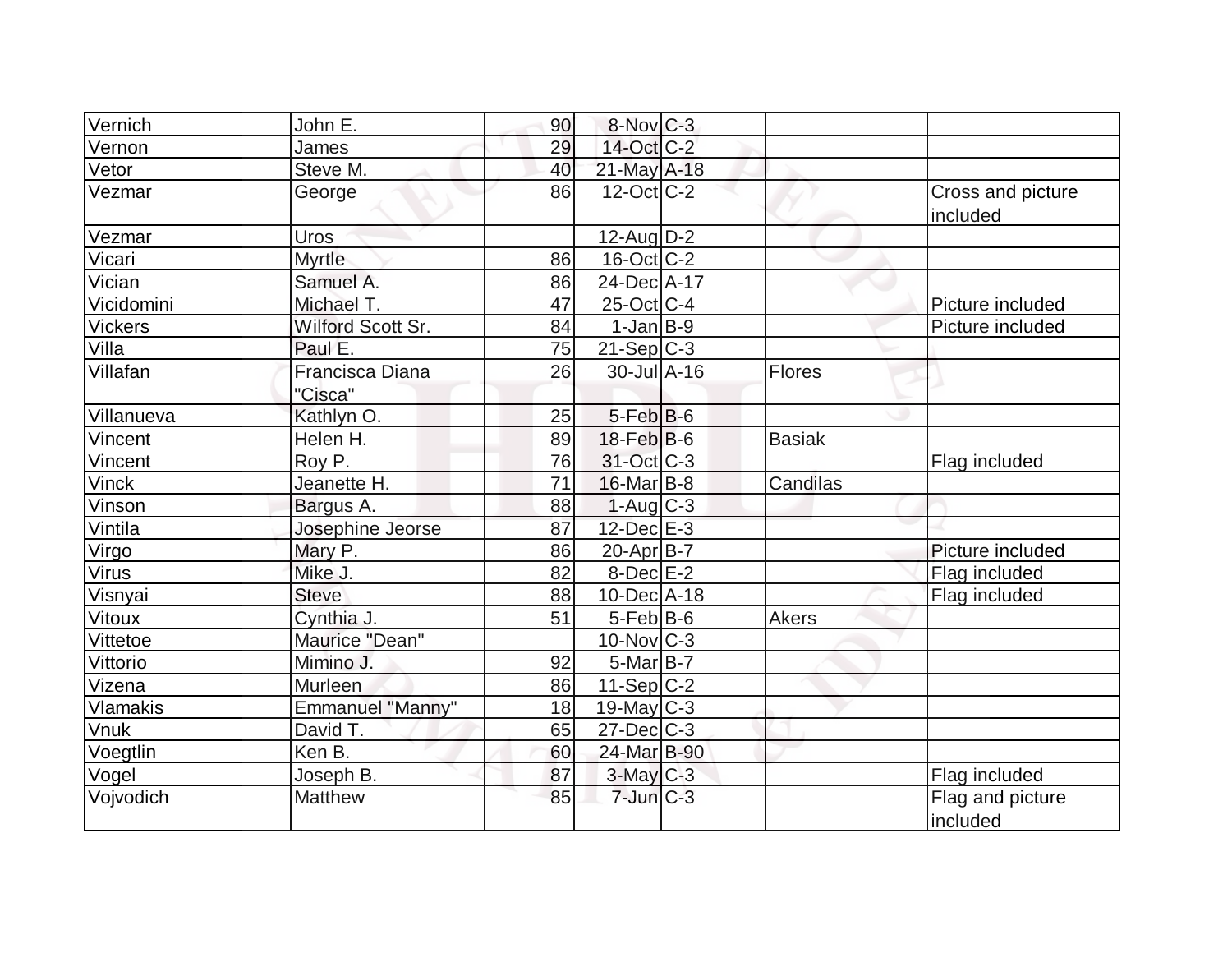| Volan         | Angela Maria            |          | $27$ -Jun $ C-3 $      |                 |                     |
|---------------|-------------------------|----------|------------------------|-----------------|---------------------|
| Von Grahm     | Arthur                  | 92       | $9$ -Jun $C-2$         |                 |                     |
| Von Stugell   | Loy                     | 70       | 22-Mar B-8             |                 | Flag included       |
| Vonderheid    | Florence                | 95       | $16$ -Oct $ C-3 $      |                 |                     |
| Voss          | Victor H.               | 93       | $21$ -Jun $C-3$        |                 | Picture included    |
| Vrabel        | Andrew J.               | 88       | $21-Sep C-3$           |                 | Flag included       |
| Vrdolyak      | Geraldine "Jerri"       | 63       | $20$ -Feb $ B-8$       | Nelson          |                     |
| <b>Vrshek</b> | Rosena                  | 83       | $21$ -May A-18         |                 |                     |
| Vuckov        | Rose M.                 | 83       | 28-Oct E-2             | <b>Batusic</b>  |                     |
| Vukadinovich  | Steve Jr.               | 59       | $12$ -Aug $D-1$        |                 |                     |
| Vukadinovich  | Florence                | 76       | $20$ -Nov $ C-3 $      |                 |                     |
| Vukobratic    | Madeline A.             | 92       | $27$ -Oct $ C-2 $      | <b>Kostrick</b> |                     |
| Vuletic       | <b>Barrett Michael</b>  | 4 months | 27-Oct C-2             |                 |                     |
| Wadas         | Florence F.             | 66       | $12$ -Jun $ C-3 $      |                 |                     |
| Wadas         | Victoria D.             | 85       | $21$ -Aug C-2          | Kolesky         |                     |
| Wagner        | Julia K.                | 90       | 20-May E-3             |                 |                     |
| Wagner        | William                 | 81       | 23-Mar B-11            |                 |                     |
| Wagner        | Irene A.                | 85       | $16$ -Apr $ B-6$       | Gandy           |                     |
| Wagner        | Patricia T.             | 70       | 15-Oct A-18            | Pykosz          |                     |
| Wagner        | Wilfred L. "Bill"       | 85       | $7$ -Dec $C$ -3        |                 | Flag included       |
| Wainman       | Eleanor D.              | 65       | $4$ -May C-3           | Andrey          |                     |
| Wainman       | Mary C.                 | 96       | $9-Nov$ <sub>C-2</sub> |                 |                     |
| Waisnora      | Paul E. Sr.             | 78       | $8-Nov$ <sub>C-3</sub> |                 | Picture included    |
| <b>Waiss</b>  | Elaine Helen, M.D.      | 65       | $27$ -Oct C-2          |                 | Full name Elaine    |
|               |                         |          |                        |                 | Helen Waiss Sack    |
|               |                         |          |                        |                 | <u>Tobias, M.D.</u> |
| Wajvoda       | Vivian J.               | 82       | $27$ -Feb $ B-9 $      | Sadowski        |                     |
| Walczak       | Kenneth E.              | 61       | $16$ -Feb $ B-8$       |                 |                     |
| Waldron       | Curtis                  | 52       | $26$ -Mar $B$ -6       |                 |                     |
| Waldschmidt   | Eleanor                 | 84       | $30$ -Nov $ C-3 $      |                 |                     |
| Walerowicz    | Mary J.                 | 78       | $6$ -Jun $C-3$         | Scziglak        |                     |
| Walker        | <b>Stephanie Denise</b> |          | $22$ -Feb $ B-9 $      |                 |                     |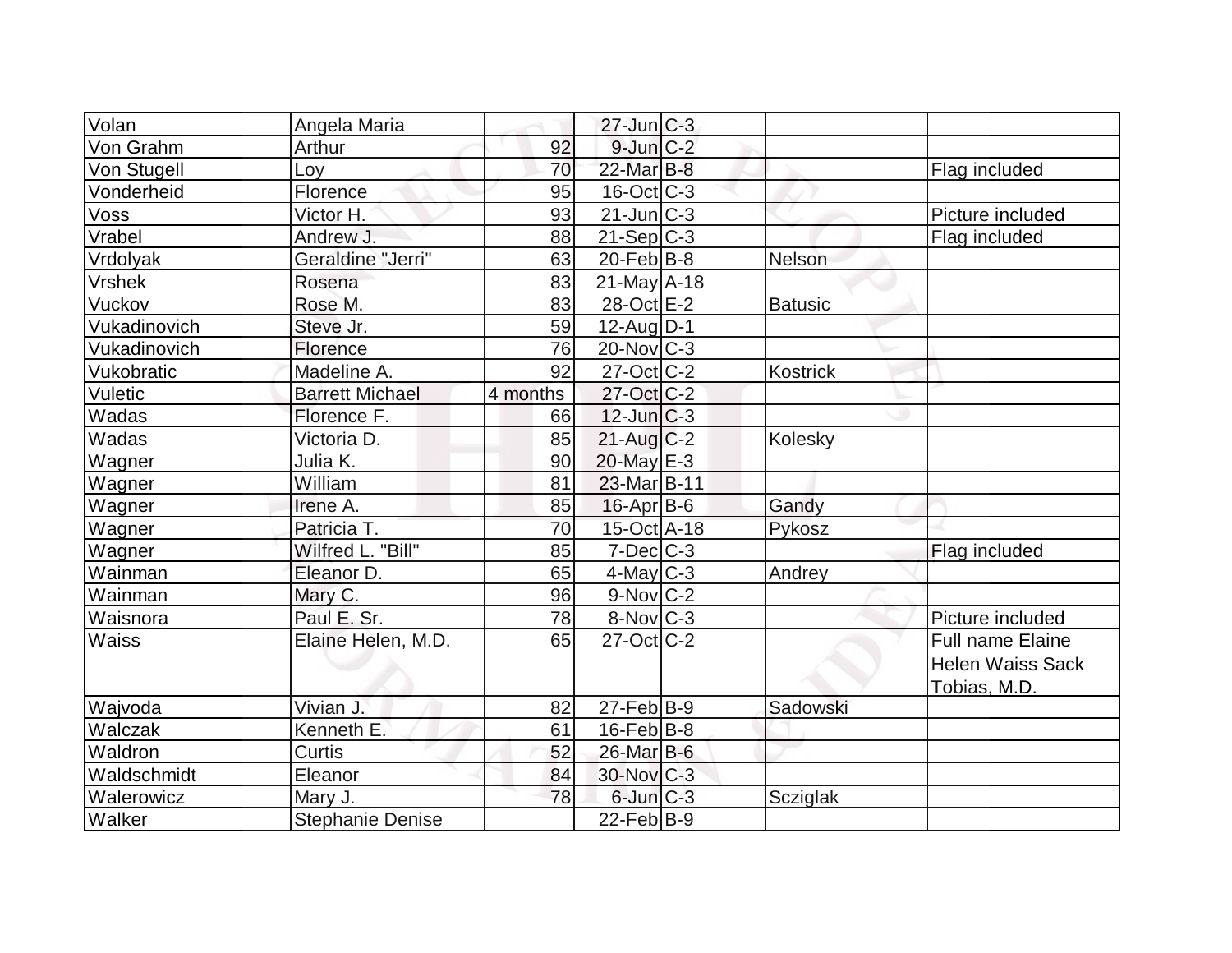| Walker          | Edna M.                  | 87  | $7 - Jan$ $B - 6$     |               |                                       |
|-----------------|--------------------------|-----|-----------------------|---------------|---------------------------------------|
| Walker          | Harry D.                 | 69  | 19-Jun C-2            |               |                                       |
| Walker          | G. William Jr. "Bill"    | 69  | 18-May C-4            |               |                                       |
| Walker          | Mary M.                  | 63  | $7$ -Jul $F-2$        | McDonald      | Full name Mary M.<br>Henderson/Walker |
| Wall            | Kevin L.                 | 45  | $8$ -Jun $ C-2 $      |               |                                       |
| Wall            | <b>Alvertis Moses</b>    | 92  | $20-Sep C-3$          |               |                                       |
| Wallace         | Dodie                    | 57  | $20$ -Dec $C-2$       |               |                                       |
| Wallace         | Edith A.                 | 104 | $4$ -Oct C-3          |               |                                       |
| Wallace         | Margaret M.              | 76  | 12-Nov A-17           | MacAlexander  |                                       |
| Waller          | Lyndon C.                | 77  | $12-Sep C-2$          |               | Flag included                         |
| Walleske        | Susan Kay                | 57  | $14$ -JulC-3          | Jackson       |                                       |
| Walls           | Joan                     | 64  | $12$ -Apr $B-9$       |               | Flag included                         |
| Walsh           | Robert C.                | 84  | $25$ -Aug C-2         |               |                                       |
| Walsko          | Harriet M.               | 91  | 27-Mar B-9            |               |                                       |
| Walter          | Abbadean                 | 69  | $6$ -Jul $C$ -3       |               |                                       |
| Walter          | Robert C. Jr.            | 77  | $27$ -Aug $A$ -16     |               | Flag included                         |
| Walters         | <b>Happy Dan</b>         | 81  | $17$ -Jun $E-2$       |               |                                       |
| Walters         | Nancy A.                 | 68  | 25-Jun A-17           | Dennis        |                                       |
| Walton          | Candace Lynn             | 19  | $9$ -Dec $C$ -2       |               | Picture included                      |
| Wamsher         | Geraldine S.             | 82  | $20$ -Nov $ C-3 $     |               |                                       |
| Wangercyn       | <b>Cora Phyllis</b>      | 93  | $21$ -May A-18        |               |                                       |
| Waninski        | Walter R.                | 84  | $18-Apr B-7$          |               | Flag included                         |
| Wanowicz        | Marie E.                 | 94  | $25$ -Feb $ B$ -6     | <b>Bublis</b> |                                       |
| Wanshula        | <b>Nadia</b>             | 79  | $4$ -Jan $B$ -8       |               |                                       |
| Wantanapongse   | Michael                  | 28  | $17-Feb B-10$         |               |                                       |
| Warchus-Dingman | Johanna M.               | 84  | 23-Mar <sub>B-9</sub> | Vullmahn      |                                       |
| Ward            | Nathaniel "Hard<br>Head" | 70  | $22$ -Dec $E-1$       |               |                                       |
| Ward            | Charles A. "Chuck"       | 57  | 26-Nov A-18           |               |                                       |
| Ward            | Peter S.                 | 86  | $24$ -Jun $E-2$       |               | Flag included                         |
| Ward            | Irene B.                 | 86  | $25$ -Jul $ C-2 $     | Bajusz        |                                       |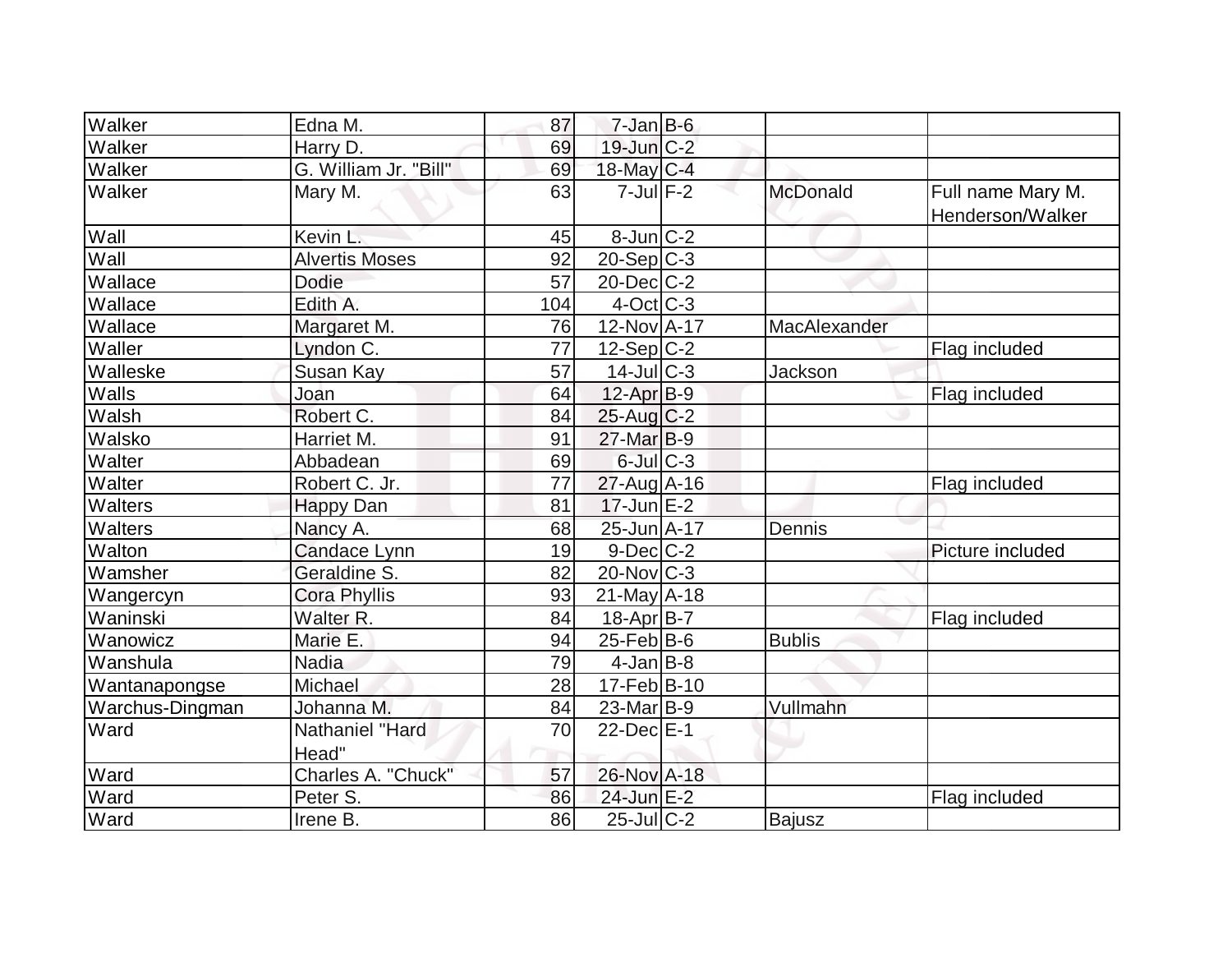| Ward           | Olive E.              | 81 | $15$ -Mar $B$ -8       |              |                                            |
|----------------|-----------------------|----|------------------------|--------------|--------------------------------------------|
| Ward           | Richard               | 58 | 7-Nov E-2              |              | Picture included                           |
| Ward           | Lorraine Joan         | 75 | 27-Aug A-17            | <b>Bonde</b> |                                            |
| Ward           | <b>Hill Dean</b>      | 79 | $17$ -Aug $D-3$        |              | Flag included                              |
| Ward           | Barbara C.            | 75 | $6$ -Mar $ B-9 $       |              |                                            |
| Warman         | Herman A.             | 75 | $1-Sep C-3$            |              | Flag included                              |
| Warner         | <b>Alice Denell</b>   |    | $27$ -Dec $C-4$        |              | Alice Twight Brugnot<br>Warner             |
| Warner-Osborne | Maxine A.             | 77 | $17$ -Apr $ B-5 $      |              |                                            |
| Warot          | Frank                 | 78 | $14$ -Nov $E-3$        |              | Picture included                           |
| Warren         | Scott                 | 43 | $17$ -Feb $ B-10$      |              |                                            |
| Warren         | William Lee Sr."Bill" | 68 | $26$ -May C-2          |              |                                            |
| Warren         | Barbara L.            | 79 | $5$ -Jan $B-9$         |              |                                            |
| Warren         | Clarence R. (Russ)    | 69 | $5$ -Jun $C-3$         |              |                                            |
| Warshal        | <b>Blanche</b>        | 96 | $16$ -Jul $A-18$       |              |                                            |
| Wartsbaugh     | George C.             | 83 | $13-Sep$ E-2           |              | Flag included                              |
| Washington     | Ahmari                |    | $3-Nov$ $E-2$          |              |                                            |
| Washko         | Ann                   | 90 | $7$ -Jun $ C-3 $       |              | Picture included                           |
| Wasieleski     | Leo                   | 91 | 30-Mar B-11            |              |                                            |
| Watanapongse   | <b>Michael</b>        | 28 | $18$ -Feb $ B$ -6      |              |                                            |
| Waters         | Melvin T. "Mel"       | 64 | 26-Aug E-2             |              | Flag included                              |
| Wathern        | <b>Benjamin Ervin</b> | 79 | $12$ -Dec $E-3$        |              |                                            |
| Watson         | Hubert M. "Mike"      | 92 | $3$ -May $C-3$         |              |                                            |
| Watson         | Nancy                 | 78 | $22$ -Aug C-2          | Derolf       |                                            |
| Watson         | <b>Edith June</b>     | 91 | $7$ -Jun $ C-3 $       |              |                                            |
| Watson         | Helen                 | 91 | $5-NovA-18$            |              | Full name Helen<br><b>Watson Swartzell</b> |
| <b>Watts</b>   | Johnnie Sr.           | 80 | $31$ -Jan B-9          |              | Masonic emblem<br>included                 |
| Waugaman       | Rosemary G.           | 77 | $4$ -Feb $B$ -6        |              |                                            |
| Waugh          | Janice M.             | 81 | $9-Nov$ <sub>C-3</sub> |              |                                            |
| Waugh          | Janice M.             | 81 | $27$ -Oct C-2          |              |                                            |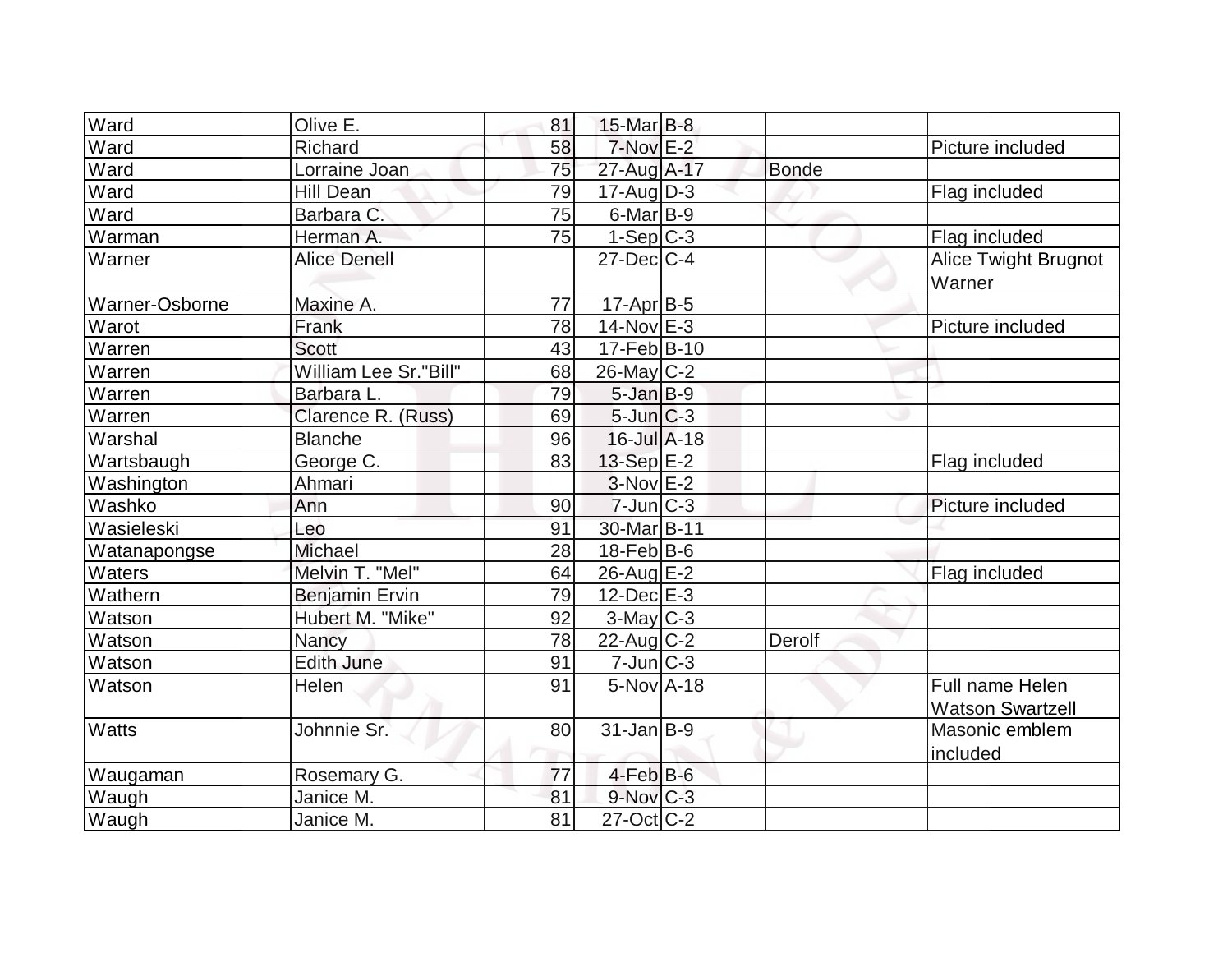| Waxman       | Dorothy              |    | 10-Dec A-17                  |              | Star of David included                              |
|--------------|----------------------|----|------------------------------|--------------|-----------------------------------------------------|
| Weaver       | Ann L.               | 87 | $1-AprB-6$                   | Zeleck       | Full name Ann L.<br>Wojcik-Weaver                   |
| Weaver       | R. Donald, Rev.      | 79 | $2$ -Mar $B$ -8              |              | Picture included                                    |
| Webb         | Vera M.              | 88 | $18$ -Jun $A$ -17            |              |                                                     |
| Webb         | Regina K.            | 82 | $21$ -Jan B-6                |              |                                                     |
| Weber        | George               | 91 | $21-Sep C-3$                 |              |                                                     |
| Wedding      | Garry W.             | 58 | $30-Sep$ C-3                 |              | Flag included                                       |
| Weddington   | Thomas A.            | 76 | $24$ -Apr $ C-2 $            |              |                                                     |
| Weems        | Regina B. "Gina"     | 25 | $25$ -Jul $C-2$              |              | Picture included                                    |
| Wegman       | Henry A. Sr. "Hank"  | 66 | $22$ -Dec $E-2$              |              | Picture included                                    |
| Wegrzyn      | Linda A.             | 55 | 20-Mar B-11                  |              |                                                     |
| Weich        | Anna                 | 92 | $17$ -Aug $D-1$              |              |                                                     |
| Weidenaar    | Jeantette E.         | 87 | $19$ -Jun $ C-2 $            | Ebert        |                                                     |
| Weigand      | Janet                | 48 | $26$ -Jan B-7                |              |                                                     |
| Weigl        | Richard              | 86 | $3$ -Jun $A$ -18             |              |                                                     |
| Weimer       | Leslie C.            | 67 | 8-Oct A-18                   |              |                                                     |
| Weimer       | <b>Eleanor Alice</b> | 83 | $21$ -Dec $E-3$              |              |                                                     |
| Wein         | Harvey               | 87 | $8$ -Mar $ B-8 $             |              |                                                     |
| Weinberg     | Jeanette             | 92 | $9$ -Jan B-7                 |              | Star of David included                              |
| Weinberg     | Vivian               | 78 | $16$ -Jul $\overline{A}$ -18 |              |                                                     |
| <b>Weiss</b> | Sylvia               |    | $6$ -Jul $C-3$               |              | Sylvia Mednick Weiss<br>/ Star of David<br>included |
| Weiss        | Jody L.              | 52 | $27$ -May $E-2$              |              | Star of David included                              |
| <b>Weiss</b> | <b>Mary Francis</b>  | 94 | $14$ -Apr $B$ -7             |              | Star of David included                              |
| Welch        | Albert S.            | 85 | $8-Sep C-3$                  |              | Flag included                                       |
| Welge        | Barbara A.           | 69 | $2$ -Oct $ C-3 $             | <b>Brady</b> |                                                     |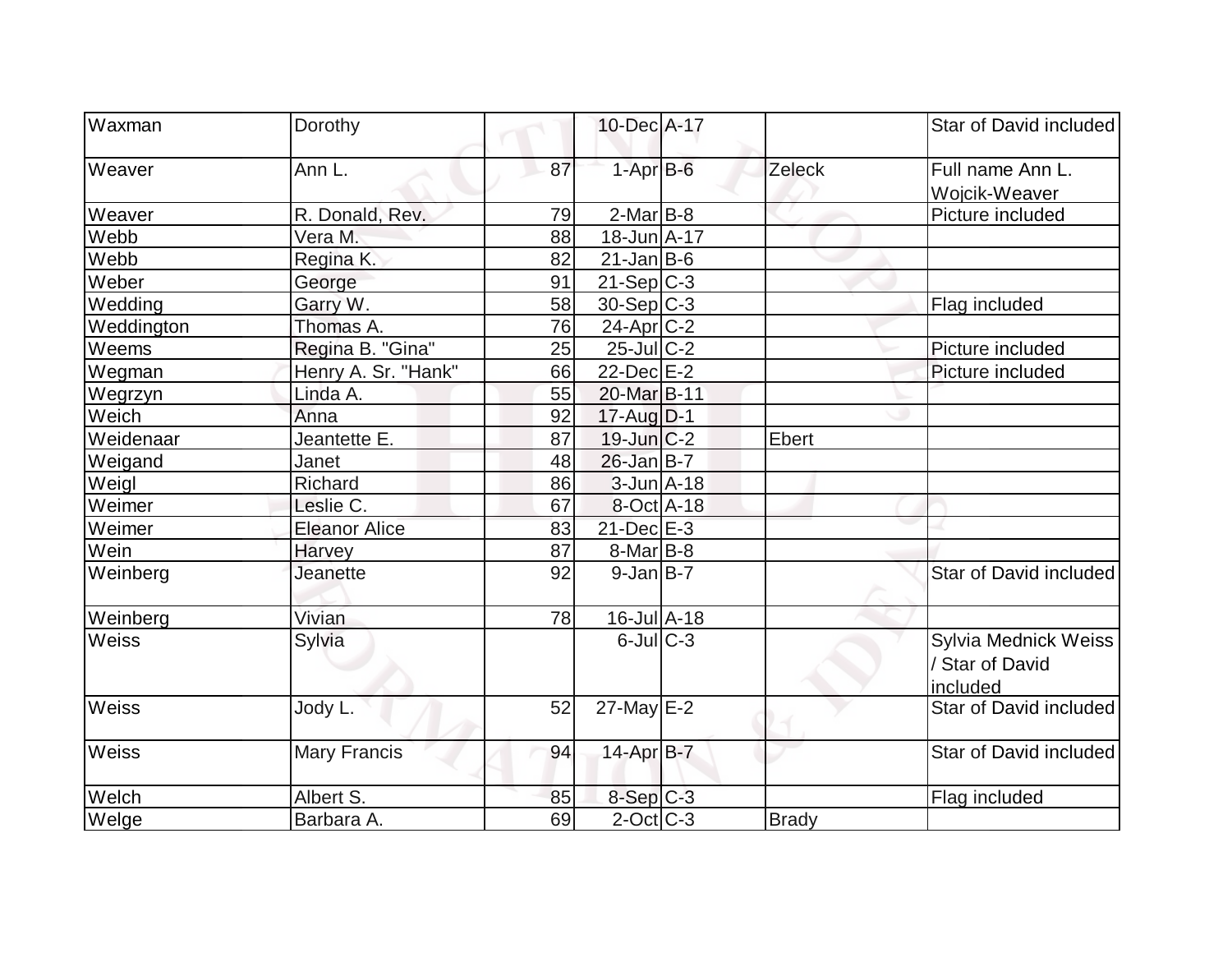| Welker         | Sharon L.                | 52 | $27$ -Dec $C$ -4       |                 |                                                 |
|----------------|--------------------------|----|------------------------|-----------------|-------------------------------------------------|
| Welkie         | Willard L.               | 94 | $17$ -Jul C-2          |                 |                                                 |
| Wellborn       | Milton T.                | 90 | 22-Aug C-2             |                 |                                                 |
| Wellnitz       | Dorothy R.               | 88 | $30$ -Jun $ C-2 $      | Knight          |                                                 |
| Wells          | Lorraine H.              | 75 | $30$ -Nov $ C-3 $      | Luebcke         |                                                 |
| Wells          | David Andrew             |    | $23$ -Jun $C-3$        |                 | Flag and picture<br>included                    |
| Wells          | Dorothy M.               |    | $8$ -Jan B-6           | <b>Schultz</b>  |                                                 |
| Wells          | AI                       | 68 | $27$ -Apr $C-3$        |                 |                                                 |
| Wells          | Ronald C.                | 83 | $21-Nov$ E-2           |                 | Flag included                                   |
| Wells          | Margaret                 | 88 | $9-Nov$ <sub>C-2</sub> |                 |                                                 |
| Wellsand       | Margaret "Peg"           | 82 | $5$ -Oct $ C-3 $       |                 |                                                 |
| Welsby         | <b>Vivian Clara</b>      | 88 | $8$ -Jul $E-2$         |                 |                                                 |
| Wendell        | John Joseph              | 44 | 14-Mar B-9             |                 |                                                 |
| Werkman        | <b>Marion</b>            | 90 | 31-Mar B-6             |                 |                                                 |
| Werner         | Clements M.<br>"Skeezix" | 88 | $14$ -JulC-3           |                 |                                                 |
| Werner-Purcell | Lois M.                  | 76 | $30$ -Nov $C-3$        |                 | Picture / Lois M.<br>Bolda (Werner-<br>Purcell) |
| Wernicke       | Duane D.                 | 72 | 28-Mar B-9             |                 |                                                 |
| Werskey        | Evone M.                 | 84 | $25$ -Mar $ B-7 $      |                 |                                                 |
| Wertz          | Robert E.                | 73 | $1-Apr$ B-6            |                 |                                                 |
| West           | Ronnie Lee               | 35 | $10$ -JulC-3           |                 |                                                 |
| Westerhout     | Helen M.                 | 83 | $7-Nov$ E-1            |                 |                                                 |
| Westfall       | Phyllis J.               | 72 | $2$ -Aug $C-3$         | <b>Blastick</b> |                                                 |
| Westmoreland   | Lindel R.                | 60 | $6$ -Apr $B$ -11       |                 |                                                 |
| Wetmore        | Doris Ann                |    | $10-Sep$ $A-16$        | Chidester       |                                                 |
| Wettstein      | Bill R.                  | 68 | 10-May $C-3$           |                 |                                                 |
| Whaley         | Evelyn H.                | 82 | $15$ -Apr $B$ -6       | Scurfield       |                                                 |
| White          | <b>Phyllis Yvonne</b>    | 77 | 25-Jul C-2             |                 |                                                 |
| White          | Ann Jeanette             | 86 | 28-May A-18            |                 |                                                 |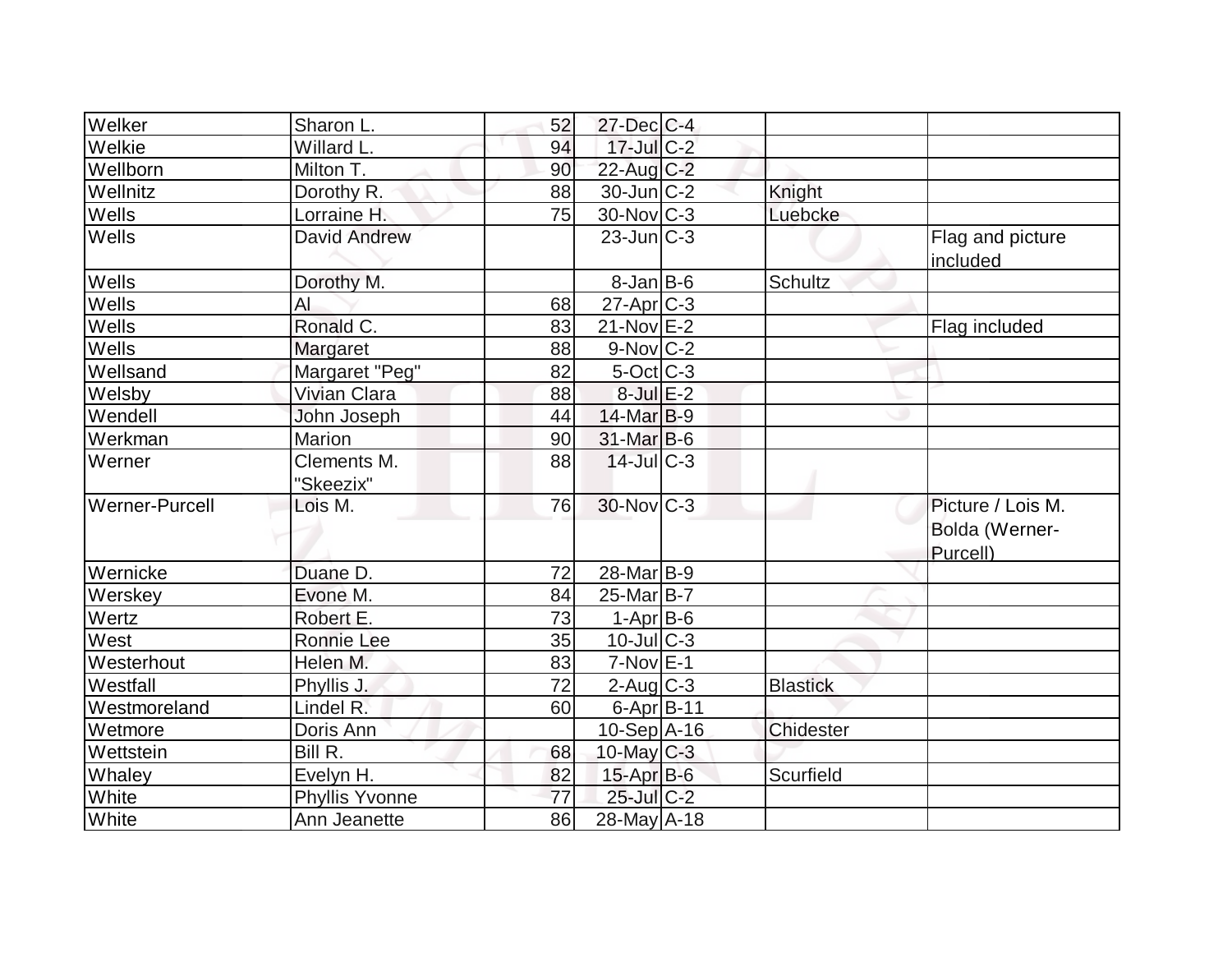| White          | Willard C.                    | 91              | $17-Oct$ $C-3$    |                  |                                     |
|----------------|-------------------------------|-----------------|-------------------|------------------|-------------------------------------|
| White          | Aniya Denise                  | 11              | $19$ -Jan B-8     |                  |                                     |
| White          | Elsie "Frankie"               | months<br>86    | $25$ -May C-3     |                  | Picture included                    |
| White          | Laura M.                      | 66              | $27-Sep C-3$      |                  |                                     |
| White          | Mary M.                       | 81              | $1-Feb B-10$      |                  |                                     |
| White          | Sylvia Jean                   | 82              | $13-Oct$ E-2      |                  |                                     |
| White          | Virginia Ann                  | 70              | 30-Oct E-2        |                  |                                     |
| White          | <b>Ruth Anita</b>             | 81              | $2-Nov$ $E-4$     | <b>Kozlowski</b> | Picture included                    |
| White          | Mildred W.                    | 81              | 23-Mar B-11       | Duncan           |                                     |
| White          | Robert D.                     | 90              | 25-Jun A-17       |                  |                                     |
| White          | Leonard M.                    |                 | $10$ -Jan B-7     |                  |                                     |
| White          | Kenneth C.                    | 80              | 10-Aug $C-2$      |                  |                                     |
| White          | George James                  | 92              | 19-Nov A-18       | ى                | Masonic emblem<br>included          |
| White          | Sara J.                       | 72              | 27-Dec C-4        |                  |                                     |
| White-Campbell | Annie Lee                     |                 | $20$ -Dec $ C-3 $ |                  |                                     |
| Whitenack      | Katherine Alexandria          | 16              | $18$ -Feb $ B$ -6 |                  |                                     |
| Whitfield      | Sabrina C.                    | 48              | 23-Mar B-11       |                  |                                     |
| Whitlow        | Earl L. "Sparky the<br>Clown" | $\overline{77}$ | $24$ -May C-3     |                  |                                     |
| Whitmore       | <b>Jason Alan</b>             | 35              | $2$ -Nov $E-4$    |                  |                                     |
| Whitworth      | Debra D.                      | 46              | $9-Sep C-2$       |                  |                                     |
| Wiak           | Lillian M.                    | 79              | $19$ -Jul $E-2$   | Hoyda            |                                     |
| Wicinski       | Joseph A.                     | 88              | $3-Nov$ E-3       | Miziu            | Flag included                       |
| Widelski       | Antoni                        | 81              | $11-Aug$ $C-3$    |                  | Flag included                       |
| Widerhold      | Robert J.                     | 57              | $4$ -May C-3      |                  |                                     |
| Widstrand      | <b>Myrtle</b>                 | 88              | $19$ -Dec $E-4$   | Edison           | Full name Myrtle<br>Raker-Widstrand |
| Wieck          | Alice M.                      |                 | $30 - Jan$ $B-6$  | Gustafson        |                                     |
| Wiederhold     | Robert J.                     | 57              | $3$ -May $C-3$    |                  |                                     |
| Wielgos        | Benny J. Sr.                  | 86              | $24$ -Jul $E-2$   |                  |                                     |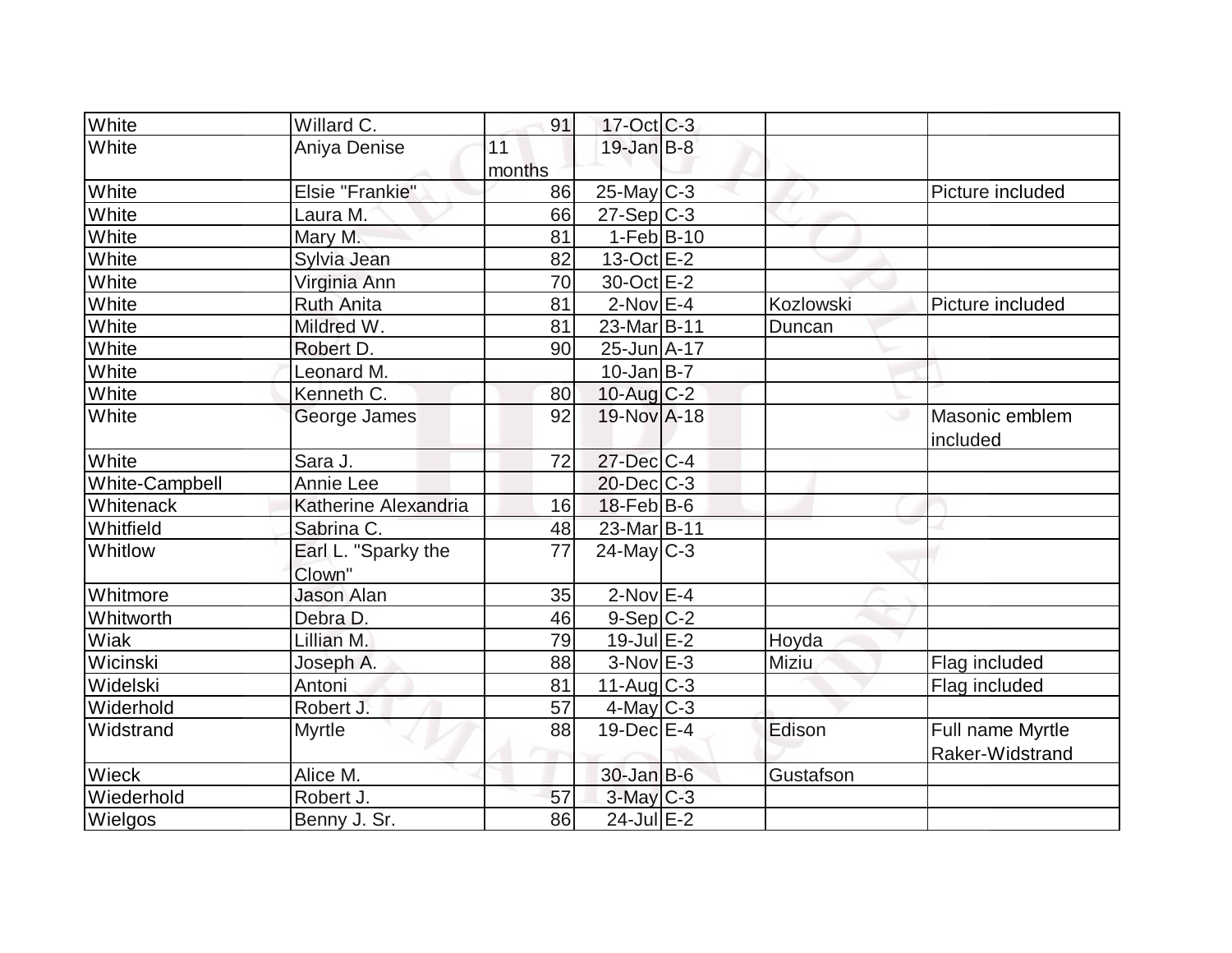| Wiemer          | Viola Marie              | 85              | $27$ -Jun $ C-3 $ |             |                      |
|-----------------|--------------------------|-----------------|-------------------|-------------|----------------------|
| Wiergacz        | Mary C.                  | 91              | $5$ -Mar $B$ -7   | Horvath     |                      |
| Wiersbe         | Albert W.                | 86              | 24-Aug D-3        |             |                      |
| Wierusz         | <b>Stefan</b>            | 93              | $30 - Jan$ B-6    |             |                      |
| Wierzbinski     | Wanda                    | 86              | $4$ -Jul $C$ -2   |             |                      |
| Wierzbinski     | <b>Stanley</b>           | 91              | $30 - Jan$ B-6    |             |                      |
| Wieser          | <b>Marie Louise</b>      | 86              | $31$ -Jan $ B-8 $ |             |                      |
| Wiginton        | Shirley                  |                 | $26$ -Feb $ B-7 $ | Elich       | Shirley (Price) Wigi |
| Wilbert         | <b>Robert Louis "PK"</b> |                 | $1-Jan$ B-9       |             |                      |
| Wilburn         | <b>Robert Earl</b>       | 21              | $9$ -Mar $ B-6$   |             |                      |
| Wilder          | Rosemary M.              | 65              | 26-Aug E-2        |             |                      |
| Wilemon         | <b>Ricky</b>             | 51              | $24$ -Jan $ B-7 $ |             |                      |
| Wiler           | Robert, Dr. DDS          | 48              | $17$ -Apr $B$ -6  |             |                      |
| Wilke           | Virginia M. "Ginny"      | 86              | $19-Apr B-6$      |             |                      |
| Wilkerson       | Margaret N.              | 82              | $1$ -Jun $C-3$    | Rice        |                      |
| Wilkerson       | <b>Florence Delma</b>    | 83              | $23$ -Jul $A-17$  |             |                      |
| Wilkowski       | Mary M.                  |                 | $20$ -JulD-2      | Sertich     |                      |
| Will            | Eugene R.                | 81              | $20$ -Aug A-17    |             | Flag included        |
| Will            | Harry E. Sr.             | 74              | $27$ -Jun $ C-3 $ |             |                      |
| Willauer        | Helen                    | 87              | $12$ -Feb $B$ -7  | Omilanowski |                      |
| Willbarger      | Bobby L.                 | 44              | $22$ -Jan B-7     |             |                      |
| Willett         | Gerald D.                | 76              | $22$ -Nov $ C-2 $ |             |                      |
| Williams        | <b>Susan Evelyn</b>      | 77              | $27$ -May E-2     | Benton      | Picture included     |
| <b>Williams</b> | Raymond L. Jr.           | 50              | $22$ -Aug $C-2$   |             |                      |
|                 | "Williams"               |                 |                   |             |                      |
| Williams        | Princess Luvenia         | 92              | 5-Jun C-3         |             |                      |
| Williams        | Dolores <sub>L.</sub>    | $\overline{74}$ | $1$ -Jun $ C-3 $  |             |                      |
| Williams        | Ronald                   | 48              | $14$ -Jun $ C-3 $ |             |                      |
| Williams        | Mary J.                  | 82              | 25-Mar B-6        | Henry       |                      |
| Williams        | Anna J.                  | 100             | $15-Sep C-2$      |             |                      |
| Williams        | Linnie                   | 78              | $2$ -Nov $E-4$    |             | Picture included     |
| Williams        | Annabelle                | 89              | $7$ -Jan $ B-6$   |             |                      |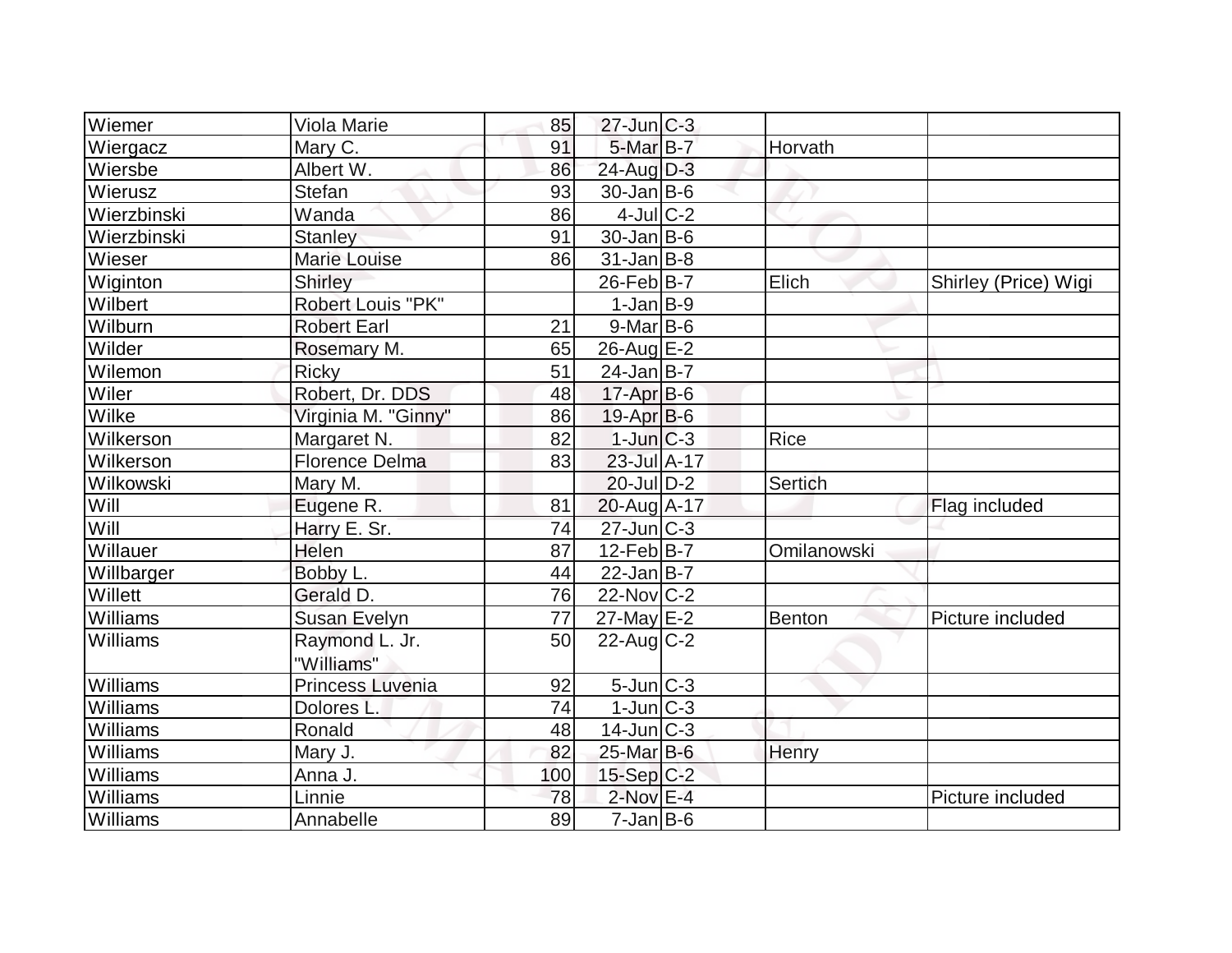| Williams         | George Jr. "Boo"       | 78              | $7$ -May A-17               |                    |           |                                     |
|------------------|------------------------|-----------------|-----------------------------|--------------------|-----------|-------------------------------------|
| Williams         | Trevillion Sr.         | 83              | $11$ -Jan $B-8$             |                    |           |                                     |
| Williams         | <b>Shirley</b>         | 75              | $2-Sep D-2$                 |                    |           |                                     |
| Williams         | <b>Kim Louise</b>      | 48              | $26$ -May $C-2$             |                    | Keilman   |                                     |
| Williams (Boyd)  | Jessica Kimberly       | 27 days         | $27$ -Mar $ B-9 $           |                    |           |                                     |
| Williford        | Charles H.             | 60              | $15$ -Mar $ B-8 $           |                    |           | Flag included                       |
| Willis           | Edward G.              | 66              | 17-Sep A-18                 |                    |           |                                     |
| <b>Willis</b>    | Bruce G.               | 53              | $6$ -May $E-1$              |                    |           |                                     |
| Willkins         | Gegory J.              | 59              | $20 - Jan$ B-10             |                    |           |                                     |
| Willman          | Linda Oleta Mae        | 52              | $9$ -Aug $C$ -3             |                    | Darnell   |                                     |
| Wilson           | Joyce L.               | 74              | $14$ -Feb $ B-6$            |                    | Muro      |                                     |
| Wilson           | Dorothy B.             | 93              | $20$ -Apr $ B-7 $           |                    |           |                                     |
| Wilson           | Michael L.             | 43              | $4$ -Nov $E-1$              |                    |           |                                     |
| Wilson           | John A.                | 75              | $24$ -Feb $ B-9 $           |                    |           | Flag included                       |
| Wilson           | Grace                  | 96              | $10$ -Apr $ B-9 $           |                    | Toomey    |                                     |
| Wilson           | Margaret               | 85              | $24$ -Jul $E-2$             |                    | Miller    | Full name Margaret<br>Osburn Wilson |
| Wilson           | Peggy                  | 74              |                             | 2-Feb ?, /, mnbvcx | Lynch     |                                     |
|                  |                        |                 | $23$ -May E-2               |                    |           |                                     |
| Wilson           | J. T. Jr. "Skinny"     | 66              |                             |                    |           |                                     |
| Wilson           | Milton F. "Milt"       | 59<br>52        | 20-Aug A-17<br>$18$ -JulC-3 |                    |           |                                     |
| Wilson<br>Wilson | Paula K.<br>Roberta M. | 78              | $10$ -JulC-3                |                    |           |                                     |
|                  |                        |                 | $1-Aug$ $C-3$               |                    |           |                                     |
| Wilson           | Adrian A.              | 62              |                             |                    |           | Flag included                       |
| Wilson           | Richard E.             | 75              | 29-Mar B-10                 |                    |           |                                     |
| Wilson           | Marlene A.             | $\overline{72}$ | $15$ -Jun $ D-3 $           |                    |           |                                     |
| Winarski         | Gloria J.              | 66              | $8$ -Jul $E-2$              |                    |           | Cross and picture<br>included       |
| Wineland         | Vernal R.              | 95              | 26-Mar B-6                  |                    | Zander    |                                     |
| Winiecki         | Cecelia M.             | 85              | 30-Sep C-1                  |                    | Gawrysiak |                                     |
| Winkiel          | Barbara J.             | 59              | 6-Oct C-2                   |                    | Richey    | Picture included                    |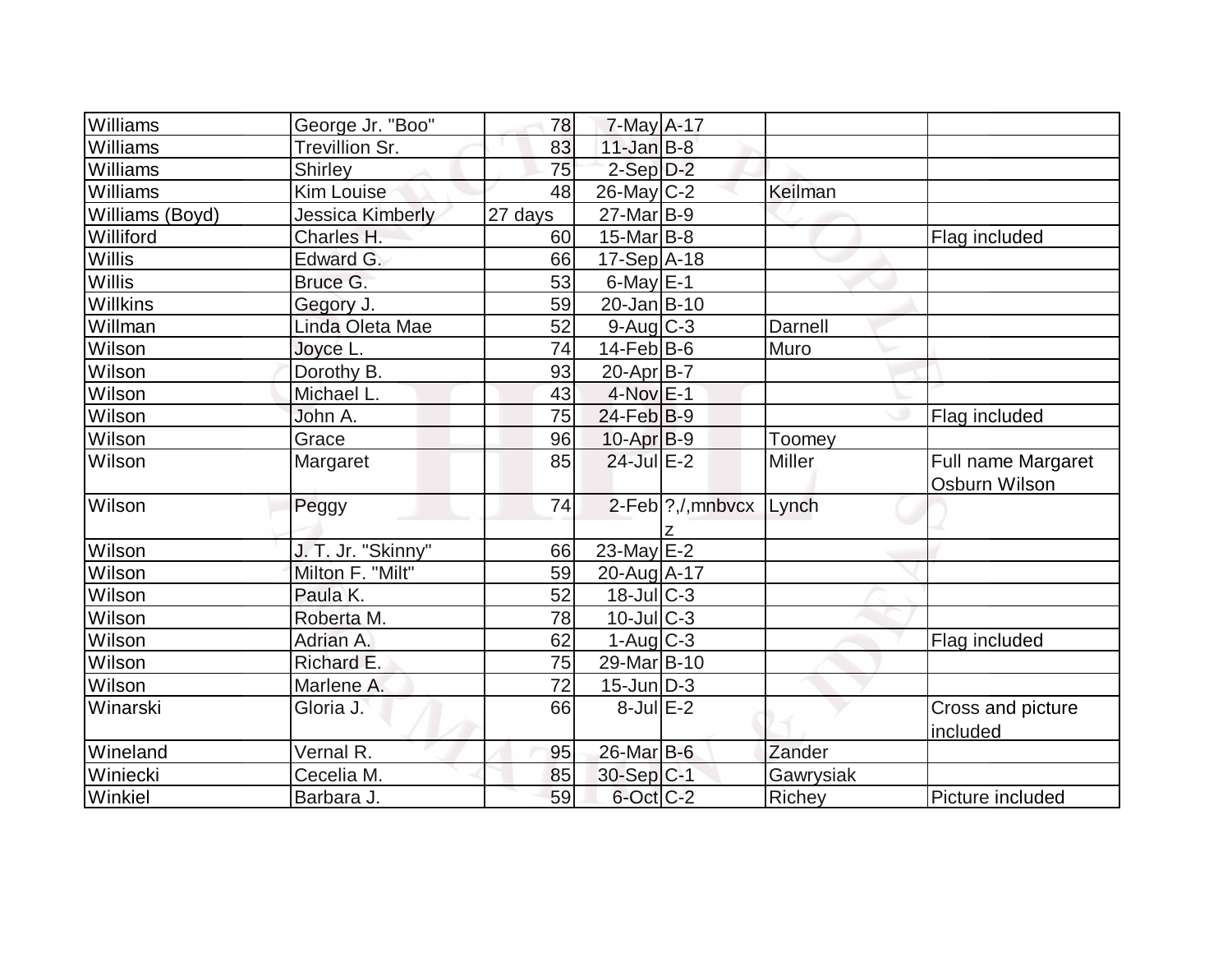| Winland      | P. Paul             | 91 | $12$ -Oct $ C-2 $      |                 |             | Masonic emblem and                         |
|--------------|---------------------|----|------------------------|-----------------|-------------|--------------------------------------------|
|              |                     |    |                        |                 |             | picture included                           |
| Winn         | Michael A.          | 36 | 11-Nov E-2             |                 |             |                                            |
| Winner       | <b>Bernard Mark</b> | 88 | $10$ -Oct $ C-3 $      |                 |             |                                            |
| <b>Wiott</b> | Robert M.           | 64 | $24$ -Feb $ B-9 $      |                 |             | Flag included                              |
| Wirtz        | Alene A.            | 82 | $31$ -May C-3          |                 | Moreau      |                                            |
| Wirtz        | Jerome              | 76 |                        | $2$ -Jul $A-15$ |             |                                            |
| Wirtz        | Eymard              | 91 | $5-Oct$ $C-3$          |                 |             | <b>Sister Eymard Wirtz</b><br><b>CSA</b>   |
| Wirtz        | Patricia J.         | 76 | 20-Mar <sub>B-11</sub> |                 | Metts       |                                            |
| Wisdom       | Lee H.              | 79 | 29-Mar B-10            |                 |             |                                            |
| Wisdom       | David Glen          | 85 | 15-Oct A-18            |                 |             |                                            |
| Wise         | Foye C. (Colllins)  | 90 | 23-Oct C-2             |                 | Collins     |                                            |
| Wise         | Lila M.             |    | $3-Nov$ $E-3$          |                 |             |                                            |
| Wise         | George W.           | 83 | $17-Sep$ A-18          |                 |             | Flag included                              |
| Wisner       | Joseph "Joe"        | 52 | 26-Feb B-7             |                 |             |                                            |
| Wisniewski   | Ferdinanda K.       | 84 | $18$ -Oct $ C-2 $      |                 | Kazmierski  |                                            |
| Wissing      | Robert G.           | 87 | 22-Apr B-5             |                 |             |                                            |
| Witczak      | Dawn                | 64 | $8$ -Jan B-6           |                 | Spotilla    |                                            |
| Witecki      | <b>Monica</b>       | 85 | $1$ -Jun $ C-3 $       |                 |             |                                            |
| Witham       | Theodore C.         | 58 | $9-Apr$ B-7            |                 | Czarnecki   |                                            |
| Witham       | Gloria C.           | 85 | $8-Nov$ <sub>C-3</sub> |                 |             | Picture included                           |
| Withrow      | Gregg W.            | 58 | $15-Sep C-2$           |                 |             |                                            |
| Witka        | Patrick F. "Pat"    | 55 | $11-Sep C-2$           |                 |             |                                            |
| Witt         | Elsie J.            | 95 | $17$ -Aug $D-3$        |                 | Pahl        |                                            |
| Witvliet     | Theresa             | 84 | 22-Feb B-10            |                 |             |                                            |
| Witvliet     | Pamela A.           | 45 | $25-Sep C-1$           |                 |             |                                            |
| Witvoet      | Helen               | 93 | $15$ -Mar $ B-7 $      |                 | Triezenberg | <b>Full name Helen</b><br>Witvoet Zeilenga |
| Witvoet      | Fred                | 86 | $13$ -Apr $B-9$        |                 |             | Flag included                              |
| Witzman      | Audrey L.           |    | $11-Feb$ B-6           |                 |             | Picture included                           |
| Wocheski     | Irene               | 90 | $31$ -Jan $ B-9 $      |                 | Schultz     |                                            |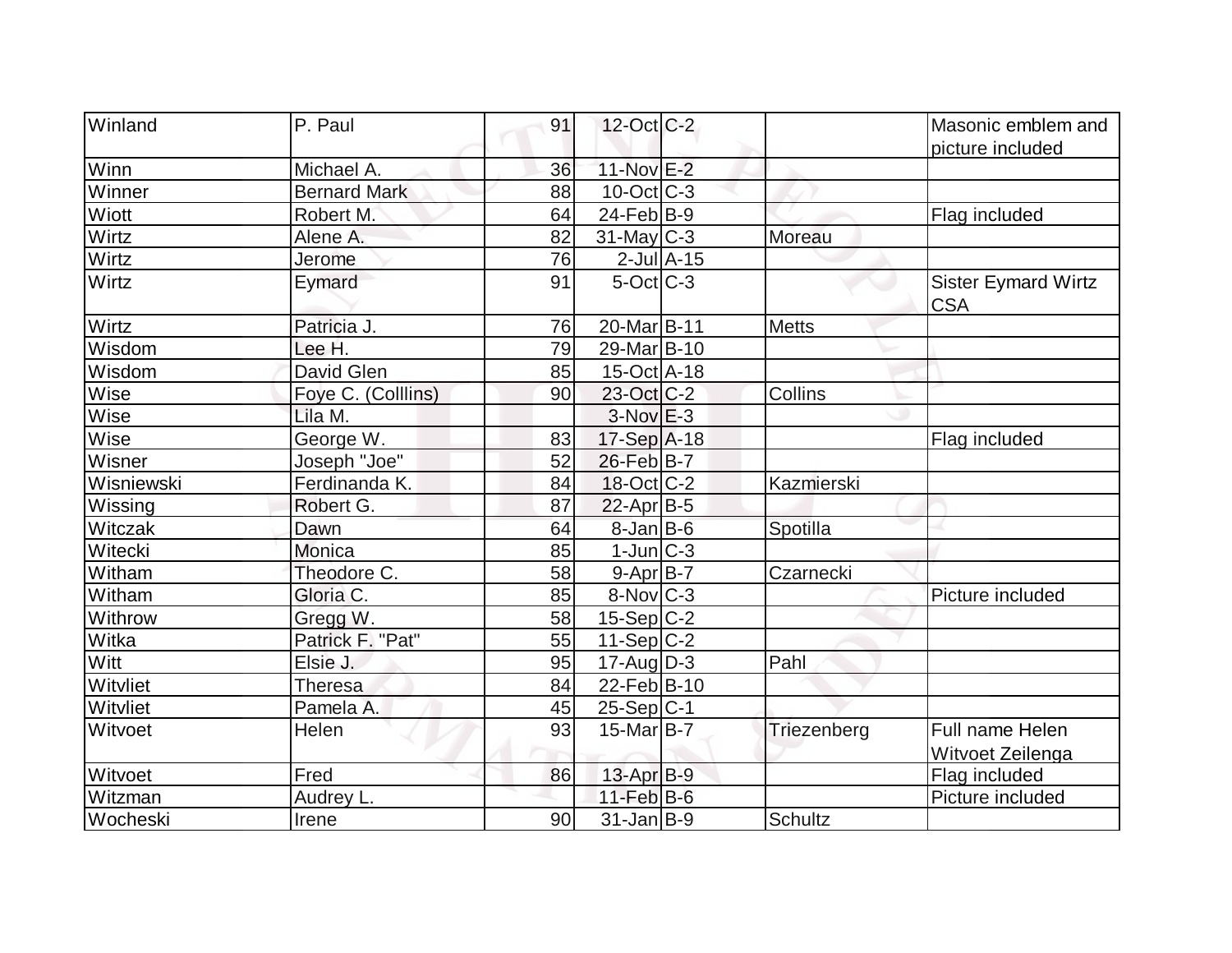| Wogelius      | Jack "Smiling Jack"    | 75 | 26-Dec C-2               |                | Flag included                             |
|---------------|------------------------|----|--------------------------|----------------|-------------------------------------------|
| Wohadlo       | Bernice J.             | 87 | 29-Sep C-2               | Podkul         |                                           |
| Wohlgemuth    | Phil                   | 79 | 25-Oct C-4               |                | Flag and Picture<br>included              |
| Wojcik        | Joseph                 | 85 | $25$ -May $C-3$          | Gee            |                                           |
| Wojcik        | <b>Mathew</b>          |    | $23-Oct$ <sub>C</sub> -2 |                |                                           |
| Wojcik-Weaver | Ann L.                 | 87 | $1-Apr$ B-6              | Zeleck         |                                           |
| Wojcinski     | Richard J.             | 83 | $23$ -Apr $B$ -6         |                |                                           |
| Wolak         | Adolph J.              | 81 | $11-Oct$ E-1             |                |                                           |
| Wolf          | James D.               | 63 | $25$ -Apr $ C-2$         |                |                                           |
| Wolfangle     | Kenneth M.             | 79 | $5$ -Jul $C-2$           |                | Flag included                             |
| Wolfe         | David Richard          | 31 | $21$ -Jun $ C-3 $        |                | Picture included                          |
| Wolfe         | Scott P.               | 44 | $15$ -Nov $ C-3 $        |                | Flag included                             |
| Wollin        | Linda M.               |    | $6$ -May $E-2$           |                |                                           |
| Wolters       | <b>Ruth</b>            | 85 | $14$ -Dec $ C-4$         |                |                                           |
| Wolucka       | <b>Stanley</b>         | 84 | $19 -$ Jul $E - 2$       |                | Cross included                            |
| Wolucka       | Rose                   | 83 | $2-Feb B-7$              |                | Cross included                            |
| Wonsowicz     | Helen                  | 88 | $17$ -Mar $ B-8$         |                |                                           |
| Wontor        | Rodney A.              | 55 | $18$ -Dec $ C-3 $        |                |                                           |
| Wood          | <b>Linda Darlene</b>   | 56 | $22$ -Mar $B$ -8         | Hatch          |                                           |
| Wood          | EveyIn P.              | 99 | $19$ -Aug $E-2$          | Phillips       |                                           |
| Wood          | <b>Elsie</b>           | 94 | $25$ -Mar $B$ -7         | Kabella        |                                           |
| Wood          | Alice M.               | 90 | $24$ -Mar $ B-9 $        | <b>Tolbert</b> |                                           |
| Wood          | <b>Raymond Charles</b> | 90 | $4$ -May C-3             |                | Flag included                             |
| Wood          | Mildred M.             | 96 | $1-Feb B-10$             |                |                                           |
| Woodke        | Patricia A. "Pat"      | 61 | $29$ -Nov $ C-3 $        |                |                                           |
| Woods         | Tina M.                | 35 | $9$ -Oct C-1             |                |                                           |
| Woods         | James                  | 76 | $28$ -Dec $C-3$          |                |                                           |
| Woodward      | Phyllis J.             |    | $30$ -Jun $C-3$          | Knoop          |                                           |
| Woodward      | Richard L.             | 84 | 29-May C-3               |                |                                           |
| Woodward      | <b>Bette</b>           | 86 | 29-Apr E-3               | Halstead       | <b>Full name Bette</b><br>Prange Woodward |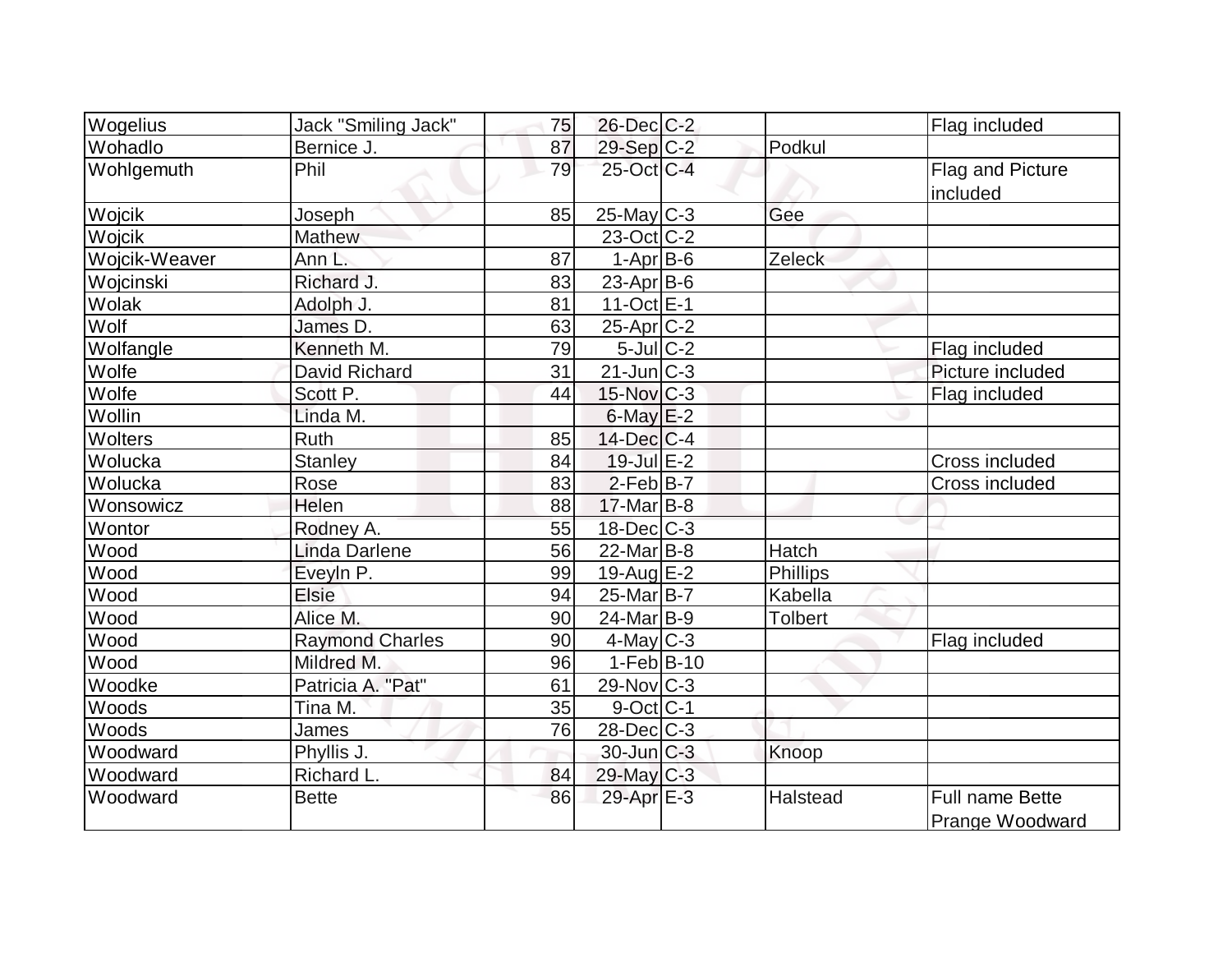| Woodward   | Eleanor L.            | 73     | $12$ -Jun $ C-3 $      |                 |               |                  |
|------------|-----------------------|--------|------------------------|-----------------|---------------|------------------|
| Woodworth  | <b>Frank Lawrence</b> | 78     | $3-Mar$ B-8            |                 |               |                  |
| Woodyard   | <b>Barbara Nell</b>   | 63     | $6$ -May $E-2$         |                 | James         |                  |
| Wool       | <b>Edward Francis</b> | 93     | $25$ -Nov $ C-2 $      |                 |               |                  |
| Woolverton | Pansy L.              | 68     | $22$ -Mar $B-8$        |                 |               |                  |
| Worker     | Wayne                 | 62     | 19-Nov A-18            |                 |               | Flag included    |
| Workman    | <b>Charlotte Lee</b>  | 65     | $1-Feb B-10$           |                 |               |                  |
| Wornhoff   | Junela                | 82     | $24$ -Nov $E-3$        |                 |               |                  |
| Wothington | Lee Henry             | 84     | $9-Nov$ <sub>C-3</sub> |                 |               |                  |
| Wothke     | <b>Robert Otto</b>    | 87     | 1-May $C-3$            |                 |               |                  |
| Wozniak    | Margaret              | 81     |                        | $2$ -Jul $A-15$ | Jaremka       |                  |
| Wozniak    | Sandra L.             | 36     | $13$ -JulD-3           |                 |               |                  |
| Wray       | Jimmie M. "Mike"      | 61     | 23-May E-3             |                 |               | Flag included    |
| Wright     | Danny M.              | 50     | $31$ -Jul $E-2$        |                 |               |                  |
| Wright     | Shirley J.            | 56     | $9-Nov$ <sub>C-3</sub> |                 |               | Picture included |
| Wright     | <b>William Keith</b>  | 37     | $22$ -Jun $ C-3 $      |                 |               |                  |
| Wright     | Hugh R.               | 78     | $4-Oct$ $C-3$          |                 |               |                  |
| Wright     | <b>Verster Lee</b>    | 76     | $16$ -Oct C-3          |                 |               | Flag included    |
| Wright     | Marie                 | 63     | 26-Aug E-2             |                 |               |                  |
| Wright     | Almeda                | 68     | $14$ -JulC-2           |                 | <b>Brooks</b> | Picture included |
| Wrobel     | <b>Stanley</b>        | 82     | $4$ -Feb $ B-6$        |                 |               | Flag included    |
| Wroblewski | Timothy R.            | 49     | $19-Oct$ $C-3$         |                 |               |                  |
| Wrona      | Genevieve             | 85     | $10-Sep$ $A-17$        |                 | Sobczak       |                  |
| Wronko     | Mary "Mamie"          | 89     | $7-Apr$ B-9            |                 | Czarnecki     |                  |
| Wyant      | <b>Lloyd James</b>    | 61     | $23$ -Feb $ B-9$       |                 |               |                  |
| Wyatt      | Leroy A.              | 73     | 23-Feb $ B-9 $         |                 |               |                  |
| Wynsma     | Gerard                | 73     | $19$ -Jul $E-3$        |                 |               | Flag included    |
| Wysocki    | David Gene            | Infant | $19$ -Feb $ B-7$       |                 |               |                  |
| Yagelski   | Geraldine B.          | 69     | $20$ -Feb $B$ -8       |                 | Fedorchak     |                  |
| Yager      | Bernadine C.          | 64     | 16-Apr B-6             |                 | <b>Pitlik</b> |                  |
| Yagodnik   | Anne                  | 89     | $10$ -Apr $B-9$        |                 | Zajac         |                  |
| Yakimow    | Kathryn               | 75     | $27$ -Apr $ C-3 $      |                 |               |                  |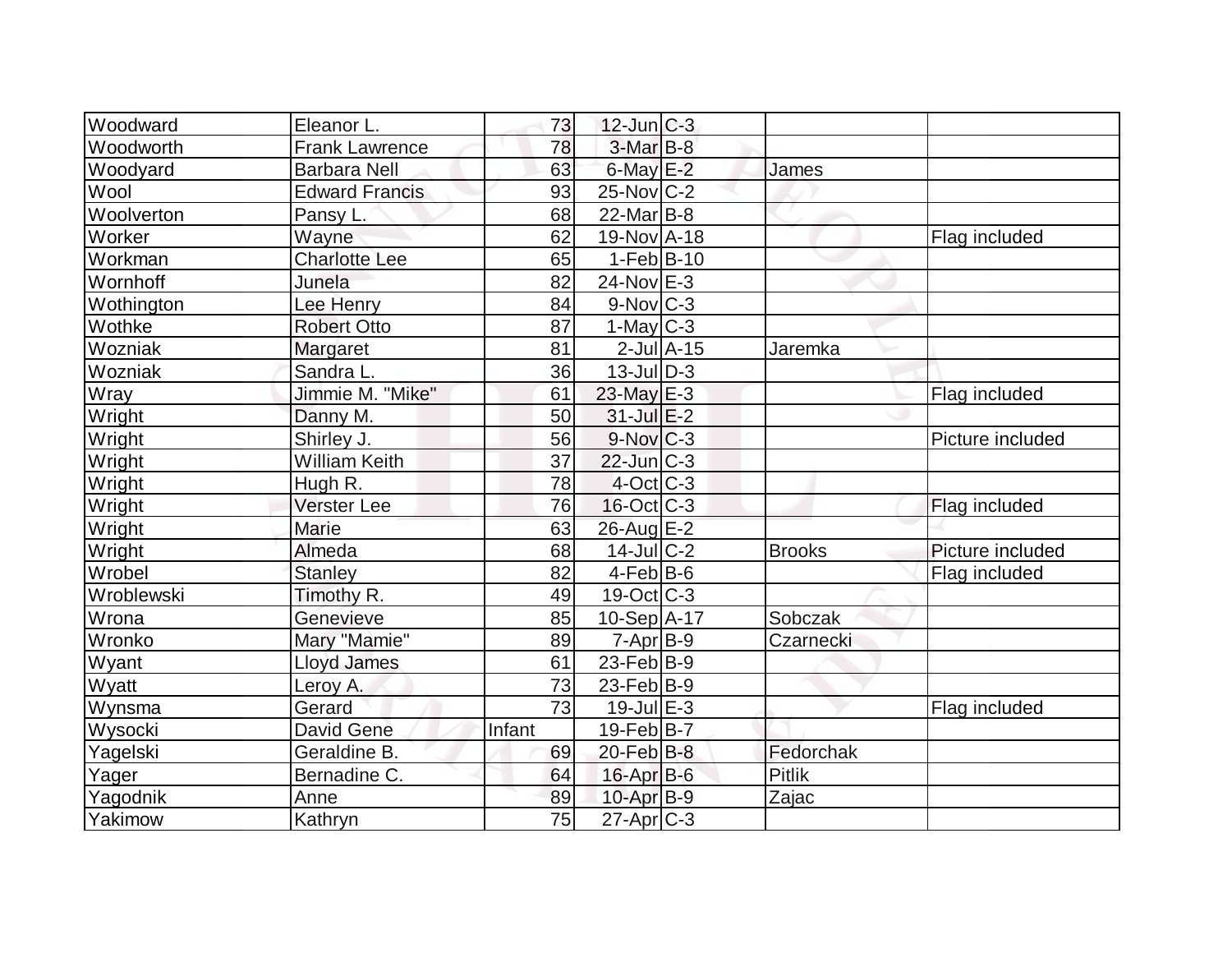| Yaksic         | Julia F.                | 85 | $13-Sep$ $E-2$         | <b>Budeselich</b> |                         |
|----------------|-------------------------|----|------------------------|-------------------|-------------------------|
| Yarberry       | Roberta Lynn            | 43 | 13-Oct E-3             |                   |                         |
| Yaselsky       | John                    | 80 | $22$ -Jan $B-7$        |                   | Flag included           |
| Yaselsky       | Mary "Mooch"            | 84 | $25$ -Oct C-3          |                   |                         |
| Yaus           | Johnathan S.            | 38 | $1-Sep C-3$            |                   |                         |
| Yavenue        | Thomas "Tom"            | 44 | $14$ -Apr $B$ -7       |                   |                         |
| Yeager         | Robert H.               | 76 | 28-Oct E-2             |                   | Flag included           |
| Yeargin        | Evelyn A.               | 87 | $6$ -Apr $B$ -11       |                   |                         |
| Yednak         | Mark A., Dr.            | 52 | $27$ -JulD-3           |                   | Picture included        |
| Yednak         | Elizabeth M.            | 84 | $11$ -Mar $ B-6$       |                   |                         |
| Yelton         | <b>Michael Franklin</b> |    | $21$ -Dec $E-2$        |                   |                         |
| Yerga-Poloncak | Ann G.                  |    | 28-Oct E-2             | <b>Stiglitz</b>   |                         |
| Yohe           | Jerry L. "Smiley"       | 64 | $18$ -Aug C-2          |                   |                         |
| Young          | Howard Henry Jr.        | 63 | $24$ -Aug $D-3$        | ت                 |                         |
|                | "Brother"               |    |                        |                   |                         |
| Young          | <b>Clarence Ronald</b>  | 83 | $28$ -Jun $E-3$        |                   |                         |
|                | "Ron"                   |    |                        |                   |                         |
| Young          | <b>William Oliver</b>   | 57 | $1-Aug$ $C-2$          |                   |                         |
| Young          | Helen L.                | 80 | $5$ -Jan $B-9$         | <b>Butkovich</b>  |                         |
| Youngheim      | Beverly R. "Babe"       | 83 | $27$ -Mar $ B-9 $      |                   |                         |
| Yuhasz         | John A. Sr.             | 55 | $4$ -Dec $E-3$         |                   |                         |
| Yukich         | Joseph G.               | 71 | $17 - Jan$ B-6         |                   |                         |
| Yukon          | Frank J.                | 96 | $8-Nov$ <sub>C-3</sub> |                   |                         |
| Yura           | <b>Pauline Mary</b>     | 87 | 12-Nov A-18            | Zivcic            | Picture included        |
| Yuraitis       | Sharon A.               | 63 | $18$ -Apr $ B$ -6      | Schultz           |                         |
| Yurek          | John                    | 54 | $20$ -Feb $ B-9 $      |                   |                         |
| Yzaguirre      | Diana                   | 50 | 26-Jul C-2             | Lukaszewski       |                         |
| Zabaneh        | Samir I., M.D.          | 63 | $9-Nov$ <sub>C-3</sub> |                   |                         |
| Zabrecky       | James B.                | 60 | 30-Dec C-2             |                   |                         |
| Zachar         | <b>Nellie</b>           | 82 | $9-Nov$ $C-3$          |                   | <b>Full name Nellie</b> |
|                |                         |    |                        |                   | <b>Bykerk Zachar</b>    |
| Zack           | Carol J.                | 65 | $23$ -Jun $ C-2 $      |                   |                         |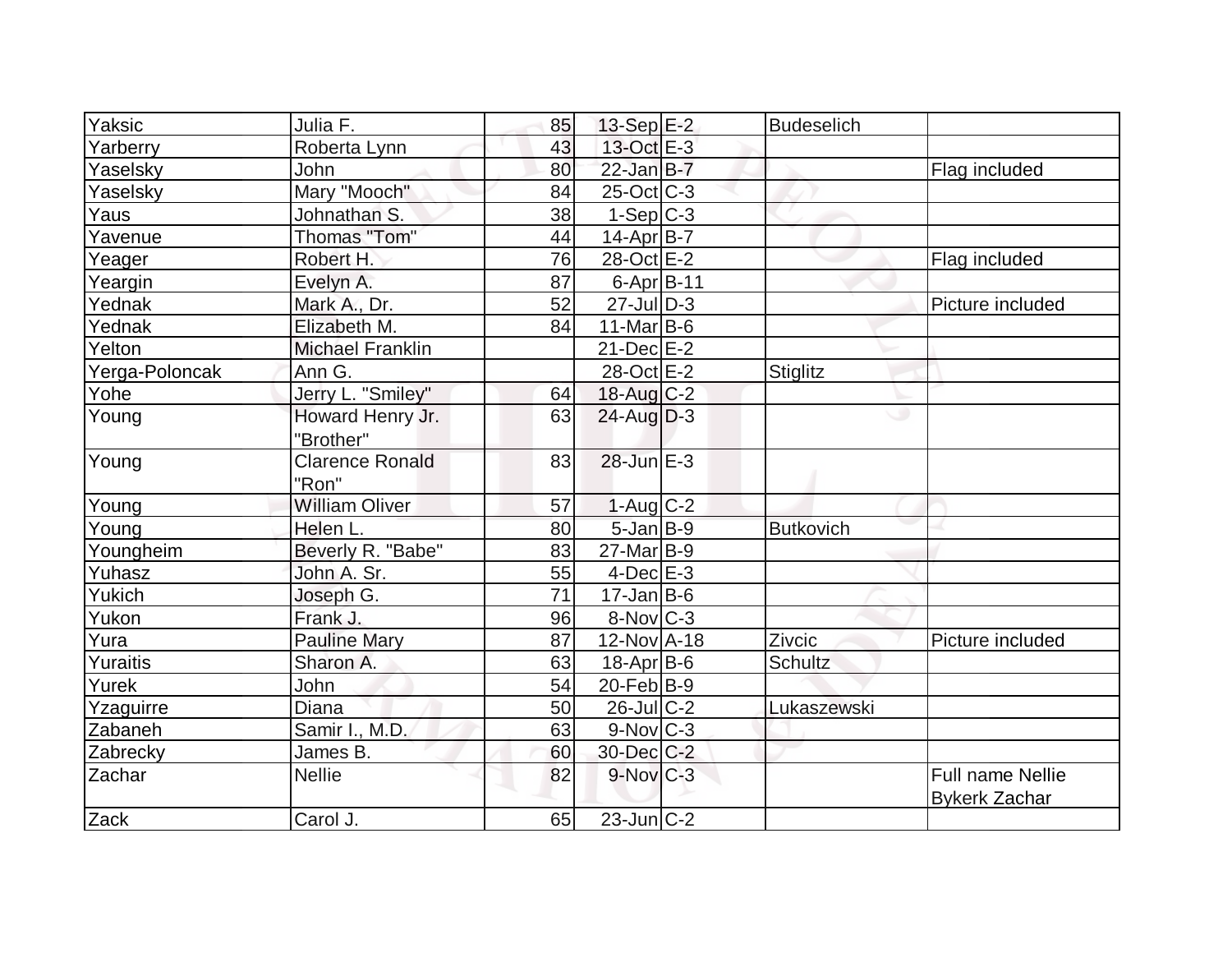| Zack             | John R.            | 86 | 29-Aug C-2        |           | Flag included                                       |
|------------------|--------------------|----|-------------------|-----------|-----------------------------------------------------|
| Zacker           | Olga               | 87 | $20$ -Jun $C-2$   | Doshan    |                                                     |
| Zagrocki         | Thelma C. "Glans"  | 82 | $25$ -May C-3     | Schultz   |                                                     |
| Zagrovich        | Mary L.            | 88 | 17-Dec A-18       | Kopil     |                                                     |
| Zaher            | Willliam "Bill"    | 88 | $24$ -Jan B-7     |           | Flag included                                       |
| Zajakowski       | Harry G.           | 92 | $26$ -Feb $ B-7 $ |           | Flag included                                       |
| Zajicek          | Leonard J.         | 83 | $2$ -Feb $ B-7 $  |           | Flag and Picture<br>included                        |
| Zak              | Donna Lee          | 60 | $15$ -Feb $ B-9 $ | Fischer   |                                                     |
| Zakrzewski       | George S.          | 59 | 20-Mar B-11       |           | Flag included                                       |
| Zakutansky       | <b>Nick</b>        | 56 | 29-Apr E-1        |           |                                                     |
| <b>Zalatoris</b> | Joseph             | 61 | $17$ -Nov $ C-3 $ |           |                                                     |
| Zaley            | Stanley E. Jr.     | 76 | 12-Mar B-7        |           |                                                     |
| Zalik            | Mary Joan          | 66 | $18$ -Feb $ B$ -6 |           | Picture included                                    |
| Zalkowski        | Rodney M.          | 52 | $27 - Jan$ B-10   |           |                                                     |
| Zampa            | Sergio J. Jr.      | 46 | $31$ -Jan B-9     |           |                                                     |
| Zandstra         | Elizabeth "Betty"  | 87 | $5$ -Oct $E-2$    | Leep      |                                                     |
| Zandstra         | George             | 77 | 5-Apr B-11        |           |                                                     |
| Zarkovich        | Joseph Jr.         | 96 | $27$ -Jun $C-3$   |           |                                                     |
| Zarozny          | Edward (Josef)     | 60 | 18-Mar B-7        |           |                                                     |
| Zatlokowicz      | Lillian            | 92 | $19-Sep C-2$      |           |                                                     |
| Zatorski         | Elizabeth "Liz"    | 87 | $10$ -Jun $E-2$   |           | Picture included /<br>Elizabeth Sepiol-<br>Zatorski |
| Zaversnik        | Katherine M.       | 90 | $24$ -Feb $ B-9 $ | Grachan   |                                                     |
| Zavesky          | Viola              | 90 | $10 - Jan$ B-7    | Kurasz    |                                                     |
| Zawislak         | Salomea            | 92 | $31$ -May C-3     |           | "Sally" "Busi Sally"<br>"Miz Sally"                 |
| Zazado           | William Jr. "Bill" | 74 | $4$ -Feb $B$ -6   |           | Flag included                                       |
| Zbyrowski        | Frank              | 83 | $25$ -Dec $C$ -2  |           |                                                     |
| Zea              | Robin N.           | 66 | 5-Apr B-11        |           |                                                     |
| Zec              | Jelka              |    | $30$ -Jun $ C-2 $ | Kokotovic | Cross included                                      |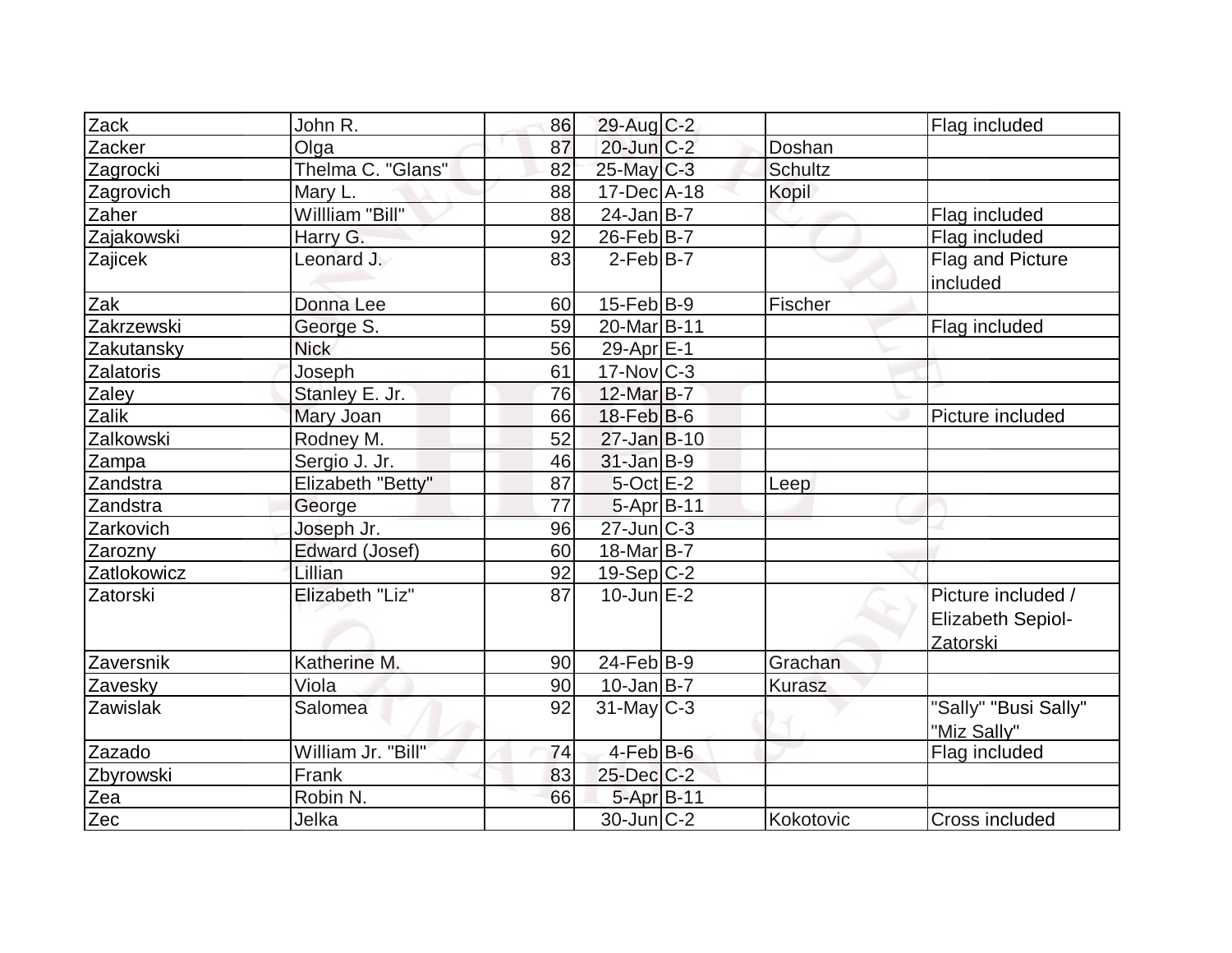| Zehner         | Adelaide                   | 88 | $7-Sep$ C-4           |                   |                                      |
|----------------|----------------------------|----|-----------------------|-------------------|--------------------------------------|
| Zeilenga       | Helen                      | 93 | 15-Mar B-7            | Triezenberg       | Full name Helen<br>Witvvoet Zeilenga |
| Zeilenga       | <b>Bernice</b>             | 82 | $5$ -Jul $C-3$        |                   |                                      |
| Zekis          | Gerald "Jerry"             | 65 | $20$ -Dec $C$ -3      |                   |                                      |
| Zelanik        | John M.                    | 65 | $26$ -Aug $E-2$       |                   |                                      |
| Zelasko        | Julie Ann                  | 48 | $13$ -May $E-1$       | <b>Back</b>       |                                      |
| <b>Zellers</b> | Garry L. Sr.               | 53 | $10$ -Aug $C-3$       |                   |                                      |
| <b>Zellers</b> | Eleanor O.                 |    | $19-Oct$ $C-3$        |                   |                                      |
| Zemen          | Jean M.                    |    | $16$ -Feb $ B-8 $     | Mihilovich        |                                      |
| Zemlan         | Michael Joseph<br>"Mickey" | 58 | $23$ -Jul $A-17$      |                   | Flag included                        |
| Zendejas       | Maria Luisa                | 77 | $9$ -Oct $ C-1 $      |                   |                                      |
| Zenteno        | <b>Arnulfo Duran</b>       |    | $24$ -Jan B-7         |                   |                                      |
| Ziak           | Andrew J.                  | 83 | 12-Mar B-7            |                   | Flag included                        |
| Ziegert        | Ruth M.                    | 86 | 23-Mar B-11           |                   |                                      |
| Zieminski      | Ann                        | 87 | $14$ -Jan B-7         |                   |                                      |
| Zilinski       | <b>Walter Francis</b>      | 85 | $16$ -Mar $B$ -8      |                   |                                      |
| Zilz           | Walter A. Jr.              | 75 | $22-Sep C-2$          |                   | Flag included                        |
| Zimer          | Norma "Jean"               | 76 | $11-Apr B-7$          |                   |                                      |
| Zimmerman      | Ann C.                     | 88 | $13-Sep$ E-2          |                   |                                      |
| Zimmerman      | Leona C.                   | 85 | $14$ -Dec $ C-4$      | Wisowaty          |                                      |
| Zimmerman      | Eva                        | 80 | 28-Mar <sub>B-9</sub> | Kowalisyn         |                                      |
| Zimmerman      | Helen S.                   | 81 | $27$ -Jul $D-2$       |                   | Cross included                       |
| Zingo          | George John                | 73 | $12$ -Jan B-8         |                   |                                      |
| Zink           | Shirley E.                 | 81 | $6 - Apr$ B-11        | <b>Brownfield</b> |                                      |
| Ziolkowski     | Alice                      | 91 | $22$ -Aug $C-2$       | Tess              | <b>Full name Alice</b>               |
|                |                            |    |                       |                   | (Saccamando)                         |
|                |                            |    |                       |                   | <b>Ziolkowski</b>                    |
| <b>Zitlaw</b>  | Marianne                   |    | $9-Nov$ $C-3$         |                   | Cross and flag<br>included           |
| Zmuda          | <b>Elsie</b>               | 92 | $14$ -Dec $ C-4 $     | Leonard           |                                      |